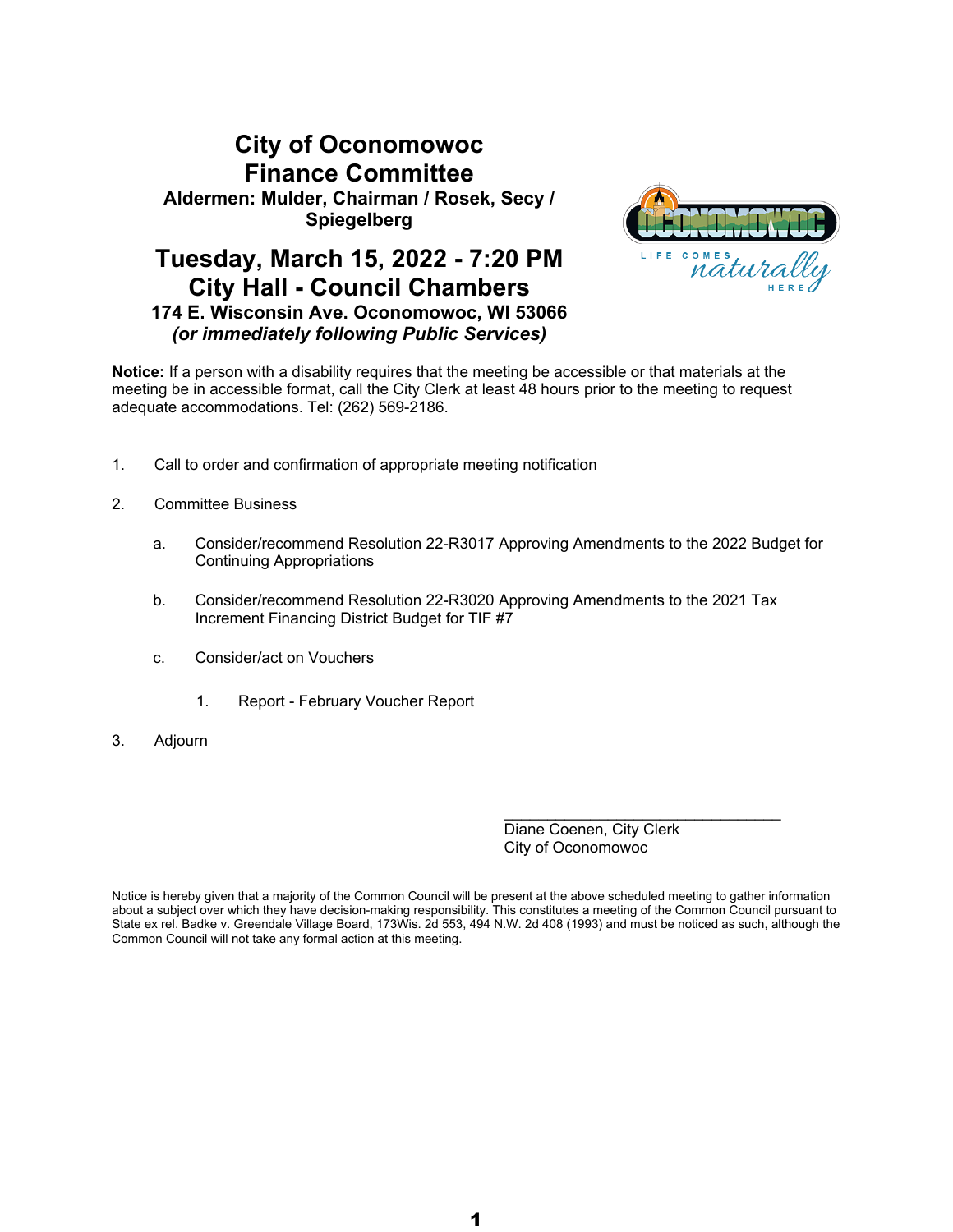

# MEMORANDUM

### **DEPARTMENT**

- Date: March 9, 2022
- To: Finance Committee, Common Council and Mayor Magnus
- From: Laurie Sullivan-Murray, Finance Director
- Re: 2021 Continuing Appropriations Budget Amendment

### RELATES TO THE STRATEGIC PLAN

Strategic Goal- N/A

### **BACKGROUND**

Each year as part of our annual closing process, the Finance Committee reviews and makes a recommendation for continuing appropriations. A continuing appropriation transfers the budget and spending authority from one year to another.

### ADDITIONAL ANALYSIS

The requests before you this evening are to carryover funds from 2021 to 2022. These items range from unfinished/uncompleted projects, to unpaid amounts on purchase orders, and specific requests for funding.

Attached is a resolution summarizing the account number, original 2022 budget, carryover dollar request, and amended 2022 budget amount after the continuing appropriation. Following the resolution is a narrative document providing a brief description of each item.

### FINANCIAL IMPACT

This resolution will transfer the budget authority from 2021 to 2022 for the specified budget line items. In addition this resolution designates fund balance in the amount of \$15,000 for the future maintenance of the Community Center, and \$33,500 for street trees as part of development agreements for the street tree ordinance.

### RECOMMENDATION

Staff recommends approval of the attached resolution.

### SUGGESTED MOTION

Recommend the approval of the Resolution Approving Amendments to the 2021 Budget and the 2022 Budget for Continuing Appropriations.

1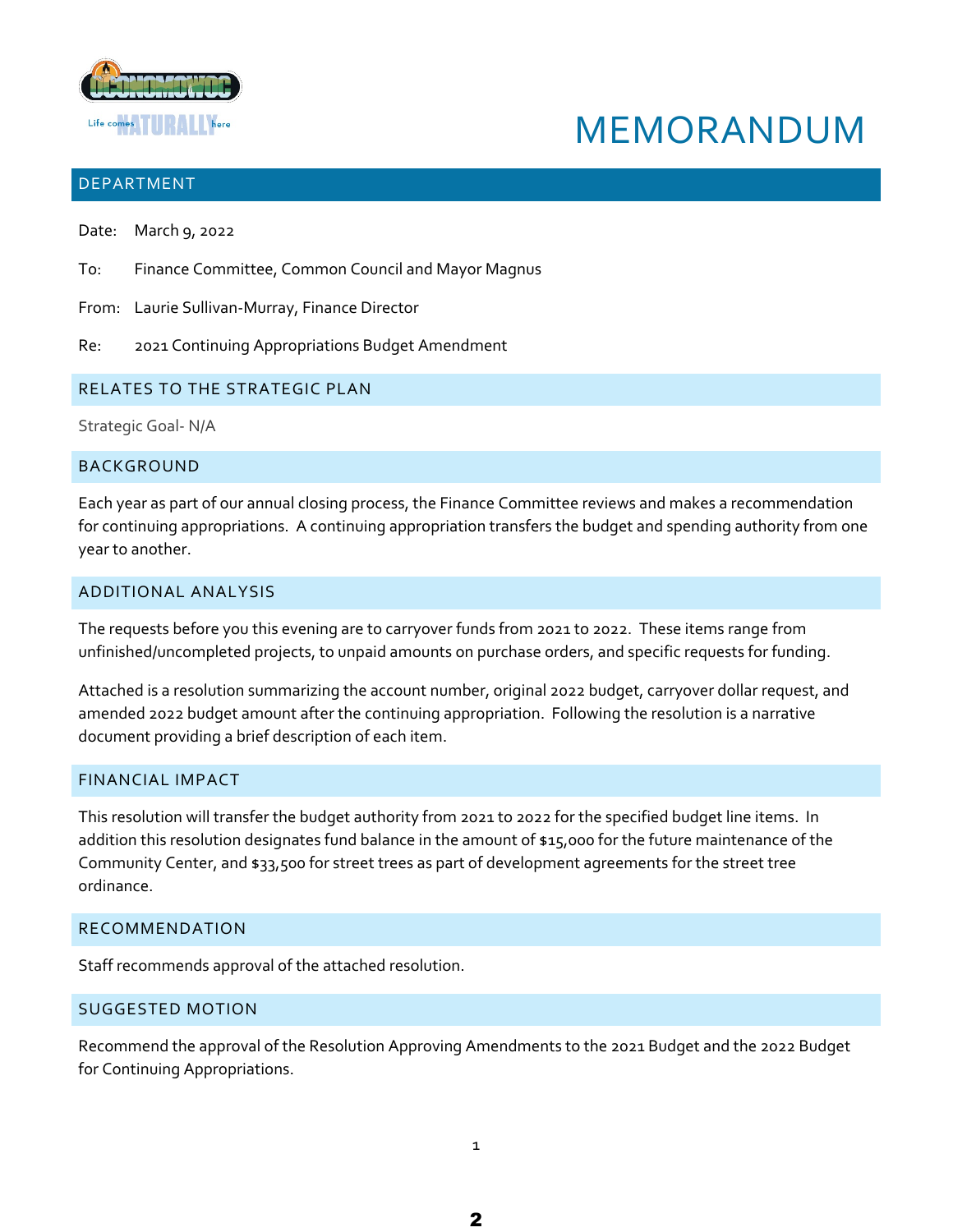#### **RESOLUTION NO. 22-R3017**

### **APPROVING AMENDMENTS TO THE 2022 BUDGET FOR CONTINUING APPROPRIATIONS**

 WHEREAS, the Common Council of the City of Oconomowoc approved the appropriation of funds for municipal and utility operations and capital expenditures; and

WHEREAS, on March 15th, 2022, the Finance Committee reviewed the various requests for continuing appropriations.

 NOW THEREFORE BE IT RESOLVED, by the Common Council of the City of Oconomowoc that the 2022 budget be amended for continuing appropriations and transfers, and fund balance classified as appropriate as follows:

| <b>2022 BUDGET AMENDMENT</b>          |                       | 2022                     | 2021 Carryover | <b>Amended</b> |
|---------------------------------------|-----------------------|--------------------------|----------------|----------------|
|                                       |                       | <b>Budget</b>            | <b>Amount</b>  | <b>Budget</b>  |
| POLICE ADMIN CLOTH/TOOL ALLOW         | 100-503-3100-346      | 1,800                    | 478            | 2,278          |
| POLICE OPS CLOTH/TOOL ALLOW           | 100-503-3300-346      | 14,400                   | 3,820          | 18,220         |
| POLICE OPS OPER SUP/EXP               | 100-503-3300-340      | 28,610                   | 20,548         | 49,158         |
| POLICE OPS DRUG INTERVENTION          | 100-503-3300-360      | 3,000                    | 1,883          | 4,883          |
| POLICE TRAIN TRAIN/TRAVEL             | 100-503-3400-330      | 16,000                   | 5,213          | 21,213         |
| SNOW & ICE OPER SUP/EXP               | 100-505-5325-340      | 175,725                  | 115,050        | 290,775        |
| <b>LIBRARY RPR/MAINT BLDG</b>         | 100-506-6100-400      | 10,000                   | 5,298          | 15,298         |
| PLANNING OUTSD SVCS NON-IT            | 100-508-8100-210      | 10,000                   | 17,493         | 27,493         |
| PLANNING TRAIN/TRAVEL                 | 100-508-8100-330      | 2,900                    | 2,000          | 4,900          |
| <b>ECON DEV GRANTS</b>                | 100-509-9100-730      | 30,000                   | 21,000         | 51,000         |
|                                       | Total Fund 100        |                          | 192,782        |                |
| <b>RIVER ADMIN OPER SUP/EXP</b>       | 213-576-3721-340      | 5,300                    | 1,410          | 6,710          |
| <b>RIVER EQUIP GRANTS</b>             | 213-576-3724-730      | 225,000                  | 50,000         | 275,000        |
|                                       | Total Fund 213        |                          | 51,410         |                |
| PARK FAC CAPITAL IMPRV                | 223-507-7410-820      | 350,000                  | 329,800        | 679,800        |
|                                       | <b>Total Fund 223</b> |                          | 329,800        |                |
| PARKS/PLAYGR CAPITAL IMPRV            | 230-507-7410-820      | $\overline{\phantom{a}}$ | 23,057         | 23,057         |
|                                       | <b>Total Fund 230</b> |                          | 23,057         |                |
|                                       |                       |                          |                |                |
| POLICE ADMIN CAPITAL EQUIP            | 231-503-3100-810      | $\blacksquare$           | 9,277          | 9,277          |
|                                       | <b>Total Fund 231</b> |                          | 9,277          |                |
| <b>PARKS/PLAYGR LAND</b>              | 232-507-7410-825      | $\blacksquare$           | 2,490          | 2,490          |
|                                       | Total Fund 232        |                          | 2,490          |                |
| POLICE ADMIN CAPITAL BLDGS            | 408-503-3100-822      | $\overline{\phantom{a}}$ | 28,979         | 28,979         |
| <b>GAS PURCHASES CAPITAL EQUIP</b>    | 408-505-5230-810      | $\blacksquare$           | 31,500         | 31,500         |
| STREET MAINT CAPITAL VEH              | 408-505-5305-811      | 110,000                  | 50,000         | 160,000        |
| SNOW&ICE REMVL CAPITAL VEH            | 408-505-5325-811      | 240,000                  | 220,000        | 460,000        |
| STREET CONST OUTSD SVCS NON-IT        | 408-505-5300-210      | 56,000                   | 87,266         | 143,266        |
| <b>STREET CONST CAPITAL IMPRV</b>     | 408-505-5300-820      | 2,000,000                | 487,016        | 2,487,016      |
| <b>DAM MAINT CAPITAL IMPRV</b>        | 408-505-5410-820      |                          | 165,000        | 165,000        |
| TRANSFER TO SRF - WATERSHED           | 408-590-9236-917      | 75,000                   | 17,137         | 92,137         |
| <b>CITY BLDGS CAPITAL IMPRV</b>       | 408-505-5510-820      |                          | 266,600        | 266,600        |
| <b>COMM CENTER CAPITAL IMPRV</b>      | 408-507-7210-820      | 30,000                   | 30,000         | 60,000         |
| PARKS/PLAYGR CAPITAL IMPRV            | 408-507-7410-820      | 300,000                  | 198,044        | 498,044        |
| <b>WATERFRONT CAPITAL IMPRV</b>       | 408-507-7340-820      | 6,500                    | 21,940         | 28,440         |
| <b>TREE&amp;BRUSH CAPITAL IMPRV</b>   | 408-507-7610-820      | 40,000                   | 90,000         | 130,000        |
|                                       | Total Fund 408        |                          | 1,693,482      |                |
| ADMIN & GEN TRAIN/TRAVEL              | 601-518-3850-330      | 6,000                    | 1,770          | 7,770          |
| <b>ADMIN &amp; GEN OPER SUP/EXP</b>   | 601-518-3850-340      | 6,550                    | 3,492          | 10,042         |
| <b>LABORATORY OPER SUP/EXP</b>        | 601-576-3619-340      | 12,000                   | 1,000          | 13,000         |
| <b>GEN PLANT MAINT RPR/MAINT BLDG</b> | 601-576-3703-400      | 15,000                   | 34,242         | 49,242         |
| CAPITAL PROJECT OUTSD SVCS NON-IT     | 601-573-7000-210      | 20,000                   | 619,088        | 639,088        |
| CAPITAL PROJECT OPER SUP/EXP          | 601-573-7000-340      |                          | 11,433         | 11,433         |
| CAPITAL PROJECT CAPITAL EQUIP         | 601-573-7000-810      | 7,357,000                | 2,317,785      | 9,674,785      |
|                                       | Total Fund 601        |                          | 2,988,809      |                |
| CAPITAL PROJECT OUTSD SVC NON-IT      | 602-573-7000-210      |                          | 11,000         | 11,000         |
| CAPITAL PROJECT CAPITAL EQUIP         | 602-573-7000-810      | 4,881,823                | 2,486,647      | 7,368,470      |
|                                       | Total Fund 602        |                          | 2,497,647      |                |
|                                       |                       |                          |                |                |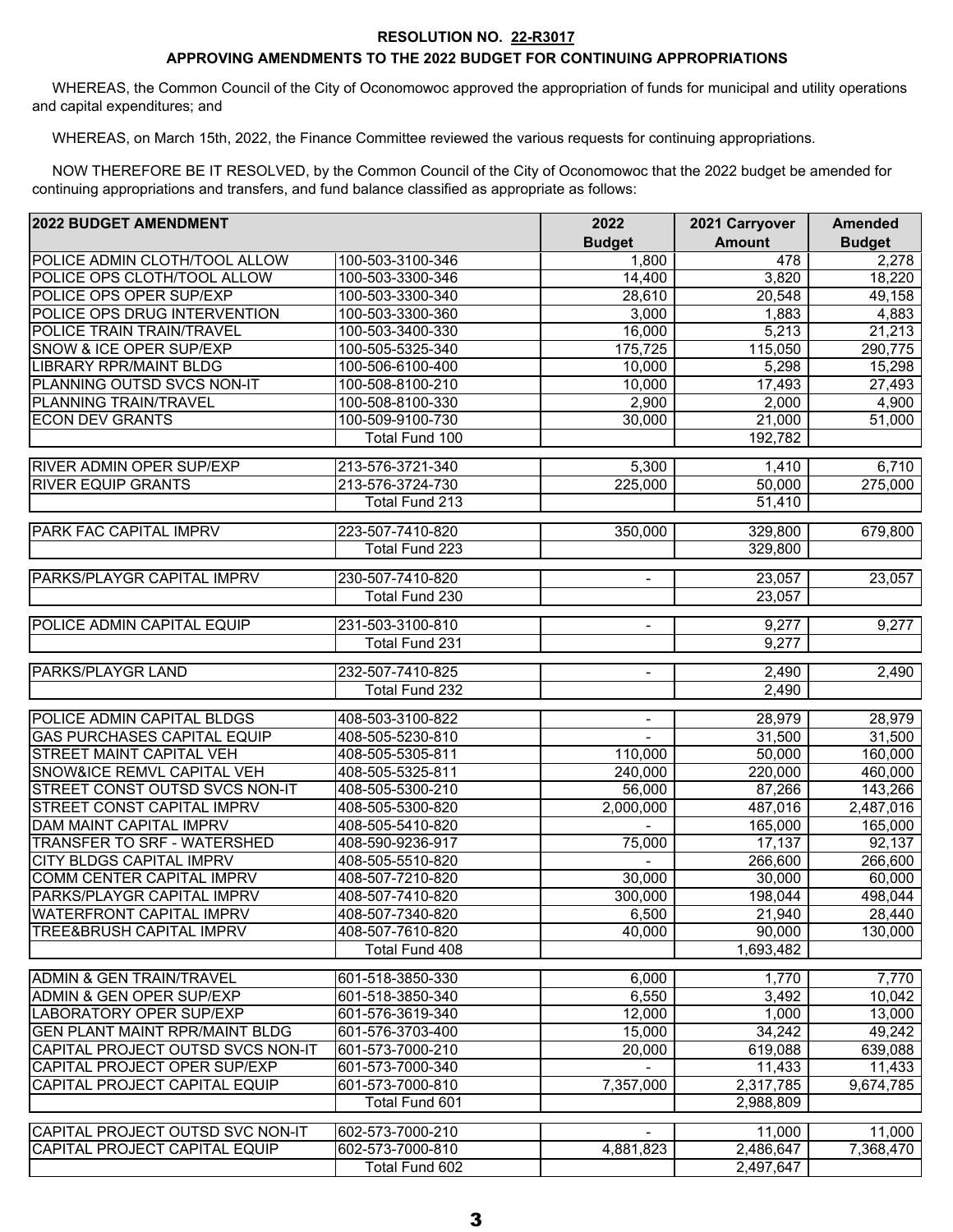| CAPITAL PROJECT MAINT CONT IT  | 603-573-7000-241 |           | 51,000     | 51,000              |
|--------------------------------|------------------|-----------|------------|---------------------|
| CAPITAL PROJECT CAPITAL EQUIP  | 603-573-7000-810 | 4,379,368 | 2,706,959  | 7,086,327           |
|                                | Total Fund 603   |           | 2,757,959  |                     |
|                                |                  |           |            |                     |
| <b>TECHNOLOGY LIC/PERMITS</b>  | 700-579-1450-324 | 84,155    | 32,500     | 116,655             |
| <b>TECHNOLOGY OPER SUP/EXP</b> | 700-579-1450-340 | 68,900    | 80,300     | 149,200             |
|                                | Total Fund 700   |           | 112,800    |                     |
|                                |                  |           |            |                     |
|                                | Total All Funds  |           | 10,659,512 |                     |
|                                |                  |           |            |                     |
|                                |                  |           |            | <b>Fund Balance</b> |
|                                |                  |           |            | <b>Assignment</b>   |
| ASSIGNED FUND BALANCE          | 100-36401        |           |            | 48,500              |

### **BE IT FURTHER RESOLVED that the City Clerk is hereby authorized and directed to publish a copy**

of this Resolution as a Class I Notice within ten days of the adoption of this resolution in accordance with Section 65.90(5)(a) Wisconsin Statutes.

DATED: \_\_\_\_\_\_\_\_\_\_\_\_\_\_\_\_\_\_\_\_\_\_\_\_\_\_\_\_\_\_\_

CITY OF OCONOMOWOC

ATTEST:

By:

Robert Magnus, Mayor

Diane Coenen, City Clerk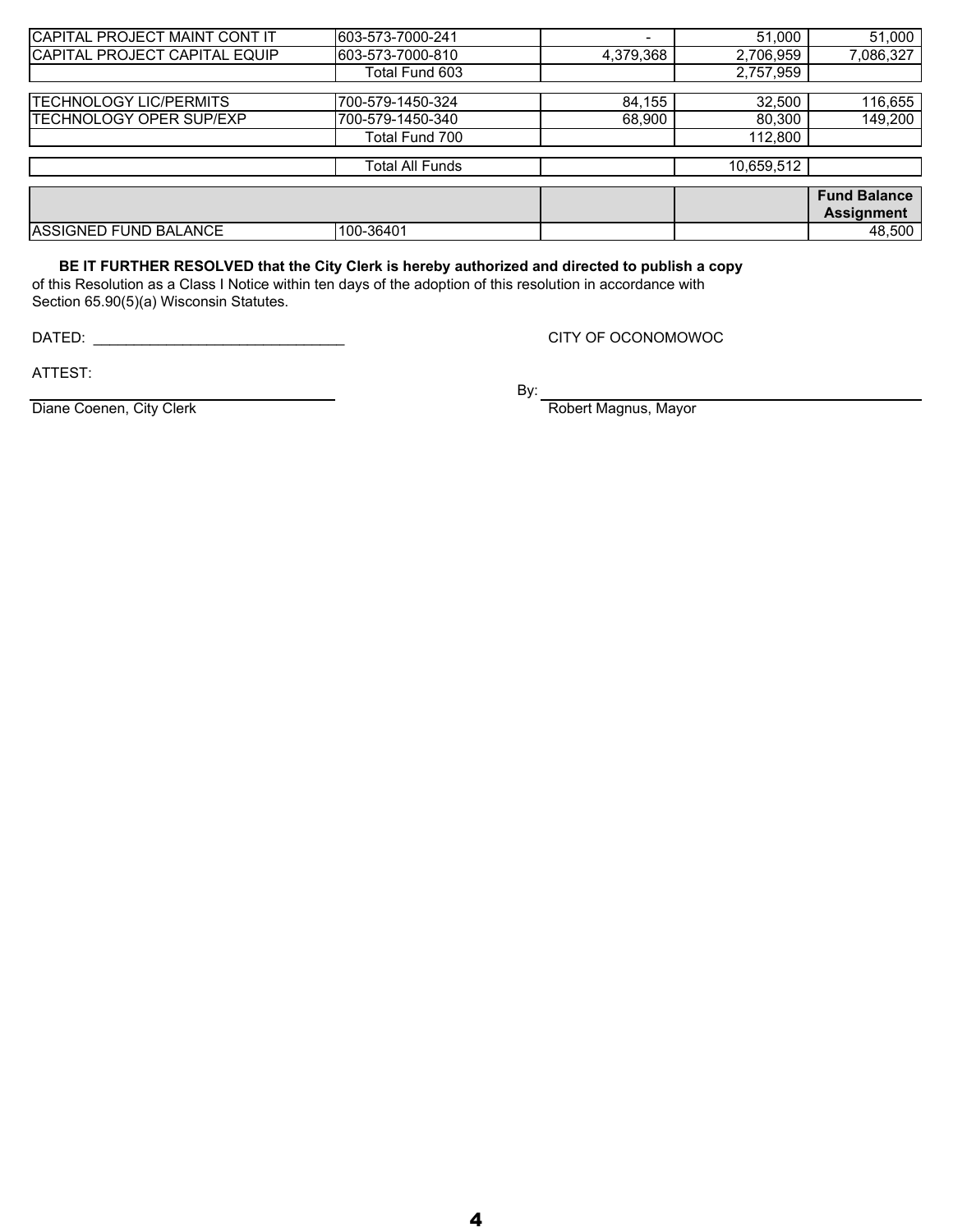### **City of Oconomowoc Background Information on Continuing Appropriations (Carryovers) December 31, 2021**

**Police – Admin Cloth/Tool Allow (\$478):** Each officer is allowed to carry over a maximum of one year's allowance.

**Police – Operations Cloth/Tool Allow (\$3,820):** Each officer is allowed to carry over a maximum of one year's allowance.

**Police – Operations Operating Supplies/Expenses (\$20,548):** Replacement of ballistic vests for officers required by department policy. Vests will be ordered in early 2022 to extend the usability of the vests.

**Police – Operations Drug Intervention (\$1,883):** Carryover unspent funds to assist in educational support related to recent drug trends.

**Police – Training & Travel (\$5,213):** Training opportunities in 2022 that were cancelled in 2021 due to Covid.

**Public Works – Snow and Ice Operating Supplies/Expenses (\$115,050):** Open purchase order on salt contract.

**Library – Repairs/Maintenance of Buildings (\$5,298):** Collection signs on backorder (\$1,598). Glass and toilets ordered in 2021 but were not installed until 2022 (\$3,700).

**Planning – Outside Professional Services (\$17,493):** Carryover funds for the historical property inventory and specialized assistance with the Preservation Ordinance and Isthmus Zoning standards and GIS implementation.

**Planning – Training & Travel (\$2,000):** Conferences cancelled in 2021 due to Covid. Department needs certain credits for continuing education requirements.

**Economic Development – Grants (\$21,000):** Designate excess budgeted façade funds to add to the Major Façade Fund as identified in City Strategic Plan (Item III A 10).

**Watershed – River Admin Operating Supplies/Expenses (\$1,410):** Desk and bookcases for the Operations Manager were ordered in 2021 but not yet received.

**Watershed – River Equipment Grants (\$50,000):** Lac La Belle Golf Course improvements project (\$25,000) and Mason Creek Meander project (\$25,000) were not completed in 2021.

**Park Facility Impact Fee – Capital Improvements (\$329,800):** Carryover funds budgeted for the Village Green Restrooms (\$300,000), Rosenow Creek Trail Site Amenities (\$10,000), and Northeast Regional Park Tree Planting (\$19,800).

**Chapman Park – Capital Improvements (\$23,057):** Open purchase order for the boardwalk project (\$12,145) and remaining donated funds for park improvements (\$10,912).

**Police Equipment – Capital Equipment (\$9,277):** Carryover remaining donated funds received for fitness room equipment.

**Save 517 – Parks/Playgrounds Land (\$2,490):** Carryover remaining donated funds received to fund the 517 N Lake Road 2021 tax bill.

**Capital Projects – Police Admin Capital Buildings (\$28,979):** Landscaping and tree amenities as part of the Public Safety Facility parking lot project.

**Capital Projects – Gas Capital Equipment (\$31,500):** Open purchase order for the fuel system upgrade due to supply chain issues.

**Capital Projects – Street Maintenance Capital Vehicle (\$50,000):** Open purchase order for DPW pickup truck replacement.

**Capital Projects – Snow & Ice Removal Capital Vehicle (\$220,000):** Open purchase order for DPW plow truck purchase.

**Capital Projects – Street Construction Outside Services (\$87,266):** Open purchase order for 2022 streets design engineering.

**Capital Projects – Street Construction Capital Improvements (\$487,016):** Construction administration for the 2021 streets program (\$10,000), Thackeray Trail Reconstruction including construction management (\$19,887), open construction purchase order (\$282,729) and traffic signal adjustments (\$25,000), and Highway 67 Pedestrian Underpass (\$149,400).

**Capital Projects – Dam Maintenance Capital Improvements (\$165,000):** Use of fund balance for estimated cost of Peacock Dam repairs.

Y:\Financial Statements\2021\Year End\Reconciliation & Support\Carryovers\Carryover 2021 Background For Council.docx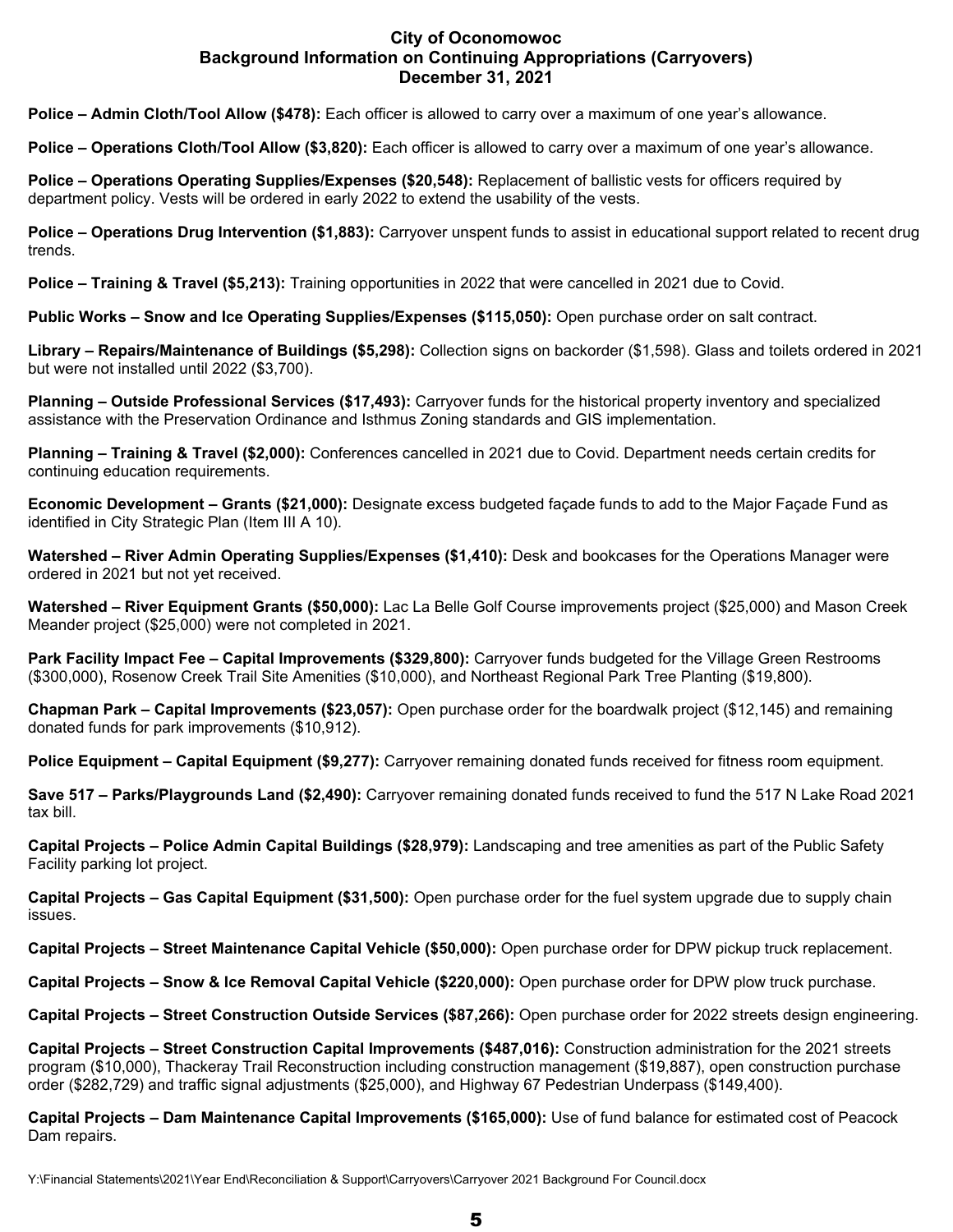**Capital Projects – Transfer to Watershed Fund (\$17,137):** Carryover of budgeted funds for adaptive management program.

**Capital Projects – City Buildings Capital Improvements (\$266,600):** Carryover of budgeted funds for various city building projects delayed due to movement of police department.

**Capital Projects – Community Center Capital Improvements (\$30,000)**: Carryover of budgeted funds for railing repairs in 2022.

**Capital Projects – Parks/Playgrounds Capital Improvements (\$198,044)**: Skate park open purchase orders for the shade system (\$18,550) and lighting fixtures (\$8,505) and remaining donated funds for the skate park (\$5,057). Open purchase order for the Whitman Park Playground (\$50,000). Open purchase order (\$20,195) and remaining budgeted funds (\$95,737) for Rockwell Park improvements.

**Capital Projects – Waterfront Capital Improvements (\$21,940)**: Open purchase order for the City Beach swim rafts project.

**Capital Projects – Tree & Brush Capital Improvements (\$90,000)**: Carryover budgeted funds for the landscape supply storage.

**Wastewater – Admin & General Training and Travel (\$1,770):** Carryover funds for NASSCO training for streets employees, as training for the vehicle was not available after the vehicle was purchased.

**Wastewater – Admin & General Operating Supplies/Expenses (\$3,492):** Desk and bookcases for the Operations Manager were ordered in 2021 but not yet received.

**Wastewater – Laboratory Operating Supplies/Expenses (\$1,000):** Carryover remaining funds for the laboratory drying oven.

**Wastewater – General Plant Operations Repair & Maintenance of Buildings (\$34,242):** Carryover funds for a door replacement that was not able to be scheduled in 2021.

**Wastewater – Work Order Clearing Outside Services (\$619,088):** Open purchase orders for the 2022 streets design engineering (\$5,000), primary digester cover engineering (\$178), primary digester cover construction management (\$185,935), secondary digester cover engineering (\$81,975), and SCADA upgrade to 4G (\$26,000). Carryover remaining funds for Thackeray Trail Reconstruction (\$320,000).

**Wastewater – Work Order Clearing Operating Supplies/Expenses (\$11,433):** Open purchase order for the Lake Drive Metering Station flowmeter.

**Wastewater – Work Order Clearing Capital Equipment (\$2,317,785):** Carryover funds for open work orders including the raw influent #2 and Orchards pump rebuilds (\$19,785) and lift station pavement upgrade (\$100,000). Open purchase order for the primary digester cover construction (\$2,198,000).

**Water – Work Order Clearing Outside Services (\$11,000):** Carryover funds for construction management services for the Thackeray Trail Reconstruction (\$10,000) and open purchase order for the 2022 streets design engineering (\$1,000).

**Water – Work Order Clearing Capital Equipment (\$2,486,647):** Carryover funds for open work orders including the Well #8 Drill and Cap (\$48,197), Well #8 Pump Station Design (\$213,450) and Well #8 Station and Reservoir (\$2,225,000).

**Electric – Materials and Supplies (\$85,811):** Various open purchase orders for electric and street light inventory.

**Electric – Work Order Clearing Capital Repair & Maintenance Contracts (\$51,000):** Open purchase order for Elements XS software and implementation.

**Electric – Work Order Clearing Capital Equipment (\$2,706,959):** Carryover funds for open work orders including Second Street industrial service rehabilitation (\$159,679), Jefferson Substation Circuit 203-204 Conversion (\$148,884), Outage Management System (\$95,095), Southwood Drive annexation (\$349,439), locator (\$10,000), CB84 Overhead to Underground Conversion (\$198,406), South Feeder Extension CB82 & CB74/83 (\$191,738), North Feeder Extension CP65 to CB85 (\$340,000), Jefferson Substation Decommission (\$30,000), Pabst Farms Distribution Looping (\$240,034), Cable Replacement - North Lapham St / CB86 (\$268,945), Cable Replacement - Cherry St to Anderson St (\$144,006), and Cable Replacement - Lisbon Road / CB86 (\$390,653). Also carryover the open purchase order (\$136,251) and remaining funds (\$3,829) for Transformers.

**Technology – Machinery and Equipment (\$127,800):** Funds budgeted for firewall updates (\$32,800), managed switch replacements (\$20,000), and IT upgrades (\$75,000).

**Technology – Licenses/Permits (\$32,500):** Carry over budgeted funds for MS Office 365, OnBase, MFA and OpenGov workflow licenses not purchased in 2021.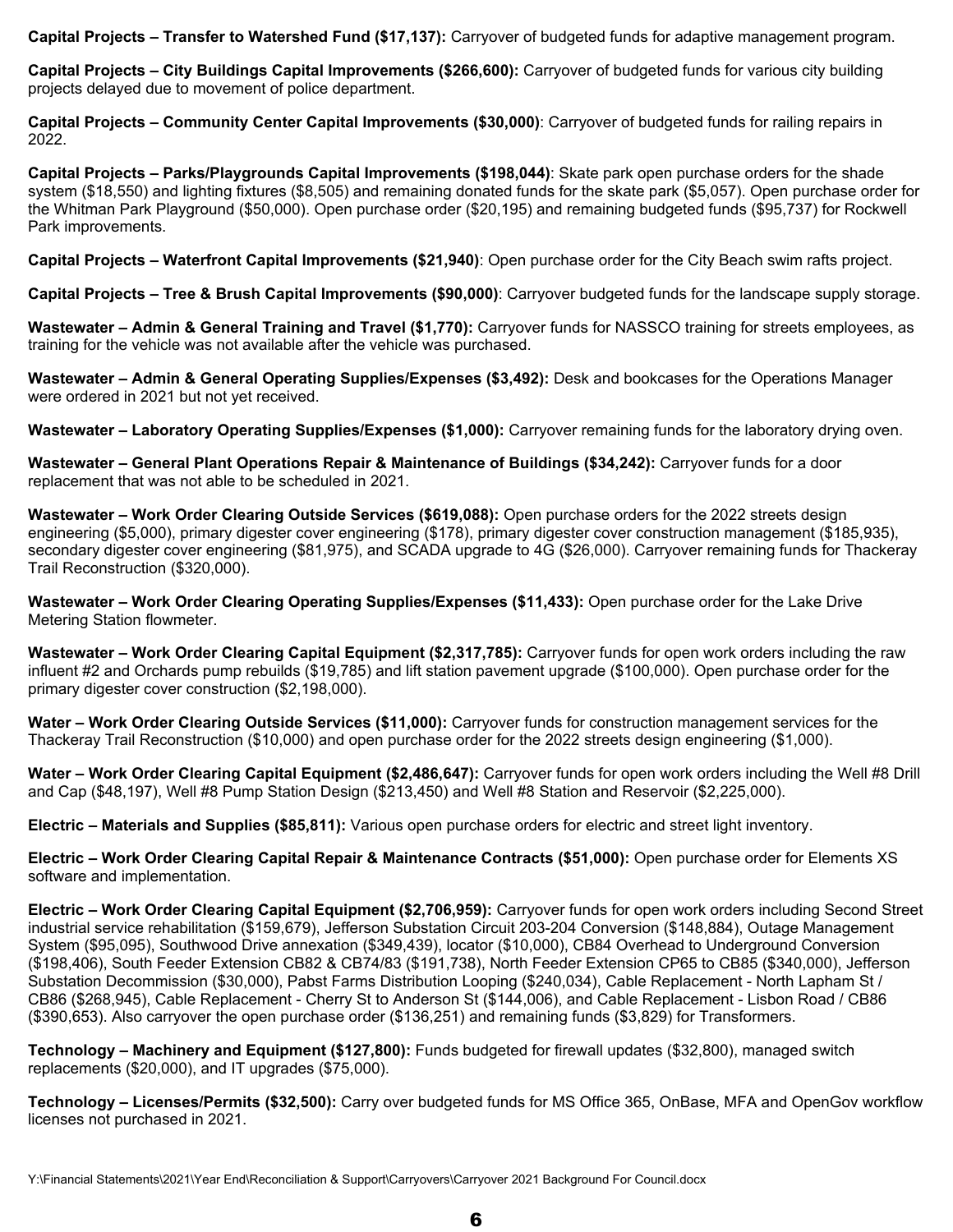**Technology – Operating Supplies/Expenses (\$80,300):** Carryover lifecycle desktops, laptops, surfaces and tough books not deployed in 2021.

**Fleet – Building Improvements (\$46,250):** Open purchase order for the air handling unit replacement at the fleet shop.

**Assigned Fund Balance (\$48,500) –** Designation of funds budgeted to accumulate the reserve for future capital improvements or repairs for the Community Center (\$15,000), designation of funds received for street trees as part of development agreements for the street tree ordinance (\$33,500).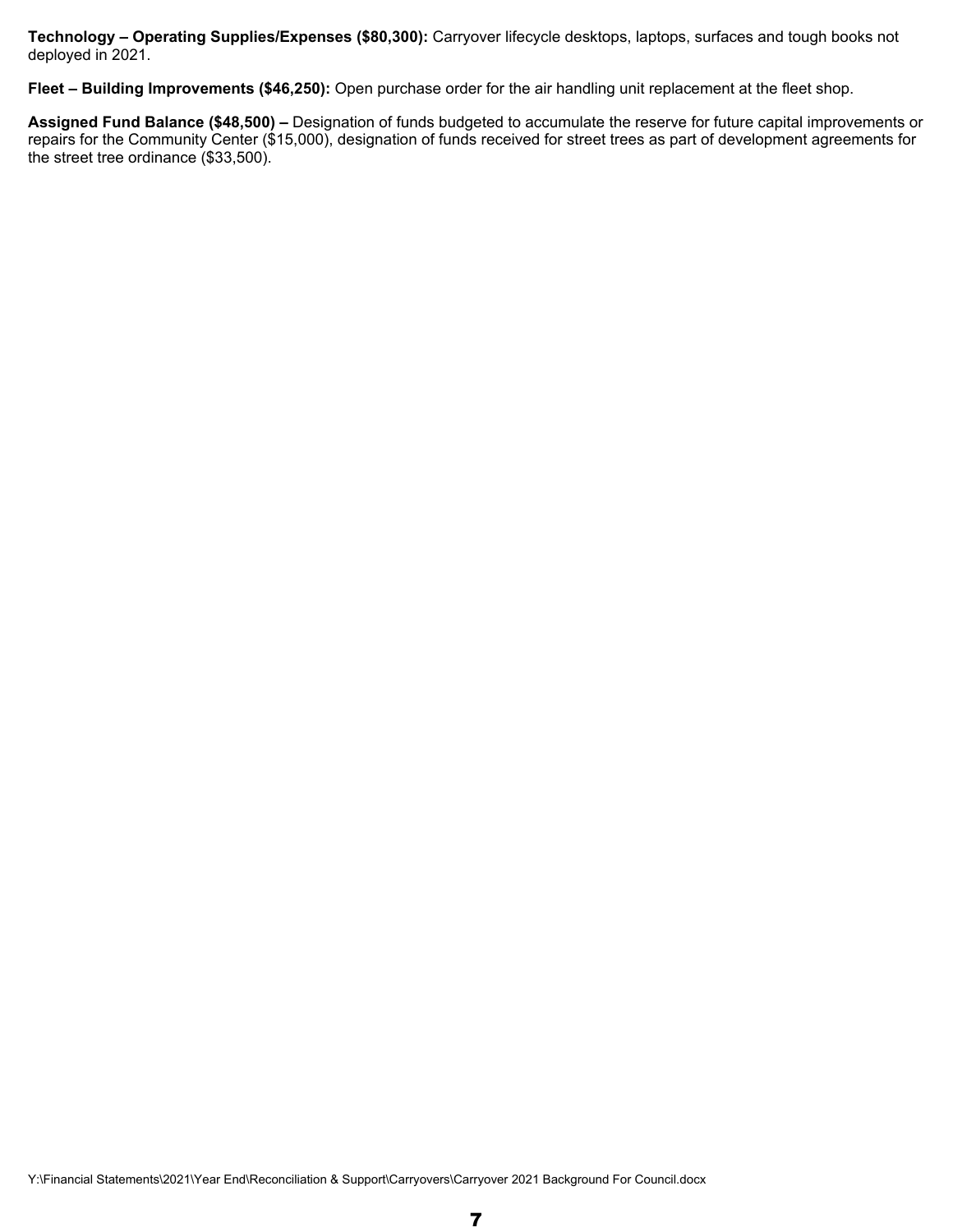

# MEMORANDUM

### DEPARTMENT

- Date: March 9, 2022
- To: Mayor Magnus, City Council, and City Administrator
- From: Laurie Sullivan-Murray, Finance Director
- Re: 2021 Budget Amendment for TIF 7 activity

### RELATES TO THE STRATEGIC PLAN

Strategic Goal-N/A

### BACKGROUND

TIF #7 was created in 2021 after the 2021 budgets were created. The creation of the District included an approved project plan that outlines the activities of the tax increment district. Resolution # 22-R3020 provides for a budget amendment that trues up the TIF #7 budget to the actual activity that took place in 2021.

### ADDITIONAL ANALYSIS

2021 TIF 7 activity included \$15,950,561 of Revenue recognized and \$6,889,043 of actual expenses. See attached resolution for line item detail.

### FINANCIAL IMPACT

N/A

### RECOMMENDATION

Recommend approval of Resolution 22-R3020 to amend the 2021 TIF 7 budget to actual.

### SUGGESTED MOTION

Motion to approve Resolution 22-R3020 to amend the 2021 TIF #7 budget as presented.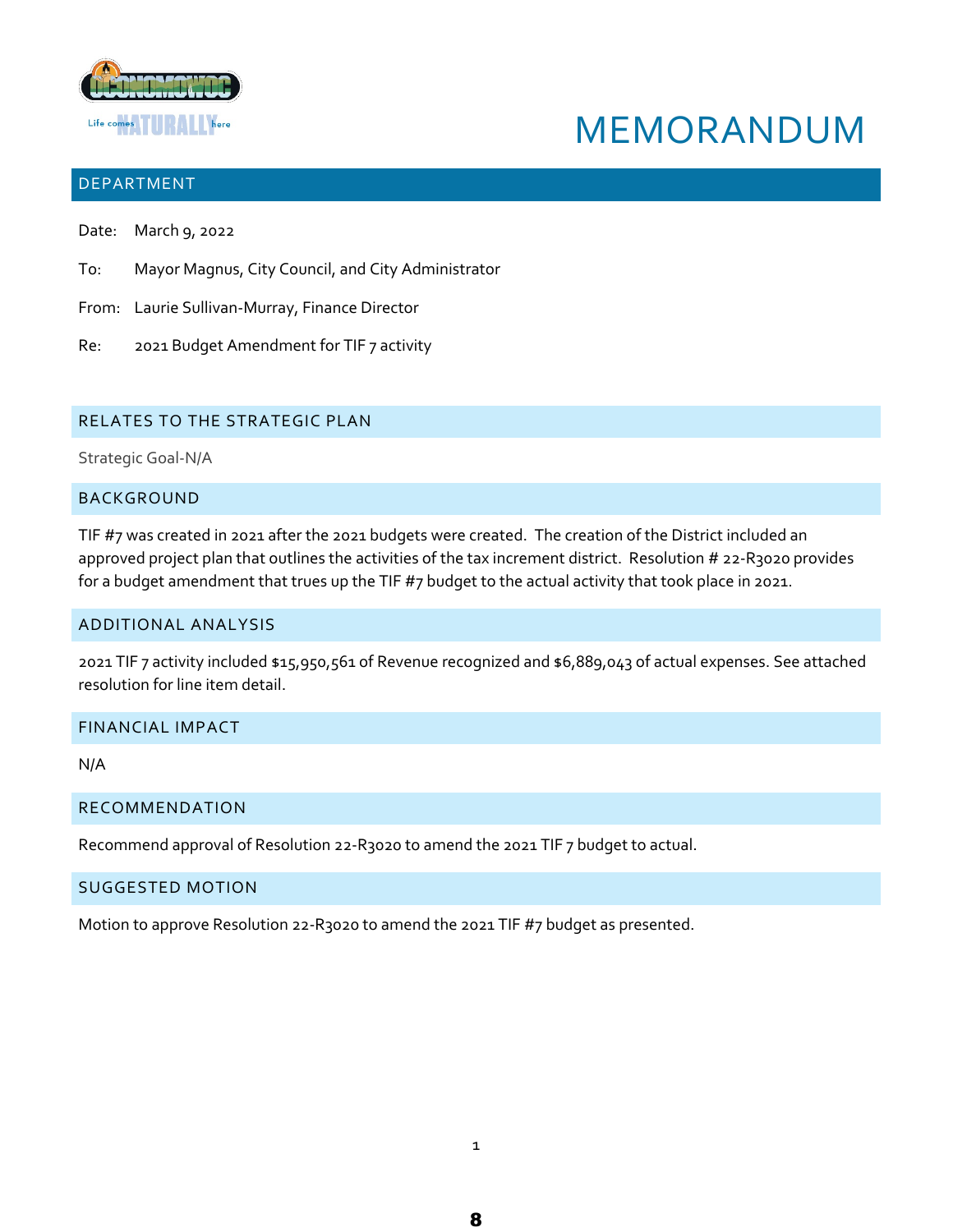### **RESOLUTION NO. 22-R3020 APPROVING AMENDMENTS TO THE 2021 Tax Increment Financing District Budget**

WHEREAS,TIF 7 was created in 2021 and had substantial development throughout the year,and;

WHEREAS, a budget entry is recommended to establish a 2021 amended budget based on current year activity, and;

 be amended to account for current year activity as shown below. NOW THEREFORE BE IT RESOLVED, by the Common Council of the City of Oconomowoc that the 2021 TIF #7 budget

|                       |                           | <b>REVENUE</b>         |               |                       |
|-----------------------|---------------------------|------------------------|---------------|-----------------------|
| <b>Account Number</b> | <b>Account Name</b>       | <b>Original Budget</b> | 2021 Activity | <b>Amended Budget</b> |
| 407-408-8110-500      | INTEREST ON INVESTMENTS   |                        | 6.771.96      | 6.771.96              |
| 407-408-8310-500      | SALE OF CITY PROPERTY     | ۰                      | 2,593,652.06  | 2.593.652.06          |
| 407-408-8430-500      | PURCHASING CARD REBATE    | ۰                      | 280.65        | 280.65                |
| 407-409-9110-500      | LONG TERM DEBT ISSUANCE   | ۰                      | 13,135,000.00 | 13.135.000.00         |
| 407-409-9111-580      | PREMIUM ON LONG TERM DEBT | ۰                      | 214,856.65    | 214,856.65            |
|                       | <b>TOTAL REVENUE</b>      |                        | 15.950.561.32 | 15.950.561.32         |

### **EXPENDITURES**

| <b>Account Number</b> | <b>Account Name</b>                | <b>Original Budget</b> | 2021 Activity | <b>Amended Budget</b> |
|-----------------------|------------------------------------|------------------------|---------------|-----------------------|
| 407-500-0300-311      | CITY ADMIN POSTAGE                 |                        | 21.30         | 21.30                 |
| 407-500-0300-326      | <b>CITY ADMIN PUBLICITY</b>        |                        | 414.25        | 414.25                |
| 407-500-0300-825      | CITY ADMIN LAND                    |                        | 2,774,060.00  | 2,774,060.00          |
| 407-500-0400-210      | <b>LEGAL OUTSD SVCS NON-IT</b>     |                        | 105.204.61    | 105.204.61            |
| 407-501-1100-210      | <b>GEN ACCTG OUTSD SVCS NON-IT</b> |                        | 15,448.12     | 15.448.12             |
| 407-505-5120-210      | ENG ADMIN OUTSD SVCS NON-IT        |                        | 130,651.59    | 130.651.59            |
| 407-505-5300-210      | STREET CONST OUTSD SCVS NON-I      |                        | 669.881.11    | 669.881.11            |
| 407-505-5300-820      | STREET CONST CAPITAL IMPRV         |                        | 717,574.73    | 717.574.73            |
| 407-505-5350-820      | STORM SEWER CAPITAL IMPRV          |                        | 559.054.97    | 559.054.97            |
| 407-530-3322-820      | SANITARY SEWER CAPITAL IMPRV       |                        | 235.972.86    | 235,972.86            |
| 407-530-3333-820      | WATER DISTRIB CAPITAL IMPRV        |                        | 446,622.81    | 446,622.81            |
| 407-530-3334-820      | ELEC DISTRIB CAPITAL IMPRV         |                        | 315.108.52    | 315.108.52            |
| 407-560-6701-829      | TOURISM CAP MISC BLDG DEMOLITI     | $\blacksquare$         | 60.648.41     | 60.648.41             |
| 407-560-6701-831      | SITE IMPROVEMENT GRANTS            |                        | 518.926.45    | 518.926.45            |
| 407-580-8300-691      | <b>DEBT ISSUANCE EXPENSE</b>       |                        | 219,724.42    | 219,724.42            |
| 407-590-9230-913      | TRANSFER TO DEBT SERVICE           |                        | 119,728.75    | 119,728.75            |
|                       | TOTAL EXPENDITURES                 |                        | 6.889.042.90  | 6.889.042.90          |

DATED: \_\_\_\_\_\_\_\_\_\_\_\_\_\_\_\_\_\_\_\_\_\_\_\_\_\_\_\_\_\_\_

CITY OF OCONOMOWOC

ATTEST:

By:

Diane Coenen, City Clerk Robert Magnus, Mayor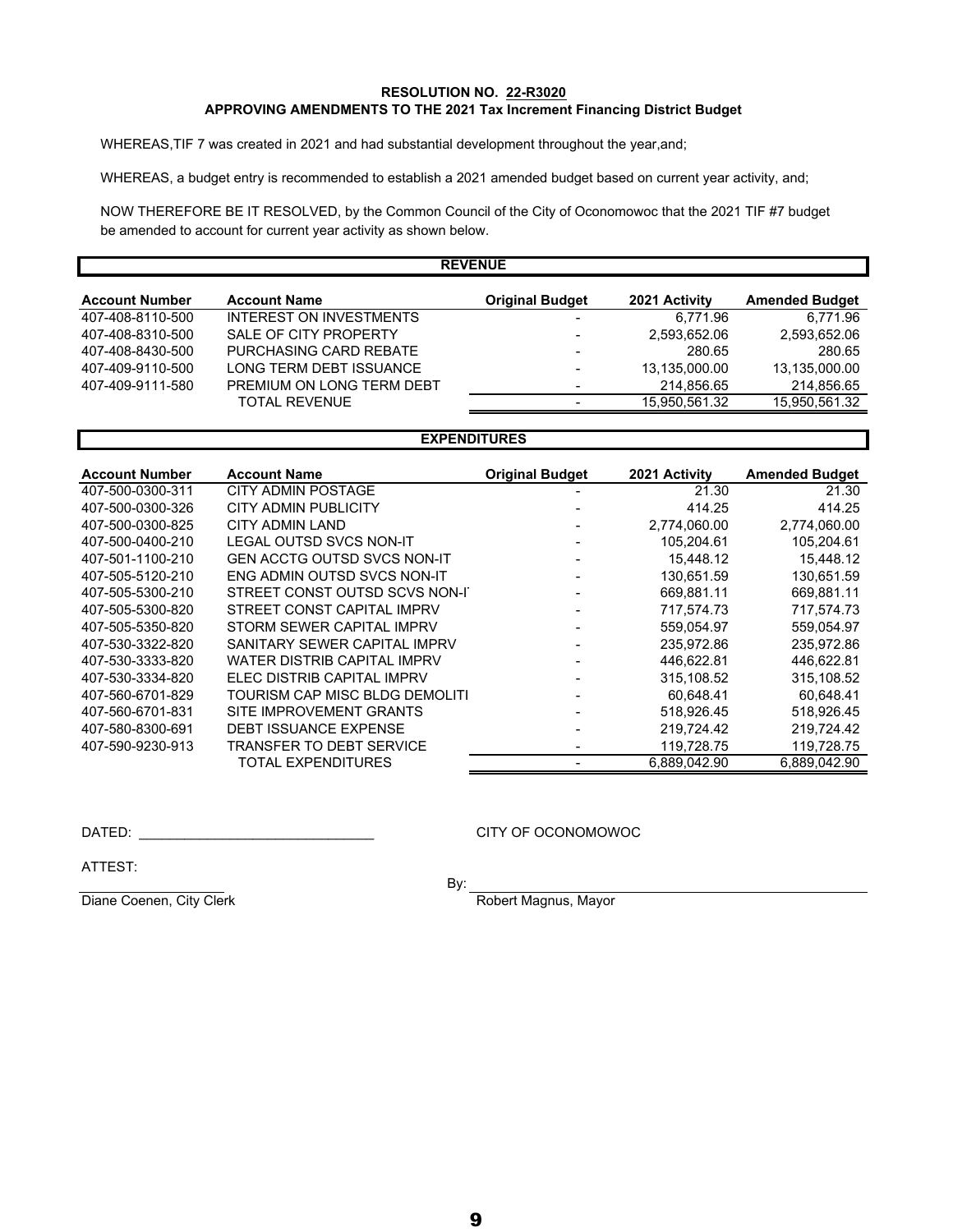**Voucher Report - Comptroller**<br>By Vendor Name



City of Oconomowoc, WI

Date Range: 02/01/2022 - 02/28/2022

| <b>Vendor Number</b><br><b>Bank Code: APBNK-OPERATING ACCOUNT</b> | <b>Vendor Name</b>           |                  | <b>Payment Date</b>             | <b>Payment Type</b>                   |      | Discount Amount Payment Amount Number |                 |
|-------------------------------------------------------------------|------------------------------|------------------|---------------------------------|---------------------------------------|------|---------------------------------------|-----------------|
| 10005                                                             | AT&T                         |                  | 02/16/2022                      | Regular                               |      | 0.00                                  | 6.00 119884     |
| Payable #                                                         | Payable Type                 | <b>Post Date</b> | <b>Payable Description</b>      |                                       |      | Discount Amount Payable Amount        |                 |
|                                                                   | <b>Account Number</b>        |                  | <b>Account Name</b>             | <b>Item Description</b>               |      | <b>Distribution Amount</b>            |                 |
| 414Z69027001-2                                                    | Invoice                      | 02/16/2022       |                                 | ACCT 414 Z69-0270 900 5 01/25-02/24/2 | 0.00 | 6.00                                  |                 |
|                                                                   | 603-518-9921-326             |                  | OFFICE EXP PUBLICITY            | ACCT 414 Z69-0270 900 5 01/25         |      | 6.00                                  |                 |
|                                                                   |                              |                  |                                 |                                       |      |                                       |                 |
| 13947                                                             | <b>ABACO GROUP</b>           |                  | 02/02/2022                      | Regular                               |      | 0.00                                  | 53.86 119811    |
| Payable #                                                         | Payable Type                 | <b>Post Date</b> | <b>Payable Description</b>      |                                       |      | Discount Amount Payable Amount        |                 |
|                                                                   | Account Number               |                  | <b>Account Name</b>             | <b>Item Description</b>               |      | <b>Distribution Amount</b>            |                 |
| 011922                                                            | Invoice                      | 02/02/2022       | 10483-3 UTILITY ACCOUNT REFUND  |                                       | 0.00 | 53.86                                 |                 |
|                                                                   | 999-11102                    |                  | CASH CLEARING - UTILITY         | 10483-3 UTILITY ACCOUNT REF           |      | 53.86                                 |                 |
|                                                                   |                              |                  |                                 |                                       |      |                                       |                 |
| 10019                                                             | <b>ACCURATE GRAPHICS INC</b> |                  | 02/16/2022                      | Regular                               |      | 0.00                                  | 56.00 119885    |
| Payable #                                                         | Payable Type                 | Post Date        | <b>Payable Description</b>      |                                       |      | Discount Amount Payable Amount        |                 |
|                                                                   | <b>Account Number</b>        |                  | <b>Account Name</b>             | <b>Item Description</b>               |      | <b>Distribution Amount</b>            |                 |
| 41535                                                             | Invoice                      | 02/16/2022       | <b>BUSINESS CARDS MARK FRYE</b> |                                       | 0.00 | 56.00                                 |                 |
|                                                                   | 100-500-0300-313             |                  | <b>CITY ADMIN PRINTING</b>      | <b>BUSINESS CARDS MARK FRYE</b>       |      | 56.00                                 |                 |
|                                                                   |                              |                  |                                 |                                       |      |                                       |                 |
| 10019                                                             | <b>ACCURATE GRAPHICS INC</b> |                  | 02/23/2022                      | Regular                               |      | 0.00                                  | 53.00 119937    |
| Payable #                                                         | Payable Type                 | <b>Post Date</b> | <b>Payable Description</b>      |                                       |      | Discount Amount Payable Amount        |                 |
|                                                                   | <b>Account Number</b>        |                  | <b>Account Name</b>             | <b>Item Description</b>               |      | <b>Distribution Amount</b>            |                 |
| 41573                                                             | Invoice                      | 02/23/2022       | <b>BUSINESS CARDS SAUER</b>     |                                       | 0.00 | 53.00                                 |                 |
|                                                                   | 603-518-9921-313             |                  | OFFICE EXP PRINTING             | <b>BUSINESS CARDS SAUER</b>           |      | 53.00                                 |                 |
| 10021                                                             | ACE HARDWARE OF OCONOMOWOC   |                  | 02/09/2022                      | Regular                               |      | 0.00                                  | 1,481.60 119845 |
| Payable #                                                         | Payable Type                 | <b>Post Date</b> | <b>Payable Description</b>      |                                       |      | Discount Amount Payable Amount        |                 |
|                                                                   | <b>Account Number</b>        |                  | <b>Account Name</b>             | <b>Item Description</b>               |      | <b>Distribution Amount</b>            |                 |
| 013122 DPW                                                        | Invoice                      | 02/09/2022       |                                 | ACCT 3230 JANUARY 2022 PURCHASES - D  | 0.00 | 206.22                                |                 |
|                                                                   | 100-505-5210-340             |                  | MUNI GARAGE OPER SUP            | ACCT 3230 JANUARY 2022 PURC           |      | 44.04                                 |                 |
|                                                                   | 100-505-5210-400             |                  | MUNI GARAGE RPR/MAI             | ACCT 3230 JANUARY 2022 PURC           |      | 17.09                                 |                 |
|                                                                   | 100-505-5325-340             |                  | SNOW & ICE OPER SUP/E           | ACCT 3230 JANUARY 2022 PURC           |      | 43.18                                 |                 |
|                                                                   | 100-505-5345-410             |                  | SIDE/CRSSWLK RPR/MAI            | ACCT 3230 JANUARY 2022 PURC           |      | 73.33                                 |                 |
|                                                                   | 100-507-7520-340             |                  | SPECIAL EVNT OPER SUP/          | ACCT 3230 JANUARY 2022 PURC           |      | 28.58                                 |                 |
|                                                                   |                              |                  |                                 |                                       |      |                                       |                 |
| 013122 LIBRARY                                                    | Invoice                      | 02/09/2022       |                                 | ACCT 3260 JANUARY PURCHASES DISCOU    | 0.00 | 15.30                                 |                 |
|                                                                   | 100-506-6100-340             |                  | LIBRARY OPER SUP/EXP            | ACCT 3260 JANUARY PURCHASE            |      | 15.30                                 |                 |
| 013122 PARKS                                                      | Invoice                      | 02/09/2022       |                                 | ACCT 3240 JANUARY PURCHASES DISCOU    | 0.00 | 1,181.03                              |                 |
|                                                                   | 100-505-5325-340             |                  | SNOW & ICE OPER SUP/E           | ACCT 3240 JANUARY PURCHASE            |      | 129.55                                |                 |
|                                                                   | 100-507-7410-340             |                  | PARKS/PLAYGR OPER SUP           | ACCT 3240 JANUARY PURCHASE            |      | 449.72                                |                 |
|                                                                   | 100-507-7410-400             |                  | PARKS/PLAYGR RPR/MAI            | ACCT 3240 JANUARY PURCHASE            |      | 390.19                                |                 |
|                                                                   | 100-507-7410-435             |                  | PARKS/PLAYGR RPR/MNT            | ACCT 3240 JANUARY PURCHASE            |      | 211.57                                |                 |
| 013122 WW                                                         | Invoice                      | 02/09/2022       |                                 | ACCT 3280 JANUARY PURCHASES DISCOU    | 0.00 | 79.05                                 |                 |
|                                                                   | 601-575-3002-340             |                  | PUMP STA O&M OPER SU            | ACCT 3280 JANUARY PURCHASE            |      | 21.59                                 |                 |
|                                                                   | 601-575-3002-435             |                  | PUMP STA O&M RPR/MN             | ACCT 3280 JANUARY PURCHASE            |      | 29.70                                 |                 |
|                                                                   | 601-576-3703-340             |                  | <b>GEN PLANT MAINT OPER</b>     | ACCT 3280 JANUARY PURCHASE            |      | 26.23                                 |                 |
|                                                                   | 601-576-3712-340             |                  | <b>BIOSLD DIGEST OPER SUP</b>   | ACCT 3280 JANUARY PURCHASE            |      | 1.53                                  |                 |
|                                                                   |                              |                  |                                 |                                       |      |                                       |                 |
| 10021                                                             | ACE HARDWARE OF OCONOMOWOC   |                  | 02/09/2022                      | Regular                               |      | 0.00                                  | 570.71 119878   |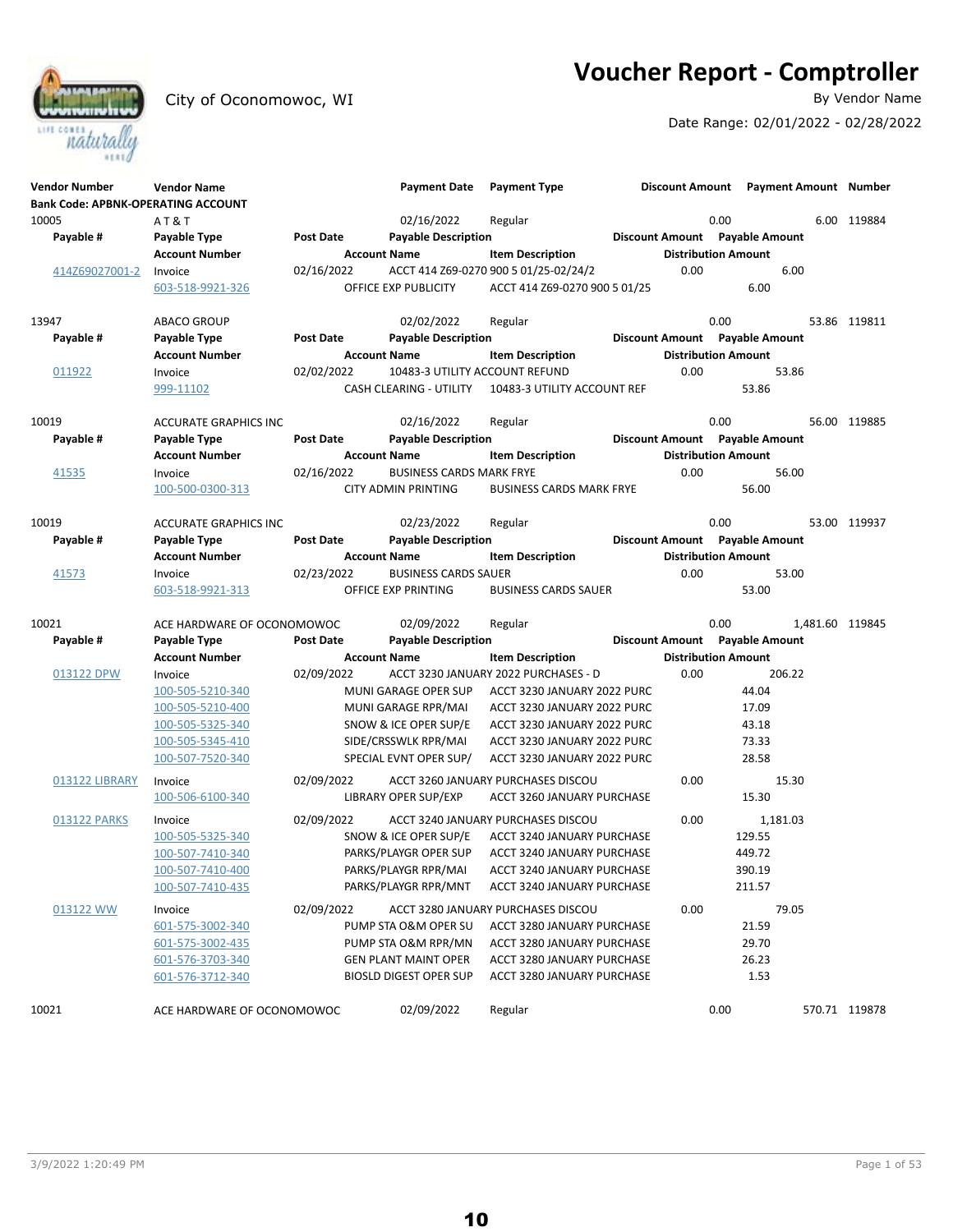| <b>Vendor Number</b> | <b>Vendor Name</b>                               |                  | <b>Payment Date</b> Payment Type |                                    |                                |                            | Discount Amount Payment Amount Number |               |
|----------------------|--------------------------------------------------|------------------|----------------------------------|------------------------------------|--------------------------------|----------------------------|---------------------------------------|---------------|
| Payable #            | Payable Type                                     | <b>Post Date</b> | <b>Payable Description</b>       |                                    | Discount Amount Payable Amount |                            |                                       |               |
|                      | <b>Account Number</b>                            |                  | <b>Account Name</b>              | <b>Item Description</b>            |                                | <b>Distribution Amount</b> |                                       |               |
| 013122 UTIL          | Invoice                                          | 02/09/2022       |                                  | ACCT 3270 JANUARY PURCHASES DISCOU | 0.00                           |                            | 570.71                                |               |
|                      | 602-533-6631-400                                 |                  | PUMP STUCTURES RPR/              | ACCT 3270 JANUARY PURCHASE         |                                | 19.98                      |                                       |               |
|                      | 602-534-6642-340                                 |                  | WTR TREAT OP OPER SUP            | ACCT 3270 JANUARY PURCHASE         |                                | 20.08                      |                                       |               |
|                      | 602-572-6662-340                                 |                  | T&D LINES OP OPER SUP/           | ACCT 3270 JANUARY PURCHASE         |                                | 407.50                     |                                       |               |
|                      | 603-574-9932-340                                 |                  | <b>GEN PLNT MAINT OPER S</b>     | ACCT 3270 JANUARY PURCHASE         |                                | 116.86                     |                                       |               |
|                      | 603-574-9932-435                                 |                  | <b>GEN PLNT MAINT RPR/M</b>      | ACCT 3270 JANUARY PURCHASE         |                                |                            | 6.29                                  |               |
| 13971                | <b>ADAM AND EMILY KUBE</b>                       |                  | 02/02/2022                       | Regular                            |                                | 0.00                       | 1,387.29 119835                       |               |
| Payable #            | Payable Type                                     | <b>Post Date</b> | <b>Payable Description</b>       |                                    | Discount Amount Payable Amount |                            |                                       |               |
|                      | <b>Account Number</b>                            |                  | <b>Account Name</b>              | <b>Item Description</b>            |                                | <b>Distribution Amount</b> |                                       |               |
| 012522               | Invoice                                          | 02/02/2022       | 0537.186 REFUND OVERPAYMENT      |                                    | 0.00                           |                            | 1,387.29                              |               |
|                      | 100-21200                                        |                  | PROPERTY TAX REFUNDS             | 0537.186 REFUND OVERPAYME          |                                | 1,387.29                   |                                       |               |
| 13938                | AJ'S PUB                                         |                  | 02/02/2022                       | Regular                            |                                | 0.00                       |                                       | 231.88 119802 |
| Payable #            | Payable Type                                     | <b>Post Date</b> | <b>Payable Description</b>       |                                    | Discount Amount Payable Amount |                            |                                       |               |
|                      | <b>Account Number</b>                            |                  | <b>Account Name</b>              | <b>Item Description</b>            |                                | <b>Distribution Amount</b> |                                       |               |
| 011922               | Invoice                                          | 02/02/2022       | 510220-6 UTILITY ACCOUNT REFUND  |                                    | 0.00                           |                            | 231.88                                |               |
|                      | 999-11102                                        |                  | CASH CLEARING - UTILITY          | 510220-6 UTILITY ACCOUNT REF       |                                | 231.88                     |                                       |               |
| 13953                | ALEC MATERNOWSKI OR ANDREA THEO HARIS 02/02/2022 |                  |                                  | Regular                            |                                | 0.00                       |                                       | 58.24 119817  |
| Payable #            | Payable Type                                     | <b>Post Date</b> | <b>Payable Description</b>       |                                    | Discount Amount Payable Amount |                            |                                       |               |
|                      | <b>Account Number</b>                            |                  | <b>Account Name</b>              | <b>Item Description</b>            |                                | <b>Distribution Amount</b> |                                       |               |
| 011922               | Invoice                                          | 02/02/2022       |                                  | 345014-10 UTILITY ACCOUNT REFUND   | 0.00                           |                            | 58.24                                 |               |
|                      | 999-11102                                        |                  | CASH CLEARING - UTILITY          | 345014-10 UTILITY ACCOUNT R        |                                | 58.24                      |                                       |               |
| 13954                | <b>ALISON FANELLI</b>                            |                  | 02/02/2022                       | Regular                            |                                | 0.00                       |                                       | 44.18 119818  |
| Payable #            | Payable Type                                     | <b>Post Date</b> | <b>Payable Description</b>       |                                    | Discount Amount Payable Amount |                            |                                       |               |
|                      | <b>Account Number</b>                            |                  | <b>Account Name</b>              | <b>Item Description</b>            |                                | <b>Distribution Amount</b> |                                       |               |
| 011922               | Invoice                                          | 02/02/2022       |                                  | 347304-13 UTILITY ACCOUNT REFUND   | 0.00                           |                            | 44.18                                 |               |
|                      | 999-11102                                        |                  | CASH CLEARING - UTILITY          | 347304-13 UTILITY ACCOUNT R        |                                | 44.18                      |                                       |               |
| 12067                | ALSCO INC                                        |                  | 02/09/2022                       | Regular                            |                                | 0.00                       |                                       | 197.40 119860 |
| Payable #            | Payable Type                                     | <b>Post Date</b> | <b>Payable Description</b>       |                                    | Discount Amount Payable Amount |                            |                                       |               |
|                      | <b>Account Number</b>                            |                  | <b>Account Name</b>              | <b>Item Description</b>            |                                | <b>Distribution Amount</b> |                                       |               |
| <b>JAN 2022</b>      | Invoice                                          | 02/09/2022       | CUST CODE 094410 JANUARY 2022    |                                    | 0.00                           |                            | 197.40                                |               |
|                      | 100-507-7210-530                                 |                  | <b>COM CENTER RENT</b>           | CUST CODE 094410 JANUARY 20        |                                | 197.40                     |                                       |               |
| 12067                | ALSCO INC                                        |                  | 02/16/2022                       | Regular                            |                                | 0.00                       |                                       | 156.16 119913 |
| Payable #            | Payable Type                                     | <b>Post Date</b> | <b>Payable Description</b>       |                                    | Discount Amount Payable Amount |                            |                                       |               |
|                      | <b>Account Number</b>                            |                  | <b>Account Name</b>              | <b>Item Description</b>            |                                | <b>Distribution Amount</b> |                                       |               |
| JAN 2022 CITY        | Invoice                                          | 02/16/2022       |                                  | CUST # 062070 JANUARY COVERALLS/MA | 0.00                           |                            | 156.16                                |               |
|                      | 100-505-5210-530                                 |                  | <b>MUNI GARAGE RENT</b>          | CUST # 062070 JANUARY COVER        |                                | 156.16                     |                                       |               |
| 12528                | ALTERNATE PEST SOLUTIONS LLC                     |                  | 02/23/2022                       | Regular                            |                                | 0.00                       | 1,425.00 119963                       |               |
| Payable #            | Payable Type                                     | Post Date        | <b>Payable Description</b>       |                                    | Discount Amount Payable Amount |                            |                                       |               |
|                      | <b>Account Number</b>                            |                  | <b>Account Name</b>              | <b>Item Description</b>            |                                | <b>Distribution Amount</b> |                                       |               |
| 2022 PREPAYME        | Invoice                                          | 02/23/2022       |                                  | ACCT 2200-83 BIRD & RODENT CONTROL | 0.00                           |                            | 1,425.00                              |               |
|                      | 603-572-6582-210                                 |                  | SUBST OP OUTSD SVCS N            | ACCT 2200-83 BIRD & RODENT         |                                | 1,425.00                   |                                       |               |
| 13988                | AMERICAN TRANSMISSION COMPANY                    |                  | 02/09/2022                       | Regular                            |                                | 0.00                       | 21,200.76 119870                      |               |
| Payable #            | Payable Type                                     | <b>Post Date</b> | <b>Payable Description</b>       |                                    | Discount Amount Payable Amount |                            |                                       |               |
|                      | <b>Account Number</b>                            |                  | <b>Account Name</b>              | <b>Item Description</b>            |                                | <b>Distribution Amount</b> |                                       |               |
| 020322               | Invoice                                          | 02/09/2022       | REFUND DUE EST 2021-22           |                                    | 0.00                           |                            | 21,200.76                             |               |
|                      | 603-473-7000-000                                 |                  | CAPITAL PROJECT REVEN            | REFUND DUE EST 2021-22             |                                | 21,200.76                  |                                       |               |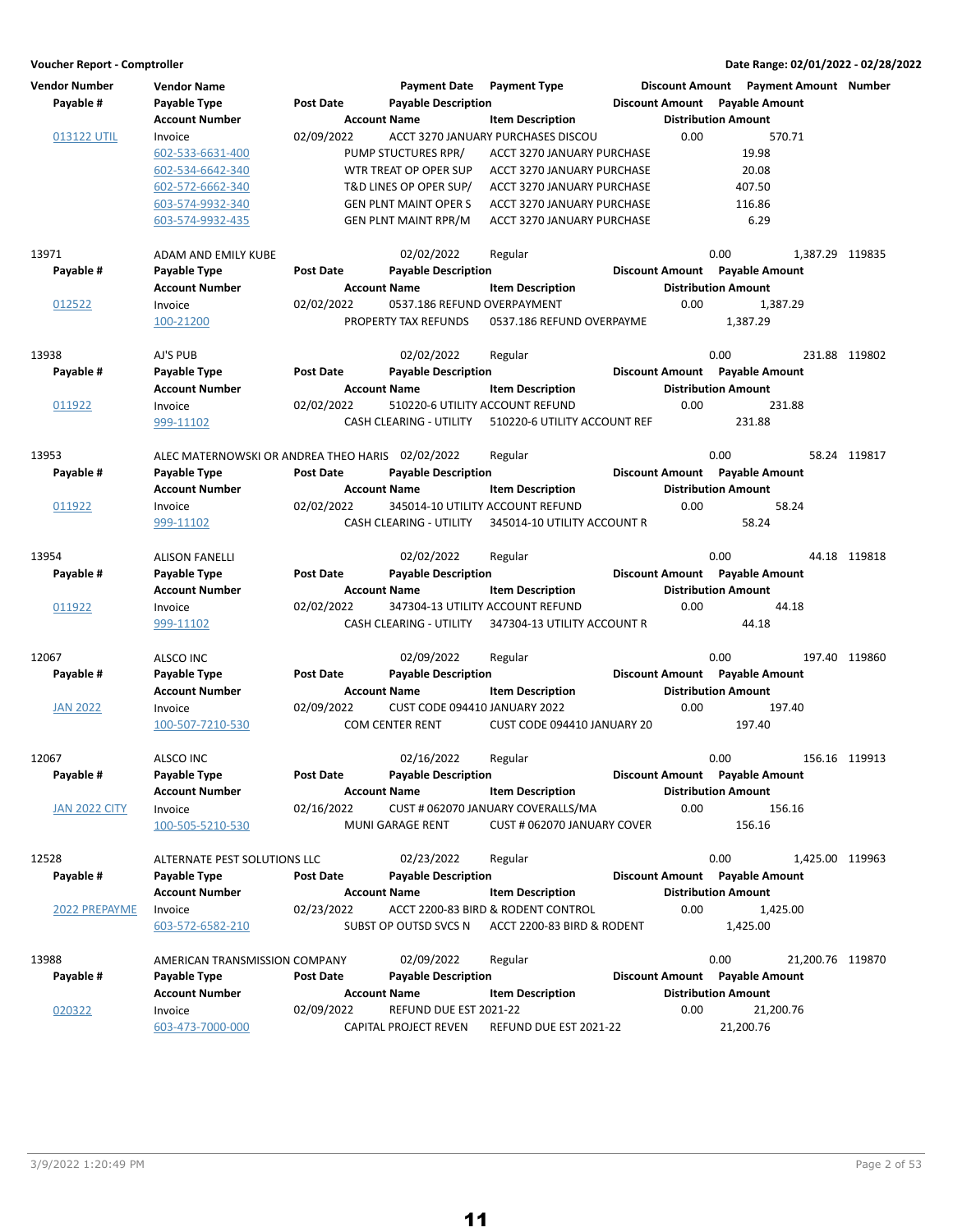| <b>Vendor Number</b> | <b>Vendor Name</b>                    |                  | <b>Payment Date</b>                | <b>Payment Type</b>                                            |      | Discount Amount  Payment Amount  Number |           |                 |
|----------------------|---------------------------------------|------------------|------------------------------------|----------------------------------------------------------------|------|-----------------------------------------|-----------|-----------------|
| 13955                | ANDREW OR AMILEIGHA FONDER            |                  | 02/02/2022                         | Regular                                                        |      | 0.00                                    |           | 138.95 119819   |
| Payable #            | Payable Type                          | <b>Post Date</b> | <b>Payable Description</b>         |                                                                |      | Discount Amount Payable Amount          |           |                 |
|                      | <b>Account Number</b>                 |                  | <b>Account Name</b>                | <b>Item Description</b>                                        |      | <b>Distribution Amount</b>              |           |                 |
| 011922               | Invoice                               | 02/02/2022       |                                    | 300892-6 UTILITY ACCOUNT REFUND                                | 0.00 | 138.95                                  |           |                 |
|                      | 999-11102                             |                  | CASH CLEARING - UTILITY            | 300892-6 UTILITY ACCOUNT REF                                   |      | 138.95                                  |           |                 |
| 11152                | <b>ANDREW T RICH</b>                  |                  | 02/02/2022                         | EFT                                                            |      | 0.00                                    | 16.38 289 |                 |
| Payable #            | Payable Type                          | <b>Post Date</b> | <b>Payable Description</b>         |                                                                |      | Discount Amount Payable Amount          |           |                 |
|                      | <b>Account Number</b>                 |                  | <b>Account Name</b>                | <b>Item Description</b>                                        |      | <b>Distribution Amount</b>              |           |                 |
| 012522               | Invoice                               | 02/02/2022       |                                    | MIELAGE ONLINE PREDATOR INVESTIGATI                            | 0.00 | 16.38                                   |           |                 |
|                      | 100-503-3400-330                      |                  | POLICE TRAIN TRAIN/TRA             | MIELAGE ONLINE PREDATOR IN                                     |      | 16.38                                   |           |                 |
| 13952                | <b>ANGIE MILLS</b>                    |                  | 02/02/2022                         | Regular                                                        |      | 0.00                                    |           | 34.88 119816    |
| Payable #            | Payable Type                          | <b>Post Date</b> | <b>Payable Description</b>         |                                                                |      | Discount Amount Payable Amount          |           |                 |
|                      | <b>Account Number</b>                 |                  | <b>Account Name</b>                | <b>Item Description</b>                                        |      | <b>Distribution Amount</b>              |           |                 |
| 011922               | Invoice                               | 02/02/2022       | 174676-4 UTILITY ACCOUNT REFUND    |                                                                | 0.00 | 34.88                                   |           |                 |
|                      | 999-11102                             |                  | CASH CLEARING - UTILITY            | 174676-4 UTILITY ACCOUNT REF                                   |      | 34.88                                   |           |                 |
|                      |                                       |                  |                                    |                                                                |      |                                         |           |                 |
| 13957                | <b>ANTHONY K GRANT</b>                |                  | 02/02/2022                         | Regular                                                        |      | 0.00                                    |           | 226.14 119821   |
| Payable #            | Payable Type                          | <b>Post Date</b> | <b>Payable Description</b>         |                                                                |      | Discount Amount Payable Amount          |           |                 |
|                      | <b>Account Number</b>                 |                  | <b>Account Name</b>                | <b>Item Description</b>                                        |      | <b>Distribution Amount</b>              |           |                 |
| 012722               | Invoice                               | 02/02/2022       | 0560.203 REFUND OVERPAYMENT        |                                                                | 0.00 | 226.14                                  |           |                 |
|                      | 100-21200                             |                  | PROPERTY TAX REFUNDS               | 0560.203 REFUND OVERPAYME                                      |      | 226.14                                  |           |                 |
| 12608                | <b>APPLIED TECHNOLOGIES INC</b>       |                  | 02/16/2022                         | Regular                                                        |      | 0.00                                    |           | 4,228.50 119917 |
| Payable #            | Payable Type                          | <b>Post Date</b> | <b>Payable Description</b>         |                                                                |      | Discount Amount Payable Amount          |           |                 |
|                      | <b>Account Number</b>                 |                  | <b>Account Name</b>                | <b>Item Description</b>                                        |      | <b>Distribution Amount</b>              |           |                 |
| 35704                | Invoice                               | 02/16/2022       | <b>Engineering Design Services</b> |                                                                | 0.00 | 3,046.00                                |           |                 |
|                      | 601-573-7000-210                      |                  | CAPITAL PROJECT OUTSD              | <b>Engineering Design Services</b>                             |      | 3,046.00                                |           |                 |
| 35704 2021 EXP       | Invoice                               | 12/31/2021       | <b>Engineering Design Services</b> |                                                                | 0.00 | 1,182.50                                |           |                 |
|                      | 601-573-7000-210                      |                  | CAPITAL PROJECT OUTSD              | <b>Engineering Design Services</b>                             |      | 1,182.50                                |           |                 |
| 14006                | AREA RENTAL AND SALES CO LLC          |                  | 02/16/2022                         | Regular                                                        |      | 0.00                                    |           | 46.94 119934    |
| Payable #            | Payable Type                          | <b>Post Date</b> | <b>Payable Description</b>         |                                                                |      | Discount Amount Payable Amount          |           |                 |
|                      | <b>Account Number</b>                 |                  | <b>Account Name</b>                | <b>Item Description</b>                                        |      | <b>Distribution Amount</b>              |           |                 |
| 31813-4              | Invoice                               | 02/16/2022       |                                    | ACCT #1409 FLOOR STRIPPER, LINOLEUM                            | 0.00 | 46.94                                   |           |                 |
|                      | 100-507-7410-530                      |                  | PARKS/PLAYGR RENT                  | ACCT #1409 FLOOR STRIPPER, L                                   |      | 46.94                                   |           |                 |
|                      |                                       |                  |                                    |                                                                |      |                                         |           |                 |
| 12265                | <b>BADER LANGE VENTURES LLC</b>       | <b>Post Date</b> | 02/02/2022                         | Regular                                                        |      | 0.00<br>Discount Amount Payable Amount  |           | 276.00 119784   |
| Payable #            | Payable Type<br><b>Account Number</b> |                  | <b>Payable Description</b>         |                                                                |      |                                         |           |                 |
| 408169               | Invoice                               | 02/02/2022       | <b>Account Name</b>                | <b>Item Description</b><br>PINK INVERTED TIP MARKER PAINT/GREE | 0.00 | <b>Distribution Amount</b><br>276.00    |           |                 |
|                      | 100-505-5350-340                      |                  | STORM SEWERS OPER SU               | PINK INVERTED TIP MARKER PAI                                   |      | 276.00                                  |           |                 |
|                      |                                       |                  |                                    |                                                                |      |                                         |           |                 |
| 10102                | <b>BAKER TILLY VIRCHOW KRAUSE LLP</b> |                  | 02/23/2022                         | Regular                                                        |      | 0.00                                    |           | 3,850.00 119938 |
| Payable #            | Payable Type                          | Post Date        | <b>Payable Description</b>         |                                                                |      | Discount Amount Payable Amount          |           |                 |
|                      | <b>Account Number</b>                 |                  | <b>Account Name</b>                | <b>Item Description</b>                                        |      | <b>Distribution Amount</b>              |           |                 |
| BT1988534            | Invoice                               | 12/31/2021       | 2021 Audited Financial Statements  |                                                                | 0.00 | 3,850.00                                |           |                 |
|                      | 100-501-1100-210                      |                  | <b>GEN ACCTG OUTSD SVCS</b>        | 2021 Audited Financial Stateme                                 |      | 2,028.95                                |           |                 |
|                      | 100-506-6100-210                      |                  | LIBRARY OUTSD SVCS NO              | 2021 Audited Financial Stateme                                 |      | 180.95                                  |           |                 |
|                      | 601-518-3850-210                      |                  | ADMIN & GEN OUTSD SV               | 2021 Audited Financial Stateme                                 |      | 546.70                                  |           |                 |
|                      | 602-518-9923-210                      |                  | <b>OUTSIDE SVCS PROF SVCS</b>      | 2021 Audited Financial Stateme                                 |      | 546.70                                  |           |                 |
|                      | 603-518-9923-210                      |                  | <b>OUTSIDE SVCS OUTSD SV</b>       | 2021 Audited Financial Stateme                                 |      | 546.70                                  |           |                 |
| 10422                | <b>BANK FIVE NINE</b>                 |                  | 02/09/2022                         | Regular                                                        |      | 0.00                                    |           | 125.00 119879   |
| Payable #            | Payable Type                          | <b>Post Date</b> | <b>Payable Description</b>         |                                                                |      | Discount Amount Payable Amount          |           |                 |
|                      | <b>Account Number</b>                 |                  | <b>Account Name</b>                | <b>Item Description</b>                                        |      | <b>Distribution Amount</b>              |           |                 |
| <b>INV0000387</b>    | Invoice                               | 02/11/2022       | OPPA Police Fund                   |                                                                | 0.00 | 125.00                                  |           |                 |
|                      | 100-21600                             |                  | OPPA PAYABLE                       | OPPA Police Fund                                               |      | 125.00                                  |           |                 |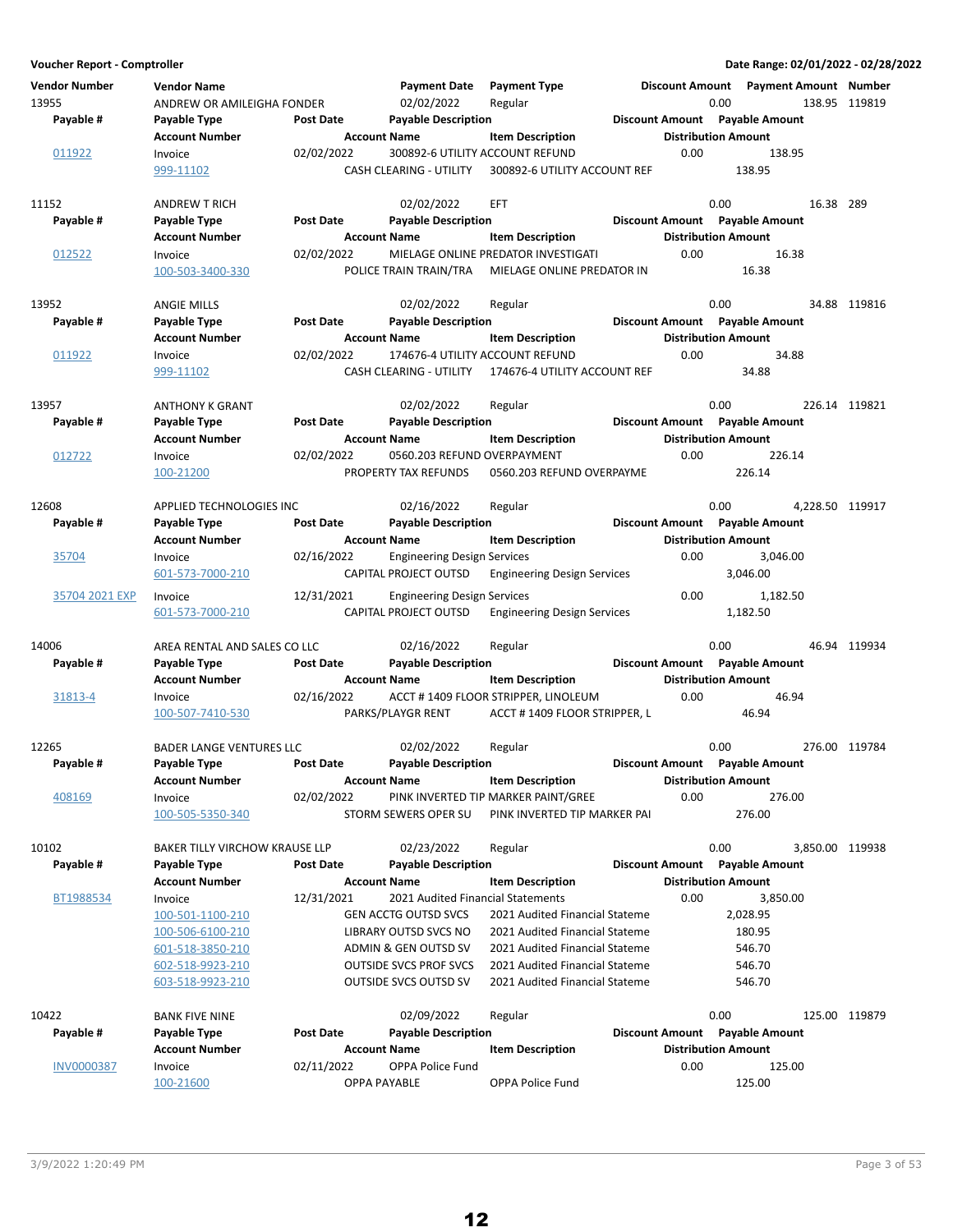**Voucher Report - Comptroller Date Range: 02/01/2022 - 02/28/2022 Vendor Number Vendor Name Payment Date Discount Amount Payment Type Payment Amount Number** 13942 BARRY OR JILL PHETTEPLACE 02/02/2022 Regular 0.00 0.00 102.97 119806 **Account Number 19 Account Name 19 Account Distribution Amount** Payable # Payable Type **Post Date Payable Description Payable Amount** Payable Amount  $\frac{011922}{99999911102}$  Invoice  $\frac{02}{02}$  02/02/2022 323031-2 UTILITY ACCOUNT REFUND 0.00 102.97 999-11102 CASH CLEARING - UTILITY 102.97 323031-2 UTILITY ACCOUNT REF 12778 BAXTER & WOODMAN 02/16/2022 Regular 0.00 0.00 1,500.00 119918 **Account Number 1.0 Account Name 1.0 Account Distribution Amount** 1.0 Account Name 1.0 Account Name Payable # Payable Type **Post Date Payable Description Payable Biscount Amount** Payable Amount 0231066 Invoice 02/16/2022 CLIENT OCONC RISK & RESILIENCE ASSESS 0.00 1,500.00 602-572-6665-210 MISC.T&D OP OUTSD SVC 1,500.00 CLIENT OCONC RISK & RESILIEN 10107 BB&T CO - CPS OPERATIONS 02/09/2022 Regular 0.00 0.00 155.70 119846 **Account Number Account Name Item Description Distribution Amount Payable # Post Date Payable Description Payable Amount Payable Type Discount Amount** OCON0101 Invoice 12/15/2021 ARBOX 11/1-11/30/2021 155.70 602-516-9903-211 CUST REC/COLL PROF SVC ARBOX 11/1-11/30/2021 51.90 603-516-9903-211 CUST REC/COLL PROF SVC ARBOX 11/1-11/30/2021 103.80 14001 BELFORTE, INC 02/16/2022 119929 Regular 0.00 130.14 **Account Number 19 Account Name 12 Account Distribution Amount** Payable # Payable Type Post Date Payable Description **Payable Discount Amount** Payable Amount 013122 Invoice 02/16/2022 0612.997.021 REFUND TAX OVERPAYMEN 0.00 130.14 100-21200 PROPERTY TAX REFUNDS 130.14 0612.997.021 REFUND TAX OVE 13951 BEN TADYCH 02/02/2022 119815 Regular 0.00 121.07 **Account Number 6 Account Name 19 Account Distribution Amount** Payable # Payable Type **Post Date** Payable Description **Payable Discount Amount** Payable Amount 011922 Invoice 02/02/2022 173020-12 UTILITY ACCOUNT REFUND 0.00 121.07 999-11102 CASH CLEARING - UTILITY 121.07 173020-12 UTILITY ACCOUNT R 13970 BENJAMIN E YOUNGBLUT 02/02/2022 Regular 0.00 0.00 4,486.39 119834 **Account Number 6 Account Name 19 Account Name** Item Description 19 Distribution Amount Payable # Payable Type **Post Date** Payable Description **Payable Besist Amount** Payable Amount 012522 Invoice 02/02/2022 0601.003 REFUND OVERPAYMENT 0.00 4,486.39 100-21200 PROPERTY TAX REFUNDS 0601.003 REFUND OVERPAYME 4,486.39 13972 BENJAMIN M LOCKWOOD 02/02/2022 Regular 0.00 0.00 208.05 119836 **Account Number**  Account Name **Item Description** Distribution Amount Payable # Payable Type Post Date Payable Description **Payable Discount Amount** Payable Amount 012622 Invoice 02/02/2022 0593.093 REFUND OVERPAYMENT 0.00 208.05 100-21200 PROPERTY TAX REFUNDS 208.05 0593.093 REFUND OVERPAYME 13996 BETH WEBER 02/16/2022 298 EFT 0.00 105.30 **Account Number 19 Account Name 19 Account Name Item Description 19 Account Name Item Distribution Amount** Payable # Payable Type **Past Date Payable Description Payable Amount** Payable Amount 020922 Invoice 02/16/2022 MILEAGE WPPI NORTHSTAR NEW USER T 0.00 105.30 602-516-9903-330 CUST REC/COLL TRAIN/TR 34.75 MILEAGE WPPI NORTHSTAR NE 603-516-9903-330 CUST REC/COLL TRAIN/TR MILEAGE WPPI NORTHSTAR NE 70.55 12777 BLOOM COMPANIES LLC 02/09/2022 Regular 0.00 0.00 456.00 119866 **Account Number 6 Account Name 12 Account Distribution Amount** Payable # Payable Type **Post Date Payable Description Payable Discount Amount** Payable Amount  $\frac{12541}{408-505-5300-210}$  12/31/2021 2021 STREET MAINTENANCE PROJECT 0.00 456.00<br>408-505-5300-210 5TREET CONST OUTSD SV 2021 STREET MAINTENANCE PR 456.00 STREET CONST OUTSD SV 2021 STREET MAINTENANCE PR 456.00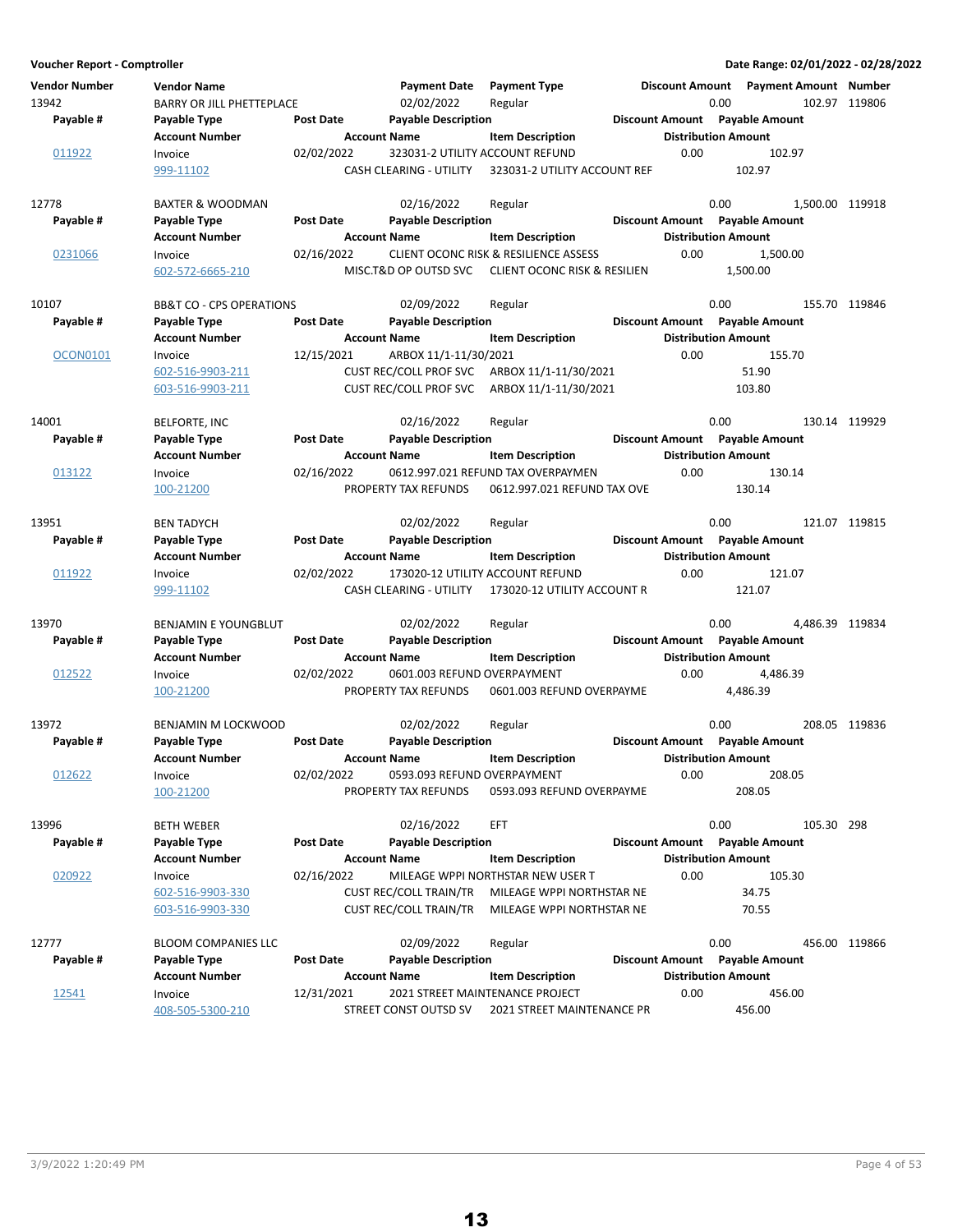| <b>Vendor Number</b> | <b>Vendor Name</b>                    |                     | <b>Payment Date</b>             | <b>Payment Type</b>                               |      |                                | Discount Amount Payment Amount Number |               |
|----------------------|---------------------------------------|---------------------|---------------------------------|---------------------------------------------------|------|--------------------------------|---------------------------------------|---------------|
| 10136                | <b>BOBCAT PLUS INC</b>                |                     | 02/16/2022                      | Regular                                           |      | 0.00                           | 3,867.00 119886                       |               |
| Payable #            | Payable Type                          | Post Date           | <b>Payable Description</b>      |                                                   |      | Discount Amount Payable Amount |                                       |               |
|                      | <b>Account Number</b>                 | <b>Account Name</b> | ACCT B57923 ROOT GRAPPLE        | <b>Item Description</b>                           | 0.00 | <b>Distribution Amount</b>     |                                       |               |
| EB47513              | Invoice<br>730-579-9933-340           | 02/16/2022          | FLEET OPER SUP/EXP              | ACCT B57923 ROOT GRAPPLE                          |      | 3,867.00                       | 3,867.00                              |               |
|                      |                                       |                     |                                 |                                                   |      |                                |                                       |               |
| 10143                | <b>BORDER STATES ELECTRIC SUPPLY</b>  |                     | 02/23/2022                      | Regular                                           |      | 0.00                           | 19,479.50 119939                      |               |
| Payable #            | Payable Type                          | Post Date           | <b>Payable Description</b>      |                                                   |      | Discount Amount Payable Amount |                                       |               |
|                      | <b>Account Number</b>                 | <b>Account Name</b> |                                 | <b>Item Description</b>                           |      | <b>Distribution Amount</b>     |                                       |               |
| 923610607            | Invoice                               | 02/23/2022          | Electric Inventory              |                                                   | 0.00 |                                | 19,130.00                             |               |
|                      | 603-11541                             |                     | MATERIALS AND SUPPLIE           | Fault indicator                                   |      | 19,130.00                      |                                       |               |
|                      |                                       |                     |                                 |                                                   |      |                                |                                       |               |
| 923682057            | Invoice                               | 02/23/2022          | Electric Inventory              |                                                   | 0.00 |                                | 349.50                                |               |
|                      | 603-11542                             |                     | <b>EXEMPT MATERIALS</b>         | 1/0 Str - 2/0 Solid ground clamp                  |      | 349.50                         |                                       |               |
| 13994                |                                       |                     | 02/09/2022                      |                                                   |      | 0.00                           |                                       | 632.39 119876 |
|                      | <b>BREANNE M BUCHER</b>               | Post Date           |                                 | Regular                                           |      | Discount Amount Payable Amount |                                       |               |
| Payable #            | Payable Type<br><b>Account Number</b> |                     | <b>Payable Description</b>      |                                                   |      | <b>Distribution Amount</b>     |                                       |               |
|                      |                                       | <b>Account Name</b> |                                 | <b>Item Description</b>                           |      |                                |                                       |               |
| 013122               | Invoice                               | 02/09/2022          |                                 | 0600.040 REFUND TAX OVERPAYMENT                   | 0.00 |                                | 632.39                                |               |
|                      | 100-21200                             |                     | PROPERTY TAX REFUNDS            | 0600.040 REFUND TAX OVERPAY                       |      | 632.39                         |                                       |               |
|                      |                                       |                     |                                 |                                                   |      |                                |                                       |               |
| 13969                | <b>BRIAN L JOHNSON</b>                |                     | 02/02/2022                      | Regular                                           |      | 0.00                           |                                       | 697.69 119833 |
| Payable #            | Payable Type                          | <b>Post Date</b>    | <b>Payable Description</b>      |                                                   |      | Discount Amount Payable Amount |                                       |               |
|                      | <b>Account Number</b>                 | <b>Account Name</b> |                                 | <b>Item Description</b>                           |      | <b>Distribution Amount</b>     |                                       |               |
| 012422               | Invoice                               | 02/02/2022          | 0544.320 REFUND OVERPAYMENT     |                                                   | 0.00 |                                | 697.69                                |               |
|                      | 100-21200                             |                     | PROPERTY TAX REFUNDS            | 0544.320 REFUND OVERPAYME                         |      | 697.69                         |                                       |               |
| 10153                |                                       |                     |                                 |                                                   |      | 0.00                           |                                       | 35.12 119887  |
|                      | BRIARWOOD HOMEOWNERS ASSOC            |                     | 02/16/2022                      | Regular                                           |      | Discount Amount Payable Amount |                                       |               |
| Payable #            | Payable Type                          | <b>Post Date</b>    | <b>Payable Description</b>      |                                                   |      |                                |                                       |               |
|                      | <b>Account Number</b>                 | <b>Account Name</b> |                                 | <b>Item Description</b>                           |      | <b>Distribution Amount</b>     |                                       |               |
| 020722               | Invoice                               | 02/16/2022          |                                 | ANNUAL REFUND STREET LIGHTING ELEC                | 0.00 |                                | 35.12                                 |               |
|                      | 100-505-5340-222                      |                     |                                 | STREET LIGHT ELEC/WATE ANNUAL REFUND STREET LIGHT |      | 35.12                          |                                       |               |
| 10156                | <b>BRIDGES LIBRARY SYSTEM</b>         |                     | 02/02/2022                      | Regular                                           |      | 0.00                           |                                       | 290.84 119756 |
| Payable #            | Payable Type                          | Post Date           | <b>Payable Description</b>      |                                                   |      | Discount Amount Payable Amount |                                       |               |
|                      | <b>Account Number</b>                 | <b>Account Name</b> |                                 | <b>Item Description</b>                           |      | <b>Distribution Amount</b>     |                                       |               |
| 2022-13010005        | Invoice                               | 02/02/2022          |                                 | ENVISIONWARE SUITE MAINTENANCE/LIC                | 0.00 |                                | 290.84                                |               |
|                      | 100-506-6100-241                      |                     | <b>LIBRARY MAINT CONT IT</b>    | <b>ENVISIONWARE SUITE MAINTE</b>                  |      | 138.72                         |                                       |               |
|                      | 100-506-6100-324                      |                     | LIBRARY LIC/PERMITS             | <b>ENVISIONWARE SUITE MAINTE</b>                  |      | 152.12                         |                                       |               |
|                      |                                       |                     |                                 |                                                   |      |                                |                                       |               |
| 10156                | <b>BRIDGES LIBRARY SYSTEM</b>         |                     | 02/16/2022                      | Regular                                           |      | 0.00                           | 31,240.00 119888                      |               |
| Payable #            | Payable Type                          | Post Date           | <b>Payable Description</b>      |                                                   |      | Discount Amount Payable Amount |                                       |               |
|                      | <b>Account Number</b>                 | <b>Account Name</b> |                                 | <b>Item Description</b>                           |      | <b>Distribution Amount</b>     |                                       |               |
| 2022-13010027        | Invoice                               | 02/16/2022          |                                 | CUST #12314 CAFE ANNUAL SUPPORT                   | 0.00 |                                | 20,923.00                             |               |
|                      | 100-506-6100-210                      |                     | LIBRARY OUTSD SVCS NO           | CUST #12314 CAFE ANNUAL SU                        |      | 20,923.00                      |                                       |               |
|                      |                                       |                     |                                 |                                                   |      |                                |                                       |               |
| 2022-13010051        | Invoice                               | 02/16/2022          | CUST #12314 GALE COURSES        |                                                   | 0.00 |                                | 3,189.00                              |               |
|                      | 100-506-6100-211                      |                     | LIBRARY PROF SVCS IT            | CUST #12314 GALE COURSES                          |      | 3,189.00                       |                                       |               |
| 2022-13010074        | Invoice                               | 02/16/2022          | CUST #12314 FLIPSTER E-MAGAZINE |                                                   | 0.00 |                                | 1,272.00                              |               |
|                      | 100-506-6100-325                      |                     | LIBRARY ELECTRONIC ME           | CUST #12314 FLIPSTER E-MAGA                       |      | 1,272.00                       |                                       |               |
|                      |                                       |                     |                                 |                                                   |      |                                |                                       |               |
| 2022-13010098        | Invoice                               | 02/16/2022          |                                 | CUST #12314 SHARE OF DATABASE COST                | 0.00 |                                | 1,433.00                              |               |
|                      | 100-506-6100-211                      |                     | <b>LIBRARY PROF SVCS IT</b>     | CUST #12314 SHARE OF DATAB                        |      | 1,433.00                       |                                       |               |
| 2022-13010121        | Invoice                               | 02/16/2022          |                                 | CUST # 12314 2022 ADVANTAGE PROGRA                | 0.00 |                                | 4,423.00                              |               |
|                      | 100-506-6100-325                      |                     | LIBRARY ELECTRONIC ME           | <b>CUST # 12314 2022 ADVANTAGE</b>                |      | 4,423.00                       |                                       |               |
|                      |                                       |                     |                                 |                                                   |      |                                |                                       |               |
| 13099                | <b>BTHEBALL LLC</b>                   |                     | 02/16/2022                      | Regular                                           |      | 0.00                           | 3,638.92 119919                       |               |
| Payable #            | Payable Type                          | Post Date           | <b>Payable Description</b>      |                                                   |      | Discount Amount Payable Amount |                                       |               |
|                      | Account Number                        | <b>Account Name</b> |                                 | <b>Item Description</b>                           |      | <b>Distribution Amount</b>     |                                       |               |
| 013122               | Invoice                               | 02/16/2022          |                                 | 0634.999.033 REFUND TAX OVERPAYMEN                | 0.00 |                                | 3,638.92                              |               |
|                      | 100-21200                             |                     | PROPERTY TAX REFUNDS            | 0634.999.033 REFUND TAX OVE                       |      | 3,638.92                       |                                       |               |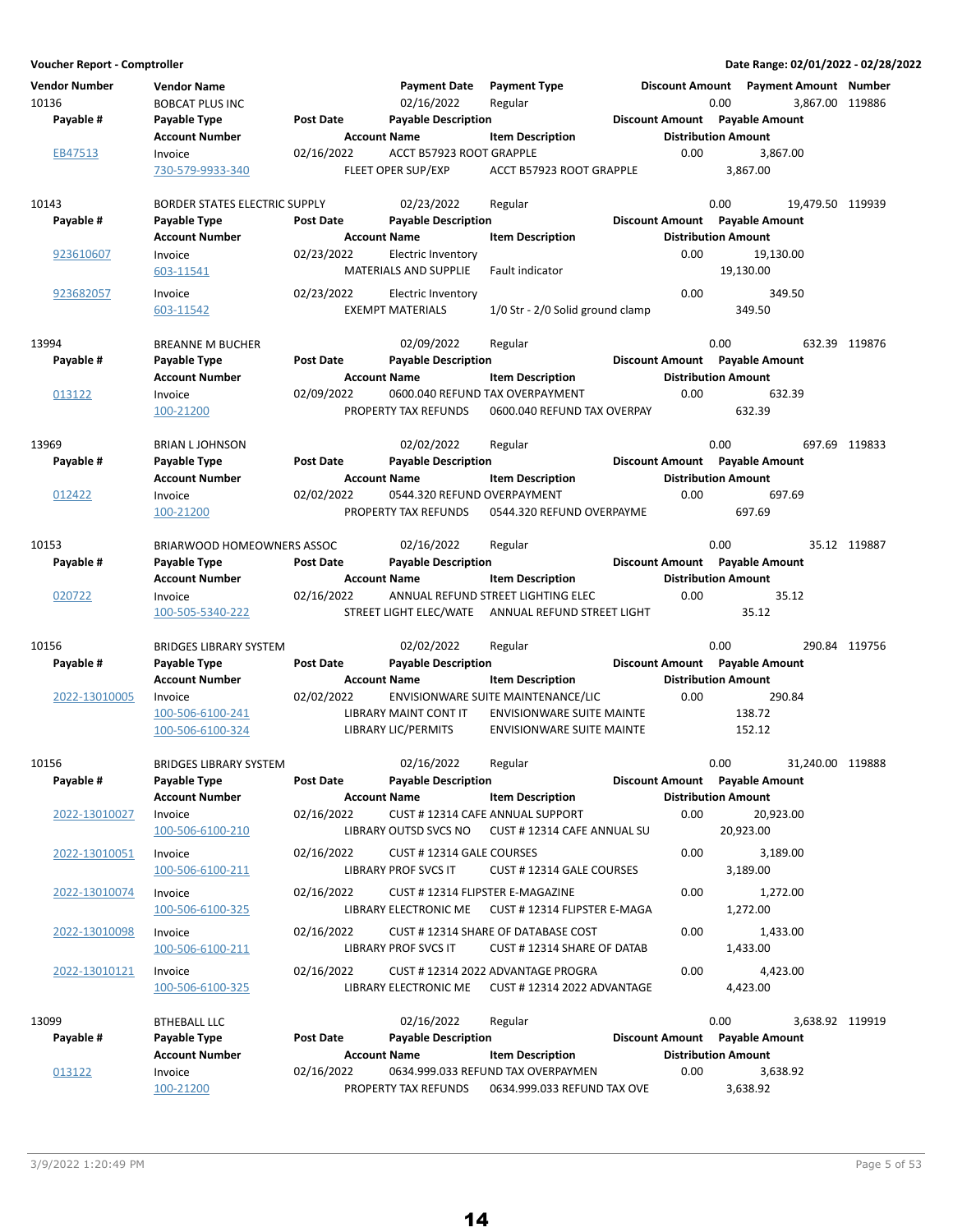| <b>Vendor Number</b><br>13991 | <b>Vendor Name</b><br><b>CASEY HOARD</b> |                  | <b>Payment Date</b><br>02/09/2022  | <b>Payment Type</b><br>Regular                                 | <b>Discount Amount</b> | Payment Amount Number<br>0.00  | 924.51 119873    |
|-------------------------------|------------------------------------------|------------------|------------------------------------|----------------------------------------------------------------|------------------------|--------------------------------|------------------|
| Payable #                     | Payable Type                             | Post Date        | <b>Payable Description</b>         |                                                                |                        | Discount Amount Payable Amount |                  |
|                               | <b>Account Number</b>                    |                  | <b>Account Name</b>                | <b>Item Description</b>                                        |                        | <b>Distribution Amount</b>     |                  |
| 012822                        | Invoice<br>100-21200                     | 02/09/2022       | PROPERTY TAX REFUNDS               | 0559.230 REFUND TAX OVERPAYMENT<br>0559.230 REFUND TAX OVERPAY | 0.00                   | 924.51<br>924.51               |                  |
|                               |                                          |                  |                                    |                                                                |                        |                                |                  |
| 12991                         | <b>CHAD GARCIA</b>                       |                  | 02/23/2022                         | EFT.                                                           |                        | 0.00                           | 150.00 301       |
| Payable #                     | Payable Type                             | <b>Post Date</b> | <b>Payable Description</b>         |                                                                |                        | Discount Amount Payable Amount |                  |
|                               | <b>Account Number</b>                    |                  | <b>Account Name</b>                | <b>Item Description</b>                                        |                        | <b>Distribution Amount</b>     |                  |
| 020922                        | Invoice                                  | 02/23/2022       | WORK BOOT REIMBURSEMENT            |                                                                | 0.00                   | 150.00                         |                  |
|                               | 603-573-6594-346                         |                  | UNDRGD LN MAINT CLOT               | <b>WORK BOOT REIMBURSEMENT</b>                                 |                        | 150.00                         |                  |
| 11103                         | CHENOSA SYSTEMS INC                      |                  | 02/16/2022                         | Regular                                                        |                        | 0.00                           | 21,623.88 119899 |
| Payable #                     | Payable Type                             | Post Date        | <b>Payable Description</b>         |                                                                |                        | Discount Amount Payable Amount |                  |
|                               | <b>Account Number</b>                    |                  | <b>Account Name</b>                | <b>Item Description</b>                                        |                        | <b>Distribution Amount</b>     |                  |
| 2022036                       | Invoice                                  | 02/16/2022       |                                    | Pro Phoenix CAD, RMS, and WDA Subscrip                         | 0.00                   | 21,623.88                      |                  |
|                               | 100-503-3200-324                         |                  | DISPATCH OPER LIC/PER              | ProPhoenix Google Maps Subscr                                  |                        | 300.00                         |                  |
|                               | 100-503-3200-530                         |                  | <b>DISPATCH RENT</b>               | Pro Phoenix CAD, RMS, and WD                                   |                        | 21,323.88                      |                  |
|                               |                                          |                  |                                    |                                                                |                        |                                |                  |
| 12341                         | <b>CHRISTOPHER AGAMAITE</b>              |                  | 02/02/2022                         | <b>EFT</b>                                                     |                        | 0.00                           | 237.51 291       |
| Payable #                     | Payable Type                             | Post Date        | <b>Payable Description</b>         |                                                                |                        | Discount Amount Payable Amount |                  |
|                               | <b>Account Number</b>                    |                  | <b>Account Name</b>                | <b>Item Description</b>                                        |                        | <b>Distribution Amount</b>     |                  |
| 011622                        | Invoice                                  | 02/02/2022       |                                    | HANDCUFFS/FLASHLIGHT/WORK SOCKS/T                              | 0.00                   | 237.51                         |                  |
|                               | 100-503-3300-346                         |                  | POLICE OPS CLOTH/TOOL              | HANDCUFFS/FLASHLIGHT/WOR                                       |                        | 237.51                         |                  |
|                               |                                          |                  |                                    |                                                                |                        |                                |                  |
| 12770                         | <b>CHRISTOPHER DE MOE</b>                |                  | 02/23/2022                         | Regular                                                        |                        | 0.00                           | 30.20 119966     |
| Payable #                     | Payable Type                             | <b>Post Date</b> | <b>Payable Description</b>         |                                                                |                        | Discount Amount Payable Amount |                  |
|                               | <b>Account Number</b>                    |                  | <b>Account Name</b>                | <b>Item Description</b>                                        |                        | <b>Distribution Amount</b>     |                  |
| 021622                        | Invoice                                  | 02/23/2022       |                                    | REFUND DENTAL COVERAGE MARCH 202                               | 0.00                   | 30.20                          |                  |
|                               | 100-13111                                |                  | DENTAL INSURANCE                   | REFUND DENTAL COVERAGE MA                                      |                        | 30.20                          |                  |
| 13975                         | <b>CHRISTOPHER J BUMGARDNER</b>          |                  | 02/02/2022                         | Regular                                                        |                        | 0.00                           | 226.84 119839    |
| Payable #                     | Payable Type                             | <b>Post Date</b> | <b>Payable Description</b>         |                                                                |                        | Discount Amount Payable Amount |                  |
|                               | <b>Account Number</b>                    |                  | <b>Account Name</b>                | <b>Item Description</b>                                        |                        | <b>Distribution Amount</b>     |                  |
| 012622                        | Invoice                                  | 02/02/2022       |                                    | 0537.096 REFUND OVERPAYMENT - LOTT                             | 0.00                   | 226.84                         |                  |
|                               | 100-12100                                |                  | <b>TAXES RECEIVABLE</b>            | 0537.096 REFUND OVERPAYME                                      |                        | 226.84                         |                  |
|                               |                                          |                  |                                    |                                                                |                        |                                |                  |
| 12161                         | <b>CLARK DIETZ</b>                       |                  | 02/09/2022                         | Regular                                                        |                        | 0.00                           | 64,265.00 119862 |
| Payable #                     | Payable Type                             | <b>Post Date</b> | <b>Payable Description</b>         |                                                                |                        | Discount Amount Payable Amount |                  |
|                               | <b>Account Number</b>                    |                  | <b>Account Name</b>                | <b>Item Description</b>                                        |                        | <b>Distribution Amount</b>     |                  |
| <u>433049</u>                 | Invoice                                  | 12/31/2021       |                                    | 2022 Design Engineering for Street Projec                      | 0.00                   | 4,735.00                       |                  |
|                               | 408-505-5300-210                         |                  | STREET CONST OUTSD SV              | 2022 Design Engineering for Str                                |                        | 4,735.00                       |                  |
| 433154                        | Invoice                                  | 12/31/2021       |                                    | 2022 Design Engineering for Street Projec                      | 0.00                   | 59,530.00                      |                  |
|                               | 408-505-5300-210                         |                  | STREET CONST OUTSD SV              | 2022 Design Engineering for Str                                |                        | 59,530.00                      |                  |
| 13115                         | <b>CLEAR LOSS PREVENTION INC</b>         |                  | 02/02/2022                         |                                                                |                        | 0.00                           | 322.50 119788    |
| Payable #                     |                                          | <b>Post Date</b> |                                    | Regular                                                        |                        | Discount Amount Payable Amount |                  |
|                               | Payable Type<br><b>Account Number</b>    |                  | <b>Payable Description</b>         | <b>Item Description</b>                                        |                        |                                |                  |
|                               |                                          |                  | <b>Account Name</b>                |                                                                |                        | <b>Distribution Amount</b>     |                  |
| 68443                         | Invoice<br>100-503-3100-400              | 02/02/2022       | POLICE ADMIN RPR/MAI               | CK EIDENCE STORAGE ROOM READER<br>CK EIDENCE STORAGE ROOM RE   | 0.00                   | 322.50<br>322.50               |                  |
|                               |                                          |                  |                                    |                                                                |                        |                                |                  |
| 13905                         | COLLIER CONSULTING, INC                  |                  | 02/02/2022                         | Regular                                                        |                        | 0.00                           | 5,037.50 119795  |
| Payable #                     | Payable Type                             | <b>Post Date</b> | <b>Payable Description</b>         |                                                                |                        | Discount Amount Payable Amount |                  |
|                               | <b>Account Number</b>                    |                  | <b>Account Name</b>                | <b>Item Description</b>                                        |                        | <b>Distribution Amount</b>     |                  |
| 20-222.1                      | Invoice                                  | 12/31/2021       | Design and Install Services Well 8 |                                                                | 0.00                   | 5,037.50                       |                  |
|                               | 602-573-7000-810                         |                  | CAPITAL PROJECT CAPITA             | Design and Install Services Well                               |                        | 5,037.50                       |                  |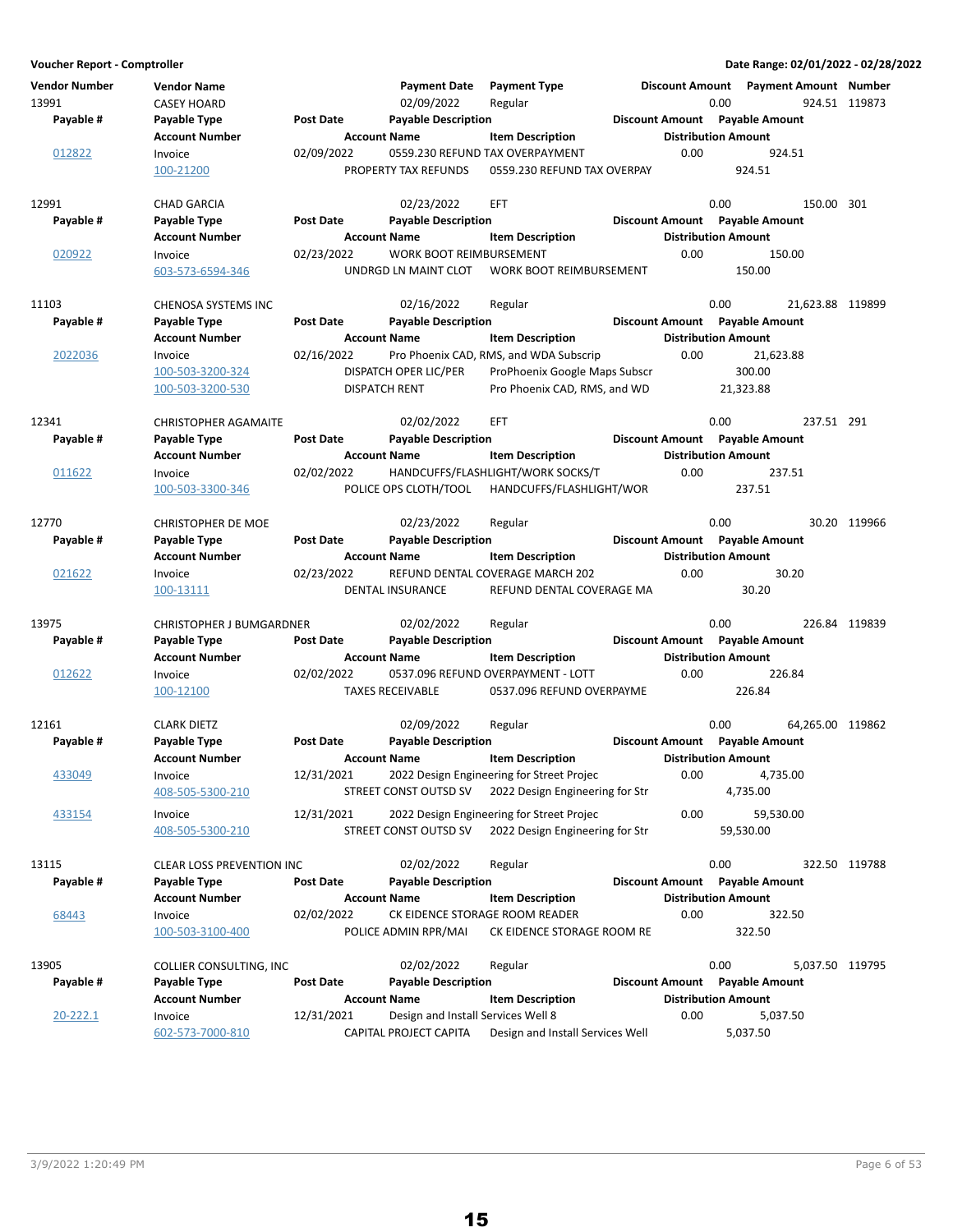| Voucher Report - Comptroller  |                                                    |                     |                               |                                                                         |                            | Date Range: 02/01/2022 - 02/28/2022     |                  |
|-------------------------------|----------------------------------------------------|---------------------|-------------------------------|-------------------------------------------------------------------------|----------------------------|-----------------------------------------|------------------|
| <b>Vendor Number</b><br>10255 | <b>Vendor Name</b><br><b>COLLINS ENGINEERS INC</b> |                     | Payment Date<br>02/23/2022    | <b>Payment Type</b><br>Regular                                          | 0.00                       | Discount Amount  Payment Amount  Number | 1,000.00 119940  |
| Payable #                     | Payable Type                                       | <b>Post Date</b>    | <b>Payable Description</b>    |                                                                         |                            | Discount Amount Payable Amount          |                  |
|                               | <b>Account Number</b>                              | <b>Account Name</b> |                               | <b>Item Description</b>                                                 | <b>Distribution Amount</b> |                                         |                  |
| 51151                         | Invoice                                            | 02/23/2022          |                               | PROF SVC JANUARY 2022 LAPHAM ST BRI                                     | 0.00                       | 1,000.00                                |                  |
|                               | 100-505-5310-210                                   |                     | BRIDGES OUTSD SVCS NO         | PROF SVC JANUARY 2022 LAPHA                                             |                            | 1.000.00                                |                  |
| 12945                         | COMMERCIAL RECREATION SPECIALISTS INC              |                     | 02/23/2022                    | Regular                                                                 | 0.00                       |                                         | 18,550.00 119967 |
| Payable #                     | Payable Type                                       | <b>Post Date</b>    | <b>Payable Description</b>    |                                                                         |                            | Discount Amount Payable Amount          |                  |
|                               | <b>Account Number</b>                              | <b>Account Name</b> |                               | <b>Item Description</b>                                                 | <b>Distribution Amount</b> |                                         |                  |
| 0018119                       | Invoice                                            | 02/23/2022          | Shade System for Skate Park   |                                                                         | 0.00                       | 18,550.00                               |                  |
|                               | 408-507-7410-820                                   |                     | PARKS/PLAYGR CAPITAL I        | Shade Structure for Skate Park                                          |                            | 18,550.00                               |                  |
| 12081                         | CONLEY PUBLISHING GROUP, LTD                       |                     | 02/16/2022                    | Regular                                                                 | 0.00                       |                                         | 499.03 119914    |
| Payable #                     | Payable Type                                       | <b>Post Date</b>    | <b>Payable Description</b>    |                                                                         |                            | Discount Amount Payable Amount          |                  |
|                               | <b>Account Number</b>                              | <b>Account Name</b> |                               | <b>Item Description</b>                                                 | <b>Distribution Amount</b> |                                         |                  |
| 6023970122                    | Invoice                                            | 02/16/2022          |                               | ACCT # 602397 JANUARY PUBLICATIONS                                      | 0.00                       | 316.13                                  |                  |
|                               | 100-502-2100-326                                   |                     | <b>CITY CLERK PUBLICITY</b>   | ACCT # 602397 JANUARY PUBLI                                             |                            | 208.38                                  |                  |
|                               | 100-502-2200-326                                   |                     | LIC/PERMITS PUBLICITY         | ACCT # 602397 JANUARY PUBLI                                             |                            | 11.86                                   |                  |
|                               | 407-500-0300-326                                   |                     | <b>CITY ADMIN PUBLICITY</b>   | ACCT # 602397 JANUARY PUBLI                                             |                            | 95.89                                   |                  |
| 6370040122                    | Invoice                                            | 02/16/2022          |                               | ACCT # 637004 JANUARY PUBLICATONS                                       | 0.00                       | 182.90                                  |                  |
|                               | 100-505-5330-210                                   |                     | STREET SIGNS OUTSD SVC        | ACCT# 637004 JANUARY PUBLI                                              |                            | 148.46                                  |                  |
|                               | 100-505-5345-326                                   |                     | SIDE/CRSSWLK PUBLICITY        | ACCT# 637004 JANUARY PUBLI                                              |                            | 34.44                                   |                  |
| 12516                         | <b>CORELOGIC</b>                                   |                     | 02/02/2022                    | Regular                                                                 | 0.00                       |                                         | 4,902.11 119786  |
| Payable #                     | Payable Type                                       | <b>Post Date</b>    | <b>Payable Description</b>    |                                                                         |                            | Discount Amount Payable Amount          |                  |
|                               | <b>Account Number</b>                              | <b>Account Name</b> |                               | <b>Item Description</b>                                                 | <b>Distribution Amount</b> |                                         |                  |
| 012722                        |                                                    | 02/02/2022          | 0592.0071 PIETER WILLIAMS     |                                                                         | 0.00                       | 1,383.65                                |                  |
|                               | Invoice                                            |                     |                               |                                                                         |                            |                                         |                  |
|                               | 100-21200                                          |                     | PROPERTY TAX REFUNDS          | 0592.0071 PIETER WILLIAMS                                               |                            | 1,383.65                                |                  |
| 012722-1                      | Invoice                                            | 02/02/2022          | 0610.163 ALEXANDER A BETANCES |                                                                         | 0.00                       | 1,822.16                                |                  |
|                               | 100-21200                                          |                     | PROPERTY TAX REFUNDS          | 0610.163 ALEXANDER BETANCE                                              |                            | 1,822.16                                |                  |
| 012722-2                      | Invoice                                            | 02/02/2022          | 0591.084 ALLAN LAST           |                                                                         | 0.00                       | 1,696.30                                |                  |
|                               | 100-21200                                          |                     | PROPERTY TAX REFUNDS          | 0591.084 ALLAN LAST                                                     |                            | 1,696.30                                |                  |
| 12516                         | <b>CORELOGIC</b>                                   |                     | 02/09/2022                    | Regular                                                                 | 0.00                       |                                         | 1,427.51 119863  |
| Payable #                     | Payable Type                                       | <b>Post Date</b>    | <b>Payable Description</b>    |                                                                         |                            | Discount Amount Payable Amount          |                  |
|                               | <b>Account Number</b>                              | <b>Account Name</b> |                               | <b>Item Description</b>                                                 | <b>Distribution Amount</b> |                                         |                  |
| 012822                        | Invoice                                            | 02/09/2022          |                               | 0586.030 DONALD J REED REFUND TAX O                                     | 0.00                       | 1,427.51                                |                  |
|                               | 100-21200                                          |                     | PROPERTY TAX REFUNDS          | 0586.030 DONALD J REED REFU                                             |                            | 1,427.51                                |                  |
| 10268                         | COREY OIL LTD.                                     |                     | 02/23/2022                    | Regular                                                                 | 0.00                       |                                         | 21,441.84 119941 |
| Payable #                     | Payable Type                                       | <b>Post Date</b>    | <b>Payable Description</b>    |                                                                         |                            | Discount Amount Payable Amount          |                  |
|                               | <b>Account Number</b>                              | <b>Account Name</b> |                               | <b>Item Description</b>                                                 | <b>Distribution Amount</b> |                                         |                  |
| 243232                        | Invoice                                            | 02/23/2022          |                               | 2022 Gasoline Purchases - 1st Quarter                                   | 0.00                       | 18,216.39                               |                  |
|                               | 100-505-5230-351                                   |                     | <b>GAS PURCHASES GAS/DIE</b>  | 2022 Gasoline-Q1 Unleaded (ap                                           |                            | 18,216.39                               |                  |
|                               |                                                    |                     |                               |                                                                         |                            |                                         |                  |
| 243234                        | Invoice<br>100-505-5230-351                        | 02/23/2022          | <b>GAS PURCHASES GAS/DIE</b>  | 2022 Gasoline Purchases - 1st Quarter<br>2022 Gasoline-Q1 Diesel (apprx | 0.00                       | 3,225.45<br>3,225.45                    |                  |
|                               |                                                    |                     |                               |                                                                         |                            |                                         |                  |
| 13956                         | <b>CRAIG A WESEMANN</b>                            |                     | 02/02/2022                    | Regular                                                                 | 0.00                       |                                         | 177.43 119820    |
| Payable #                     | Payable Type                                       | <b>Post Date</b>    | <b>Payable Description</b>    |                                                                         |                            | Discount Amount Payable Amount          |                  |
|                               | <b>Account Number</b>                              | <b>Account Name</b> |                               | <b>Item Description</b>                                                 | <b>Distribution Amount</b> |                                         |                  |
| 012722                        | Invoice                                            | 02/02/2022          | 0602.129 REFUND OVERPAYMENT   |                                                                         | 0.00                       | 177.43                                  |                  |
|                               | 100-21200                                          |                     | PROPERTY TAX REFUNDS          | 0602.129 REFUND OVERPAYME                                               |                            | 177.43                                  |                  |
| 10541                         | <b>CRISTIAN HARNISCH</b>                           |                     | 02/02/2022                    | EFT                                                                     | 0.00                       |                                         | 16.38 287        |
| Payable #                     | Payable Type                                       | <b>Post Date</b>    | <b>Payable Description</b>    |                                                                         |                            | Discount Amount Payable Amount          |                  |
|                               | <b>Account Number</b>                              | <b>Account Name</b> |                               | <b>Item Description</b>                                                 | <b>Distribution Amount</b> |                                         |                  |
| 012522                        | Invoice                                            | 02/02/2022          |                               | MILEAGE ONLINE PREDATOR INVESTIGATI                                     | 0.00                       | 16.38                                   |                  |
|                               | 100-503-3400-330                                   |                     | POLICE TRAIN TRAIN/TRA        | MILEAGE ONLINE PREDATOR IN                                              |                            | 16.38                                   |                  |
|                               |                                                    |                     |                               |                                                                         |                            |                                         |                  |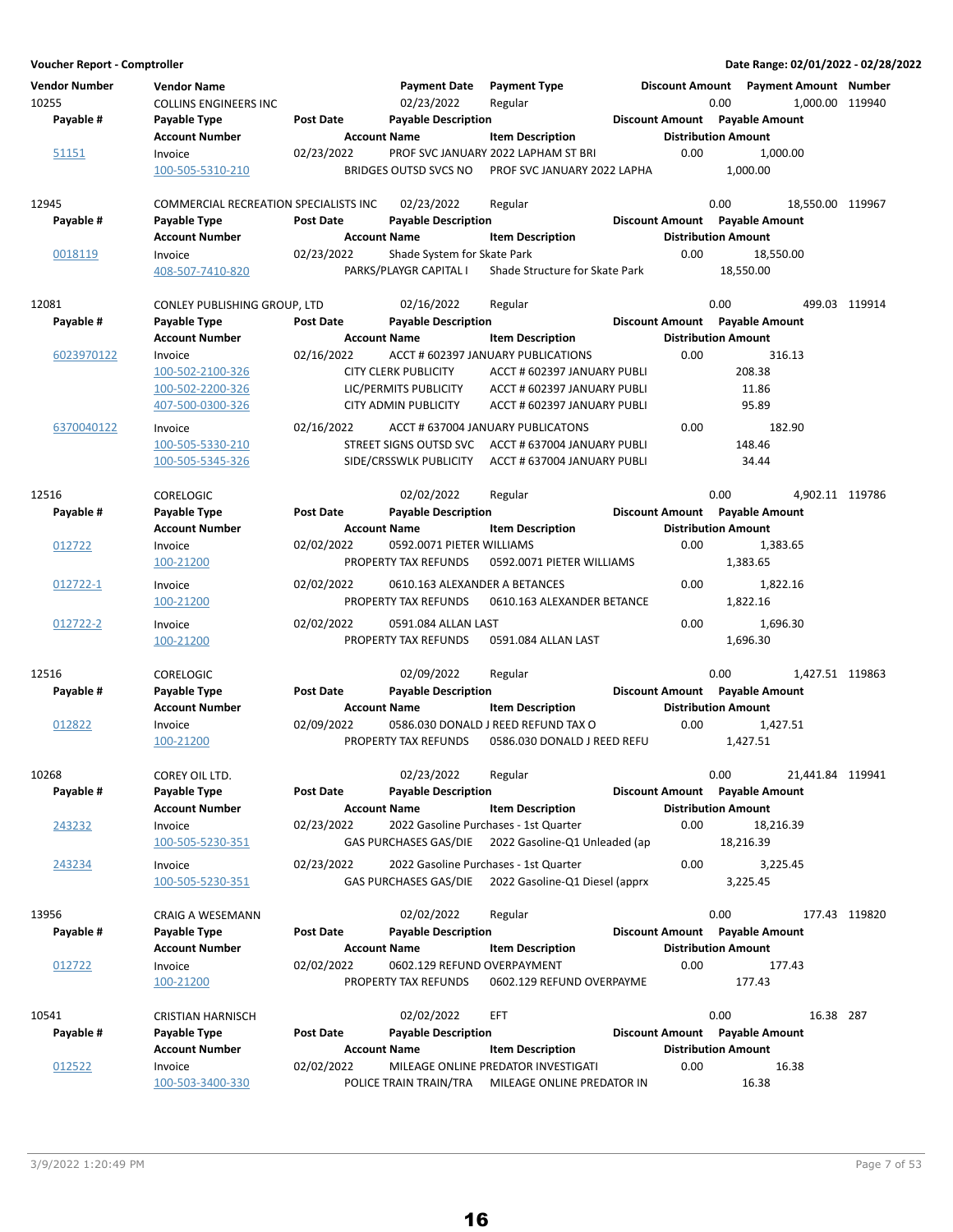| Voucher Report - Comptroller |                                       |                  |                              |                                                                  |                            |      | Date Range: 02/01/2022 - 02/28/2022 |              |
|------------------------------|---------------------------------------|------------------|------------------------------|------------------------------------------------------------------|----------------------------|------|-------------------------------------|--------------|
| <b>Vendor Number</b>         | <b>Vendor Name</b>                    |                  | <b>Payment Date</b>          | <b>Payment Type</b>                                              | <b>Discount Amount</b>     |      | <b>Payment Amount Number</b>        |              |
| 10284                        | <b>CUSTOM CRAFT ENVIRONMENTAL LLC</b> |                  | 02/02/2022                   | Regular                                                          |                            | 0.00 | -2,127.50 119842                    |              |
| 10284                        | <b>CUSTOM CRAFT ENVIRONMENTAL LLC</b> |                  | 02/02/2022                   | Regular                                                          |                            | 0.00 | 2,127.50 119842                     |              |
| Payable #                    | Payable Type                          | Post Date        | <b>Payable Description</b>   |                                                                  |                            |      | Discount Amount Payable Amount      |              |
|                              | <b>Account Number</b>                 |                  | <b>Account Name</b>          | <b>Item Description</b>                                          | <b>Distribution Amount</b> |      |                                     |              |
| 10654                        | Invoice                               | 02/02/2022       |                              | 1/2 DEPOSIT ASBESTOS ABATEMENT 622                               | 0.00                       |      | 2,127.50                            |              |
|                              | 100-507-7410-210                      |                  | PARKS/PLAYGR OUTSD SV        | 1/2 DEPOSIT ASBESTOS ABATEM                                      |                            |      | 2,127.50                            |              |
|                              |                                       |                  |                              |                                                                  |                            |      |                                     |              |
| 10284                        | <b>CUSTOM CRAFT ENVIRONMENTAL LLC</b> |                  | 02/07/2022                   | Regular                                                          |                            | 0.00 | -2,127.50 119843                    |              |
| 10284                        | <b>CUSTOM CRAFT ENVIRONMENTAL LLC</b> |                  | 02/07/2022                   | Regular                                                          |                            | 0.00 | 2.127.50 119843                     |              |
| Payable #                    | Payable Type                          | Post Date        | <b>Payable Description</b>   |                                                                  |                            |      | Discount Amount Payable Amount      |              |
|                              | <b>Account Number</b>                 |                  | <b>Account Name</b>          | <b>Item Description</b>                                          | <b>Distribution Amount</b> |      |                                     |              |
| 10654                        | Invoice                               | 02/02/2022       |                              | 1/2 DEPOSIT ASBESTOS ABATEMENT 622                               | 0.00                       |      | 2,127.50                            |              |
|                              | 100-507-7410-210                      |                  | PARKS/PLAYGR OUTSD SV        | 1/2 DEPOSIT ASBESTOS ABATEM                                      |                            |      | 2,127.50                            |              |
| 10284                        | <b>CUSTOM CRAFT ENVIRONMENTAL LLC</b> |                  | 02/08/2022                   | Regular                                                          |                            | 0.00 | 2,127.50 119844                     |              |
| Payable #                    | Payable Type                          | Post Date        | <b>Payable Description</b>   |                                                                  |                            |      | Discount Amount Payable Amount      |              |
|                              | <b>Account Number</b>                 |                  | <b>Account Name</b>          | <b>Item Description</b>                                          | <b>Distribution Amount</b> |      |                                     |              |
| 10654-re-issue               | Invoice                               | 02/08/2022       |                              | 1/2 DEPOSIT ASBESTOS ABATEMENT 622                               | 0.00                       |      | 2.127.50                            |              |
|                              | 100-507-7410-210                      |                  | PARKS/PLAYGR OUTSD SV        | 1/2 DEPOSIT ASBESTOS ABATEM                                      |                            |      | 2,127.50                            |              |
|                              |                                       |                  |                              |                                                                  |                            |      |                                     |              |
| 10295                        | DANA INVESTMENT ADVISORS INC          |                  | 02/02/2022                   | Regular                                                          |                            | 0.00 | 3,506.24 119757                     |              |
| Payable #                    | Payable Type                          | Post Date        | <b>Payable Description</b>   |                                                                  |                            |      | Discount Amount Payable Amount      |              |
|                              | <b>Account Number</b>                 |                  | <b>Account Name</b>          | <b>Item Description</b>                                          | <b>Distribution Amount</b> |      |                                     |              |
| 88188                        | Invoice                               | 02/02/2022       | ACCT # 2175 01/01-03/31/2022 |                                                                  | 0.00                       |      | 3,506.24                            |              |
|                              | 601-412-8110-000                      |                  |                              | INTEREST ON INVESTMEN ACCT # 2175 01/01-03/31/2022               |                            |      | 3.506.24                            |              |
| 13960                        | DANIEL R ZAWIDOWSKI II                |                  | 02/02/2022                   | Regular                                                          |                            | 0.00 | 1,222.89 119824                     |              |
| Payable #                    | Payable Type                          | Post Date        | <b>Payable Description</b>   |                                                                  |                            |      | Discount Amount Payable Amount      |              |
|                              | <b>Account Number</b>                 |                  | <b>Account Name</b>          | <b>Item Description</b>                                          | <b>Distribution Amount</b> |      |                                     |              |
| 011722                       | Invoice                               | 02/02/2022       | 0602.995 REFUND OVERPAYMENT  |                                                                  | 0.00                       |      | 1,222.89                            |              |
|                              | 100-21200                             |                  | PROPERTY TAX REFUNDS         | 0602.995 REFUND OVERPAYME                                        |                            |      | 1,222.89                            |              |
| 13966                        | DEBRA L MESSINGER                     |                  | 02/02/2022                   | Regular                                                          |                            | 0.00 |                                     | 80.98 119830 |
| Payable #                    | Payable Type                          | <b>Post Date</b> | <b>Payable Description</b>   |                                                                  |                            |      | Discount Amount Payable Amount      |              |
|                              | <b>Account Number</b>                 |                  | <b>Account Name</b>          | <b>Item Description</b>                                          | <b>Distribution Amount</b> |      |                                     |              |
| 012422                       | Invoice                               | 02/02/2022       | 0538.034 REFUND OVERPAYMENT  |                                                                  | 0.00                       |      | 80.98                               |              |
|                              | 100-21200                             |                  | PROPERTY TAX REFUNDS         | 0538.034 REFUND OVERPAYME                                        |                            |      | 80.98                               |              |
| 10316                        | <b>DELTA DENTAL OF WISCONSIN</b>      |                  | 02/02/2022                   | Regular                                                          |                            | 0.00 | 6.217.90 119758                     |              |
| Payable #                    | Payable Type                          | <b>Post Date</b> | <b>Payable Description</b>   |                                                                  |                            |      | Discount Amount Payable Amount      |              |
|                              | <b>Account Number</b>                 |                  | <b>Account Name</b>          | <b>Item Description</b>                                          | <b>Distribution Amount</b> |      |                                     |              |
| 1721578                      | Invoice                               | 02/02/2022       |                              | GROUP 50520 SUPPLEMENTAL SELECT FE                               | 0.00                       |      | 140.64                              |              |
|                              | 100-13111                             |                  | <b>DENTAL INSURANCE</b>      | GROUP 50520 SUPPLEMENTAL S                                       |                            |      | 140.64                              |              |
| 1721691                      | Invoice                               | 02/02/2022       |                              | GROUP 50720 SUPPLEMENTAL SELECT PL                               | 0.00                       |      | 1,562.28                            |              |
|                              | 100-13111                             |                  | DENTAL INSURANCE             | GROUP 50720 SUPPLEMENTAL S                                       |                            |      | 1,562.28                            |              |
|                              |                                       | 02/02/2022       |                              |                                                                  | 0.00                       |      |                                     |              |
| 1721829                      | Invoice<br>100-13111                  |                  | DENTAL INSURANCE             | GROUP 50320 PREVENTIVE PLAN FEBRUA<br>GROUP 50320 PREVENTIVE PLA |                            |      | 4,340.00<br>4,340.00                |              |
|                              |                                       |                  |                              |                                                                  |                            |      |                                     |              |
| 1724497                      | Invoice                               | 02/02/2022       |                              | VISION GROUP 43768 FEBRUARY 2022                                 | 0.00                       |      | 174.98                              |              |
|                              | 100-21527                             |                  |                              | VISION INS PREMIUM PAY VISION GROUP 43768 FEBRUAR                |                            |      | 174.98                              |              |
| 12171                        | <b>DERRICK UECKER</b>                 |                  | 02/02/2022                   | <b>EFT</b>                                                       |                            | 0.00 | 150.00 290                          |              |
| Payable #                    | Payable Type                          | Post Date        | <b>Payable Description</b>   |                                                                  |                            |      | Discount Amount Payable Amount      |              |
|                              | <b>Account Number</b>                 |                  | <b>Account Name</b>          | <b>Item Description</b>                                          | <b>Distribution Amount</b> |      |                                     |              |
| 010722                       | Invoice                               | 02/02/2022       |                              | 2022 WORK BOOT REIMBURSEMENT                                     | 0.00                       |      | 150.00                              |              |
|                              | 601-575-3022-346                      |                  |                              | SAFETY & TRAINING CLTH 2022 WORK BOOT REIMBURSE                  |                            |      | 150.00                              |              |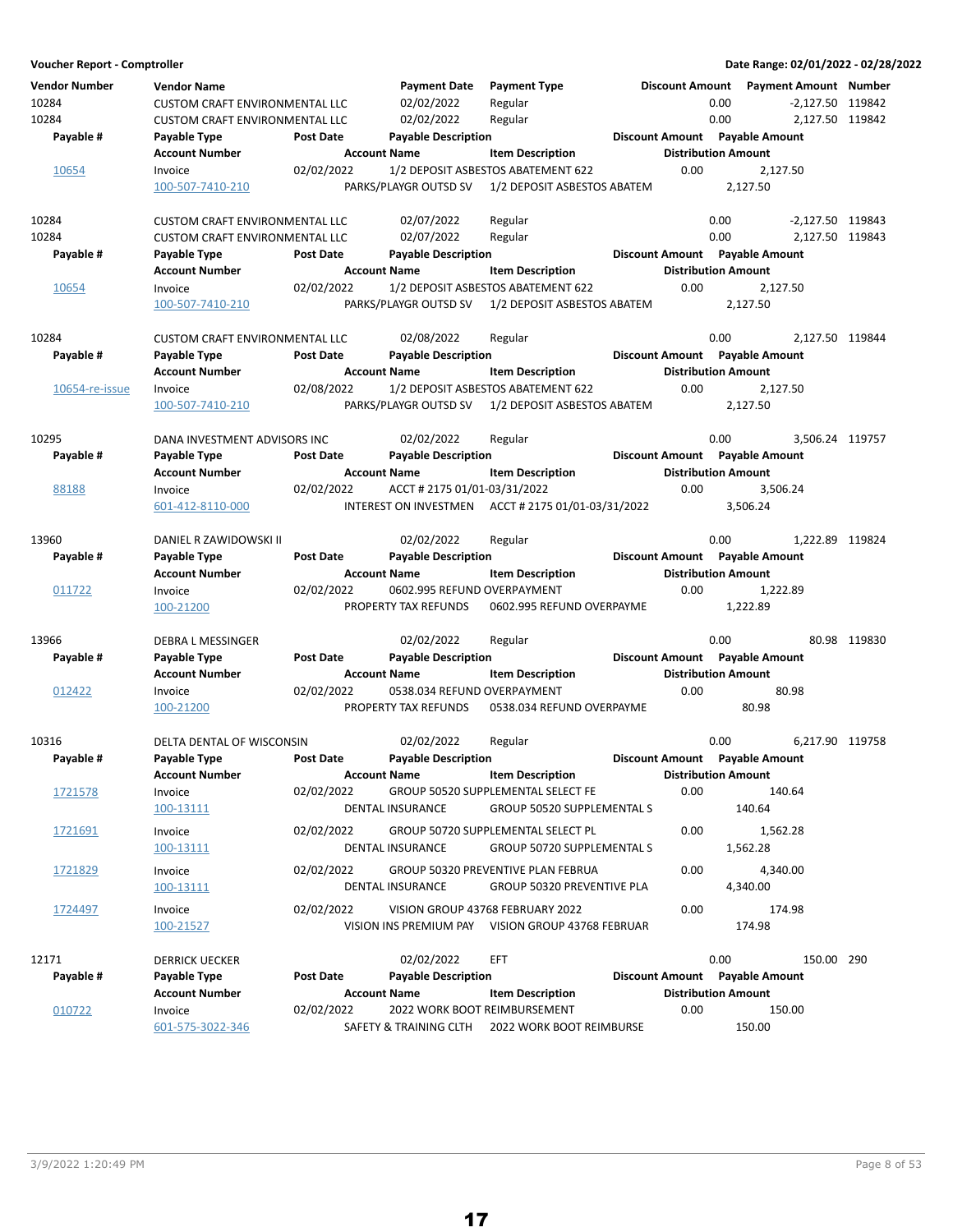| <b>Vendor Number</b><br>10325<br>Payable # | <b>Vendor Name</b><br>DIGGERS HOTLINE INC.<br>Payable Type | <b>Post Date</b> | <b>Payment Date</b><br>02/16/2022<br><b>Payable Description</b> | <b>Payment Type</b><br>Regular                               | <b>Discount Amount</b> | Discount Amount  Payment Amount  Number<br>0.00<br><b>Payable Amount</b> | 435.94 119890        |
|--------------------------------------------|------------------------------------------------------------|------------------|-----------------------------------------------------------------|--------------------------------------------------------------|------------------------|--------------------------------------------------------------------------|----------------------|
|                                            | <b>Account Number</b>                                      |                  | <b>Account Name</b>                                             | <b>Item Description</b>                                      |                        | <b>Distribution Amount</b>                                               |                      |
| 220 1 25401                                | Invoice                                                    | 02/16/2022       | JANUARY 2022                                                    |                                                              | 0.00                   | 435.94                                                                   |                      |
|                                            | 100-505-5350-210                                           |                  | STORM SEWERS OUTSD S                                            | JANUARY 2022                                                 |                        | 49.66                                                                    |                      |
|                                            | 601-575-3601-210                                           |                  | COLL SYS OP OUTSD SVCS                                          | JANUARY 2022                                                 |                        | 49.66                                                                    |                      |
|                                            | 602-572-6662-210                                           |                  | T&D LINES OP OUTSD SV                                           | JANUARY 2022                                                 |                        | 111.08                                                                   |                      |
|                                            | 603-573-6594-210                                           |                  | UNDRGD LN MNT OUTSD                                             | JANUARY 2022                                                 |                        | 225.54                                                                   |                      |
|                                            |                                                            |                  |                                                                 |                                                              |                        |                                                                          |                      |
| 13944                                      | <b>DONALD SEEGER</b>                                       |                  | 02/02/2022                                                      | Regular                                                      |                        | 0.00                                                                     | 76.21 119808         |
| Payable #                                  | Payable Type                                               | Post Date        | <b>Payable Description</b>                                      |                                                              |                        | Discount Amount Payable Amount                                           |                      |
|                                            | <b>Account Number</b>                                      |                  | <b>Account Name</b>                                             | <b>Item Description</b>                                      |                        | <b>Distribution Amount</b>                                               |                      |
| 011922                                     | Invoice                                                    | 02/02/2022       | 350971-0 UTILITY ACCOUNT REFUND                                 |                                                              | 0.00                   | 76.21                                                                    |                      |
|                                            | 999-11102                                                  |                  | CASH CLEARING - UTILITY                                         | 350971-0 UTILITY ACCOUNT REF                                 |                        | 76.21                                                                    |                      |
|                                            |                                                            |                  |                                                                 |                                                              |                        |                                                                          |                      |
| 13528                                      | <b>DYLAN LUCAS</b>                                         |                  | 02/23/2022                                                      | <b>EFT</b>                                                   |                        | 0.00<br>144.45 303                                                       |                      |
| Payable #                                  | Payable Type                                               | Post Date        | <b>Payable Description</b>                                      |                                                              |                        | Discount Amount Payable Amount                                           |                      |
|                                            | <b>Account Number</b>                                      |                  | <b>Account Name</b>                                             | <b>Item Description</b>                                      |                        | <b>Distribution Amount</b>                                               |                      |
| 021522                                     | Invoice                                                    | 02/23/2022       |                                                                 | MILEAGE/PER DIEM WIAWWA DISTRIBUTI                           | 0.00                   | 144.45                                                                   |                      |
|                                            | 602-518-9920-330                                           |                  | ADMIN&GEN TRAIN/TRA                                             | MILEAGE/PER DIEM WIAWWA D                                    |                        | 144.45                                                                   |                      |
|                                            |                                                            |                  |                                                                 |                                                              |                        |                                                                          |                      |
| 12061                                      | <b>EFTPS</b>                                               |                  | 02/14/2022                                                      | <b>Bank Draft</b>                                            |                        | 0.00                                                                     | 89,898.94 DFT0000581 |
| Payable #                                  | Payable Type                                               | Post Date        | <b>Payable Description</b>                                      |                                                              |                        | <b>Discount Amount</b> Payable Amount                                    |                      |
|                                            | <b>Account Number</b>                                      |                  | <b>Account Name</b>                                             | <b>Item Description</b>                                      |                        | <b>Distribution Amount</b>                                               |                      |
| 021422                                     | Invoice                                                    | 02/14/2022       |                                                                 | FICA/MED & FEDERAL WITHHOLDINGS                              | 0.00                   | 89,898.94                                                                |                      |
|                                            | 100-21511                                                  |                  | FICA TAXES PAYABLE                                              | FICA/MED WITHHOLDINGS                                        |                        | 54,363.04                                                                |                      |
|                                            | 100-21512                                                  |                  | FEDERAL W/H TAXES PAY                                           | FEDERAL WITHHOLDINGS                                         |                        | 35,535.90                                                                |                      |
|                                            |                                                            |                  |                                                                 |                                                              |                        |                                                                          |                      |
| 12061                                      | <b>EFTPS</b>                                               |                  | 02/28/2022                                                      | <b>Bank Draft</b>                                            |                        | 0.00                                                                     | 93,062.42 DFT0000587 |
| Payable #                                  | Payable Type                                               | <b>Post Date</b> | <b>Payable Description</b>                                      |                                                              | <b>Discount Amount</b> | <b>Payable Amount</b>                                                    |                      |
|                                            | <b>Account Number</b>                                      |                  | <b>Account Name</b>                                             | <b>Item Description</b>                                      |                        | <b>Distribution Amount</b>                                               |                      |
| 022822                                     | Invoice                                                    | 02/28/2022       |                                                                 | FICA/MED & FEDERAL WITHHOLDINGS                              | 0.00                   | 93,062.42                                                                |                      |
|                                            | 100-21511                                                  |                  | <b>FICA TAXES PAYABLE</b>                                       | FICA/MED WITHHOLDINGS                                        |                        | 55,193.98                                                                |                      |
|                                            | 100-21512                                                  |                  | FEDERAL W/H TAXES PAY                                           | FEDERAL WITHHOLDINGS                                         |                        | 37,868.44                                                                |                      |
|                                            |                                                            |                  |                                                                 |                                                              |                        |                                                                          |                      |
| 10366                                      | EHLERS & ASSOCIATES INC                                    |                  | 02/09/2022                                                      | Regular                                                      |                        | 0.00                                                                     | 360.00 119847        |
| Payable #                                  | Payable Type                                               | <b>Post Date</b> | <b>Payable Description</b>                                      |                                                              |                        | Discount Amount Payable Amount                                           |                      |
|                                            | <b>Account Number</b>                                      |                  | <b>Account Name</b>                                             | <b>Item Description</b>                                      |                        | <b>Distribution Amount</b>                                               |                      |
| 013122                                     | Invoice                                                    | 02/09/2022       |                                                                 | REG FEE MARK FRYE & LAURIE SULLIVAN                          | 0.00                   | 360.00                                                                   |                      |
|                                            | 100-500-0300-330                                           |                  | CITY ADMIN TRAIN/TRAV                                           | REG FEE MARK FRYE 2/17-18/20                                 |                        | 81.00                                                                    |                      |
|                                            | 100-501-1100-330                                           |                  | <b>GEN ACCTG TRAIN/TRAVE</b>                                    | REG FEE LAURIE SULLIVAN 2/17-                                |                        | 58.50                                                                    |                      |
|                                            | 100-501-1300-330                                           |                  | TREASURY TRAIN/TRAVEL                                           | REG FEE LAURIE SULLIVAN 2/17-                                |                        | 18.00                                                                    |                      |
|                                            | 100-506-6100-330                                           |                  | LIBRARY TRAIN/TRAVEL                                            | REG FEE MARK FRYE 2/17-18/20                                 |                        | 9.00                                                                     |                      |
|                                            | 601-518-3850-330                                           |                  | ADMIN & GEN TRAIN/TR                                            | <b>REG FEE MARK FRYE 2/17-18/20</b>                          |                        | 36.00                                                                    |                      |
|                                            |                                                            |                  | ADMIN & GEN TRAIN/TR                                            | REG FEE LAURIE SULLIVAN 2/17-                                |                        | 27.00                                                                    |                      |
|                                            | 601-518-3850-330                                           |                  |                                                                 |                                                              |                        |                                                                          |                      |
|                                            | 602-518-9920-330                                           |                  | ADMIN&GEN TRAIN/TRA                                             | REG FEE MARK FRYE 2/17-18/20                                 |                        | 18.00                                                                    |                      |
|                                            | 602-518-9920-330                                           |                  | ADMIN&GEN TRAIN/TRA                                             | REG FEE LAURIE SULLIVAN 2/17-                                |                        | 9.00                                                                     |                      |
|                                            | 603-518-9920-330                                           |                  | ADMIN&GEN TRAIN/TRA                                             | REG FEE MARK FRYE 2/17-18/20                                 |                        | 36.00                                                                    |                      |
|                                            | 603-518-9920-330                                           |                  | ADMIN&GEN TRAIN/TRA                                             | REG FEE LAURIE SULLIVAN 2/17-                                |                        | 27.00                                                                    |                      |
|                                            | 700-579-1450-330                                           |                  | <b>TECHNOLOGY TRAIN/TRA</b>                                     | REG FEE LAURIE SULLIVAN 2/17-                                |                        | 36.00                                                                    |                      |
|                                            | 720-579-0500-330                                           |                  | RISK MGMT TRAIN/TRAV                                            | REG FEE LAURIE SULLIVAN 2/17-                                |                        | 4.50                                                                     |                      |
|                                            |                                                            |                  |                                                                 |                                                              |                        |                                                                          |                      |
| 13902                                      | ELECTRIC POWER SYSTEMS INTERNATIONAL, IN 02/02/2022        |                  |                                                                 | Regular                                                      |                        | 0.00                                                                     | 182.83 119793        |
| Payable #                                  | Payable Type                                               | Post Date        | <b>Payable Description</b>                                      |                                                              |                        | Discount Amount Payable Amount                                           |                      |
|                                            | <b>Account Number</b>                                      |                  | <b>Account Name</b>                                             | <b>Item Description</b>                                      |                        | <b>Distribution Amount</b>                                               |                      |
| <u> 161268</u>                             |                                                            |                  |                                                                 |                                                              |                        |                                                                          |                      |
|                                            | Invoice<br>603-572-6582-210                                | 12/31/2021       | SUBST OP OUTSD SVCS N                                           | COONEY DRAWING CHECKOUT & INDEX U<br>COONEY DRAWING CHECKOUT | 0.00                   | 182.83<br>182.83                                                         |                      |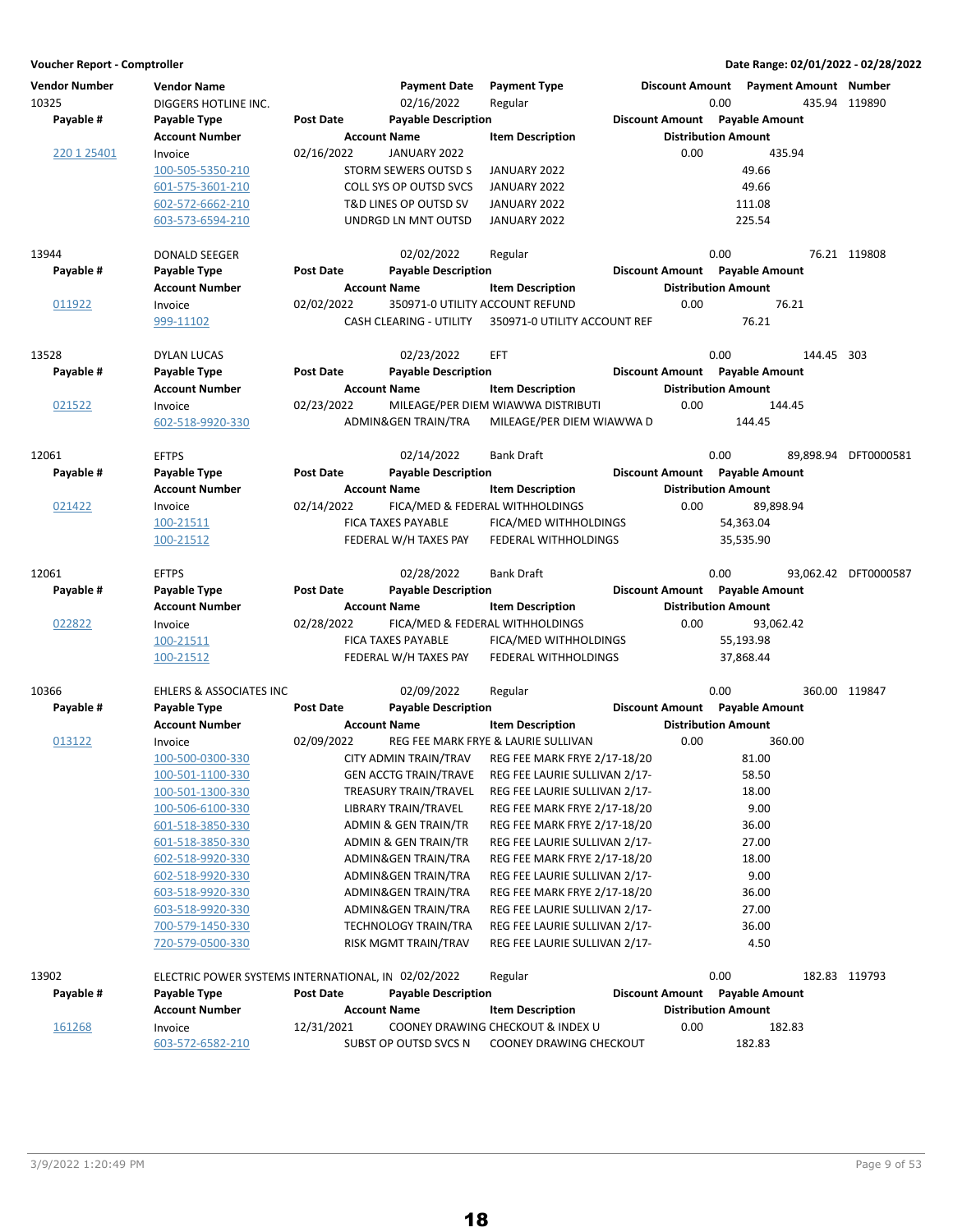| Voucher Report - Comptroller  |                                              |                  |                               |                                                                 |                                |                            | Date Range: 02/01/2022 - 02/28/2022                  |               |
|-------------------------------|----------------------------------------------|------------------|-------------------------------|-----------------------------------------------------------------|--------------------------------|----------------------------|------------------------------------------------------|---------------|
| <b>Vendor Number</b><br>10131 | <b>Vendor Name</b><br><b>ELIZABETH BLECK</b> |                  | Payment Date<br>02/16/2022    | <b>Payment Type</b><br><b>EFT</b>                               |                                | 0.00                       | Discount Amount  Payment Amount  Number<br>63.43 294 |               |
| Payable #                     | Payable Type                                 | <b>Post Date</b> | <b>Payable Description</b>    |                                                                 | Discount Amount Payable Amount |                            |                                                      |               |
|                               | <b>Account Number</b>                        |                  | <b>Account Name</b>           | <b>Item Description</b>                                         |                                | <b>Distribution Amount</b> |                                                      |               |
| 020822                        | Invoice                                      | 02/16/2022       |                               | MILEAGE/PARKING WLA LIBRARY LEGISLA                             | 0.00                           |                            | 63.43                                                |               |
|                               | 100-506-6100-330                             |                  | LIBRARY TRAIN/TRAVEL          | MILEAGE/PARKING WLA LIBRAR                                      |                                |                            | 63.43                                                |               |
| 13932                         | <b>EMILIE CUNNINGHAM</b>                     |                  | 02/02/2022                    | Regular                                                         |                                | 0.00                       |                                                      | 58.97 119796  |
| Payable #                     | Payable Type                                 | <b>Post Date</b> | <b>Payable Description</b>    |                                                                 | Discount Amount Payable Amount |                            |                                                      |               |
|                               | <b>Account Number</b>                        |                  | <b>Account Name</b>           | <b>Item Description</b>                                         |                                | <b>Distribution Amount</b> |                                                      |               |
| 011922                        | Invoice<br>999-11102                         | 02/02/2022       | CASH CLEARING - UTILITY       | 330478-15 UTILITY ACCOUNT REFUND<br>330478-15 UTILITY ACCOUNT R | 0.00                           |                            | 58.97<br>58.97                                       |               |
| 10401                         | EWALD AUTOMOTIVE GROUP INC                   |                  | 02/23/2022                    | Regular                                                         |                                | 0.00                       | 65,034.00 119943                                     |               |
| Payable #                     | Payable Type                                 | <b>Post Date</b> | <b>Payable Description</b>    |                                                                 | Discount Amount Payable Amount |                            |                                                      |               |
|                               | <b>Account Number</b>                        |                  | <b>Account Name</b>           | <b>Item Description</b>                                         |                                | <b>Distribution Amount</b> |                                                      |               |
| <b>DL378</b>                  | Invoice                                      | 02/23/2022       |                               | DPW One Ton Truck 41 Replacement                                | 0.00                           |                            | 65,034.00                                            |               |
|                               | 408-505-5305-811                             |                  | <b>STREET MAINT CAPITAL V</b> | 2020 Ram 5500                                                   |                                |                            | 65,034.00                                            |               |
| 10416                         | <b>FIELDSTONE GLASS CO</b>                   |                  | 02/02/2022                    | Regular                                                         |                                | 0.00                       | 1,174.00 119759                                      |               |
| Payable #                     | Payable Type                                 | <b>Post Date</b> | <b>Payable Description</b>    |                                                                 | Discount Amount Payable Amount |                            |                                                      |               |
|                               | <b>Account Number</b>                        |                  | <b>Account Name</b>           | <b>Item Description</b>                                         |                                | <b>Distribution Amount</b> |                                                      |               |
| 333904                        | Invoice                                      | 02/02/2022       |                               | FURNISH/INSTALL CLEAR TEMPERED GLA                              | 0.00                           |                            | 1,174.00                                             |               |
|                               | 100-506-6100-400                             |                  | LIBRARY RPR/MAINT BLD         | FURNISH/INSTALL CLEAR TEMP                                      |                                |                            | 1,174.00                                             |               |
| 12614                         | <b>FIRST SUPPLY LLC</b>                      |                  | 02/09/2022                    | Regular                                                         |                                | 0.00                       | 3,096.00 119865                                      |               |
| Payable #                     | Payable Type                                 | <b>Post Date</b> | <b>Payable Description</b>    |                                                                 | Discount Amount Payable Amount |                            |                                                      |               |
|                               | <b>Account Number</b>                        |                  | <b>Account Name</b>           | <b>Item Description</b>                                         |                                | <b>Distribution Amount</b> |                                                      |               |
| 13056044-00                   | Invoice                                      | 02/09/2022       | CUST # 91125910 CATCH BASINS  |                                                                 | 0.00                           |                            | 3,096.00                                             |               |
|                               | 100-505-5350-410                             |                  | STORM SEWERS RPR/MAI          | CUST # 91125910 CATCH BASIN                                     |                                |                            | 3,096.00                                             |               |
| 12614                         | <b>FIRST SUPPLY LLC</b>                      |                  | 02/23/2022                    | Regular                                                         |                                | 0.00                       | 1,075.00 119965                                      |               |
| Payable #                     | Payable Type                                 | <b>Post Date</b> | <b>Payable Description</b>    |                                                                 | Discount Amount Payable Amount |                            |                                                      |               |
|                               | <b>Account Number</b>                        |                  | <b>Account Name</b>           | <b>Item Description</b>                                         |                                | <b>Distribution Amount</b> |                                                      |               |
| 13056044-01                   | Invoice                                      | 02/23/2022       |                               | CUST # 91125910 SLOPE SIDE HDPE RECT                            | 0.00                           |                            | 1,075.00                                             |               |
|                               | 100-505-5350-410                             |                  | STORM SEWERS RPR/MAI          | CUST # 91125910 SLOPE SIDE H                                    |                                |                            | 1,075.00                                             |               |
| 12544                         | <b>GREAT AMERICAN COMFORT SHOES INC</b>      |                  | 02/09/2022                    | Regular                                                         |                                | 0.00                       |                                                      | 860.00 119864 |
| Payable #                     | Payable Type                                 | <b>Post Date</b> | <b>Payable Description</b>    |                                                                 | Discount Amount Payable Amount |                            |                                                      |               |
|                               | <b>Account Number</b>                        |                  | <b>Account Name</b>           | <b>Item Description</b>                                         |                                | <b>Distribution Amount</b> |                                                      |               |
| 0000297                       | Invoice                                      | 02/09/2022       |                               | BOOTS/SHOES FOR 6 POLICE DEPT EMPLO                             | 0.00                           |                            | 860.00                                               |               |
|                               | 100-503-3100-346                             |                  | POLICE ADMIN CLOTH/TO         | BRAD TIMM REEBOK RB4035                                         |                                |                            | 100.00                                               |               |
|                               | 100-503-3300-346                             |                  | POLICE OPS CLOTH/TOOL         | PATRICK HOGAN REEBOK RB403                                      |                                |                            | 100.00                                               |               |
|                               | 100-503-3300-346                             |                  | POLICE OPS CLOTH/TOOL         | JOHN KROGMANN REEBOK RB4                                        |                                |                            | 200.00                                               |               |
|                               | 100-503-3300-346                             |                  | POLICE OPS CLOTH/TOOL         | KURT FRANKE REEBOK RB8405                                       |                                |                            | 120.00                                               |               |
|                               | 100-503-3300-346                             |                  | POLICE OPS CLOTH/TOOL         | ROCCO BARTOLOTTA REEBOK R                                       |                                |                            | 220.00                                               |               |
|                               | 100-503-3300-346                             |                  | POLICE OPS CLOTH/TOOL         | SEAN LEHMAN ROCKY ALPHA R                                       |                                |                            | 120.00                                               |               |
| 12544                         | <b>GREAT AMERICAN COMFORT SHOES INC</b>      |                  | 02/23/2022                    | Regular                                                         |                                | 0.00                       |                                                      | 578.00 119964 |
| Payable #                     | Payable Type                                 | <b>Post Date</b> | <b>Payable Description</b>    |                                                                 | Discount Amount Payable Amount |                            |                                                      |               |
|                               | <b>Account Number</b>                        |                  | <b>Account Name</b>           | <b>Item Description</b>                                         |                                | <b>Distribution Amount</b> |                                                      |               |
| 000296                        | Invoice                                      | 02/23/2022       | 4 PAIR WORK BOOTS             |                                                                 | 0.00                           |                            | 578.00                                               |               |
|                               | 100-505-5210-346                             |                  | MUNI GARAGE CLOTHING          | BRIAN STEINKE/SCOTT GRAFF B                                     |                                |                            | 264.00                                               |               |
|                               | 601-13805                                    |                  | <b>ACCOUNTS RECEIVABLE</b>    | SCHWEFEL & DICKSON OVERAG                                       |                                |                            | 14.00                                                |               |
|                               | 601-575-3022-346                             |                  | SAFETY & TRAINING CLTH        | JEFF SCHWEFEL & TOM DICKSO                                      |                                |                            | 300.00                                               |               |
| 13968                         | <b>GREGORY CHARLES JEFFERIES</b>             |                  | 02/02/2022                    | Regular                                                         |                                | 0.00                       | 1,218.98 119832                                      |               |
| Payable #                     | Payable Type                                 | <b>Post Date</b> | <b>Payable Description</b>    |                                                                 | Discount Amount Payable Amount |                            |                                                      |               |
|                               | <b>Account Number</b>                        |                  | <b>Account Name</b>           | <b>Item Description</b>                                         |                                | <b>Distribution Amount</b> |                                                      |               |
| 012422                        | Invoice                                      | 02/02/2022       | 0610.032 REFUND OVERPAYMENT   |                                                                 | 0.00                           |                            | 1,218.98                                             |               |
|                               | 100-21200                                    |                  | PROPERTY TAX REFUNDS          | 0610.032 REFUND OVERPAYME                                       |                                |                            | 1,218.98                                             |               |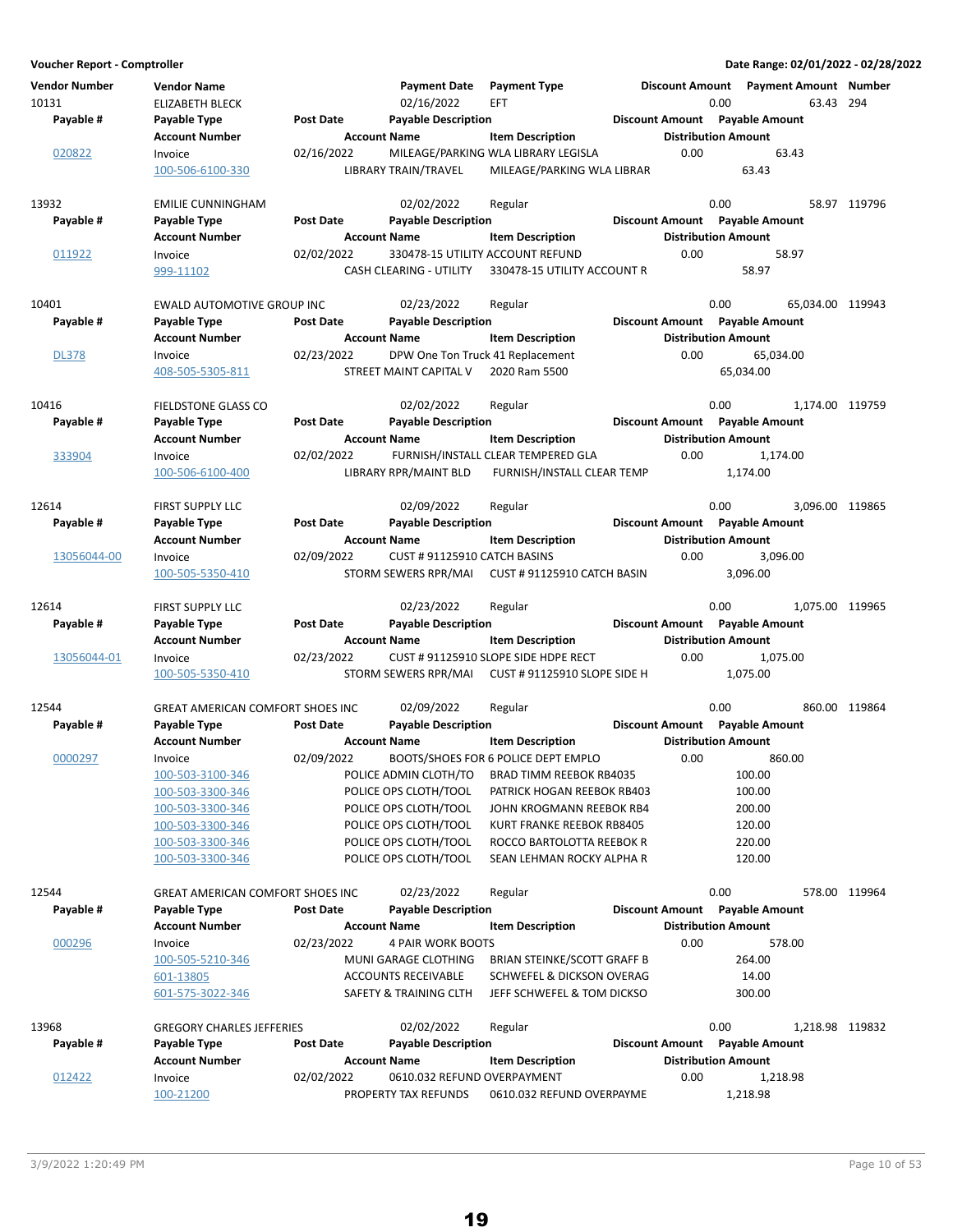**Voucher Report - Comptroller Date Range: 02/01/2022 - 02/28/2022 Vendor Number Vendor Name Payment Date Discount Amount Payment Type Payment Amount Number** 11631 GS SYSTEMS INC 02/09/2022 119859 Regular 0.00 3,370.00 **Account Number 19 Account Name 19 Account Distribution Amount** Payable # Payable Type **Post Date Payable Description Payable Amount** Payable Amount INV24245 Invoice 02/09/2022 AVEVA CUST FIRST SUPPORT, STANDARD 3 0.00 3,370.00<br>700-579-1450-241 TECHNOLOGY MAINT CO AVEVA CUST FIRST SUPPORT. ST 3.370.00 AVEVA CUST FIRST SUPPORT, ST 10557 **HERR'S SERVICE INC** 02/09/2022 Regular 0.00 0.00 219.61 119848 **Account Number 19 Account Name 12 Account Distribution Amount** Payable # Payable Type **Post Date Payable Description Payable Biscount Amount** Payable Amount 020122 Invoice 02/09/2022 GAS PURCHASES 01/24/2022 0.00 219.61 100-503-3300-351 POLICE OPS GAS/DIESEL 219.61 GAS PURCHASES 01/24/2022 13987 HIGHPOINT DESIGN BUILD GROUP 02/09/2022 Regular 0.00 0.00 -45.98 119869 13987 HIGHPOINT DESIGN BUILD GROUP 02/09/2022 Regular 0.00 0.00 0.00 15.98 119869<br>Pavable # Pavable True Post Date Pavable Description 0.00 Discount Amount Payable Amount **Account Number Account Name Item Description Construction Amount Amount Amount Amount Payable # Post Date Payable Description Payable Amount Payable Type Discount Amount** 020322 Invoice 02/09/2022 REFUND LESS EST # 2021-20 0.00 45.98 603-473-7000-000 CAPITAL PROJECT REVEN 45.98 REFUND LESS EST # 2021-20 13298 HOFFMANN INVESTMENTS LLC 02/02/2022 Regular 0.00 0.00 33.73 119790 **Account Number 19 Account Name 12 Account Distribution Amount** Payable # Payable Type Post Date Payable Description **Payable Description** Discount Amount Payable Amount 011922 Invoice 02/02/2022 341303-2 UTILITY ACCOUNT REFUND 0.00 17.39 999-11102 CASH CLEARING - UTILITY 341303-2 UTILITY ACCOUNT REF 17.39 011922-1 Invoice 02/02/2022 341304-0 UTILITY ACCOUNT REFUND 0.00 16.34 999-11102 CASH CLEARING - UTILITY 16.34 341304-0 UTILITY ACCOUNT REF 10572 HOME PATH FINANCIAL 02/02/2022 Regular 0.00 0.00 79.36 119760 **Account Number 6 Account Name 19 Account Name** Item Description 19 Distribution Amount Payable # Payable Type **Post Date Payable Description Payable Discount Amount** Payable Amount 011922 Invoice 02/02/2022 276552-0 UTILITY ACCOUNT REFUND 0.00 79.36 999-11102 CASH CLEARING - UTILITY 276552-0 UTILITY ACCOUNT REF 79.36 10594 INSIGHT FS 02/16/2022 119891 Regular 0.00 447.33 **Account Number 6 Account Name 12 Account Number Account Name 12 Account Number 6 Account Name** Payable # Payable Type **Post Date Payable Description Payable Best Bayable Amount** Payable Amount 57029669 Invoice 02/16/2022 ELITE PREMIER BLUE DYE/GARLON 4 ULTR 0.00 447.33 100-507-7610-410 TREE&BRUSH RPR/MAIN 447.33 ELITE PREMIER BLUE DYE/GARL 13871 INTERGRAPH CORPORATION 02/16/2022 Regular 0.00 0.00 12,594.22 119924 **Account Number 1.1 Account Name 1.2 Account Distribution Amount** Amount Payable # Payable Type **Post Date Payable Description Payable Bestion** Discount Amount Payable Amount P220000055 Invoice 02/16/2022 BizTalk Interface to ProPhoenix RMS 0.00 12,594.22 700-18600 CONSTRUCTION IN PROG 10,500.00 BizTalk Interface to ProPhoenix 700-18600 CONSTRUCTION IN PROG BizTalk Interface to ProPhoenix 2,094.22 13943 JACK OR ERICA KOLO 02/02/2022 Regular 0.00 0.00 91.61 119807 **Account Number 19 Account Name 12 Account Distribution Amount** Payable # Payable Type Post Date Payable Description **Payable Discount Amount** Payable Amount 011922 Invoice 02/02/2022 480035-1 UTILITY ACCOUNT REFUND 0.00 91.61 999-11102 CASH CLEARING - UTILITY 91.61 480035-1 UTILITY ACCOUNT REF 11133 JAMES B REDFORD 19901 02/16/2022 Regular 11133 0.00 4,243.75 119901 **Account Number 19 Account Name 19 Account Name Item Description 19 Account Name Item Distribution Amount** Payable # Payable Type **Post Date Payable Description Payable Amount** Payable Amount 314 Invoice 02/16/2022 REMOTE SVC 1/4-2/11/2022 LIFT STATION 4,243.75 0.00 601-573-7000-210 CAPITAL PROJECT OUTSD 4,243.75 REMOTE SVC 1/4-2/11/2022 LIF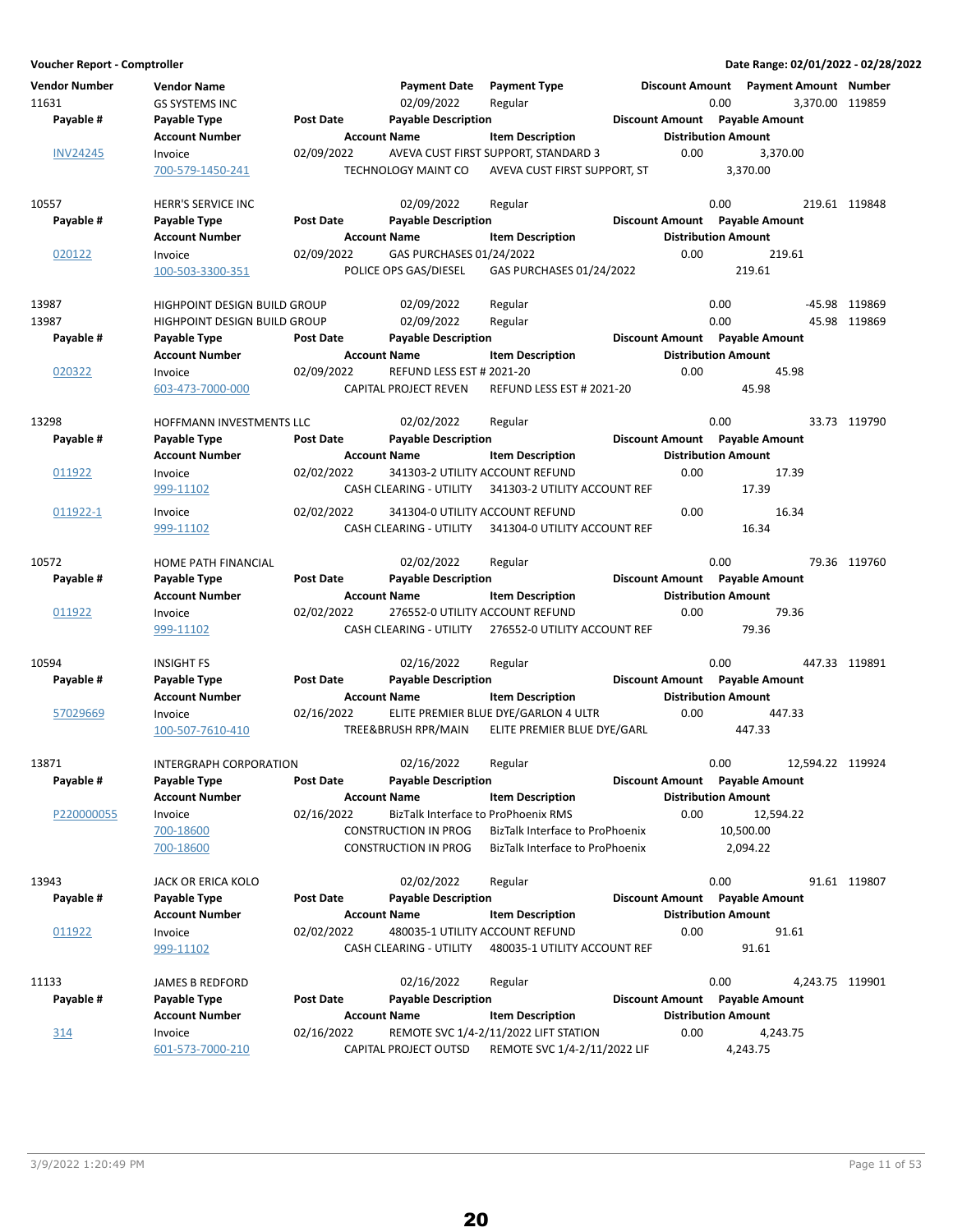| <b>Vendor Number</b><br>14002 | <b>Vendor Name</b><br><b>JAMES DONNER</b> |                  | <b>Payment Date</b><br>02/16/2022                         | <b>Payment Type</b><br>Regular                                      |                        | Discount Amount Payment Amount Number<br>0.00 | 40.50 119930     |
|-------------------------------|-------------------------------------------|------------------|-----------------------------------------------------------|---------------------------------------------------------------------|------------------------|-----------------------------------------------|------------------|
| Payable #                     | Payable Type                              | <b>Post Date</b> | <b>Payable Description</b>                                |                                                                     |                        | Discount Amount Payable Amount                |                  |
|                               | <b>Account Number</b>                     |                  | <b>Account Name</b>                                       | <b>Item Description</b>                                             |                        | <b>Distribution Amount</b>                    |                  |
| 013122                        | Invoice                                   | 02/16/2022       |                                                           | 0589.194 REFUND TAX OVERPAYMENT                                     | 0.00                   | 40.50                                         |                  |
|                               | 100-21200                                 |                  | PROPERTY TAX REFUNDS                                      | 0589.194 REFUND TAX OVERPAY                                         |                        | 40.50                                         |                  |
| 13939                         | JAMES OR MARY ANN BORZI                   |                  | 02/02/2022                                                | Regular                                                             |                        | 0.00                                          | 147.90 119803    |
| Payable #                     | Payable Type                              | <b>Post Date</b> | <b>Payable Description</b>                                |                                                                     |                        | Discount Amount Payable Amount                |                  |
|                               | <b>Account Number</b>                     |                  | <b>Account Name</b>                                       | <b>Item Description</b>                                             |                        | <b>Distribution Amount</b>                    |                  |
| 011922                        | Invoice                                   | 02/02/2022       |                                                           | 311265-1 UTILITY ACCOUNT REFUND                                     | 0.00                   | 147.90                                        |                  |
|                               | 999-11102                                 |                  | CASH CLEARING - UTILITY                                   | 311265-1 UTILITY ACCOUNT REF                                        |                        | 147.90                                        |                  |
| 13962                         | <b>JASON W EWART</b>                      |                  | 02/02/2022                                                | Regular                                                             |                        | 0.00                                          | 5,818.45 119826  |
| Payable #                     | Payable Type                              | Post Date        | <b>Payable Description</b>                                |                                                                     |                        | Discount Amount Payable Amount                |                  |
|                               | <b>Account Number</b>                     |                  | <b>Account Name</b>                                       | <b>Item Description</b>                                             |                        | <b>Distribution Amount</b>                    |                  |
| 011822                        | Invoice                                   | 02/02/2022       | 0630.123 REFUND OVERPAYMENT                               |                                                                     | 0.00                   | 5,818.45                                      |                  |
|                               | 100-21200                                 |                  | PROPERTY TAX REFUNDS                                      | 0630.123 REFUND OVERPAYME                                           |                        | 5,818.45                                      |                  |
| 13965                         | JENIFER S ROAN                            |                  | 02/02/2022                                                | Regular                                                             |                        | 0.00                                          | 1,226.84 119829  |
| Payable #                     | Payable Type                              | <b>Post Date</b> | <b>Payable Description</b>                                |                                                                     |                        | Discount Amount Payable Amount                |                  |
|                               | <b>Account Number</b>                     |                  | <b>Account Name</b>                                       | <b>Item Description</b>                                             |                        | <b>Distribution Amount</b>                    |                  |
| 012422                        | Invoice                                   | 02/02/2022       |                                                           | 0564.187.020 REFUND OVERPAYMENT                                     | 0.00                   | 1,226.84                                      |                  |
|                               | 100-21200                                 |                  | PROPERTY TAX REFUNDS                                      | 0564.187.020 REFUND OVERPAY                                         |                        | 1,226.84                                      |                  |
| 13958                         | <b>JILLIAN S GOGLIA</b>                   |                  | 02/02/2022                                                | Regular                                                             |                        | 0.00                                          | 297.62 119822    |
| Payable #                     | Payable Type                              | <b>Post Date</b> | <b>Payable Description</b>                                |                                                                     |                        | Discount Amount Payable Amount                |                  |
|                               | <b>Account Number</b>                     |                  | <b>Account Name</b>                                       | <b>Item Description</b>                                             |                        | <b>Distribution Amount</b>                    |                  |
| 011722                        | Invoice                                   | 02/02/2022       | 0564.109 REFUND OVERPAYMENT                               |                                                                     | 0.00                   | 297.62                                        |                  |
|                               | 100-21200                                 |                  | PROPERTY TAX REFUNDS                                      | 0564.109 REFUND OVERPAYME                                           |                        | 297.62                                        |                  |
| 11145                         | JOHN C RESCH                              |                  | 02/02/2022                                                | <b>EFT</b>                                                          |                        | 0.00                                          | 63.00 288        |
| Payable #                     | Payable Type                              | <b>Post Date</b> | <b>Payable Description</b>                                |                                                                     |                        | Discount Amount Payable Amount                |                  |
|                               | <b>Account Number</b>                     |                  | <b>Account Name</b>                                       | <b>Item Description</b>                                             |                        | <b>Distribution Amount</b>                    |                  |
| 011722                        | Invoice                                   | 02/02/2022       | TACTICALTR REDATOR FLASHLIGHT                             |                                                                     | 0.00                   | 63.00                                         |                  |
|                               | 100-503-3300-346                          |                  | POLICE OPS CLOTH/TOOL                                     | TACTICALTR REDATOR FLASHLIG                                         |                        | 63.00                                         |                  |
| 11145                         | JOHN C RESCH                              |                  | 02/09/2022                                                | EFT                                                                 |                        | 0.00<br>100.00 293                            |                  |
| Payable #                     | Payable Type                              | Post Date        | <b>Payable Description</b>                                |                                                                     |                        | Discount Amount Payable Amount                |                  |
|                               | <b>Account Number</b>                     |                  | <b>Account Name</b>                                       | <b>Item Description</b>                                             |                        | <b>Distribution Amount</b>                    |                  |
| 011822                        | Invoice                                   | 02/09/2022       | PRACTICE AMMO                                             |                                                                     | 0.00                   | 100.00                                        |                  |
|                               | 100-503-3300-346                          |                  | POLICE OPS CLOTH/TOOL                                     | PRACTICE AMMO                                                       |                        | 100.00                                        |                  |
| 10661                         | JOHNS DISPOSAL SERVICE INC                |                  | 02/16/2022                                                | Regular                                                             |                        | 0.00                                          | 66,279.18 119892 |
| Payable #                     | Payable Type                              | <b>Post Date</b> | <b>Payable Description</b>                                |                                                                     |                        | Discount Amount Payable Amount                |                  |
|                               | <b>Account Number</b>                     |                  | <b>Account Name</b>                                       | <b>Item Description</b>                                             |                        | <b>Distribution Amount</b>                    |                  |
| 798128                        | Invoice                                   | 02/16/2022       |                                                           | ACCT 01-7571 2 EXTRA RECYCLE CARTS                                  | 0.00                   | 330.00                                        |                  |
|                               | 205-505-5900-297                          |                  | <b>GARBAGE REFUSE COLL</b>                                | ACCT 01-7571 2 EXTRA RECYCLE                                        |                        | 330.00                                        |                  |
| 799293                        |                                           |                  |                                                           |                                                                     | 0.00                   |                                               |                  |
|                               | Invoice<br>205-505-5900-297               | 02/16/2022       | ACCT 01-7571 2 JANUARY 2022<br><b>GARBAGE REFUSE COLL</b> | ACCT 01-7571 2 JANUARY 2022                                         |                        | 65,949.18<br>65,949.18                        |                  |
|                               |                                           |                  |                                                           |                                                                     |                        |                                               |                  |
| 10661                         | JOHNS DISPOSAL SERVICE INC                |                  | 02/23/2022                                                | Regular                                                             |                        | 0.00<br>16,818.24 119944                      |                  |
| Payable #                     | Payable Type                              | Post Date        | <b>Payable Description</b>                                |                                                                     | <b>Discount Amount</b> | <b>Payable Amount</b>                         |                  |
|                               | <b>Account Number</b>                     |                  | <b>Account Name</b>                                       | <b>Item Description</b>                                             |                        | <b>Distribution Amount</b>                    |                  |
| 803465                        | Invoice<br>205-505-5900-297               | 02/23/2022       | <b>GARBAGE REFUSE COLL</b>                                | ACCT 01-7571 2 JANUARY LANDFILL CHAR<br>ACCT 01-7571 2 JANUARY LAND | 0.00                   | 16,818.24<br>16,818.24                        |                  |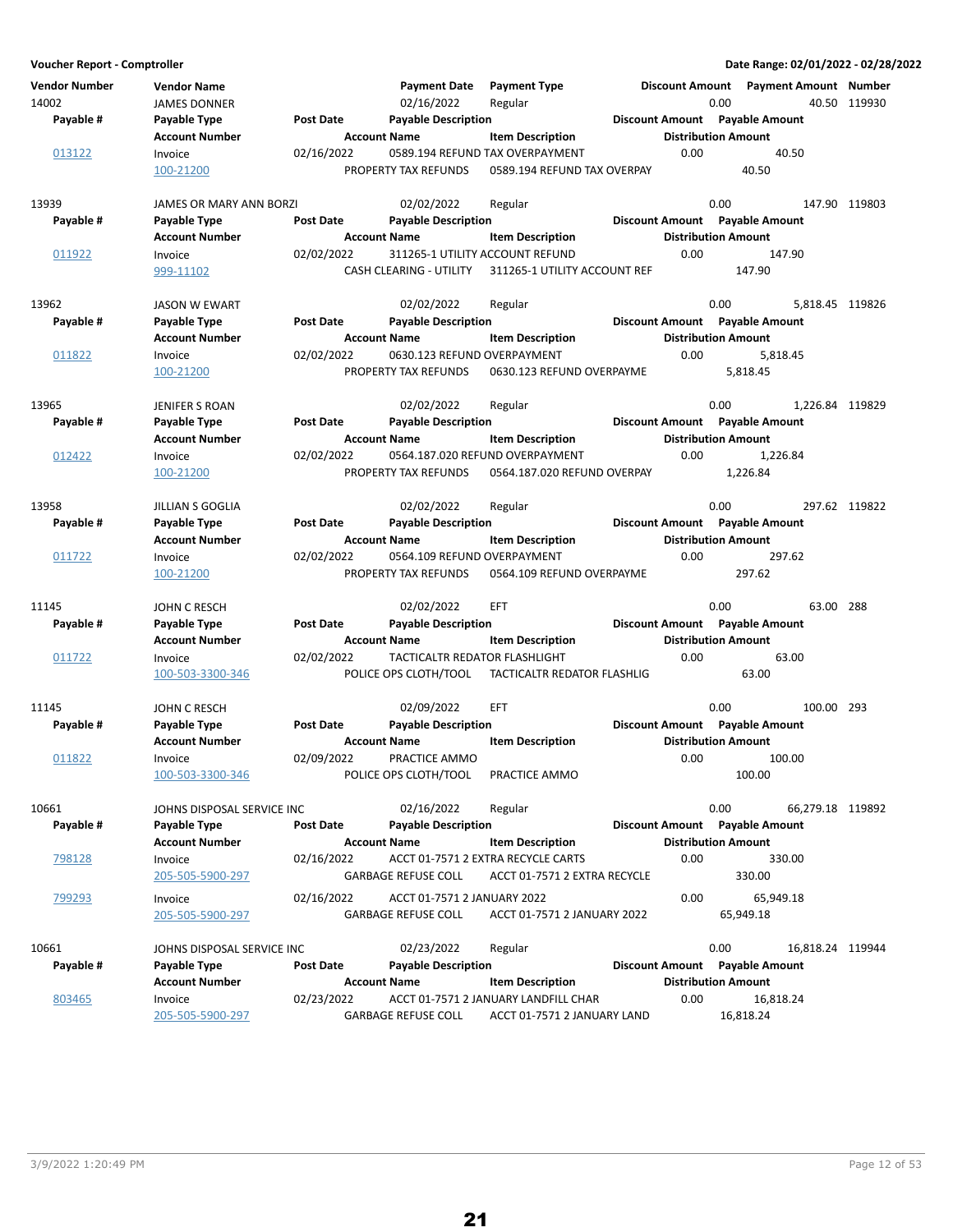**Voucher Report - Comptroller Date Range: 02/01/2022 - 02/28/2022 Vendor Number Vendor Name Payment Date Discount Amount Payment Type Payment Amount Number** 13964 JONATHAN L POLACK 02/02/2022 Regular 0.00 0.00 6,393.06 119828 **Account Number 19 Account Name 19 Account Distribution Amount** Payable # Payable Type **Post Date Payable Description Payable Amount** Payable Amount  $\underline{012122}$  Invoice 02/02/2022 0600.125 REFUND OVERPAYMENT 0.00 6,393.06<br>100-21200 100-21200 PROPERTY TAX REFUNDS 0600.125 REFUND OVERPAYME 6.393.06 0600.125 REFUND OVERPAYME 13278 13278 JOSEPH D COUNSELL 13278 02/02/2022 Regular 13278 13278 0.00 78.60 119789 **Account Number 1.1 Account Name 1.2 Account Distribution Amount** Amount Payable # Payable Type **Post Date Payable Description Payable Bestion** Discount Amount Payable Amount 011922 Invoice 02/02/2022 231728-1 UTILITY ACCOUNT REFUND 0.00 78.60 999-11102 CASH CLEARING - UTILITY 231728-1 UTILITY ACCOUNT REF 78.60 10321 103EPH F DI MARIO JR 119889 102/16/2022 Regular 10321 0.00 1,078.15 119889 **Account Number Account Name Item Description Distribution Amount Payable # Post Date Payable Description Payable Amount Payable Type Discount Amount** 161135-294 Invoice 02/16/2022 COMPUTER & NETWORK MAINTENANCE J 0.00 1,078.15 100-506-6100-211 LIBRARY PROF SVCS IT 880.00 IT SERVICES JANUARY 100-506-6100-324 LIBRARY LIC/PERMITS SMART DRAW SOFTWARE UPGR 69.97 100-506-6100-345 LIBRARY COMP/TECH EQ COMPUTER EQUIPMENT 128.18 13973 JOSHUA J BEGALE 02/02/2022 119837 Regular 0.00 331.11 **Account Number 6 Account Name 12 Account Name** Item Description 15 Distribution Amount Payable # Payable Type **Post Date Payable Description Payable Biscount Amount** Payable Amount  $\underline{012622}$  Invoice 02/02/2022 0560.090 REFUND OVERPAYMENT 0.00 331.11<br>100-21200 DROPERTY TAX REFUNDS 0560.090 REFUND OVERPAYME 331.11 100-21200 PROPERTY TAX REFUNDS 331.11 0560.090 REFUND OVERPAYME 12596 JOSHUA WELLMANN 02/16/2022 EFT 0.00 150.00 297 Account Number **Account Name** Item Description **Distribution Amount** Payable # Payable Type **Past Date Payable Description Payable Best Best Amount** Payable Amount 3958448 Invoice 02/16/2022 WORK BOOT REIMBURSEMENT 0.00 150.00 602-572-6662-346 T&D LINES OP CLTHNG/TL 150.00 WORK BOOT REIMBURSEMENT 12596 JOSHUA WELLMANN 02/23/2022 300 EFT 0.00 144.45 **Account Number Account Name Item Description Distribution Amount** Payable # Payable Type **Post Date Payable Description Payable Amount** Payable Amount 021522 Invoice 02/23/2022 MILEAGE/PER DIEM WIAWWA DISTRIBUTI 0.00 144.45 602-518-9920-330 ADMIN&GEN TRAIN/TRA 144.45 MILEAGE/PER DIEM WIAWWA D 13429 JOSHUA WICKLAND 02/23/2022 302 EFT 0.00 150.00 **Account Number 19 Account Name 12 Account Distribution Amount** Payable # Payable Type **Post Date** Payable Description **Payable Discount Amount** Payable Amount 020822 Invoice 02/23/2022 WORK BOOT REIMBURSEMENT 0.00 150.00 150.00 730-579-9933-341 FLEET SAFETY SUP 150.00 WORK BOOT REIMBURSEMENT 13257 JUSTIN HELSER 1990 192 O2/02/2022 EFT 1990 1926 1920 150.00 150.00 150.00 **Account Number 1.0 Account Name 1.0 Account Distribution Amount** Amount Payable # Payable Type **Post Date Payable Description Payable Biscount Amount** Payable Amount  $\frac{0.012422}{0.00}$  Invoice  $\frac{0.02}{0.00}$  150.00  $\frac{0.00}{0.00}$  150.00  $\frac{0.00}{0.00}$  150.00  $\frac{0.00}{0.00}$  150.00  $\frac{0.00}{0.00}$ T&D LINES OP CLTHNG/TL WORK BOOT REIMBURSEMENT 150.00 13967 KATHLEEN M BURGESS 02/02/2022 Regular 0.00 0.00 524.41 119831 **Account Number 6 Account Name 12 Account Distribution Amount** Payable # Payable Type **Post Date Payable Description Payable Bescription** Discount Amount Payable Amount 012422 Invoice 02/02/2022 0593.126 REFUND OVERPAYMENT 0.00 524.41 100-21200 PROPERTY TAX REFUNDS 524.41 0593.126 REFUND OVERPAYME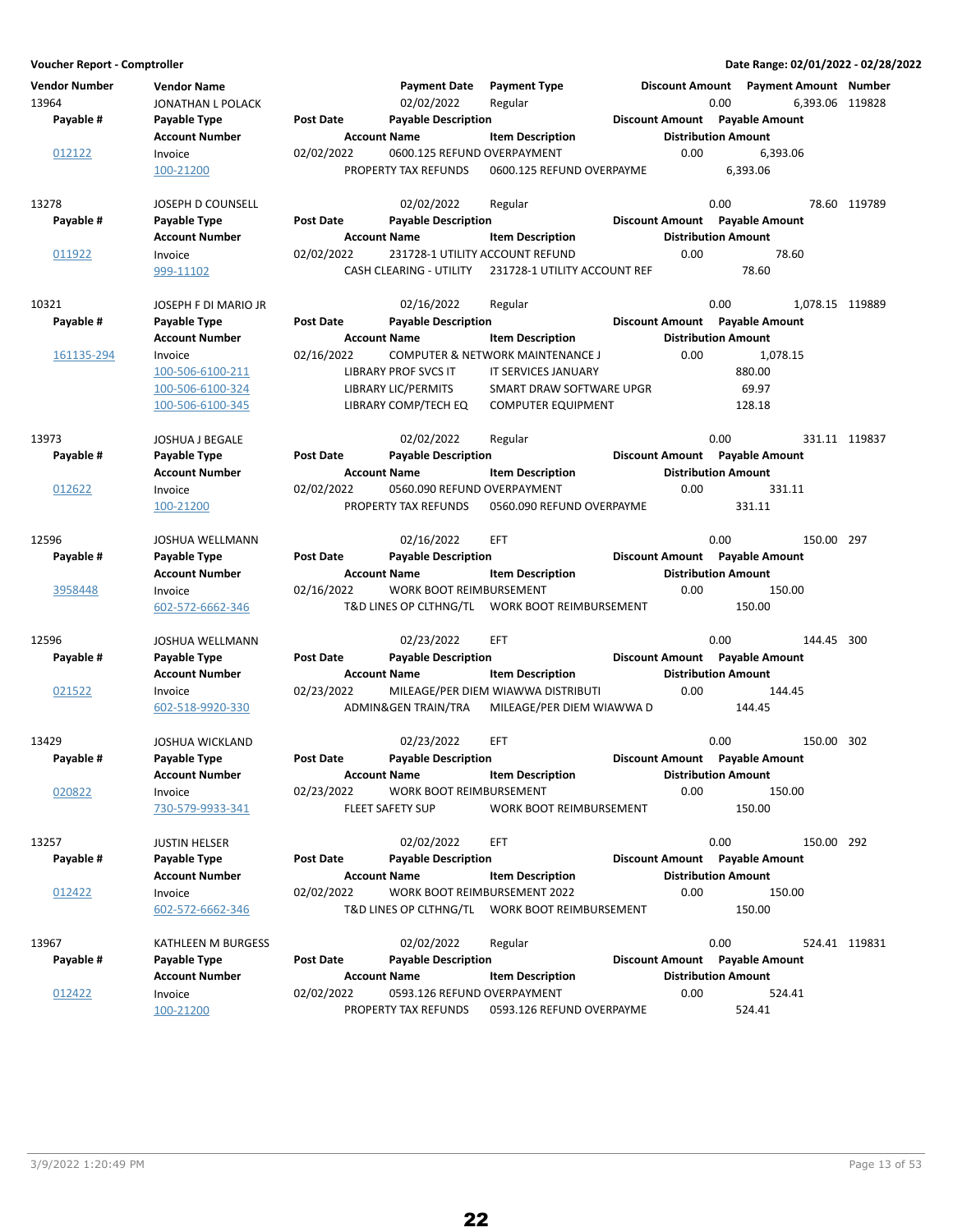| <b>Vendor Number</b><br>13992 | <b>Vendor Name</b><br>KATHLEEN M TADYCH |                  | <b>Payment Date</b><br>02/09/2022                      | <b>Payment Type</b><br>Regular                                 | <b>Discount Amount</b> | 0.00                                                         | <b>Payment Amount Number</b> | 325.67 119874 |
|-------------------------------|-----------------------------------------|------------------|--------------------------------------------------------|----------------------------------------------------------------|------------------------|--------------------------------------------------------------|------------------------------|---------------|
| Payable #                     | Payable Type<br><b>Account Number</b>   | Post Date        | <b>Payable Description</b><br><b>Account Name</b>      | <b>Item Description</b>                                        |                        | Discount Amount Payable Amount<br><b>Distribution Amount</b> |                              |               |
| 012822                        | Invoice<br>100-21200                    | 02/09/2022       | PROPERTY TAX REFUNDS                                   | 0630.135 REFUND TAX OVERPAYMENT<br>0630.135 REFUND TAX OVERPAY | 0.00                   | 325.67<br>325.67                                             |                              |               |
| 13948                         | <b>KATHY CORBELL</b>                    |                  | 02/02/2022                                             | Regular                                                        |                        | 0.00                                                         |                              | 20.39 119812  |
| Payable #                     | Payable Type<br><b>Account Number</b>   | Post Date        | <b>Payable Description</b>                             |                                                                | <b>Discount Amount</b> | <b>Payable Amount</b>                                        |                              |               |
| 011922                        | Invoice                                 | 02/02/2022       | <b>Account Name</b><br>194415-2 UTILITY ACCOUNT REFUND | <b>Item Description</b>                                        | 0.00                   | <b>Distribution Amount</b>                                   | 20.39                        |               |
|                               | 999-11102                               |                  | CASH CLEARING - UTILITY                                | 194415-2 UTILITY ACCOUNT REF                                   |                        | 20.39                                                        |                              |               |
| 14005                         | <b>KATHY LACOMBE</b>                    |                  | 02/16/2022                                             | Regular                                                        |                        | 0.00                                                         |                              | 35.74 119933  |
| Payable #                     | Payable Type                            | <b>Post Date</b> | <b>Payable Description</b>                             |                                                                |                        | Discount Amount Payable Amount                               |                              |               |
|                               | <b>Account Number</b>                   |                  | <b>Account Name</b>                                    | <b>Item Description</b>                                        |                        | <b>Distribution Amount</b>                                   |                              |               |
| 020722                        | Invoice                                 | 02/16/2022       |                                                        | 0560.322 REFUND TAX OVERPAYMENT                                | 0.00                   |                                                              | 35.74                        |               |
|                               | 100-21200                               |                  | PROPERTY TAX REFUNDS                                   | 0560.322 REFUND TAX OVERPAY                                    |                        | 35.74                                                        |                              |               |
| 13945                         | <b>KEITH YELVERTON</b>                  |                  | 02/02/2022                                             | Regular                                                        |                        | 0.00                                                         |                              | 74.57 119809  |
| Payable #                     | Payable Type                            | <b>Post Date</b> | <b>Payable Description</b>                             |                                                                | <b>Discount Amount</b> | <b>Payable Amount</b>                                        |                              |               |
|                               | <b>Account Number</b>                   |                  | <b>Account Name</b>                                    | <b>Item Description</b>                                        |                        | <b>Distribution Amount</b>                                   |                              |               |
| 011922                        | Invoice                                 | 02/02/2022       | 310394-0 UTILITY ACCOUNT REFUND                        |                                                                | 0.00                   |                                                              | 74.57                        |               |
|                               | 999-11102                               |                  | CASH CLEARING - UTILITY                                | 310394-0 UTILITY ACCOUNT REF                                   |                        | 74.57                                                        |                              |               |
| 13998                         | <b>KENNETH J BUTZ</b>                   |                  | 02/16/2022                                             | Regular                                                        |                        | 0.00                                                         |                              | 226.84 119926 |
| Payable #                     | Payable Type                            | Post Date        | <b>Payable Description</b>                             |                                                                |                        | Discount Amount Payable Amount                               |                              |               |
|                               | <b>Account Number</b>                   |                  | <b>Account Name</b>                                    | <b>Item Description</b>                                        |                        | <b>Distribution Amount</b>                                   |                              |               |
| 012722                        | Invoice                                 | 02/16/2022       |                                                        | 0560.188 REFUND TAX OVERPAYMENT - L                            | 0.00                   | 226.84                                                       |                              |               |
|                               | 100-21200                               |                  | PROPERTY TAX REFUNDS                                   | 0560.188 REFUND TAX OVERPAY                                    |                        | 226.84                                                       |                              |               |
| 13204                         | <b>KENNETH KAUFMAN</b>                  |                  | 02/09/2022                                             | Regular                                                        |                        | 0.00                                                         |                              | 424.58 119867 |
| Payable #                     | Payable Type                            | Post Date        | <b>Payable Description</b>                             |                                                                |                        | Discount Amount Payable Amount                               |                              |               |
|                               | <b>Account Number</b>                   |                  | <b>Account Name</b>                                    | <b>Item Description</b>                                        |                        | <b>Distribution Amount</b>                                   |                              |               |
| 013122                        | Invoice<br>100-21200                    | 02/09/2022       | PROPERTY TAX REFUNDS                                   | 0591.085 REFUND TAX OVERPAYMENT<br>0591.085 REFUND TAX OVERPAY | 0.00                   | 424.58<br>424.58                                             |                              |               |
| 10443                         | <b>KEVIN FREBER</b>                     |                  | 02/16/2022                                             | <b>EFT</b>                                                     |                        | 0.00                                                         | 83.66                        | - 296         |
| Payable #                     | Payable Type                            | <b>Post Date</b> | <b>Payable Description</b>                             |                                                                | <b>Discount Amount</b> | <b>Payable Amount</b>                                        |                              |               |
|                               | <b>Account Number</b>                   |                  | <b>Account Name</b>                                    | <b>Item Description</b>                                        |                        | <b>Distribution Amount</b>                                   |                              |               |
| 020922                        | Invoice<br><u>601-518-3850-330</u>      | 02/16/2022       | ADMIN & GEN TRAIN/TR                                   | MILEAGE MWWO EXPO 02/08-09/2022<br>MILEAGE MWWO EXPO 02/08-0   | 0.00                   | 83.66                                                        | 83.66                        |               |
| 12292                         | KIMBALL MIDWEST                         |                  | 02/16/2022                                             | Regular                                                        |                        | 0.00                                                         |                              | 213.07 119915 |
| Payable #                     | Payable Type                            | Post Date        | <b>Payable Description</b>                             |                                                                |                        | Discount Amount Payable Amount                               |                              |               |
|                               | <b>Account Number</b>                   |                  | <b>Account Name</b>                                    | <b>Item Description</b>                                        |                        | <b>Distribution Amount</b>                                   |                              |               |
| 9556159                       | Invoice                                 | 02/16/2022       |                                                        | ACCT 444887 NUTS/WASHERS/SCREWS T                              | 0.00                   | 213.07                                                       |                              |               |
|                               | 100-507-7410-340                        |                  | PARKS/PLAYGR OPER SUP                                  | ACCT 444887 NUTS/WASHERS/S                                     |                        | 213.07                                                       |                              |               |
| 13500                         | KOPKA PINKUS & DOLAN, PC                |                  | 02/23/2022                                             | Regular                                                        |                        | 0.00                                                         | 1,485.00 119968              |               |
| Payable #                     | Payable Type                            | Post Date        | <b>Payable Description</b>                             |                                                                |                        | Discount Amount Payable Amount                               |                              |               |
|                               | <b>Account Number</b>                   |                  | <b>Account Name</b>                                    | <b>Item Description</b>                                        |                        | <b>Distribution Amount</b>                                   |                              |               |
| 312564                        | Invoice<br>100-500-0400-210             | 12/31/2021       | PROF SVCS 8/31/2021<br>LEGAL OUTSD SVCS NON-           | PROF SVCS 8/31/2021                                            | 0.00                   | 742.50<br>742.50                                             |                              |               |
| 313518                        | Invoice<br>100-500-0400-210             | 12/31/2021       | PROF SVCS SEPTEMBER 2021<br>LEGAL OUTSD SVCS NON-      | PROF SVCS SEPTEMBER 2021                                       | 0.00                   | 495.00                                                       | 495.00                       |               |
| 320951                        | Invoice                                 | 12/31/2021       | PROF SVCS DECEMBER 2021                                |                                                                | 0.00                   |                                                              | 90.00                        |               |
|                               | 100-500-0400-210                        |                  | LEGAL OUTSD SVCS NON-                                  | PROF SVCS DECEMBER 2021                                        |                        | 90.00                                                        |                              |               |
| 323793                        | Invoice<br>100-500-0400-210             | 02/23/2022       | <b>PROF SVCS JANUARY 2022</b><br>LEGAL OUTSD SVCS NON- | PROF SVCS JANUARY 2022                                         | 0.00                   | 157.50<br>157.50                                             |                              |               |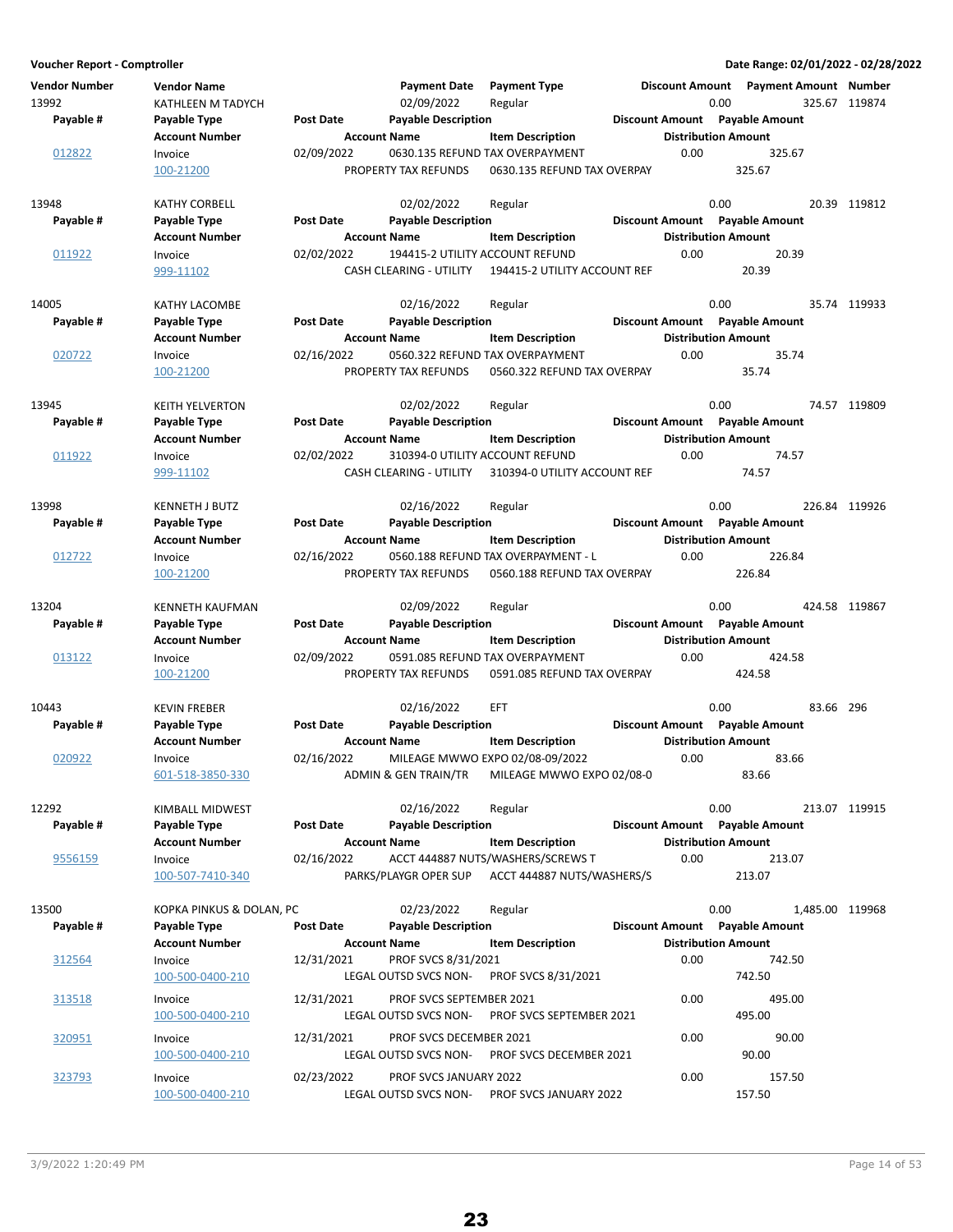| Voucher Report - Comptroller |                                 |                  |                                 |                                       |                                |                            | Date Range: 02/01/2022 - 02/28/2022     |               |
|------------------------------|---------------------------------|------------------|---------------------------------|---------------------------------------|--------------------------------|----------------------------|-----------------------------------------|---------------|
| <b>Vendor Number</b>         | <b>Vendor Name</b>              |                  | <b>Payment Date</b>             | <b>Payment Type</b>                   |                                |                            | Discount Amount  Payment Amount  Number |               |
| 10441                        | <b>KURT FRANKE</b>              |                  | 02/02/2022                      | <b>EFT</b>                            |                                | 0.00                       | 16.38 286                               |               |
| Payable #                    | Payable Type                    | <b>Post Date</b> | <b>Payable Description</b>      |                                       | Discount Amount Payable Amount |                            |                                         |               |
|                              | <b>Account Number</b>           |                  | <b>Account Name</b>             | <b>Item Description</b>               |                                | <b>Distribution Amount</b> |                                         |               |
| 012522                       | Invoice                         | 02/02/2022       |                                 | MILEAGE ONLINE PREDATOR INVESTIGATI   |                                | 0.00                       | 16.38                                   |               |
|                              | 100-503-3400-330                |                  | POLICE TRAIN TRAIN/TRA          | MILEAGE ONLINE PREDATOR IN            |                                |                            | 16.38                                   |               |
| 10746                        | LAC LABELLE MANAGEMENT DISTR.   |                  | 02/21/2022                      | Regular                               |                                | 0.00                       | 3,191.18 119936                         |               |
| Payable #                    | Payable Type                    | Post Date        | <b>Payable Description</b>      |                                       | Discount Amount Payable Amount |                            |                                         |               |
|                              | <b>Account Number</b>           |                  | <b>Account Name</b>             | <b>Item Description</b>               |                                | <b>Distribution Amount</b> |                                         |               |
| 022122                       | Invoice                         | 02/21/2022       | JANUARY 31, 2022 TAX SETTLEMENT |                                       |                                | 0.00                       | 3,191.18                                |               |
|                              | 100-24500                       |                  | PROPERTY TAX DUE LAKE           | JANUARY 31, 2022 TAX SETTLE           |                                |                            | 3,191.18                                |               |
| 10755                        | LAKE COUNTRY MUNICIPAL COURT    |                  | 02/09/2022                      | Regular                               |                                | 0.00                       | 1,560.00 119849                         |               |
| Payable #                    | Payable Type                    | Post Date        | <b>Payable Description</b>      |                                       | Discount Amount Payable Amount |                            |                                         |               |
|                              | <b>Account Number</b>           |                  | <b>Account Name</b>             | <b>Item Description</b>               |                                | <b>Distribution Amount</b> |                                         |               |
| 020322                       | Invoice                         | 02/09/2022       | <b>BAIL - SEE ATTACHED</b>      |                                       |                                | 0.00                       | 1,560.00                                |               |
|                              | 100-24350                       |                  | BAIL/FINES DUE TO OTR J         | GENO CONIGLIARO 76814NQ6Q             |                                |                            | 1.560.00                                |               |
| 10755                        | LAKE COUNTRY MUNICIPAL COURT    |                  | 02/16/2022                      | Regular                               |                                | 0.00                       |                                         | 373.00 119893 |
| Payable #                    | Payable Type                    | Post Date        | <b>Payable Description</b>      |                                       | Discount Amount Payable Amount |                            |                                         |               |
|                              | <b>Account Number</b>           |                  | <b>Account Name</b>             | <b>Item Description</b>               |                                | <b>Distribution Amount</b> |                                         |               |
| 021022                       | Invoice                         | 02/16/2022       | <b>BAIL - SEE ATTACHED</b>      |                                       |                                | 0.00                       | 373.00                                  |               |
|                              | 100-24350                       |                  | BAIL/FINES DUE TO OTR J         | BIANCA ARCIA BH026576-4               |                                |                            | 373.00                                  |               |
| 10755                        | LAKE COUNTRY MUNICIPAL COURT    |                  | 02/23/2022                      | Regular                               |                                | 0.00                       |                                         | 663.80 119945 |
| Payable #                    | Payable Type                    | Post Date        | <b>Payable Description</b>      |                                       | Discount Amount Payable Amount |                            |                                         |               |
|                              | <b>Account Number</b>           |                  | <b>Account Name</b>             | <b>Item Description</b>               |                                | <b>Distribution Amount</b> |                                         |               |
| 021722                       | Invoice                         | 02/23/2022       | <b>BAIL - SEE ATTACHED</b>      |                                       |                                | 0.00                       | 663.80                                  |               |
|                              | 100-24350                       |                  | BAIL/FINES DUE TO OTR J         | NATASHA WALLS 768140ZMCN              |                                |                            | 565.00                                  |               |
|                              | 100-24350                       |                  | BAIL/FINES DUE TO OTR J         | TONY WRZESINSKI BH507566-3            |                                |                            | 98.80                                   |               |
| 10761                        | LAKESIDE PLASTICS INC           |                  | 02/23/2022                      | Regular                               |                                | 0.00                       | 1,174.80 119946                         |               |
| Payable #                    | Payable Type                    | <b>Post Date</b> | <b>Payable Description</b>      |                                       | Discount Amount Payable Amount |                            |                                         |               |
|                              | <b>Account Number</b>           |                  | <b>Account Name</b>             | <b>Item Description</b>               |                                | <b>Distribution Amount</b> |                                         |               |
| T163237-IN                   | Invoice                         | 02/23/2022       |                                 | 28" TRIMLINE 5# TRAFFIC CONE W/6" & 4 |                                | 0.00                       | 1,174.80                                |               |
|                              | 100-505-5335-340                |                  | TRAFFIC CTRL OPER SUP/          | 28" TRIMLINE 5# TRAFFIC CONE          |                                |                            | 587.40                                  |               |
|                              | 100-507-7610-340                |                  | TREE&BRUSH OPER SUP/            | 28" TRIMLINE 5# TRAFFIC CONE          |                                |                            | 587.40                                  |               |
| 13976                        | LANCE JOCHIMS II                |                  | 02/02/2022                      | Regular                               |                                | 0.00                       |                                         | 226.84 119840 |
| Payable #                    | Payable Type                    | <b>Post Date</b> | <b>Payable Description</b>      |                                       | Discount Amount Payable Amount |                            |                                         |               |
|                              | <b>Account Number</b>           |                  | <b>Account Name</b>             | <b>Item Description</b>               |                                | <b>Distribution Amount</b> |                                         |               |
| 012722                       | Invoice                         | 02/02/2022       |                                 | 0537.107 REFUND OVERPAYMENT - LOTT    |                                | 0.00                       | 226.84                                  |               |
|                              | 100-12100                       |                  | <b>TAXES RECEIVABLE</b>         | 0537.107 REFUND OVERPAYME             |                                |                            | 226.84                                  |               |
| 13936                        | LAUREN TYSON OR PATRICK B JONES |                  | 02/02/2022                      | Regular                               |                                | 0.00                       |                                         | 275.19 119800 |
| Payable #                    | Payable Type                    | Post Date        | <b>Payable Description</b>      |                                       | Discount Amount Payable Amount |                            |                                         |               |
|                              | <b>Account Number</b>           |                  | <b>Account Name</b>             | <b>Item Description</b>               |                                | <b>Distribution Amount</b> |                                         |               |
| 011922                       | Invoice                         | 02/02/2022       |                                 | 300163-1 UTILITY ACCOUNT REFUND       |                                | 0.00                       | 275.19                                  |               |
|                              | 999-11102                       |                  | CASH CLEARING - UTILITY         | 300163-1 UTILITY ACCOUNT REF          |                                |                            | 275.19                                  |               |
| 13961                        | LEONARD G DIBRITO JR            |                  | 02/02/2022                      | Regular                               |                                | 0.00                       | 2,569.19 119825                         |               |
| Payable #                    | Payable Type                    | Post Date        | <b>Payable Description</b>      |                                       | Discount Amount Payable Amount |                            |                                         |               |
|                              | <b>Account Number</b>           |                  | <b>Account Name</b>             | <b>Item Description</b>               |                                | <b>Distribution Amount</b> |                                         |               |
| 011822                       | Invoice                         | 02/02/2022       | 0610.207 REFUND OVERPAYMENT     |                                       |                                | 0.00                       | 2,569.19                                |               |
|                              | 100-21200                       |                  | PROPERTY TAX REFUNDS            | 0610.207 REFUND OVERPAYME             |                                |                            | 2,569.19                                |               |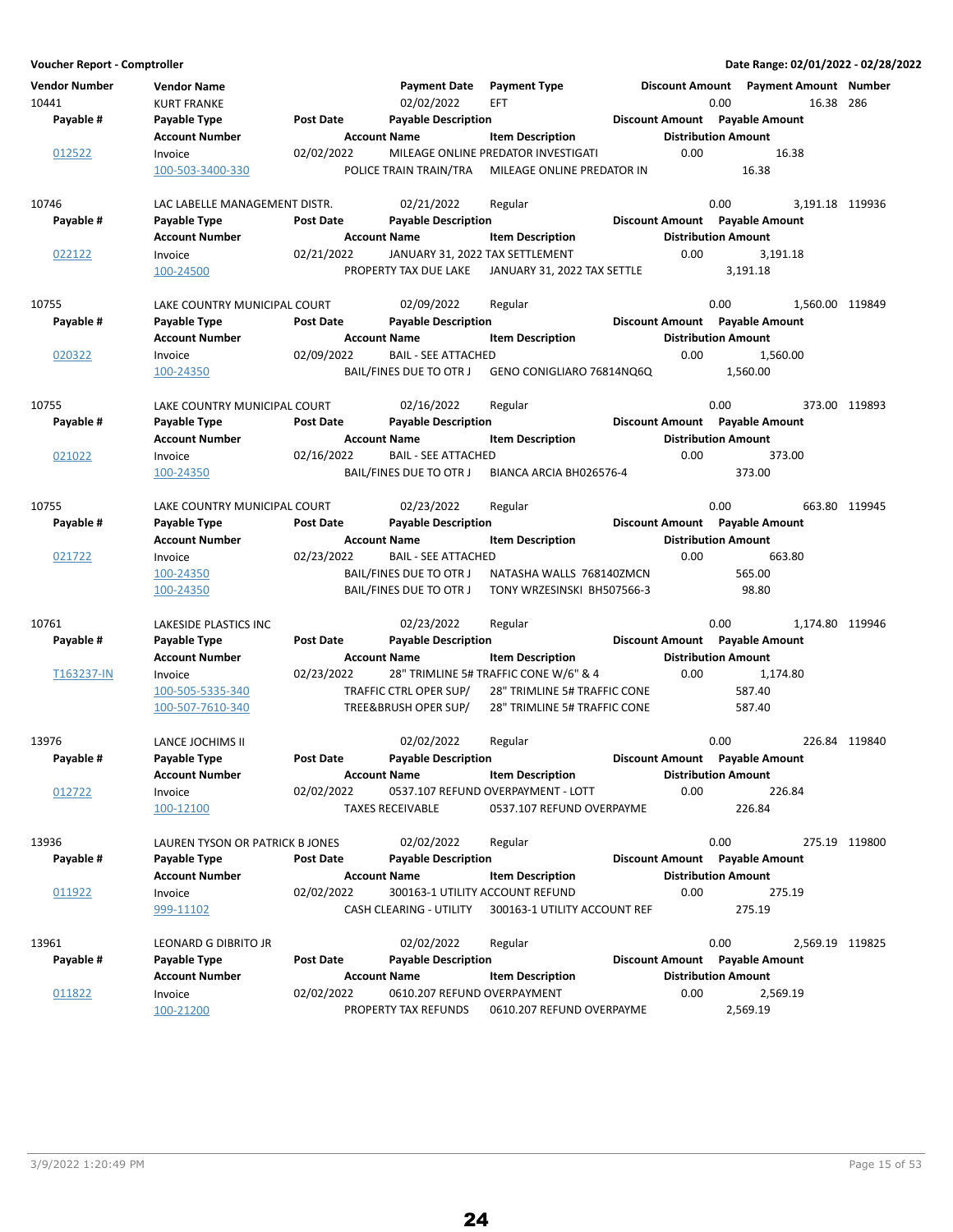| <b>Vendor Number</b> | <b>Vendor Name</b>             |                  | <b>Payment Date</b>            | <b>Payment Type</b>                 |                                |                            | Discount Amount Payment Amount Number |               |
|----------------------|--------------------------------|------------------|--------------------------------|-------------------------------------|--------------------------------|----------------------------|---------------------------------------|---------------|
| 13974                | LESLIE L & JEANNETTE M SCHAMEN |                  | 02/02/2022                     | Regular                             |                                | 0.00                       |                                       | 226.84 119838 |
| Payable #            | Payable Type                   | Post Date        | <b>Payable Description</b>     |                                     | Discount Amount Payable Amount |                            |                                       |               |
|                      | <b>Account Number</b>          |                  | <b>Account Name</b>            | <b>Item Description</b>             |                                | <b>Distribution Amount</b> |                                       |               |
| 012722               | Invoice                        | 02/02/2022       |                                | 0630.998.013 REFUND OVERPAYMENT - L | 0.00                           |                            | 226.84                                |               |
|                      | 100-12100                      |                  | <b>TAXES RECEIVABLE</b>        | 0630.998.013 REFUND OVERPAY         |                                | 226.84                     |                                       |               |
| 10809                | LORLEBERGS                     |                  | 02/16/2022                     | Regular                             |                                | 0.00                       |                                       | 287.78 119894 |
| Payable #            | Payable Type                   | <b>Post Date</b> | <b>Payable Description</b>     |                                     | Discount Amount Payable Amount |                            |                                       |               |
|                      | <b>Account Number</b>          |                  | <b>Account Name</b>            | <b>Item Description</b>             |                                | <b>Distribution Amount</b> |                                       |               |
| 013122 CH            | Invoice                        | 02/16/2022       | ACCT 3480 JANUARY PURCHASES    |                                     | 0.00                           |                            | 33.23                                 |               |
|                      | 100-503-3300-340               |                  | POLICE OPS OPER SUP/EX         | ACCT 3480 JANUARY PURCHASE          |                                | 16.18                      |                                       |               |
|                      | 100-505-5345-410               |                  | SIDE/CRSSWLK RPR/MAI           | ACCT 3480 JANUARY PURCHASE          |                                | 17.05                      |                                       |               |
|                      |                                |                  |                                |                                     |                                |                            |                                       |               |
| 013122 UTIL          | Invoice                        | 02/16/2022       | ACCT #3470 JANUARY PURCHASES   |                                     | 0.00                           |                            | 68.00                                 |               |
|                      | 602-533-6631-400               |                  | PUMP STUCTURES RPR/            | ACCT #3470 JANUARY PURCHAS          |                                | 61.71                      |                                       |               |
|                      | 602-533-6631-435               |                  | PUMP STUCTURES RPR/            | ACCT #3470 JANUARY PURCHAS          |                                |                            | 6.29                                  |               |
| 013122 WW            | Invoice                        | 02/16/2022       | ACCT 3484 JANUARY PURCHASES    |                                     | 0.00                           |                            | 186.55                                |               |
|                      | 601-576-3703-340               |                  | <b>GEN PLANT MAINT OPER</b>    | ACCT 3484 JANUARY PURCHASE          |                                | 56.91                      |                                       |               |
|                      | 601-576-3711-340               |                  | <b>BIOSLD HANDL OPER SUP</b>   | ACCT 3484 JANUARY PURCHASE          |                                | 103.55                     |                                       |               |
|                      | 601-576-3712-340               |                  | <b>BIOSLD DIGEST OPER SUP</b>  | ACCT 3484 JANUARY PURCHASE          |                                | 26.09                      |                                       |               |
|                      |                                |                  |                                |                                     |                                |                            |                                       |               |
| 10186                | LUCAS CAINE                    |                  | 02/23/2022                     | <b>EFT</b>                          |                                | 0.00                       | 149.13 299                            |               |
| Payable #            | Payable Type                   | <b>Post Date</b> | <b>Payable Description</b>     |                                     | Discount Amount Payable Amount |                            |                                       |               |
|                      | <b>Account Number</b>          |                  | <b>Account Name</b>            | <b>Item Description</b>             |                                | <b>Distribution Amount</b> |                                       |               |
| 021522               | Invoice                        | 02/23/2022       |                                | MILEAGE/PER DIEM WIAWWA DISTRIBUTI  | 0.00                           |                            | 149.13                                |               |
|                      | 602-518-9920-330               |                  | ADMIN&GEN TRAIN/TRA            | MILEAGE/PER DIEM WIAWWA D           |                                | 149.13                     |                                       |               |
|                      |                                |                  |                                |                                     |                                |                            |                                       |               |
| 13934                | <b>MAGNA LLC</b>               |                  | 02/02/2022                     | Regular                             |                                | 0.00                       | 1,247.95 119798                       |               |
| Payable #            | Payable Type                   | <b>Post Date</b> | <b>Payable Description</b>     |                                     | Discount Amount Payable Amount |                            |                                       |               |
|                      | <b>Account Number</b>          |                  | <b>Account Name</b>            | <b>Item Description</b>             |                                | <b>Distribution Amount</b> |                                       |               |
| 011922               | Invoice                        | 02/02/2022       |                                | 800118-3 UTILITY ACCOUNT REFUND     | 0.00                           |                            | 925.38                                |               |
|                      | 999-11102                      |                  | CASH CLEARING - UTILITY        | 800118-3 UTILITY ACCOUNT REF        |                                | 925.38                     |                                       |               |
| 011922-1             | Invoice                        | 02/02/2022       |                                | 570101-3 UTILITY ACCOUNT REFUND     | 0.00                           |                            | 116.89                                |               |
|                      | 999-11102                      |                  | CASH CLEARING - UTILITY        | 570101-3 UTILITY ACCOUNT REF        |                                | 116.89                     |                                       |               |
|                      |                                |                  |                                |                                     |                                |                            |                                       |               |
| 011922-2             | Invoice                        | 02/02/2022       |                                | 800120-4 UTILITY ACCOUNT REFUND     | 0.00                           |                            | 205.68                                |               |
|                      | 999-11102                      |                  | <b>CASH CLEARING - UTILITY</b> | 800120-4 UTILITY ACCOUNT REF        |                                | 205.68                     |                                       |               |
| 10847                | MATRIX CONSULTING GROUP LTD    |                  | 02/23/2022                     | Regular                             |                                | 0.00                       | 5.539.00 119948                       |               |
| Payable #            | <b>Payable Type</b>            | <b>Post Date</b> | <b>Payable Description</b>     |                                     | Discount Amount Payable Amount |                            |                                       |               |
|                      | <b>Account Number</b>          |                  | <b>Account Name</b>            | <b>Item Description</b>             |                                | <b>Distribution Amount</b> |                                       |               |
| 21-41 #4 FINAL       | Invoice                        | 02/23/2022       | Dispatch Study                 |                                     | 0.00                           |                            | 5,539.00                              |               |
|                      | 100-500-0300-210               |                  | CITY ADMIN OUTSD SVCS          | Dispatch Study                      |                                | 5,539.00                   |                                       |               |
|                      |                                |                  |                                |                                     |                                |                            |                                       |               |
| 13977                | <b>MATTHEW C ALANE</b>         |                  | 02/02/2022                     | Regular                             |                                | 0.00                       |                                       | 226.84 119841 |
| Payable #            | Payable Type                   | Post Date        | <b>Payable Description</b>     |                                     | Discount Amount Payable Amount |                            |                                       |               |
|                      | <b>Account Number</b>          |                  | <b>Account Name</b>            | <b>Item Description</b>             |                                | <b>Distribution Amount</b> |                                       |               |
| 012722               | Invoice                        | 02/02/2022       |                                | 0602.150 REFUND OVERPAYMENT - LOTT  | 0.00                           |                            | 226.84                                |               |
|                      | 100-12100                      |                  | <b>TAXES RECEIVABLE</b>        | 0602.150 REFUND OVERPAYME           |                                | 226.84                     |                                       |               |
|                      |                                |                  |                                |                                     |                                |                            |                                       |               |
| 13990                | <b>MATTHEW C BRANDT</b>        |                  | 02/09/2022                     | Regular                             |                                | 0.00                       |                                       | 456.45 119872 |
| Payable #            | Payable Type                   | Post Date        | <b>Payable Description</b>     |                                     | Discount Amount Payable Amount |                            |                                       |               |
|                      | <b>Account Number</b>          |                  | <b>Account Name</b>            | <b>Item Description</b>             |                                | <b>Distribution Amount</b> |                                       |               |
| 012722               | Invoice                        | 02/09/2022       |                                | 0560.373 REFUND TAX OVERPAYMENT     | 0.00                           |                            | 456.45                                |               |
|                      | 100-21200                      |                  | PROPERTY TAX REFUNDS           | 0560.373 REFUND TAX OVERPAY         |                                | 456.45                     |                                       |               |

25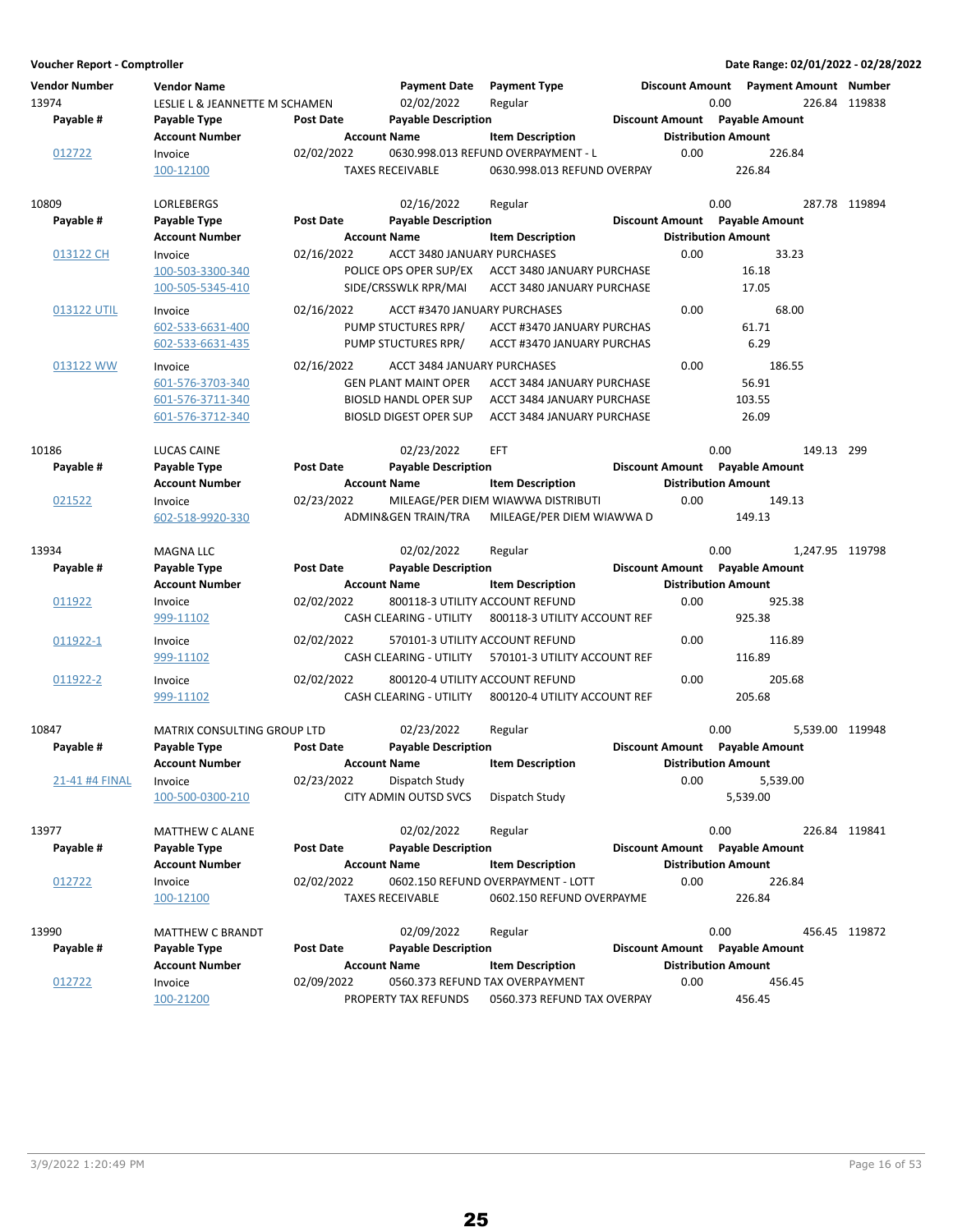**Voucher Report - Comptroller Date Range: 02/01/2022 - 02/28/2022 Vendor Number Vendor Name Payment Date Discount Amount Payment Type Payment Amount Number** 10818 MEUW 10818 MEUW 02/02/2022 Regular 10818 0.00 9,750.00 119761 **Account Number Account Name Item Description Distribution Amount** Payable # Payable Type **Post Date Payable Description Payable Amount** Payable Amount 011522-08 Invoice 02/02/2022 REGIONAL SAFETY Q1 2022 PROGRAM FE 0.00 9,750.00<br>720-579-0500-210 RISK MGMT OUTSD SVCS REGIONAL SAFETY 01 2022 PRO 9.750.00 REGIONAL SAFETY O1 2022 PRO 10818 MEUW 02/23/2022 119947 Regular 0.00 7,132.50 **Account Number 6 Account Name 12 Account Distribution Amount** Payable # Payable Type **Post Date Payable Description Payable Bestion** Discount Amount Payable Amount 021022-81 Invoice 02/23/2022 2022 ELECTRIC UTILITY SAFETY & TRAININ 0.00 7,132.50 603-572-6582-210 SUBST OP OUTSD SVCS N 1,188.75 2022 ELECTRIC UTILITY SAFETY 603-572-6583-210 OVHD LINE OP OUTSD SV 2022 ELECTRIC UTILITY SAFETY 1,188.75 603-572-6586-210 METER OP OUTSD SVCS N 2022 ELECTRIC UTILITY SAFETY 1,188.75 603-573-6592-210 SUBST MAINT OUTSD SVC 2022 ELECTRIC UTILITY SAFETY 1,188.75 603-573-6593-210 OVRHD LN MNT OUTSD S 2022 ELECTRIC UTILITY SAFETY 1,188.75 603-573-6594-210 UNDRGD LN MNT OUTSD 2022 ELECTRIC UTILITY SAFETY 1,188.75 14004 MICHAEL J PISKULE 02/16/2022 Regular 0.00 0.00 53.14 119932 **Account Number 6 Account Name 12 Account Name 12 Account Number 6 Account Name 12 Account Name** Payable # Payable Type Post Date Payable Description **Payable Description** Discount Amount Payable Amount 020722 Invoice 02/16/2022 0544.071 REFUND TAX OVERPAYMENT 0.00 53.14 100-21200 PROPERTY TAX REFUNDS 53.14 0544.071 REFUND TAX OVERPAY 14007 MICRO ANALYTICAL, INC 02/16/2022 Regular 0.00 0.00 75.00 119935 **Account Number Account Name Item Description Distribution Amount** Payable # Payable Type **Post Date** Payable Description **Payable Description Payable Amount** Payable Amount 210842 Invoice 02/16/2022 3 - PLM ANALYSIS 210842 0.00 75.00 100-507-7410-210 PARKS/PLAYGR OUTSD SV 75.00 3 - PLM ANALYSIS 10883 MID STATE EQUIPMENT 02/02/2022 Regular 0.00 0.00 9,249.00 119762 **Account Number 6 Account Name 12 Account Distribution Amount** Payable # Payable Type **Post Date Payable Description Payable Amount** Payable Amount Y11983 Invoice 02/02/2022 2021 KAGE SBK120 SNOWFIRE SYSTEM/K 0.00 9,249.00 408-505-5305-810 STREET MAINT CAPITAL E 9,249.00 2021 KAGE SBK120 SNOWFIRE S 10883 MID STATE EQUIPMENT 02/23/2022 Regular 0.00 0.00 154.38 119950 **Account Number 6 Account Name 12 Account Distribution Amount** Payable # Payable Type **Past Date Payable Description Payable Best Best Amount** Payable Amount D20864 Invoice 02/23/2022 ACCT 4145699217 OIL FILTERS/BLADES 0.00 154.38 100-505-5700-720 CEMETERY DONATIONS 154.38 ACCT 4145699217 OIL FILTERS/ 10894 MIDWEST TAPE, LLC 02/02/2022 Regular 02/02/2022 0.00 1,850.94 119763 **Account Number 6 Account Name 12 Account Distribution Amount** Payable # Payable Type Post Date Payable Description **Payable Discount Amount** Payable Amount 501530566 Credit Memo 02/02/2022 CUST # 2000006427 RED -18.99 0.00 100-506-6100-323 LIBRARY AUDIO VISUAL -18.99 CUST # 2000006427 RED 501536103 Invoice 02/02/2022 CUST # 2000006427 AV - ADULT 0.00 1,160.17 100-506-6100-323 LIBRARY AUDIO VISUAL 1,160.17 CUST # 2000006427 AV - ADULT 501564954 Invoice 02/02/2022 CUST # 2000006427 AV - ADULT 0.00 709.76 100-506-6100-323 LIBRARY AUDIO VISUAL 709.76 CUST # 2000006427 AV - ADULT 10894 MIDWEST TAPE, LLC 19895 MIDWEST TAPE, LLC 19895 02/16/2022 Regular 1989-19895 0.00 1,582.80 119895 Account Number **Account Name** Item Description **Distribution Amount** Payable # Payable Type **Post Date** Payable Description **Payable Discount Amount** Payable Amount 501492695 HOO Invoice **12/31/2021 CUST # 2000018167 HOOPLA DIGITAL DE** 6.00 599.47 100-506-6100-325 LIBRARY ELECTRONIC ME 599.47 CUST # 2000018167 501599093 Invoice 02/16/2022 CUST #2000006427 AV-ADULT 243.88 0.00 100-506-6100-323 LIBRARY AUDIO VISUAL 243.88 CUST #2000006427 AV-ADULT 501630340 HOO Invoice 02/16/2022 CUST # 2000018167 JANUARY DIGITAL 0.00 739.45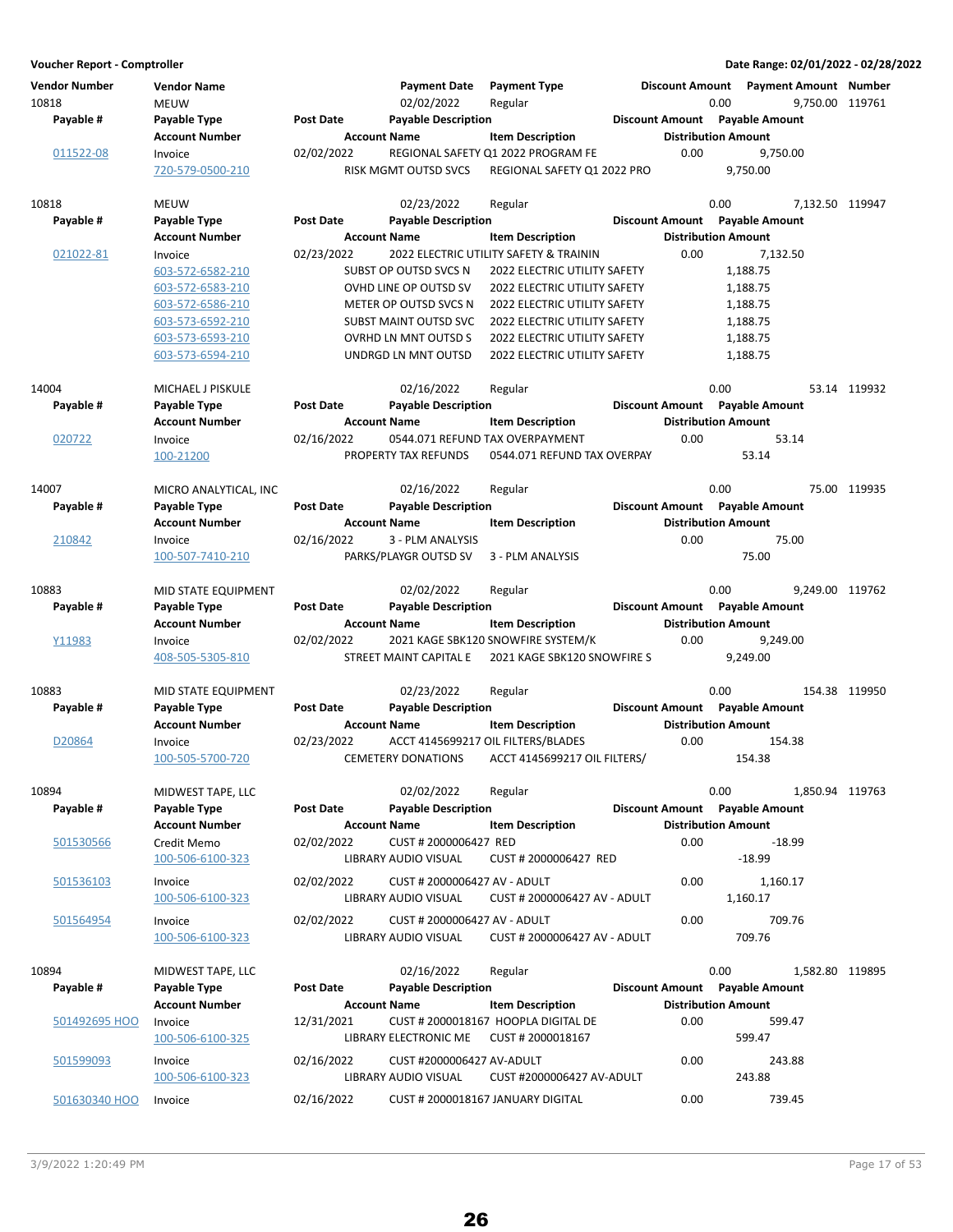| <b>Vendor Number</b> | <b>Vendor Name</b>                                |                  | <b>Payment Date</b>          | <b>Payment Type</b>                 |                                |           | Discount Amount  Payment Amount  Number |               |
|----------------------|---------------------------------------------------|------------------|------------------------------|-------------------------------------|--------------------------------|-----------|-----------------------------------------|---------------|
|                      | 100-506-6100-325                                  |                  | <b>LIBRARY ELECTRONIC ME</b> | CUST # 2000018167 JANUARY D         |                                | 739.45    |                                         |               |
| 13999                | MIGUEL A BARILLAS                                 |                  | 02/16/2022                   | Regular                             |                                | 0.00      | 3,099.39 119927                         |               |
| Payable #            | Payable Type                                      | Post Date        | <b>Payable Description</b>   |                                     | Discount Amount Payable Amount |           |                                         |               |
|                      | <b>Account Number</b>                             |                  | <b>Account Name</b>          | <b>Item Description</b>             | <b>Distribution Amount</b>     |           |                                         |               |
| 013122               | Invoice                                           | 02/16/2022       |                              | 0562.057 REFUND TAX OVERPAYMENT     | 0.00                           |           | 3,099.39                                |               |
|                      | 100-21200                                         |                  | PROPERTY TAX REFUNDS         | 0562.057 REFUND TAX OVERPAY         |                                | 3,099.39  |                                         |               |
| 13997                | MILLER GRAIN FARMS, LLC                           |                  | 02/16/2022                   | Regular                             |                                | 0.00      | 21,350.00 119925                        |               |
| Payable #            | Payable Type                                      | Post Date        | <b>Payable Description</b>   |                                     | Discount Amount Payable Amount |           |                                         |               |
|                      | <b>Account Number</b>                             |                  | <b>Account Name</b>          | <b>Item Description</b>             | <b>Distribution Amount</b>     |           |                                         |               |
| 020922               | Invoice                                           | 12/31/2021       |                              | OWPP PROJ #88, 2021 FALL COVER CROP | 0.00                           |           | 21,350.00                               |               |
|                      | 213-576-3724-730                                  |                  | <b>RIVER EQUIP GRANTS</b>    | OWPP PROJ #88, 2021 FALL COV        |                                | 21,350.00 |                                         |               |
| 10872                | MI-TECH SERIVCES INC                              |                  | 02/23/2022                   | Regular                             |                                | 0.00      | 9,105.15 119949                         |               |
| Payable #            | Payable Type                                      | <b>Post Date</b> | <b>Payable Description</b>   |                                     | Discount Amount Payable Amount |           |                                         |               |
|                      | <b>Account Number</b>                             |                  | <b>Account Name</b>          | <b>Item Description</b>             | <b>Distribution Amount</b>     |           |                                         |               |
| 32084330A            | Invoice                                           | 02/23/2022       | WO #321020 CEDAR HOME FARMS  |                                     | 0.00                           |           | 3,394.04                                |               |
|                      | 603-573-7000-210                                  |                  | CAPITAL PROJECT OUTSD        | WO #321020 CEDAR HOME FAR           |                                | 3,394.04  |                                         |               |
| 32084330B            | Invoice                                           | 02/23/2022       | WO #321020 L & NM ENTERPRISE |                                     | 0.00                           |           | 3,391.04                                |               |
|                      | 603-573-7000-210                                  |                  | CAPITAL PROJECT OUTSD        | WO #321020 L & NM ENTERPRI          |                                | 3,391.04  |                                         |               |
| 32084330C            | Invoice                                           | 02/23/2022       | WO #321020 NEWBURG           |                                     | 0.00                           |           | 2,320.07                                |               |
|                      | 603-573-7000-210                                  |                  | CAPITAL PROJECT OUTSD        | WO #321020 NEWBURG                  |                                | 2,320.07  |                                         |               |
| 10940                | MULCAHY SHAW WATER INC                            |                  | 02/02/2022                   | Regular                             |                                | 0.00      |                                         | 789.95 119764 |
| Payable #            | Payable Type                                      | Post Date        | <b>Payable Description</b>   |                                     | Discount Amount Payable Amount |           |                                         |               |
|                      | <b>Account Number</b>                             |                  | <b>Account Name</b>          | <b>Item Description</b>             | <b>Distribution Amount</b>     |           |                                         |               |
| 323871               | Invoice                                           | 02/02/2022       |                              | TUBE 2.29MM IN FRAME FOR PERICLIP P | 0.00                           |           | 789.95                                  |               |
|                      | 602-534-6642-340                                  |                  | WTR TREAT OP OPER SUP        | TUBE 2.29MM IN FRAME FOR P          |                                | 789.95    |                                         |               |
| 13709                | MULTI SERVICE TECHNOLOGY SOLUTIONS INC 02/02/2022 |                  |                              | Regular                             |                                | 0.00      |                                         | 541.86 119792 |
| Payable #            | Payable Type                                      | <b>Post Date</b> | <b>Payable Description</b>   |                                     | Discount Amount Payable Amount |           |                                         |               |
|                      | <b>Account Number</b>                             |                  | <b>Account Name</b>          | <b>Item Description</b>             | <b>Distribution Amount</b>     |           |                                         |               |
| 012122               | Invoice                                           | 02/02/2022       | 2 INV/2 CM 01/17-01/21/2022  |                                     | 0.00                           |           | 541.86                                  |               |
|                      | 730-579-9933-420                                  |                  | FLEET RPR/MAINT VEH &        | 2 INV/2 CM 01/17-01/21/2022         |                                | 541.86    |                                         |               |
| 13709                | MULTI SERVICE TECHNOLOGY SOLUTIONS INC 02/23/2022 |                  |                              | Regular                             |                                | 0.00      |                                         | 243.83 119969 |
| Payable #            | Payable Type                                      | <b>Post Date</b> | <b>Payable Description</b>   |                                     | Discount Amount Payable Amount |           |                                         |               |
|                      | <b>Account Number</b>                             |                  | <b>Account Name</b>          | <b>Item Description</b>             | <b>Distribution Amount</b>     |           |                                         |               |
| <b>5 INVOICES</b>    | Invoice                                           | 02/23/2022       | 5 INVOICES                   |                                     | 0.00                           |           | 243.83                                  |               |
|                      | 730-579-9933-420                                  |                  | FLEET RPR/MAINT VEH &        | <b>FLEET PARTS</b>                  |                                | 243.83    |                                         |               |
| 10942                | MUNICIPAL ENVIRONMENTAL GROUP                     |                  | 02/16/2022                   | Regular                             |                                | 0.00      | 1,684.20 119896                         |               |
| Payable #            | Payable Type                                      | <b>Post Date</b> | <b>Payable Description</b>   |                                     | Discount Amount Payable Amount |           |                                         |               |
|                      | <b>Account Number</b>                             |                  | <b>Account Name</b>          | <b>Item Description</b>             | <b>Distribution Amount</b>     |           |                                         |               |
| 2022 MEMBERSH        | Invoice                                           | 02/16/2022       | 2022 MEMBERSHIP CHARGES      |                                     | 0.00                           |           | 1,684.20                                |               |
|                      | 602-518-9921-320                                  |                  | OFFICE EXP MEMBERSHIP        | 2022 MEMBERSHIP CHARGES             |                                | 1,684.20  |                                         |               |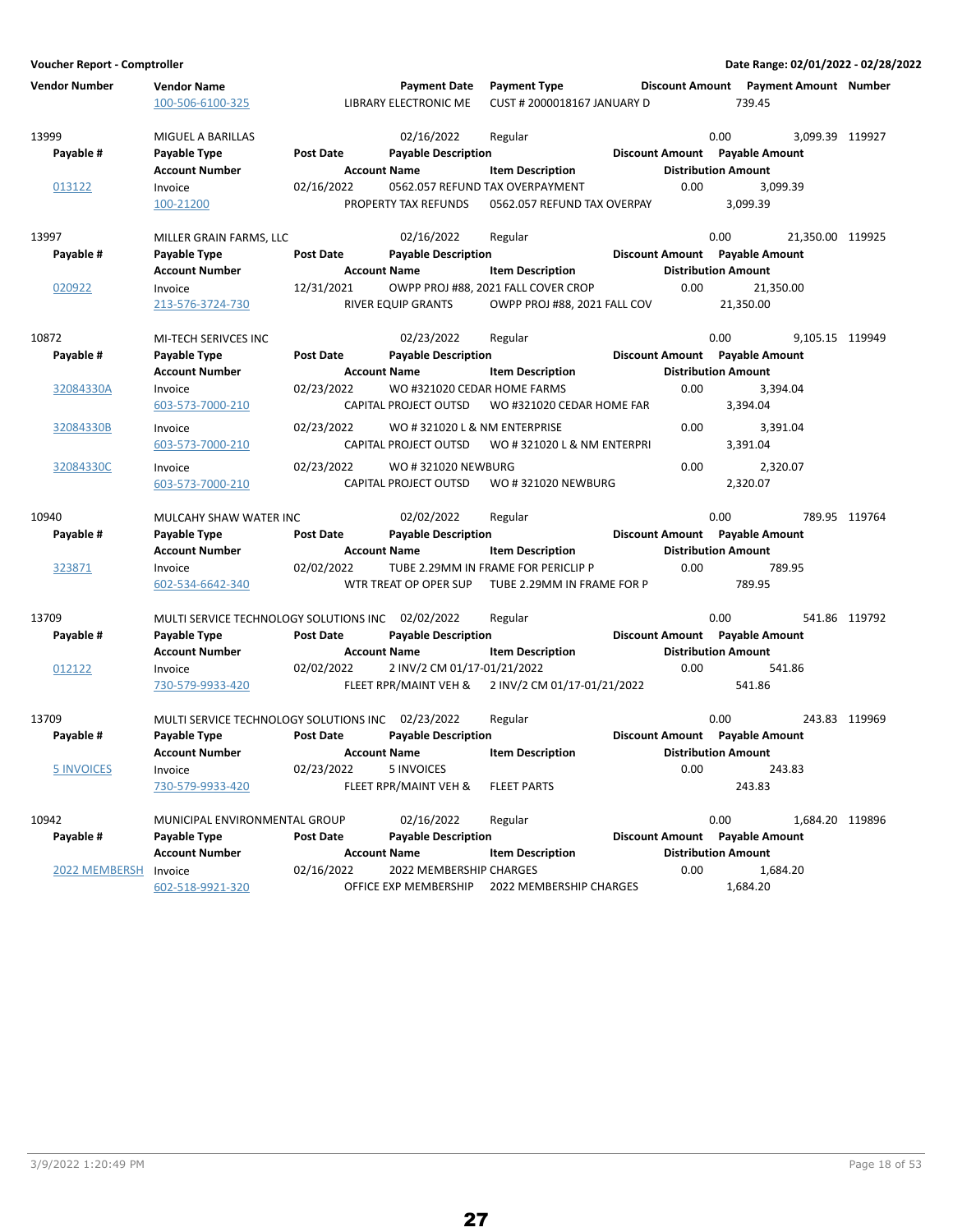| <b>Vendor Number</b> | <b>Vendor Name</b>                  |                  | <b>Payment Date</b>             | <b>Payment Type</b>                   |      |                                | Discount Amount Payment Amount Number |                  |
|----------------------|-------------------------------------|------------------|---------------------------------|---------------------------------------|------|--------------------------------|---------------------------------------|------------------|
| 10944                | MUNICIPAL LAW & LITIGATION GROUP SC |                  | 02/23/2022                      | Regular                               |      | 0.00                           | 21,425.20 119951                      |                  |
| Payable #            | Payable Type                        | <b>Post Date</b> | <b>Payable Description</b>      |                                       |      | Discount Amount Payable Amount |                                       |                  |
|                      | <b>Account Number</b>               |                  | <b>Account Name</b>             | <b>Item Description</b>               |      | <b>Distribution Amount</b>     |                                       |                  |
| 6541                 | Invoice                             | 02/23/2022       | PROF SVCS 12/02/2021-01/04/2022 |                                       | 0.00 |                                | 21,425.20                             |                  |
|                      | 100-13810                           |                  | ACCOUNTS RECEIVABLE O           | <b>DOCKHOUNDS - PETER BELL</b>        |      | 279.70                         |                                       |                  |
|                      | 100-13810                           |                  | ACCOUNTS RECEIVABLE O           | ARROOWOOD - VERIDIAN HOM              |      | 1,073.30                       |                                       |                  |
|                      | 100-13810                           |                  | ACCOUNTS RECEIVABLE O           | OLYMPIA - WANGARD                     |      | 713.80                         |                                       |                  |
|                      | 100-13810                           |                  | ACCOUNTS RECEIVABLE O           | <b>VERIDIAN - VERIDIAN HOMES</b>      |      | 459.40                         |                                       |                  |
|                      | 100-500-0400-210                    |                  | LEGAL OUTSD SVCS NON-           | PROF SVCS 12/02/2021-01/04/2          |      | 9,080.26                       |                                       |                  |
|                      | 407-500-0400-210                    |                  | LEGAL OUTSD SVCS NON-           | REGENT ROAD SPECIAL ASSESS            |      | 599.30                         |                                       |                  |
|                      | 407-500-0400-210                    |                  | <b>LEGAL OUTSD SVCS NON-</b>    | TIF # 7 INFRASTRUCTURE                |      | 289.40                         |                                       |                  |
|                      | 407-500-0400-210                    |                  | LEGAL OUTSD SVCS NON-           | TIF # 7 CITY LAND                     |      | 4,564.90                       |                                       |                  |
|                      | 601-518-3850-210                    |                  | ADMIN & GEN OUTSD SV            | PROF SVCS 12/02/2021-01/04/2          |      | 1,297.18                       |                                       |                  |
|                      | 602-518-9923-210                    |                  | <b>OUTSIDE SVCS PROF SVCS</b>   | PFAS                                  |      | 65.00                          |                                       |                  |
|                      | 602-518-9923-210                    |                  | <b>OUTSIDE SVCS PROF SVCS</b>   | PROF SVCS 12/02/2021-01/04/2          |      | 1,297.18                       |                                       |                  |
|                      | 603-518-9923-210                    |                  | <b>OUTSIDE SVCS OUTSD SV</b>    | <b>DATAVOICE</b>                      |      | 408.60                         |                                       |                  |
|                      | 603-518-9923-210                    |                  | <b>OUTSIDE SVCS OUTSD SV</b>    | PROF SVCS 12/02/2021-01/04/2          |      | 1,297.18                       |                                       |                  |
| 10357                | NEW WORLD SOLUTIONS INC             |                  | 02/23/2022                      | Regular                               |      | 0.00                           | 3,340.00 119942                       |                  |
| Payable #            | Payable Type                        | Post Date        | <b>Payable Description</b>      |                                       |      | Discount Amount Payable Amount |                                       |                  |
|                      | <b>Account Number</b>               |                  | <b>Account Name</b>             | <b>Item Description</b>               |      | <b>Distribution Amount</b>     |                                       |                  |
| 5758                 | Invoice                             | 02/23/2022       | OWPP JAN 2022                   |                                       | 0.00 |                                | 3,340.00                              |                  |
|                      | 213-576-3721-210                    |                  | RIVER ADMIN OUTSD SVC           | OWPP JAN 2022                         |      | 3,340.00                       |                                       |                  |
| 14003                | NICHOLE D SWANSON                   |                  | 02/16/2022                      | Regular                               |      | 0.00                           |                                       | 62.70 119931     |
| Payable #            | Payable Type                        | Post Date        | <b>Payable Description</b>      |                                       |      | Discount Amount Payable Amount |                                       |                  |
|                      | <b>Account Number</b>               |                  | <b>Account Name</b>             | <b>Item Description</b>               |      | <b>Distribution Amount</b>     |                                       |                  |
| 020422               | Invoice                             | 02/16/2022       |                                 | 0562.037 REFUND TAX OVERPAYMENT       | 0.00 |                                | 62.70                                 |                  |
|                      | 100-21200                           |                  | PROPERTY TAX REFUNDS            | 0562.037 REFUND TAX OVERPAY           |      | 62.70                          |                                       |                  |
| 11021                | OKAUCHEE REDI-MIX INC               |                  | 02/16/2022                      | Regular                               |      | 0.00                           | 2,244.00 119897                       |                  |
| Payable #            | Payable Type                        | Post Date        | <b>Payable Description</b>      |                                       |      | Discount Amount Payable Amount |                                       |                  |
|                      | <b>Account Number</b>               |                  | <b>Account Name</b>             | <b>Item Description</b>               |      | <b>Distribution Amount</b>     |                                       |                  |
| 013122 UTIL          | Invoice                             | 02/16/2022       |                                 | INVOICES 105042/105054 SLURRY PER YA  | 0.00 |                                | 2,244.00                              |                  |
|                      | 602-573-6673-435                    |                  | T&D MAIN MAINT RPR/M            | INVOICE 105042 SLURRY PER YA          |      | 884.00                         |                                       |                  |
|                      | 602-573-6673-435                    |                  | T&D MAIN MAINT RPR/M            | INVOICE105054 SLURRY PER YA           |      | 1,360.00                       |                                       |                  |
| 11028                | OSI ENVIRONMENTAL INC               |                  | 02/02/2022                      | Regular                               |      | 0.00                           |                                       | 75.00 119765     |
| Payable #            | Payable Type                        | Post Date        | <b>Payable Description</b>      |                                       |      | Discount Amount Payable Amount |                                       |                  |
|                      | <b>Account Number</b>               |                  | <b>Account Name</b>             | <b>Item Description</b>               |      | <b>Distribution Amount</b>     |                                       |                  |
| 1057723              | Invoice                             | 12/31/2021       |                                 | ACCT 2492 USED OIL -COLLELCTION SVC F | 0.00 |                                | 75.00                                 |                  |
|                      | 603-573-6598-297                    |                  | MISC DISTR MAINT REFU           | ACCT 2492 USED OIL -COLLELCTI         |      | 75.00                          |                                       |                  |
| 13941                | PABST FARMS STATION LLC             |                  | 02/02/2022                      | Regular                               |      | 0.00                           |                                       | 140.56 119805    |
| Payable #            | Payable Type                        | Post Date        | <b>Payable Description</b>      |                                       |      | Discount Amount Payable Amount |                                       |                  |
|                      | <b>Account Number</b>               |                  | <b>Account Name</b>             | <b>Item Description</b>               |      | <b>Distribution Amount</b>     |                                       |                  |
| 011922               | Invoice                             | 02/02/2022       | 574832-2 UTILITY ACCOUNT REFUND |                                       | 0.00 |                                | 140.56                                |                  |
|                      | 999-11102                           |                  | <b>CASH CLEARING - UTILITY</b>  | 574832-2 UTILITY ACCOUNT REF          |      | 140.56                         |                                       |                  |
| 12160                | PAYMENT SERVICE NETWORK INC         |                  | 02/03/2022                      | <b>Bank Draft</b>                     |      | 0.00                           |                                       | 49.90 DFT0000579 |
| Payable #            | Payable Type                        | Post Date        | <b>Payable Description</b>      |                                       |      | Discount Amount Payable Amount |                                       |                  |
|                      | <b>Account Number</b>               |                  | <b>Account Name</b>             | <b>Item Description</b>               |      | <b>Distribution Amount</b>     |                                       |                  |
| 252157               | Invoice                             | 02/03/2022       | JANUARY 2022                    |                                       | 0.00 |                                | 49.90                                 |                  |
|                      | 603-516-9903-211                    |                  | <b>CUST REC/COLL PROF SVC</b>   | JANUARY 2022                          |      | 49.90                          |                                       |                  |
| 14000                | PETER STACHOWSKI                    |                  | 02/16/2022                      | Regular                               |      | 0.00                           |                                       | 870.20 119928    |
| Payable #            | Payable Type                        | Post Date        | <b>Payable Description</b>      |                                       |      | Discount Amount Payable Amount |                                       |                  |
|                      | <b>Account Number</b>               |                  | <b>Account Name</b>             | <b>Item Description</b>               |      | <b>Distribution Amount</b>     |                                       |                  |
| 013122               | Invoice                             | 02/16/2022       |                                 | 0559.143 REFUND TAX OVERPAYMENT       | 0.00 |                                | 870.20                                |                  |
|                      | 100-21200                           |                  | PROPERTY TAX REFUNDS            | 0559.143 REFUND TAX OVERPAY           |      | 870.20                         |                                       |                  |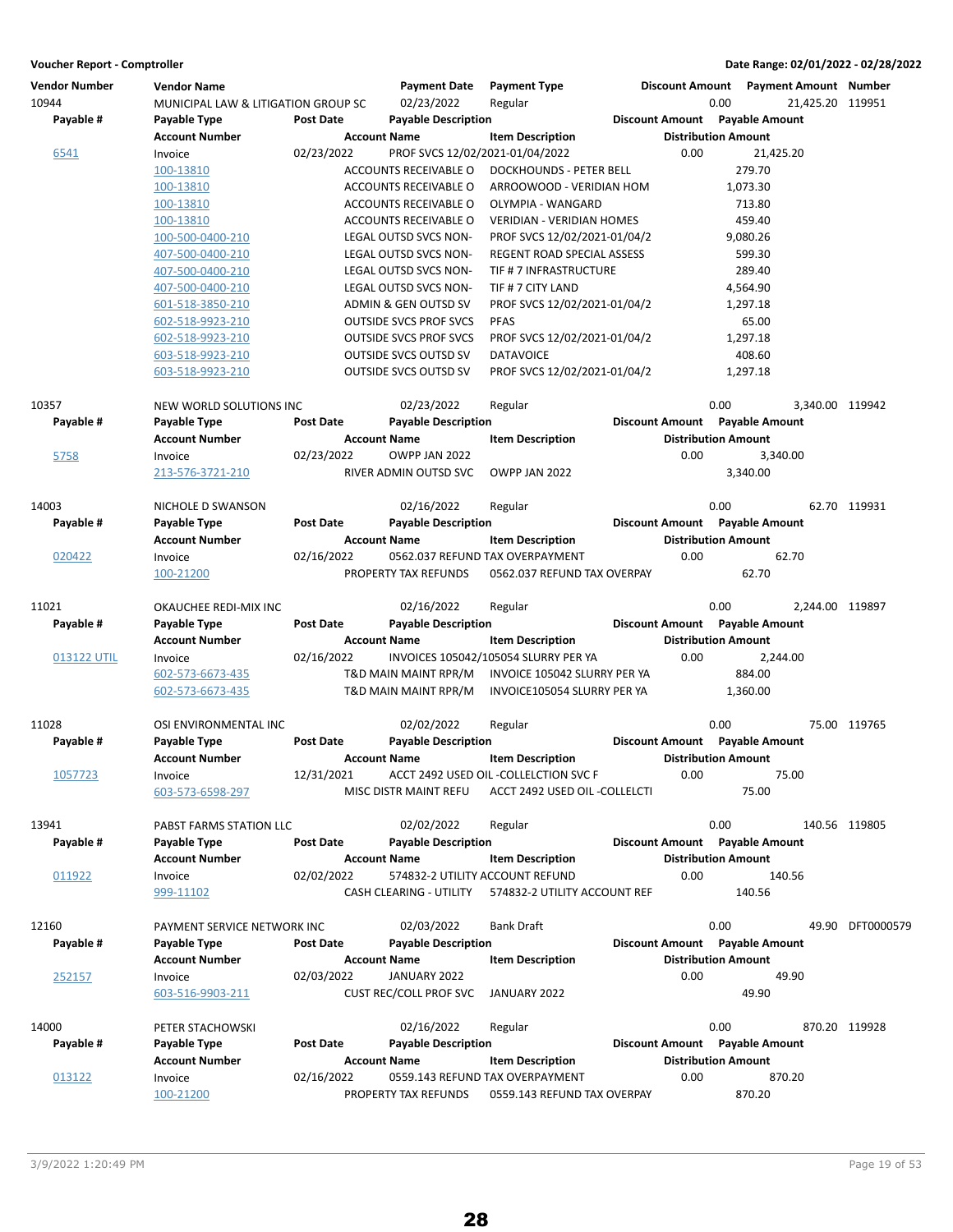| Voucher Report - Comptroller |                                  |                  |                                  |                                     |                                |                            | Date Range: 02/01/2022 - 02/28/2022   |               |
|------------------------------|----------------------------------|------------------|----------------------------------|-------------------------------------|--------------------------------|----------------------------|---------------------------------------|---------------|
| <b>Vendor Number</b>         | <b>Vendor Name</b>               |                  | <b>Payment Date</b>              | <b>Payment Type</b>                 |                                |                            | Discount Amount Payment Amount Number |               |
| 13285                        | PINNACLE BUSINSESS SOLUTIONS LLC |                  | 02/16/2022                       | Regular                             |                                | 0.00                       | 5,790.90 119921                       |               |
| Payable #                    | Payable Type                     | Post Date        | <b>Payable Description</b>       |                                     | Discount Amount Payable Amount |                            |                                       |               |
|                              | <b>Account Number</b>            |                  | <b>Account Name</b>              | <b>Item Description</b>             |                                | <b>Distribution Amount</b> |                                       |               |
| 22028                        | Invoice                          | 02/16/2022       | <b>64GB MEMORY</b>               |                                     | 0.00                           |                            | 5,790.90                              |               |
|                              | 700-579-1450-340                 |                  | TECHNOLOGY OPER SUP/             | 64GB MEMORY - 16                    |                                | 5,790.90                   |                                       |               |
|                              |                                  |                  |                                  |                                     |                                |                            |                                       |               |
| 11076                        | PISKULA'S WELDING & MACHINING    |                  | 02/02/2022                       | Regular                             |                                | 0.00                       |                                       | 500.00 119766 |
| Payable #                    | Payable Type                     | <b>Post Date</b> | <b>Payable Description</b>       |                                     | Discount Amount Payable Amount |                            |                                       |               |
|                              | <b>Account Number</b>            |                  | <b>Account Name</b>              | <b>Item Description</b>             |                                | <b>Distribution Amount</b> |                                       |               |
| 24200                        | Invoice                          | 02/02/2022       | SLIDE HAMMER GROUND ROD          |                                     | 0.00                           |                            | 500.00                                |               |
|                              | 730-579-9933-420                 |                  | FLEET RPR/MAINT VEH &            | SLIDE HAMMER GROUND ROD             |                                | 500.00                     |                                       |               |
|                              |                                  |                  |                                  |                                     |                                |                            |                                       |               |
| 11082                        | POMP'S TIRE SERVICE INC          |                  | 02/02/2022                       | Regular                             |                                | 0.00                       | 1,936.00 119767                       |               |
| Payable #                    | Payable Type                     | Post Date        | <b>Payable Description</b>       |                                     | Discount Amount Payable Amount |                            |                                       |               |
|                              | <b>Account Number</b>            |                  | <b>Account Name</b>              | <b>Item Description</b>             |                                | <b>Distribution Amount</b> |                                       |               |
| 430119541                    | Invoice                          | 02/02/2022       | BFG ADV T/A SPORT -16            |                                     | 0.00                           |                            | 1,936.00                              |               |
|                              | 730-579-9933-420                 |                  | FLEET RPR/MAINT VEH &            | BFG ADV T/A SPORT -16               |                                | 1,936.00                   |                                       |               |
|                              |                                  |                  |                                  |                                     |                                |                            |                                       |               |
| 11082                        | POMP'S TIRE SERVICE INC          |                  | 02/23/2022                       | Regular                             |                                | 0.00                       | 2.954.28 119952                       |               |
| Payable #                    | Payable Type                     | Post Date        | <b>Payable Description</b>       |                                     | Discount Amount Payable Amount |                            |                                       |               |
|                              | <b>Account Number</b>            |                  | <b>Account Name</b>              | <b>Item Description</b>             |                                | <b>Distribution Amount</b> |                                       |               |
| 950424874                    | Invoice                          | 02/23/2022       | LT245/75SR16/10 DEST X/T BL - 4  |                                     | 0.00                           |                            | 528.28                                |               |
|                              | 730-579-9933-420                 |                  | FLEET RPR/MAINT VEH &            | LT245/75SR16/10 DEST X/T BL -       |                                | 528.28                     |                                       |               |
|                              |                                  |                  |                                  |                                     |                                |                            |                                       |               |
| 950425112                    | Invoice                          | 02/23/2022       |                                  | 225/70R19.5/14 CNTNTL HSR + M+S - 4 | 0.00                           |                            | 1,008.00                              |               |
|                              | 730-579-9933-420                 |                  | FLEET RPR/MAINT VEH &            | 225/70R19.5/14 CNTNTL HSR +         |                                | 1,008.00                   |                                       |               |
| 950425212                    | Invoice                          | 02/23/2022       | LT265/70R17/10 DEFEND LTX #4     |                                     | 0.00                           |                            | 758.00                                |               |
|                              | 730-579-9933-420                 |                  | FLEET RPR/MAINT VEH &            | LT265/70R17/10 DEFEND LTX #         |                                | 758.00                     |                                       |               |
| 950425213                    | Invoice                          | 02/23/2022       | 245/75SR17 MICH LTX M/S 2 OE - 4 |                                     | 0.00                           |                            | 660.00                                |               |
|                              | 730-579-9933-420                 |                  | FLEET RPR/MAINT VEH &            | 245/75SR17 MICH LTX M/S 2 OE        |                                | 660.00                     |                                       |               |
|                              |                                  |                  |                                  |                                     |                                |                            |                                       |               |
| 13354                        | POWER GATE OPENER SYSTEMS, INC   |                  | 02/16/2022                       | Regular                             |                                | 0.00                       |                                       | 320.00 119922 |
| Payable #                    | Payable Type                     | <b>Post Date</b> | <b>Payable Description</b>       |                                     | Discount Amount Payable Amount |                            |                                       |               |
|                              | <b>Account Number</b>            |                  | <b>Account Name</b>              | <b>Item Description</b>             |                                | <b>Distribution Amount</b> |                                       |               |
| 2294                         | Invoice                          | 02/16/2022       |                                  | 2 GATE OPERATOR MAINTENANCE & BATT  | 0.00                           |                            | 320.00                                |               |
|                              | 602-574-9932-435                 |                  | <b>GEN PLNT MAINT RPR/M</b>      | 2 GATE OPERATOR MAINTENAN           |                                | 105.60                     |                                       |               |
|                              | 603-574-9932-435                 |                  | <b>GEN PLNT MAINT RPR/M</b>      | 2 GATE OPERATOR MAINTENAN           |                                | 214.40                     |                                       |               |
|                              |                                  |                  |                                  |                                     |                                |                            |                                       |               |
| 11088                        | POWER SYSTEM ENGINEERING INC     |                  | 02/23/2022                       | Regular                             |                                | 0.00                       | 30,881.77 119953                      |               |
| Payable #                    | Payable Type                     | Post Date        | <b>Payable Description</b>       |                                     | Discount Amount Payable Amount |                            |                                       |               |
|                              | <b>Account Number</b>            |                  | <b>Account Name</b>              | <b>Item Description</b>             |                                | <b>Distribution Amount</b> |                                       |               |
| 9040599                      | Invoice                          | 02/23/2022       |                                  | OCONOMOWOC GIS ASSISTANCE THROU     | 0.00                           |                            | 30,881.77                             |               |
|                              | 603-573-7000-210                 |                  | CAPITAL PROJECT OUTSD            | OCONOMOWOC GIS ASSISTANC            |                                | 16,097.21                  |                                       |               |
|                              | 603-573-7000-210                 |                  | CAPITAL PROJECT OUTSD            | OCONOMOWOC GIS ASSISTANC            |                                | 14,784.56                  |                                       |               |
|                              |                                  |                  |                                  |                                     |                                |                            |                                       |               |
| 11097                        | PROBEWELL LAB INC                |                  | 02/23/2022                       | Regular                             |                                | 0.00                       |                                       | 525.00 119954 |
| Payable #                    | Payable Type                     | Post Date        | <b>Payable Description</b>       |                                     | Discount Amount Payable Amount |                            |                                       |               |
|                              | <b>Account Number</b>            |                  | <b>Account Name</b>              | <b>Item Description</b>             |                                | <b>Distribution Amount</b> |                                       |               |
|                              |                                  |                  |                                  | MT-1/PUL-3-M PULSE PICKUP W/MAGNE   | 0.00                           |                            | 525.00                                |               |
| 15962                        | Invoice                          | 02/23/2022       |                                  | MT-1/PUL-3-M PULSE PICKUP W         |                                |                            |                                       |               |
|                              | 603-572-6586-435                 |                  | METER OP RPR/MAINT E             |                                     |                                | 525.00                     |                                       |               |
|                              |                                  |                  |                                  |                                     |                                | 0.00                       |                                       |               |
| 11101                        | PROHEALTH CARE MEDICAL ASSOC INC |                  | 02/16/2022                       | Regular                             |                                |                            |                                       | 250.00 119898 |
| Payable #                    | Payable Type                     | Post Date        | <b>Payable Description</b>       |                                     | Discount Amount Payable Amount |                            |                                       |               |
|                              | <b>Account Number</b>            |                  | <b>Account Name</b>              | <b>Item Description</b>             |                                | <b>Distribution Amount</b> |                                       |               |
| 311724                       | Invoice                          | 02/16/2022       |                                  | EMERGENCY DEPT - DRUG AND/OR BAT T  | 0.00                           |                            | 250.00                                |               |
|                              | 601-575-3022-210                 |                  | SAFETY & TRAIN OUTS SV           | EMERGENCY DEPT - DRUG AND/          |                                | 250.00                     |                                       |               |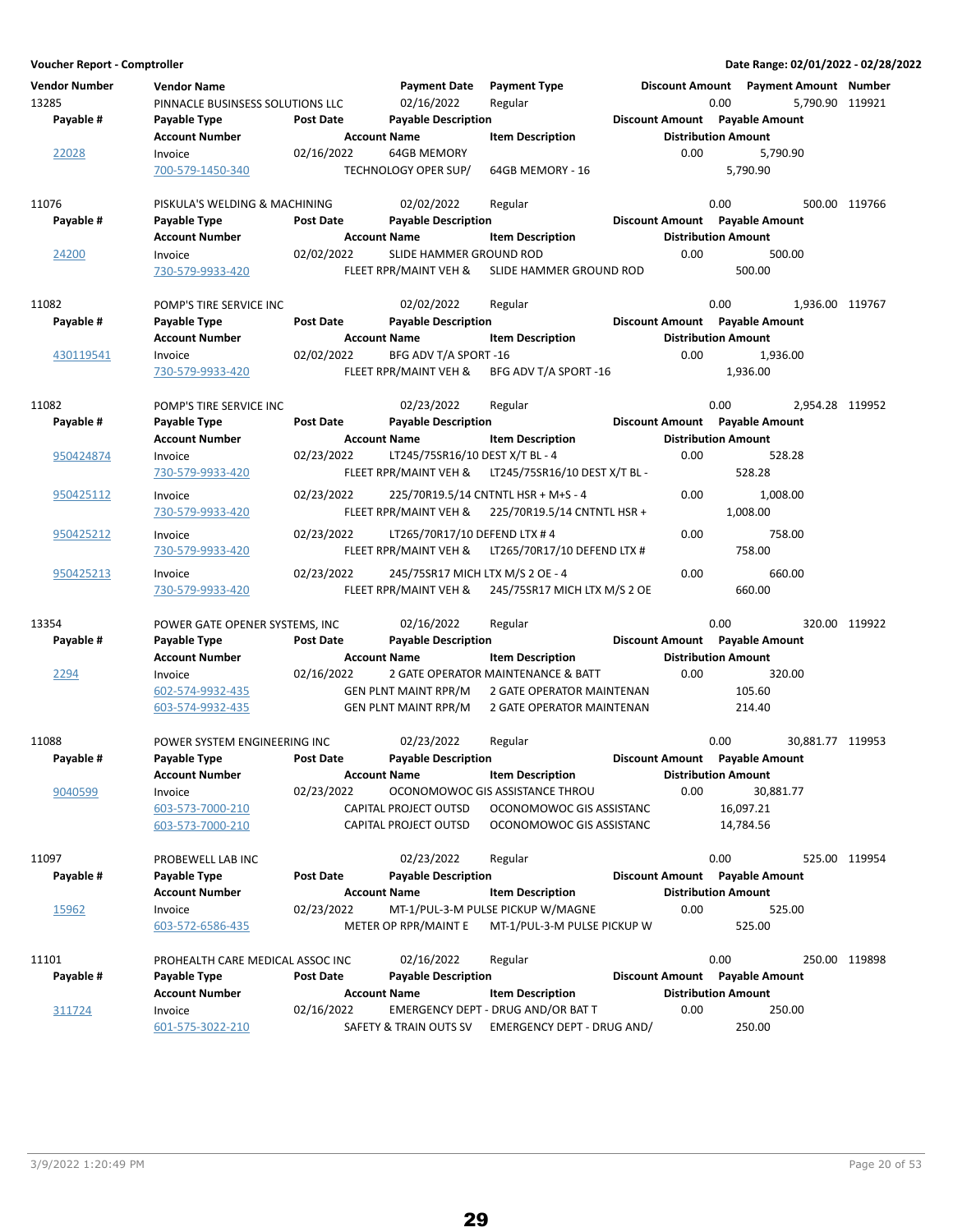**Voucher Report - Comptroller Date Range: 02/01/2022 - 02/28/2022 Vendor Number Vendor Name Payment Date Discount Amount Payment Type Payment Amount Number** 11115 R& R INSURANCE SERVICES INC 02/09/2022 Regular 0.00 0.00 29,059.00 119850 **Account Number 1.1 Account Name** Item Description 1.1 Distribution Amount Payable # Payable Type **Post Date Payable Description Payable Amount** Payable Amount 2582336 Invoice 02/09/2022 WORKER COMP FEBRUARY 2022 0.00 14,334.00<br>720-579-0500-510 RISK MGMT INS PREMIU WORKER COMP FEBRUARY 202 14.334.00 WORKER COMP FEBRUARY 202 2582337 Invoice 02/09/2022 POLICY #67265 FEBRUARY 2022 0.00 14,725.00 720-579-0500-510 RISK MGMT INS PREMIU 14,725.00 POLICY #67265 FEBRUARY 2022 11116 **RA SMITH & ASSOCIATES** 02/09/2022 Regular 0.00 64.218.93 119851 **Account Number 6 Account Name 12 Account Name 12 Account Distribution Amount** Payable # Payable Type **Post Date Payable Description Payable Amount** Payable Amount 163244 Invoice 12/31/2021 Olympia Fields Phase 2 6.00 42,046.91<br>407-505-5300-210 STREET CONST OUTSD SC Olympia Fields Phase 2 Final En 42.046.91 Olympia Fields Phase 2 Final En 42,046.91 163245 Invoice 12/31/2021 OLYMPIA FIELDS PHASE 1 FINAL ENGINEE 0.00 1,702.75 407-505-5300-210 STREET CONST OUTSD SC 1,702.75 OLYMPIA FIELDS PHASE 1 FINAL 418691 Invoice 12/31/2021 PROJECT 159776 THACKERAY TRAIL RECO 20,469.27 0.00 408-505-5300-210 STREET CONST OUTSD SV 20,469.27 PROJECT 159776 THACKERAY TR 11116 **RA SMITH & ASSOCIATES** 02/09/2022 Regular 0.00 -64,218.93 119851 11116 RA SMITH & ASSOCIATES 02/16/2022 Regular 0.00 43,749.66 119900 **Account Number 6 Account Name 12 Account Name Item Description 6 Distribution Amount** Payable # Payable Type **Post Date Payable Description Payable Biscount Amount** Payable Amount  $\frac{163244 \text{ REISSUE}}{407-505-5300-210}$  and  $\frac{02}{16/2022}$  REISSUE PYMNT ON PO 12403 OLYMPIA F  $\frac{42,046.91}{42,046.91}$ 407-505-5300-210 STREET CONST OUTSD SC 42,046.91 REISSUE PYMNT ON PO 12403 O 163245 REISSUE Invoice 02/16/2022 REISSUE OLYMPIA FIELDS PHASE 1 1,702.75 0.00 407-505-5300-210 STREET CONST OUTSD SC 1,702.75 REISSUE OLYMPIA FIELDS PHASE 11136 **REGISTRATION FEE TRUST 102/23/2022** Regular 11136 0.00 169.50 119955 **Account Number 6 Account Name 19 Account Name 1 Account Distribution Amount** Payable # Payable Type **Post Date Payable Description Payable Discount Amount** Payable Amount 021622 Invoice 02/23/2022 TITLE/LICENSE FEE 2020 DODGE RAM IV 0.00 169.50 100-505-5220-324 EQ/VEH MAINT LIC/PER 169.50 TITLE/LICENSE FEE 2020 DODGE 11138 **REINDERS INC Regular 11138** Regular 11138 Regular 11138 Regular 119768 **Account Number 6 Account Name 12 Account Number Account Name 12 Account Number 6 Account Name** Payable # Payable Type **Post Date Payable Description** Payable Discount Amount Payable Amount 6005007-00 Invoice 02/02/2022 CUST # 34294 SWITCH - PTO/LIGHT-WAR 356.55 0.00 730-579-9933-420 FLEET RPR/MAINT VEH & 356.55 CUST # 34294 SWITCH - PTO/LIG 11138 REINDERS INC 02/09/2022 119852 Regular 0.00 24.06 **Account Number 19 Account Name** Item Description 1995 Distribution Amount Payable # Payable Type **Post Date Payable Description Payable Discount Amount** Payable Amount 6006109-00 Invoice 02/09/2022 CUST # 34294 STAY-DYNAMO/FREIGHT 24.06 0.00 730-579-9933-420 FLEET RPR/MAINT VEH & 24.06 CUST # 34294 STAY-DYNAMO/F 11146 RESCO 02/02/2022 119769 Regular 0.00 4,476.16 **Account Number Account Name 19 Account Name** Item Description 19 Distribution Amount Payable # Payable Type **Post Date Payable Description Payable Bescription** Discount Amount Payable Amount  $842172-00$  Invoice 02/02/2022 Electric Inventory 0.00 4,476.16 603-11541 MATERIALS AND SUPPLIE Fiberglass street light poles 4,478.40 603-411-4560-000 **OTHER ELECTRIC REVENU DISCOUNT TAKEN** -2.24 11146 RESCO 02/23/2022 119956 Regular 0.00 44,909.46 **Account Number 6 Account Name 12 Account Name 12 Account Distribution Amount** Payable # Payable Type **Post Date Payable Description Payable Amount** Payable Amount 832755-02 Invoice 02/23/2022 Transformer Purchase 39,002.46 0.00 39,062.46 603-411-4560-000 **OTHER ELECTRIC REVENU - DISCOUNT TAKEN** -19.54 603-573-7000-810 CAPITAL PROJECT CAPITA 3ph 225kVa transformer 39,082.00 849369-00 Invoice 02/23/2022 Electric Free Stock and Inventory 0.00 5,847.00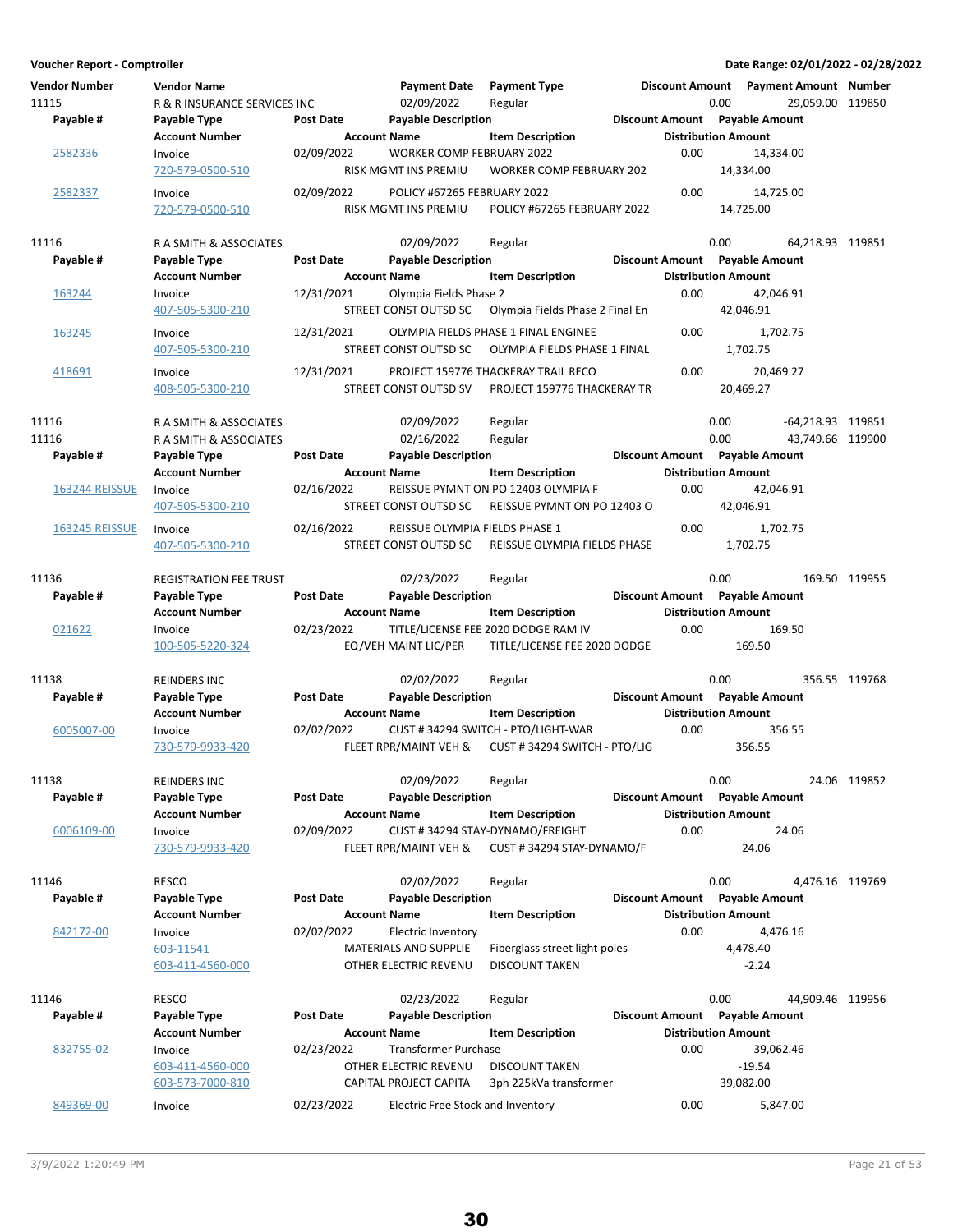| <b>Vendor Number</b> | <b>Vendor Name</b>          |                  | <b>Payment Date</b>            | <b>Payment Type</b>              |                                | Discount Amount  Payment Amount  Number |               |
|----------------------|-----------------------------|------------------|--------------------------------|----------------------------------|--------------------------------|-----------------------------------------|---------------|
|                      | 603-11541                   |                  | MATERIALS AND SUPPLIE          | Canusa Cold Shrink Cable Wrap    |                                | 2,624.00                                |               |
|                      | 603-11542                   |                  | <b>EXEMPT MATERIALS</b>        | <b>Heat Shrink Tubing</b>        |                                | 660.50                                  |               |
|                      | 603-11542                   |                  | <b>EXEMPT MATERIALS</b>        | <b>Blue Electrical Tape</b>      |                                | 520.00                                  |               |
|                      | 603-11542                   |                  | <b>EXEMPT MATERIALS</b>        | <b>Ground Clamps</b>             |                                | 2,042.50                                |               |
|                      |                             |                  |                                |                                  |                                |                                         |               |
| 11151                | RHYME BUSINESS PRODUCTS LLC |                  | 02/02/2022                     | Regular                          | 0.00                           |                                         | 609.08 119770 |
| Payable #            | Payable Type                | <b>Post Date</b> | <b>Payable Description</b>     |                                  | Discount Amount Payable Amount |                                         |               |
|                      | Account Number              |                  | <b>Account Name</b>            | <b>Item Description</b>          | <b>Distribution Amount</b>     |                                         |               |
| 30892809             | Invoice                     | 02/02/2022       | AGREEMENT 017-1604945-000      |                                  | 0.00                           | 609.08                                  |               |
|                      |                             |                  |                                |                                  |                                |                                         |               |
|                      | 100-506-6100-240            |                  | LIBRARY MAINT CONT NO          | AGREEMENT 017-1604945-000        |                                | 285.06                                  |               |
|                      | 100-506-6100-340            |                  | LIBRARY OPER SUP/EXP           | AGREEMENT 017-1604945-000        |                                | 49.90                                   |               |
|                      | 100-506-6100-530            |                  | <b>LIBRARY RENT</b>            | AGREEMENT 017-1604945-000        |                                | 274.12                                  |               |
| 13937                | RICHARD FRAKE               |                  | 02/02/2022                     | Regular                          | 0.00                           |                                         | 246.23 119801 |
| Payable #            | Payable Type                | <b>Post Date</b> | <b>Payable Description</b>     |                                  | Discount Amount Payable Amount |                                         |               |
|                      |                             |                  |                                |                                  | <b>Distribution Amount</b>     |                                         |               |
|                      | <b>Account Number</b>       |                  | <b>Account Name</b>            | <b>Item Description</b>          |                                |                                         |               |
| 011922               | Invoice                     | 02/02/2022       | 14128-0 UTILITY ACCOUNT REFUND |                                  | 0.00                           | 246.23                                  |               |
|                      | 999-11102                   |                  | CASH CLEARING - UTILITY        | 14128-0 UTILITY ACCOUNT REF      |                                | 246.23                                  |               |
| 13950                | RICHARD OR SUSAN FREDRICK   |                  | 02/02/2022                     | Regular                          | 0.00                           |                                         | 7.51 119814   |
| Payable #            | Payable Type                | <b>Post Date</b> | <b>Payable Description</b>     |                                  | Discount Amount Payable Amount |                                         |               |
|                      | <b>Account Number</b>       |                  | <b>Account Name</b>            | <b>Item Description</b>          | <b>Distribution Amount</b>     |                                         |               |
| 011922               | Invoice                     | 02/02/2022       |                                | 414442-1 UTILITY ACCOUNT REFUND  | 0.00                           | 7.51                                    |               |
|                      |                             |                  |                                |                                  |                                |                                         |               |
|                      | 999-11102                   |                  | CASH CLEARING - UTILITY        | 414442-1 UTILITY ACCOUNT REF     |                                | 7.51                                    |               |
| 13940                | RICHARD TEUTEBERG           |                  | 02/02/2022                     | Regular                          | 0.00                           |                                         | 147.12 119804 |
| Payable #            | Payable Type                | <b>Post Date</b> | <b>Payable Description</b>     |                                  | Discount Amount Payable Amount |                                         |               |
|                      | Account Number              |                  | <b>Account Name</b>            | <b>Item Description</b>          | <b>Distribution Amount</b>     |                                         |               |
|                      |                             |                  |                                |                                  |                                |                                         |               |
| 011922               | Invoice                     | 02/02/2022       | 90162-0 UTILITY ACCOUNT REFUND |                                  | 0.00                           | 147.12                                  |               |
|                      | 999-11102                   |                  | CASH CLEARING - UTILITY        | 90162-0 UTILITY ACCOUNT REF      |                                | 147.12                                  |               |
| 13989                | ROBERT BOLSON               |                  | 02/09/2022                     | Regular                          | 0.00                           | 1,253.78 119871                         |               |
| Payable #            | Payable Type                | <b>Post Date</b> | <b>Payable Description</b>     |                                  | Discount Amount Payable Amount |                                         |               |
|                      | Account Number              |                  | <b>Account Name</b>            | <b>Item Description</b>          | <b>Distribution Amount</b>     |                                         |               |
| 020322               |                             |                  | REFUND DUE LESS EST #2021-23   |                                  | 0.00                           | 1,253.78                                |               |
|                      | Invoice                     | 02/09/2022       |                                |                                  |                                |                                         |               |
|                      | 603-473-7000-000            |                  | CAPITAL PROJECT REVEN          | REFUND DUE LESS EST #2021-23     |                                | 1,253.78                                |               |
| 13995                | ROBERT F GROWE II           |                  | 02/09/2022                     | Regular                          | 0.00                           |                                         | 588.21 119877 |
| Payable #            | Payable Type                | <b>Post Date</b> | <b>Payable Description</b>     |                                  | Discount Amount Payable Amount |                                         |               |
|                      | Account Number              |                  | <b>Account Name</b>            | <b>Item Description</b>          | <b>Distribution Amount</b>     |                                         |               |
| 013122               | Invoice                     | 02/09/2022       |                                | 0597.058 REFUND TAX OVERPAYMENT  | 0.00                           | 588.21                                  |               |
|                      | 100-21200                   |                  | PROPERTY TAX REFUNDS           | 0597.058 REFUND TAX OVERPAY      |                                | 588.21                                  |               |
|                      |                             |                  |                                |                                  |                                |                                         |               |
| 13946                | ROBERTA SCHAEFER            |                  | 02/02/2022                     | Regular                          | 0.00                           |                                         | 56.10 119810  |
| Payable #            | Payable Type                | <b>Post Date</b> | <b>Payable Description</b>     |                                  | Discount Amount Payable Amount |                                         |               |
|                      | <b>Account Number</b>       |                  | <b>Account Name</b>            | <b>Item Description</b>          | <b>Distribution Amount</b>     |                                         |               |
| 011922               | Invoice                     | 02/02/2022       |                                | 330612-0 UTILITY ACCOUNT REFUND  | 0.00                           | 56.10                                   |               |
|                      |                             |                  | CASH CLEARING - UTILITY        | 330612-0 UTILITY ACCOUNT REF     |                                | 56.10                                   |               |
|                      | 999-11102                   |                  |                                |                                  |                                |                                         |               |
| 13963                | RONALD T FAZI               |                  | 02/02/2022                     | Regular                          | 0.00                           | 5,332.60 119827                         |               |
| Payable #            | Payable Type                | <b>Post Date</b> | <b>Payable Description</b>     |                                  | Discount Amount Payable Amount |                                         |               |
|                      | <b>Account Number</b>       |                  | <b>Account Name</b>            | <b>Item Description</b>          | <b>Distribution Amount</b>     |                                         |               |
|                      |                             | 02/02/2022       |                                | 0539.982.012 REFUND OVERPAYMENT  | 0.00                           |                                         |               |
| 012122               | Invoice                     |                  |                                |                                  |                                | 5,332.60                                |               |
|                      | 100-21200                   |                  | PROPERTY TAX REFUNDS           | 0539.982.012 REFUND OVERPAY      |                                | 5,332.60                                |               |
| 12310                | RYAN DESTEFANO              |                  | 02/02/2022                     | Regular                          | 0.00                           |                                         | 109.98 119785 |
| Payable #            | Payable Type                | <b>Post Date</b> | <b>Payable Description</b>     |                                  | Discount Amount Payable Amount |                                         |               |
|                      | <b>Account Number</b>       |                  | <b>Account Name</b>            | <b>Item Description</b>          | <b>Distribution Amount</b>     |                                         |               |
|                      |                             |                  |                                | JUMBO ROLLS/WATERWEAVE JUMBO ROL | 0.00                           | 109.98                                  |               |
| 3441                 | Invoice                     | 02/02/2022       |                                |                                  |                                |                                         |               |
|                      | 100-505-5210-340            |                  | MUNI GARAGE OPER SUP           | JUMBO ROLLS/WATERWEAVE JU        |                                | 109.98                                  |               |
|                      |                             |                  |                                |                                  |                                |                                         |               |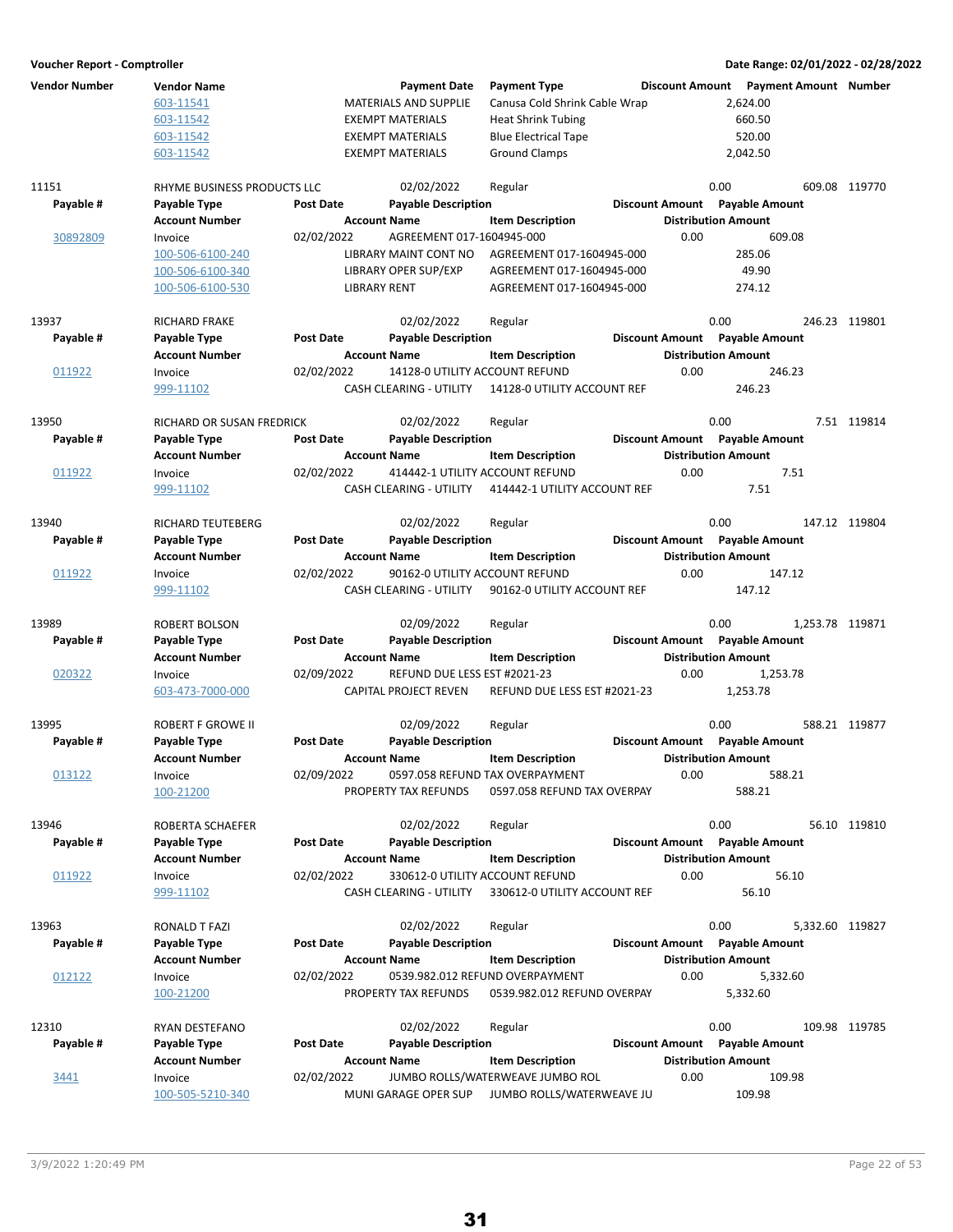**Voucher Report - Comptroller Date Range: 02/01/2022 - 02/28/2022 Vendor Number Vendor Name Payment Date Discount Amount Payment Type Payment Amount Number** 13935 SEAN OR MELISSA CARMODY 02/02/2022 Regular 0.00 0.00 652.46 119799 **Account Number 19 Account Name 19 Account Distribution Amount** Payable # Payable Type **Post Date Payable Description Payable Amount** Payable Amount  $\frac{011922}{99999911102}$  Invoice  $\frac{02}{02}$  02/02/2022 50288-3 UTILITY ACCOUNT REFUND 652.46 652.46 CASH CLEARING - UTILITY 50288-3 UTILITY ACCOUNT REF 11230 SECURIAN FINANCIAL GROUP INC 02/16/2022 Regular 0.00 0.00 4,772.82 119902 **Account Number 1.0 Account Name 1.0 Account Distribution Amount** Amount Payable # Payable Type **Post Date Payable Description Payable Biscount Amount** Payable Amount MARCH 2022 Invoice 02/16/2022 POLICY 002832L MARCH 2022 0.00 4,772.82 100-21530 LIFE INS PREMIUM PAYAB POLICY 002832L MARCH 2022 4,772.82 11231 SECURITY BENEFIT 19880 82/09/2022 Regular 119880 8.00 400.00 119880 **Account Number Account Name Item Description Distribution Amount Payable # Post Date Payable Description Payable Amount Payable Type Discount Amount** INV0000388 Invoice 02/11/2022 DEFERRED COMP POLICE 0.00 400.00 100-21522 POLICE DEFERRED COMP 400.00 DEFERRED COMP POLICE 11231 SECURITY BENEFIT 62/24/2022 Regular 60.00 0.00 400.00 119970 Regular 5 **Account Number 1.0 Account Name 1.0 Account Distribution Amount** Amount Payable # Payable Type Post Date Payable Description **Payable Description** Discount Amount Payable Amount INV0000393 Invoice 02/25/2022 DEFERRED COMP POLICE 0.00 400.00 100-21522 POLICE DEFERRED COMP 400.00 DEFERRED COMP POLICE 11232 SEERA 02/16/2022 119903 Regular 0.00 6,549.25 **Account Number 6 Account Name 19 Account Distribution Amount** Payable # Payable Type **Post Date Payable Description Payable Amount** Payable Amount JAN 22 FOCUS Invoice 02/16/2022 JANUARY OCONOMOWOC FOCUS PROGR 0.00 6,549.25 603-22533 DEF CREDIT CTC-CONSER 6,549.25 JANUARY OCONOMOWOC FOC 13986 SHARON GOLD JOHNSON 02/09/2022 Regular 0.00 0.00 579.48 119868 **Account Number 6 Account Name 12 Account Name** Item Description 1995 Distribution Amount Payable # Payable Type **Post Date Payable Description Payable Amount** Payable Amount 020322 Invoice 02/09/2022 REFUND DUE LESS EST #2021-31 0.00 579.48 603-473-7000-000 CAPITAL PROJECT REVEN 579.48 REFUND DUE LESS EST #2021-31 12301 SHI INTERNATIONAL CORP 02/16/2022 Regular 0.00 0.00 5,792.00 119916 **Account Number 6 Account Name 19 Account Name** Item Description 19 Distribution Amount Payable # Payable Type **Post Date Payable Description Payable Besount Amount** Payable Amount B14685855 Invoice 02/16/2022 CUST # 1112053 USERLOCK 1 YEAR SUBSC 0.00 3.312.00 700-579-1450-241 TECHNOLOGY MAINT CO 3,312.00 CUST # 1112053 USERLOCK 1 YE B14732538 Invoice 02/16/2022 PROGAMMABLE CARD W/ TIME SYNC TO 0.00 2,480.00 700-579-1450-340 TECHNOLOGY OPER SUP/ 2,480.00 PROGAMMABLE CARD W/ TIME 11246 SHORT ELLIOT HENDRICKSON, INC 02/16/2022 Regular 0.00 0.00 26,472.16 119904 Account Number **Account Name** Item Description **Distribution Amount** Payable # Payable Type **Post Date** Payable Description **Payable Discount Amount** Payable Amount 418691 Invoice 02/16/2022 ACCT 5387 THACKERAY TRAIL RECONSTR 20,469.27 0.00 408-505-5300-210 STREET CONST OUTSD SV 20,469.27 ACCT 5387 THACKERAY TRAIL RE 419878 Invoice 02/16/2022 Engineering Design Serv. Sec. Digester/Ad 6,002.89 0.00 601-573-7000-210 CAPITAL PROJECT OUTSD 6,002.89 Engineering Design Services 11266 SNYDER & EK S.C. 6 8 02/16/2022 Regular 1266 8 0.00 4,447.50 119905 **Account Number Account Name Item Description Amount Distribution Amount** Payable # Payable Type Post Date Payable Description **Payable Discount Amount** Payable Amount 49233 Invoice 02/16/2022 ACCT 2144-00M JANUARY 2022 4,447.50 0.00

100-500-0400-210 LEGAL OUTSD SVCS NON- 4,447.50 ACCT 2144-00M JANUARY 2022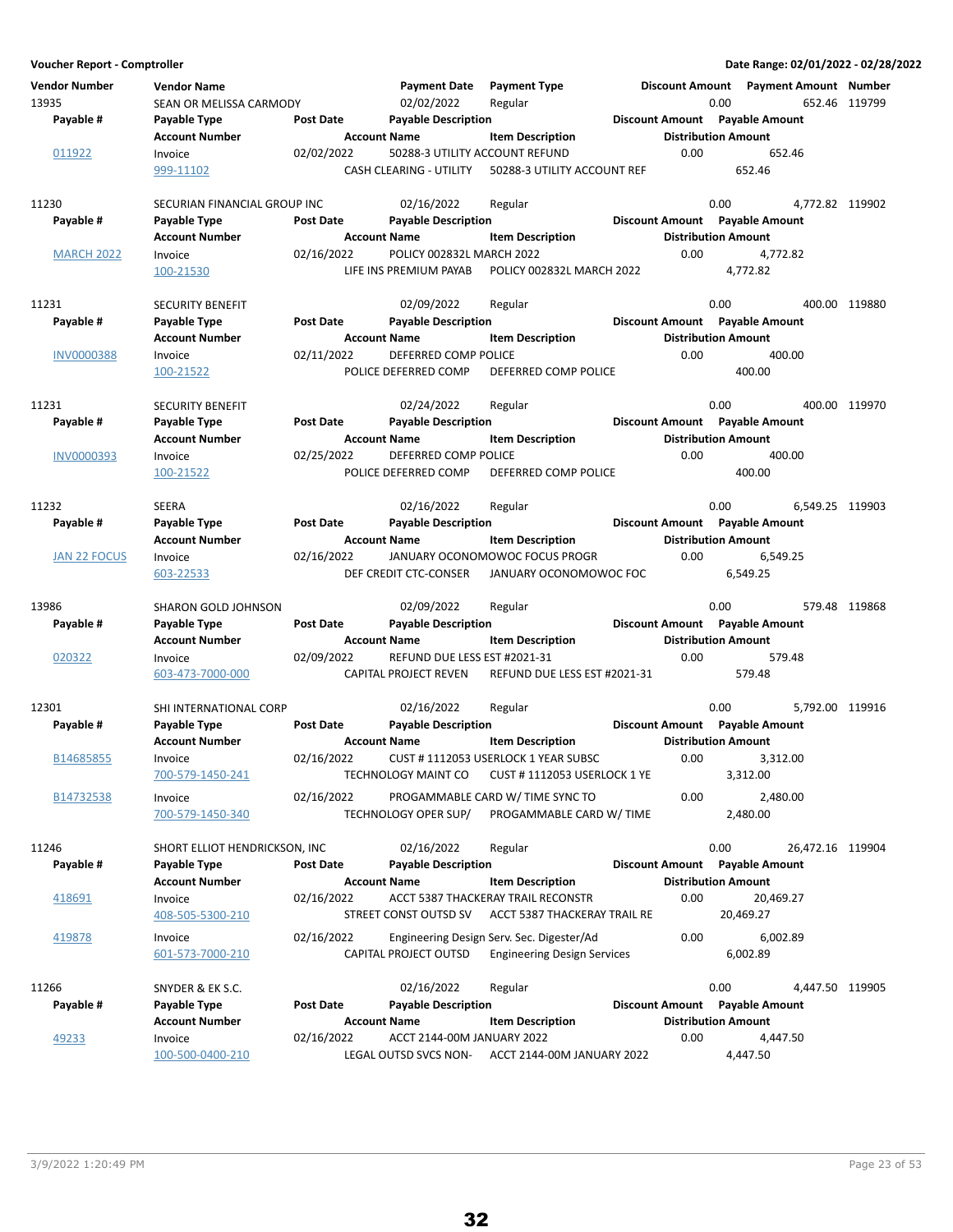| Voucher Report - Comptroller  |                                         |                  |                                   |                                     |                                |                            | Date Range: 02/01/2022 - 02/28/2022     |                       |
|-------------------------------|-----------------------------------------|------------------|-----------------------------------|-------------------------------------|--------------------------------|----------------------------|-----------------------------------------|-----------------------|
| <b>Vendor Number</b><br>11269 | <b>Vendor Name</b><br>SPEED SYSTEMS INC |                  | <b>Payment Date</b><br>02/16/2022 | <b>Payment Type</b><br>Regular      |                                | 0.00                       | Discount Amount  Payment Amount  Number | 213.70 119906         |
| Payable #                     | Payable Type                            | <b>Post Date</b> | <b>Payable Description</b>        |                                     | Discount Amount Payable Amount |                            |                                         |                       |
|                               | <b>Account Number</b>                   |                  | <b>Account Name</b>               | <b>Item Description</b>             |                                | <b>Distribution Amount</b> |                                         |                       |
| 123665                        | Invoice                                 | 02/16/2022       |                                   | ISOLATED HEX SHAFT TOOL W/3/8 SQ DR |                                | 0.00                       | 213.70                                  |                       |
|                               | 603-573-6594-340                        |                  | UNDRGD LN MAINT OPER              | ISOLATED HEX SHAFT TOOL W/          |                                |                            | 213.70                                  |                       |
| 11285                         | STANDARD INSURANCE COMPANY              |                  | 02/02/2022                        | Regular                             |                                | 0.00                       |                                         | 649.44 119771         |
| Payable #                     | Payable Type                            | Post Date        | <b>Payable Description</b>        |                                     | Discount Amount Payable Amount |                            |                                         |                       |
|                               | <b>Account Number</b>                   |                  | <b>Account Name</b>               | <b>Item Description</b>             |                                | <b>Distribution Amount</b> |                                         |                       |
| 011822                        | Invoice                                 | 02/02/2022       |                                   | POLICY 00 147812 000 FEBRUARY 2022  |                                | 0.00                       | 649.44                                  |                       |
|                               | 100-21531                               |                  | LONG TERM DISABILITY P            | POLICY 00 147812 000 FEBRUA         |                                |                            | 649.44                                  |                       |
| 11289                         | STARNET TECHNOLOGIES INC                |                  | 02/09/2022                        | Regular                             |                                | 0.00                       | 1,374.00 119853                         |                       |
| Payable #                     | Payable Type                            | <b>Post Date</b> | <b>Payable Description</b>        |                                     | Discount Amount Payable Amount |                            |                                         |                       |
|                               | <b>Account Number</b>                   |                  | <b>Account Name</b>               | <b>Item Description</b>             |                                | <b>Distribution Amount</b> |                                         |                       |
| 0091992-IN                    | Invoice                                 | 02/09/2022       |                                   | CUST # 5692192 NCC DATA MONITORING  |                                | 0.00                       | 1,374.00                                |                       |
|                               | 601-575-3002-226                        |                  | <b>PUMP STA O&amp;M INTERNE</b>   | CUST # 5692192 NCC DATA MO          |                                |                            | 1,059.00                                |                       |
|                               | 601-576-3715-226                        |                  | FLOW METER INTERNET/              | <b>CUST # 5692192 NCC DATA MO</b>   |                                |                            | 45.00                                   |                       |
|                               | 601-578-3853-226                        |                  | BLKHWK S.D. INTERNET/C            | <b>CUST # 5692192 NCC DATA MO</b>   |                                |                            | 45.00                                   |                       |
|                               | 601-578-3854-226                        |                  | MARYLN S.D. INTERNET/C            | <b>CUST # 5692192 NCC DATA MO</b>   |                                |                            | 45.00                                   |                       |
|                               | 601-578-3855-226                        |                  | IXONIA S.D. INTERNET/CA           | <b>CUST # 5692192 NCC DATA MO</b>   |                                |                            | 90.00                                   |                       |
|                               | 601-578-3856-226                        |                  | LABELLE S.D. INTERNET/C           | <b>CUST # 5692192 NCC DATA MO</b>   |                                |                            | 90.00                                   |                       |
| 11289                         | STARNET TECHNOLOGIES INC                |                  | 02/16/2022                        | Regular                             |                                | 0.00                       | 21.000.00 119907                        |                       |
| Payable #                     | Payable Type                            | Post Date        | <b>Payable Description</b>        |                                     | Discount Amount Payable Amount |                            |                                         |                       |
|                               | <b>Account Number</b>                   |                  | <b>Account Name</b>               | <b>Item Description</b>             |                                | <b>Distribution Amount</b> |                                         |                       |
| 0091908-IN                    | Invoice                                 | 02/16/2022       | Lift Station SCADA Upgrade        |                                     |                                | 0.00                       | 21,000.00                               |                       |
|                               | 601-573-7000-210                        |                  | CAPITAL PROJECT OUTSD             | Lift Station SCADA upgrade          |                                |                            | 21,000.00                               |                       |
| 12017                         | STATE OF WISCONSIN                      |                  | 02/18/2022                        | <b>Bank Draft</b>                   |                                | 0.00                       |                                         | 205,927.24 DFT0000583 |
| Payable #                     | Payable Type                            | Post Date        | <b>Payable Description</b>        |                                     | Discount Amount Payable Amount |                            |                                         |                       |
|                               | <b>Account Number</b>                   |                  | <b>Account Name</b>               | <b>Item Description</b>             |                                | <b>Distribution Amount</b> |                                         |                       |
| 021822                        | Invoice                                 | 02/18/2022       | <b>MARCH INSURANCE</b>            |                                     |                                | 0.00                       | 205,927.24                              |                       |
|                               | 100-21525                               |                  | EE HEALTH INS PREMIUM             | <b>MARCH INSURANCE</b>              |                                |                            | 205,927.24                              |                       |
| 12017                         | STATE OF WISCONSIN                      |                  | 02/28/2022                        | <b>Bank Draft</b>                   |                                | 0.00                       |                                         | 105.765.07 DFT0000586 |
| Payable #                     | Payable Type                            | <b>Post Date</b> | <b>Payable Description</b>        |                                     | Discount Amount Payable Amount |                            |                                         |                       |
|                               | <b>Account Number</b>                   |                  | <b>Account Name</b>               | <b>Item Description</b>             |                                | <b>Distribution Amount</b> |                                         |                       |
| 022822                        | Invoice                                 | 02/28/2022       | RETIREMENT                        |                                     |                                | 0.00                       | 105,765.07                              |                       |
|                               | 100-21520                               |                  | RETIREMNT BENEFITS PAY            | RETIREMENT                          |                                |                            | 105,765.07                              |                       |
| 13478                         | STEPHEN A FERKANS                       |                  | 02/16/2022                        | Regular                             |                                | 0.00                       |                                         | 400.00 119923         |
| Payable #                     | Payable Type                            | <b>Post Date</b> | <b>Payable Description</b>        |                                     | Discount Amount Payable Amount |                            |                                         |                       |
|                               | <b>Account Number</b>                   |                  | <b>Account Name</b>               | <b>Item Description</b>             |                                | <b>Distribution Amount</b> |                                         |                       |
| 012822                        | Invoice                                 | 02/16/2022       |                                   | DISMANTLE BUCKET SEATS/FOAM RPR/RP  |                                | 0.00                       | 400.00                                  |                       |
|                               | 730-579-9933-420                        |                  | FLEET RPR/MAINT VEH &             | DISMANTLE BUCKET SEATS/FOA          |                                |                            | 400.00                                  |                       |
| 11303                         | STERLING MAINZ PLUMBING INC.            |                  | 02/23/2022                        | Regular                             |                                | 0.00                       |                                         | 42.00 119958          |
| Payable #                     | Payable Type                            | <b>Post Date</b> | <b>Payable Description</b>        |                                     | Discount Amount Payable Amount |                            |                                         |                       |
|                               | <b>Account Number</b>                   |                  | <b>Account Name</b>               | <b>Item Description</b>             |                                | <b>Distribution Amount</b> |                                         |                       |
| 138420                        | Invoice                                 | 02/23/2022       | 1- SLOAN CLOSET DROP-W/KIT        |                                     |                                | 0.00                       | 42.00                                   |                       |
|                               | 100-503-3100-400                        |                  | POLICE ADMIN RPR/MAI              | 1- SLOAN CLOSET DROP-W/KIT          |                                |                            | 42.00                                   |                       |
| 11312                         | STRAND ASSOCIATES INC                   |                  | 02/02/2022                        | Regular                             |                                | 0.00                       | 11,450.00 119772                        |                       |
| Payable #                     | Payable Type                            | Post Date        | <b>Payable Description</b>        |                                     | Discount Amount Payable Amount |                            |                                         |                       |
|                               | <b>Account Number</b>                   |                  | <b>Account Name</b>               | <b>Item Description</b>             |                                | <b>Distribution Amount</b> |                                         |                       |
| 0178811                       | Invoice                                 | 12/31/2021       | PROF SVCS 12/1-31/2021 WELL #8    |                                     |                                | 0.00                       | 11,450.00                               |                       |
|                               | 602-573-7000-210                        |                  | CAPITAL PROJECT OUTSD             | PROF SVCS 12/1-31/2021 WELL         |                                |                            | 11,450.00                               |                       |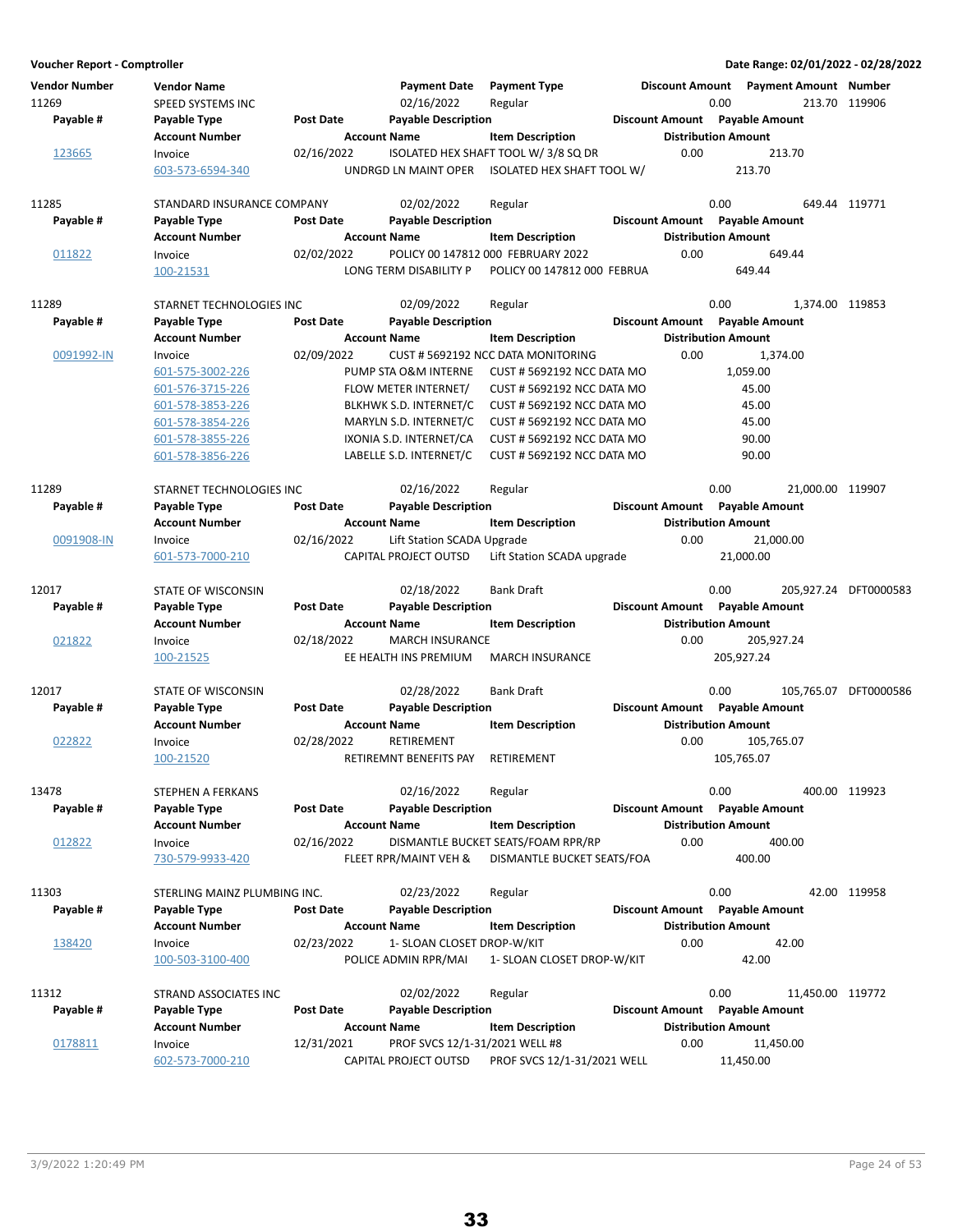| Voucher Report - Comptroller  |                                                    |                  |                              |                                                                 |                                | Date Range: 02/01/2022 - 02/28/2022     |               |
|-------------------------------|----------------------------------------------------|------------------|------------------------------|-----------------------------------------------------------------|--------------------------------|-----------------------------------------|---------------|
| <b>Vendor Number</b><br>11317 | <b>Vendor Name</b><br><b>STUART C IRBY CO</b>      |                  | 02/23/2022                   | Payment Date Payment Type<br>Regular                            | 0.00                           | Discount Amount  Payment Amount  Number | 785.70 119959 |
| Payable #                     | Payable Type                                       | Post Date        | <b>Payable Description</b>   |                                                                 | Discount Amount Payable Amount |                                         |               |
|                               | <b>Account Number</b>                              |                  | <b>Account Name</b>          | <b>Item Description</b>                                         | <b>Distribution Amount</b>     |                                         |               |
| S012823897.001                | Invoice                                            | 02/23/2022       |                              | CUST #113865 CONX 08561297 2500' PO                             | 0.00                           | 785.70                                  |               |
|                               | 603-11542                                          |                  | <b>EXEMPT MATERIALS</b>      | CUST #113865 CONX 08561297                                      |                                | 785.70                                  |               |
| 11322                         | SUN LIFE FINANCIAL                                 |                  | 02/02/2022                   | Regular                                                         | 0.00                           |                                         | 511.80 119773 |
| Payable #                     | Payable Type                                       | <b>Post Date</b> | <b>Payable Description</b>   |                                                                 | Discount Amount Payable Amount |                                         |               |
|                               | <b>Account Number</b>                              |                  | <b>Account Name</b>          | <b>Item Description</b>                                         | <b>Distribution Amount</b>     |                                         |               |
| <b>FEB 22</b>                 | Invoice                                            | 02/02/2022       | POLICYT 922884 FEBRUARY 2022 |                                                                 | 0.00                           | 511.80                                  |               |
|                               | 603-518-9926-154                                   |                  | EMP BENEFITS HEALTH IN       | POLICYT 922884 FEBRUARY 202                                     |                                | 511.80                                  |               |
| 12946                         | SYMBIONT SCIENCE, ENGINEERING & CONSTRU 02/02/2022 |                  |                              | Regular                                                         | 0.00                           | 22,284.06 119787                        |               |
| Payable #                     | Payable Type                                       | <b>Post Date</b> | <b>Payable Description</b>   |                                                                 | Discount Amount Payable Amount |                                         |               |
|                               | <b>Account Number</b>                              |                  | <b>Account Name</b>          | <b>Item Description</b>                                         | <b>Distribution Amount</b>     |                                         |               |
| 539680                        | Invoice                                            | 12/31/2021       |                              | GIS MIGRATION - THROUGH 12/31/2021                              | 0.00                           | 464.20                                  |               |
|                               | 603-573-7000-210                                   |                  | CAPITAL PROJECT OUTSD        | GIS MIGRATION - THROUGH 12/                                     |                                | 464.20                                  |               |
| 54016                         | Invoice                                            | 12/31/2021       |                              | GIS MIGRATION THROUGH 12/31/2021                                | 0.00                           | 21,819.86                               |               |
|                               | 603-573-7000-210                                   |                  | <b>CAPITAL PROJECT OUTSD</b> | GIS MIGRATION THROUGH 12/3                                      |                                | 21,819.86                               |               |
| 11336                         | TALL PINES CONSERVANCY INC                         |                  | 02/16/2022                   | Regular                                                         | 0.00                           |                                         | 480.00 119908 |
| Payable #                     | Payable Type                                       | <b>Post Date</b> | <b>Payable Description</b>   |                                                                 | Discount Amount Payable Amount |                                         |               |
|                               | <b>Account Number</b>                              |                  | <b>Account Name</b>          | <b>Item Description</b>                                         | <b>Distribution Amount</b>     |                                         |               |
| <b>TLE2201</b>                | Invoice                                            | 02/16/2022       |                              | WATERSHED PROGRAM OPERATIONS JAN                                | 0.00                           | 480.00                                  |               |
|                               | 213-576-3721-210                                   |                  | RIVER ADMIN OUTSD SVC        | WATERSHED PROGRAM OPERAT                                        |                                | 480.00                                  |               |
| 12138                         | <b>TAPCO INC</b>                                   |                  | 02/09/2022                   | Regular                                                         | 0.00                           |                                         | 86.98 119861  |
| Payable #                     | Payable Type                                       | Post Date        | <b>Payable Description</b>   |                                                                 | Discount Amount Payable Amount |                                         |               |
|                               | <b>Account Number</b>                              |                  | <b>Account Name</b>          | <b>Item Description</b>                                         | <b>Distribution Amount</b>     |                                         |               |
| 1718130                       | Invoice                                            | 02/09/2022       | 2"X2" SQUARE POSTS + FREIGHT |                                                                 | 0.00                           | 86.98                                   |               |
|                               | 100-505-5330-340                                   |                  | STREET SIGNS OPER SUP/       | 2"X2" SQUARE POSTS + FREIGH                                     |                                | 86.98                                   |               |
| 11190                         | THE SAND PIT INC                                   |                  | 02/23/2022                   | Regular                                                         | 0.00                           |                                         | 626.60 119957 |
| Payable #                     | Payable Type                                       | Post Date        | <b>Payable Description</b>   |                                                                 | Discount Amount Payable Amount |                                         |               |
|                               | <b>Account Number</b>                              |                  | <b>Account Name</b>          | <b>Item Description</b>                                         | <b>Distribution Amount</b>     |                                         |               |
| 2781                          | Invoice                                            | 02/23/2022       |                              | TICKETS 231157 & 231158 - SAND/TRUCK                            | 0.00                           | 626.60                                  |               |
|                               | 603-573-6594-340                                   |                  |                              | UNDRGD LN MAINT OPER TICKETS 231157 & 231158 - SAN              |                                | 626.60                                  |               |
| 11364                         | TIM O'BRIEN HOMES                                  |                  | 02/02/2022                   | Regular                                                         | 0.00                           |                                         | 41.55 119774  |
| Payable #                     | Payable Type                                       | <b>Post Date</b> | <b>Payable Description</b>   |                                                                 | Discount Amount Payable Amount |                                         |               |
|                               | <b>Account Number</b>                              |                  | <b>Account Name</b>          | <b>Item Description</b>                                         | <b>Distribution Amount</b>     |                                         |               |
| 011922                        | Invoice<br>999-11102                               | 02/02/2022       | CASH CLEARING - UTILITY      | 480130-0 UTILITY ACCOUNT REFUND<br>480130-0 UTILITY ACCOUNT REF | 0.00                           | 22.87<br>22.87                          |               |
|                               |                                                    |                  |                              |                                                                 |                                |                                         |               |
| 011922-1                      | Invoice<br>999-11102                               | 02/02/2022       | CASH CLEARING - UTILITY      | 480183-0 UTILITY ACCOUNT REFUND<br>480183-0 UTILITY ACCOUNT REF | 0.00                           | 18.68<br>18.68                          |               |
|                               |                                                    |                  |                              |                                                                 |                                |                                         |               |
| 13959                         | <b>TODD HILL</b>                                   |                  | 02/02/2022                   | Regular                                                         | 0.00                           |                                         | 274.59 119823 |
| Payable #                     | Payable Type                                       | <b>Post Date</b> | <b>Payable Description</b>   |                                                                 | Discount Amount Payable Amount |                                         |               |
|                               | <b>Account Number</b>                              |                  | <b>Account Name</b>          | <b>Item Description</b>                                         | <b>Distribution Amount</b>     |                                         |               |
| 011722                        | Invoice                                            | 02/02/2022       |                              | 0614.960.017 REFUND OVERPAYMENT                                 | 0.00                           | 274.59                                  |               |
|                               | 100-21200                                          |                  | PROPERTY TAX REFUNDS         | 0614.960.017 REFUND OVERPAY                                     |                                | 274.59                                  |               |
| 10323                         | TOM DICKSON                                        |                  | 02/16/2022                   | EFT                                                             | 0.00                           | 84.24 295                               |               |
| Payable #                     | Payable Type                                       | <b>Post Date</b> | <b>Payable Description</b>   |                                                                 | Discount Amount Payable Amount |                                         |               |
|                               | <b>Account Number</b>                              |                  | <b>Account Name</b>          | <b>Item Description</b>                                         | <b>Distribution Amount</b>     |                                         |               |
| 020922                        | Invoice                                            | 02/16/2022       |                              | MILEAGE MWWO EXPO 02/08-09/2022                                 | 0.00                           | 84.24                                   |               |
|                               | 601-518-3850-330                                   |                  | ADMIN & GEN TRAIN/TR         | MILEAGE MWWO EXPO 02/08-0                                       |                                | 84.24                                   |               |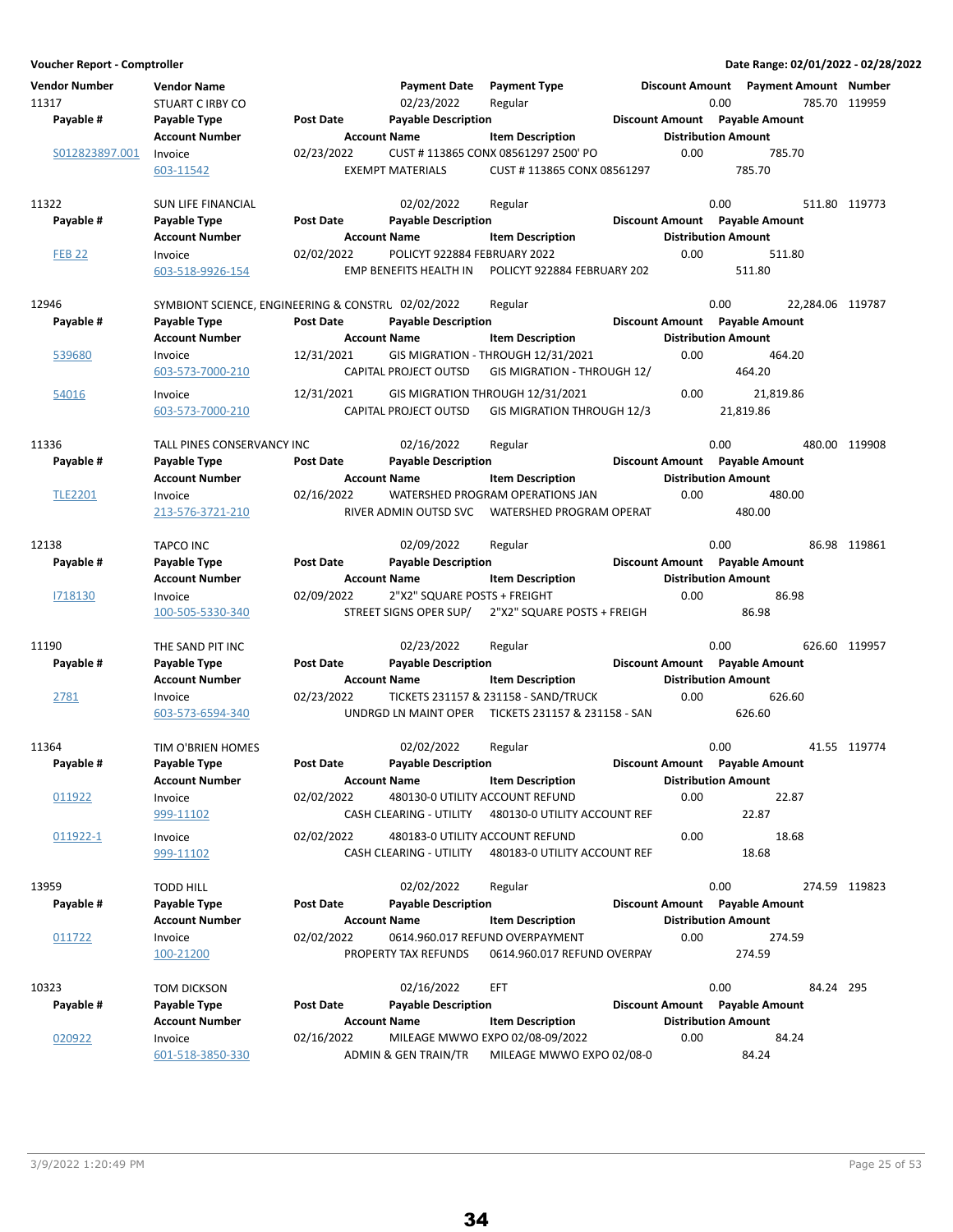| Vendor Number<br>13933 | <b>Vendor Name</b><br>TPW LAKE COUNTRY LLC |                  | <b>Payment Date</b><br>02/02/2022 | <b>Payment Type</b><br>Regular     |                                | 0.00                       | Discount Amount Payment Amount Number | 65.48 119797     |
|------------------------|--------------------------------------------|------------------|-----------------------------------|------------------------------------|--------------------------------|----------------------------|---------------------------------------|------------------|
| Payable #              | Payable Type                               | Post Date        | <b>Payable Description</b>        |                                    | Discount Amount Payable Amount |                            |                                       |                  |
|                        | <b>Account Number</b>                      |                  | <b>Account Name</b>               | <b>Item Description</b>            |                                |                            | <b>Distribution Amount</b>            |                  |
| 011922                 | Invoice                                    | 02/02/2022       |                                   | 330478-15 UTILITY ACCOUNT REFUND   |                                | 0.00                       | 65.48                                 |                  |
|                        | 999-11102                                  |                  | CASH CLEARING - UTILITY           | 330478-15 UTILITY ACCOUNT R        |                                |                            | 65.48                                 |                  |
| 13904                  | TRIERWEILER CONSTRUCTION                   |                  | 02/02/2022                        | Regular                            |                                | 0.00                       |                                       | 18,778.67 119794 |
| Payable #              | Payable Type                               | <b>Post Date</b> | <b>Payable Description</b>        |                                    | Discount Amount Payable Amount |                            |                                       |                  |
|                        | <b>Account Number</b>                      |                  | <b>Account Name</b>               | <b>Item Description</b>            |                                | <b>Distribution Amount</b> |                                       |                  |
| 60068                  | Invoice                                    | 12/31/2021       | <b>PSF Parking Lot Curb</b>       |                                    |                                | 0.00                       | 18,778.67                             |                  |
|                        | 408-503-3100-822                           |                  | POLICE ADMIN CAPITAL B            | <b>PSF Parking Lot Curb</b>        |                                |                            | 18,778.67                             |                  |
| 11415                  | U.S. BANK N.A.                             |                  | 02/16/2022                        | Regular                            |                                | 0.00                       |                                       | 875.00 119909    |
| Payable #              | Payable Type                               | <b>Post Date</b> | <b>Payable Description</b>        |                                    | Discount Amount Payable Amount |                            |                                       |                  |
|                        | <b>Account Number</b>                      |                  | <b>Account Name</b>               | <b>Item Description</b>            |                                | <b>Distribution Amount</b> |                                       |                  |
| 13062721               | Invoice                                    | 12/31/2021       |                                   | ACCT 001050980090 10/01-12/31/2021 |                                | 0.00                       | 875.00                                |                  |
|                        | 601-412-8112-000                           |                  | INTEREST ON SEWER AVA             | ACCT 001050980090 10/01-12/        |                                |                            | 875.00                                |                  |
| 11422                  | UNITED COOPERATIVE                         |                  | 02/02/2022                        | Regular                            |                                | 0.00                       |                                       | 379.27 119775    |
| Payable #              | Payable Type                               | Post Date        | <b>Payable Description</b>        |                                    | Discount Amount Payable Amount |                            |                                       |                  |
|                        | Account Number                             |                  | <b>Account Name</b>               | <b>Item Description</b>            |                                | <b>Distribution Amount</b> |                                       |                  |
| 7537                   | Invoice                                    | 02/02/2022       | ACCT 124421 LP FOR DOG KENNEL     |                                    |                                | 0.00                       | 379.27                                |                  |
|                        | 100-505-5800-224                           |                  | ANIMAL POUND GAS/HE               | ACCT 124421 LP FOR DOG KENN        |                                |                            | 379.27                                |                  |
| 11426                  | UNITED STATES POSTAL SERVICE               |                  | 02/02/2022                        | Regular                            |                                | 0.00                       |                                       | 500.26 119776    |
| Payable #              | Payable Type                               | <b>Post Date</b> | <b>Payable Description</b>        |                                    | Discount Amount Payable Amount |                            |                                       |                  |
|                        | <b>Account Number</b>                      |                  | <b>Account Name</b>               | <b>Item Description</b>            |                                | <b>Distribution Amount</b> |                                       |                  |
| 012822                 | Invoice                                    | 02/02/2022       | <b>REFILL METER # 21059696</b>    |                                    |                                | 0.00                       | 500.26                                |                  |
|                        | 100-501-1100-311                           |                  | <b>GEN ACCTG POSTAGE</b>          | <b>REFILL METER # 21059696</b>     |                                |                            | 7.95                                  |                  |
|                        | 100-501-1100-311                           |                  | <b>GEN ACCTG POSTAGE</b>          | <b>REFILL METER # 21059696</b>     |                                |                            | 59.35                                 |                  |
|                        | 100-501-1200-311                           |                  | PAYROLL/HR POSTAGE                | <b>REFILL METER # 21059696</b>     |                                |                            | 39.75                                 |                  |
|                        | 100-501-1300-311                           |                  | <b>TREASURY POSTAGE</b>           | <b>REFILL METER # 21059696</b>     |                                |                            | 20.14                                 |                  |
|                        | 100-502-2100-311                           |                  | <b>CITY CLERK POSTAGE</b>         | <b>REFILL METER # 21059696</b>     |                                |                            | 3.56                                  |                  |
|                        | 100-502-2300-311                           |                  | <b>ELECTIONS POSTAGE</b>          | <b>REFILL METER # 21059696</b>     |                                |                            | 0.53                                  |                  |
|                        | 100-503-3100-311                           |                  | POLICE ADMIN POSTAGE              | <b>REFILL METER # 21059696</b>     |                                |                            | 98.47                                 |                  |
|                        | 100-505-5110-311                           |                  | DPW ADMIN POSTAGE                 | <b>REFILL METER # 21059696</b>     |                                |                            | 21.70                                 |                  |
|                        | 100-505-5520-311                           |                  | <b>INSPECTIONS POSTAGE</b>        | <b>REFILL METER # 21059696</b>     |                                |                            | 41.66                                 |                  |
|                        | 601-518-3850-311                           |                  | <b>ADMIN &amp; GEN POSTAGE</b>    | <b>REFILL METER # 21059696</b>     |                                |                            | 29.67                                 |                  |
|                        | 602-516-9903-311                           |                  | <b>CUST REC/COLL POSTAGE</b>      | <b>REFILL METER # 21059696</b>     |                                |                            | 47.29                                 |                  |
|                        | 602-518-9921-311                           |                  | OFFICE EXP POSTAGE                | <b>REFILL METER # 21059696</b>     |                                |                            | 9.79                                  |                  |
|                        | 602-534-6642-311                           |                  | WTR TREAT OP POSTAGE              | <b>REFILL METER # 21059696</b>     |                                |                            | 4.50                                  |                  |
|                        | 603-516-9903-311                           |                  | <b>CUST REC/COLL POSTAGE</b>      | <b>REFILL METER # 21059696</b>     |                                |                            | 96.01                                 |                  |
|                        | 603-518-9921-311                           |                  | OFFICE EXP POSTAGE                | <b>REFILL METER # 21059696</b>     |                                |                            | 19.89                                 |                  |
| 11426                  | UNITED STATES POSTAL SERVICE               |                  | 02/23/2022                        | Regular                            |                                | 0.00                       |                                       | 500.00 119960    |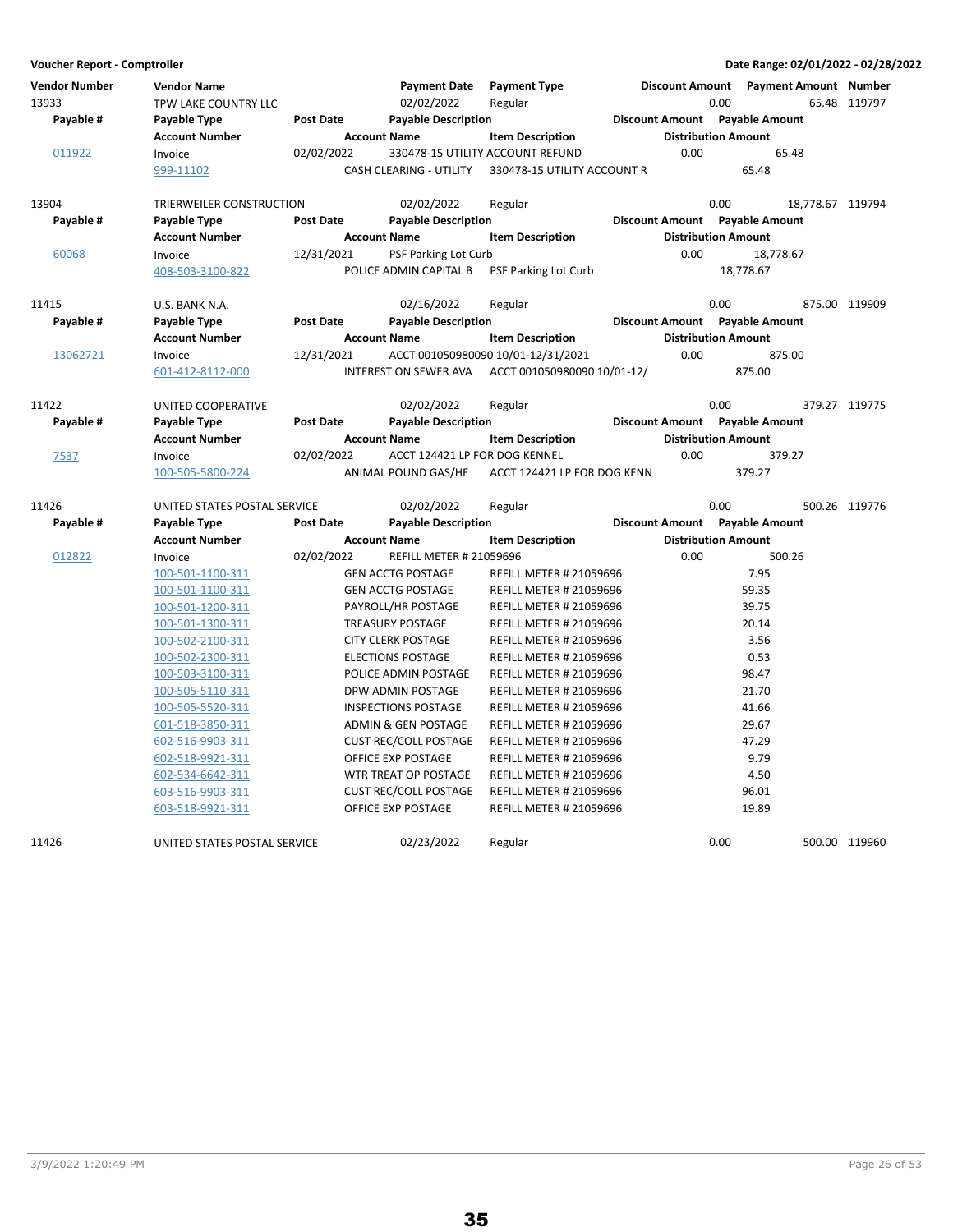| <b>Vendor Number</b><br><b>Vendor Name</b> |                       |                     |                     | Payment Date Payment Type      |                                |  |                            |      | Discount Amount Payment Amount Number |  |              |
|--------------------------------------------|-----------------------|---------------------|---------------------|--------------------------------|--------------------------------|--|----------------------------|------|---------------------------------------|--|--------------|
| Payable #                                  | <b>Payable Type</b>   | <b>Post Date</b>    |                     | <b>Payable Description</b>     |                                |  |                            |      | <b>Discount Amount</b> Payable Amount |  |              |
|                                            | <b>Account Number</b> |                     | <b>Account Name</b> |                                | <b>Item Description</b>        |  | <b>Distribution Amount</b> |      |                                       |  |              |
| 021622                                     | Invoice               | 02/23/2022          |                     | <b>REFILL METER # 21059696</b> |                                |  | 0.00                       |      | 500.00                                |  |              |
|                                            | 100-501-1100-311      |                     |                     | <b>GEN ACCTG POSTAGE</b>       | <b>REFILL METER # 21059696</b> |  |                            |      | 36.27                                 |  |              |
|                                            | 100-501-1200-311      |                     |                     | PAYROLL/HR POSTAGE             | <b>REFILL METER # 21059696</b> |  |                            |      | 54.36                                 |  |              |
|                                            | 100-501-1300-311      |                     |                     | <b>TREASURY POSTAGE</b>        | <b>REFILL METER # 21059696</b> |  |                            |      | 58.70                                 |  |              |
|                                            | 100-501-1400-311      |                     |                     | ASSESSMENT POSTAGE             | <b>REFILL METER # 21059696</b> |  |                            |      | 14.31                                 |  |              |
|                                            | 100-502-2100-311      |                     |                     | <b>CITY CLERK POSTAGE</b>      | <b>REFILL METER # 21059696</b> |  |                            |      | 22.89                                 |  |              |
|                                            | 100-502-2300-311      |                     |                     | <b>ELECTIONS POSTAGE</b>       | <b>REFILL METER # 21059696</b> |  |                            |      | 3.71                                  |  |              |
|                                            | 100-503-3100-311      |                     |                     | POLICE ADMIN POSTAGE           | <b>REFILL METER # 21059696</b> |  |                            |      | 95.24                                 |  |              |
|                                            | 100-505-5110-311      |                     |                     | DPW ADMIN POSTAGE              | <b>REFILL METER # 21059696</b> |  |                            |      | 3.15                                  |  |              |
|                                            | 100-505-5520-311      |                     |                     | <b>INSPECTIONS POSTAGE</b>     | <b>REFILL METER # 21059696</b> |  |                            |      | 38.98                                 |  |              |
|                                            | 100-507-7410-311      |                     |                     | PARKS/PLAYGR POSTAGE           | <b>REFILL METER # 21059696</b> |  |                            |      | 1.76                                  |  |              |
|                                            | 601-518-3850-311      |                     |                     | ADMIN & GEN POSTAGE            | <b>REFILL METER # 21059696</b> |  |                            |      | 18.14                                 |  |              |
|                                            | 602-516-9903-311      |                     |                     | <b>CUST REC/COLL POSTAGE</b>   | <b>REFILL METER # 21059696</b> |  |                            |      | 42.85                                 |  |              |
|                                            | 602-518-9921-311      |                     |                     | OFFICE EXP POSTAGE             | <b>REFILL METER # 21059696</b> |  |                            |      | 5.99                                  |  |              |
|                                            | 602-534-6642-311      |                     |                     | WTR TREAT OP POSTAGE           | <b>REFILL METER # 21059696</b> |  |                            |      | 4.50                                  |  |              |
|                                            | 603-516-9903-311      |                     |                     | <b>CUST REC/COLL POSTAGE</b>   | <b>REFILL METER # 21059696</b> |  |                            |      | 87.00                                 |  |              |
|                                            | 603-518-9921-311      |                     |                     | OFFICE EXP POSTAGE             | <b>REFILL METER # 21059696</b> |  |                            |      | 12.15                                 |  |              |
| 11428                                      | UNITED WAY OF GREATER |                     |                     | 02/09/2022                     | Regular                        |  |                            | 0.00 |                                       |  | 10.00 119881 |
| Payable #                                  | <b>Payable Type</b>   | <b>Post Date</b>    |                     | <b>Payable Description</b>     |                                |  |                            |      | <b>Discount Amount</b> Payable Amount |  |              |
|                                            | <b>Account Number</b> | <b>Account Name</b> |                     | <b>Item Description</b>        |                                |  | <b>Distribution Amount</b> |      |                                       |  |              |
| <b>INV0000389</b>                          | Invoice               | 02/11/2022          |                     | <b>UNITED WAY</b>              |                                |  | 0.00                       |      | 10.00                                 |  |              |
|                                            | 100-21590             |                     |                     | UNITED WAY W/H PAYABL          | UNITED WAY MONTHLY DEDUCT      |  |                            |      | 10.00                                 |  |              |
| 11428                                      | UNITED WAY OF GREATER |                     |                     | 02/24/2022                     | Regular                        |  |                            | 0.00 |                                       |  | 10.00 119971 |
| Payable #                                  | Payable Type          | Post Date           |                     | <b>Payable Description</b>     |                                |  |                            |      | <b>Discount Amount</b> Payable Amount |  |              |
|                                            | <b>Account Number</b> |                     | <b>Account Name</b> |                                | <b>Item Description</b>        |  |                            |      | <b>Distribution Amount</b>            |  |              |
| <b>INV0000394</b>                          | Invoice               | 02/25/2022          |                     | <b>UNITED WAY</b>              |                                |  | 0.00                       |      | 10.00                                 |  |              |
|                                            | 100-21590             |                     |                     | UNITED WAY W/H PAYABL          | UNITED WAY MONTHLY DEDUCT      |  |                            |      | 10.00                                 |  |              |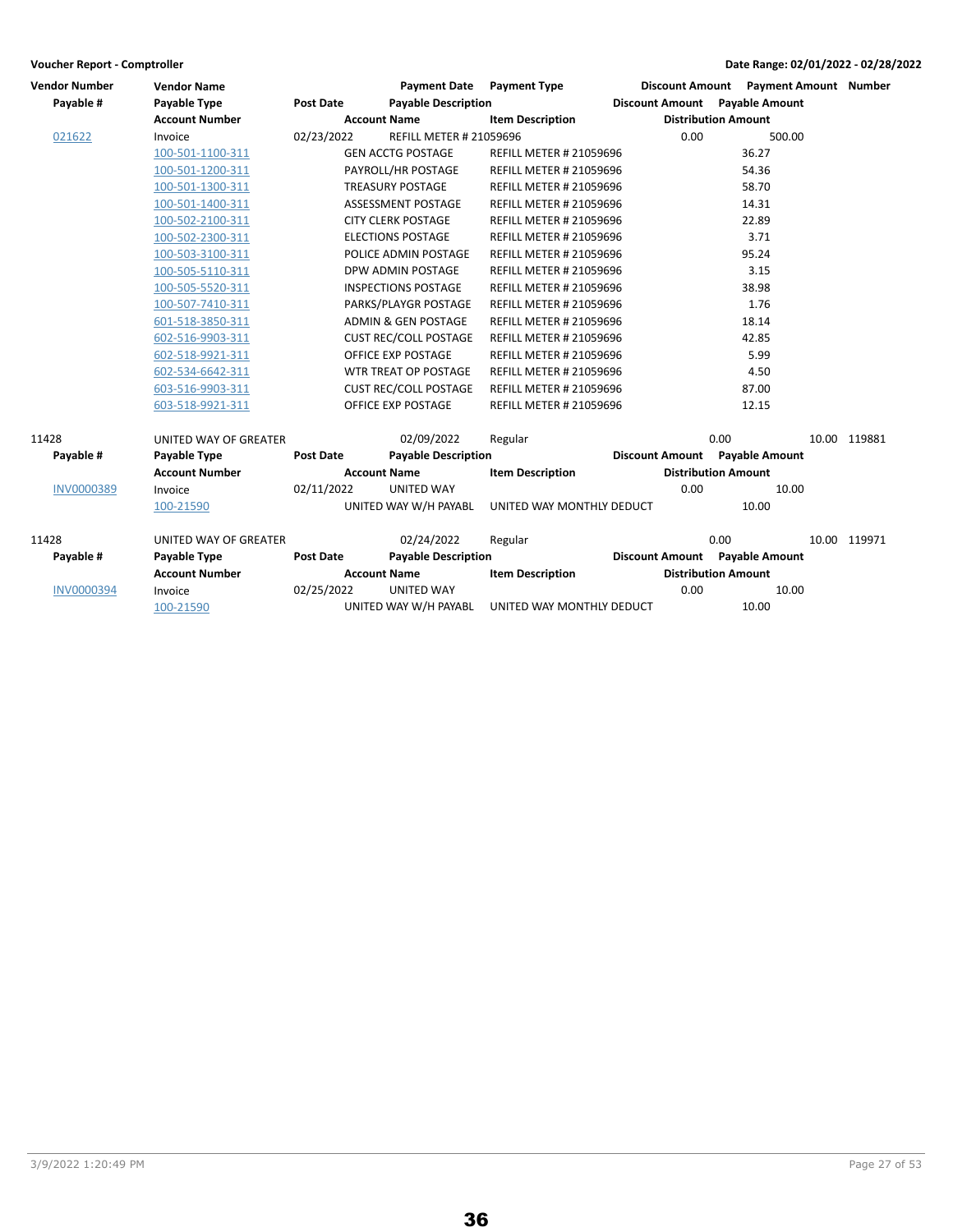| voucher Report - Comptroner<br>Vendor Number | <b>Vendor Name</b>                                        |     |
|----------------------------------------------|-----------------------------------------------------------|-----|
| 12063                                        | US Bank - P-Card                                          |     |
| Payable #                                    | <b>Payable Type</b><br><b>Account Number</b>              | Pos |
| PCARD 10005 02                               | Invoice<br>700-579-1450-225                               | 02/ |
| PCARD 10005 02                               | Invoice<br>700-579-1450-225                               | 02/ |
| PCARD 10005 02                               | Invoice<br>100-506-6100-225                               | 02/ |
| <b>PCARD 10005 02</b>                        | Invoice<br>700-579-1450-226                               | 02/ |
| <b>PCARD 10005 02</b>                        | Invoice<br>700-579-1450-225                               | 02/ |
| PCARD 10005 02 Invoice                       | 100-503-3200-240                                          | 02/ |
| PCARD 10012 02                               | Invoice<br>700-579-1450-241                               | 02/ |
| PCARD 10012 02                               | Invoice<br>700-579-1450-241                               | 02/ |
| PCARD 10027 02                               | Invoice<br>100-505-5700-720                               | 02/ |
| PCARD 10029 02                               | Invoice<br>730-579-9933-420                               | 02/ |
| PCARD 10101 02                               | Credit Memo<br>100-506-6100-323                           | 02/ |
| PCARD 10101 02                               | Invoice<br>100-506-6100-321                               | 02/ |
| PCARD 10101 02                               | Invoice<br>100-506-6100-321                               | 02/ |
| PCARD 10101 02                               | Invoice<br>801-506-6100-321                               | 02/ |
| PCARD 10101 02                               | Invoice<br>801-506-6100-321                               | 02/ |
| PCARD 10101 02                               | Invoice<br>100-506-6100-321                               | 02/ |
| PCARD 10101 02                               | Invoice<br>100-506-6100-321                               | 02/ |
| PCARD 10101 02                               | Invoice<br>100-506-6100-321                               | 02/ |
| PCARD 10101 02                               | Invoice<br>100-506-6100-321                               | 02/ |
| PCARD 10101 02                               | Invoice<br>100-506-6100-321                               | 02/ |
| PCARD 10101 02                               | Invoice<br>100-506-6100-321                               | 02/ |
| PCARD 10101 02                               | Invoice<br>100-506-6100-321                               | 02/ |
|                                              |                                                           |     |
| 12063<br>Payable #                           | US Bank - P-Card<br>Payable Type<br><b>Account Number</b> | Pos |
| PCARD 10005 02                               | Invoice                                                   | 02/ |

| Vendor Number<br>12063 | <b>Vendor Name</b><br>US Bank - P-Card                    |                                  | Payment Date Payment Type<br>02/23/2022                             | Bank Draft                                            | 0.00                        | Discount Amount Payment Amount Number | 21,272.54 DFT0000593  |
|------------------------|-----------------------------------------------------------|----------------------------------|---------------------------------------------------------------------|-------------------------------------------------------|-----------------------------|---------------------------------------|-----------------------|
| Payable #              | Payable Type<br><b>Account Number</b>                     | Post Date<br><b>Account Name</b> | <b>Payable Description</b>                                          | <b>Item Description</b>                               | <b>Distribution Amount</b>  | Discount Amount Payable Amount        |                       |
| PCARD 10005 02         | Invoice<br>700-579-1450-225                               | 02/21/2022                       | ATT*BILL PAYMENT<br><b>TECHNOLOGY TELEPHON</b>                      | CENTREX Phone LINES 12/22/2                           | 0.00                        | 470.65<br>470.65                      |                       |
| PCARD 10005 02         | Invoice<br>700-579-1450-225                               | 02/21/2022                       | ATT*BUS PHONE PMT<br><b>TECHNOLOGY TELEPHON</b>                     | ACCT 414 Z69-0104 135 0 01/25                         | 0.00                        | 251.10<br>251.10                      |                       |
| PCARD 10005 02         | Invoice<br>100-506-6100-225                               | 02/21/2022                       | ATT*BILL PAYMENT<br>LIBRARY TELEPHONE                               | AT&T Library phone 01/22-02/2                         | 0.00                        | 55.89<br>55.89                        |                       |
| <b>PCARD 10005 02</b>  | Invoice<br>700-579-1450-226                               | 02/21/2022                       | ATT*BILL PAYMENT                                                    | TECHNOLOGY INTERNET/ AT&T Wastewater Internet 01/2    | 0.00                        | 210.00<br>210.00                      |                       |
| PCARD 10005 02         | Invoice<br>700-579-1450-225                               | 02/21/2022                       | ATT*BILL PAYMENT                                                    | TECHNOLOGY TELEPHON AT&T CENTREX Phone LINES 01/      | 0.00                        | 440.46<br>440.46                      |                       |
| PCARD 10005 02         | Invoice<br>100-503-3200-240                               | 02/21/2022                       | ATT*CONS PHONE PMT                                                  | DISPATCH MAINT CONT N ACCT 262 R90-0090 106 4 AT&T    | 0.00                        | 1,850.00<br>1,850.00                  |                       |
| PCARD 10012 02         | Invoice<br>700-579-1450-241                               | 02/21/2022                       | A/E GRAPHICS, INC.                                                  | TECHNOLOGY MAINT CO (UT) Wide Format Copier Jan (D)   | 0.00                        | 258.98<br>258.98                      |                       |
| PCARD 10012 02         | Invoice<br>700-579-1450-241                               | 02/21/2022                       | A/E GRAPHICS, INC.<br>TECHNOLOGY MAINT CO                           | (DPW) Wide Format Copier Jan (                        | 0.00                        | 323.61<br>323.61                      |                       |
| <b>PCARD 10027 02</b>  | Invoice<br>100-505-5700-720                               | 02/21/2022                       | ACUITY A MUTUAL INS CO<br><b>CEMETERY DONATIONS</b>                 | POLICY X32923-6 01/15/2022-0                          | 0.00                        | 11,737.00<br>11,737.00                |                       |
| PCARD 10029 02         | Invoice<br>730-579-9933-420                               | 02/21/2022                       | ADVANCE AUTO PARTS 6734<br>FLEET RPR/MAINT VEH &                    | PARTS F/ FLEET TRUCKS                                 | 0.00                        | 289.80<br>289.80                      |                       |
| PCARD 10101 02         | Credit Memo<br>100-506-6100-323                           | 02/21/2022                       | BAKER-TAYLOR<br>LIBRARY AUDIO VISUAL                                | DUPLICATE CHARGE - CREDIT-AV                          | 0.00                        | $-30.95$<br>$-30.95$                  |                       |
| PCARD 10101 02         | Invoice<br>100-506-6100-321                               | 02/21/2022                       | <b>BAKER &amp; TAYLOR - BOOKS</b><br>LIBRARY BOOKS & REF            | BOOKS - ADULT / OWB&T20364                            | 0.00                        | 695.88<br>695.88                      |                       |
| PCARD 10101 02         | Invoice<br>100-506-6100-321                               | 02/21/2022                       | <b>BAKER &amp; TAYLOR - BOOKS</b><br>LIBRARY BOOKS & REF            | BOOKS - JUVENILE / OWB&T203                           | 0.00                        | 1,102.32<br>1,102.32                  |                       |
| <b>PCARD 10101 02</b>  | Invoice<br>801-506-6100-321                               | 02/21/2022                       | <b>BAKER &amp; TAYLOR - BOOKS</b>                                   | LIB GIFT FND BOOKS & RE GIFT FUND - BOOKS - ADULT / O | 0.00                        | 37.99<br>37.99                        |                       |
| PCARD 10101 02         | Invoice<br>801-506-6100-321                               | 02/21/2022                       | <b>BAKER &amp; TAYLOR - BOOKS</b>                                   | LIB GIFT FND BOOKS & RE GIFT FUND - BOOKS - ADULT / O | 0.00                        | 53.99<br>53.99                        |                       |
| PCARD 10101 02         | Invoice<br>100-506-6100-321                               | 02/21/2022                       | <b>BAKER &amp; TAYLOR - BOOKS</b><br>LIBRARY BOOKS & REF            | BOOKS - ADULT / OWB&T20365                            | 0.00                        | 204.25<br>204.25                      |                       |
| PCARD 10101 02         | Invoice<br>100-506-6100-321                               | 02/21/2022                       | <b>BAKER &amp; TAYLOR - BOOKS</b><br><b>LIBRARY BOOKS &amp; REF</b> | BOOKS - ADULT / OWB&T20364                            | 0.00                        | 260.06<br>260.06                      |                       |
| PCARD 10101 02         | Invoice<br>100-506-6100-321                               | 02/21/2022                       | <b>BAKER &amp; TAYLOR - BOOKS</b><br>LIBRARY BOOKS & REF            | BOOKS - JUVENILE / OWB&T203                           | 0.00                        | 290.83<br>290.83                      |                       |
| PCARD 10101 02         | Invoice<br>100-506-6100-321                               | 02/21/2022                       | <b>BAKER &amp; TAYLOR - BOOKS</b><br>LIBRARY BOOKS & REF            | BOOKS - JUVENILE / OWB&T203                           | 0.00                        | 525.92<br>525.92                      |                       |
| PCARD 10101 02         | Invoice<br>100-506-6100-321                               | 02/21/2022                       | <b>BAKER &amp; TAYLOR - BOOKS</b><br>LIBRARY BOOKS & REF            | BOOKS - JUVENILE / OWB&T203                           | 0.00                        | 543.42<br>543.42                      |                       |
| PCARD 10101 02         | Invoice<br>100-506-6100-321                               | 02/21/2022                       | <b>BAKER &amp; TAYLOR - BOOKS</b><br>LIBRARY BOOKS & REF            | BOOKS - ADULT / OWB&T20365                            | 0.00                        | 658.97<br>658.97                      |                       |
| PCARD 10101 02         | Invoice<br>100-506-6100-321                               | 02/21/2022                       | <b>BAKER &amp; TAYLOR - BOOKS</b><br>LIBRARY BOOKS & REF            | BOOKS - ADULT / OWB&T20364                            | 0.00                        | 1,042.37<br>1,042.37                  |                       |
| 12063<br>Payable #     | US Bank - P-Card<br>Payable Type<br><b>Account Number</b> | Post Date                        | 02/23/2022<br><b>Payable Description</b><br>Account Name            | Bank Draft<br>Item Descrintion                        | 0.00<br>Distribution Amount | Discount Amount Payable Amount        | 202,491.19 DTF0000592 |

**Account Number Account Name Item Description Distribution Amount** PCARD 10005 02 Invoice **02/21/2022** ATT\*CONS PHONE PMT **1,850.00** 0.00 1,850.00 100-503-3200-240 DISPATCH MAINT CONT N 1,850.00 ACCT 262 R90-0090 106 4 AT&T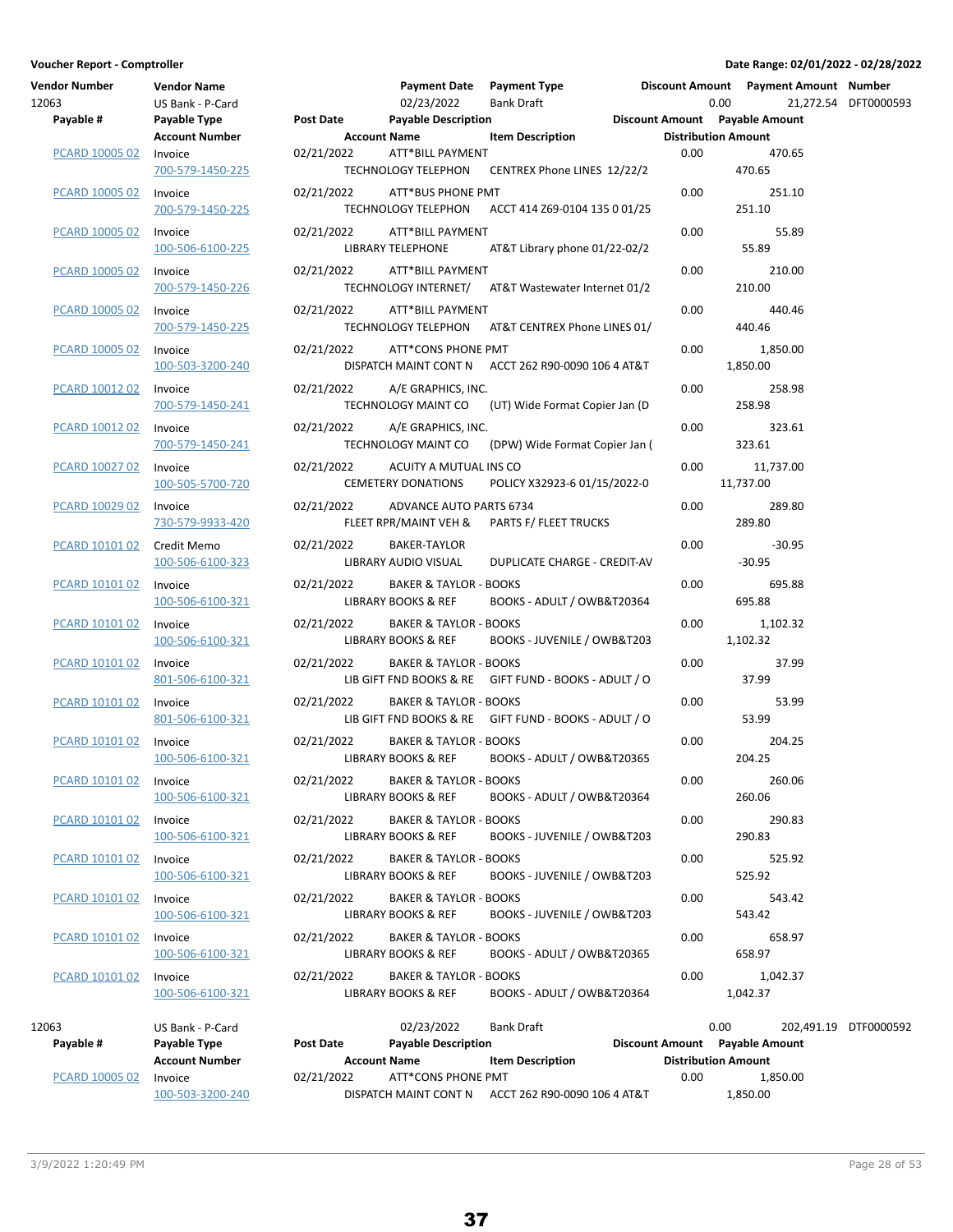| <b>Vendor Number</b><br>PCARD 10005 02 | <b>Vendor Name</b><br>Invoice<br>100-506-6100-225 | 02/21/2022 | <b>ATT*BILL PAYMENT</b><br>LIBRARY TELEPHONE                                    | Payment Date Payment Type <b>Discount Amount Payment Amount Number</b><br>Phone Charges 12/22/21-01/21 | 0.00 | 56.43<br>56.43         |  |
|----------------------------------------|---------------------------------------------------|------------|---------------------------------------------------------------------------------|--------------------------------------------------------------------------------------------------------|------|------------------------|--|
| PCARD 10005 02                         | Invoice<br>700-579-1450-226                       | 02/21/2022 | ATT*BILL PAYMENT                                                                | TECHNOLOGY INTERNET/ Wastewater Scada Internet 12/2                                                    | 0.00 | 210.00<br>210.00       |  |
| PCARD 10127 02                         | Invoice<br>730-579-9933-420                       | 02/21/2022 | BIG JIMS SMALL ENGINE SVC<br>FLEET RPR/MAINT VEH & PARKS EQUIPMENT              |                                                                                                        | 0.00 | 183.32<br>183.32       |  |
| PCARD 10127 02                         | Invoice<br>100-507-7610-340                       | 02/21/2022 | BIG JIMS SMALL ENGINE SVC<br>TREE&BRUSH OPER SUP/ PARKS SAW                     |                                                                                                        | 0.00 | 614.74<br>614.74       |  |
| PCARD 10132 02                         | Invoice<br>601-575-3601-340                       | 02/21/2022 | NOR*NORTHERN TOOL<br>COLL SYS OP OPER SUP/E tools                               |                                                                                                        | 0.00 | 106.99<br>106.99       |  |
| PCARD 10132 02                         | Invoice<br>601-576-3703-340                       | 02/21/2022 | NOR*NORTHERN TOOL<br><b>GEN PLANT MAINT OPER tools</b>                          |                                                                                                        | 0.00 | 213.98<br>213.98       |  |
| PCARD 10133 02                         | Invoice<br>603-518-9923-210                       | 02/21/2022 | <b>BOARDMAN AND CLARK LLP</b>                                                   | OUTSIDE SVCS OUTSD SV PAYMENT F/ ATC COMMON FACI                                                       | 0.00 | 15.95<br>15.95         |  |
| PCARD 10203 02                         | Invoice<br>100-506-6100-345                       | 02/21/2022 | CDW GOVT #R746216<br>LIBRARY COMP/TECH EQ                                       | PRINTER                                                                                                | 0.00 | 838.13<br>838.13       |  |
| <b>PCARD 10267 02</b>                  | Invoice<br>602-573-6677-435                       |            | 02/21/2022 CORE & MAIN 901<br>HYDRANT MAINT RPR/M                               | hydrant parts                                                                                          | 0.00 | 1,260.00<br>1,260.00   |  |
| PCARD 10267 02                         | Invoice<br>603-573-7000-340                       | 02/21/2022 | CORE & MAIN 901<br>CAPITAL PROJECT OPER S                                       | electric meters                                                                                        | 0.00 | 1,640.00<br>1,640.00   |  |
| PCARD 10267 02                         | Invoice<br>602-573-7000-340                       | 02/21/2022 | CORE & MAIN 901<br>CAPITAL PROJECT OPER S                                       | water meters                                                                                           | 0.00 | 10,279.00<br>10,279.00 |  |
| PCARD 10268 02                         | Invoice<br>730-579-9933-420                       | 02/21/2022 | <b>COREY OIL</b>                                                                | FLEET RPR/MAINT VEH & ANTIFREEZE F/ FLEET TRUCK                                                        | 0.00 | 825.20<br>825.20       |  |
| PCARD 10268 02                         | Invoice<br>730-579-9933-420                       | 02/21/2022 | COREY OIL LTD<br>FLEET RPR/MAINT VEH &                                          | OIL & WINDSHIELD DE-ICER                                                                               | 0.00 | 653.95<br>653.95       |  |
| PCARD 10283 02                         | Invoice<br>601-575-3002-435                       | 02/21/2022 | <b>CUMMINS CSSNA - EV</b><br>PUMP STA O&M RPR/MN Block heaters                  |                                                                                                        | 0.00 | 519.38<br>519.38       |  |
| PCARD 10365 02                         | Invoice<br>601-575-3022-346                       | 02/21/2022 | <b>EGGERS IMPRINTS</b><br>SAFETY & TRAINING CLTH clothing                       |                                                                                                        | 0.00 | 972.00<br>972.00       |  |
| PCARD 10402 02                         | Invoice<br>408-505-5305-810                       | 02/21/2022 | EWALD CJDC OCONOMOWOC<br>STREET MAINT CAPITAL E PARTS F/ FLEET                  |                                                                                                        | 0.00 | 382.67<br>382.67       |  |
| PCARD 10402 02                         | Invoice<br>603-573-7000-810                       | 02/21/2022 | EWALD CJDC OCONOMOWOC<br>CAPITAL PROJECT CAPITA PARTS F/ FLEET                  |                                                                                                        | 0.00 | 382.67<br>382.67       |  |
| PCARD 10402 02 Invoice                 | 730-579-9933-420                                  |            | 02/21/2022 EWALD CHEVROLET BUICK LLC<br>FLEET RPR/MAINT VEH & PARTS F/ VEHICLES |                                                                                                        | 0.00 | 2,201.34<br>2,201.34   |  |
| PCARD 10424 02                         | Invoice<br>100-505-5210-210                       | 02/21/2022 | FISH WINDOW CLEANING<br>MUNI GARAGE OUTSD SV window cleaning                    |                                                                                                        | 0.00 | 15.00<br>15.00         |  |
| PCARD 10424 02                         | Invoice<br>100-507-7410-210                       | 02/21/2022 | FISH WINDOW CLEANING<br>PARKS/PLAYGR OUTSD SV window cleaning                   |                                                                                                        | 0.00 | 15.00<br>15.00         |  |
| PCARD 10424 02                         | Invoice<br>100-505-5510-210                       | 02/21/2022 | FISH WINDOW CLEANING<br>CITY BLDGS OUTSD SVCS                                   | window cleaning                                                                                        | 0.00 | 81.00<br>81.00         |  |
| PCARD 10424 02                         | Invoice<br>100-506-6100-210                       | 02/21/2022 | FISH WINDOW CLEANING<br>LIBRARY OUTSD SVCS NO window cleaning                   |                                                                                                        | 0.00 | 84.00<br>84.00         |  |
| PCARD 10425 02                         | Invoice<br>100-505-5210-340                       | 02/21/2022 | SQ *FLEMING'S FIRE 1, INC                                                       | MUNI GARAGE OPER SUP new fire extinguisher/old one fa                                                  | 0.00 | 41.00<br>41.00         |  |
| PCARD 10508 02                         | Invoice<br>603-573-6594-340                       | 02/21/2022 | GRAINGER<br>UNDRGD LN MAINT OPER Lift all sling                                 |                                                                                                        | 0.00 | 32.72<br>32.72         |  |
| PCARD 10508 02                         | Invoice<br>730-579-9933-420                       | 02/21/2022 | GRAINGER                                                                        | FLEET RPR/MAINT VEH & ITEMS F/ FLEET VEHICLES                                                          | 0.00 | 222.48<br>222.48       |  |
| <b>PCARD 10508 02</b>                  | Invoice<br>730-579-9933-420                       | 02/21/2022 | GRAINGER                                                                        | FLEET RPR/MAINT VEH & AIR TANK F/ TRUCK                                                                | 0.00 | 433.19<br>433.19       |  |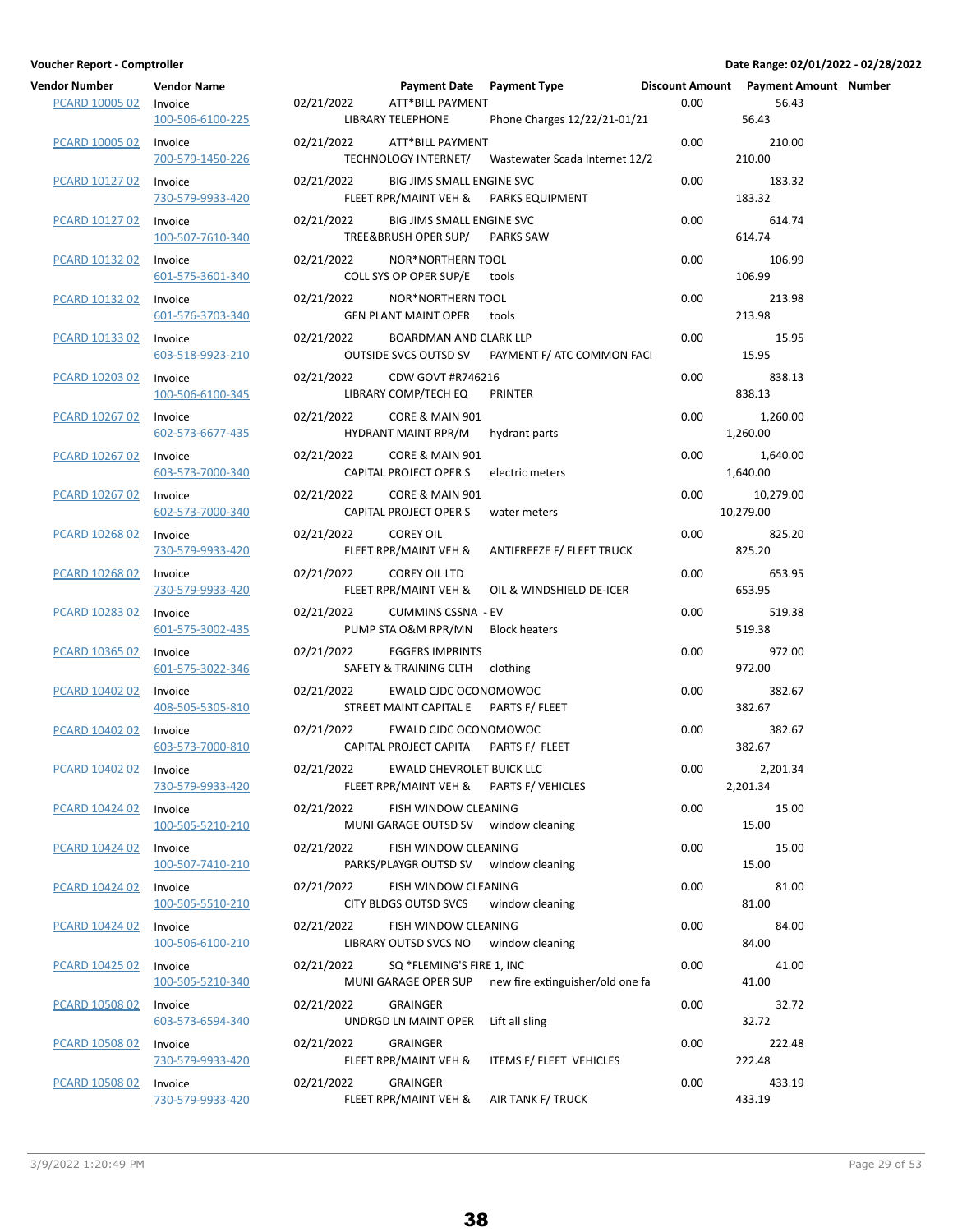| Vendor Number         | <b>Vendor Name</b>          |                                                                | Payment Date Payment Type                                                   |      | Discount Amount Payment Amount Number |  |
|-----------------------|-----------------------------|----------------------------------------------------------------|-----------------------------------------------------------------------------|------|---------------------------------------|--|
| PCARD 10508 02        | Invoice<br>603-573-6594-340 | 02/21/2022<br><b>GRAINGER</b><br>UNDRGD LN MAINT OPER          | 10amp fuses                                                                 | 0.00 | 242.00<br>242.00                      |  |
| <b>PCARD 10508 02</b> | Invoice<br>730-579-9933-420 | 02/21/2022<br><b>GRAINGER</b><br>FLEET RPR/MAINT VEH &         | <b>SHOP SUPPLY</b>                                                          | 0.00 | 276.40<br>276.40                      |  |
| PCARD 10508 02        | Invoice<br>100-503-3100-340 | 02/21/2022<br><b>GRAINGER</b><br>POLICE ADMIN OPER SUP         | floor runner                                                                | 0.00 | 233.70<br>233.70                      |  |
| PCARD 10508 02        | Invoice<br>100-503-3100-340 | 02/21/2022<br><b>GRAINGER</b><br>POLICE ADMIN OPER SUP         | floor runner                                                                | 0.00 | 262.43<br>262.43                      |  |
| PCARD 10508 02        | Invoice<br>730-579-9933-435 | 02/21/2022<br><b>GRAINGER</b><br>FLEET RPR/MAINT EQUIP         | COIN LITHIUM BATTERY F/ FLEE                                                | 0.00 | 3.80<br>3.80                          |  |
| <b>PCARD 10508 02</b> | Invoice<br>730-579-9933-340 | 02/21/2022<br><b>GRAINGER</b><br>FLEET OPER SUP/EXP            | <b>FURNACE FILTERS</b>                                                      | 0.00 | 70.98<br>70.98                        |  |
| <b>PCARD 10508 02</b> | Invoice<br>601-575-3601-340 | 02/21/2022<br><b>GRAINGER</b><br>COLL SYS OP OPER SUP/E        | green marking paint - wastewat                                              | 0.00 | 103.32<br>103.32                      |  |
| PCARD 10508 02        | Invoice<br>602-572-6662-340 | 02/21/2022<br><b>GRAINGER</b><br>T&D LINES OP OPER SUP/        | diesel gas can for water dept                                               | 0.00 | 122.61<br>122.61                      |  |
| PCARD 10508 02        | Invoice<br>603-573-6594-340 | 02/21/2022<br><b>GRAINGER</b><br>UNDRGD LN MAINT OPER          | red, white, pink marking paint -                                            | 0.00 | 290.52<br>290.52                      |  |
| PCARD 10508 02        | Invoice<br>100-506-6100-340 | 02/21/2022<br><b>GRAINGER</b><br>LIBRARY OPER SUP/EXP          | wheeled cart                                                                | 0.00 | 401.77<br>401.77                      |  |
| <b>PCARD 10508 02</b> | Invoice<br>601-576-3717-340 | 02/21/2022<br><b>GRAINGER</b><br>PHOS REMOVAL OPER SU          | parts for ferric system                                                     | 0.00 | 64.07<br>64.07                        |  |
| <b>PCARD 10508 02</b> | Invoice<br>100-503-3100-400 | <b>GRAINGER</b><br>02/21/2022<br>POLICE ADMIN RPR/MAI          | water filter                                                                | 0.00 | 54.44<br>54.44                        |  |
| PCARD 10508 02        | Invoice<br>100-505-5510-400 | <b>GRAINGER</b><br>02/21/2022<br><b>CITY BLDGS RPR/MAINT B</b> | water filter                                                                | 0.00 | 54.44<br>54.44                        |  |
| PCARD 10508 02        | Invoice<br>601-575-3601-340 | 02/21/2022<br><b>GRAINGER</b><br>COLL SYS OP OPER SUP/E        | for collection system                                                       | 0.00 | 88.69<br>88.69                        |  |
| PCARD 10508 02        | Invoice<br>730-579-9933-420 | 02/21/2022<br><b>GRAINGER</b><br>FLEET RPR/MAINT VEH &         | <b>FLANGE BEARINGS</b>                                                      | 0.00 | 145.14<br>145.14                      |  |
| <b>PCARD 10508 02</b> | Invoice<br>601-576-3704-340 | 02/21/2022<br><b>GRAINGER</b><br><b>INFLUENT SCREEN OPER</b>   | for screen room                                                             | 0.00 | 27.38<br>27.38                        |  |
| <b>PCARD 10508 02</b> | Invoice<br>601-576-3715-340 | 02/21/2022<br><b>GRAINGER</b><br>FLOW METER OPER SUP/          | Ups for computer                                                            | 0.00 | 114.24<br>114.24                      |  |
| PCARD 10508 02        | Invoice<br>601-576-3709-435 | 02/21/2022<br><b>GRAINGER</b><br>ADV TRTMT EQUIP RPR/          | for raw pump check valve                                                    | 0.00 | 120.48<br>120.48                      |  |
| PCARD 10508 02        | Invoice<br>601-576-3703-340 | 02/21/2022<br><b>GRAINGER</b><br><b>GEN PLANT MAINT OPER</b>   | tool                                                                        | 0.00 | 12.69<br>12.69                        |  |
| PCARD 10508 02        | Invoice<br>100-505-5210-400 | 02/21/2022<br><b>GRAINGER</b><br>MUNI GARAGE RPR/MAI           | water filter                                                                | 0.00 | 54.44<br>54.44                        |  |
| <b>PCARD 10551 02</b> | Invoice<br>730-579-9933-340 | HEIN ELECTRIC WEST ALLIS<br>02/21/2022<br>FLEET OPER SUP/EXP   | hardware to update phones and                                               | 0.00 | 84.94<br>84.94                        |  |
| PCARD 10551 02        | Invoice<br>100-507-7410-400 | 02/21/2022<br>HEIN OCONOMOWOC<br>PARKS/PLAYGR RPR/MAI          | <b>Bandshell Lighting</b>                                                   | 0.00 | 712.08<br>712.08                      |  |
| PCARD 10678 02        | Invoice<br>730-579-9933-420 | 02/21/2022<br>FLEET RPR/MAINT VEH &                            | KAESTNER AUTO ELECTRIC CO<br>ITEMS F/ TRUCKS                                | 0.00 | 57.90<br>57.90                        |  |
| PCARD 10678 02        | Invoice<br>730-579-9933-435 | 02/21/2022<br>FLEET RPR/MAINT EQUIP                            | KAESTNER AUTO ELECTRIC CO<br>110V BRUSHES F/6                               | 0.00 | 175.90<br>175.90                      |  |
| PCARD 10678 02        | Invoice<br>603-573-7000-810 | 02/21/2022<br>CAPITAL PROJECT CAPITA                           | KAESTNER AUTO ELECTRIC CO<br>LED LIGHTS F/ NEW TRUCK                        | 0.00 | 445.60<br>445.60                      |  |
| PCARD 10678 02        | Invoice<br>730-579-9933-420 | 02/21/2022                                                     | KAESTNER AUTO ELECTRIC CO<br>FLEET RPR/MAINT VEH & VARIOUS LIGHTS F/ TRUCKS | 0.00 | 525.90<br>525.90                      |  |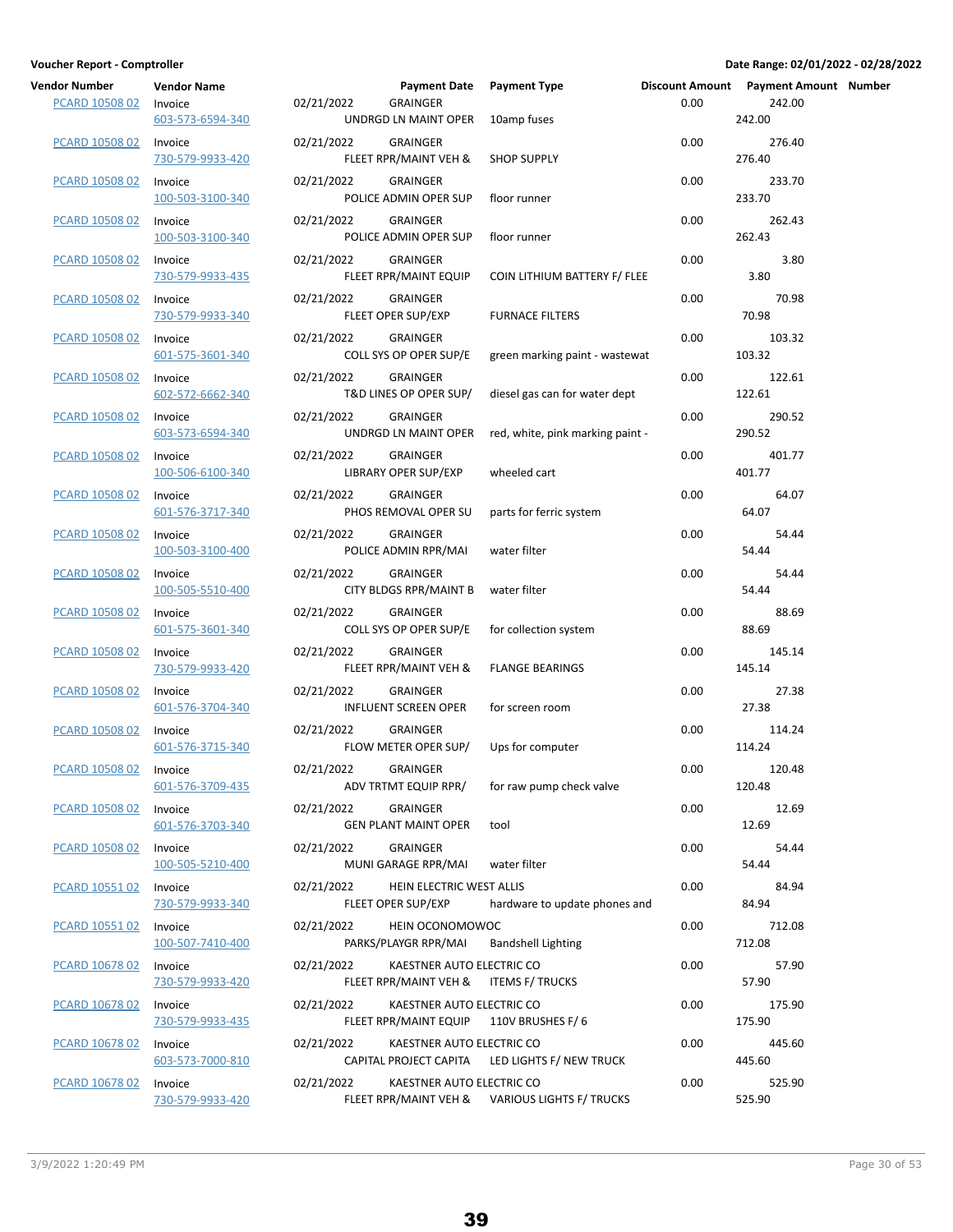| endor Number<br>PCARD 10680 02 | <b>Vendor Name</b><br>Invoice<br>602-518-9920-330 | 02/ |
|--------------------------------|---------------------------------------------------|-----|
| PCARD 10680 02                 | Invoice<br>602-518-9920-330                       | 02/ |
| PCARD 10680 02                 | Invoice<br>100-507-7100-330                       | 02/ |
| PCARD 10680 02                 | Invoice<br>100-503-3100-330                       | 02/ |
| PCARD 10680 02                 | Invoice<br>602-518-9920-330                       | 02/ |
| PCARD 10680 02                 | Invoice<br>100-503-3400-330                       | 02/ |
| PCARD 10680 02 Invoice         | 100-503-3100-330                                  | 02/ |
| PCARD 10680 02                 | Invoice<br>601-518-3850-330                       | 02/ |
| PCARD 10680 02                 | Credit Memo<br>601-518-3850-330                   | 02/ |
| PCARD 10768 02                 | Invoice<br>100-505-5330-340                       | 02/ |
| PCARD 10768 02                 | Invoice<br>100-505-5330-340                       | 02/ |
| PCARD 10768 02                 | Invoice<br>100-505-5335-340                       | 02/ |
| PCARD 10768 02                 | Invoice<br>100-505-5330-340                       | 02/ |
| PCARD 10777 02                 | Invoice<br>100-507-7100-326                       | 02/ |
| PCARD 10818 02                 | Invoice<br>603-573-6594-330                       | 02/ |
| <b>PCARD 10818 02</b>          | Invoice<br>603-11542                              | 02/ |
| <b>PCARD 10818 02</b>          | Invoice<br>603-572-6586-330                       | 02/ |
| PCARD 10920 02                 | Invoice<br>603-573-6592-330                       | 02/ |
| PCARD 10986 02                 | Invoice<br>602-534-6642-210                       | 02/ |
| PCARD 10986 02                 | Invoice<br>601-576-3619-210                       | 02/ |
| <b>PCARD 10996 02</b>          | Invoice<br>100-501-1200-340                       | 02/ |
| PCARD 10996 02 Invoice         | 100-509-9100-330                                  | 02/ |
| PCARD 10996 02                 | Invoice<br>100-509-9100-330                       | 02/ |
| PCARD 10996 02                 | Invoice<br>100-501-1100-330                       | 02/ |
| <b>PCARD 10996 02</b>          | Invoice<br>255-509-9100-720                       | 02/ |
| <u>PCARD 10996 02</u>          | Invoice<br>100-506-6100-330                       | 02/ |

| Vendor Number<br>PCARD 10680 02 | <b>Vendor Name</b><br>Invoice<br>602-518-9920-330 | 02/21/2022 | Payment Date Payment Type<br>KALAHARI RESORT - WI ECOM               | ADMIN& GEN TRAIN/TRA HOTEL ROOM DYLAN LUCAS WI         | 0.00 | Discount Amount Payment Amount Number<br>109.00<br>109.00 |  |
|---------------------------------|---------------------------------------------------|------------|----------------------------------------------------------------------|--------------------------------------------------------|------|-----------------------------------------------------------|--|
| PCARD 10680 02                  | Invoice<br>602-518-9920-330                       | 02/21/2022 | KALAHARI RESORT - WI ECOM<br>ADMIN&GEN TRAIN/TRA                     | HOTEL RM. JOSH WELLMANN W                              | 0.00 | 109.00<br>109.00                                          |  |
| PCARD 10680 02                  | Invoice<br>100-507-7100-330                       | 02/21/2022 | KALAHARI RESORT - WI ECOM                                            | REC ADMIN TRAIN/TRAVE Hotel Down Payment 1st night     | 0.00 | 117.00<br>117.00                                          |  |
| PCARD 10680 02                  | Invoice<br>100-503-3100-330                       | 02/21/2022 | KALAHARI RESORT - WI ECOM                                            | POLICE ADMIN TRAIN/TR Lodging - WI Police Chief Leader | 0.00 | 139.00<br>139.00                                          |  |
| PCARD 10680 02                  | Invoice<br>602-518-9920-330                       | 02/21/2022 | KALAHARI RESORT - WI ECOM<br>ADMIN&GEN TRAIN/TRA                     | LUCAS CAINE HOTEL ROOM AT                              | 0.00 | 109.00<br>109.00                                          |  |
| PCARD 10680 02                  | Invoice<br>100-503-3400-330                       | 02/21/2022 | KALAHARI RESORT - WI ECOM                                            | POLICE TRAIN TRAIN/TRA Lodging - Franke 1st night Homi | 0.00 | 90.00<br>90.00                                            |  |
| PCARD 10680 02                  | Invoice<br>100-503-3100-330                       | 02/21/2022 | KALAHARI RESORT - WI                                                 | POLICE ADMIN TRAIN/TR Lodging - WI Police Chief Leader | 0.00 | 373.49<br>373.49                                          |  |
| PCARD 10680 02                  | Invoice<br>601-518-3850-330                       | 02/21/2022 | KALAHARI RESORT - WI<br>ADMIN & GEN TRAIN/TR                         | seminar                                                | 0.00 | 244.71<br>244.71                                          |  |
| PCARD 10680 02                  | Credit Memo<br>601-518-3850-330                   | 02/21/2022 | KALAHARI RESORT - WI<br>ADMIN & GEN TRAIN/TR tax charge refund       |                                                        | 0.00 | $-13.36$<br>$-13.36$                                      |  |
| PCARD 10768 02                  | Invoice<br>100-505-5330-340                       | 02/21/2022 | LANGE ENTERPRISES INC<br>STREET SIGNS OPER SUP/                      | street signs                                           | 0.00 | 194.40<br>194.40                                          |  |
| PCARD 10768 02                  | Invoice<br>100-505-5330-340                       | 02/21/2022 | LANGE ENTERPRISES INC<br>STREET SIGNS OPER SUP/                      | street signs                                           | 0.00 | 984.82<br>984.82                                          |  |
| PCARD 10768 02                  | Invoice<br>100-505-5335-340                       | 02/21/2022 | LANGE ENTERPRISES INC<br>TRAFFIC CTRL OPER SUP/                      | safety products signs                                  | 0.00 | 1,463.16<br>1,463.16                                      |  |
| PCARD 10768 02                  | Invoice<br>100-505-5330-340                       | 02/21/2022 | LANGE ENTERPRISES INC<br>STREET SIGNS OPER SUP/                      | signs for annual program                               | 0.00 | 1,284.99<br>1,284.99                                      |  |
| PCARD 10777 02                  | Invoice<br>100-507-7100-326                       | 02/21/2022 | IN *LCFF, LLC<br>REC ADMIN PUBLICITY                                 | Preschool guide to promote Pre                         | 0.00 | 150.00<br>150.00                                          |  |
| PCARD 10818 02                  | Invoice<br>603-573-6594-330                       | 02/21/2022 | MUNICIPAL ELECTRIC UTILIT<br>UNDRGD LN MAINT TRAI                    | REGISTRATION CRAIG CLEMME                              | 0.00 | 500.00<br>500.00                                          |  |
| <b>PCARD 10818 02</b>           | Invoice<br>603-11542                              | 02/21/2022 | MUNICIPAL ELECTRIC UTILIT<br>EXEMPT MATERIALS                        | Hold and warning tags - free sto                       | 0.00 | 700.00<br>700.00                                          |  |
| PCARD 10818 02                  | Invoice<br>603-572-6586-330                       | 02/21/2022 | MUNICIPAL ELECTRIC UTILIT                                            | METER OP TRAIN/TRAVEL REGISTER SCOTT SAUER MEUW        | 0.00 | 570.00<br>570.00                                          |  |
| PCARD 10920 02 Invoice          | 603-573-6592-330                                  | 02/21/2022 | SQ *MONTE EWING CONSULTIN                                            | SUBST MAINT TRAIN/TRA REGISTER SCOTT SAUER ELECTRI     | 0.00 | 185.00<br>185.00                                          |  |
| PCARD 10986 02                  | Invoice<br>602-534-6642-210                       | 02/21/2022 | NORTHERN LAKE SERVICE- IN                                            | WTR TREAT OP OUTSD SV WATER SAMPLES TESTED             | 0.00 | 374.00<br>374.00                                          |  |
| PCARD 10986 02                  | Invoice<br>601-576-3619-210                       | 02/21/2022 | NORTHERN LAKE SERVICE- IN<br>LABORATORY OUTSD SVC Lab sample testing |                                                        | 0.00 | 349.82<br>349.82                                          |  |
| PCARD 10996 02                  | Invoice<br>100-501-1200-340                       | 02/21/2022 | OCONOMOWOC CHAMBER OF CO<br>PAYROLL/HR OPER SUP/E                    | <b>Employee Recognition Program-</b>                   | 0.00 | 350.00<br>350.00                                          |  |
| PCARD 10996 02                  | Invoice<br>100-509-9100-330                       | 02/21/2022 | OCONOMOWOC AREA CHAMBE                                               | ECON DEV TRAIN/TRAVEL Chamber Breakfast - Econ. Dev.   | 0.00 | 36.00<br>36.00                                            |  |
| PCARD 10996 02                  | Invoice<br>100-509-9100-330                       | 02/21/2022 | OCONOMOWOC AREA CHAMBE                                               | ECON DEV TRAIN/TRAVEL Chamber Breakfast - Planning St  | 0.00 | 54.00<br>54.00                                            |  |
| PCARD 10996 02                  | Invoice<br>100-501-1100-330                       | 02/21/2022 | OCONOMOWOC AREA CHAMBE                                               | GEN ACCTG TRAIN/TRAVE Chamber Breakfast - Finance Dir  | 0.00 | 18.00<br>18.00                                            |  |
| PCARD 10996 02                  | Invoice<br>255-509-9100-720                       | 02/21/2022 | OCONOMOWOC AREA CHAMBE<br>TOURISM DONATIONS                          | Farmers Market Sponsor                                 | 0.00 | 300.00<br>300.00                                          |  |
| PCARD 10996 02                  | Invoice<br>100-506-6100-330                       | 02/21/2022 | OCONOMOWOC AREA CHAMBE<br>LIBRARY TRAIN/TRAVEL                       | REGISTRAITON-STATE OF THE CI                           | 0.00 | 18.00<br>18.00                                            |  |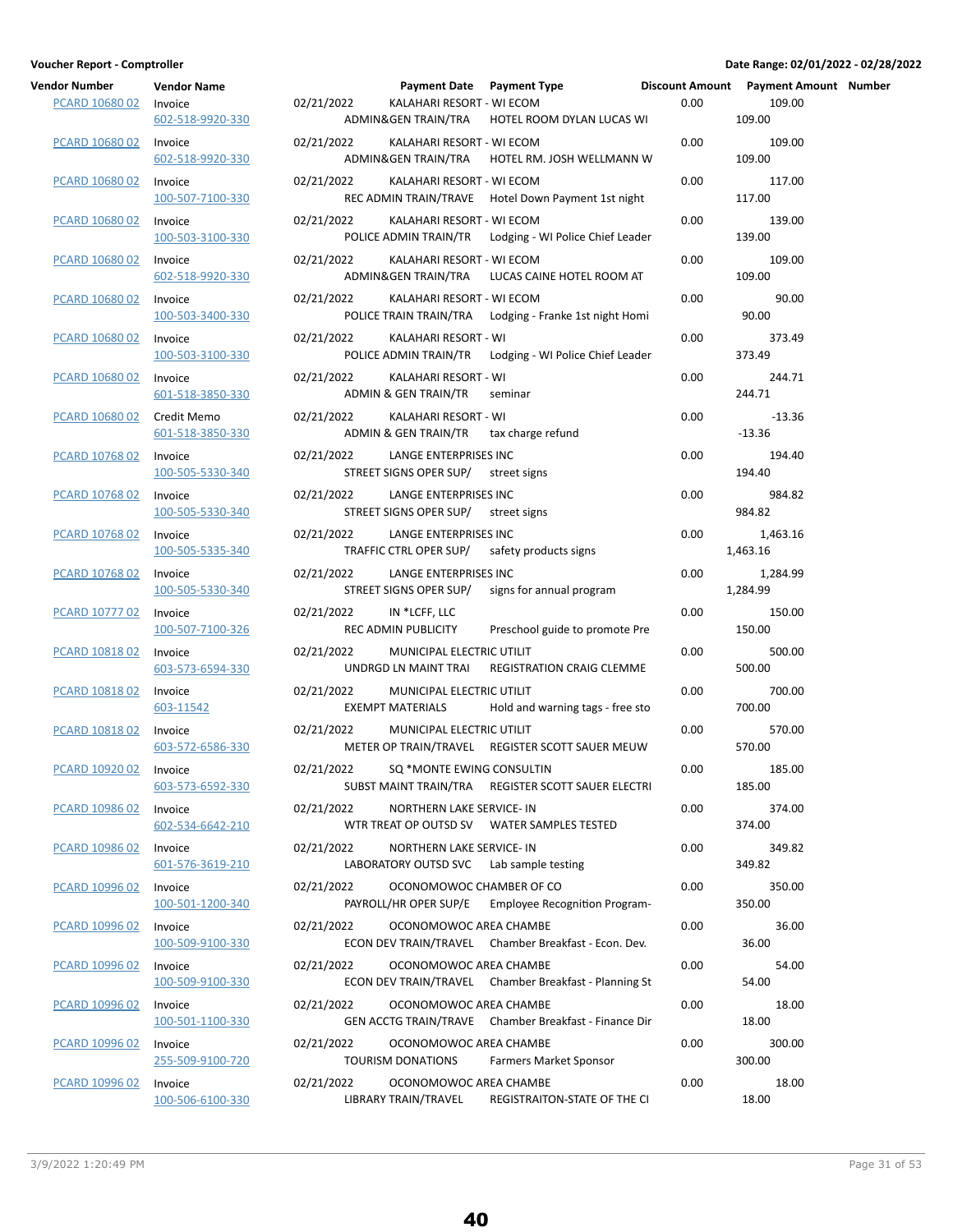| endor Number<br><b>PCARD 11005 02</b> | <b>Vendor Name</b><br>Invoice<br>602-533-6632-435 |
|---------------------------------------|---------------------------------------------------|
| <b>PCARD 11005 02</b>                 | Invoice<br>730-579-9933-420                       |
| PCARD 11005 02                        | Invoice<br>603-573-7000-810                       |
| PCARD 11005 02                        | Invoice<br>730-579-9933-420                       |
| PCARD 11005 02                        | Invoice<br>730-579-9933-420                       |
| PCARD 11023 02                        | Invoice<br>601-575-3022-340                       |
| PCARD 11023 02 Invoice                | 100-505-5210-340                                  |
| PCARD 11028 02                        | Invoice<br>205-505-5900-297                       |
| PCARD 11077 02                        | Invoice<br>602-518-9921-530                       |
| PCARD 11077 02                        | Invoice<br>100-501-1300-530                       |
| PCARD 11077 02                        | Invoice<br>100-502-2100-530                       |
| PCARD 11077 02                        | Invoice<br>603-518-9921-530                       |
| PCARD 11083 02                        | Invoice<br>100-507-7340-530                       |
| PCARD 11155 02                        | Invoice<br>700-579-1450-241                       |
| PCARD 11155 02                        | Invoice<br>700-579-1450-241                       |
| <b>PCARD 11155 02</b>                 | Invoice<br>700-579-1450-241                       |
| PCARD 11155 02                        | Invoice<br>700-579-1450-241                       |
| PCARD 11155 02                        | Invoice<br>700-579-1450-241                       |
| PCARD 11155 02                        | Invoice<br>700-579-1450-241                       |
| PCARD 11155 02                        | Invoice<br>700-579-1450-530                       |
| <b>PCARD 11155 02</b>                 | Invoice<br>700-579-1450-530                       |
| <b>PCARD 11155 02</b>                 | Invoice<br>700-579-1450-241                       |
| PCARD 11155 02                        | Invoice<br>700-579-1450-530                       |
| PCARD 11155 02                        | Invoice<br>700-579-1450-530                       |
| PCARD 11155 02                        | Invoice<br>700-579-1450-530                       |
| PCARD 11155 02                        | Invoice<br>700-579-1450-241                       |

| Vendor Number<br><b>PCARD 11005 02</b> | <b>Vendor Name</b><br>Invoice | 02/21/2022 | Payment Date Payment Type<br><b>NAPA STORE 3438015</b>           |                                                  | 0.00 | Discount Amount Payment Amount Number<br>146.03 |  |
|----------------------------------------|-------------------------------|------------|------------------------------------------------------------------|--------------------------------------------------|------|-------------------------------------------------|--|
|                                        | 602-533-6632-435              |            |                                                                  | PWR PROD EQ RPR/MAIN FILTERS F/ WATER GENERATORS |      | 146.03                                          |  |
| PCARD 11005 02                         | Invoice<br>730-579-9933-420   | 02/21/2022 | <b>NAPA STORE 3438015</b><br>FLEET RPR/MAINT VEH &               | PARTS F/ FLEET EQUIPMENT                         | 0.00 | 337.33<br>337.33                                |  |
| PCARD 11005 02                         | Invoice<br>603-573-7000-810   | 02/21/2022 | <b>NAPA STORE 3438015</b><br>CAPITAL PROJECT CAPITA              | PARTS F/ ELECTRIC DEPT.                          | 0.00 | 134.90<br>134.90                                |  |
| PCARD 11005 02                         | Invoice<br>730-579-9933-420   | 02/21/2022 | <b>NAPA STORE 3438015</b><br>FLEET RPR/MAINT VEH &               | PARTS F/ FLEET                                   | 0.00 | 899.50<br>899.50                                |  |
| PCARD 11005 02                         | Invoice<br>730-579-9933-420   | 02/21/2022 | <b>NAPA STORE 3438015</b><br>FLEET RPR/MAINT VEH &               | <b>PARTS F/ FLEET TRUCKS</b>                     | 0.00 | 486.49<br>486.49                                |  |
| <b>PCARD 11023 02</b>                  | Invoice<br>601-575-3022-340   | 02/21/2022 | OLSEN SAFETY EQUIPMENT CO<br>SAFETY & TRAINING OPE               | Latex gloves                                     | 0.00 | 301.40<br>301.40                                |  |
| PCARD 11023 02                         | Invoice<br>100-505-5210-340   | 02/21/2022 | OLSEN SAFETY EQUIPMENT CO<br>MUNI GARAGE OPER SUP safety glasses |                                                  | 0.00 | 75.36<br>75.36                                  |  |
| PCARD 11028 02                         | Invoice<br>205-505-5900-297   | 02/21/2022 | OSI ENVIRONMENTAL<br><b>GARBAGE REFUSE COLL</b>                  | Used oil recycling                               | 0.00 | 125.00<br>125.00                                |  |
| PCARD 11077 02                         | Invoice<br>602-518-9921-530   | 02/21/2022 | PITNEY BOWES PI<br>OFFICE EXP RENTS                              | Postage Meter Rent 02/22-04/2                    | 0.00 | 29.70<br>29.70                                  |  |
| PCARD 11077 02                         | Invoice<br>100-501-1300-530   | 02/21/2022 | PITNEY BOWES PI<br>TREASURY RENT                                 | Postage Meter Rent 02/22-04/2                    | 0.00 | 45.00<br>45.00                                  |  |
| PCARD 11077 02                         | Invoice<br>100-502-2100-530   | 02/21/2022 | PITNEY BOWES PI<br><b>CITY CLERK RENT</b>                        | Postage Meter Rent 02/22-04/2                    | 0.00 | 45.00<br>45.00                                  |  |
| PCARD 11077 02                         | Invoice<br>603-518-9921-530   | 02/21/2022 | PITNEY BOWES PI<br>OFFICE EXP RENTS                              | Postage Meter Rent 02/22-04/2                    | 0.00 | 60.30<br>60.30                                  |  |
| PCARD 11083 02                         | Invoice<br>100-507-7340-530   | 02/21/2022 | PORT-A-JOHN -CLV<br><b>WATERFRONT RENT</b>                       | City Beach & Fowler Launch Por                   | 0.00 | 496.00<br>496.00                                |  |
| PCARD 11155 02                         | Invoice<br>700-579-1450-241   | 02/21/2022 | RICOH USA, INC<br>TECHNOLOGY MAINT CO                            | Copier Usage - December                          | 0.00 | 55.78<br>55.78                                  |  |
| PCARD 11155 02                         | Invoice<br>700-579-1450-241   | 02/21/2022 | RICOH USA, INC<br>TECHNOLOGY MAINT CO                            | Copier Usage - December                          | 0.00 | 94.25<br>94.25                                  |  |
| <b>PCARD 11155 02</b>                  | Invoice<br>700-579-1450-241   | 02/21/2022 | RICOH USA, INC<br>TECHNOLOGY MAINT CO                            | Copier Usage - DPW - January                     | 0.00 | 98.38<br>98.38                                  |  |
| PCARD 11155 02                         | Invoice<br>700-579-1450-241   | 02/21/2022 | RICOH USA, INC<br>TECHNOLOGY MAINT CO                            | Copier Usage - - December                        | 0.00 | 112.24<br>112.24                                |  |
| PCARD 11155 02                         | Invoice<br>700-579-1450-241   | 02/21/2022 | RICOH USA, INC<br>TECHNOLOGY MAINT CO                            | Copier Usage - DPW - Decembe                     | 0.00 | 113.67<br>113.67                                |  |
| <b>PCARD 11155 02</b>                  | Invoice<br>700-579-1450-241   | 02/21/2022 | RICOH USA, INC<br>TECHNOLOGY MAINT CO                            | Copier Usage - PD - December                     | 0.00 | 137.40<br>137.40                                |  |
| <b>PCARD 11155 02</b>                  | Invoice<br>700-579-1450-530   | 02/21/2022 | RICOH USA, INC<br><b>TECHNOLOGY RENT</b>                         | Copier Lease - Parks (January)                   | 0.00 | 145.22<br>145.22                                |  |
| <b>PCARD 11155 02</b>                  | Invoice<br>700-579-1450-530   | 02/21/2022 | RICOH USA, INC<br><b>TECHNOLOGY RENT</b>                         | Copier Lease - DPW (January)                     | 0.00 | 146.02<br>146.02                                |  |
| PCARD 11155 02                         | Invoice<br>700-579-1450-241   | 02/21/2022 | RICOH USA, INC<br>TECHNOLOGY MAINT CO                            | Copier Usage - PD January                        | 0.00 | 177.92<br>177.92                                |  |
| PCARD 11155 02                         | Invoice<br>700-579-1450-530   | 02/21/2022 | RICOH USA, INC<br><b>TECHNOLOGY RENT</b>                         | Copier Lease - Finance (January)                 | 0.00 | 220.91<br>220.91                                |  |
| PCARD 11155 02                         | Invoice<br>700-579-1450-530   | 02/21/2022 | RICOH USA, INC<br><b>TECHNOLOGY RENT</b>                         | Copier Lease - Clerks (January)                  | 0.00 | 238.71<br>238.71                                |  |
| <b>PCARD 11155 02</b>                  | Invoice<br>700-579-1450-530   | 02/21/2022 | RICOH USA, INC<br><b>TECHNOLOGY RENT</b>                         | Copier Lease - PD (January)                      | 0.00 | 416.44<br>416.44                                |  |
| <b>PCARD 11155 02</b>                  | Invoice<br>700-579-1450-241   | 02/21/2022 | RICOH USA, INC<br>TECHNOLOGY MAINT CO                            | Copier Usage - January                           | 0.00 | 430.95<br>430.95                                |  |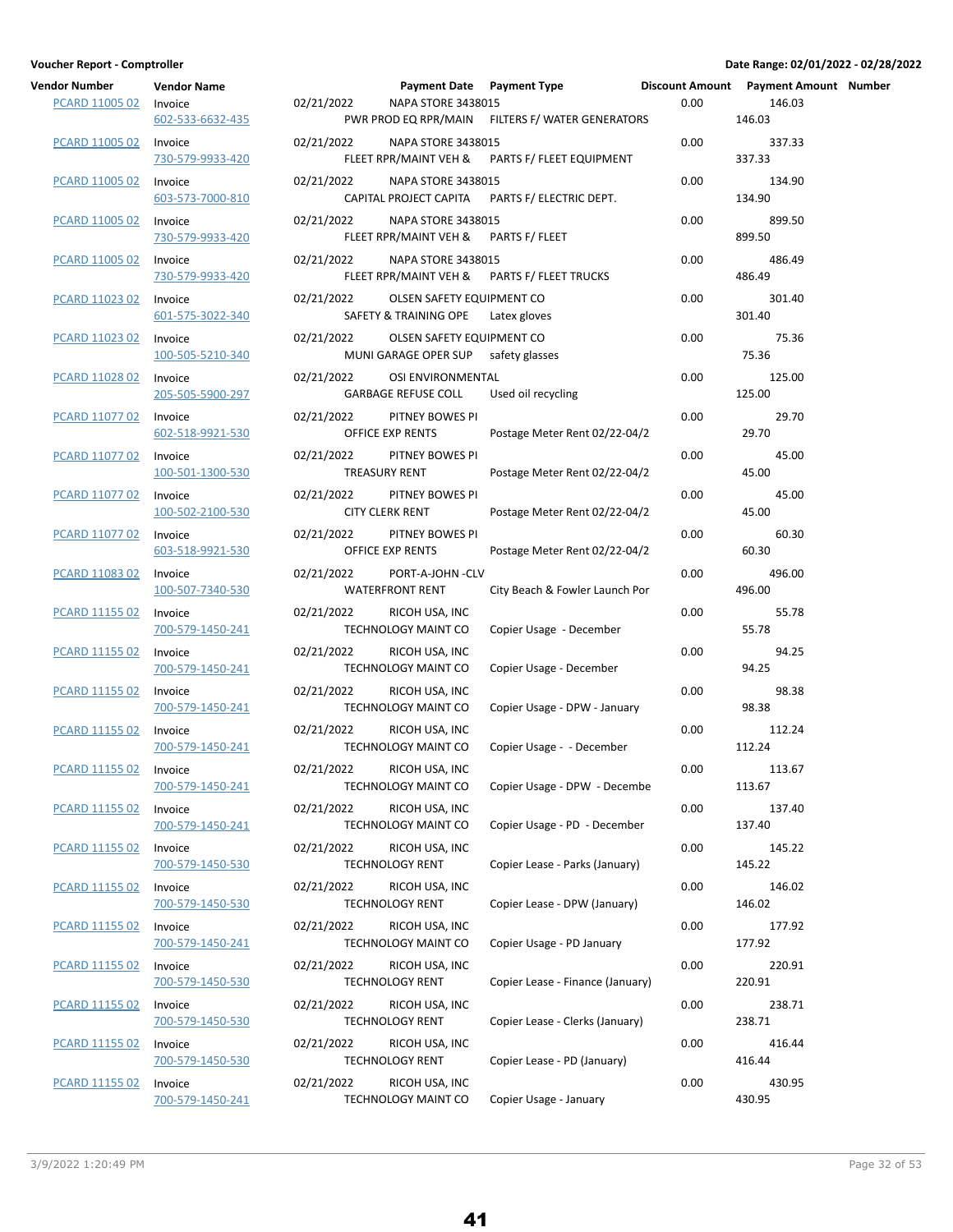| endor Number<br>PCARD 11155 02 | <b>Vendor Name</b><br>Invoice | 02 |
|--------------------------------|-------------------------------|----|
|                                | 700-579-1450-241              |    |
| PCARD 11188 02                 | Invoice<br>100-505-5210-340   | 02 |
| PCARD 11198 02                 | Invoice<br>730-579-9933-420   | 02 |
| PCARD 11208 02                 | Invoice<br>100-505-5510-210   | 02 |
| PCARD 11208 02                 | Invoice<br>100-507-7210-210   | 02 |
| PCARD 11224 02                 | Invoice<br>100-500-0300-340   | 02 |
| PCARD 11224 02                 | Invoice<br>100-505-5110-340   | 02 |
| <b>PCARD 11224 02</b>          | Invoice<br>100-505-5120-340   | 02 |
| PCARD 11259 02                 | Invoice<br>100-503-3300-340   | 02 |
| PCARD 11290 02                 | Invoice<br>730-579-9933-340   | 02 |
| PCARD 11290 02                 | Invoice<br>100-503-3100-340   | 02 |
| PCARD 11290 02                 | Invoice<br>100-507-7410-340   | 02 |
| PCARD 11290 02                 | Invoice<br>100-506-6100-340   | 02 |
| PCARD 11290 02                 | Invoice<br>100-505-5510-340   | 02 |
| PCARD 11290 02                 | Invoice<br>730-579-9933-340   | 02 |
| PCARD 11290 02                 | Invoice<br>100-505-5510-340   | 02 |
| PCARD 11313 02                 | Invoice<br>100-503-3300-346   | 02 |
| PCARD 11313 02 Invoice         | 100-503-3300-340              | 02 |
| PCARD 11313 02                 | Invoice<br>100-503-3300-346   | 02 |
| PCARD 11313 02                 | Invoice<br>100-503-3300-346   | 02 |
| <b>PCARD 11313 02</b>          | Invoice<br>100-503-3300-346   | 02 |
| PCARD 11313 02                 | Invoice<br>100-503-3300-346   | 02 |
| PCARD 11313 02                 | Invoice<br>100-503-3300-346   | 02 |
| PCARD 11313 02                 | Invoice<br>100-503-3400-340   | 02 |
| PCARD 11313 02                 | Invoice<br>100-503-3300-346   | 02 |
| PCARD 11313 02                 | Invoice<br>100-503-3300-346   | 02 |

| Vendor Number<br><b>PCARD 11155 02</b> | <b>Vendor Name</b><br>Invoice<br>700-579-1450-241 | 02/21/2022 | <b>Payment Date</b><br>RICOH USA, INC<br>TECHNOLOGY MAINT CO      | Payment Type<br>Copier Usage - Clerks - January         | 0.00 | Discount Amount Payment Amount Number<br>570.62<br>570.62 |  |
|----------------------------------------|---------------------------------------------------|------------|-------------------------------------------------------------------|---------------------------------------------------------|------|-----------------------------------------------------------|--|
| <b>PCARD 11188 02</b>                  | Invoice<br>100-505-5210-340                       | 02/21/2022 | SAFETY MART<br>MUNI GARAGE OPER SUP                               | first aid kit refills                                   | 0.00 | 25.62<br>25.62                                            |  |
| PCARD 11198 02                         | Invoice<br>730-579-9933-420                       | 02/21/2022 | SAUBER MANUFACTURING CO<br>FLEET RPR/MAINT VEH &                  | <b>OUTRIGGER JACK</b>                                   | 0.00 | 223.30<br>223.30                                          |  |
| PCARD 11208 02                         | Invoice<br>100-505-5510-210                       | 02/21/2022 | SCHINDLER ELEVATOR CORP<br>CITY BLDGS OUTSD SVCS                  | elevator contract                                       | 0.00 | 1,184.16<br>1,184.16                                      |  |
| PCARD 11208 02                         | Invoice<br>100-507-7210-210                       | 02/21/2022 | SCHINDLER ELEVATOR CORP<br>COM CENTER OUTSD SVC elevator contract |                                                         | 0.00 | 1,184.16<br>1,184.16                                      |  |
| PCARD 11224 02                         | Invoice<br>100-500-0300-340                       | 02/21/2022 | SCHWAAB AR<br>CITY ADMIN OPER SUP/E                               | Nameplate-M Frye City Admin                             | 0.00 | 17.36<br>17.36                                            |  |
| PCARD 11224 02                         | Invoice<br>100-505-5110-340                       | 02/21/2022 | SCHWAAB AR<br>DPW ADMIN OPER SUP/E                                | Roche Notary Stamp                                      | 0.00 | 23.37<br>23.37                                            |  |
| PCARD 11224 02                         | Invoice<br>100-505-5120-340                       | 02/21/2022 | SCHWAAB AR                                                        | ENGINEER OPER SUP/EXP Roche Notary Stamp                | 0.00 | 23.37<br>23.37                                            |  |
| PCARD 11259 02                         | Invoice<br>100-503-3300-340                       | 02/21/2022 | SIRCHIE FINGER PRINT LABO                                         | POLICE OPS OPER SUP/EX Drug testing kits, evidence pack | 0.00 | 790.38<br>790.38                                          |  |
| PCARD 11290 02                         | Invoice<br>730-579-9933-340                       | 02/21/2022 | STATE CHEMIC*STATE CHE<br>FLEET OPER SUP/EXP                      | CLEANING PRODUCTS F/ FLEET                              | 0.00 | 266.00<br>266.00                                          |  |
| PCARD 11290 02                         | Invoice<br>100-503-3100-340                       | 02/21/2022 | STATE CHEMIC*STATE CHE                                            | POLICE ADMIN OPER SUP janitorial supplies               | 0.00 | 109.50<br>109.50                                          |  |
| PCARD 11290 02                         | Invoice<br>100-507-7410-340                       | 02/21/2022 | STATE CHEMIC*STATE CHE<br>PARKS/PLAYGR OPER SUP Odor Neutrilizers |                                                         | 0.00 | 328.84<br>328.84                                          |  |
| PCARD 11290 02                         | Invoice<br>100-506-6100-340                       | 02/21/2022 | STATE CHEMIC*STATE CHE<br>LIBRARY OPER SUP/EXP                    | janitorial supplies                                     | 0.00 | 361.50<br>361.50                                          |  |
| PCARD 11290 02                         | Invoice<br>100-505-5510-340                       | 02/21/2022 | STATE CHEMIC*STATE CHE                                            | CITY BLDGS OPER SUP/EX janitorial supplies              | 0.00 | 549.73<br>549.73                                          |  |
| PCARD 11290 02                         | Invoice<br>730-579-9933-340                       | 02/21/2022 | STATE CHEMIC*STATE CHE<br>FLEET OPER SUP/EXP                      | drain maintainer                                        | 0.00 | 304.01<br>304.01                                          |  |
| PCARD 11290 02                         | Invoice<br>100-505-5510-340                       | 02/21/2022 | STATE CHEMIC*STATE CHE<br>CITY BLDGS OPER SUP/EX drain maintainer |                                                         | 0.00 | 304.02<br>304.02                                          |  |
| PCARD 11313 02                         | Invoice<br>100-503-3300-346                       | 02/21/2022 | STREICHER'S MO<br>POLICE OPS CLOTH/TOOL                           | Rynders: HP 6806 Hat                                    | 0.00 | 17.99<br>17.99                                            |  |
| PCARD 11313 02 Invoice                 | 100-503-3300-340                                  | 02/21/2022 | STREICHER'S MO<br>POLICE OPS OPER SUP/EX                          | New hire uniform items                                  | 0.00 | 31.96<br>31.96                                            |  |
| PCARD 11313 02                         | Invoice<br>100-503-3300-346                       | 02/21/2022 | <b>STREICHER'S MO</b><br>POLICE OPS CLOTH/TOOL                    | Thomas: SL SLB26U Battery                               | 0.00 | 31.99<br>31.99                                            |  |
| PCARD 11313 02                         | Invoice<br>100-503-3300-346                       | 02/21/2022 | STREICHER'S MO<br>POLICE OPS CLOTH/TOOL                           | Duerwachter: BI BKL Buckle, AR                          | 0.00 | 44.96<br>44.96                                            |  |
| <b>PCARD 11313 02</b>                  | Invoice<br>100-503-3300-346                       | 02/21/2022 | <b>STREICHER'S MO</b><br>POLICE OPS CLOTH/TOOL                    | Hass: RR 48373 Jacket                                   | 0.00 | 130.00<br>130.00                                          |  |
| PCARD 11313 02                         | Invoice<br>100-503-3300-346                       | 02/21/2022 | STREICHER'S MO<br>POLICE OPS CLOTH/TOOL                           | Duerwachter: NS USB Flashlight                          | 0.00 | 139.99<br>139.99                                          |  |
| PCARD 11313 02                         | Invoice<br>100-503-3300-346                       | 02/21/2022 | STREICHER'S MO<br>POLICE OPS CLOTH/TOOL                           | Harnisch: SF 573 Cuff & Mag Hol                         | 0.00 | 144.97<br>144.97                                          |  |
| PCARD 11313 02                         | Invoice<br>100-503-3400-340                       | 02/21/2022 | <b>STREICHER'S MO</b><br>POLICE TRAIN OPER SUP/                   | FC WI9AEFP 9mm Practice amm                             | 0.00 | 588.66<br>588.66                                          |  |
| PCARD 11313 02                         | Invoice<br>100-503-3300-346                       | 02/21/2022 | <b>STREICHER'S MO</b><br>POLICE OPS CLOTH/TOOL                    | Krogmann: HP 6806 Hat                                   | 0.00 | 17.99<br>17.99                                            |  |
| <b>PCARD 11313 02</b>                  | Invoice                                           | 02/21/2022 | STREICHER'S MO                                                    |                                                         | 0.00 | 25.99                                                     |  |

POLICE OPS CLOTH/TOOL Hass: HP 6806 Hat 25.99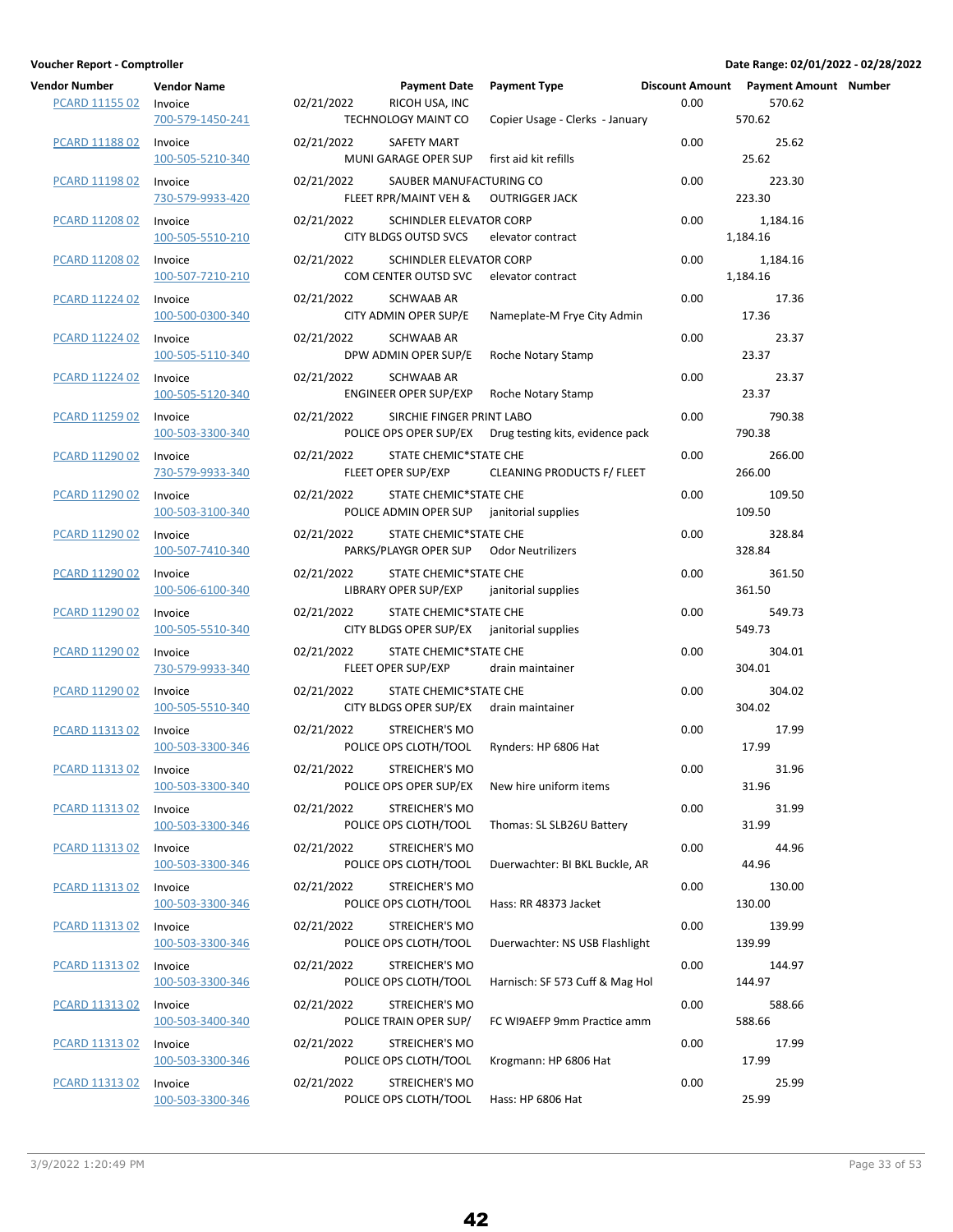| endor Number<br>PCARD 11313 02 | <b>Vendor Name</b><br>Invoice<br>100-503-3100-346 | 02/21 |
|--------------------------------|---------------------------------------------------|-------|
| PCARD 11313 02                 | Invoice<br>100-503-3300-346                       | 02/21 |
| PCARD 11313 02                 | Invoice<br>100-503-3100-346                       | 02/21 |
| PCARD 11325 02                 | Invoice<br>730-579-9933-340                       | 02/21 |
| PCARD 11344 02                 | Invoice<br>100-503-3100-210                       | 02/21 |
| PCARD 11344 02                 | Invoice<br>100-506-6100-210                       | 02/21 |
| PCARD 11344 02                 | Invoice<br>100-507-7410-210                       | 02/21 |
| PCARD 11344 02                 | Invoice<br>100-503-3100-210                       | 02/21 |
| PCARD 11416 02                 | Invoice<br>700-579-1450-225                       | 02/21 |
| PCARD 11416 02                 | Invoice<br>700-579-1450-226                       | 02/21 |
| PCARD 11416 02                 | Invoice<br>700-579-1450-226                       | 02/21 |
| PCARD 11416 02                 | Invoice<br>700-579-1450-226                       | 02/21 |
| PCARD 11416 02                 | Invoice<br>700-579-1450-226                       | 02/21 |
| PCARD 11416 02                 | Invoice<br>700-579-1450-226                       | 02/21 |
| PCARD 11416 02                 | Invoice<br>100-506-6100-226                       | 02/21 |
| PCARD 11416 02                 | Invoice<br>700-579-1450-226                       | 02/21 |
| <b>PCARD 11418 02</b>          | Invoice<br>603-518-9921-311                       | 02/21 |
| PCARD 11436 02 Invoice         |                                                   | 02/21 |
| PCARD 11436 02                 | 601-575-3002-340<br>Invoice<br>601-576-3703-340   | 02/21 |
| PCARD 11436 02                 | Invoice<br>601-576-3619-340                       | 02/21 |
| PCARD 11436 02                 | Invoice<br>601-575-3002-340                       | 02/21 |
| PCARD 11436 02                 | Invoice                                           | 02/21 |
| PCARD 11436 02                 | 602-573-6676-435<br>Invoice                       | 02/21 |
| PCARD 11439 02                 | 601-575-3601-340<br>Invoice                       | 02/21 |
| PCARD 11445 02                 | 730-579-9933-420<br>Invoice                       | 02/21 |
| <u>PCARD 11449 02</u>          | 730-579-9933-420<br>Invoice<br>603-573-6594-330   | 02/21 |
|                                |                                                   |       |

| Vendor Number<br><b>PCARD 11313 02</b> | <b>Vendor Name</b><br>Invoice<br>100-503-3100-346 | 02/21/2022 | <b>Payment Date</b><br><b>STREICHER'S MO</b><br>POLICE ADMIN CLOTH/TO | <b>Payment Type</b><br>Pfister: NEX Belt, SL PMU Pocket | 0.00 | Discount Amount Payment Amount Number<br>105.97<br>105.97 |  |
|----------------------------------------|---------------------------------------------------|------------|-----------------------------------------------------------------------|---------------------------------------------------------|------|-----------------------------------------------------------|--|
| PCARD 11313 02                         | Invoice<br>100-503-3300-346                       | 02/21/2022 | <b>STREICHER'S MO</b><br>POLICE OPS CLOTH/TOOL                        | Hogan: RR 12401 Boots                                   | 0.00 | 106.00<br>106.00                                          |  |
| PCARD 11313 02                         | Invoice<br>100-503-3100-346                       | 02/21/2022 | <b>STREICHER'S MO</b>                                                 | POLICE ADMIN CLOTH/TO Timm: GG 841 Cuff/Mag Holder,     | 0.00 | 115.98<br>115.98                                          |  |
| PCARD 11325 02                         | Invoice<br>730-579-9933-340                       | 02/21/2022 | SUPERIOR CHEMICAL CORP<br>FLEET OPER SUP/EXP                          | JANITORIAL ITEMS F/ FLEET                               | 0.00 | 419.51<br>419.51                                          |  |
| PCARD 11344 02                         | Invoice<br>100-503-3100-210                       | 02/21/2022 | TMX*TERMINIX INTL<br>POLICE ADMIN OUTSD SV pest control               |                                                         | 0.00 | 142.00<br>142.00                                          |  |
| PCARD 11344 02                         | Invoice<br>100-506-6100-210                       | 02/21/2022 | TMX*TERMINIX INTL<br>LIBRARY OUTSD SVCS NO pest control               |                                                         | 0.00 | 94.00<br>94.00                                            |  |
| PCARD 11344 02                         | Invoice<br>100-507-7410-210                       | 02/21/2022 | TMX*TERMINIX INTL<br>PARKS/PLAYGR OUTSD SV pest control               |                                                         | 0.00 | 119.00<br>119.00                                          |  |
| PCARD 11344 02                         | Invoice<br>100-503-3100-210                       | 02/21/2022 | TMX*TERMINIX INTL                                                     | POLICE ADMIN OUTSD SV pest control Police Dept.         | 0.00 | 142.00<br>142.00                                          |  |
| PCARD 11416 02                         | Invoice<br>700-579-1450-225                       | 02/21/2022 | <b>USCELL RECURRING</b>                                               | TECHNOLOGY TELEPHON ACCT 300103277 WATER PHON           | 0.00 | 2.50<br>2.50                                              |  |
| PCARD 11416 02                         | Invoice<br>700-579-1450-226                       | 02/21/2022 | USCELL RECURRING                                                      | TECHNOLOGY INTERNET/ ACCT 300103277 UTIL SMART P        | 0.00 | 97.85<br>97.85                                            |  |
| <b>PCARD 11416 02</b>                  | Invoice<br>700-579-1450-226                       | 02/21/2022 | <b>USCELL RECURRING</b>                                               | TECHNOLOGY INTERNET/ ACCT 300103277 ALD DEVICES/        | 0.00 | 346.00<br>346.00                                          |  |
| PCARD 11416 02                         | Invoice<br>700-579-1450-226                       | 02/21/2022 | <b>USCELL RECURRING</b>                                               | TECHNOLOGY INTERNET/ ACCT 300167057 DON M PHN 0         | 0.00 | 40.20<br>40.20                                            |  |
| PCARD 11416 02                         | Invoice<br>700-579-1450-226                       | 02/21/2022 | USCELL RECURRING                                                      | TECHNOLOGY INTERNET/ ACCT 300167057 DPW/ENG SM          | 0.00 | 43.25<br>43.25                                            |  |
| PCARD 11416 02                         | Invoice<br>700-579-1450-226                       | 02/21/2022 | USCELL RECURRING                                                      | TECHNOLOGY INTERNET/ ACCT 300167057 DPW SMART P         | 0.00 | 86.50<br>86.50                                            |  |
| PCARD 11416 02                         | Invoice<br>100-506-6100-226                       | 02/21/2022 | USCELL RECURRING                                                      | LIBRARY INTERNET/CABL INTERNET - US CELLULAR HOTSP      | 0.00 | 102.50<br>102.50                                          |  |
| <b>PCARD 11416 02</b>                  | Invoice<br>700-579-1450-226                       | 02/21/2022 | <b>USCELL RECURRING</b><br>TECHNOLOGY INTERNET/ US Cell (Jan)         |                                                         | 0.00 | 688.67<br>688.67                                          |  |
| <b>PCARD 11418 02</b>                  | Invoice<br>603-518-9921-311                       | 02/21/2022 | USPS PO 5661100066<br>OFFICE EXP POSTAGE                              | MAILED DOCUMENT & PURCHA                                | 0.00 | 59.36<br>59.36                                            |  |
| PCARD 11436 02 Invoice                 | 601-575-3002-340                                  |            | 02/21/2022 USA BLUE BOOK<br>PUMP STA O&M OPER SU                      | pipe stand                                              | 0.00 | 394.22<br>394.22                                          |  |
| <b>PCARD 11436 02</b>                  | Invoice<br>601-576-3703-340                       | 02/21/2022 | <b>USA BLUE BOOK</b><br><b>GEN PLANT MAINT OPER</b>                   | tool                                                    | 0.00 | 127.37<br>127.37                                          |  |
| PCARD 11436 02                         | Invoice<br>601-576-3619-340                       | 02/21/2022 | <b>USA BLUE BOOK</b><br>LABORATORY OPER SUP/E                         | tss oven                                                | 0.00 | 1,011.02<br>1,011.02                                      |  |
| <b>PCARD 11436 02</b>                  | Invoice<br>601-575-3002-340                       | 02/21/2022 | USA BLUE BOOK<br>PUMP STA O&M OPER SU                                 | parts for pump stations                                 | 0.00 | 103.14<br>103.14                                          |  |
| PCARD 11436 02                         | Invoice<br>602-573-6676-435                       | 02/21/2022 | USA BLUE BOOK<br>METER MAINT RPR/MAIN                                 | flange gaskets for water meter                          | 0.00 | 168.62<br>168.62                                          |  |
| PCARD 11436 02                         | Invoice<br>601-575-3601-340                       | 02/21/2022 | USA BLUE BOOK<br>COLL SYS OP OPER SUP/E                               | fernco's                                                | 0.00 | 238.66<br>238.66                                          |  |
| PCARD 11439 02                         | Invoice<br>730-579-9933-420                       | 02/21/2022 | UTILITY SALES & SERVICE<br>FLEET RPR/MAINT VEH &                      | REST BOOM F/ TRUCK #2                                   | 0.00 | 184.95<br>184.95                                          |  |
| PCARD 11445 02                         | Invoice<br>730-579-9933-420                       | 02/21/2022 | VARITECH INDUSTRIES INC.                                              | FLEET RPR/MAINT VEH & PARTS F/ FLEET TRUCK              | 0.00 | 678.01<br>678.01                                          |  |
| <b>PCARD 11449 02</b>                  | Invoice<br>603-573-6594-330                       | 02/21/2022 | VERMEER WISCONSIN, INC.                                               | UNDRGD LN MAINT TRAI 2022 VERMEER DRIL SCHOOL C         | 0.00 | 130.00<br>130.00                                          |  |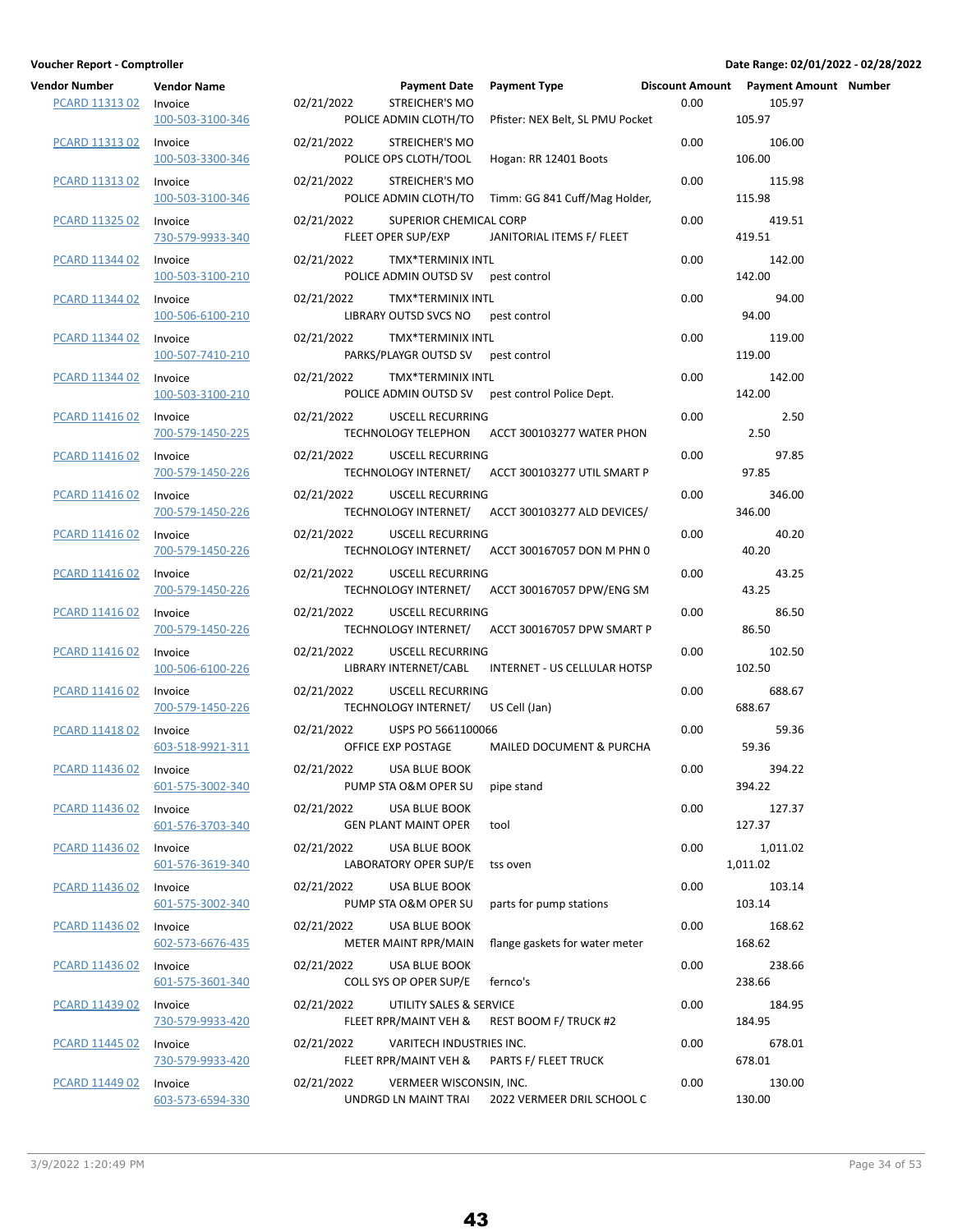| <b>Vendor Number</b><br>PCARD 11454 02 | <b>Vendor Name</b><br>Invoice | 02/21/2022 | Payment Date Payment Type<br><b>VICTOR STANLEY INC</b>          |                                                      | 0.00 | Discount Amount Payment Amount Number<br>277.00 |  |
|----------------------------------------|-------------------------------|------------|-----------------------------------------------------------------|------------------------------------------------------|------|-------------------------------------------------|--|
|                                        | 100-507-7410-340              |            | PARKS/PLAYGR OPER SUP                                           | <b>Bench Plaque</b>                                  |      | 277.00                                          |  |
| PCARD 11475 02                         | Invoice<br>100-503-3400-330   | 02/21/2022 | <b>WCTC REGISTRATION</b>                                        | POLICE TRAIN TRAIN/TRA Training - Multiple Officers  | 0.00 | 196.20<br>196.20                                |  |
| PCARD 11522 02                         | Invoice<br>730-579-9933-420   | 02/21/2022 | WAUPUN EQUIPMENT - WAU<br>FLEET RPR/MAINT VEH & DOOR HINGE      |                                                      | 0.00 | 27.04<br>27.04                                  |  |
| PCARD 11537 02                         | Invoice<br>100-509-9100-320   | 02/21/2022 | WEDA                                                            | ECON DEV MEMBERSHIPS    WEDA Annual Membership       | 0.00 | 325.00<br>325.00                                |  |
| PCARD 11559 02                         | Invoice<br>100-505-5110-324   | 02/21/2022 | WI DFI WS2 CFI CC EPAY                                          | DPW ADMIN LIC/PERMIT Notary fee - Alyssa Roche       | 0.00 | 10.00<br>10.00                                  |  |
| <b>PCARD 11559 02</b>                  | Invoice<br>100-505-5120-324   | 02/21/2022 | WI DFI WS2 CFI CC EPAY<br><b>ENGINEER LIC/PERMITS</b>           | Notary fee - Alyssa Roche                            | 0.00 | 10.00<br>10.00                                  |  |
| PCARD 11560 02                         | Invoice<br>100-503-3300-210   | 02/21/2022 | DOJ EPAY RECORDS CHECK<br>POLICE OPS OUTSD SVCS                 | Background checks                                    | 0.00 | 98.00<br>98.00                                  |  |
| PCARD 11560 02                         | Invoice<br>100-506-6100-210   | 02/21/2022 | DOJ EPAY RECORDS CHECK<br>LIBRARY OUTSD SVCS NO                 | <b>Background Check Fee</b>                          | 0.00 | 7.00<br>7.00                                    |  |
| PCARD 11560 02                         | Invoice<br>100-507-7235-210   | 02/21/2022 | DOJ EPAY RECORDS CHECK<br>ADULT SPORTS SVCS NO                  | <b>Background Check Fee</b>                          | 0.00 | 7.00<br>7.00                                    |  |
| PCARD 11560 02                         | Invoice<br>601-518-3850-210   | 02/21/2022 | DOJ EPAY RECORDS CHECK<br>ADMIN & GEN OUTSD SV                  | <b>Background Check Fee</b>                          | 0.00 | 7.00<br>7.00                                    |  |
| <b>PCARD 11560 02</b>                  | Invoice<br>100-503-3300-210   | 02/21/2022 | DOJ EPAY RECORDS CHECK<br>POLICE OPS OUTSD SVCS                 | <b>Background checks</b>                             | 0.00 | 35.00<br>35.00                                  |  |
| PCARD 11578 02                         | Invoice<br>100-507-7100-330   | 02/21/2022 | WISCONSIN PARK AND RECREA                                       | REC ADMIN TRAIN/TRAVE Training & Travel Spencer      | 0.00 | 300.00<br>300.00                                |  |
| PCARD 11578 02                         | Invoice<br>100-507-7100-330   | 02/21/2022 | WISCONSIN PARK AND RECREA                                       | REC ADMIN TRAIN/TRAVE Training & Travel Hoeppner     | 0.00 | 300.00<br>300.00                                |  |
| PCARD 11579 02                         | Invoice<br>602-518-9920-330   | 02/21/2022 | WISCONSIN WASTEWATER OPER                                       | ADMIN& GEN TRAIN/TRA LUCAS CAINE REGISTRATION AT     | 0.00 | 198.00<br>198.00                                |  |
| PCARD 11579 02                         | Invoice<br>602-518-9920-330   | 02/21/2022 | WISCONSIN WASTEWATER OPER                                       | ADMIN& GEN TRAIN/TRA J. WELLMANN & DYLAN LUCAS       | 0.00 | 288.00<br>288.00                                |  |
| <b>PCARD 11579 02</b>                  | Invoice<br>602-518-9920-330   | 02/21/2022 | WISCONSIN AWWA                                                  | ADMIN&GEN TRAIN/TRA S. OSBORN WI. WIAWWA PFAS        | 0.00 | 25.00<br>25.00                                  |  |
| PCARD 11581 02                         | Invoice<br>602-534-6642-210   | 02/21/2022 | WI STATE HYGIENE LAB<br>WTR TREAT OP OUTSD SV fluoride testing  |                                                      | 0.00 | 26.00<br>26.00                                  |  |
| PCARD 11592 02                         | Invoice<br>100-507-7610-330   | 02/21/2022 | <b>WISCONSIN ARBORISTS ASSO</b>                                 | TREE&BRUSH TRAIN/TRA Training/Travel Grissom, Spence | 0.00 | 780.00<br>780.00                                |  |
| PCARD 11617 02                         | Invoice<br>602-518-9920-330   | 02/21/2022 | OPC MSC*SERVICE FEE 024                                         | ADMIN& GEN TRAIN/TRA J. HELSER FEE F/ REG. CONV. FEE | 0.00 | 5.50<br>5.50                                    |  |
| PCARD 11617 02                         | Invoice<br>602-518-9920-330   | 02/21/2022 | OPC*WISCONSIN RURAL WTR<br>ADMIN&GEN TRAIN/TRA                  | JUSTIN HELSER REGISTRATION F                         | 0.00 | 100.00<br>100.00                                |  |
| <b>PCARD 11628 02</b>                  | Invoice<br>602-573-6673-435   | 02/21/2022 | WOLF PAVING CO., INC.<br>T&D MAIN MAINT RPR/M Water break patch |                                                      | 0.00 | 265.75<br>265.75                                |  |
| PCARD 11628 02                         | Invoice<br>602-573-6673-435   | 02/21/2022 | WOLF PAVING CO., INC.<br>T&D MAIN MAINT RPR/M Water Break Patch |                                                      | 0.00 | 265.76<br>265.76                                |  |
| PCARD 11628 02                         | Invoice<br>100-505-5305-410   | 02/21/2022 | WOLF PAVING CO., INC.<br>STREET MAINT RPR/MAI                   | cold patch asphalt                                   | 0.00 | 799.78<br>799.78                                |  |
| PCARD 11653 02                         | Invoice<br>730-579-9933-420   | 02/21/2022 | YES EQUIPMENT SERV<br>FLEET RPR/MAINT VEH &                     | VALVE F/ ELECTRIC JCB TRAC M                         | 0.00 | 1,220.88<br>1,220.88                            |  |
| PCARD 11653 02                         | Invoice<br>730-579-9933-420   | 02/21/2022 | YES EQUIPMENT SERV<br>FLEET RPR/MAINT VEH &                     | PARTS F/ FLEET EQUIPMENT                             | 0.00 | 1,494.79<br>1,494.79                            |  |
| <b>PCARD 12064 02</b>                  | Invoice<br>100-505-5210-340   | 02/21/2022 | 1ST AYD CORP<br>MUNI GARAGE OPER SUP                            | Paper products                                       | 0.00 | 25.00<br>25.00                                  |  |

| dor Number<br>PCARD 11454 02 | <b>Vendor Name</b>          | Payment Date Payment Type<br>02/21/2022                                                               | Discount Amount Payment Amo<br>0.00 | 277.00               |
|------------------------------|-----------------------------|-------------------------------------------------------------------------------------------------------|-------------------------------------|----------------------|
|                              | Invoice<br>100-507-7410-340 | VICTOR STANLEY INC<br>PARKS/PLAYGR OPER SUP<br>Bench Plaque                                           |                                     | 277.00               |
| PCARD 11475 02               | Invoice<br>100-503-3400-330 | 02/21/2022<br><b>WCTC REGISTRATION</b><br>POLICE TRAIN TRAIN/TRA Training - Multiple Officers         | 0.00                                | 196.20<br>196.20     |
| PCARD 11522 02               | Invoice<br>730-579-9933-420 | 02/21/2022<br>WAUPUN EQUIPMENT - WAU<br>FLEET RPR/MAINT VEH &<br><b>DOOR HINGE</b>                    | 0.00                                | 27.04<br>27.04       |
| PCARD 11537 02               | Invoice<br>100-509-9100-320 | 02/21/2022<br>WEDA                                                                                    | 0.00                                | 325.00<br>325.00     |
| PCARD 11559 02               | Invoice<br>100-505-5110-324 | 02/21/2022<br>WI DFI WS2 CFI CC EPAY<br>Notary fee - Alyssa Roche<br>DPW ADMIN LIC/PERMIT             | 0.00                                | 10.00<br>10.00       |
| <b>PCARD 11559 02</b>        | Invoice<br>100-505-5120-324 | 02/21/2022<br>WI DFI WS2 CFI CC EPAY<br>ENGINEER LIC/PERMITS<br>Notary fee - Alyssa Roche             | 0.00                                | 10.00<br>10.00       |
| <b>PCARD 11560 02</b>        | Invoice<br>100-503-3300-210 | 02/21/2022<br>DOJ EPAY RECORDS CHECK<br>POLICE OPS OUTSD SVCS<br><b>Background checks</b>             | 0.00                                | 98.00<br>98.00       |
| PCARD 11560 02               | Invoice<br>100-506-6100-210 | DOJ EPAY RECORDS CHECK<br>02/21/2022<br>LIBRARY OUTSD SVCS NO<br><b>Background Check Fee</b>          | 0.00                                | 7.00<br>7.00         |
| PCARD 11560 02               | Invoice<br>100-507-7235-210 | 02/21/2022<br>DOJ EPAY RECORDS CHECK<br>ADULT SPORTS SVCS NO<br><b>Background Check Fee</b>           | 0.00                                | 7.00<br>7.00         |
| PCARD 11560 02               | Invoice<br>601-518-3850-210 | 02/21/2022<br>DOJ EPAY RECORDS CHECK<br>ADMIN & GEN OUTSD SV<br><b>Background Check Fee</b>           | 0.00                                | 7.00<br>7.00         |
| PCARD 11560 02               | Invoice<br>100-503-3300-210 | 02/21/2022<br>DOJ EPAY RECORDS CHECK<br>POLICE OPS OUTSD SVCS<br><b>Background checks</b>             | 0.00                                | 35.00<br>35.00       |
| PCARD 11578 02               | Invoice<br>100-507-7100-330 | 02/21/2022<br>WISCONSIN PARK AND RECREA<br>REC ADMIN TRAIN/TRAVE Training & Travel Spencer            | 0.00                                | 300.00<br>300.00     |
| PCARD 11578 02               | Invoice<br>100-507-7100-330 | 02/21/2022<br>WISCONSIN PARK AND RECREA<br>REC ADMIN TRAIN/TRAVE Training & Travel Hoeppner           | 0.00                                | 300.00<br>300.00     |
| PCARD 11579 02               | Invoice<br>602-518-9920-330 | 02/21/2022<br>WISCONSIN WASTEWATER OPER<br>ADMIN& GEN TRAIN/TRA LUCAS CAINE REGISTRATION AT           | 0.00                                | 198.00<br>198.00     |
| PCARD 11579 02               | Invoice<br>602-518-9920-330 | 02/21/2022<br>WISCONSIN WASTEWATER OPER<br>ADMIN&GEN TRAIN/TRA<br>J. WELLMANN & DYLAN LUCAS           | 0.00                                | 288.00<br>288.00     |
| PCARD 11579 02               | Invoice<br>602-518-9920-330 | 02/21/2022<br><b>WISCONSIN AWWA</b><br>ADMIN&GEN TRAIN/TRA<br>S. OSBORN WI. WIAWWA PFAS               | 0.00                                | 25.00<br>25.00       |
| <b>PCARD 11581 02</b>        | Invoice<br>602-534-6642-210 | 02/21/2022<br>WI STATE HYGIENE LAB<br>WTR TREAT OP OUTSD SV fluoride testing                          | 0.00                                | 26.00<br>26.00       |
| PCARD 11592 02               | Invoice<br>100-507-7610-330 | 02/21/2022<br><b>WISCONSIN ARBORISTS ASSO</b><br>TREE&BRUSH TRAIN/TRA Training/Travel Grissom, Spence | 0.00                                | 780.00<br>780.00     |
| PCARD 11617 02               | Invoice<br>602-518-9920-330 | 02/21/2022<br>OPC MSC*SERVICE FEE 024<br>ADMIN&GEN TRAIN/TRA J. HELSER FEE F/ REG. CONV. FEE          | 0.00                                | 5.50<br>5.50         |
| PCARD 11617 02               | Invoice<br>602-518-9920-330 | 02/21/2022<br>OPC*WISCONSIN RURAL WTR<br>ADMIN&GEN TRAIN/TRA<br>JUSTIN HELSER REGISTRATION F          | 0.00                                | 100.00<br>100.00     |
| PCARD 11628 02               | Invoice<br>602-573-6673-435 | 02/21/2022<br>WOLF PAVING CO., INC.<br>T&D MAIN MAINT RPR/M<br>Water break patch                      | 0.00                                | 265.75<br>265.75     |
| <b>PCARD 11628 02</b>        | Invoice<br>602-573-6673-435 | 02/21/2022<br>WOLF PAVING CO., INC.<br>T&D MAIN MAINT RPR/M Water Break Patch                         | 0.00                                | 265.76<br>265.76     |
| PCARD 11628 02               | Invoice<br>100-505-5305-410 | 02/21/2022<br>WOLF PAVING CO., INC.<br>STREET MAINT RPR/MAI<br>cold patch asphalt                     | 0.00                                | 799.78<br>799.78     |
| PCARD 11653 02               | Invoice<br>730-579-9933-420 | 02/21/2022<br>YES EQUIPMENT SERV<br>FLEET RPR/MAINT VEH &<br>VALVE F/ ELECTRIC JCB TRAC M             | 0.00                                | 1,220.88<br>1,220.88 |
| PCARD 11653 02               | Invoice<br>730-579-9933-420 | 02/21/2022<br>YES EQUIPMENT SERV<br>FLEET RPR/MAINT VEH &<br>PARTS F/ FLEET EQUIPMENT                 | 0.00                                | 1,494.79<br>1,494.79 |
| PCARD 12064 02               | Invoice<br>100-505-5210-340 | 02/21/2022<br>1ST AYD CORP<br>MUNI GARAGE OPER SUP<br>Paper products                                  | 0.00                                | 25.00<br>25.00       |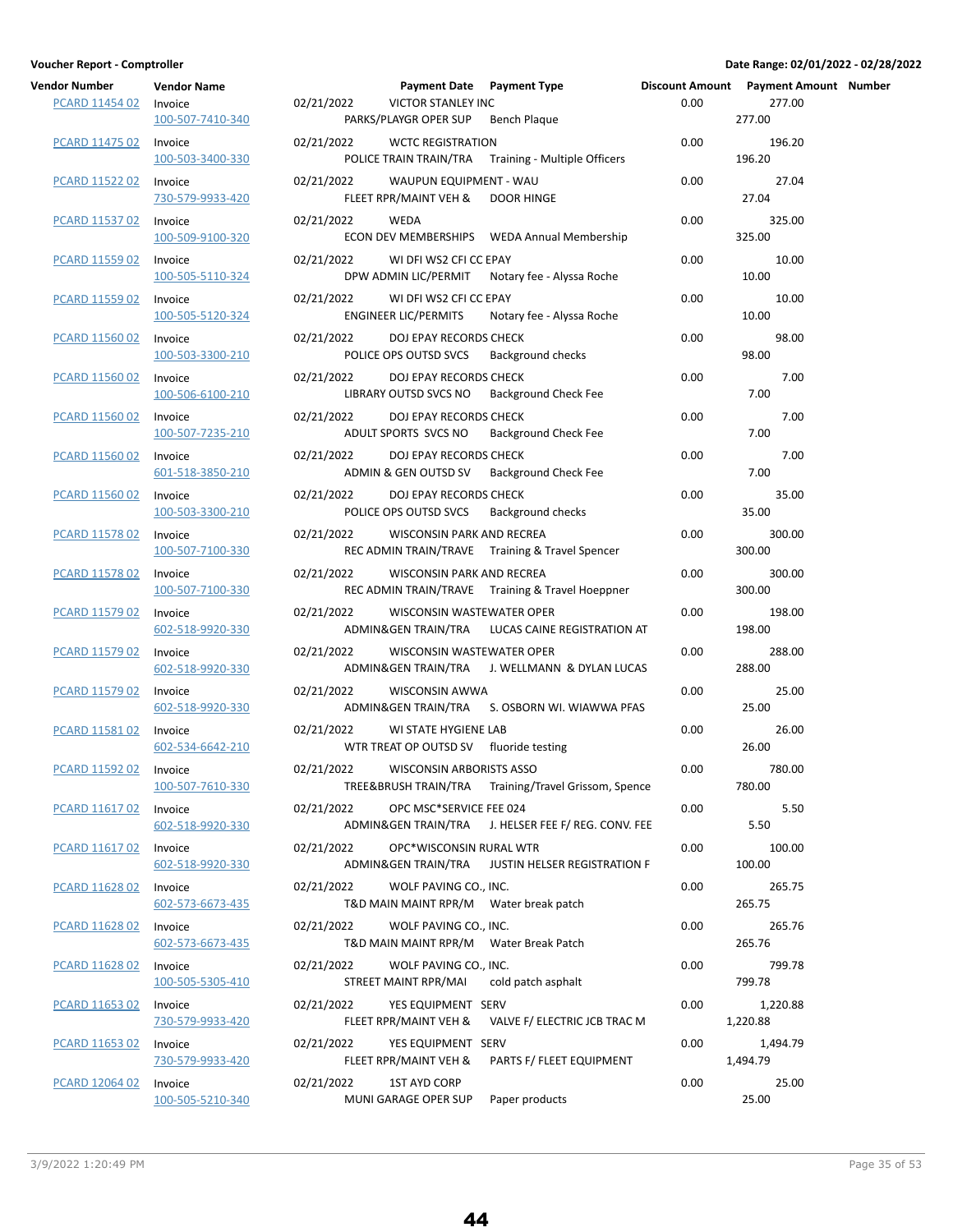| Vendor Number         | <b>Vendor Name</b>              | <b>Payment Date</b>                                       | <b>Payment Type</b>                     |      | Discount Amount Payment Amount Number |  |
|-----------------------|---------------------------------|-----------------------------------------------------------|-----------------------------------------|------|---------------------------------------|--|
| <b>PCARD 12064 02</b> | Invoice<br>100-505-5210-340     | <b>1ST AYD CORP</b><br>02/21/2022<br>MUNI GARAGE OPER SUP | safety supplies                         | 0.00 | 480.40<br>480.40                      |  |
| <b>PCARD 12065 02</b> | Invoice                         | 02/21/2022<br>DOMINO'S 2104                               |                                         | 0.00 | 18.35                                 |  |
|                       | 100-506-6100-212                | <b>LIBRARY PROGRAMS</b>                                   | PROGRAM SUPPLIES - JUVENILE             |      | 18.35                                 |  |
| PCARD 12067 02        | Invoice<br>100-505-5210-530     | 02/21/2022<br>ALSCO INC.<br>MUNI GARAGE RENT              | shop rug rent                           | 0.00 | 125.58<br>125.58                      |  |
| PCARD 12068 02        | Invoice<br>730-579-9933-435     | 02/21/2022<br>AMAZON<br>FLEET RPR/MAINT EQUIP             | <b>BATTERY &amp; CHARGER</b>            | 0.00 | 27.85<br>27.85                        |  |
| PCARD 12068 02        | Invoice<br>603-573-6597-340     | 02/21/2022<br>AMAZON<br>METER MAINT OPER SUP              | Receptacle tester                       | 0.00 | 38.08<br>38.08                        |  |
| <b>PCARD 12068 02</b> | Invoice<br>730-579-9933-435     | 02/21/2022<br>AMAZON<br>FLEET RPR/MAINT EQUIP             | <b>BATTERY W/ CHARGER</b>               | 0.00 | 48.39<br>48.39                        |  |
| <b>PCARD 12068 02</b> | Invoice<br>100-505-5210-340     | 02/21/2022<br>AMAZON<br>MUNI GARAGE OPER SUP              | tool organizer                          | 0.00 | 53.98<br>53.98                        |  |
| <b>PCARD 12068 02</b> | Invoice<br>700-579-1450-340     | 02/21/2022<br>AMAZON<br>TECHNOLOGY OPER SUP/              | Smart Paper for use with Smart          | 0.00 | 62.54<br>62.54                        |  |
| PCARD 12068 02        | Invoice<br>100-505-5210-400     | 02/21/2022<br>AMAZON<br>MUNI GARAGE RPR/MAI               | eye wash station                        | 0.00 | 132.05<br>132.05                      |  |
| PCARD 12068 02        | Invoice<br>603-517-9910-720     | 02/21/2022<br>AMAZON<br>ADVERTISING DONATION              | Donation to Events-Noon Yrs Ev          | 0.00 | 138.00<br>138.00                      |  |
| <b>PCARD 12068 02</b> | Invoice<br>100-505-5220-425     | 02/21/2022<br>AMAZON<br>EQ/VEH MAINT RPR/MN               | Brushes to wash trucks                  | 0.00 | 49.44<br>49.44                        |  |
| <b>PCARD 12068 02</b> | Invoice<br>603-573-6597-340     | 02/21/2022<br>AMAZON<br>METER MAINT OPER SUP              | voltage detector                        | 0.00 | 88.04<br>88.04                        |  |
| PCARD 12068 02        | Invoice<br>100-505-5420-340     | 02/21/2022<br>AMAZON<br>LAKES OPER SUP/EXP                | safety vests                            | 0.00 | 166.00<br>166.00                      |  |
| PCARD 12068 02        | Invoice<br>100-505-5110-340     | 02/21/2022<br>AMAZON<br>DPW ADMIN OPER SUP/E              | <b>Cardstock Paper for Certificates</b> | 0.00 | 19.98<br>19.98                        |  |
| PCARD 12068 02        | Invoice<br>730-579-9933-420     | 02/21/2022<br>AMAZON<br>FLEET RPR/MAINT VEH &             | AIR HOSE F/ FLEET                       | 0.00 | 95.28<br>95.28                        |  |
| PCARD 12068 02        | Invoice<br>730-579-9933-340     | 02/21/2022<br>AMAZON<br>FLEET OPER SUP/EXP                | skid steer mounting plate for att       | 0.00 | 169.98<br>169.98                      |  |
| PCARD 12068 02        | Invoice<br>100-505-5110-340     | 02/21/2022<br>AMAZON<br>DPW ADMIN OPER SUP/E              | Clear Report Covers for Dam Gr          | 0.00 | 18.98<br>18.98                        |  |
| PCARD 12068 02        | Invoice<br>700-579-1450-340     | 02/21/2022<br>AMAZON<br>TECHNOLOGY OPER SUP/              | mfa tokens, livescribe pen, lives       | 0.00 | 591.86<br>591.86                      |  |
| PCARD 12068 02        | Credit Memo<br>100-505-5210-400 | 02/21/2022<br>AMAZON<br>MUNI GARAGE RPR/MAI               | returned eye wash station               | 0.00 | $-132.05$<br>$-132.05$                |  |
| <b>PCARD 12068 02</b> | Invoice<br>100-507-7240-340     | 02/21/2022<br>AMAZON<br>YOUTH PROGRAMS OPER               | Youth Programming Operating             | 0.00 | 8.24<br>8.24                          |  |
| <b>PCARD 12068 02</b> | Invoice<br>602-572-6662-340     | 02/21/2022<br>AMAZON<br>T&D LINES OP OPER SUP/            | SAFETY ITEMS F/ WATER WATER             | 0.00 | 8.93<br>8.93                          |  |
| <b>PCARD 12068 02</b> | Invoice<br>603-573-6594-340     | 02/21/2022<br>AMAZON<br>UNDRGD LN MAINT OPER              | SAFETY ITEMS F/ ELECTRIC DEP            | 0.00 | 18.12<br>18.12                        |  |
| <b>PCARD 12068 02</b> | Invoice<br>700-579-1450-340     | 02/21/2022<br>AMAZON<br>TECHNOLOGY OPER SUP/              | Hardware token for Multifactor          | 0.00 | 36.26<br>36.26                        |  |
| PCARD 12068 02        | Invoice<br>100-505-5210-340     | 02/21/2022<br>AMAZON<br>MUNI GARAGE OPER SUP              | time cards                              | 0.00 | 39.99<br>39.99                        |  |
| PCARD 12068 02        | Invoice<br>100-505-5220-425     | 02/21/2022<br>AMAZON<br>EQ/VEH MAINT RPR/MN               | handles for truck washing brush         | 0.00 | 14.24<br>14.24                        |  |
| <b>PCARD 12068 02</b> | Invoice<br>603-573-6593-340     | 02/21/2022<br>AMAZON<br>OVRHD LN MAINT OPER S             | head lamps                              | 0.00 | 399.88<br>399.88                      |  |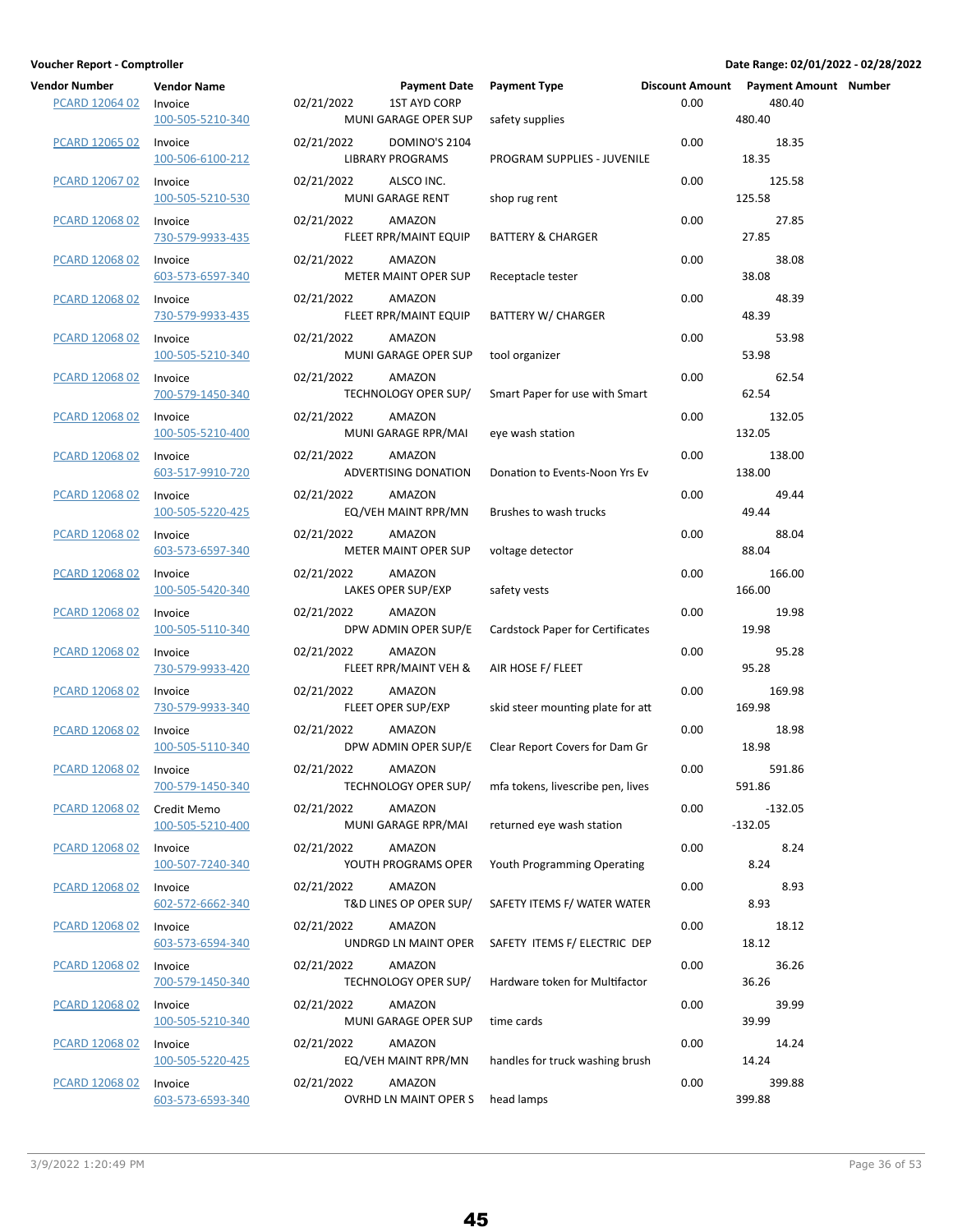| Vendor Number         | <b>Vendor Name</b>              | <b>Payment Date</b>                                  | <b>Payment Type</b>                                | <b>Discount Amount</b> | <b>Payment Amount Number</b> |  |
|-----------------------|---------------------------------|------------------------------------------------------|----------------------------------------------------|------------------------|------------------------------|--|
| PCARD 12068 02        | Invoice<br>602-11430            | 02/21/2022<br>AMAZON<br>OTHER ACCOUNTS RECEI         | <b>OVERAGE ON BOOTS</b>                            | 0.00                   | 9.95<br>9.95                 |  |
| <b>PCARD 12068 02</b> | Invoice<br>602-572-6662-346     | 02/21/2022<br>AMAZON                                 | T&D LINES OP CLTHNG/TL SAFETY BOOTS F/ ANDY GALASI | 0.00                   | 150.00<br>150.00             |  |
| PCARD 12068 02        | Invoice<br>603-573-6594-340     | 02/21/2022<br>AMAZON<br>UNDRGD LN MAINT OPER         | hammers                                            | 0.00                   | 29.95<br>29.95               |  |
| PCARD 12068 02        | Invoice<br>603-573-6593-340     | 02/21/2022<br>AMAZON<br>OVRHD LN MAINT OPER S        | hardware and tools to maintain                     | 0.00                   | 43.65<br>43.65               |  |
| PCARD 12068 02        | Invoice<br>700-579-1450-340     | 02/21/2022<br>AMAZON<br>TECHNOLOGY OPER SUP/         | Tall Monitor stand for Finance c                   | 0.00                   | 59.38<br>59.38               |  |
| <b>PCARD 12068 02</b> | Invoice<br>603-574-9932-340     | 02/21/2022<br>AMAZON<br><b>GEN PLNT MAINT OPER S</b> | kitchen supplies                                   | 0.00                   | 93.61<br>93.61               |  |
| <b>PCARD 12068 02</b> | Invoice<br>100-505-5210-340     | 02/21/2022<br>AMAZON<br>MUNI GARAGE OPER SUP         | shoe grippers for ice                              | 0.00                   | 110.91<br>110.91             |  |
| PCARD 12068 02        | Invoice<br>100-507-7240-340     | 02/21/2022<br>AMAZON<br>YOUTH PROGRAMS OPER          | Creative Art Supplies                              | 0.00                   | 118.73<br>118.73             |  |
| PCARD 12068 02        | Invoice<br>700-579-1450-340     | 02/21/2022<br>AMAZON<br>TECHNOLOGY OPER SUP/         | Livescribe Pen and Notebook                        | 0.00                   | 125.97<br>125.97             |  |
| PCARD 12068 02        | Credit Memo<br>100-506-6100-340 | 02/21/2022<br>AMAZON<br>LIBRARY OPER SUP/EXP         | RETURN - TABLECLOTHS                               | 0.00                   | $-119.85$<br>$-119.85$       |  |
| PCARD 12068 02        | Credit Memo<br>100-506-6100-212 | 02/21/2022<br>AMAZON<br><b>LIBRARY PROGRAMS</b>      | RETURN - PROGRAM SUPPLIES S                        | 0.00                   | $-29.99$<br>$-29.99$         |  |
| <b>PCARD 12068 02</b> | Invoice<br>100-506-6100-212     | AMAZON<br>02/21/2022<br><b>LIBRARY PROGRAMS</b>      | PROGRAM SUPPLIES - JUVENILE                        | 0.00                   | 5.99<br>5.99                 |  |
| PCARD 12068 02        | Invoice<br>601-518-3850-311     | 02/21/2022<br>AMAZON<br>ADMIN & GEN POSTAGE          | Shipping                                           | 0.00                   | 5.99<br>5.99                 |  |
| PCARD 12068 02        | Invoice<br>720-579-0500-340     | 02/21/2022<br>AMAZON<br>RISK MGMT OPER SUP/EX        | Paper bags for Well WI projects                    | 0.00                   | 9.93<br>9.93                 |  |
| PCARD 12068 02        | Invoice<br>601-575-3001-210     | 02/21/2022<br>AMAZON<br>COL SYS STRC OUTSD SVC       | Televising storage fee for televisi                | 0.00                   | 9.25<br>9.25                 |  |
| <b>PCARD 12068 02</b> | Invoice<br>100-506-6100-212     | 02/21/2022<br>AMAZON<br><b>LIBRARY PROGRAMS</b>      | PROGRAM SUPPLIES - JUVENILE                        | 0.00                   | 16.43<br>16.43               |  |
| <b>PCARD 12068 02</b> | Invoice<br>601-576-3703-340     | 02/21/2022<br>AMAZON<br><b>GEN PLANT MAINT OPER</b>  | Wypalls                                            | 0.00                   | 88.00<br>88.00               |  |
| PCARD 12068 02        | Invoice<br>100-507-7210-340     | 02/21/2022<br>AMAZON<br>COM CENTER OPER SUP/         | <b>OCC Staff Shirts</b>                            | 0.00                   | 41.94<br>41.94               |  |
| PCARD 12068 02        | Invoice<br>700-579-1450-340     | 02/21/2022<br>AMAZON<br>TECHNOLOGY OPER SUP/         | Smart-Pen for data entry                           | 0.00                   | 109.99<br>109.99             |  |
| PCARD 12068 02        | Credit Memo<br>100-506-6100-212 | 02/21/2022<br>AMAZON<br><b>LIBRARY PROGRAMS</b>      | RETURN-PROGRAM SUPPLIES -                          | 0.00                   | $-140.96$<br>$-140.96$       |  |
| <b>PCARD 12068 02</b> | Invoice<br>100-506-6100-212     | AMAZON<br>02/21/2022<br><b>LIBRARY PROGRAMS</b>      | PROGRAM SUPPLIES - ADULT                           | 0.00                   | 10.99<br>10.99               |  |
| PCARD 12068 02        | Invoice<br>100-506-6100-340     | 02/21/2022<br>AMAZON<br>LIBRARY OPER SUP/EXP         | ID CARD HOLDERS                                    | 0.00                   | 12.99<br>12.99               |  |
| PCARD 12068 02        | Invoice<br>100-506-6100-212     | 02/21/2022<br>AMAZON<br><b>LIBRARY PROGRAMS</b>      | PROGRAM SUPPLIES - JUVENILE                        | 0.00                   | 17.72<br>17.72               |  |
| PCARD 12068 02        | Invoice<br>700-579-1450-340     | 02/21/2022<br>AMAZON<br>TECHNOLOGY OPER SUP/         | (UT) Car Lighter USB Adapter                       | 0.00                   | 23.50<br>23.50               |  |
| PCARD 12068 02        | Invoice<br>730-579-9933-420     | 02/21/2022<br>AMAZON<br>FLEET RPR/MAINT VEH &        | Pressure gauge & Pressure switc                    | 0.00                   | 25.99<br>25.99               |  |
| <b>PCARD 12068 02</b> | Invoice<br>730-579-9933-420     | 02/21/2022<br>AMAZON<br>FLEET RPR/MAINT VEH &        | UTILITY PRESSURE GAUGE                             | 0.00                   | 9.70<br>9.70                 |  |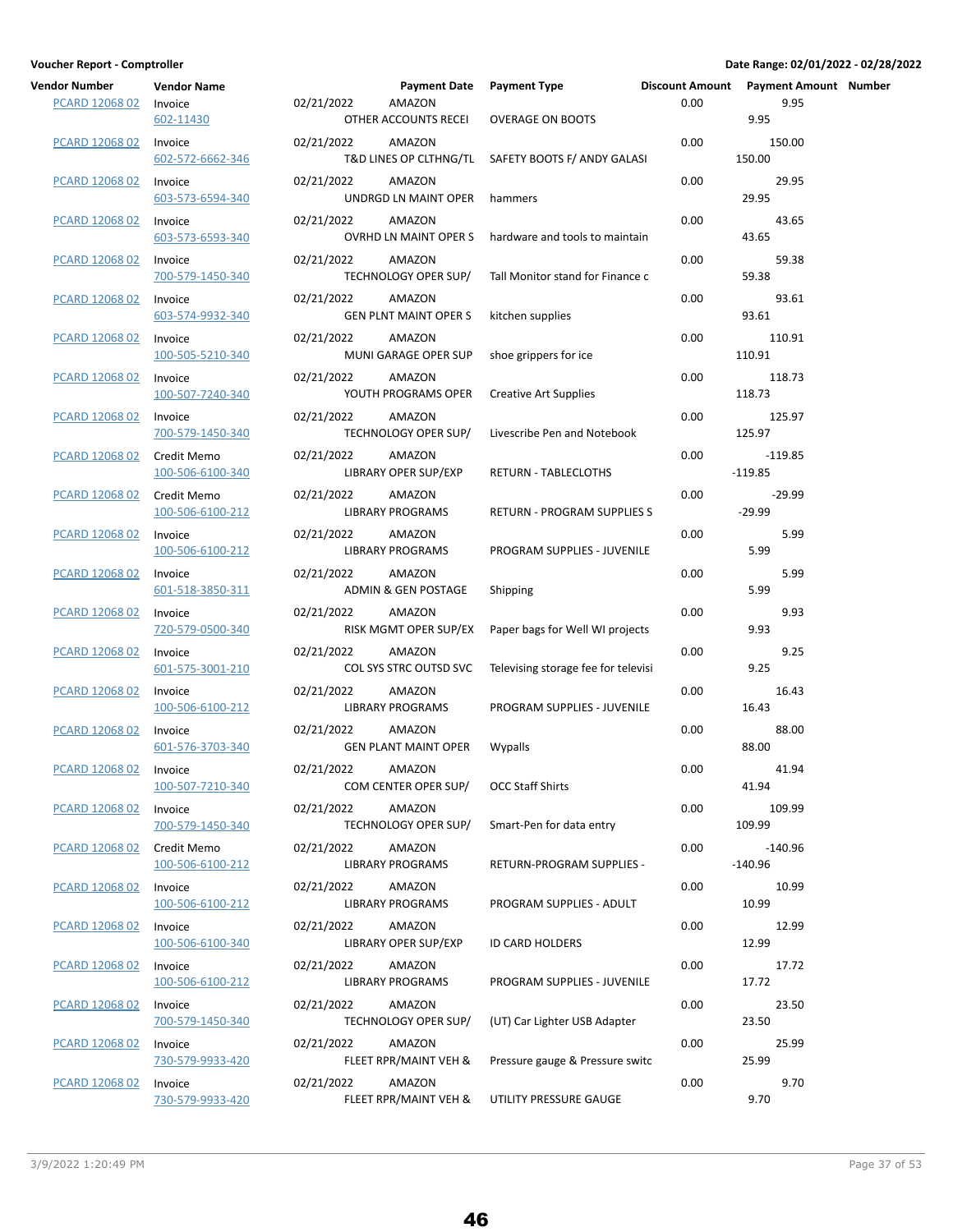| Vendor Number         | <b>Vendor Name</b>                              | <b>Payment Date</b>                                                      | <b>Payment Type</b>                                       |      | Discount Amount Payment Amount Number |  |
|-----------------------|-------------------------------------------------|--------------------------------------------------------------------------|-----------------------------------------------------------|------|---------------------------------------|--|
| PCARD 12068 02        | Credit Memo<br>700-579-1450-340                 | 02/21/2022<br><b>AMAZON</b><br>TECHNOLOGY OPER SUP/                      | Smart-Pen Return                                          | 0.00 | $-109.99$<br>$-109.99$                |  |
| PCARD 12068 02        | Credit Memo<br>700-579-1450-340                 | 02/21/2022<br>AMAZON<br>TECHNOLOGY OPER SUP/                             | Return of Smart Journal, \$5.00 c                         | 0.00 | $-57.64$<br>$-57.64$                  |  |
| PCARD 12068 02        | Credit Memo<br>700-579-1450-340                 | 02/21/2022<br>AMAZON<br>TECHNOLOGY OPER SUP/                             | Smart Paper for use with Smart                            | 0.00 | $-15.98$<br>$-15.98$                  |  |
| PCARD 12068 02        | Invoice<br>730-579-9933-420                     | 02/21/2022<br>AMAZON<br>FLEET RPR/MAINT VEH &                            | cotter pins for electric trailers                         | 0.00 | 14.98<br>14.98                        |  |
| PCARD 12068 02        | Invoice<br>100-505-5210-340                     | AMAZON<br>02/21/2022<br>MUNI GARAGE OPER SUP                             | safety chaps for sawing                                   | 0.00 | 49.88<br>49.88                        |  |
| <b>PCARD 12068 02</b> | Invoice<br>700-579-1450-340                     | 02/21/2022<br>AMAZON<br>TECHNOLOGY OPER SUP/                             | qty 6 Hard drive enclosures                               | 0.00 | 63.84<br>63.84                        |  |
| <b>PCARD 12068 02</b> | Invoice<br>100-506-6100-340                     | 02/21/2022<br>AMAZON<br>LIBRARY OPER SUP/EXP                             | OFFICE SUPPLIES                                           | 0.00 | 16.45<br>16.45                        |  |
| PCARD 12068 02        | Invoice<br>100-506-6100-400                     | 02/21/2022<br>AMAZON<br>LIBRARY RPR/MAINT BLD                            | <b>DOOR STOP</b>                                          | 0.00 | 17.98<br>17.98                        |  |
| PCARD 12068 02        | Invoice<br>100-506-6100-340                     | 02/21/2022<br>AMAZON<br><b>LIBRARY OPER SUP/EXP</b>                      | OFFICE SUPPLIES                                           | 0.00 | 49.96<br>49.96                        |  |
| PCARD 12068 02        | Invoice<br>100-506-6100-212                     | 02/21/2022<br>AMAZON<br><b>LIBRARY PROGRAMS</b>                          | RETURN - PROGRAM SUPPLIES -                               | 0.00 | 12.90<br>12.90                        |  |
| <b>PCARD 12068 02</b> | Invoice<br>100-506-6100-212                     | 02/21/2022<br>AMAZON<br><b>LIBRARY PROGRAMS</b>                          | PROGRAM SUPPLIES - JUVENILE                               | 0.00 | 17.09<br>17.09                        |  |
| <b>PCARD 12068 02</b> | Invoice                                         | 02/21/2022<br>AMAZON                                                     |                                                           | 0.00 | 19.99<br>19.99                        |  |
| PCARD 12068 02        | 100-506-6100-212<br>Invoice                     | <b>LIBRARY PROGRAMS</b><br>02/21/2022<br>AMAZON                          | RETURN - PROGRAM SUPPLIES                                 | 0.00 | 34.12<br>34.12                        |  |
| PCARD 12068 02        | 700-579-1450-340<br>Invoice<br>602-518-9921-340 | TECHNOLOGY OPER SUP/<br>02/21/2022<br>AMAZON                             | (Ivan) Type-C to HDMI Cable<br>PHONE CORD DETANGLERS UTIL | 0.00 | 4.78<br>4.78                          |  |
| PCARD 12068 02        | Invoice<br>603-518-9921-340                     | OFFICE EXP OPER SUP/EX<br>02/21/2022<br>AMAZON<br>OFFICE EXP OPER SUP/EX | PHONE CORD DETANGLERS UTIL                                | 0.00 | 9.71<br>9.71                          |  |
| <b>PCARD 12068 02</b> | Invoice<br>100-501-1100-340                     | 02/21/2022<br>AMAZON<br>GEN ACCTG OPER SUP/EX                            | PHONE CORD DETANGLERS FIN                                 | 0.00 | 14.48<br>14.48                        |  |
| <b>PCARD 12068 02</b> | Invoice                                         | 02/21/2022<br>AMAZON                                                     |                                                           | 0.00 | 14.49                                 |  |
| PCARD 12068 02        | 100-506-6100-340<br>Invoice                     | LIBRARY OPER SUP/EXP<br>02/21/2022<br>AMAZON                             | OFFICE SUPPLIES                                           | 0.00 | 14.49<br>25.03                        |  |
| PCARD 12068 02        | 700-579-1450-340<br>Invoice                     | TECHNOLOGY OPER SUP/<br>02/21/2022<br>AMAZON                             | (UT) Lightning Cables                                     | 0.00 | 25.03<br>25.35                        |  |
| PCARD 12068 02        | 100-506-6100-340<br>Invoice                     | LIBRARY OPER SUP/EXP<br>AMAZON<br>02/21/2022                             | OFFICE SUPPLIES                                           | 0.00 | 25.35<br>40.57                        |  |
| <b>PCARD 12068 02</b> | 100-506-6100-212<br>Invoice                     | <b>LIBRARY PROGRAMS</b><br>AMAZON<br>02/21/2022                          | PROGRAM SUPPLIES - JUVENILE                               | 0.00 | 40.57<br>110.01                       |  |
| PCARD 12068 02        | 100-506-6100-212<br>Invoice                     | <b>LIBRARY PROGRAMS</b><br>02/21/2022<br>AMAZON                          | PROGRAM SUPPLIES - JUVENILE                               | 0.00 | 110.01<br>329.99                      |  |
| PCARD 12068 02        | 700-579-1450-340<br>Credit Memo                 | TECHNOLOGY OPER SUP/<br>02/21/2022<br>AMAZON                             | (Ivan) Laptop Hub                                         | 0.00 | 329.99<br>$-19.99$                    |  |
| PCARD 12068 02        | 100-506-6100-212<br>Credit Memo                 | <b>LIBRARY PROGRAMS</b><br>02/21/2022<br>AMAZON                          | RETURN - PROGRAM SUPPLIES                                 | 0.00 | $-19.99$<br>$-12.90$                  |  |
| PCARD 12068 02        | 100-506-6100-212<br>Invoice                     | <b>LIBRARY PROGRAMS</b><br>02/21/2022<br>AMAZON                          | <b>RETURN - PROGRAM SUPPLIES -</b>                        | 0.00 | $-12.90$<br>223.95                    |  |
|                       | 730-579-9933-420                                | FLEET RPR/MAINT VEH &                                                    | <b>FLOOR MATS FOR VEHICLE</b>                             |      | 223.95                                |  |
| <b>PCARD 12068 02</b> | Invoice<br>730-579-9933-420                     | 02/21/2022<br>AMAZON<br>FLEET RPR/MAINT VEH &                            | air lift kit for fleet service truck                      | 0.00 | 285.63<br>285.63                      |  |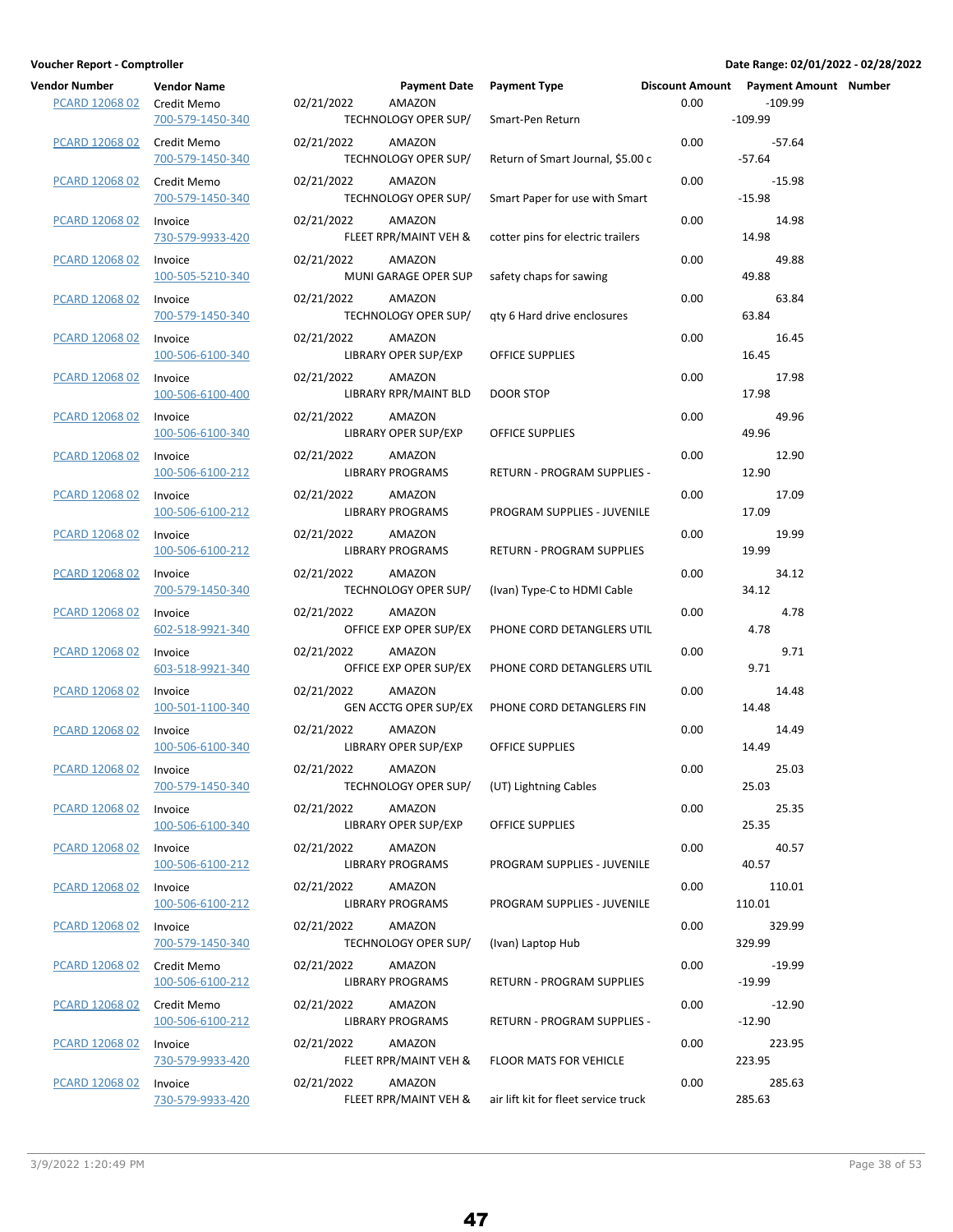| Vendor Number         | <b>Vendor Name</b>              |            | <b>Payment Date</b>                                | <b>Payment Type</b>              |      | Discount Amount Payment Amount Number |  |
|-----------------------|---------------------------------|------------|----------------------------------------------------|----------------------------------|------|---------------------------------------|--|
| PCARD 12068 02        | Invoice<br>100-506-6100-212     | 02/21/2022 | AMAZON<br><b>LIBRARY PROGRAMS</b>                  | PROGRAM SUPPLIES - ADULT         | 0.00 | 12.23<br>12.23                        |  |
| <b>PCARD 12068 02</b> | Invoice<br>100-505-5210-340     | 02/21/2022 | AMAZON<br>MUNI GARAGE OPER SUP                     | mixing pitcher                   | 0.00 | 24.95<br>24.95                        |  |
| PCARD 12068 02        | Invoice<br>100-503-3100-340     | 02/21/2022 | AMAZON<br>POLICE ADMIN OPER SUP                    | PURELINE UKF8001 REFRIGERAT      | 0.00 | 33.88<br>33.88                        |  |
| PCARD 12068 02        | Invoice<br>100-506-6100-340     | 02/21/2022 | AMAZON<br><b>LIBRARY OPER SUP/EXP</b>              | <b>CLEANING SUPPLIES</b>         | 0.00 | 37.69<br>37.69                        |  |
| PCARD 12068 02        | Invoice<br>100-506-6100-212     | 02/21/2022 | AMAZON<br><b>LIBRARY PROGRAMS</b>                  | PROGRAM SUPPLIES - JUVENILE      | 0.00 | 77.29<br>77.29                        |  |
| PCARD 12068 02        | Invoice<br>100-505-5210-340     | 02/21/2022 | AMAZON<br>MUNI GARAGE OPER SUP                     | pump sprayers                    | 0.00 | 113.75<br>113.75                      |  |
| <b>PCARD 12068 02</b> | Invoice<br>100-506-6100-321     | 02/21/2022 | AMAZON<br><b>LIBRARY BOOKS &amp; REF</b>           | BOOKS - JUVENILE / OWAMZ 59      | 0.00 | 21.89<br>21.89                        |  |
| PCARD 12068 02        | Invoice<br>100-506-6100-212     | 02/21/2022 | AMAZON<br><b>LIBRARY PROGRAMS</b>                  | PROGRAM SUPPLIES - JUVENILE      | 0.00 | 22.99<br>22.99                        |  |
| PCARD 12068 02        | Invoice<br>100-505-5510-400     | 02/21/2022 | AMAZON<br><b>CITY BLDGS RPR/MAINT B</b>            | BELTS FOR AIR HANDLER            | 0.00 | 59.90<br>59.90                        |  |
| PCARD 12068 02        | Invoice<br>730-579-9933-340     | 02/21/2022 | AMAZON<br>FLEET OPER SUP/EXP                       | VARIOUS ITEMS F/ FLEET           | 0.00 | 570.88<br>570.88                      |  |
| <b>PCARD 12068 02</b> | Invoice<br>100-507-7340-340     | 02/21/2022 | AMAZON<br>WATERFRONT OPER SUP/                     | Safety Supplies                  | 0.00 | 11.80<br>11.80                        |  |
| <b>PCARD 12068 02</b> | Invoice<br>730-579-9933-420     | 02/21/2022 | AMAZON<br>FLEET RPR/MAINT VEH &                    | AIR FILTERS F/ FLEET             | 0.00 | 21.04<br>21.04                        |  |
| PCARD 12068 02        | Invoice<br>601-518-3850-340     | 02/21/2022 | AMAZON<br>ADMIN & GEN OPER SUP/                    | Headset for computer             | 0.00 | 24.29<br>24.29                        |  |
| PCARD 12068 02        | Invoice<br>100-507-7340-340     | 02/21/2022 | AMAZON<br>WATERFRONT OPER SUP/                     | Waterfront LifeJackets           | 0.00 | 238.68<br>238.68                      |  |
| PCARD 12068 02        | Credit Memo<br>100-501-1200-340 | 02/21/2022 | AMAZON<br>PAYROLL/HR OPER SUP/E                    | RETURN ANTI-FATIGUE MAT          | 0.00 | $-35.99$<br>$-35.99$                  |  |
| PCARD 12074 02        | Invoice<br>603-573-6594-210     | 02/21/2022 | BEVINS CO.<br>UNDRGD LN MNT OUTSD                  | repair and calibrate phasing set | 0.00 | 271.20<br>271.20                      |  |
| <b>PCARD 12075 02</b> | Invoice<br>730-579-9933-420     | 02/21/2022 | BRAKE AND EQUIPMENT COMPA<br>FLEET RPR/MAINT VEH & | PARTS F/ FLEET TRUCKS            | 0.00 | 1,166.08<br>1,166.08                  |  |
| PCARD 12077 02        | Invoice<br>603-574-9932-226     | 02/21/2022 | SPECTRUM<br><b>GEN PLNT MAINT INTERN</b>           | cable tv                         | 0.00 | 124.70<br>124.70                      |  |
| PCARD 12077 02        | Invoice<br>700-579-1450-225     | 02/21/2022 | SPECTRUM<br><b>TECHNOLOGY TELEPHON</b>             | Spectrum Phone service (Januar   | 0.00 | 1,090.58<br>1,090.58                  |  |
| PCARD 12077 02        | Invoice<br>700-579-1450-226     | 02/21/2022 | SPECTRUM<br><b>TECHNOLOGY INTERNET/</b>            | Spectrum Fiber Internet (Januar  | 0.00 | 1,704.00<br>1,704.00                  |  |
| <b>PCARD 12077 02</b> | Invoice<br>100-506-6100-226     | 02/21/2022 | SPECTRUM<br>LIBRARY INTERNET/CABL                  | <b>INTERNET - SPECTRUM</b>       | 0.00 | 154.98<br>154.98                      |  |
| PCARD 12077 02        | Invoice<br>603-574-9932-226     | 02/21/2022 | SPECTRUM<br><b>GEN PLNT MAINT INTERN</b>           | cable tv                         | 0.00 | 124.70<br>124.70                      |  |
| PCARD 12077 02        | Invoice<br>700-579-1450-226     | 02/21/2022 | SPECTRUM<br><b>TECHNOLOGY INTERNET/</b>            | Fleet Spectrum WiFi (Feb)        | 0.00 | 107.98<br>107.98                      |  |
| PCARD 12078 02        | Invoice<br>601-576-3703-530     | 02/21/2022 | <b>CINTAS CORP</b><br><b>GEN PLANT MAINT RENT</b>  | Mats-January                     | 0.00 | 140.00<br>140.00                      |  |
| PCARD 12079 02        | Invoice<br>100-507-7410-340     | 02/21/2022 | CLEANITSUPPLY.COM<br>PARKS/PLAYGR OPER SUP         | Soap                             | 0.00 | 365.23<br>365.23                      |  |
| PCARD 12079 02        | Invoice<br>100-507-7410-340     | 02/21/2022 | CLEANITSUPPLY.COM<br>PARKS/PLAYGR OPER SUP         | Janitorial Supplies              | 0.00 | 498.49<br>498.49                      |  |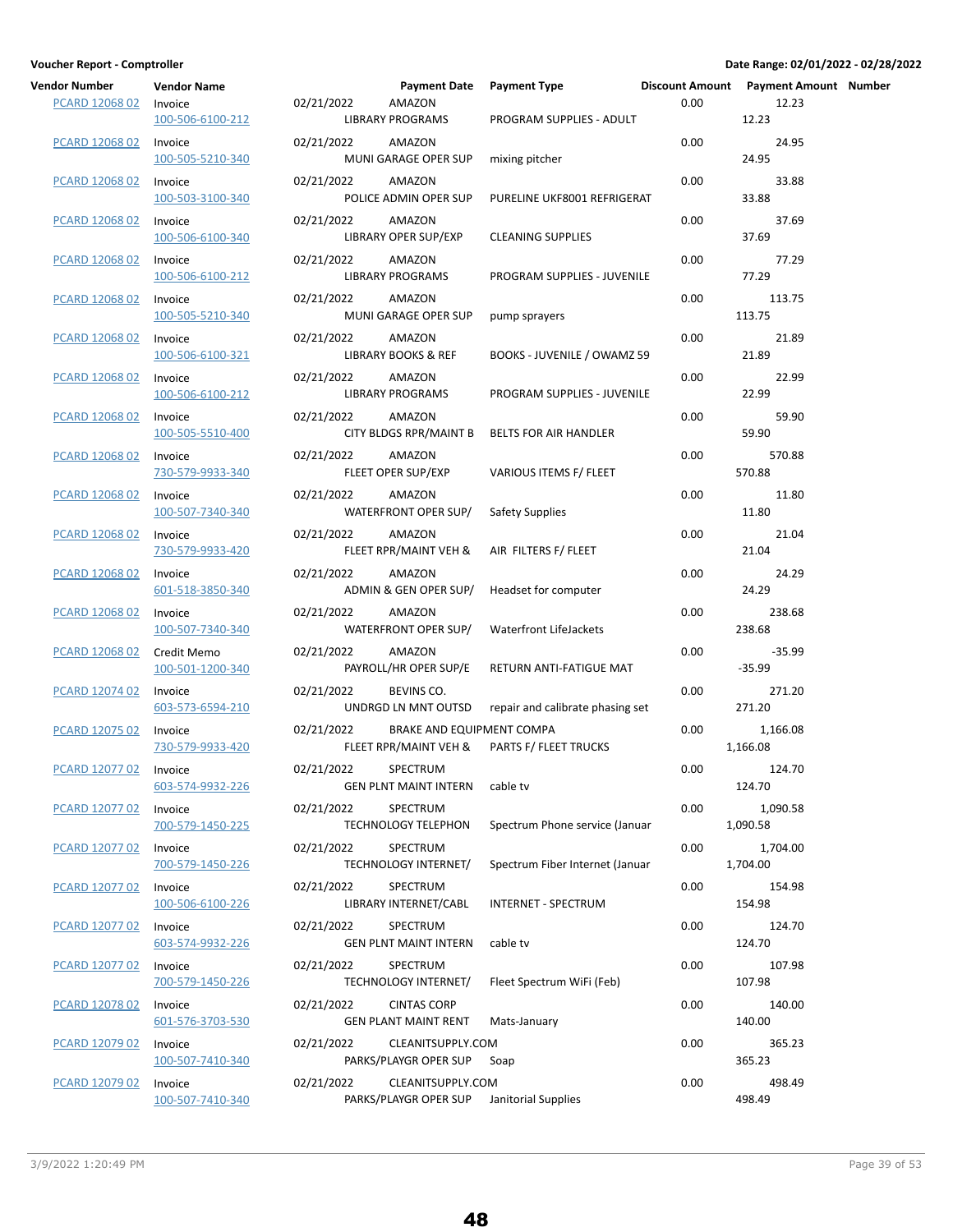| <b>Vendor Number</b><br><b>PCARD 12081 02</b> | <b>Vendor Name</b><br>Invoice<br>100-505-5110-322 | 02/21/2022 | Payment Date Payment Type<br>CONLEY PUBLISHING GROUP                        | DPW ADMIN PERIODICAL Oconomowoc Enterprise Renew    | 0.00 | Discount Amount Payment Amount Number<br>34.50<br>34.50 |  |
|-----------------------------------------------|---------------------------------------------------|------------|-----------------------------------------------------------------------------|-----------------------------------------------------|------|---------------------------------------------------------|--|
| PCARD 12081 02                                | Invoice<br>100-505-5120-322                       | 02/21/2022 | CONLEY PUBLISHING GROUP<br>ENGINEER PERIODICALS                             | Oconomowoc Enterprise Renew                         | 0.00 | 34.50<br>34.50                                          |  |
| PCARD 12084 02                                | Invoice<br>100-507-7100-340                       | 02/21/2022 | CULLIGAN WAUKESHA<br>REC ADMIN OPER SUP/EX OCC Water Cooler                 |                                                     | 0.00 | 42.50<br>42.50                                          |  |
| PCARD 12088 02                                | Credit Memo<br>100-507-7100-326                   | 02/21/2022 | EIG*CONSTANTCONTACT.COM<br>REC ADMIN PUBLICITY                              | Credit from being charged incor                     | 0.00 | $-630.00$<br>$-630.00$                                  |  |
| PCARD 12092 02                                | Invoice<br>100-506-6100-326                       | 02/21/2022 | FACEBK *H4HZ5C3YR2<br>LIBRARY PUBLICITY                                     | PUBLICITY - FACEBOOK ADS                            | 0.00 | 34.81<br>34.81                                          |  |
| <b>PCARD 12092 02</b>                         | Invoice<br>100-507-7100-326                       | 02/21/2022 | FACEBK *Y6HAJ9TZ72<br>REC ADMIN PUBLICITY                                   | Facebook ad to promote Self De                      | 0.00 | 53.26<br>53.26                                          |  |
| PCARD 12094 02                                | Invoice<br>100-505-5110-311                       | 02/21/2022 | FEDEX 440819617<br>DPW ADMIN POSTAGE                                        | City Document Delivery - MUNI                       | 0.00 | 29.43<br>29.43                                          |  |
| PCARD 12096 02                                | Invoice<br>100-505-5210-435                       |            | 02/21/2022 FLEET FARM 5000<br>MUNI GARAGE RPR/MNT                           | Parts for pressure washer                           | 0.00 | 36.46<br>36.46                                          |  |
| PCARD 12101 02                                | Invoice<br>602-534-6641-340                       | 02/21/2022 | HAWKINS INC<br>CHEMICALS OPER SUP/EX                                        | Chlorine & fluoride                                 | 0.00 | 614.11<br>614.11                                        |  |
| PCARD 12101 02                                | Invoice<br>601-576-3709-340                       | 02/21/2022 | <b>HAWKINS INC</b><br>ADV TRTMT EQUIP OPER                                  | chlorine                                            | 0.00 | 425.63<br>425.63                                        |  |
| PCARD 12108 02                                | Invoice<br>601-576-3717-340                       | 02/21/2022 | KEMIRA WATER SOLUTIONS<br>PHOS REMOVAL OPER SU                              | <b>FERRIC CHLORIDE</b>                              | 0.00 | 5,725.06<br>5,725.06                                    |  |
| PCARD 12115 02                                | Invoice<br>602-534-6641-340                       | 02/21/2022 | MARTELLE WATER TREATMENT<br>CHEMICALS OPER SUP/EX aqua mag bulk             |                                                     | 0.00 | 2,345.96<br>2,345.96                                    |  |
| PCARD 12117 02                                | Invoice<br>100-506-6100-212                       | 02/21/2022 | MICHAELS #9490<br>LIBRARY PROGRAMS                                          | PROGRAM SUPPLIES - ADULT                            | 0.00 | 8.37<br>8.37                                            |  |
| PCARD 12120 02                                | Invoice<br>601-518-3850-240                       | 02/21/2022 | OFFICE COPYING EQUIPMENT                                                    | ADMIN & GEN MAINT CO Copies 12/10-1/9/22            | 0.00 | 262.23<br>262.23                                        |  |
| PCARD 12121 02                                | Credit Memo<br>100-21230                          | 02/21/2022 | OFFICEMAX/DEPOT 6869<br>OFFICE SUPPLIES PAYABLE   OFFICE SUPPLIES           |                                                     | 0.00 | $-143.99$<br>$-143.99$                                  |  |
| PCARD 12121 02                                | Invoice<br>100-21230                              | 02/21/2022 | OFFICEMAX/DEPOT 6869<br>OFFICE SUPPLIES PAYABLE  OFFICE SUPPLIES            |                                                     | 0.00 | 35.71<br>35.71                                          |  |
| PCARD 12121 02                                | Invoice<br>100-21230                              | 02/21/2022 | OFFICEMAX/DEPOT 6869<br>OFFICE SUPPLIES PAYABLE  OFFICE SUPPLIES            |                                                     | 0.00 | 18.06<br>18.06                                          |  |
| PCARD 12121 02 Invoice                        | 100-21230                                         |            | 02/21/2022 OFFICEMAX/DEPOT 6869<br>OFFICE SUPPLIES PAYABLE  OFFICE SUPPLIES |                                                     | 0.00 | 23.47<br>23.47                                          |  |
| <b>PCARD 12121 02</b>                         | Invoice<br>100-21230                              | 02/21/2022 | OFFICEMAX/DEPOT 6869<br>OFFICE SUPPLIES PAYABLE   OFFICE SUPPLIES           |                                                     | 0.00 | 41.96<br>41.96                                          |  |
| PCARD 12121 02                                | Invoice<br>100-21230                              | 02/21/2022 | OFFICEMAX/DEPOT 6869<br>OFFICE SUPPLIES PAYABLE  OFFICE SUPPLIES            |                                                     | 0.00 | 60.77<br>60.77                                          |  |
| PCARD 12121 02                                | Invoice<br>100-21230                              | 02/21/2022 | OFFICEMAX/DEPOT 6869<br>OFFICE SUPPLIES PAYABLE   Office Supplies           |                                                     | 0.00 | 88.82<br>88.82                                          |  |
| PCARD 12121 02                                | Invoice<br>100-21230                              | 02/21/2022 | OFFICEMAX/DEPOT 6869<br>OFFICE SUPPLIES PAYABLE   OFFICE SUPPLIES           |                                                     | 0.00 | 1.19<br>1.19                                            |  |
| PCARD 12121 02                                | Invoice<br>100-21230                              | 02/21/2022 | OFFICEMAX/DEPOT 6869<br>OFFICE SUPPLIES PAYABLE   OFFICE SUPPLIES           |                                                     | 0.00 | 199.18<br>199.18                                        |  |
| PCARD 12121 02                                | Invoice<br>100-21230                              | 02/21/2022 | OFFICEMAX/DEPOT 6869<br>OFFICE SUPPLIES PAYABLE   OFFICE SUPPLIES           |                                                     | 0.00 | 74.22<br>74.22                                          |  |
| <b>PCARD 12121 02</b>                         | Invoice<br>100-21230                              | 02/21/2022 | OFFICEMAX/DEPOT 6869<br>OFFICE SUPPLIES PAYABLE   OFFICE SUPPLIES           |                                                     | 0.00 | 60.43<br>60.43                                          |  |
| <b>PCARD 12121 02</b>                         | Credit Memo<br>100-21230                          | 02/21/2022 | OFFICEMAX/DEPOT 6869                                                        | OFFICE SUPPLIES PAYABLE  Credit for damaged binders | 0.00 | $-4.15$<br>$-4.15$                                      |  |

| PCARD 12081 02 Invoice | 100-505-5110-322                | 02/21/2022 | <b>CONLEY PUBLISHING GROUP</b>                                    | DPW ADMIN PERIODICAL  Oconomowoc Enterprise Renew | 0.00 | 34.50<br>34.50         |  |
|------------------------|---------------------------------|------------|-------------------------------------------------------------------|---------------------------------------------------|------|------------------------|--|
| PCARD 12081 02         | Invoice<br>100-505-5120-322     | 02/21/2022 | <b>CONLEY PUBLISHING GROUP</b><br><b>ENGINEER PERIODICALS</b>     | Oconomowoc Enterprise Renew                       | 0.00 | 34.50<br>34.50         |  |
| PCARD 12084 02         | Invoice<br>100-507-7100-340     | 02/21/2022 | CULLIGAN WAUKESHA<br>REC ADMIN OPER SUP/EX OCC Water Cooler       |                                                   | 0.00 | 42.50<br>42.50         |  |
| PCARD 12088 02         | Credit Memo<br>100-507-7100-326 | 02/21/2022 | EIG*CONSTANTCONTACT.COM<br>REC ADMIN PUBLICITY                    | Credit from being charged incor                   | 0.00 | $-630.00$<br>$-630.00$ |  |
| PCARD 12092 02         | Invoice<br>100-506-6100-326     | 02/21/2022 | FACEBK *H4HZ5C3YR2<br>LIBRARY PUBLICITY                           | PUBLICITY - FACEBOOK ADS                          | 0.00 | 34.81<br>34.81         |  |
| PCARD 12092 02         | Invoice<br>100-507-7100-326     | 02/21/2022 | FACEBK *Y6HAJ9TZ72<br>REC ADMIN PUBLICITY                         | Facebook ad to promote Self De                    | 0.00 | 53.26<br>53.26         |  |
| PCARD 12094 02         | Invoice<br>100-505-5110-311     | 02/21/2022 | FEDEX 440819617<br>DPW ADMIN POSTAGE                              | City Document Delivery - MUNI                     | 0.00 | 29.43<br>29.43         |  |
| PCARD 12096 02         | Invoice<br>100-505-5210-435     |            | 02/21/2022 FLEET FARM 5000<br>MUNI GARAGE RPR/MNT                 | Parts for pressure washer                         | 0.00 | 36.46<br>36.46         |  |
| PCARD 12101 02         | Invoice<br>602-534-6641-340     | 02/21/2022 | <b>HAWKINS INC</b><br>CHEMICALS OPER SUP/EX                       | Chlorine & fluoride                               | 0.00 | 614.11<br>614.11       |  |
| PCARD 12101 02         | Invoice<br>601-576-3709-340     | 02/21/2022 | <b>HAWKINS INC</b><br>ADV TRTMT EQUIP OPER                        | chlorine                                          | 0.00 | 425.63<br>425.63       |  |
| PCARD 12108 02         | Invoice<br>601-576-3717-340     | 02/21/2022 | KEMIRA WATER SOLUTIONS<br>PHOS REMOVAL OPER SU                    | <b>FERRIC CHLORIDE</b>                            | 0.00 | 5,725.06<br>5,725.06   |  |
| PCARD 12115 02         | Invoice<br>602-534-6641-340     | 02/21/2022 | MARTELLE WATER TREATMENT<br>CHEMICALS OPER SUP/EX                 | aqua mag bulk                                     | 0.00 | 2,345.96<br>2,345.96   |  |
| PCARD 12117 02         | Invoice<br>100-506-6100-212     | 02/21/2022 | MICHAELS #9490<br><b>LIBRARY PROGRAMS</b>                         | PROGRAM SUPPLIES - ADULT                          | 0.00 | 8.37<br>8.37           |  |
| PCARD 12120 02         | Invoice<br>601-518-3850-240     | 02/21/2022 | OFFICE COPYING EQUIPMENT                                          | ADMIN & GEN MAINT CO Copies 12/10-1/9/22          | 0.00 | 262.23<br>262.23       |  |
| PCARD 12121 02         | Credit Memo<br>100-21230        | 02/21/2022 | OFFICEMAX/DEPOT 6869<br>OFFICE SUPPLIES PAYABLE   OFFICE SUPPLIES |                                                   | 0.00 | $-143.99$<br>-143.99   |  |
| PCARD 12121 02         | Invoice<br>100-21230            | 02/21/2022 | OFFICEMAX/DEPOT 6869<br>OFFICE SUPPLIES PAYABLE   OFFICE SUPPLIES |                                                   | 0.00 | 35.71<br>35.71         |  |
| PCARD 12121 02         | Invoice<br>100-21230            | 02/21/2022 | OFFICEMAX/DEPOT 6869<br>OFFICE SUPPLIES PAYABLE  OFFICE SUPPLIES  |                                                   | 0.00 | 18.06<br>18.06         |  |
| PCARD 12121 02         | Invoice<br>100-21230            | 02/21/2022 | OFFICEMAX/DEPOT 6869<br>OFFICE SUPPLIES PAYABLE   OFFICE SUPPLIES |                                                   | 0.00 | 23.47<br>23.47         |  |
| PCARD 12121 02         | Invoice<br>100-21230            | 02/21/2022 | OFFICEMAX/DEPOT 6869<br>OFFICE SUPPLIES PAYABLE   OFFICE SUPPLIES |                                                   | 0.00 | 41.96<br>41.96         |  |
| PCARD 12121 02         | Invoice<br>100-21230            | 02/21/2022 | OFFICEMAX/DEPOT 6869<br>OFFICE SUPPLIES PAYABLE   OFFICE SUPPLIES |                                                   | 0.00 | 60.77<br>60.77         |  |
| PCARD 12121 02         | Invoice<br>100-21230            | 02/21/2022 | OFFICEMAX/DEPOT 6869<br>OFFICE SUPPLIES PAYABLE   Office Supplies |                                                   | 0.00 | 88.82<br>88.82         |  |
| PCARD 12121 02         | Invoice<br>100-21230            | 02/21/2022 | OFFICEMAX/DEPOT 6869<br>OFFICE SUPPLIES PAYABLE   OFFICE SUPPLIES |                                                   | 0.00 | 1.19<br>1.19           |  |
| PCARD 12121 02         | Invoice<br>100-21230            | 02/21/2022 | OFFICEMAX/DEPOT 6869<br>OFFICE SUPPLIES PAYABLE   OFFICE SUPPLIES |                                                   | 0.00 | 199.18<br>199.18       |  |
| PCARD 12121 02         | Invoice<br>100-21230            | 02/21/2022 | OFFICEMAX/DEPOT 6869<br>OFFICE SUPPLIES PAYABLE   OFFICE SUPPLIES |                                                   | 0.00 | 74.22<br>74.22         |  |
| PCARD 12121 02         | Invoice<br>100-21230            | 02/21/2022 | OFFICEMAX/DEPOT 6869<br>OFFICE SUPPLIES PAYABLE   OFFICE SUPPLIES |                                                   | 0.00 | 60.43<br>60.43         |  |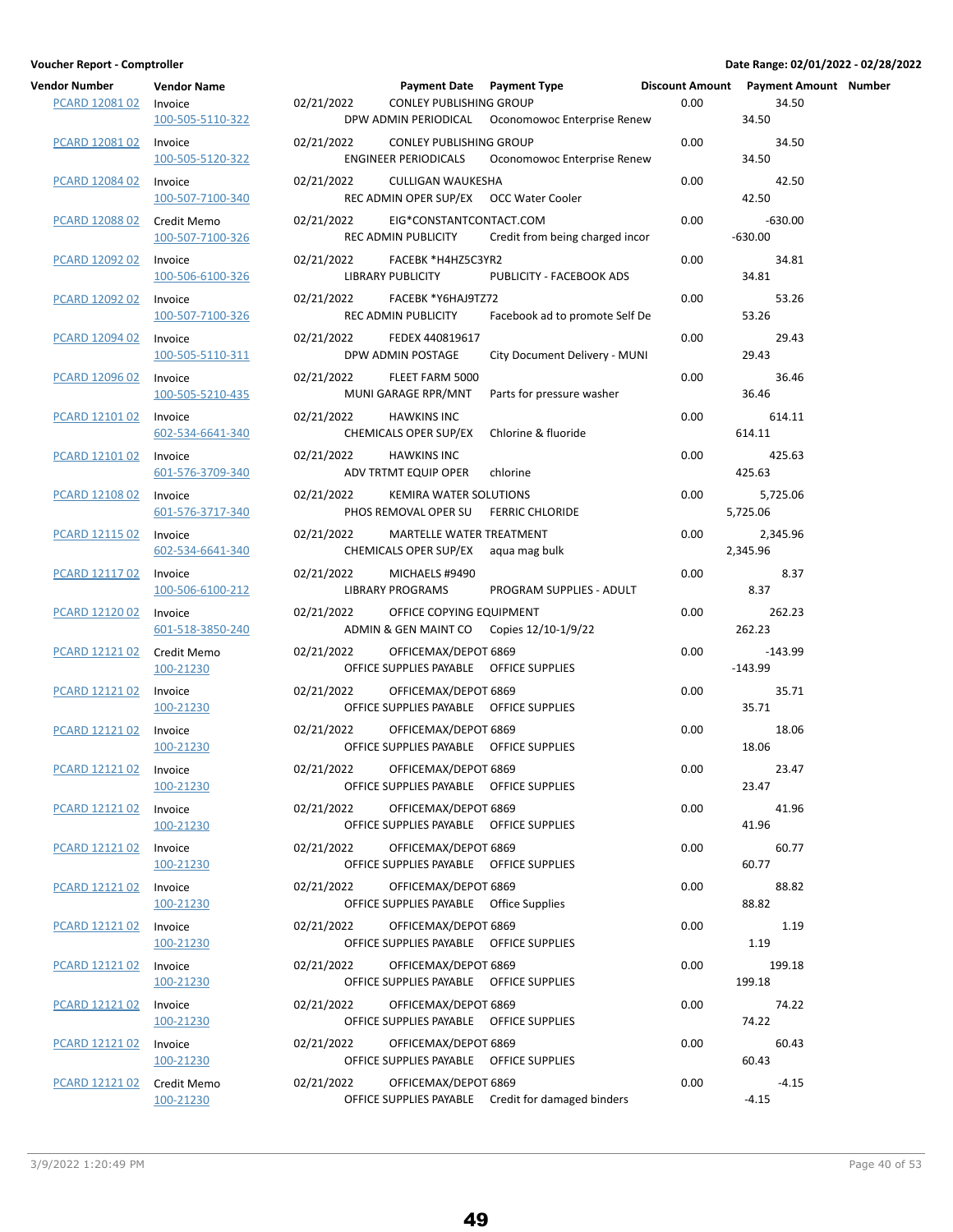| Vendor Number Vendor Name<br>PCARD 12121 02 Invoice | 100-21230                   | 02/21/2022 0<br>OFFICE SU                 |
|-----------------------------------------------------|-----------------------------|-------------------------------------------|
| PCARD 12121 02 Invoice                              | 100-21230                   | 02/21/2022 0<br>OFFICE SU                 |
| PCARD 12121 02 Invoice                              | 100-21230                   | 02/21/2022 0<br>OFFICE SU                 |
| PCARD 12121 02 Invoice                              | 100-21230                   | 02/21/2022 0<br><b>OFFICE SUI</b>         |
| <b>PCARD 12121 02</b>                               | Invoice<br>100-21230        | 02/21/2022 0<br>OFFICE SU                 |
| <b>PCARD 12121 02</b>                               | Invoice<br>100-21230        | 02/21/2022 0<br>OFFICE SUI                |
| <b>PCARD 12121 02</b>                               | Invoice<br>100-21230        | 02/21/2022 0<br>OFFICE SUI                |
| PCARD 12121 02 Invoice                              | 100-21230                   | 02/21/2022 0<br>OFFICE SU                 |
| PCARD 12123 02 Invoice                              | 100-506-6100-212            | 02/21/2022 PI<br><b>LIBRARY PI</b>        |
| PCARD 12123 02 Invoice                              | 100-506-6100-212            | 02/21/2022 PI<br><b>LIBRARY PI</b>        |
| PCARD 12123 02 Invoice                              | 100-503-3300-340            | 02/21/2022 PI<br>POLICE OP                |
| <b>PCARD 12123 02</b>                               | Invoice<br>100-506-6100-212 | 02/21/2022 PI<br><b>LIBRARY PI</b>        |
| PCARD 12123 02 Invoice                              | 100-506-6100-212            | 02/21/2022 PI<br><b>LIBRARY PI</b>        |
| PCARD 12123 02 Invoice                              | 100-506-6100-212            | 02/21/2022 PI<br><b>LIBRARY PI</b>        |
| PCARD 12123 02                                      | Invoice<br>100-506-6100-212 | 02/21/2022 PI<br><b>LIBRARY PI</b>        |
| <b>PCARD 12128 02</b>                               | Invoice<br>730-579-9933-420 | 02/21/2022 RI<br>FLEET RPR                |
| <b>PCARD 12129 02</b>                               | Invoice<br>100-503-3300-346 | 02/21/2022 SH<br>POLICE OP                |
| PCARD 12130 02 Invoice                              | 100-506-6100-340            | 02/21/2022 SH<br><b>LIBRARY O</b>         |
| PCARD 12130 02 Invoice                              | 100-506-6100-340            | 02/21/2022<br>SI<br><b>LIBRARY O</b>      |
| PCARD 12130 02                                      | Invoice<br>100-506-6100-340 | SI<br>02/21/2022<br><b>LIBRARY O</b>      |
| <b>PCARD 12130 02</b>                               | Invoice<br>100-506-6100-340 | 02/21/2022<br>SI<br><b>LIBRARY O</b>      |
| PCARD 12134 02                                      | Invoice<br>601-576-3711-340 | S<br>02/21/2022<br><b>BIOSLD HA</b>       |
| PCARD 12136 02 Invoice                              | 100-507-7410-340            | 02/21/2022<br>S.<br>PARKS/PLA             |
| PCARD 12136 02 Invoice                              | 100-507-7410-340            | S<br>02/21/2022<br>PARKS/PLA              |
| PCARD 12136 02 Invoice                              | 100-507-7410-340            | 02/21/2022<br>S <sup>1</sup><br>PARKS/PLA |
| PCARD 12136 02 Invoice                              | 100-507-7100-340            | 02/21/2022<br>S.<br><b>REC ADMII</b>      |

| Vendor Number<br><b>PCARD 12121 02</b> | <b>Vendor Name</b><br>Invoice | 02/21/2022 | Payment Date Payment Type<br>OFFICEMAX/DEPOT 6869                 |                                 | 0.00 | Discount Amount  Payment Amount  Number<br>35.77 |  |
|----------------------------------------|-------------------------------|------------|-------------------------------------------------------------------|---------------------------------|------|--------------------------------------------------|--|
| PCARD 12121 02                         | 100-21230                     | 02/21/2022 | OFFICE SUPPLIES PAYABLE   OFFICE SUPPLIES<br>OFFICEMAX/DEPOT 6869 |                                 | 0.00 | 35.77<br>74.63                                   |  |
|                                        | Invoice<br>100-21230          |            | OFFICE SUPPLIES PAYABLE  OFFICE SUPPLIES                          |                                 |      | 74.63                                            |  |
| PCARD 12121 02                         | Invoice<br>100-21230          | 02/21/2022 | OFFICEMAX/DEPOT 6869<br>OFFICE SUPPLIES PAYABLE   Office supplies |                                 | 0.00 | 9.96<br>9.96                                     |  |
| PCARD 12121 02                         | Invoice<br>100-21230          | 02/21/2022 | OFFICEMAX/DEPOT 6869<br>OFFICE SUPPLIES PAYABLE   Office supplies |                                 | 0.00 | 164.36<br>164.36                                 |  |
| PCARD 12121 02                         | Invoice<br>100-21230          | 02/21/2022 | OFFICEMAX/DEPOT 6869<br>OFFICE SUPPLIES PAYABLE  OFFICE SUPPLIES  |                                 | 0.00 | 40.74<br>40.74                                   |  |
| PCARD 12121 02                         | Invoice<br>100-21230          | 02/21/2022 | OFFICEMAX/DEPOT 6869<br>OFFICE SUPPLIES PAYABLE   OFFICE SUPPLIES |                                 | 0.00 | 239.89<br>239.89                                 |  |
| PCARD 12121 02                         | Invoice<br>100-21230          | 02/21/2022 | OFFICEMAX/DEPOT 6869<br>OFFICE SUPPLIES PAYABLE   OFFICE SUPPLIES |                                 | 0.00 | 308.10<br>308.10                                 |  |
| PCARD 12121 02                         | Invoice<br>100-21230          | 02/21/2022 | OFFICEMAX/DEPOT 6869<br>OFFICE SUPPLIES PAYABLE   OFFICE SUPPLIES |                                 | 0.00 | 15.73<br>15.73                                   |  |
| PCARD 12123 02                         | Invoice<br>100-506-6100-212   | 02/21/2022 | PICK N SAVE #413<br><b>LIBRARY PROGRAMS</b>                       | PROGRAM SUPPLIES - ADULT        | 0.00 | 18.34<br>18.34                                   |  |
| PCARD 12123 02                         | Invoice<br>100-506-6100-212   | 02/21/2022 | PICK N SAVE #413<br><b>LIBRARY PROGRAMS</b>                       | PROGRAM SUPPLIES - JUVENILE     | 0.00 | 13.49<br>13.49                                   |  |
| <b>PCARD 12123 02</b>                  | Invoice<br>100-503-3300-340   | 02/21/2022 | PICK N SAVE #413<br>POLICE OPS OPER SUP/EX                        | Prepaid visa card for ICAC phon | 0.00 | 28.95<br>28.95                                   |  |
| PCARD 12123 02                         | Invoice<br>100-506-6100-212   | 02/21/2022 | PICK N SAVE #413<br><b>LIBRARY PROGRAMS</b>                       | PROGRAM SUPPLIES - JUVENILE     | 0.00 | 8.29<br>8.29                                     |  |
| PCARD 12123 02                         | Invoice<br>100-506-6100-212   | 02/21/2022 | PICK N SAVE #413<br><b>LIBRARY PROGRAMS</b>                       | PROGRAM SUPPLIES - JUVENILE     | 0.00 | 12.85<br>12.85                                   |  |
| PCARD 12123 02                         | Invoice<br>100-506-6100-212   | 02/21/2022 | PICK N SAVE #413<br><b>LIBRARY PROGRAMS</b>                       | PROGRAM SUPPLIES - JUVENILE     | 0.00 | 20.96<br>20.96                                   |  |
| PCARD 12123 02                         | Invoice<br>100-506-6100-212   | 02/21/2022 | PICK N SAVE #413<br><b>LIBRARY PROGRAMS</b>                       | PROGRAM SUPPLIES - JUVENILE     | 0.00 | 8.06<br>8.06                                     |  |
| PCARD 12128 02                         | Invoice<br>730-579-9933-420   | 02/21/2022 | <b>RUBBER INC</b><br>FLEET RPR/MAINT VEH &                        | <b>COUNTER BALANCE F/ FLEET</b> | 0.00 | 508.48<br>508.48                                 |  |
| PCARD 12129 02                         | Invoice<br>100-503-3300-346   | 02/21/2022 | <b>SHERPERS</b><br>POLICE OPS CLOTH/TOOL                          | Resch: BATES1 Boots             | 0.00 | 82.99<br>82.99                                   |  |
| PCARD 12130 02 Invoice                 | 100-506-6100-340              | 02/21/2022 | SHOWCASES<br>LIBRARY OPER SUP/EXP                                 | <b>CATALOGING SUPPLIES</b>      | 0.00 | 103.36<br>103.36                                 |  |
| PCARD 12130 02                         | Invoice<br>100-506-6100-340   | 02/21/2022 | SHOWCASES<br>LIBRARY OPER SUP/EXP                                 | <b>CATALOGING SUPPLIES</b>      | 0.00 | 80.22<br>80.22                                   |  |
| PCARD 12130 02                         | Invoice<br>100-506-6100-340   | 02/21/2022 | SHOWCASES<br>LIBRARY OPER SUP/EXP                                 | <b>CATALOGING SUPPLIES</b>      | 0.00 | 80.78<br>80.78                                   |  |
| PCARD 12130 02                         | Invoice<br>100-506-6100-340   | 02/21/2022 | SHOWCASES<br>LIBRARY OPER SUP/EXP                                 | CATALOGING SUPPLIES             | 0.00 | 81.43<br>81.43                                   |  |
| PCARD 12134 02                         | Invoice<br>601-576-3711-340   | 02/21/2022 | SOLENIS<br><b>BIOSLD HANDL OPER SUP</b>                           | 4 barrels polymer               | 0.00 | 3,942.00<br>3,942.00                             |  |
| PCARD 12136 02                         | Invoice<br>100-507-7410-340   | 02/21/2022 | <b>STAPLES</b><br>PARKS/PLAYGR OPER SUP                           | <b>Restroom Supplies</b>        | 0.00 | 952.54<br>952.54                                 |  |
| PCARD 12136 02                         | Invoice<br>100-507-7410-340   | 02/21/2022 | <b>STAPLES</b><br>PARKS/PLAYGR OPER SUP                           | <b>Restroom Supplies</b>        | 0.00 | 1,567.26<br>1,567.26                             |  |
| PCARD 12136 02                         | Invoice<br>100-507-7410-340   | 02/21/2022 | <b>STAPLES</b><br>PARKS/PLAYGR OPER SUP                           | Damaged Return                  | 0.00 | 45.59<br>45.59                                   |  |
| PCARD 12136 02                         | Invoice<br>100-507-7100-340   | 02/21/2022 | <b>STAPLES</b><br>REC ADMIN OPER SUP/EX                           | Desktop File                    | 0.00 | 52.01<br>52.01                                   |  |

3/9/2022 1:20:49 PM Page 41 of 53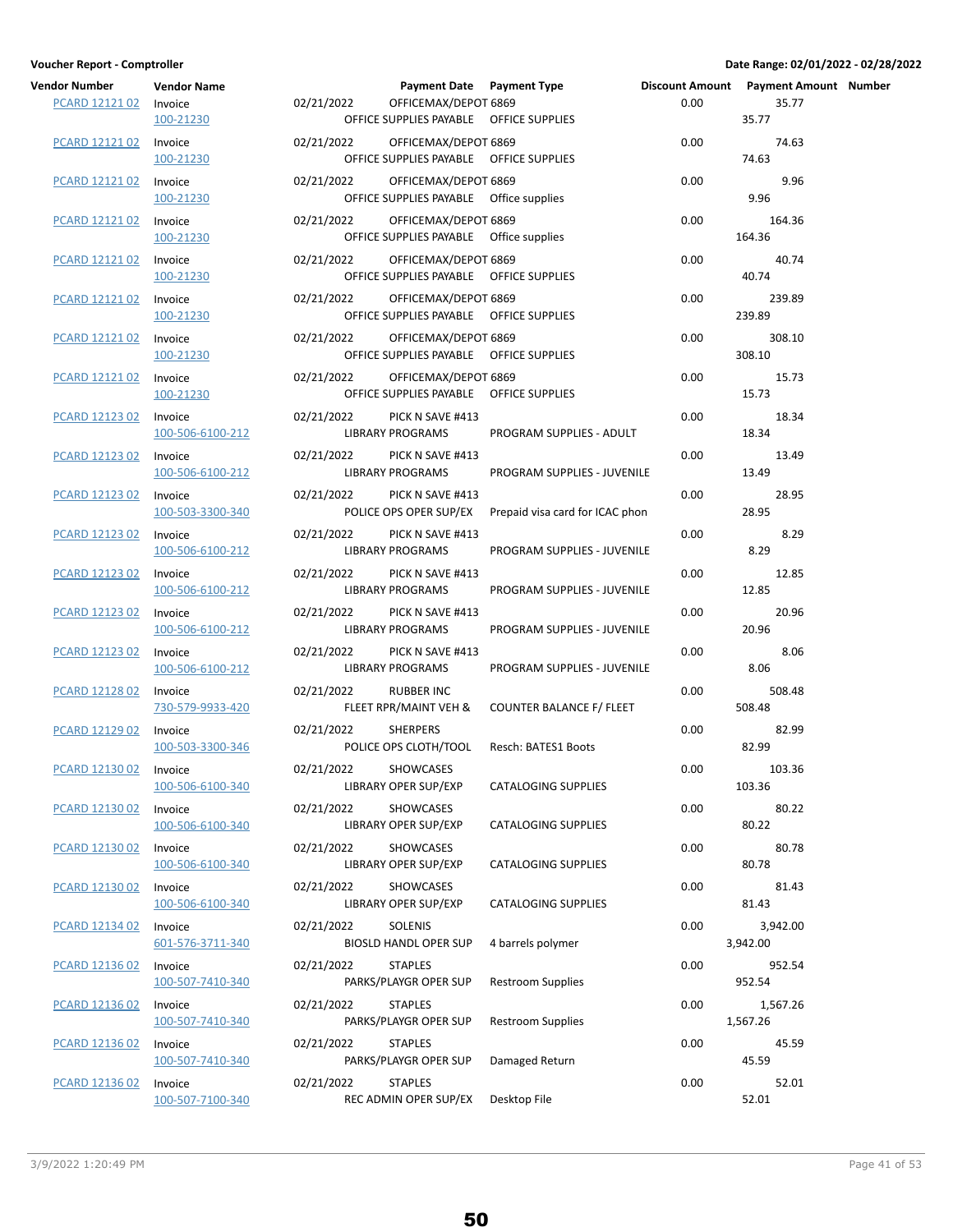| <b>Vendor Number</b><br>PCARD 12136 02 | <b>Vendor Name</b><br>Credit Memo<br>100-507-7410-340 | 02/21/2022           | Payment Date Payment Type<br><b>STAPLES</b><br>PARKS/PLAYGR OPER SUP | Damaged Return                                     | 0.00 | Discount Amount  Payment Amount  Number<br>$-45.59$<br>$-45.59$ |  |
|----------------------------------------|-------------------------------------------------------|----------------------|----------------------------------------------------------------------|----------------------------------------------------|------|-----------------------------------------------------------------|--|
| PCARD 12139 02                         | Invoice<br>100-507-7410-340                           | 02/21/2022           | THE HOME DEPOT 4910<br>PARKS/PLAYGR OPER SUP                         | Shop & Bandshell Lightbulbs                        | 0.00 | 91.06<br>91.06                                                  |  |
| PCARD 12139 02                         | Invoice<br>408-505-5510-820                           | 02/21/2022           | THE HOME DEPOT #4910<br>CITY BLDGS CAPITAL IMP                       | shelf parts for clerks area                        | 0.00 | 18.94<br>18.94                                                  |  |
| PCARD 12139 02                         | Invoice<br>408-505-5510-820                           | 02/21/2022           | THE HOME DEPOT 4910<br>CITY BLDGS CAPITAL IMP                        | shelving for Clerks Area                           | 0.00 | 94.63<br>94.63                                                  |  |
| PCARD 12139 02                         | Invoice<br>100-505-5210-340                           | 02/21/2022           | THE HOME DEPOT #4910<br>MUNI GARAGE OPER SUP Tools                   |                                                    | 0.00 | 68.41<br>68.41                                                  |  |
| PCARD 12142 02                         | Invoice<br>603-573-6594-340                           | 02/21/2022           | ULINE *SHIP SUPPLIES                                                 | UNDRGD LN MAINT OPER push broom for shop           | 0.00 | 142.58<br>142.58                                                |  |
| PCARD 12142 02                         | Invoice<br>603-11542                                  | 02/21/2022           | ULINE *SHIP SUPPLIES<br><b>EXEMPT MATERIALS</b>                      | Phase ID tags - free stock                         | 0.00 | 182.92<br>182.92                                                |  |
| PCARD 12142 02                         | Invoice<br>100-507-7410-340                           | 02/21/2022           | ULINE *SHIP SUPPLIES<br>PARKS/PLAYGR OPER SUP                        | Pesticide Cabinet, Janitorial Cart                 | 0.00 | 2,011.81<br>2,011.81                                            |  |
| PCARD 12149 02                         | Invoice<br>100-507-7245-340                           | 02/21/2022           | WALMART.COM AA                                                       | YOUTH SPORTS OPER SUP Youth Sports Operating       | 0.00 | 167.28<br>167.28                                                |  |
| PCARD 12151 02                         | Invoice<br>100-507-7410-340                           | 02/21/2022           | WWW.NORTHERNSAFETY.COM                                               | PARKS/PLAYGR OPER SUP Masks and Ear plugs          | 0.00 | 169.46<br>169.46                                                |  |
| <b>PCARD 12151 02</b>                  | Invoice<br>100-507-7610-340                           | 02/21/2022           | WWW.NORTHERNSAFETY.COM<br>TREE&BRUSH OPER SUP/                       | Ear Plugs                                          | 0.00 | 193.70<br>193.70                                                |  |
| <b>PCARD 12156 02</b>                  | Invoice<br>255-509-9100-326                           | 02/21/2022           | APG MEDIA OF WI LLC<br>TOURISM PUBLICITY                             | Ad to promote OCC as wedding                       | 0.00 | 299.00<br>299.00                                                |  |
| PCARD 12158 02                         | Invoice<br>602-11430                                  | 02/21/2022           | BOOTBARN.COM<br>OTHER ACCOUNTS RECEI                                 | <b>OVERAGE &amp; SALES TAX RETURN</b>              | 0.00 | 34.57<br>34.57                                                  |  |
| PCARD 12158 02                         | Invoice<br>602-572-6662-346                           | 02/21/2022           | BOOTBARN.COM                                                         | T&D LINES OP CLTHNG/TL ANDY GALASINSKI BOOT ALLOW  | 0.00 | 150.00<br>150.00                                                |  |
| PCARD 12158 02                         | Invoice<br>603-573-6594-340                           | 02/21/2022           | CELINA ENTERPRISES LLC<br>UNDRGD LN MAINT OPER Utility shelter tent  |                                                    | 0.00 | 462.90<br>462.90                                                |  |
| <b>PCARD 12158 02</b>                  | Invoice<br>603-573-6594-346                           | 02/21/2022           | STEELTOESHOESCOM                                                     | UNDRGD LN MAINT CLOT SAFETY BOOTS F/ TODD TREMAI   | 0.00 | 125.99<br>125.99                                                |  |
| PCARD 12158 02                         | Invoice<br>603-573-6594-340                           | 02/21/2022           | <b>ULTIMATE WASHER</b>                                               | UNDRGD LN MAINT OPER vented grip for bore rig work | 0.00 | 32.07<br>32.07                                                  |  |
| PCARD 12158 02 Invoice                 | 602-518-9921-340                                      | 02/21/2022 FLEXISPOT | OFFICE EXP OPER SUP/EX                                               | <b>Standing Desk</b>                               | 0.00 | 80.00<br>80.00                                                  |  |
| PCARD 12158 02                         | Invoice<br>603-518-9921-340                           | 02/21/2022           | <b>FLEXISPOT</b><br>OFFICE EXP OPER SUP/EX                           | <b>Standing Desk</b>                               | 0.00 | 159.99<br>159.99                                                |  |
| PCARD 12158 02                         | Invoice<br>100-505-5110-326                           | 02/21/2022           | PAYPAL *WISCONSINSO<br>DPW ADMIN PUBLICITY                           | DPW Director Job Ad                                | 0.00 | 75.00<br>75.00                                                  |  |
| <b>PCARD 12158 02</b>                  | Invoice<br>603-517-9910-326                           | 02/21/2022           | PAYPAL *WISCONSINSO<br>ADVERTISING PUBLICITY                         | Utility Tech Job Ad                                | 0.00 | 75.00<br>75.00                                                  |  |
| PCARD 12158 02                         | Invoice<br>100-503-3100-400                           | 02/21/2022           | MILWAUKEE PLATE GLASS CO<br>POLICE ADMIN RPR/MAI                     | door repair from wind                              | 0.00 | 803.00<br>803.00                                                |  |
| PCARD 12158 02                         | Invoice<br>100-501-1200-340                           | 02/21/2022           | SSP*VINCELOMBARDIFDTN<br>PAYROLL/HR OPER SUP/E                       | Donation-P&R Instrctr's husban                     | 0.00 | 50.00<br>50.00                                                  |  |
| PCARD 12158 02                         | Invoice<br>100-505-5110-326                           | 02/21/2022           | AMERICAN PUBLIC WORKS<br>DPW ADMIN PUBLICITY                         | DPW Director Job Ad                                | 0.00 | 475.00<br>475.00                                                |  |
| PCARD 12158 02                         | Credit Memo<br>602-572-6662-346                       | 02/21/2022           | BOOTBARN.COM<br>T&D LINES OP CLTHNG/TL                               | A. GALASINSKI RETURNED SAFE                        | 0.00 | $-174.57$<br>$-174.57$                                          |  |
| <b>PCARD 12158 02</b>                  | Invoice<br>700-579-1450-340                           | 02/21/2022           | METROLINE INC<br>TECHNOLOGY OPER SUP/                                | Additional phones for Fleet                        | 0.00 | 369.90<br>369.90                                                |  |

|                     | 100, 300, 3110, 310             |            |                                              |                                                    |      | .                      |               |
|---------------------|---------------------------------|------------|----------------------------------------------|----------------------------------------------------|------|------------------------|---------------|
| PCARD 12158 02      | Credit Memo<br>602-572-6662-346 | 02/21/2022 | BOOTBARN.COM                                 | T&D LINES OP CLTHNG/TL A. GALASINSKI RETURNED SAFE | 0.00 | $-174.57$<br>$-174.57$ |               |
| PCARD 12158 02      | Invoice<br>700-579-1450-340     | 02/21/2022 | <b>METROLINE INC</b><br>TECHNOLOGY OPER SUP/ | Additional phones for Fleet                        | 0.00 | 369.90<br>369.90       |               |
| 3/9/2022 1:20:49 PM |                                 |            |                                              |                                                    |      |                        | Page 42 of 53 |

| 02/21/2022 | BOOTB/                     |  |
|------------|----------------------------|--|
|            | <b>T&amp;D LINES OP CL</b> |  |
| 02/21/2022 | <b>METRO</b>               |  |
|            | <b>TECHNOLOGY OF</b>       |  |
|            |                            |  |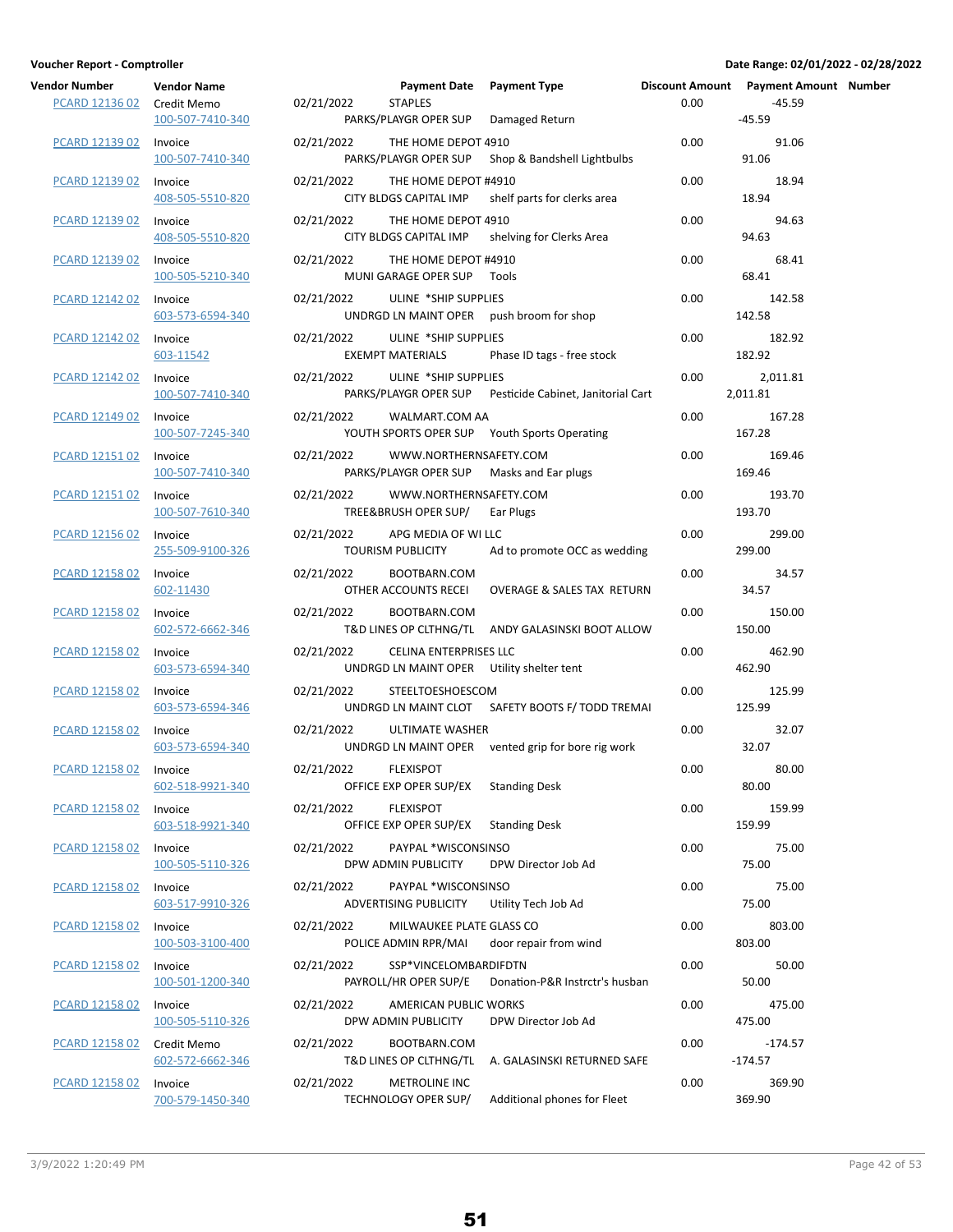| endor Number<br><b>PCARD 12158 02</b> | <b>Vendor Name</b><br>Invoice<br>100-505-5325-351 | 02/21/2022 | CASEYS #3710<br>SNOW & ICE GAS/DIESEL                             | Payment Date Payment Type<br>fuel to get truck home from Mil | Discount Amount Payment A<br>0.00 | 20.00<br>20.00       |
|---------------------------------------|---------------------------------------------------|------------|-------------------------------------------------------------------|--------------------------------------------------------------|-----------------------------------|----------------------|
| <b>PCARD 12158 02</b>                 | Invoice<br>100-507-7210-340                       | 02/21/2022 | RESTROOM DIRECT HAND DRYE<br>COM CENTER OPER SUP/                 | replacement bubbler                                          | 0.00                              | 997.03<br>997.03     |
| PCARD 12158 02                        | Invoice<br>100-503-3100-400                       | 02/21/2022 | ABLE DIST - WAUKESHA 360<br>POLICE ADMIN RPR/MAI                  | PSF front hose bib repair parts                              | 0.00                              | 87.14<br>87.14       |
| PCARD 12159 02                        | Invoice<br>100-503-3400-330                       | 02/21/2022 | PAYPAL *POLICE RECO                                               | POLICE TRAIN TRAIN/TRA Redacting Records Training - Ti       | 0.00                              | 159.00<br>159.00     |
| PCARD 12159 02                        | Invoice<br>100-503-3100-330                       | 02/21/2022 | WISCONSIN POLICE LEADERSH                                         | POLICE ADMIN TRAIN/TR WI Chief of Police Conf - Pfister      | 0.00                              | 500.00<br>500.00     |
| <b>PCARD 12159 02</b>                 | Invoice<br>100-503-3400-330                       | 02/21/2022 | PAYPAL *WISCONSINAS                                               | POLICE TRAIN TRAIN/TRA Registration - Homicide Investig      | 0.00                              | 275.00<br>275.00     |
| PCARD 12159 02                        | Invoice<br>601-518-3850-330                       | 02/21/2022 | IN *BACK MUNICIPAL CONSUL<br>ADMIN & GEN TRAIN/TR                 | NASSCO PACP Course Training-J                                | 0.00                              | 1,850.00<br>1,850.00 |
| PCARD 12169 02                        | Invoice<br>730-579-9933-420                       | 02/21/2022 | <b>BROOKS TRACTOR SUN PRAIRI</b><br>FLEET RPR/MAINT VEH &         | PARTS F/ FLEET                                               | 0.00                              | 466.20<br>466.20     |
| PCARD 12189 02                        | Invoice<br>603-11430                              | 02/21/2022 | 1000BULBS.COM<br>OTHER ACCOUNTS RECEI                             | lighting upgrade for clerk area w                            | 0.00                              | 1,077.99<br>1,077.99 |
| PCARD 12201 02                        | Invoice<br>700-579-1450-241                       | 02/21/2022 | DYN*DYN.COM/CHARGE<br>TECHNOLOGY MAINT CO                         | Dynamic DNS for City                                         | 0.00                              | 360.00<br>360.00     |
| PCARD 12211 02                        | Invoice<br>100-507-7210-226                       | 02/21/2022 | <b>INFRATACTIX</b><br>COM CENTER INTERNET/                        | <b>OCC Public WIFI</b>                                       | 0.00                              | 299.00<br>299.00     |
| PCARD 12215 02                        | Invoice<br>213-576-3721-340                       | 02/21/2022 | <b>NBF*NATL BIZ FURNITURE</b>                                     | RIVER ADMIN OPER SUP/ Office Furniture Operations Ma         | 0.00                              | 1,409.77<br>1,409.77 |
| PCARD 12215 02                        | Invoice<br>601-518-3850-340                       | 02/21/2022 | NBF*NATL BIZ FURNITURE                                            | ADMIN & GEN OPER SUP/ Office Furniture Operations Ma         | 0.00                              | 3,491.63<br>3,491.63 |
| PCARD 12216 02                        | Invoice<br>601-576-3619-340                       | 02/21/2022 | <b>NCL OF WISCONSIN INC</b><br>LABORATORY OPER SUP/E lab supplies |                                                              | 0.00                              | 1,062.22<br>1,062.22 |
| PCARD 12216 02                        | Invoice<br>601-576-3619-435                       | 02/21/2022 | <b>NCL OF WISCONSIN INC</b><br>LABORATORY RPR/MAINT still parts   |                                                              | 0.00                              | 1,324.78<br>1,324.78 |
| <b>PCARD 12216 02</b>                 | Invoice<br>601-576-3619-340                       | 02/21/2022 | <b>NCL OF WISCONSIN INC</b><br>LABORATORY OPER SUP/E lab supplies |                                                              | 0.00                              | 136.80<br>136.80     |
| PCARD 12218 02                        | Invoice<br>100-507-7210-400                       | 02/21/2022 | PPG PAINTS 8281                                                   | COM CENTER RPR/MAINT Community Center Paint                  | 0.00                              | 933.70<br>933.70     |
| PCARD 12221 02 Invoice                | 100-501-1300-313                                  | 02/21/2022 | <b>SAM'S CLUB CHECKS</b><br>TREASURY PRINTING                     | <b>DEPOSIT SLIPS</b>                                         | 0.00                              | 51.34<br>51.34       |
| PCARD 12226 02                        | Invoice<br>100-503-3300-210                       | 02/21/2022 | <b>TLO TRANSUNION</b><br>POLICE OPS OUTSD SVCS                    | People search                                                | 0.00                              | 175.00<br>175.00     |
| PCARD 12226 02                        | Invoice<br>100-503-3300-210                       | 02/21/2022 | <b>TLO TRANSUNION</b><br>POLICE OPS OUTSD SVCS                    | People search                                                | 0.00                              | 175.40<br>175.40     |
| <b>PCARD 12228 02</b>                 | Invoice<br>730-579-9933-420                       | 02/21/2022 | TRUCK COUNTRY OF WI-CORP<br>FLEET RPR/MAINT VEH &                 | PARTS F/ FLEET TRUCK                                         | 0.00                              | 636.00<br>636.00     |
| <b>PCARD 12272 02</b>                 | Credit Memo<br>100-507-7240-340                   | 02/21/2022 | ASIAN WORLD OF MARTIAL AR<br>YOUTH PROGRAMS OPER                  | Credit for tax from last invoice                             | 0.00                              | $-3.94$<br>$-3.94$   |
| PCARD 12283 02                        | Invoice<br>602-11541                              | 02/21/2022 | <b>FERGUSON ENT</b><br>MATERIALS AND SUPPLIE                      | water inventory - 10 alpha coupl                             | 0.00                              | 1,157.66<br>1,157.66 |
| PCARD 12283 02                        | Invoice<br><u>602-11541</u>                       | 02/21/2022 | <b>FERGUSON ENT</b><br>MATERIALS AND SUPPLIE                      | water inventory - 8x12 stainless                             | 0.00                              | 429.18<br>429.18     |
| PCARD 12284 02                        | Invoice<br>603-573-6594-346                       | 02/21/2022 | FR DEPOT ONLINE<br>UNDRGD LN MAINT CLOT                           | FR CLOTHING F/ TIM WILL                                      | 0.00                              | 377.22<br>377.22     |
| <b>PCARD 12285 02</b>                 | Invoice<br>100-507-7410-340                       | 02/21/2022 | <b>GEMPLER'S</b><br>PARKS/PLAYGR OPER SUP                         | Supplies                                                     | 0.00                              | 533.38<br>533.38     |

| Voucher Report - Comptroller                                               |                                                 |                           |                                                                            |                                                         |      | Date Range: 02/01/2022 - 02/28/2022            |  |
|----------------------------------------------------------------------------|-------------------------------------------------|---------------------------|----------------------------------------------------------------------------|---------------------------------------------------------|------|------------------------------------------------|--|
| <b>Vendor Number</b><br><b>PCARD 12158 02</b>                              | <b>Vendor Name</b><br>Invoice                   | 02/21/2022                | Payment Date Payment Type<br>CASEYS #3710                                  |                                                         | 0.00 | Discount Amount Payment Amount Number<br>20.00 |  |
| <b>PCARD 12158 02</b>                                                      | 100-505-5325-351<br>Invoice<br>100-507-7210-340 | 02/21/2022                | SNOW & ICE GAS/DIESEL<br>RESTROOM DIRECT HAND DRYE<br>COM CENTER OPER SUP/ | fuel to get truck home from Mil<br>replacement bubbler  | 0.00 | 20.00<br>997.03<br>997.03                      |  |
| PCARD 12158 02                                                             | Invoice<br>100-503-3100-400                     | 02/21/2022                | ABLE DIST - WAUKESHA 360<br>POLICE ADMIN RPR/MAI                           | PSF front hose bib repair parts                         | 0.00 | 87.14<br>87.14                                 |  |
| PCARD 12159 02                                                             | Invoice<br>100-503-3400-330                     | 02/21/2022                | PAYPAL *POLICE RECO                                                        | POLICE TRAIN TRAIN/TRA Redacting Records Training - Ti  | 0.00 | 159.00<br>159.00                               |  |
| PCARD 12159 02                                                             | Invoice<br>100-503-3100-330                     | 02/21/2022                | WISCONSIN POLICE LEADERSH                                                  | POLICE ADMIN TRAIN/TR WI Chief of Police Conf - Pfister | 0.00 | 500.00<br>500.00                               |  |
| <b>PCARD 12159 02</b>                                                      | Invoice<br>100-503-3400-330                     | 02/21/2022                | PAYPAL *WISCONSINAS                                                        | POLICE TRAIN TRAIN/TRA Registration - Homicide Investig | 0.00 | 275.00<br>275.00                               |  |
| <b>PCARD 12159 02</b>                                                      | Invoice<br>601-518-3850-330                     | 02/21/2022                | IN *BACK MUNICIPAL CONSUL                                                  | ADMIN & GEN TRAIN/TR NASSCO PACP Course Training-J      | 0.00 | 1,850.00<br>1,850.00                           |  |
| PCARD 12169 02                                                             | Invoice<br>730-579-9933-420                     | 02/21/2022                | <b>BROOKS TRACTOR SUN PRAIRI</b><br>FLEET RPR/MAINT VEH & PARTS F/ FLEET   |                                                         | 0.00 | 466.20<br>466.20                               |  |
| PCARD 12189 02                                                             | Invoice<br>603-11430                            | 02/21/2022                | 1000BULBS.COM<br>OTHER ACCOUNTS RECEI                                      | lighting upgrade for clerk area w                       | 0.00 | 1,077.99<br>1,077.99                           |  |
| PCARD 12201 02                                                             | Invoice<br>700-579-1450-241                     | 02/21/2022                | DYN*DYN.COM/CHARGE<br>TECHNOLOGY MAINT CO                                  | Dynamic DNS for City                                    | 0.00 | 360.00<br>360.00                               |  |
| PCARD 12211 02                                                             | Invoice<br>100-507-7210-226                     | 02/21/2022                | INFRATACTIX<br>COM CENTER INTERNET/                                        | <b>OCC Public WIFI</b>                                  | 0.00 | 299.00<br>299.00                               |  |
| PCARD 12215 02                                                             | Invoice<br>213-576-3721-340                     | 02/21/2022                | NBF*NATL BIZ FURNITURE                                                     | RIVER ADMIN OPER SUP/ Office Furniture Operations Ma    | 0.00 | 1,409.77<br>1,409.77                           |  |
| PCARD 12215 02                                                             | Invoice<br>601-518-3850-340                     | 02/21/2022                | NBF*NATL BIZ FURNITURE                                                     | ADMIN & GEN OPER SUP/ Office Furniture Operations Ma    | 0.00 | 3,491.63<br>3,491.63                           |  |
| PCARD 12216 02                                                             | Invoice<br>601-576-3619-340                     | 02/21/2022                | NCL OF WISCONSIN INC<br>LABORATORY OPER SUP/E lab supplies                 |                                                         | 0.00 | 1,062.22<br>1,062.22                           |  |
| PCARD 12216 02                                                             | Invoice<br>601-576-3619-435                     | 02/21/2022                | NCL OF WISCONSIN INC<br>LABORATORY RPR/MAINT still parts                   |                                                         | 0.00 | 1,324.78<br>1,324.78                           |  |
| <b>PCARD 12216 02</b>                                                      | Invoice<br>601-576-3619-340                     | 02/21/2022                | NCL OF WISCONSIN INC<br>LABORATORY OPER SUP/E lab supplies                 |                                                         | 0.00 | 136.80<br>136.80                               |  |
| PCARD 12218 02                                                             | Invoice<br>100-507-7210-400                     | 02/21/2022                | PPG PAINTS 8281                                                            | COM CENTER RPR/MAINT Community Center Paint             | 0.00 | 933.70<br>933.70                               |  |
| PCARD 12221 02                                                             | Invoice<br>100-501-1300-313                     | 02/21/2022                | SAM'S CLUB CHECKS<br>TREASURY PRINTING                                     | <b>DEPOSIT SLIPS</b>                                    | 0.00 | 51.34<br>51.34                                 |  |
| PCARD 12226 02                                                             | Invoice<br>100-503-3300-210                     | 02/21/2022                | <b>TLO TRANSUNION</b><br>POLICE OPS OUTSD SVCS                             | People search                                           | 0.00 | 175.00<br>175.00                               |  |
| PCARD 12226 02                                                             | Invoice<br>100-503-3300-210                     | 02/21/2022                | TLO TRANSUNION<br>POLICE OPS OUTSD SVCS                                    | People search                                           | 0.00 | 175.40<br>175.40                               |  |
| <b>PCARD 12228 02</b>                                                      | Invoice<br>730-579-9933-420                     | 02/21/2022                | TRUCK COUNTRY OF WI-CORP                                                   | FLEET RPR/MAINT VEH & PARTS F/ FLEET TRUCK              | 0.00 | 636.00<br>636.00                               |  |
| <b>PCARD 12272 02</b>                                                      | Credit Memo<br>100-507-7240-340                 | 02/21/2022                | ASIAN WORLD OF MARTIAL AR                                                  | YOUTH PROGRAMS OPER Credit for tax from last invoice    | 0.00 | $-3.94$<br>$-3.94$                             |  |
| PCARD 12283 02                                                             | Invoice<br>602-11541                            | 02/21/2022                | <b>FERGUSON ENT</b><br>MATERIALS AND SUPPLIE                               | water inventory - 10 alpha coupl                        | 0.00 | 1,157.66<br>1,157.66                           |  |
| PCARD 12283 02                                                             | Invoice<br>602-11541                            | 02/21/2022                | <b>FERGUSON ENT</b><br>MATERIALS AND SUPPLIE                               | water inventory - 8x12 stainless                        | 0.00 | 429.18<br>429.18                               |  |
| PCARD 12284 02                                                             | Invoice<br>603-573-6594-346                     | 02/21/2022                | FR DEPOT ONLINE                                                            | UNDRGD LN MAINT CLOT FR CLOTHING F/ TIM WILL            | 0.00 | 377.22<br>377.22                               |  |
| $D$ $\cap$ $D$ $D$ $D$ $D$ $D$ $D$ $D$ $E$ $D$ $D$ $D$ $D$ $D$ $D$ $D$ $D$ |                                                 | $0.21/21/20.22$ CEMBLED'S |                                                                            |                                                         | 0.00 | 522.20                                         |  |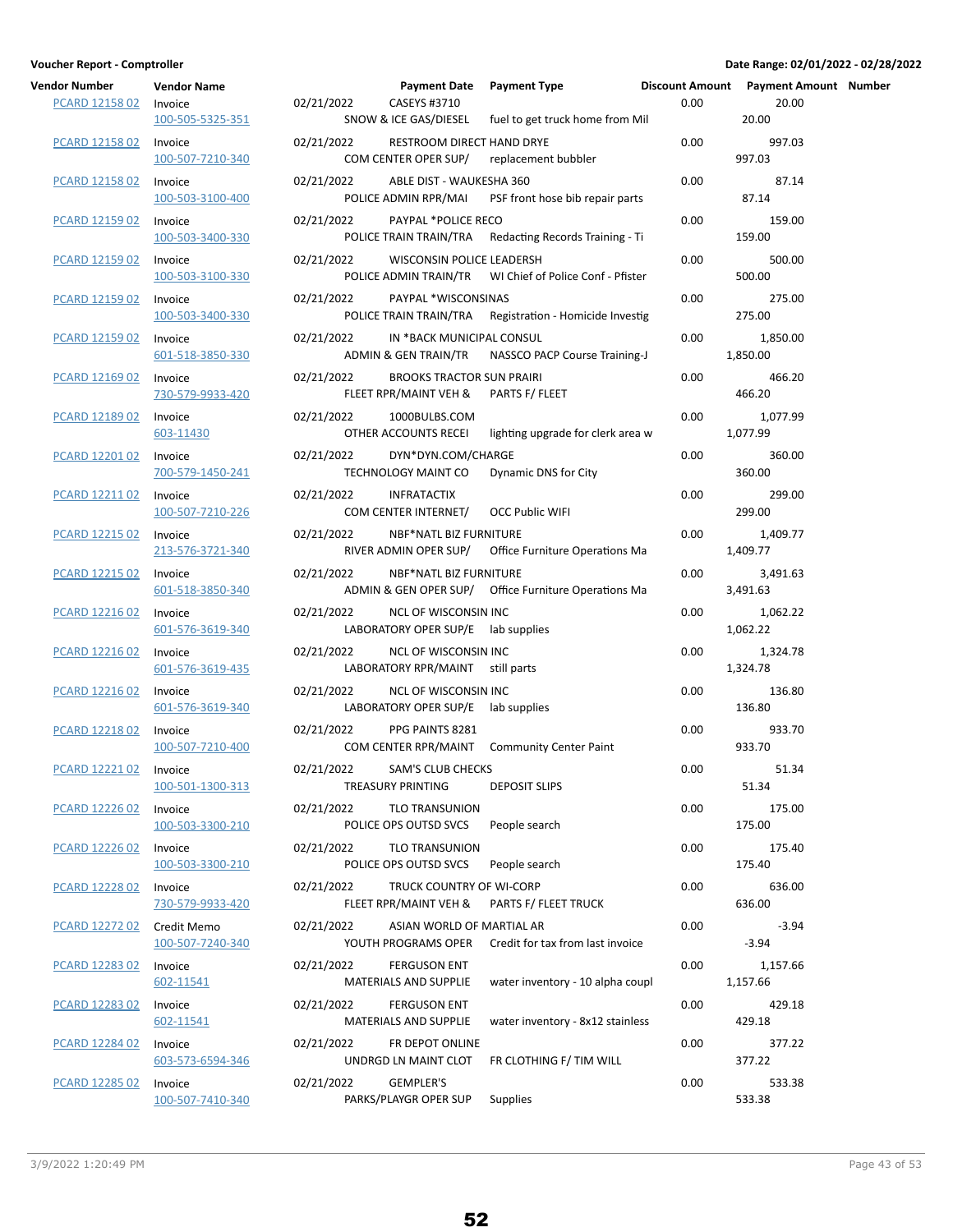| ndor Number!<br><b>PCARD 12285 02</b> | Vendor Name<br>Invoice<br>100-507-7410-340 | 02 |
|---------------------------------------|--------------------------------------------|----|
| PCARD 12285 02                        | Invoice<br>100-507-7410-340                | 02 |
| PCARD 12286 02                        | Invoice<br>602-572-6662-340                | 02 |
| PCARD 12293 02                        | Invoice<br>801-506-6100-340                | 02 |
| PCARD 12297 02                        | Invoice<br>603-517-9910-720                | 02 |
| <b>PCARD 12300 02</b>                 | Invoice<br>100-505-5210-400                | 02 |
| <b>PCARD 12308 02</b>                 | Invoice<br>100-507-7410-340                | 02 |
| PCARD 12356 02                        | Invoice<br>100-505-5325-340                | 02 |
| PCARD 12365 02                        | Invoice<br>730-579-9933-340                | 02 |
| PCARD 12365 02                        | Invoice<br>730-579-9933-420                | 02 |
| PCARD 12424 02                        | Invoice<br>100-507-7410-410                | 02 |
| PCARD 12426 02                        | Invoice<br>602-572-6662-340                | 02 |
| PCARD 12426 02                        | Invoice<br>603-573-6594-340                | 02 |
| PCARD 12483 02                        | Invoice<br>100-508-8100-330                | 02 |
| PCARD 12483 02                        | Invoice<br>100-508-8100-330                | 02 |
| <b>PCARD 12485 02</b>                 | Invoice<br>100-506-6100-340                | 02 |
| PCARD 12489 02                        | Invoice<br>700-579-1450-324                | 02 |
| PCARD 12493 02                        | Invoice<br>100-507-7100-241                | 02 |
| PCARD 12498 02                        | Invoice<br>100-505-5210-435                | 02 |
| PCARD 12498 02                        | Invoice<br>100-505-5220-425                | 02 |
| <b>PCARD 12499 02</b>                 | Invoice<br>255-509-9100-326                | 02 |
| PCARD 12499 02                        | Invoice<br>255-509-9100-326                | 02 |
| PCARD 12500 02                        | Invoice<br>730-579-9933-420                | 02 |
| PCARD 12543 02                        | Invoice<br>100-503-3100-320                | 02 |
| PCARD 12543 02                        | Invoice<br>100-507-7420-320                | 02 |
| PCARD 12582 02                        | Invoice<br>601-575-3601-241                | 02 |

| Vendor Number         | <b>Vendor Name</b>          |            | <b>Payment Date</b>                                              | <b>Payment Type</b>                                  |      | Discount Amount Payment Amount Number |  |
|-----------------------|-----------------------------|------------|------------------------------------------------------------------|------------------------------------------------------|------|---------------------------------------|--|
| <b>PCARD 12285 02</b> | Invoice<br>100-507-7410-340 | 02/21/2022 | <b>GEMPLER'S</b><br>PARKS/PLAYGR OPER SUP                        | <b>Supplies</b>                                      | 0.00 | 11.88<br>11.88                        |  |
| <b>PCARD 12285 02</b> | Invoice<br>100-507-7410-340 | 02/21/2022 | GEMPLER'S<br>PARKS/PLAYGR OPER SUP                               | Litter Pickers, Tool Hangers                         | 0.00 | 397.90<br>397.90                      |  |
| PCARD 12286 02        | Invoice<br>602-572-6662-340 | 02/21/2022 | HERSLOF OPITAL CO INC<br>T&D LINES OP OPER SUP/                  | Safety Glass- Galasinski                             | 0.00 | 119.00<br>119.00                      |  |
| PCARD 12293 02        | Invoice<br>801-506-6100-340 | 02/21/2022 | <b>MENARDS ANTIGO WI</b><br>LIB GIFT FND OPER SUP/E              | <b>GIFT FUND - LOCKERS</b>                           | 0.00 | 57.80<br>57.80                        |  |
| PCARD 12297 02        | Invoice<br>603-517-9910-720 | 02/21/2022 | OTC BRANDS INC<br>ADVERTISING DONATION                           | Donation to Event-Noon Yrs Eve,                      | 0.00 | 209.86<br>209.86                      |  |
| PCARD 12300 02        | Invoice<br>100-505-5210-400 | 02/21/2022 | SHERWIN WILLIAMS 703259<br>MUNI GARAGE RPR/MAI                   | safety paint for shop floor                          | 0.00 | 260.50<br>260.50                      |  |
| <b>PCARD 12308 02</b> | Invoice<br>100-507-7410-340 | 02/21/2022 | ZUERN BUILDING PRODUCTS<br>PARKS/PLAYGR OPER SUP                 | Shelving for Saw/Paint/Fields ro                     | 0.00 | 1,834.45<br>1,834.45                  |  |
| PCARD 12356 02        | Invoice<br>100-505-5325-340 | 02/21/2022 | <b>COMPASS MINERALS AMER</b><br>SNOW & ICE OPER SUP/E            | street salt                                          | 0.00 | 39,297.04<br>39,297.04                |  |
| PCARD 12365 02        | Invoice<br>730-579-9933-340 | 02/21/2022 | O'REILLY AUTO PARTS 9055<br>FLEET OPER SUP/EXP                   | SOCKET HOLDERS F/ FLEET LESS                         | 0.00 | 1.38<br>1.38                          |  |
| PCARD 12365 02        | Invoice<br>730-579-9933-420 | 02/21/2022 | O'REILLY AUTO PARTS 9055<br>FLEET RPR/MAINT VEH & PARTS F/ FLEET |                                                      | 0.00 | 85.36<br>85.36                        |  |
| <b>PCARD 12424 02</b> | Invoice<br>100-507-7410-410 | 02/21/2022 | CARLIN SALES CORPORATION<br>PARKS/PLAYGR RPR/MAI                 | Fertilizer and Weed and Feed                         | 0.00 | 508.56<br>508.56                      |  |
| <b>PCARD 12426 02</b> | Invoice<br>602-572-6662-340 | 02/21/2022 | <b>GALETON</b><br>T&D LINES OP OPER SUP/                         | <b>GLOVES F/ WATER DEPT</b>                          | 0.00 | 128.27<br>128.27                      |  |
| PCARD 12426 02        | Invoice<br>603-573-6594-340 | 02/21/2022 | <b>GALETON</b>                                                   | UNDRGD LN MAINT OPER GLOVES F/ ELECTRIC DEPT         | 0.00 | 260.42<br>260.42                      |  |
| PCARD 12483 02        | Invoice<br>100-508-8100-330 | 02/21/2022 | AMERICAN PLANNING A                                              | PLANNING TRAIN/TRAVEL American Planning Association  | 0.00 | 350.00<br>350.00                      |  |
| PCARD 12483 02        | Invoice<br>100-508-8100-330 | 02/21/2022 | AMERICAN PLANNING A                                              | PLANNING TRAIN/TRAVEL National American Planning Ass | 0.00 | 350.00<br>350.00                      |  |
| <b>PCARD 12485 02</b> | Invoice<br>100-506-6100-340 | 02/21/2022 | <b>CCI SOLUTIONS</b><br>LIBRARY OPER SUP/EXP                     | <b>CATALOGING SUPPLIES</b>                           | 0.00 | 100.80<br>100.80                      |  |
| PCARD 12489 02        | Invoice<br>700-579-1450-324 | 02/21/2022 | KNOWBE4 INC<br><b>TECHNOLOGY LIC/PERMI</b>                       | KnowBe4 2022                                         | 0.00 | 2,484.00<br>2,484.00                  |  |
| PCARD 12493 02        | Invoice<br>100-507-7100-241 | 02/21/2022 | <b>RECDESK</b>                                                   | REC ADMIN MAINT CONT Annual Subscription RecDesk     | 0.00 | 4,300.00<br>4,300.00                  |  |
| PCARD 12498 02        | Invoice<br>100-505-5210-435 | 02/21/2022 | THE ALSTAR COMPANY LLC                                           | MUNI GARAGE RPR/MNT service to pressure washer       | 0.00 | 129.81<br>129.81                      |  |
| PCARD 12498 02        | Invoice<br>100-505-5220-425 | 02/21/2022 | THE ALSTAR COMPANY LLC<br>EQ/VEH MAINT RPR/MN                    | wash for trucks                                      | 0.00 | 599.75<br>599.75                      |  |
| <b>PCARD 12499 02</b> | Invoice<br>255-509-9100-326 | 02/21/2022 | THEKNOT/WEDDINGWIRE<br><b>TOURISM PUBLICITY</b>                  | <b>Online Wedding Site Listing</b>                   | 0.00 | 715.75<br>715.75                      |  |
| PCARD 12499 02        | Invoice<br>255-509-9100-326 | 02/21/2022 | THEKNOT WEDDINGWIRE<br><b>TOURISM PUBLICITY</b>                  | 2022 WEDDING PRO/THE KNOT                            | 0.00 | 5,010.25<br>5,010.25                  |  |
| PCARD 12500 02        | Invoice<br>730-579-9933-420 | 02/21/2022 | WISCONSIN STEAM CLEANER S<br>FLEET RPR/MAINT VEH &               | WATER JET SURFACE CLEANER F                          | 0.00 | 2,068.00<br>2,068.00                  |  |
| PCARD 12543 02        | Invoice<br>100-503-3100-320 | 02/21/2022 | <b>IACP</b>                                                      | POLICE ADMIN MEMBERS Pfister: IACP Membership        | 0.00 | 190.00<br>190.00                      |  |
| PCARD 12543 02        | Invoice<br>100-507-7420-320 | 02/21/2022 | <b>SPORTS TURF MANAGERS</b>                                      | ATHL FLDS MEMBERSHIPS Membership STMA & WSTMA        | 0.00 | 175.00<br>175.00                      |  |
| <b>PCARD 12582 02</b> | Invoice<br>601-575-3601-241 | 02/21/2022 | DLT SOLUTIONS 703-773-                                           | COLL SYS OP MAINT CON ARCH ENG & CONST COL & AUT     | 0.00 | 1,044.48<br>1,044.48                  |  |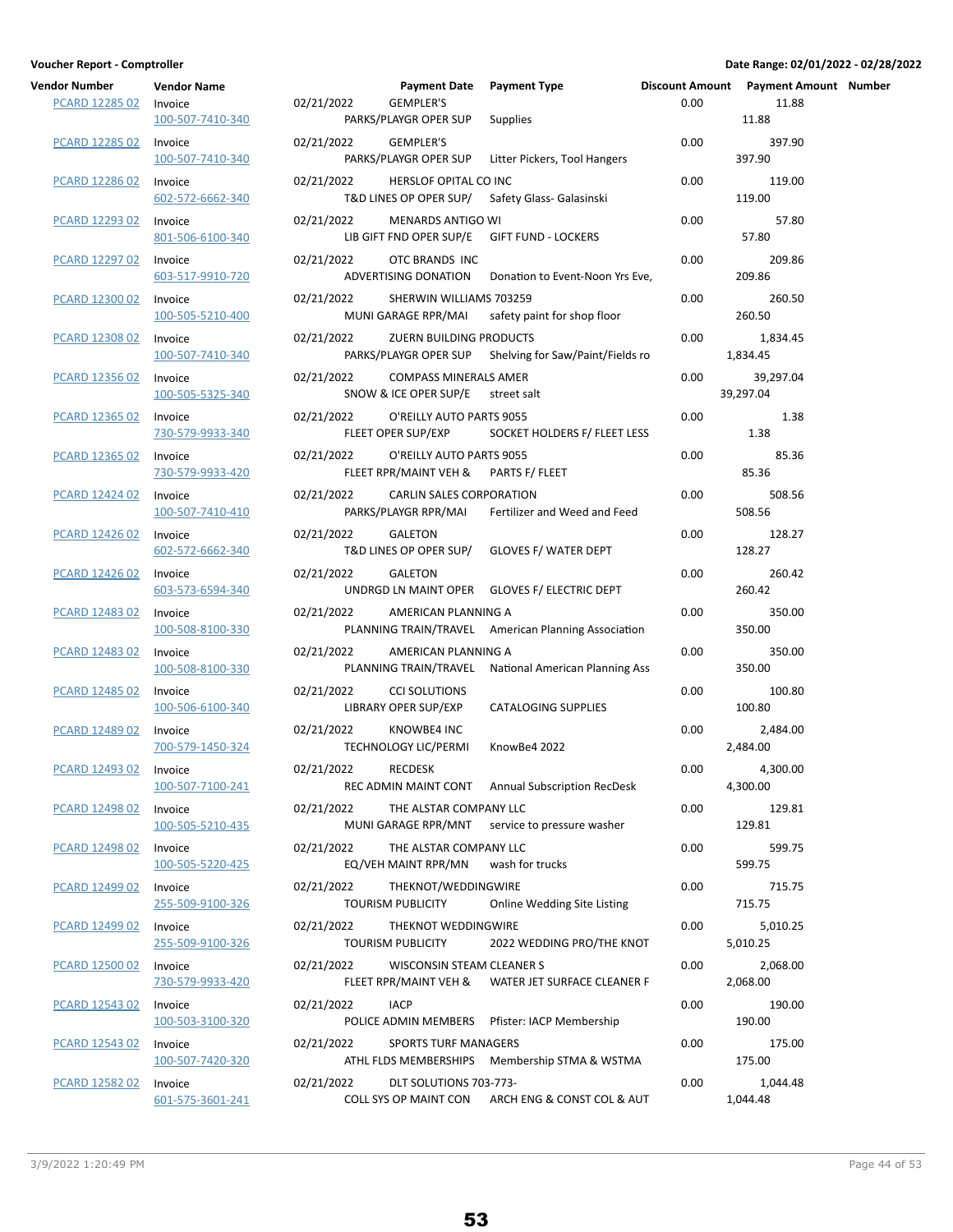| endor Number               | <b>Vendor Name</b>              |     |
|----------------------------|---------------------------------|-----|
| <b>PCARD 12582 02</b>      | Invoice<br>603-572-6588-241     | 02  |
| PCARD 12582 02             | Invoice<br>602-572-6665-241     | 02, |
| PCARD 12582 02             | Invoice<br>100-505-5120-241     | 02  |
| PCARD 12586 02             | Invoice<br>700-579-1450-324     | 02  |
| PCARD 12587 02             | Invoice<br>255-509-9100-211     | 02  |
| PCARD 12588 02 Credit Memo | 100-506-6100-324                | 02, |
| PCARD 12631 02             | Invoice<br>603-573-6594-435     | 02  |
| PCARD 12631 02             | Invoice<br>603-573-6594-340     | 02  |
| PCARD 12634 02             | Invoice<br>100-505-5510-340     | 02, |
| PCARD 12645 02             | Invoice<br>730-579-9933-340     | 02  |
| PCARD 12728 02             | Invoice<br>730-579-9933-420     | 02  |
| PCARD 12837 02             | Invoice<br>100-507-7410-435     | 02  |
| PCARD 12843 02             | Invoice<br>100-506-6100-326     | 02  |
| PCARD 12959 02             | Invoice<br>255-509-9100-340     | 02  |
| PCARD 12959 02             | Invoice<br>255-509-9100-340     | 02, |
| PCARD 13012 02 Invoice     | 255-509-9100-326                | 02, |
| PCARD 13040 02             | Invoice<br>100-506-6100-400     | 02, |
| PCARD 13040 02             | Credit Memo<br>100-506-6100-400 | 02  |
| PCARD 13123 02             | Invoice<br>100-506-6100-212     | 02, |
| PCARD 13130 02             | Invoice<br>100-505-5110-324     | 02, |
| PCARD 13130 02             | Invoice<br>100-505-5120-324     | 02  |
| PCARD 13172 02             | Credit Memo<br>700-579-1450-340 | 02  |
| PCARD 13176 02             | Invoice<br>100-507-7610-320     | 02, |
| PCARD 13218 02             | Invoice<br>205-505-5900-297     | 02, |
| PCARD 13223 02             | Invoice<br>730-579-9933-340     | 02  |
| PCARD 13223 02 Invoice     | 730-579-9933-340                | 02, |

| Vendor Number         | <b>Vendor Name</b>              |            |                                                         | Payment Date Payment Type                        |      | Discount Amount Payment Amount Number |  |
|-----------------------|---------------------------------|------------|---------------------------------------------------------|--------------------------------------------------|------|---------------------------------------|--|
| PCARD 12582 02        | Invoice<br>603-572-6588-241     | 02/21/2022 | DLT SOLUTIONS 703-773-<br>MISC DIST OP MAINT CO         | ARCH ENG & CONST COL & AUT                       | 0.00 | 1,044.48<br>1,044.48                  |  |
| <b>PCARD 12582 02</b> | Invoice<br>602-572-6665-241     | 02/21/2022 | DLT SOLUTIONS 703-773-<br>MISC.T&D OP MAINT CO          | ARCH ENG & CONST COL & AUT                       | 0.00 | 1,044.49<br>1,044.49                  |  |
| PCARD 12582 02        | Invoice<br>100-505-5120-241     | 02/21/2022 | DLT SOLUTIONS 703-773-                                  | ENGINEER MAINT CONT I ARCH ENG & CONST COL & AUT | 0.00 | 1,920.50<br>1,920.50                  |  |
| PCARD 12586 02        | Invoice<br>700-579-1450-324     | 02/21/2022 | FS *TELESTREAM.NET<br><b>TECHNOLOGY LIC/PERMI</b>       | Wirecast 2022 Annual Subscripti                  | 0.00 | 99.00<br>99.00                        |  |
| PCARD 12587 02        | Invoice<br>255-509-9100-211     | 02/21/2022 | <b>ICON ENTERPRISES INC</b><br>TOURISM PROF SVCS IT     | Tourism website hosting                          | 0.00 | 1,996.90<br>1,996.90                  |  |
| <b>PCARD 12588 02</b> | Credit Memo<br>100-506-6100-324 | 02/21/2022 | SMARTDRAW SOFTWARE LLC<br>LIBRARY LIC/PERMITS           | REFUND - SOFTWARE-SMARTDR                        | 0.00 | $-69.95$<br>$-69.95$                  |  |
| PCARD 12631 02        | Invoice<br>603-573-6594-435     | 02/21/2022 | J HARLEN CO INC<br>UNDRGD LN MAINT RPR/                 | Replacement head for cable cu                    | 0.00 | 121.90<br>121.90                      |  |
| PCARD 12631 02        | Invoice<br>603-573-6594-340     | 02/21/2022 | J HARLEN CO INC<br>UNDRGD LN MAINT OPER                 | Reel Thing lifting device                        | 0.00 | 495.00<br>495.00                      |  |
| PCARD 12634 02        | Invoice<br>100-505-5510-340     | 02/21/2022 | ZORO TOOLS INC<br>CITY BLDGS OPER SUP/EX                | repair parts for bubbler non ret                 | 0.00 | 33.66<br>33.66                        |  |
| PCARD 12645 02        | Invoice<br>730-579-9933-340     | 02/21/2022 | <b>JENSEN EQUIPMENT</b><br>FLEET OPER SUP/EXP           | <b>FLEET TOOL</b>                                | 0.00 | 710.00<br>710.00                      |  |
| <b>PCARD 12728 02</b> | Invoice<br>730-579-9933-420     | 02/21/2022 | <b>GRINWALD FORD SERVICE</b>                            | FLEET RPR/MAINT VEH & SWITCH F/ VEHICLE          | 0.00 | 16.51<br>16.51                        |  |
| PCARD 12837 02        | Invoice<br>100-507-7410-435     | 02/21/2022 | IN *LEATHERS & ASSOCIATES<br>PARKS/PLAYGR RPR/MNT       | Slide Replacement Imagination                    | 0.00 | 1,547.50<br>1,547.50                  |  |
| PCARD 12843 02        | Invoice<br>100-506-6100-326     | 02/21/2022 | DEX MED INC<br>LIBRARY PUBLICITY                        | PUBLICITY-YELLOWPAGES                            | 0.00 | 15.00<br>15.00                        |  |
| PCARD 12959 02        | Invoice<br>255-509-9100-340     | 02/21/2022 | <b>SPOTIFY USA</b><br><b>TOURISM OPER SUP/EXP</b>       | Clock tower music                                | 0.00 | 10.49<br>10.49                        |  |
| PCARD 12959 02        | Invoice<br>255-509-9100-340     | 02/21/2022 | <b>SPOTIFY USA</b><br><b>TOURISM OPER SUP/EXP</b>       | Clocktower tunes                                 | 0.00 | 10.49<br>10.49                        |  |
| <b>PCARD 13012 02</b> | Invoice<br>255-509-9100-326     | 02/21/2022 | DNH*GODADDY.COM<br><b>TOURISM PUBLICITY</b>             | Purchased domain for Tourism/                    | 0.00 | 322.62<br>322.62                      |  |
| PCARD 13040 02        | Invoice<br>100-506-6100-400     | 02/21/2022 | DISPLAYS2GO<br>LIBRARY RPR/MAINT BLD                    | SIGN PROJECT                                     | 0.00 | 1,896.71<br>1,896.71                  |  |
| PCARD 13040 02        | Credit Memo<br>100-506-6100-400 | 02/21/2022 | DISPLAYS2GO<br>LIBRARY RPR/MAINT BLD                    | REFUND - DISPLAYS2GO                             | 0.00 | $-123.28$<br>$-123.28$                |  |
| PCARD 13123 02        | Invoice<br>100-506-6100-212     | 02/21/2022 | JOANN STORES #324<br><b>LIBRARY PROGRAMS</b>            | PROGRAM SUPPLIES - JUVENILE                      | 0.00 | 13.98<br>13.98                        |  |
| PCARD 13130 02        | Invoice<br>100-505-5110-324     | 02/21/2022 | WEST BEND MUT INS<br>DPW ADMIN LIC/PERMIT               | Notary Bond - Alyssa Roche                       | 0.00 | 10.00<br>10.00                        |  |
| PCARD 13130 02        | Invoice<br>100-505-5120-324     | 02/21/2022 | WEST BEND MUT INS<br><b>ENGINEER LIC/PERMITS</b>        | Notary Bond - Alyssa Roche                       | 0.00 | 10.00<br>10.00                        |  |
| PCARD 13172 02        | Credit Memo<br>700-579-1450-340 | 02/21/2022 | BEST BUY CO 00024646<br>TECHNOLOGY OPER SUP/            | (Fleet) Modem Refund                             | 0.00 | $-119.99$<br>$-119.99$                |  |
| PCARD 13176 02        | Invoice<br>100-507-7610-320     | 02/21/2022 | <b>ISA</b><br>TREE&BRUSH MEMBERS                        | Wisconsin chapter isa                            | 0.00 | 45.00<br>45.00                        |  |
| PCARD 13218 02        | Invoice<br>205-505-5900-297     | 02/21/2022 | GFL ENVIRONMENTAL INC (NC<br><b>GARBAGE REFUSE COLL</b> | Recycling Dumpster Pick Up Ser                   | 0.00 | 1,231.94<br>1,231.94                  |  |
| PCARD 13223 02        | Invoice<br>730-579-9933-340     | 02/21/2022 | KEVIN VISONA SNAP ON<br>FLEET OPER SUP/EXP              | JANITORIAL ITEMS F/ FLEET                        | 0.00 | 117.00<br>117.00                      |  |
| PCARD 13223 02        | Invoice<br>730-579-9933-340     | 02/21/2022 | KEVIN VISONA SNAP ON<br>FLEET OPER SUP/EXP              | BALL JOINT PRESS MASTER SET                      | 0.00 | 1,085.00<br>1,085.00                  |  |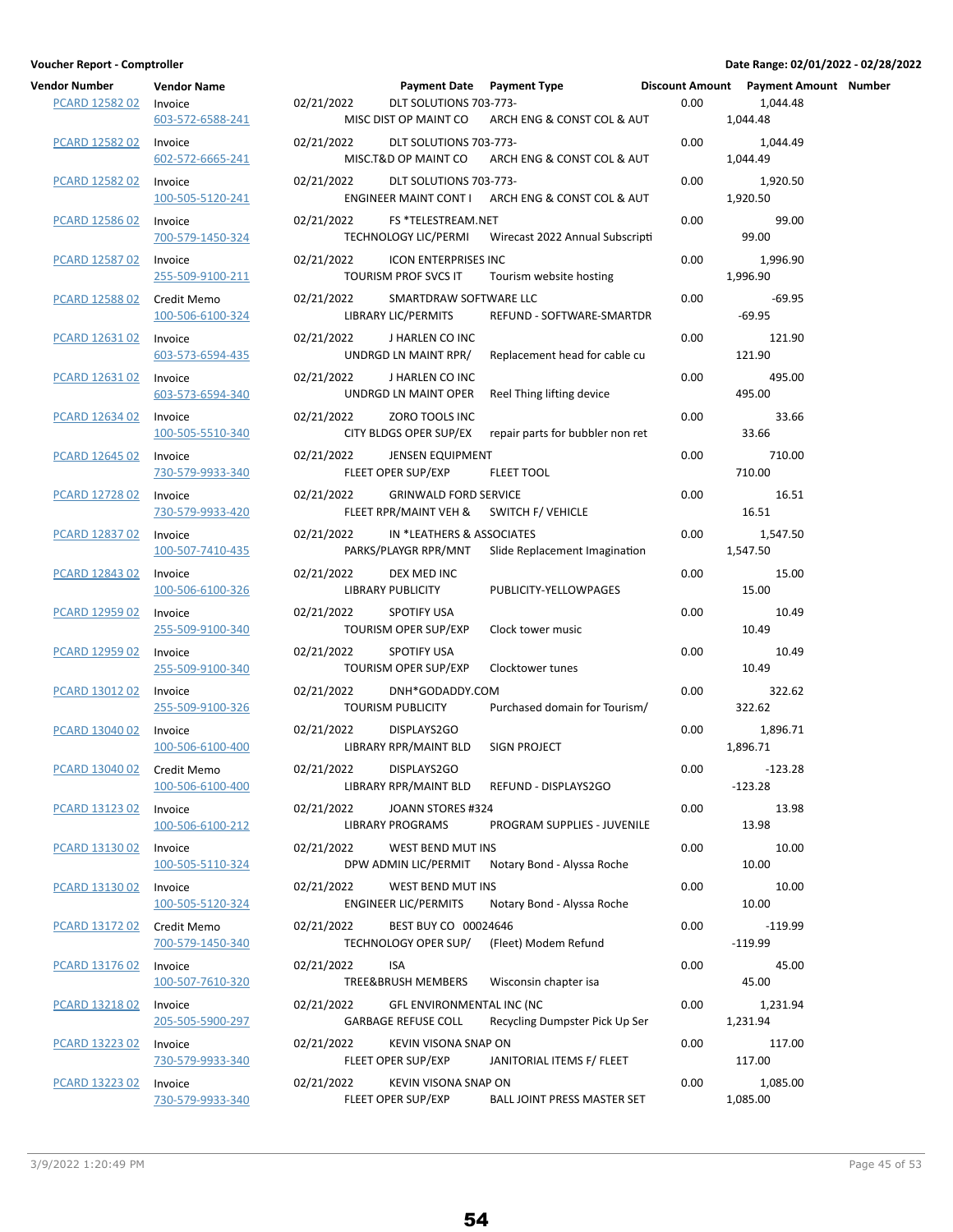| Vendor Number Vendor Name<br>PCARD 13225 02 Invoice | 603-11542                       | 02/21/2022 SMARTSIGN       | <b>Payment Date</b><br><b>EXEMPT MATERIALS</b>              |
|-----------------------------------------------------|---------------------------------|----------------------------|-------------------------------------------------------------|
| <b>PCARD 13228 02</b>                               | Invoice<br>100-506-6100-322     | 02/21/2022 THE ATLANTIC    | <b>LIBRARY PERIODICALS</b>                                  |
| PCARD 13229 02                                      | Invoice<br>100-507-7610-340     | 02/21/2022 TREESTUFF       | TREE&BRUSH OPER SUP/                                        |
| PCARD 13321 02                                      | Invoice<br>100-507-7410-340     |                            | 02/21/2022 CLEARSTREAM RECY<br>PARKS/PLAYGR OPER SUP        |
| PCARD 13326 02                                      | Invoice<br>100-506-6100-320     |                            | 02/21/2022 PAYPAL *DISNEY PL<br>LIBRARY MEMBERSHIPS         |
| <b>PCARD 13327 02</b>                               | Invoice<br>100-506-6100-320     |                            | 02/21/2022 PAYPAL *NETFLIX.C<br>LIBRARY MEMBERSHIPS         |
| PCARD 13381 02                                      | Invoice<br>100-502-2100-210     |                            | 02/21/2022 IN *ABRAHAM'S ON<br><b>CITY CLERK OUTSD SVCS</b> |
| PCARD 13382 02                                      | Invoice<br>602-572-6665-210     |                            | 02/21/2022 IN *AMERICAN LEA<br>MISC.T&D OP OUTSD SVC        |
| PCARD 13382 02                                      | Invoice<br>602-572-6665-210     |                            | 02/21/2022 IN *AMERICAN LEA<br>MISC.T&D OP OUTSD SVC        |
| PCARD 13388 02                                      | Invoice<br>100-507-7410-340     |                            | 02/21/2022 RJ THOMAS MFG PI<br>PARKS/PLAYGR OPER SUP        |
| <b>PCARD 13391 02</b>                               | Invoice<br>213-576-3722-313     |                            | 02/21/2022 SQ *THOMAS PRESS<br><b>RIVER PUB PRINTING</b>    |
| PCARD 13391 02                                      | Invoice<br>213-576-3722-313     |                            | 02/21/2022 SQ *THOMAS PRESS<br><b>RIVER PUB PRINTING</b>    |
| PCARD 13550 02                                      | Invoice<br>603-573-6594-346     | 02/21/2022 RITZ SAFETY LLC | UNDRGD LN MAINT CLOT                                        |
| PCARD 13550 02                                      | Invoice<br>603-573-6594-346     | 02/21/2022 RITZ SAFETY LLC | UNDRGD LN MAINT CLOT                                        |
| PCARD 13550 02                                      | Invoice<br>603-573-6594-346     | 02/21/2022 RITZ SAFETY LLC | UNDRGD LN MAINT CLOT                                        |
| <b>PCARD 13550 02</b>                               | Invoice<br>603-573-6594-346     | 02/21/2022 RITZ SAFETY LLC | UNDRGD LN MAINT CLOT                                        |
| PCARD 13550 02                                      | Invoice<br>603-573-6594-346     | 02/21/2022 RITZ SAFETY LLC | UNDRGD LN MAINT CLOT                                        |
| PCARD 13550 02 Invoice                              | 603-573-6594-346                | 02/21/2022 RITZ SAFETY LLC | UNDRGD LN MAINT CLOT                                        |
| PCARD 13550 02                                      | Invoice<br>603-573-6594-346     | 02/21/2022                 | RITZ SAFETY LLC<br>UNDRGD LN MAINT CLOT                     |
| PCARD 13608 02                                      | Credit Memo<br>730-579-9933-330 | 02/21/2022                 | ASE TEST FEES<br><b>FLEET TRAIN/TRAVEL</b>                  |
| <b>PCARD 13608 02</b>                               | Credit Memo<br>730-579-9933-330 | 02/21/2022                 | <b>ASE TEST FEES</b><br>FLEET TRAIN/TRAVEL                  |
| PCARD 13608 02                                      | Credit Memo<br>730-579-9933-330 | 02/21/2022                 | <b>ASE TEST FEES</b><br>FLEET TRAIN/TRAVEL                  |
| PCARD 13608 02                                      | Credit Memo<br>730-579-9933-330 | 02/21/2022                 | ASE TEST FEES<br>FLEET TRAIN/TRAVEL                         |
| PCARD 13608 02                                      | Credit Memo<br>730-579-9933-330 | 02/21/2022                 | ASE TEST FEES<br>FLEET TRAIN/TRAVEL                         |
| PCARD 13609 02                                      | Invoice<br>700-579-1450-226     | 02/21/2022                 | ATT* BILL PAYMEN<br>TECHNOLOGY INTERNET/                    |
| <b>PCARD 13673 02</b>                               | Invoice                         | 02/21/2022                 | LINDE GAS & EQUIP                                           |

| Voucher Report - Comptroller                  |                                            |            |                                                                  |                                                        |      | Date Range: 02/01/2022 - 02/28/2022                         |  |
|-----------------------------------------------|--------------------------------------------|------------|------------------------------------------------------------------|--------------------------------------------------------|------|-------------------------------------------------------------|--|
| <b>Vendor Number</b><br><b>PCARD 13225 02</b> | <b>Vendor Name</b><br>Invoice<br>603-11542 | 02/21/2022 | <b>Payment Date</b><br>SMARTSIGN<br><b>EXEMPT MATERIALS</b>      | Payment Type<br>phase marking tags - free stock        | 0.00 | Discount Amount  Payment Amount  Number<br>415.86<br>415.86 |  |
| PCARD 13228 02                                | Invoice<br>100-506-6100-322                | 02/21/2022 | THE ATLANTIC<br><b>LIBRARY PERIODICALS</b>                       | PERIODICALS - ATLANTIC RENE                            | 0.00 | 64.99<br>64.99                                              |  |
| PCARD 13229 02                                | Invoice<br>100-507-7610-340                | 02/21/2022 | <b>TREESTUFF</b><br>TREE&BRUSH OPER SUP/                         | <b>Forestry Supplies</b>                               | 0.00 | 195.98<br>195.98                                            |  |
| PCARD 13321 02                                | Invoice<br>100-507-7410-340                | 02/21/2022 | CLEARSTREAM RECYCLING,<br>PARKS/PLAYGR OPER SUP                  | <b>Recycling Bags</b>                                  | 0.00 | 255.42<br>255.42                                            |  |
| PCARD 13326 02                                | Invoice<br>100-506-6100-320                | 02/21/2022 | PAYPAL *DISNEY PLUS<br>LIBRARY MEMBERSHIPS                       | STREAMING SERVICE - DISNEY PL                          | 0.00 | 14.76<br>14.76                                              |  |
| PCARD 13327 02                                | Invoice<br>100-506-6100-320                | 02/21/2022 | PAYPAL *NETFLIX.COM<br>LIBRARY MEMBERSHIPS                       | MEMBERSHIP DUES - NETFLIX                              | 0.00 | 17.99<br>17.99                                              |  |
| PCARD 13381 02                                | Invoice<br>100-502-2100-210                | 02/21/2022 | IN *ABRAHAM'S ON-SITE SHR                                        | CITY CLERK OUTSD SVCS Shredding Cost-Clerk's Dept      | 0.00 | 129.00<br>129.00                                            |  |
| PCARD 13382 02                                | Invoice<br>602-572-6665-210                | 02/21/2022 | IN *AMERICAN LEAK DETECTI                                        | MISC.T&D OP OUTSD SVC Leak detection at 114 E Lisbon R | 0.00 | 500.00<br>500.00                                            |  |
| PCARD 13382 02                                | Invoice<br>602-572-6665-210                | 02/21/2022 | IN *AMERICAN LEAK DETECTI                                        | MISC.T&D OP OUTSD SVC Leak detection at 722 E Harvard  | 0.00 | 500.00<br>500.00                                            |  |
| PCARD 13388 02                                | Invoice<br>100-507-7410-340                | 02/21/2022 | RJ THOMAS MFG PILOT ROC<br>PARKS/PLAYGR OPER SUP Trash Can Bands |                                                        | 0.00 | 690.00<br>690.00                                            |  |
| PCARD 13391 02                                | Invoice<br>213-576-3722-313                | 02/21/2022 | SQ *THOMAS PRESS IN<br>RIVER PUB PRINTING                        | <b>OWPP NEWSLETTERS</b>                                | 0.00 | 1,262.24<br>1,262.24                                        |  |
| PCARD 13391 02                                | Invoice<br>213-576-3722-313                | 02/21/2022 | SQ *THOMAS PRESS INC.<br>RIVER PUB PRINTING                      | Farmers for Lake Country postca                        | 0.00 | 73.50<br>73.50                                              |  |
| PCARD 13550 02                                | Invoice<br>603-573-6594-346                | 02/21/2022 | RITZ SAFETY LLC<br>UNDRGD LN MAINT CLOT                          | KIRK PESCHEL FR CLOTHING                               | 0.00 | 552.19<br>552.19                                            |  |
| PCARD 13550 02                                | Invoice<br>603-573-6594-346                | 02/21/2022 | RITZ SAFETY LLC<br>UNDRGD LN MAINT CLOT                          | M. MAGNUSSEN FR CLOTHING                               | 0.00 | 97.08<br>97.08                                              |  |
| PCARD 13550 02                                | Invoice<br>603-573-6594-346                | 02/21/2022 | RITZ SAFETY LLC                                                  | UNDRGD LN MAINT CLOT CHAD GARCIA FR CLOTHING           | 0.00 | 249.96<br>249.96                                            |  |
| PCARD 13550 02                                | Invoice<br>603-573-6594-346                | 02/21/2022 | RITZ SAFETY LLC<br>UNDRGD LN MAINT CLOT                          | JOEL ZAUTNER FR CLOTHING                               | 0.00 | 54.99<br>54.99                                              |  |
| PCARD 13550 02                                | Invoice<br>603-573-6594-346                | 02/21/2022 | RITZ SAFETY LLC<br>UNDRGD LN MAINT CLOT                          | CHAD GARCIA FR CLOTHING                                | 0.00 | 42.00<br>42.00                                              |  |
| PCARD 13550 02                                | Invoice<br>603-573-6594-346                | 02/21/2022 | RITZ SAFETY LLC<br>UNDRGD LN MAINT CLOT                          | CHAD GARCIA FR CLOTHING                                | 0.00 | 209.96<br>209.96                                            |  |
| PCARD 13550 02                                | Invoice<br>603-573-6594-346                | 02/21/2022 | RITZ SAFETY LLC<br>UNDRGD LN MAINT CLOT                          | JOEL ZAUTNER FR CLOTHING                               | 0.00 | 391.00<br>391.00                                            |  |
| PCARD 13608 02                                | Credit Memo<br>730-579-9933-330            | 02/21/2022 | ASE TEST FEES<br>FLEET TRAIN/TRAVEL                              | ASE TEST CANCELLED                                     | 0.00 | $-35.25$<br>$-35.25$                                        |  |
| <b>PCARD 13608 02</b>                         | Credit Memo<br>730-579-9933-330            | 02/21/2022 | ASE TEST FEES<br>FLEET TRAIN/TRAVEL                              | ASE TEST FEE CANCELLED                                 | 0.00 | $-35.25$<br>$-35.25$                                        |  |
| <b>PCARD 13608 02</b>                         | Credit Memo<br>730-579-9933-330            | 02/21/2022 | ASE TEST FEES<br>FLEET TRAIN/TRAVEL                              | ASE TEST FEE CANCELLED                                 | 0.00 | $-35.25$<br>$-35.25$                                        |  |
| PCARD 13608 02                                | Credit Memo<br>730-579-9933-330            | 02/21/2022 | ASE TEST FEES<br>FLEET TRAIN/TRAVEL                              | ASE TEST FEE CANCELLED                                 | 0.00 | $-35.25$<br>$-35.25$                                        |  |
| PCARD 13608 02 Credit Memo                    | 730-579-9933-330                           | 02/21/2022 | ASE TEST FEES<br>FLEET TRAIN/TRAVEL                              | ASE TEST FEE CANCELLED                                 | 0.00 | $-34.00$<br>$-34.00$                                        |  |
| PCARD 13609 02                                | Invoice<br>700-579-1450-226                | 02/21/2022 | ATT* BILL PAYMENT<br>TECHNOLOGY INTERNET/                        | AT&T Firstnet PD (January)                             | 0.00 | 317.48<br>317.48                                            |  |
| PCARD 13673 02                                | Invoice<br>603-572-6582-340                | 02/21/2022 | LINDE GAS & EQUIP                                                | SUBST OP OPER SUP/EXP NITROGEN F/ SUMMIT SUBSTAT       | 0.00 | 41.37<br>41.37                                              |  |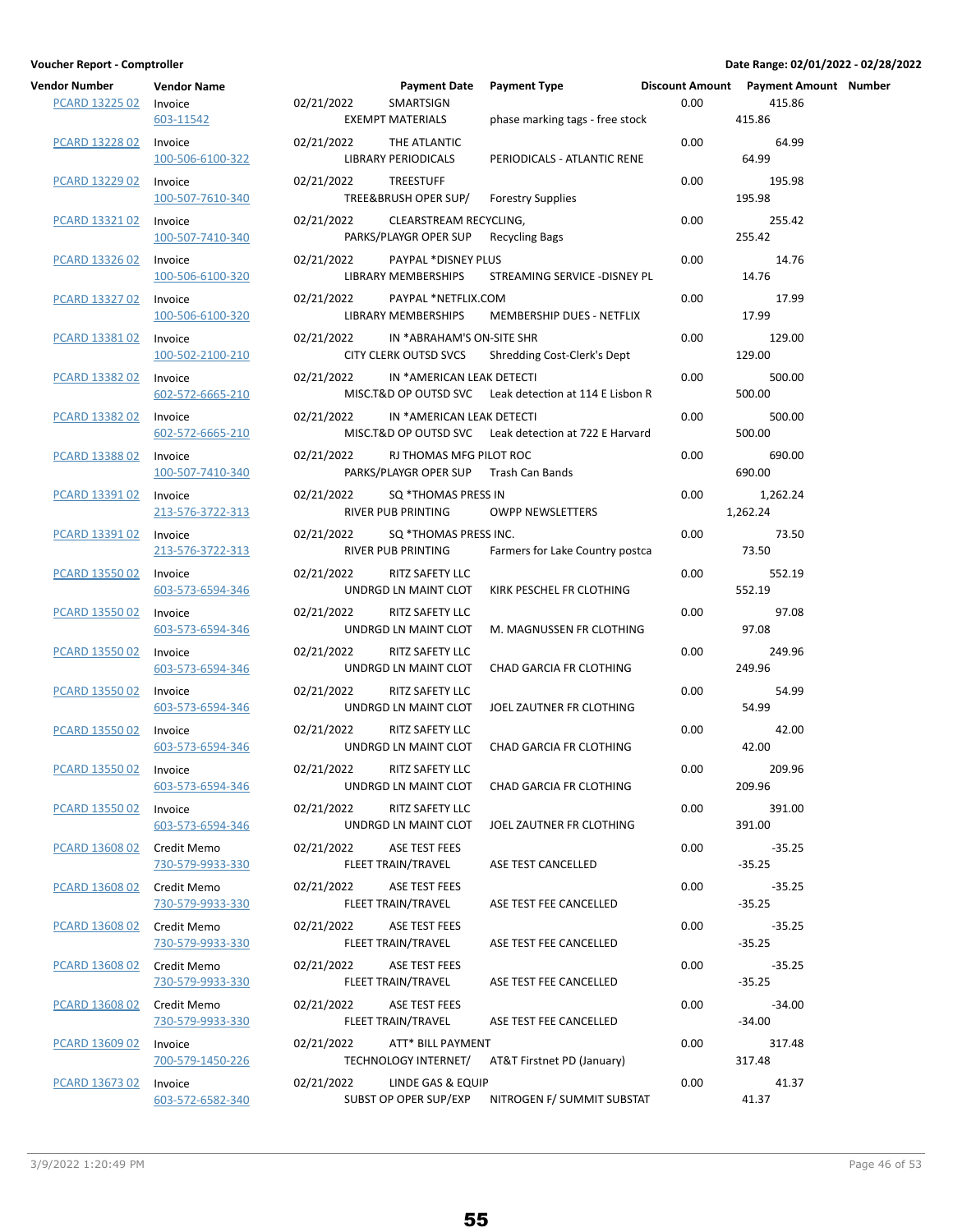| ndor Number Vendor Name    |                                 | Payn                                                         |
|----------------------------|---------------------------------|--------------------------------------------------------------|
| PCARD 13673 02 Invoice     | 602-573-6673-340                | 02/21/2022<br>LINDE <sup>(</sup><br><b>T&amp;D MAIN MAII</b> |
| <b>PCARD 13673 02</b>      | Invoice<br>603-519-8499-351     | 02/21/2022 LINDE<br><b>VEHICLES LBR A</b>                    |
| PCARD 13673 02             | Invoice<br>603-573-6598-340     | 02/21/2022 LINDE<br>MISC DISTR MA                            |
| PCARD 13673 02             | Invoice<br>603-572-6582-340     | 02/21/2022 LINDE<br><b>SUBST OP OPER</b>                     |
| PCARD 13673 02             | Invoice<br>730-579-9933-340     | 02/21/2022 LINDE<br><b>FLEET OPER SUF</b>                    |
| PCARD 13673 02 Invoice     | 100-505-5210-530                | 02/21/2022 LINDE<br>MUNI GARAGE                              |
| PCARD 13673 02             | Invoice<br>603-572-6582-340     | 02/21/2022 LINDE<br><b>SUBST OP OPER</b>                     |
| <u>PCARD 13673 02</u>      | Invoice<br>603-572-6582-340     | 02/21/2022 LINDE<br><b>SUBST OP OPER</b>                     |
| PCARD 13706 02             | Invoice<br>100-501-1100-320     | 02/21/2022 LOCAL<br><b>GEN ACCTG ME</b>                      |
| PCARD 13706 02             | Invoice                         | 02/21/2022<br>LOCAL                                          |
| <b>PCARD 13715 02</b>      | 100-501-1100-320<br>Invoice     | <b>GEN ACCTG ME</b><br>02/21/2022 HIVIS &                    |
|                            | 601-575-3022-346                | SAFETY & TRAIN                                               |
| PCARD 13722 02             | Invoice<br>100-507-7610-340     | 02/21/2022 SHERRI<br>TREE&BRUSH O                            |
| PCARD 13901 02             | Invoice<br>100-505-5210-340     | 02/21/2022 RP LUN<br><b>MUNI GARAGE</b>                      |
| PCARD 13985 02             | Credit Memo<br>100-507-7410-400 | 02/21/2022 SUPPLY<br>PARKS/PLAYGR I                          |
| PCARD 13985 02             | Invoice<br>100-505-5210-400     | 02/21/2022 SUPPLY<br>MUNI GARAGE                             |
| PCARD 13985 02 Invoice     | 100-505-5210-400                | 02/21/2022 SUPPLY<br><b>MUNI GARAGE</b>                      |
| PCARD 13985 02 Invoice     | 100-507-7410-400                | 02/21/2022 SUPPLY<br>PARKS/PLAYGR I                          |
| PCARD 14027 02 Invoice     | 603-573-6594-346                | 02/21/2022 BENCH<br>UNDRGD LN MA                             |
| PCARD 14028 02             | Invoice<br>603-574-9930-322     | 02/21/2022<br><b>BRIDGI</b><br><b>GENERAL PLANT</b>          |
| PCARD 14029 02 Invoice     | 255-509-9100-326                | 02/21/2022 CLOSE<br><b>TOURISM PUBLI</b>                     |
| PCARD 14030 02 Invoice     | 603-573-6597-435                | 02/21/2022 DKC*D<br><b>METER MAINT F</b>                     |
| PCARD 14030 02 Invoice     |                                 | 02/21/2022 DKC*D                                             |
|                            | 603-573-6597-435                | <b>METER MAINT F</b>                                         |
| PCARD 14031 02 Invoice     | 100-506-6100-324                | 02/21/2022 ELEME<br>LIBRARY LIC/PEI                          |
| PCARD 14032 02 Invoice     | 100-503-3100-400                | 02/21/2022 EQUIP/<br>POLICE ADMIN                            |
| PCARD 14033 02 Invoice     | 700-579-1450-324                | <b>FORTIN</b><br>02/21/2022<br><b>TECHNOLOGY LI</b>          |
| PCARD 14033 02 Credit Memo | 700-579-1450-324                | 02/21/2022<br><b>FORTIN</b><br>TECHNOLOGY LI                 |

| Vendor Number<br>PCARD 13673 02 | <b>Vendor Name</b><br>Invoice<br>602-573-6673-340 | 02/21/2022 | Payment Date Payment Type<br>LINDE GAS & EQUIP               | T&D MAIN MAINT OPER S WATER PT. WELDING SUPPLIES  | 0.00 | Discount Amount  Payment Amount  Number<br>45.45<br>45.45 |  |
|---------------------------------|---------------------------------------------------|------------|--------------------------------------------------------------|---------------------------------------------------|------|-----------------------------------------------------------|--|
| PCARD 13673 02                  | Invoice<br>603-519-8499-351                       | 02/21/2022 | LINDE GAS & EQUIP<br>VEHICLES LBR ALLOC GAS FUEL F/ FORKLIFT |                                                   | 0.00 | 58.59<br>58.59                                            |  |
| PCARD 13673 02                  | Invoice<br>603-573-6598-340                       | 02/21/2022 | LINDE GAS & EQUIP<br>MISC DISTR MAINT OPER                   | ELECTRIC PT WELDING SUPPLIES                      | 0.00 | 92.25<br>92.25                                            |  |
| PCARD 13673 02                  | Invoice<br>603-572-6582-340                       | 02/21/2022 | LINDE GAS & EQUIP<br>SUBST OP OPER SUP/EXP                   | NITROGEN F/ SUMMIT & COON                         | 0.00 | 135.78<br>135.78                                          |  |
| PCARD 13673 02                  | Invoice<br>730-579-9933-340                       | 02/21/2022 | LINDE GAS & EQUIP<br>FLEET OPER SUP/EXP                      | Fleet tank rentals                                | 0.00 | 101.33<br>101.33                                          |  |
| <b>PCARD 13673 02</b>           | Invoice<br>100-505-5210-530                       | 02/21/2022 | LINDE GAS & EQUIP<br>MUNI GARAGE RENT                        | DPW welding refills and tank re                   | 0.00 | 324.70<br>324.70                                          |  |
| PCARD 13673 02                  | Invoice<br>603-572-6582-340                       | 02/21/2022 | LINDE GAS & EQUIP                                            | SUBST OP OPER SUP/EXP NITROGEN F/ SUMMIT SUBSTAT  | 0.00 | 180.22<br>180.22                                          |  |
| PCARD 13673 02                  | Invoice<br>603-572-6582-340                       | 02/21/2022 | LINDE GAS & EQUIP                                            | SUBST OP OPER SUP/EXP NITROGEN F/ COONEY SUBSTATI | 0.00 | 267.49<br>267.49                                          |  |
| PCARD 13706 02                  | Invoice<br>100-501-1100-320                       | 02/21/2022 | LOCAL GOVERNMENT EDUCATIO<br><b>GEN ACCTG MEMBERSHI</b>      | WGFOA MEMBERSHIP - BRASCH                         | 0.00 | 25.00<br>25.00                                            |  |
| PCARD 13706 02                  | Invoice<br>100-501-1100-320                       | 02/21/2022 | LOCAL GOVERNMENT EDUCATIO                                    | GEN ACCTG MEMBERSHI WGFOA 2022 Membership         | 0.00 | 25.00<br>25.00                                            |  |
| PCARD 13715 02                  | Invoice<br>601-575-3022-346                       | 02/21/2022 | HIVIS & SUMMIT SAFETY<br>SAFETY & TRAINING CLTH              | safety gloves                                     | 0.00 | 22.98<br>22.98                                            |  |
| <b>PCARD 13722 02</b>           | Invoice<br>100-507-7610-340                       | 02/21/2022 | SHERRILLTREE<br>TREE&BRUSH OPER SUP/                         | <b>Forestry Supplies</b>                          | 0.00 | 712.21<br>712.21                                          |  |
| PCARD 13901 02                  | Invoice<br>100-505-5210-340                       | 02/21/2022 | RP LUMBER 9600<br>MUNI GARAGE OPER SUP                       | wood to make a flag holder                        | 0.00 | 31.92<br>31.92                                            |  |
| PCARD 13985 02                  | Credit Memo<br>100-507-7410-400                   | 02/21/2022 | SUPPLYHOUSE.COM<br>PARKS/PLAYGR RPR/MAI                      | fan return                                        | 0.00 | $-47.87$<br>$-47.87$                                      |  |
| PCARD 13985 02                  | Invoice<br>100-505-5210-400                       | 02/21/2022 | SUPPLYHOUSE.COM<br>MUNI GARAGE RPR/MAI                       | toilet seat                                       | 0.00 | 28.70<br>28.70                                            |  |
| <b>PCARD 13985 02</b>           | Invoice<br>100-505-5210-400                       | 02/21/2022 | SUPPLYHOUSE.COM                                              | MUNI GARAGE RPR/MAI toilet seat replacements      | 0.00 | 28.70<br>28.70                                            |  |
| PCARD 13985 02                  | Invoice<br>100-507-7410-400                       | 02/21/2022 | SUPPLYHOUSE.COM<br>PARKS/PLAYGR RPR/MAI                      | toilet seat replacements                          | 0.00 | 57.40<br>57.40                                            |  |
| PCARD 14027 02 Invoice          | 603-573-6594-346                                  |            | 02/21/2022 BENCHMARK FR                                      | UNDRGD LN MAINT CLOT TIM WILL FR CLOTHING         | 0.00 | 122.65<br>122.65                                          |  |
| PCARD 14028 02                  | Invoice<br>603-574-9930-322                       | 02/21/2022 | <b>BRIDGETOWER SUBSCRIPTION</b><br>GENERAL PLANT PERIODI     | SUBSCRIPTION TO DAILY REPOR                       | 0.00 | 269.00<br>269.00                                          |  |
| PCARD 14029 02                  | Invoice<br>255-509-9100-326                       | 02/21/2022 | <b>CLOSE PUBLICATIONS LLC</b><br><b>TOURISM PUBLICITY</b>    | Ad, content, map in bike guide                    | 0.00 | 800.00<br>800.00                                          |  |
| PCARD 14030 02                  | Invoice<br>603-573-6597-435                       | 02/21/2022 | DKC*DIGI KEY CORP<br>METER MAINT RPR/MAIN meter batteries    |                                                   | 0.00 | 14.61<br>14.61                                            |  |
| PCARD 14030 02                  | Invoice<br>603-573-6597-435                       | 02/21/2022 | <b>DKC*DIGI KEY CORP</b><br>METER MAINT RPR/MAIN             | meter batteries                                   | 0.00 | 218.17<br>218.17                                          |  |
| PCARD 14031 02                  | Invoice<br>100-506-6100-324                       | 02/21/2022 | <b>ELEMENTOR</b><br>LIBRARY LIC/PERMITS                      | SOFTWARE-ELEMENTOR                                | 0.00 | 49.00<br>49.00                                            |  |
| PCARD 14032 02                  | Invoice<br>100-503-3100-400                       | 02/21/2022 | <b>EQUIPARTS CORP</b><br>POLICE ADMIN RPR/MAI                | jail toilet repair parts                          | 0.00 | 115.13<br>115.13                                          |  |
| PCARD 14033 02                  | Invoice<br>700-579-1450-324                       | 02/21/2022 | <b>FORTINET</b><br><b>TECHNOLOGY LIC/PERMI</b>               | Waste Water Fortigate License R                   | 0.00 | 445.74<br>445.74                                          |  |
| PCARD 14033 02                  | Credit Memo<br>700-579-1450-324                   | 02/21/2022 | <b>FORTINET</b><br>TECHNOLOGY LIC/PERMI                      | Refund Tax charged Waste Wate                     | 0.00 | $-23.24$<br>$-23.24$                                      |  |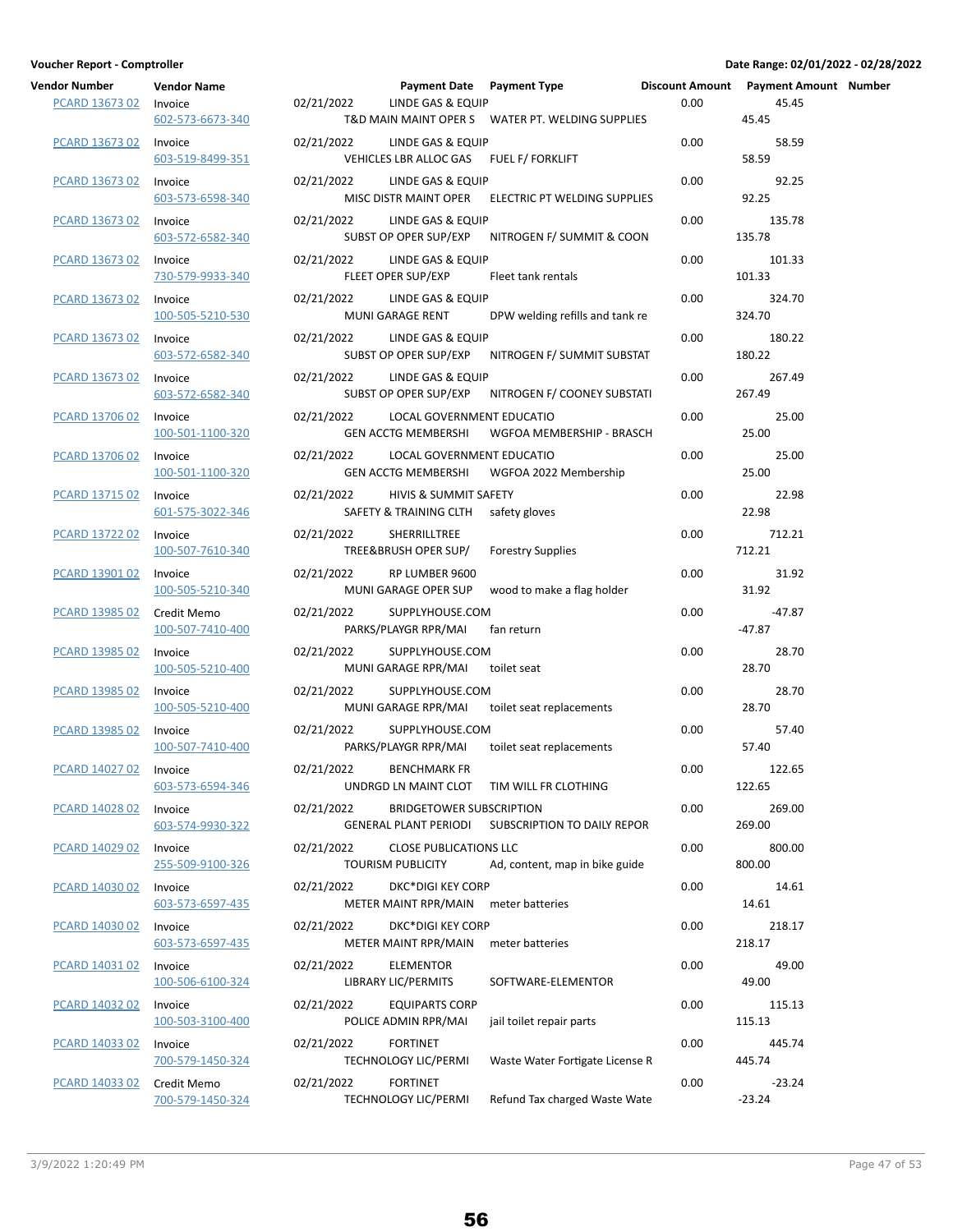| Vendor Number  | <b>Vendor Name</b>               |                  | Payment Date Payment Type                                  |                                                                      |      | Discount Amount  Payment Amount  Number |                 |
|----------------|----------------------------------|------------------|------------------------------------------------------------|----------------------------------------------------------------------|------|-----------------------------------------|-----------------|
| PCARD 14034 02 | Invoice<br>603-573-6594-435      | 02/21/2022       | IN *PERMA THAW INDUSTRIES<br>UNDRGD LN MAINT RPR/          | repair parts for thaw dog                                            | 0.00 | 167.25<br>167.25                        |                 |
|                |                                  |                  |                                                            |                                                                      |      |                                         |                 |
| PCARD 14035 02 | Invoice<br>213-576-3723-340      | 02/21/2022       | <b>PAYPAL *FORSTRY SUP</b><br>RIVER MONITR OPER SUP        | 2 water samplers                                                     | 0.00 | 326.90<br>326.90                        |                 |
| PCARD 14036 02 | Invoice<br>730-579-9933-420      | 02/21/2022       | PRICE ENGINEERING CO.<br>FLEET RPR/MAINT VEH &             | PARTS F/ FLEET                                                       | 0.00 | 126.20<br>126.20                        |                 |
| PCARD 14037 02 | Invoice                          | 02/21/2022       | <b>SHOW ME CABLES</b>                                      |                                                                      | 0.00 | 36.42                                   |                 |
|                | 700-579-1450-340                 |                  | TECHNOLOGY OPER SUP/                                       | Equipment - Fiber Patch Cable                                        |      | 36.42                                   |                 |
| PCARD 14038 02 | Invoice<br>100-503-3300-340      | 02/21/2022       | <b>STOP STICK LTD</b><br>POLICE OPS OPER SUP/EX            | Stop Stick Cord Reel                                                 | 0.00 | 134.00<br>134.00                        |                 |
| PCARD 14039 02 | Invoice<br>730-579-9933-420      | 02/21/2022       | <b>VHCARS.COM</b><br>FLEET RPR/MAINT VEH &                 | PART F/ FLEET VEHICLE                                                | 0.00 | 203.33<br>203.33                        |                 |
| PCARD 14040 02 | Invoice<br>100-506-6100-212      | 02/21/2022       | WALGREENS #3567<br><b>LIBRARY PROGRAMS</b>                 | PROGRAM SUPPLIES - ADULT                                             | 0.00 | 12.99<br>12.99                          |                 |
| 11439          | UTILITY SALES & SERVICE INC      |                  | 02/23/2022                                                 | Regular                                                              |      | 0.00                                    | 8.700.00 119961 |
| Payable #      | Payable Type                     | <b>Post Date</b> | <b>Payable Description</b>                                 |                                                                      |      | Discount Amount Payable Amount          |                 |
| 0073421-IN     | <b>Account Number</b><br>Invoice | 02/23/2022       | <b>Account Name</b>                                        | <b>Item Description</b><br>DIAGNOSE LEAK IN BOOM - BLOWN HOSE        | 0.00 | <b>Distribution Amount</b><br>8,700.00  |                 |
|                | 730-579-9933-420                 |                  | FLEET RPR/MAINT VEH &                                      | DIAGNOSE LEAK IN BOOM - BLO                                          |      | 8.700.00                                |                 |
| 13949          | <b>VENTURE SPACE PROPERTIES</b>  |                  | 02/02/2022                                                 | Regular                                                              |      | 0.00                                    | 25.54 119813    |
| Payable #      | Payable Type                     | <b>Post Date</b> | <b>Payable Description</b>                                 |                                                                      |      | Discount Amount Payable Amount          |                 |
|                | <b>Account Number</b>            |                  | <b>Account Name</b>                                        | <b>Item Description</b>                                              |      | <b>Distribution Amount</b>              |                 |
| 011922         | Invoice                          | 02/02/2022       | 512224-0 UTILITY ACCOUNT REFUND                            |                                                                      | 0.00 | 12.77                                   |                 |
|                | 999-11102                        |                  | CASH CLEARING - UTILITY                                    | 512224-0 UTILITY ACCOUNT REF                                         |      | 12.77                                   |                 |
| 011922-1       | Invoice<br>999-11102             | 02/02/2022       | 512223-0 UTILITY ACCOUNT REFUND<br>CASH CLEARING - UTILITY | 512223-0 UTILITY ACCOUNT REF                                         | 0.00 | 12.77<br>12.77                          |                 |
| 13481          | <b>VERIZON WIRELESS - VSAT</b>   |                  | 02/02/2022                                                 | Regular                                                              |      | 0.00                                    | 50.00 119791    |
| Payable #      | Payable Type                     | <b>Post Date</b> | <b>Payable Description</b>                                 |                                                                      |      | Discount Amount Payable Amount          |                 |
|                | <b>Account Number</b>            |                  | <b>Account Name</b>                                        | <b>Item Description</b>                                              |      | <b>Distribution Amount</b>              |                 |
| 22110751-85139 | Invoice                          | 02/02/2022       | S M S 8674 01/05-01-09/2022                                |                                                                      | 0.00 | 50.00                                   |                 |
|                | 100-503-3300-210                 |                  | POLICE OPS OUTSD SVCS                                      | S M S 8674 01/05-01-09/2022                                          |      | 50.00                                   |                 |
| 11515          | <b>WAUKESHA COUNTY TREASURER</b> |                  | 02/02/2022                                                 | Regular                                                              |      | 0.00                                    | 65.24 119777    |
| Payable #      | Payable Type                     | <b>Post Date</b> | <b>Payable Description</b>                                 |                                                                      |      | Discount Amount Payable Amount          |                 |
|                | <b>Account Number</b>            |                  | <b>Account Name</b>                                        | <b>Item Description</b>                                              |      | <b>Distribution Amount</b>              |                 |
| 2021-24010135  | Invoice                          | 12/31/2021       |                                                            | CUST # 10004 DECEMBER 2021 RADIO SE                                  | 0.00 | 65.24                                   |                 |
|                | 730-579-9933-435                 |                  | FLEET RPR/MAINT EQUIP                                      | CUST #10004 DECEMBER 2021                                            |      | 65.24                                   |                 |
| 11515          | <b>WAUKESHA COUNTY TREASURER</b> |                  | 02/09/2022                                                 | Regular                                                              |      | 0.00                                    | 1,272.35 119854 |
| Payable #      | Payable Type                     | <b>Post Date</b> | <b>Payable Description</b>                                 |                                                                      |      | Discount Amount Payable Amount          |                 |
|                | <b>Account Number</b>            |                  | <b>Account Name</b>                                        | <b>Item Description</b>                                              |      | <b>Distribution Amount</b>              |                 |
| 2022-100900039 | Invoice                          | 12/31/2021       |                                                            | CUST #10004 2021 HOUSEHOLD HAZARD                                    | 0.00 | 1,272.35                                |                 |
|                | 205-505-5900-297                 |                  | <b>GARBAGE REFUSE COLL</b>                                 | <b>CUST #10004 2021 HOUSEHOL</b>                                     |      | 1,272.35                                |                 |
| 11515          | WAUKESHA COUNTY TREASURER        |                  | 02/16/2022                                                 | Regular                                                              |      | 0.00                                    | 5,636.40 119910 |
| Payable #      | Payable Type                     | Post Date        | <b>Payable Description</b>                                 |                                                                      |      | Discount Amount Payable Amount          |                 |
|                | <b>Account Number</b>            |                  | <b>Account Name</b>                                        | <b>Item Description</b>                                              |      | <b>Distribution Amount</b>              |                 |
| 2022-10080002  | Invoice                          | 02/16/2022       |                                                            | CUST # 10004 LEARN TO SKATE 1/8-2/2/2                                | 0.00 | 720.00                                  |                 |
|                | 100-507-7240-210                 |                  | YOUTH PROGRAMS SVCS                                        | CUST #10004 LEARN TO SKATE                                           |      | 720.00                                  |                 |
| 2022-10090011  | Invoice<br>205-505-5900-297      | 12/31/2021       | <b>GARBAGE REFUSE COLL</b>                                 | CUST #10004 2021 COMMUNITY COMPO<br><b>CUST #10004 2021 COMMUNIT</b> | 0.00 | 4,916.40<br>4,916.40                    |                 |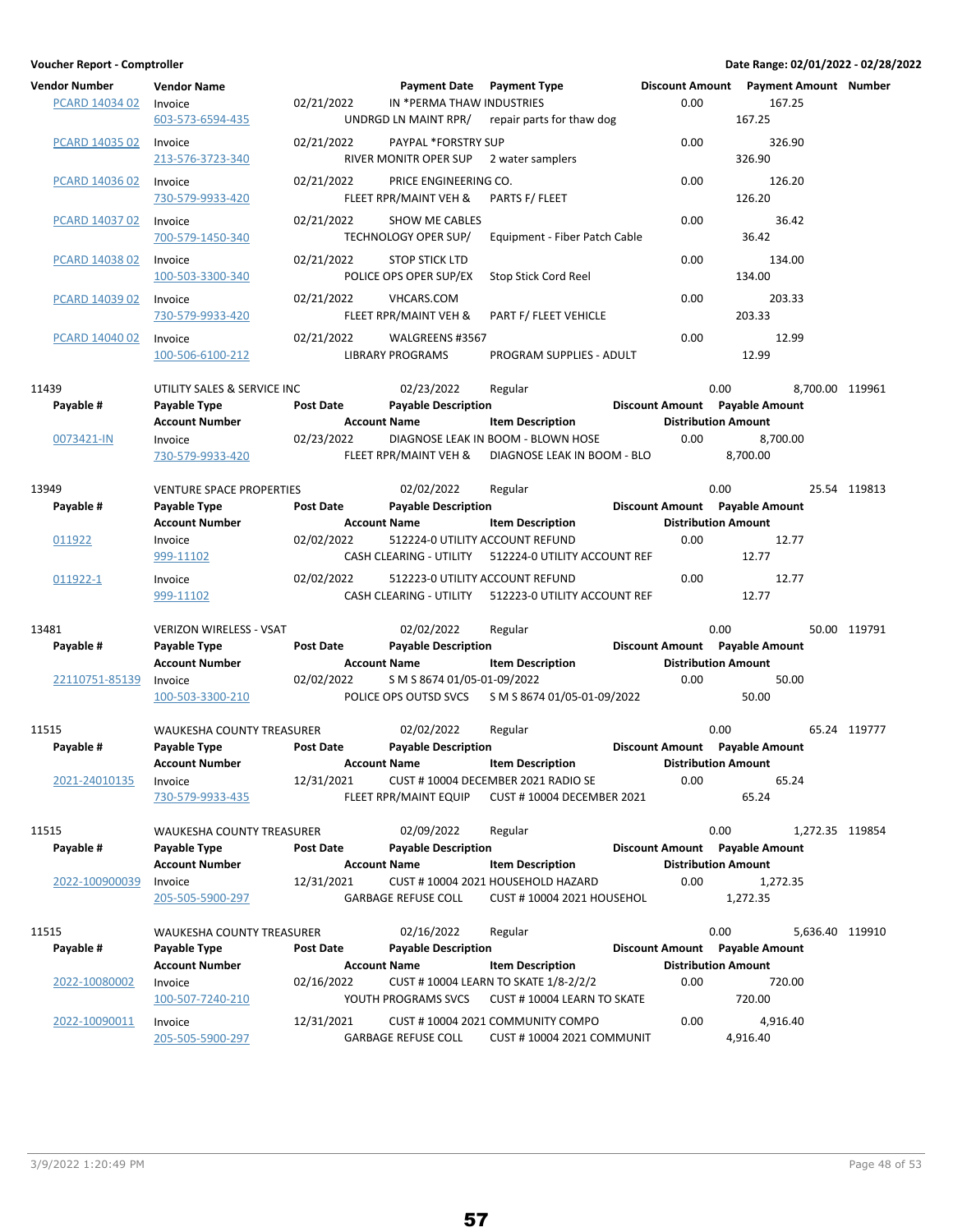| Vendor Number<br>11529<br>Payable # |                         | <b>Vendor Name</b><br><b>WE ENERGIES</b><br>Payable Type | <b>Post Date</b> | <b>Payment Date</b><br>02/02/2022<br><b>Payable Description</b> | <b>Payment Type</b><br>Regular                    |      | Discount Amount Payment Amount Number<br>0.00<br>Discount Amount Payable Amount | 5.664.63 119778 |
|-------------------------------------|-------------------------|----------------------------------------------------------|------------------|-----------------------------------------------------------------|---------------------------------------------------|------|---------------------------------------------------------------------------------|-----------------|
|                                     |                         | <b>Account Number</b>                                    |                  | <b>Account Name</b>                                             | <b>Item Description</b>                           |      | <b>Distribution Amount</b>                                                      |                 |
|                                     | 012122 PONDVIE          | Invoice                                                  | 02/02/2022       |                                                                 | ACCT 071466413-00002 12/20/21-01/20/              | 0.00 | 198.67                                                                          |                 |
|                                     |                         | 601-575-3002-222                                         |                  |                                                                 | PUMP STA O&M ELEC/WA ACCT 071466413-00002 12/20/  |      | 10.23                                                                           |                 |
|                                     |                         | 601-575-3002-224                                         |                  | PUMP STA O&M GAS/HEA                                            | ACCT 071466413-00002 12/20/                       |      | 186.76                                                                          |                 |
|                                     |                         | 601-575-3002-224                                         |                  | PUMP STA O&M GAS/HEA                                            | ACCT 071466413-00002 12/20/                       |      | 1.68                                                                            |                 |
|                                     |                         |                                                          |                  |                                                                 |                                                   |      |                                                                                 |                 |
|                                     | 012122 WI AVE           | Invoice                                                  | 02/02/2022       |                                                                 | ACCT 0714660413-00013 12/20/2021-01/              | 0.00 | 473.83                                                                          |                 |
|                                     |                         | 601-575-3002-222                                         |                  |                                                                 | PUMP STA O&M ELEC/WA ACCT 0714660413-00013 12/20  |      | 459.85                                                                          |                 |
|                                     |                         | 601-575-3002-222                                         |                  |                                                                 | PUMP STA O&M ELEC/WA ACCT 0714660413-00013 12/20  |      | 3.75                                                                            |                 |
|                                     |                         | 601-575-3002-224                                         |                  |                                                                 | PUMP STA O&M GAS/HEA ACCT 0714660413-00013 12/20  |      | 10.23                                                                           |                 |
|                                     | 012522 DPW SH           | Invoice                                                  | 02/02/2022       |                                                                 | ACCT 0708307391-00001 12/22/21-01/24              | 0.00 | 1,831.04                                                                        |                 |
|                                     |                         | 100-505-5210-224                                         |                  |                                                                 | MUNI GARAGE GAS/HEAT ACCT 0708307391-00001 12/22  |      | 1,831.04                                                                        |                 |
|                                     | 012522 MNRL SR          | Invoice                                                  | 02/02/2022       |                                                                 | ACCT 0714660413-00006 12/22/2021-01/              | 0.00 | 12.28                                                                           |                 |
|                                     |                         | 601-575-3002-224                                         |                  |                                                                 | PUMP STA O&M GAS/HEA ACCT 0714660413-00006 12/22  |      | 12.28                                                                           |                 |
|                                     |                         |                                                          |                  |                                                                 |                                                   |      |                                                                                 |                 |
|                                     | 012522 WW               | Invoice                                                  | 02/02/2022       |                                                                 | ACCT 0714660413-00014 12/22/2021-01/              | 0.00 | 3,148.81                                                                        |                 |
|                                     |                         | 601-576-3621-224                                         |                  |                                                                 | GEN PLANT OP GAS/HEAT ACCT 0714660413-00014 12/22 |      | 3,148.81                                                                        |                 |
|                                     |                         |                                                          |                  |                                                                 |                                                   |      |                                                                                 |                 |
| 11529                               |                         | WE ENERGIES                                              |                  | 02/09/2022                                                      | Regular                                           |      | 0.00                                                                            | 6,084.23 119855 |
| Payable #                           |                         | Payable Type                                             | <b>Post Date</b> | <b>Payable Description</b>                                      |                                                   |      | Discount Amount Payable Amount                                                  |                 |
|                                     |                         | <b>Account Number</b>                                    |                  | <b>Account Name</b>                                             | <b>Item Description</b>                           |      | <b>Distribution Amount</b>                                                      |                 |
|                                     | 012522 PARKS SH         | Invoice                                                  | 02/09/2022       |                                                                 | ACCT 0709584940-00001 12/22/21-01/24              | 0.00 | 2,194.40                                                                        |                 |
|                                     |                         | 100-507-7410-224                                         |                  | PARKS/PLAYGR GAS/HEAT                                           | ACCT 0709584940-00001 12/22                       |      | 2,194.40                                                                        |                 |
|                                     | 012622 CC               | Invoice                                                  | 02/09/2022       |                                                                 | ACCT 0705716154-00001 12/27/21-01/25              | 0.00 | 1,282.10                                                                        |                 |
|                                     |                         | 100-507-7210-224                                         |                  | COM CENTER GAS/HEAT                                             | ACCT 0705716154-00001 12/27                       |      | 1,282.10                                                                        |                 |
|                                     |                         |                                                          |                  |                                                                 |                                                   |      |                                                                                 |                 |
|                                     | 012722 CH               | Invoice                                                  | 02/09/2022       |                                                                 | ACCT 0709584940-00002 12/29-21-01/26              | 0.00 | 2,319.62                                                                        |                 |
|                                     |                         | 100-505-5510-224                                         |                  | CITY BLDGS GAS/HEAT                                             | ACCT 0709584940-00002 12/29                       |      | 2,319.62                                                                        |                 |
|                                     | 012722 N GLDN L Invoice |                                                          | 02/09/2022       |                                                                 | ACCT 0714660413-00004 12/28/21-01/25              | 0.00 | 10.55                                                                           |                 |
|                                     |                         | 601-575-3002-224                                         |                  |                                                                 | PUMP STA O&M GAS/HEA ACCT 0714660413-00004 12/28  |      | 10.55                                                                           |                 |
|                                     |                         |                                                          |                  |                                                                 |                                                   |      |                                                                                 |                 |
|                                     | 012722 YOSEMIT          | Invoice                                                  | 02/09/2022       |                                                                 | ACCT 0714660413-00005 12/29/21-01/25              | 0.00 | 9.24                                                                            |                 |
|                                     |                         | 601-575-3002-224                                         |                  |                                                                 | PUMP STA O&M GAS/HEA ACCT 0714660413-00005 12/29  |      | 9.24                                                                            |                 |
|                                     | 012822 LAPHAM           | Invoice                                                  | 02/09/2022       |                                                                 | ACCT 0714660413-00001 12/30/21-01/27              | 0.00 | 59.99                                                                           |                 |
|                                     |                         | 601-575-3002-224                                         |                  |                                                                 | PUMP STA O&M GAS/HEA ACCT 0714660413-00001 12/30  |      | 59.99                                                                           |                 |
|                                     | 012822 WI AVE           | Invoice                                                  | 02/09/2022       |                                                                 | ACCT 0714660413-00010 12/28/21-01/26              | 0.00 | 208.33                                                                          |                 |
|                                     |                         | 601-575-3002-222                                         |                  |                                                                 | PUMP STA O&M ELEC/WA ACCT 0714660413-00010 12/28  |      | 198.76                                                                          |                 |
|                                     |                         | 601-575-3002-224                                         |                  |                                                                 | PUMP STA O&M GAS/HEA ACCT 0714660413-00010 12/28  |      | 9.57                                                                            |                 |
|                                     |                         |                                                          |                  |                                                                 |                                                   |      |                                                                                 |                 |
| 11529                               |                         | <b>WE ENERGIES</b>                                       |                  | 02/16/2022                                                      | Regular                                           |      | 0.00                                                                            | 7,510.81 119911 |
|                                     | Payable #               | Payable Type                                             | <b>Post Date</b> | <b>Payable Description</b>                                      |                                                   |      | Discount Amount Payable Amount                                                  |                 |
|                                     |                         | <b>Account Number</b>                                    |                  | <b>Account Name</b>                                             | <b>Item Description</b>                           |      | <b>Distribution Amount</b>                                                      |                 |
|                                     | 012722 801 BLD          | Invoice                                                  | 02/16/2022       |                                                                 | 0713060793-00001 12/29/21-01/26/202               | 0.00 | 1,289.23                                                                        |                 |
|                                     |                         |                                                          |                  |                                                                 | 0713060793-00001 12/29/21-0                       |      | 1,289.23                                                                        |                 |
|                                     |                         | 730-579-9933-224                                         |                  | FLEET GAS/HEAT                                                  |                                                   |      |                                                                                 |                 |
|                                     | 012722 808 BLD          | Invoice                                                  | 02/16/2022       |                                                                 | ACCT 0709584940-00004 12/29/21-01/26              | 0.00 | 3,265.96                                                                        |                 |
|                                     |                         | 602-518-9921-224                                         |                  | OFFICE EXP GAS/HEAT                                             | ACCT 0709584940-00004 12/29                       |      | 1,077.77                                                                        |                 |
|                                     |                         | 603-518-9921-224                                         |                  | OFFICE EXP GAS/HEAT                                             | ACCT 0709584940-00004 12/29                       |      | 2,188.19                                                                        |                 |
|                                     | <b>020222 LIBRARY</b>   | Invoice                                                  | 02/16/2022       |                                                                 | ACCT 0708949780-00001 12/30/21-01/27              | 0.00 | 2,019.08                                                                        |                 |
|                                     |                         | 100-506-6100-224                                         |                  | LIBRARY GAS/HEAT                                                | ACCT 0708949780-00001 12/30                       |      | 2,019.08                                                                        |                 |
|                                     |                         |                                                          |                  |                                                                 |                                                   |      |                                                                                 |                 |
|                                     | 020222 SARATOG          | Invoice                                                  | 02/16/2022       |                                                                 | ACCT 0703477372-00001 01/03-01/31/20              | 0.00 | 10.56                                                                           |                 |
|                                     |                         | 601-575-3002-224                                         |                  |                                                                 | PUMP STA O&M GAS/HEA ACCT 0703477372-00001 01/03  |      | 10.56                                                                           |                 |
|                                     | 020322 101 FORE         | Invoice                                                  | 02/16/2022       |                                                                 | ACCT 0709584940-00003 01/05-02/02/20              | 0.00 | 539.13                                                                          |                 |
|                                     |                         | 100-505-5510-224                                         |                  | CITY BLDGS GAS/HEAT                                             | ACCT 0709584940-00003 01/05                       |      | 539.13                                                                          |                 |
|                                     |                         |                                                          |                  |                                                                 |                                                   |      |                                                                                 |                 |
|                                     | 020422 DR               | Invoice                                                  | 02/16/2022       |                                                                 | ACCT 0714660413-0007 01/05-02/02/202              | 0.00 | 10.57                                                                           |                 |
|                                     |                         | 601-575-3002-224                                         |                  |                                                                 | PUMP STA O&M GAS/HEA ACCT 0714660413-0007 01/05-  |      | 10.57                                                                           |                 |
|                                     | 020422 DR/DR            | Invoice                                                  | 02/16/2022       | ACCT 0706134973-00001                                           |                                                   | 0.00 | 16.27                                                                           |                 |
|                                     |                         | 100-505-5340-222                                         |                  |                                                                 | STREET LIGHT ELEC/WATE ACCT 0706134973-00001      |      | 16.27                                                                           |                 |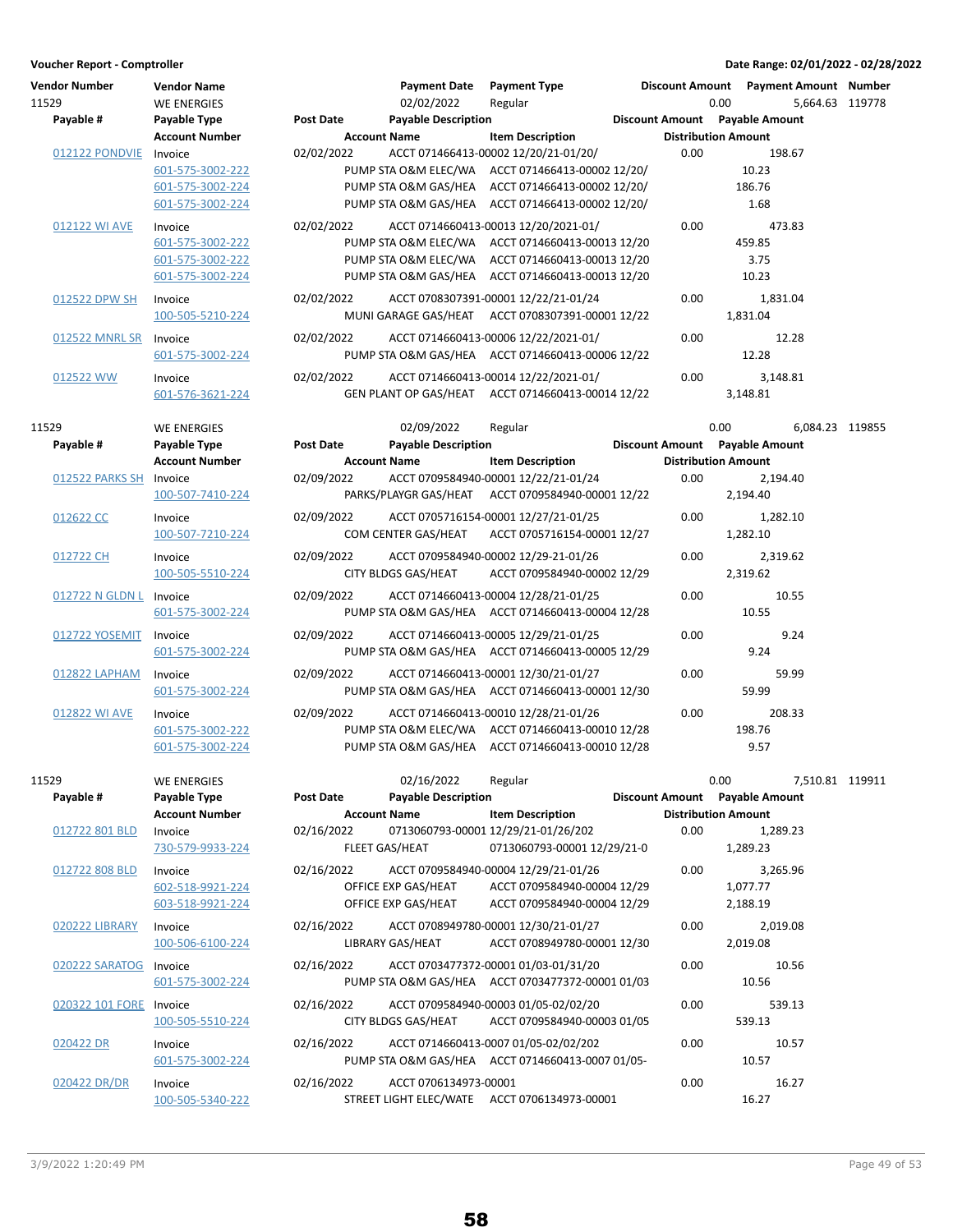| <b>Vendor Number</b> | <b>Vendor Name</b>                     |                  |                                           | <b>Payment Date</b> Payment Type                 |      | Discount Amount  Payment Amount  Number |                      |
|----------------------|----------------------------------------|------------------|-------------------------------------------|--------------------------------------------------|------|-----------------------------------------|----------------------|
| 020422 W LAKE        | Invoice                                | 02/16/2022       |                                           | ACCT 0714660413-00012 12/22/21-01/24             | 0.00 | 350.77                                  |                      |
|                      | 601-575-3002-222                       |                  |                                           | PUMP STA O&M ELEC/WA ACCT 0714660413-00012 12/22 |      | 340.21                                  |                      |
|                      | 601-575-3002-224                       |                  |                                           | PUMP STA O&M GAS/HEA ACCT 0714660413-00012 12/22 |      | 10.56                                   |                      |
| 020622 LILY          | Invoice                                | 02/16/2022       |                                           | ACCT 0714660413-00009 01/02-01/29/20             | 0.00 | 9.24                                    |                      |
|                      | 601-575-3002-224                       |                  |                                           | PUMP STA O&M GAS/HEA ACCT 0714660413-00009 01/02 |      | 9.24                                    |                      |
|                      |                                        |                  |                                           |                                                  |      |                                         |                      |
| 11529                | <b>WE ENERGIES</b>                     |                  | 02/23/2022                                | Regular                                          |      | 0.00                                    | 10.58 119962         |
| Payable #            | Payable Type                           | <b>Post Date</b> | <b>Payable Description</b>                |                                                  |      | Discount Amount Payable Amount          |                      |
|                      | <b>Account Number</b>                  |                  | <b>Account Name</b>                       | <b>Item Description</b>                          |      | <b>Distribution Amount</b>              |                      |
| 020922 GOLDFIN       | Invoice                                | 02/23/2022       |                                           | ACCT 0714660413-00011 01/10-02/07/20             | 0.00 | 10.58                                   |                      |
|                      | 601-575-3002-224                       |                  |                                           | PUMP STA O&M GAS/HEA ACCT 0714660413-            |      | 10.58                                   |                      |
|                      |                                        |                  |                                           |                                                  |      |                                         |                      |
| 11545                | <b>WESTERN LAKES FIRE DISTRICT</b>     |                  | 02/09/2022                                | Regular                                          |      | 0.00                                    | 1,015.50 119856      |
| Payable #            | Payable Type                           | <b>Post Date</b> | <b>Payable Description</b>                |                                                  |      | Discount Amount Payable Amount          |                      |
|                      | <b>Account Number</b>                  |                  | <b>Account Name</b>                       | <b>Item Description</b>                          |      | <b>Distribution Amount</b>              |                      |
| 4721                 | Invoice                                | 02/09/2022       |                                           | AED PADS/T3 BANDAGE/ROLLED GAUZE/                | 0.00 | 1,015.50                                |                      |
|                      | 100-503-3300-340                       |                  |                                           | POLICE OPS OPER SUP/EX AED PADS/T3 BANDAGE/ROLLE |      | 1,015.50                                |                      |
|                      |                                        |                  |                                           |                                                  |      |                                         |                      |
| 11545                | <b>WESTERN LAKES FIRE DISTRICT</b>     |                  | 02/10/2022                                | Regular                                          |      | 0.00<br>1,907,187.00 119883             |                      |
| Payable #            | Payable Type                           | <b>Post Date</b> | <b>Payable Description</b>                |                                                  |      | Discount Amount Payable Amount          |                      |
|                      | <b>Account Number</b>                  |                  | <b>Account Name</b>                       | <b>Item Description</b>                          |      | <b>Distribution Amount</b>              |                      |
| 4706                 | Invoice                                | 02/10/2022       | <b>OPERATING &amp; CAPITAL COSTS 2022</b> |                                                  | 0.00 | 1,907,187.00                            |                      |
|                      | 100-504-4100-205                       |                  | FIRE ADMIN JOINT FIRE S                   | <b>OPERATING &amp; CAPITAL COSTS 2</b>           |      | 1,433,383.00                            |                      |
|                      | 408-504-4200-810                       |                  | SUPP/HYDRNT CAPITAL E                     | <b>OPERATING &amp; CAPITAL COSTS 2</b>           |      | 473,804.00                              |                      |
|                      |                                        |                  |                                           |                                                  |      |                                         |                      |
| 11550                | WI BUILDING INSPECTIONS LLP            |                  | 02/09/2022                                | Regular                                          |      | 0.00<br>57.573.23 119857                |                      |
| Payable #            | Payable Type                           | <b>Post Date</b> | <b>Payable Description</b>                |                                                  |      | Discount Amount Payable Amount          |                      |
|                      | <b>Account Number</b>                  |                  | <b>Account Name</b>                       | <b>Item Description</b>                          |      | <b>Distribution Amount</b>              |                      |
| <b>JAN 2022</b>      | Invoice                                | 02/09/2022       | JANUARY 2022 PERMITS                      |                                                  | 0.00 | 57,573.23                               |                      |
|                      | 100-505-5520-210                       |                  | <b>INSPECTIONS OUTSD SVC</b>              | JANUARY 2022 PERMITS                             |      | 57,573.23                               |                      |
|                      |                                        |                  |                                           |                                                  |      |                                         |                      |
| 11561                | WI DEPT OF JUSTICE - TIME              |                  | 02/02/2022                                | Regular                                          |      | 0.00                                    | 2,358.75 119779      |
| Payable #            | Payable Type                           | Post Date        | <b>Payable Description</b>                |                                                  |      | Discount Amount Payable Amount          |                      |
|                      | <b>Account Number</b>                  |                  | <b>Account Name</b>                       | <b>Item Description</b>                          |      | <b>Distribution Amount</b>              |                      |
| 455TIME-000001       | Invoice                                | 02/02/2022       |                                           | CUST # MUNI000187 01/01-03/31/2022               | 0.00 | 2,358.75                                |                      |
|                      | 100-503-3200-240                       |                  | DISPATCH MAINT CONT N                     | CUST # MUNI000187 01/01-03/                      |      | 2,358.75                                |                      |
|                      |                                        |                  |                                           |                                                  |      |                                         |                      |
| 12005                | WI DEPT OF REVENUE - SALES TAX         |                  | 02/18/2022                                | <b>Bank Draft</b>                                |      | 0.00                                    | 37,681.24 DFT0000582 |
| Payable #            | Payable Type                           | <b>Post Date</b> | <b>Payable Description</b>                |                                                  |      | Discount Amount Payable Amount          |                      |
|                      | <b>Account Number</b>                  |                  | <b>Account Name</b>                       | <b>Item Description</b>                          |      | <b>Distribution Amount</b>              |                      |
| 021822               | Invoice                                | 02/18/2022       | JANUARY SALES TAX                         |                                                  | 0.00 | 37,681.24                               |                      |
|                      | 100-24210                              |                  | SALES TAX DUE TO STATE                    | JANUARY SALES TAX                                |      | 1,867.42                                |                      |
|                      | 100-401-1222-501                       |                  | <b>GEN SALES TAX/RETAIL DI</b>            | JANUARY SALES TAX                                |      | $-9.34$                                 |                      |
|                      | 602-22411                              |                  | SALES TAX PAYABLE                         | JANUARY SALES TAX                                |      | 8.00                                    |                      |
|                      | 602-411-4740-000                       |                  | OTHER WATER REVENUES                      | JANUARY SALES TAX                                |      | $-0.04$                                 |                      |
|                      | 603-22411                              |                  | <b>SALES TAX PAYABLE</b>                  | JANUARY SALES TAX                                |      | 35,995.15                               |                      |
|                      | 603-411-4560-000                       |                  | OTHER ELECTRIC REVENU                     | JANUARY SALES TAX                                |      | $-179.95$                               |                      |
|                      |                                        |                  |                                           |                                                  |      |                                         |                      |
| 12019                | WI DEPT OF REVENUE - STATE WITHHOLDING |                  | 02/15/2022                                | <b>Bank Draft</b>                                |      | 0.00                                    | 14,982.20 DFT0000584 |
| Payable #            | Payable Type                           | <b>Post Date</b> | <b>Payable Description</b>                |                                                  |      | Discount Amount Payable Amount          |                      |
|                      | <b>Account Number</b>                  |                  | <b>Account Name</b>                       | <b>Item Description</b>                          |      | <b>Distribution Amount</b>              |                      |
| 021522               | Invoice                                | 02/15/2022       | <b>WITHHOLDING TAX</b>                    |                                                  | 0.00 | 14,982.20                               |                      |
|                      | 100-21513                              |                  | STATE W/H TAXES PAYABL                    | <b>WITHHOLDING TAX</b>                           |      | 14,982.20                               |                      |
|                      |                                        |                  |                                           |                                                  |      |                                         |                      |
| 11565                | WI DEPT OF SAFETY & PROFESSIONAL       |                  | 02/09/2022                                | Regular                                          |      | 0.00                                    | 835.00 119858        |
| Payable #            | Payable Type                           | <b>Post Date</b> | <b>Payable Description</b>                |                                                  |      | Discount Amount Payable Amount          |                      |
|                      | <b>Account Number</b>                  |                  | <b>Account Name</b>                       | <b>Item Description</b>                          |      | <b>Distribution Amount</b>              |                      |
| 0001                 | Invoice                                | 02/09/2022       | 25 UDC STAMPS/FREIGHT                     |                                                  | 0.00 | 835.00                                  |                      |
|                      | 100-505-5520-340                       |                  |                                           | INSPECTIONS OPER SUP/E 25 UDC STAMPS/FREIGHT     |      | 835.00                                  |                      |
|                      |                                        |                  |                                           |                                                  |      |                                         |                      |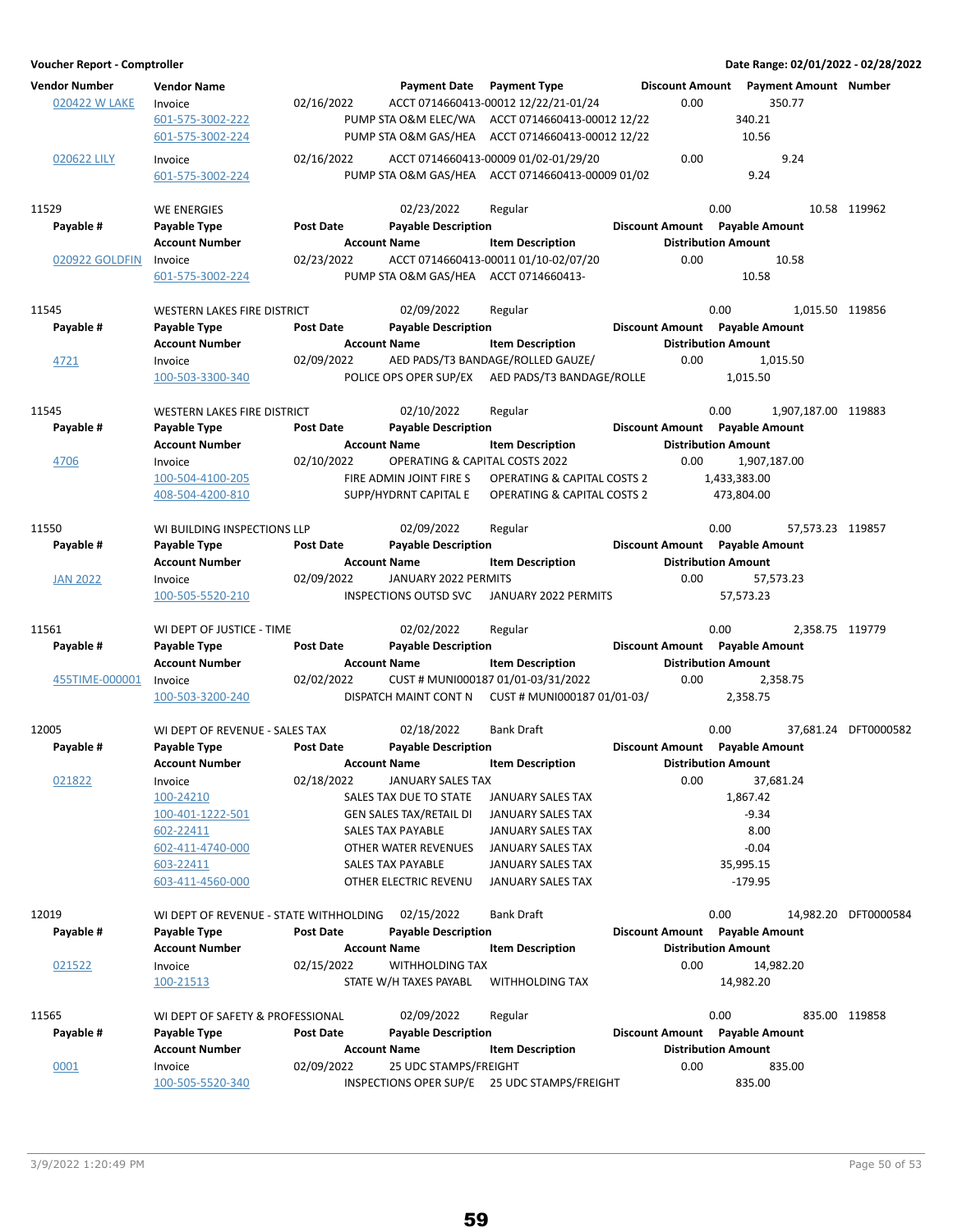| <b>Vendor Number</b><br>11572<br>Payable # | <b>Vendor Name</b><br>WI EMERGENCY MANAGEMENT<br>Payable Type<br><b>Account Number</b>    | <b>Post Date</b><br><b>Account Name</b> | <b>Payment Date</b><br>02/02/2022<br><b>Payable Description</b>                  | <b>Payment Type</b><br>Regular<br><b>Item Description</b>                                  | <b>Discount Amount</b> | <b>Payment Amount Number</b><br>0.00<br>Discount Amount Payable Amount<br><b>Distribution Amount</b> | 405.00 119780        |
|--------------------------------------------|-------------------------------------------------------------------------------------------|-----------------------------------------|----------------------------------------------------------------------------------|--------------------------------------------------------------------------------------------|------------------------|------------------------------------------------------------------------------------------------------|----------------------|
| 227609                                     | Invoice<br>601-576-3619-324                                                               | 02/02/2022                              | FACILITY ID 9006 TIER II FEE<br>LABORATORY LIC/PERMIT                            | FACILITY ID 9006 TIER II FEE                                                               | 0.00                   | 405.00<br>405.00                                                                                     |                      |
| 13993<br>Payable #                         | WILLIAM G ROSS<br>Payable Type                                                            | <b>Post Date</b>                        | 02/09/2022<br><b>Payable Description</b>                                         | Regular                                                                                    |                        | 0.00<br>Discount Amount Payable Amount                                                               | 737.43 119875        |
| 013122                                     | <b>Account Number</b><br>Invoice<br>100-21200                                             | <b>Account Name</b><br>02/09/2022       | PROPERTY TAX REFUNDS                                                             | <b>Item Description</b><br>0538.016 REFUND TAX OVERPAYMENT<br>0538.016 REFUND TAX OVERPAY  | 0.00                   | <b>Distribution Amount</b><br>737.43<br>737.43                                                       |                      |
| 12020<br>Payable #                         | WIND RIVER FINANCIAL<br>Payable Type                                                      | <b>Post Date</b>                        | 02/02/2022<br><b>Payable Description</b>                                         | <b>Bank Draft</b>                                                                          |                        | 0.00<br>Discount Amount Payable Amount                                                               | 269.62 DFT0000578    |
| <b>JAN 2022</b>                            | Account Number<br>Invoice                                                                 | <b>Account Name</b><br>02/02/2022       | JANUARY 2022                                                                     | <b>Item Description</b>                                                                    | 0.00                   | <b>Distribution Amount</b><br>269.62                                                                 |                      |
|                                            | 100-503-3300-340                                                                          |                                         | POLICE OPS OPER SUP/EX                                                           | JANUARY 2022                                                                               |                        | 269.62                                                                                               |                      |
| 12004<br>Payable #                         | WISCONSIN DEFERRED COMPENSATION PROGF 02/14/2022<br>Payable Type<br><b>Account Number</b> | <b>Post Date</b><br><b>Account Name</b> | <b>Payable Description</b>                                                       | <b>Bank Draft</b><br><b>Item Description</b>                                               |                        | 0.00<br>Discount Amount Payable Amount<br><b>Distribution Amount</b>                                 | 17,664.50 DFT0000580 |
| 021422                                     | Invoice<br>100-21521                                                                      | 02/14/2022                              | <b>DEFERRED COMP</b><br>DEFERRED COMPENSATI                                      | <b>DEFERRED COMP</b>                                                                       | 0.00                   | 17,664.50<br>17,664.50                                                                               |                      |
| 12004                                      | WISCONSIN DEFERRED COMPENSATION PROGF 02/28/2022                                          |                                         |                                                                                  | <b>Bank Draft</b>                                                                          |                        | 0.00                                                                                                 | 14,258.25 DFT0000585 |
| Payable #                                  | Payable Type<br><b>Account Number</b>                                                     | <b>Post Date</b><br><b>Account Name</b> | <b>Payable Description</b>                                                       | <b>Item Description</b>                                                                    |                        | <b>Discount Amount</b> Payable Amount<br><b>Distribution Amount</b>                                  |                      |
| 022822                                     | Invoice<br>100-21521                                                                      | 02/28/2022                              | DEFERRED COMP<br>DEFERRED COMPENSATI                                             | DEFERRED COMP                                                                              | 0.00                   | 14,258.25<br>14,258.25                                                                               |                      |
| 11615<br>Payable #                         | WISCONSIN LIBRARY SERVICES<br>Payable Type                                                | <b>Post Date</b>                        | 02/02/2022<br><b>Payable Description</b>                                         | Regular                                                                                    |                        | 0.00<br>Discount Amount Payable Amount                                                               | 4,563.00 119781      |
| 496120                                     | <b>Account Number</b><br>Invoice<br>100-506-6100-325                                      | <b>Account Name</b><br>02/02/2022       | WPLC 2022 BUYING POOL<br>LIBRARY ELECTRONIC ME                                   | <b>Item Description</b><br>WPLC 2022 BUYING POOL                                           | 0.00                   | <b>Distribution Amount</b><br>4,563.00<br>4,563.00                                                   |                      |
| 13206<br>Payable #                         | WISCONSIN LIGHTING LAB, INC<br>Payable Type                                               | <b>Post Date</b>                        | 02/16/2022<br><b>Payable Description</b>                                         | Regular                                                                                    |                        | 0.00<br>Discount Amount Payable Amount                                                               | 8,505.00 119920      |
| 00033632                                   | <b>Account Number</b><br>Invoice<br>408-507-7410-820<br>408-507-7410-820                  | <b>Account Name</b><br>02/16/2022       | Skate Park Lighting Fixtures<br>PARKS/PLAYGR CAPITAL I<br>PARKS/PLAYGR CAPITAL I | <b>Item Description</b><br>Poles for Skate Park lighting<br>Pole Top Brackets/Light Mounts | 0.00                   | <b>Distribution Amount</b><br>8,505.00<br>6,510.00<br>1,995.00                                       |                      |
| 11617<br>Payable #                         | WISCONSIN RURAL WATER ASSOC.<br>Payable Type                                              | <b>Post Date</b>                        | 02/16/2022<br><b>Payable Description</b>                                         | Regular                                                                                    |                        | 0.00<br><b>Discount Amount</b> Payable Amount                                                        | 615.00 119912        |
| S5076                                      | <b>Account Number</b><br>Invoice<br>602-518-9921-320                                      | <b>Account Name</b><br>02/16/2022       | SYSTEM MEMERSHIP RENEWAL<br>OFFICE EXP MEMBERSHIP                                | <b>Item Description</b><br>SYSTEM MEMERSHIP RENEWAL                                        | 0.00                   | <b>Distribution Amount</b><br>615.00<br>615.00                                                       |                      |
| 11619<br>Payable #                         | <b>WISCONSIN SUPPORT COLLECTIONS</b><br>Payable Type                                      | <b>Post Date</b>                        | 02/09/2022<br><b>Payable Description</b>                                         | Regular                                                                                    |                        | 0.00<br>Discount Amount Payable Amount                                                               | 984.18 119882        |
| <b>INV0000390</b>                          | <b>Account Number</b><br>Invoice<br>100-21580                                             | <b>Account Name</b><br>02/11/2022       | ID #5830513<br>CHILD SUPPORT D/D                                                 | <b>Item Description</b><br>ID #5830513                                                     | 0.00                   | <b>Distribution Amount</b><br>263.07<br>263.07                                                       |                      |
| INV0000391                                 | Invoice<br>100-21580                                                                      | 02/11/2022                              | ID#7644501<br>CHILD SUPPORT D/D                                                  | ID#7644501                                                                                 | 0.00                   | 536.49<br>536.49                                                                                     |                      |
| <b>INV0000392</b>                          | Invoice<br>100-21580                                                                      | 02/11/2022                              | ID#3291421<br>CHILD SUPPORT D/D                                                  | ID#3291421                                                                                 | 0.00                   | 184.62<br>184.62                                                                                     |                      |
| 11619                                      | WISCONSIN SUPPORT COLLECTIONS                                                             |                                         | 02/24/2022                                                                       | Regular                                                                                    |                        | 0.00                                                                                                 | 984.18 119972        |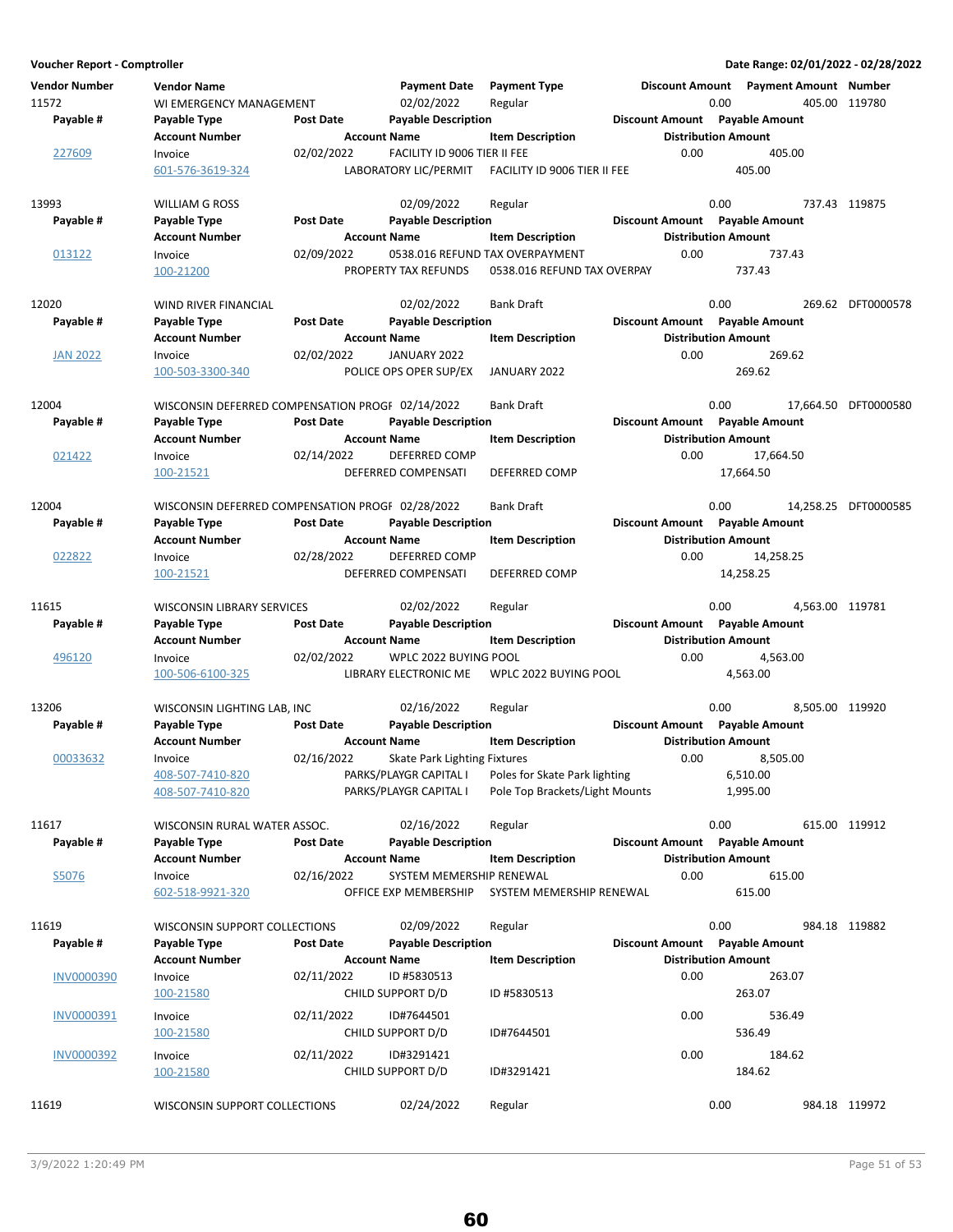| <b>Vendor Number</b><br>Payable # | <b>Vendor Name</b><br>Payable Type | <b>Post Date</b> | <b>Payment Date</b><br><b>Payable Description</b> | <b>Payment Type</b>                    | Discount Amount Payable Amount |                            | Discount Amount Payment Amount Number |              |
|-----------------------------------|------------------------------------|------------------|---------------------------------------------------|----------------------------------------|--------------------------------|----------------------------|---------------------------------------|--------------|
|                                   | <b>Account Number</b>              |                  | <b>Account Name</b>                               | <b>Item Description</b>                |                                | <b>Distribution Amount</b> |                                       |              |
| <b>INV0000395</b>                 | Invoice                            | 02/25/2022       | ID #5830513                                       |                                        | 0.00                           |                            | 263.07                                |              |
|                                   | 100-21580                          |                  | CHILD SUPPORT D/D                                 | ID #5830513                            |                                | 263.07                     |                                       |              |
| <b>INV0000396</b>                 | Invoice                            | 02/25/2022       | ID#7644501                                        |                                        | 0.00                           |                            | 536.49                                |              |
|                                   | 100-21580                          |                  | CHILD SUPPORT D/D                                 | ID#7644501                             |                                | 536.49                     |                                       |              |
| <b>INV0000397</b>                 | Invoice                            | 02/25/2022       | ID#3291421                                        |                                        | 0.00                           |                            | 184.62                                |              |
|                                   | 100-21580                          |                  | CHILD SUPPORT D/D                                 | ID#3291421                             |                                | 184.62                     |                                       |              |
| 11621                             | <b>WISCONSIN TITLE SERVICE</b>     |                  | 02/02/2022                                        | Regular                                |                                | 0.00                       |                                       | 62.91 119782 |
| Payable #                         | Payable Type                       | <b>Post Date</b> | <b>Payable Description</b>                        |                                        | Discount Amount Payable Amount |                            |                                       |              |
|                                   | <b>Account Number</b>              |                  | <b>Account Name</b>                               | <b>Item Description</b>                |                                | <b>Distribution Amount</b> |                                       |              |
| 012722                            | Invoice                            | 02/02/2022       | 0537.178 REFUND OVERPAYMENT                       |                                        | 0.00                           |                            | 62.91                                 |              |
|                                   | 100-21200                          |                  | PROPERTY TAX REFUNDS                              | 0537.178 REFUND OVERPAYME              |                                | 62.91                      |                                       |              |
| 11637                             | <b>WPPI ENERGY</b>                 |                  | 02/28/2022                                        | <b>Bank Draft</b>                      |                                | 0.00                       | 1,464,829.19                          | DFT0000591   |
| Payable #                         | Payable Type                       | <b>Post Date</b> | <b>Payable Description</b>                        |                                        | Discount Amount Payable Amount |                            |                                       |              |
|                                   | <b>Account Number</b>              |                  | <b>Account Name</b>                               | <b>Item Description</b>                |                                | <b>Distribution Amount</b> |                                       |              |
| <b>JAN 2022</b>                   | Invoice                            | 02/28/2022       | JANUARY 2022                                      |                                        | 0.00                           |                            | 1,464,829.19                          |              |
|                                   | 603-22320                          |                  | <b>ACCOUNTS PAYABLE</b>                           | JANUARY 2022                           |                                | 1,464,829.19               |                                       |              |
| 11650                             | XYLEM WATER SOLUTIONS USA INC.     |                  | 02/02/2022                                        | Regular                                |                                | 0.00                       | 2,348.00 119783                       |              |
| Payable #                         | Payable Type                       | <b>Post Date</b> | <b>Payable Description</b>                        |                                        | Discount Amount Payable Amount |                            |                                       |              |
|                                   | <b>Account Number</b>              |                  | <b>Account Name</b>                               | <b>Item Description</b>                |                                | <b>Distribution Amount</b> |                                       |              |
| 3556C07539                        | Invoice                            | 02/02/2022       |                                                   | CUST # 065829 KIT, REPAIR BASIC/LABOR/ | 0.00                           |                            | 2,348.00                              |              |
|                                   | 601-573-7000-810                   |                  | CAPITAL PROJECT CAPITA                            | CUST # 065829 KIT, REPAIR BASI         |                                | 2,348.00                   |                                       |              |

### **Bank Code APBNK Summary**

|                       | Payable | Payment |                 |              |
|-----------------------|---------|---------|-----------------|--------------|
| <b>Payment Type</b>   | Count   | Count   | <b>Discount</b> | Payment      |
| <b>Regular Checks</b> | 285     | 217     | 0.00            | 2,963,753.84 |
| <b>Manual Checks</b>  | 0       | 0       | 0.00            | 0.00         |
| <b>Voided Checks</b>  | 0       | 4       | 0.00            | $-68,519.91$ |
| <b>Bank Drafts</b>    | 535     | 13      | 0.00            | 2,268,152.30 |
| EFT's                 | 18      | 18      | 0.00            | 1.974.31     |
|                       | 838     | 252     | 0.00            | 5,165,360.54 |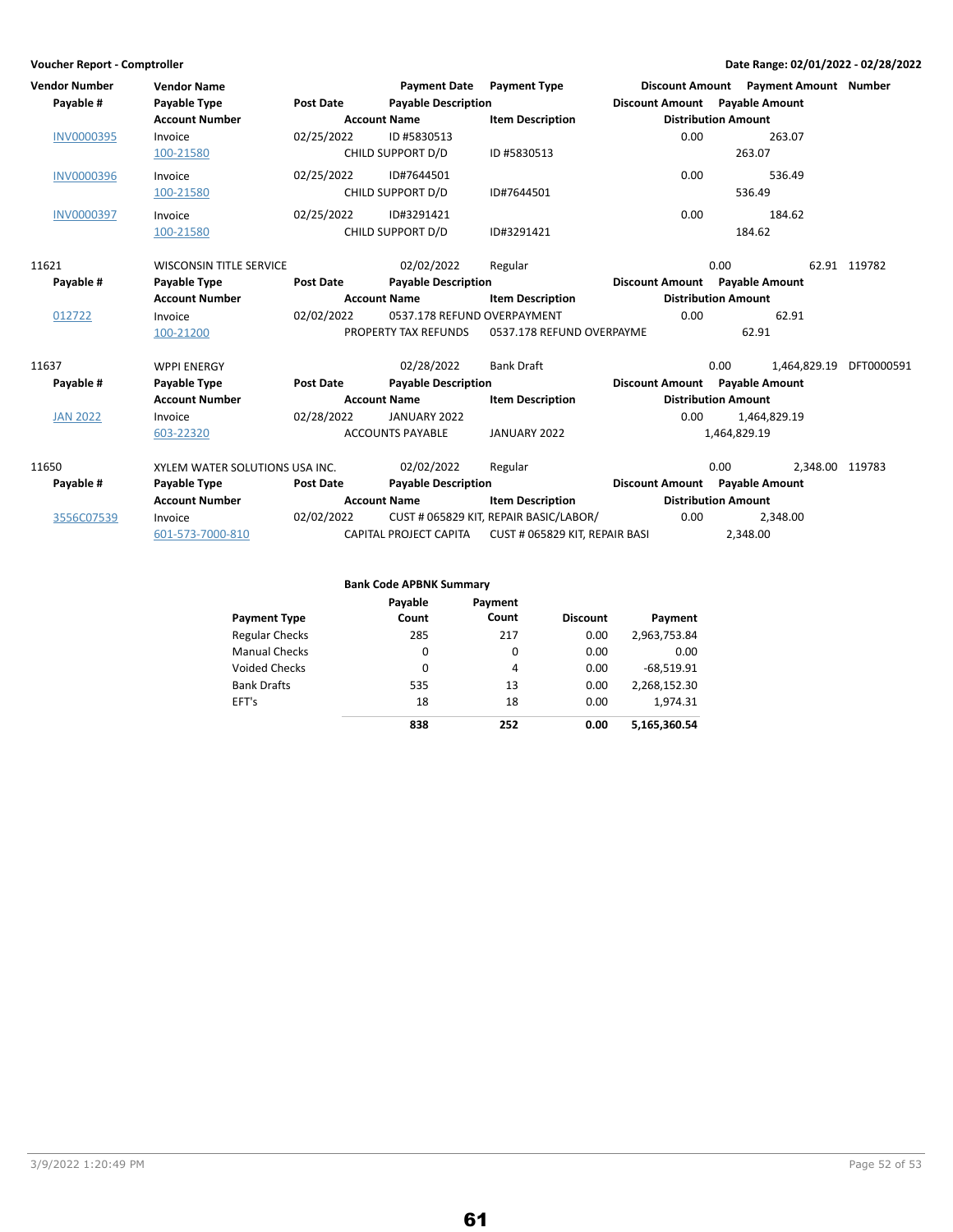# **All Bank Codes Check Summary**

|                       | Payable | Payment |                 |              |
|-----------------------|---------|---------|-----------------|--------------|
| <b>Payment Type</b>   | Count   | Count   | <b>Discount</b> | Payment      |
| <b>Regular Checks</b> | 285     | 217     | 0.00            | 2,963,753.84 |
| <b>Manual Checks</b>  | 0       | 0       | 0.00            | 0.00         |
| <b>Voided Checks</b>  | 0       | 4       | 0.00            | $-68,519.91$ |
| <b>Bank Drafts</b>    | 535     | 13      | 0.00            | 2,268,152.30 |
| EFT's                 | 18      | 18      | 0.00            | 1.974.31     |
|                       | 838     | 252     | 0.00            | 5,165,360.54 |

# **Fund Summary**

| Fund | Name        | Period | Amount       |
|------|-------------|--------|--------------|
| 999  | POOLED CASH | 2/2022 | 5,165,360.54 |
|      |             |        | 5,165,360.54 |

# **Authorization Signatures**

Laurie Sullivan Finance Director

Karen Speigelberg Comptroller

Matt Rosek Finance Committee

Matt Mulder Finance Committee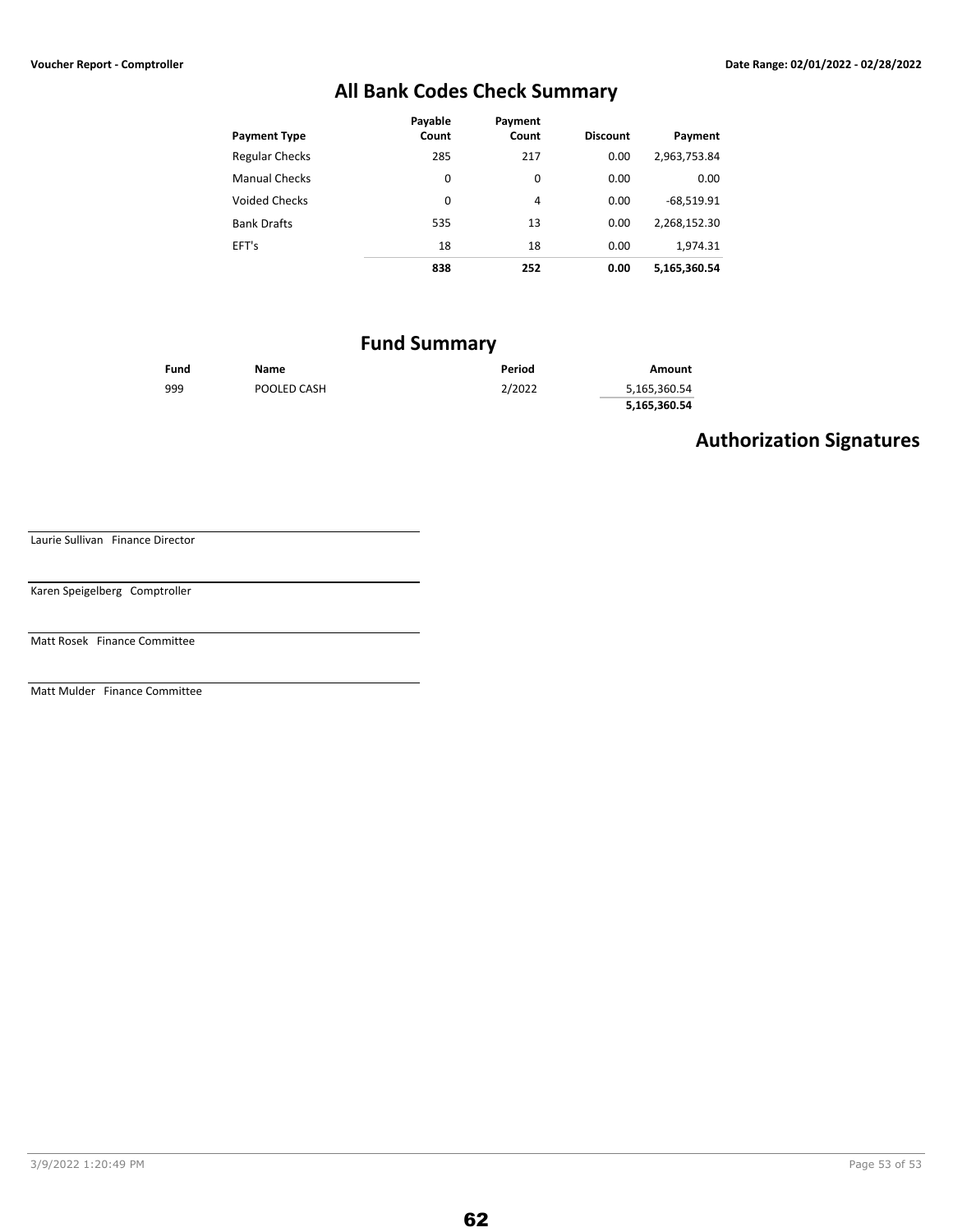

# **February 2022 Voucher Report**<br>By Fund

Payment Dates 2/1/2022 - 2/28/2022

| <b>Purchased From Vendor</b>     | <b>Payable Number</b>   | <b>Post Date</b> | <b>Description (Item)</b>           | <b>Account Number</b> | Amount    |
|----------------------------------|-------------------------|------------------|-------------------------------------|-----------------------|-----------|
| <b>Fund: 100 - GENERAL FUND</b>  |                         |                  |                                     |                       |           |
| CHRISTOPHER J BUMGARDNE          | 012622                  | 02/02/2022       | 0537.096 REFUND OVERPAYM            | 100-12100             | 226.84    |
| LANCE JOCHIMS II                 | 012722                  | 02/02/2022       | 0537.107 REFUND OVERPAYM            | 100-12100             | 226.84    |
| MATTHEW C ALANE                  | 012722                  | 02/02/2022       | 0602.150 REFUND OVERPAYM            | 100-12100             | 226.84    |
| LESLIE L & JEANNETTE M SCH       | 012722                  | 02/02/2022       | 0630.998.013 REFUND OVERP           | 100-12100             | 226.84    |
| <b>CHRISTOPHER DE MOE</b>        | 021622                  | 02/23/2022       | REFUND DENTAL COVERAGE              | 100-13111             | 30.20     |
| DELTA DENTAL OF WISCONSIN        | 1721578                 | 02/02/2022       | GROUP 50520 SUPPLEMENTA             | 100-13111             | 140.64    |
| DELTA DENTAL OF WISCONSIN        | 1721691                 | 02/02/2022       | GROUP 50720 SUPPLEMENTA             | 100-13111             | 1,562.28  |
| DELTA DENTAL OF WISCONSIN        | 1721829                 | 02/02/2022       | GROUP 50320 PREVENTIVE PL 100-13111 |                       | 4,340.00  |
| MUNICIPAL LAW & LITIGATIO        | 6541                    | 02/23/2022       | OLYMPIA - WANGARD                   | 100-13810             | 713.80    |
| MUNICIPAL LAW & LITIGATIO        | 6541                    | 02/23/2022       | <b>VERIDIAN - VERIDIAN HOMES</b>    | 100-13810             | 459.40    |
| MUNICIPAL LAW & LITIGATIO        | 6541                    | 02/23/2022       | ARROOWOOD - VERIDIAN HO             | 100-13810             | 1,073.30  |
| MUNICIPAL LAW & LITIGATIO        | 6541                    | 02/23/2022       | <b>DOCKHOUNDS - PETER BELL</b>      | 100-13810             | 279.70    |
| DANIEL R ZAWIDOWSKI II           | 011722                  | 02/02/2022       | 0602.995 REFUND OVERPAYM            | 100-21200             | 1,222.89  |
| <b>TODD HILL</b>                 | 011722                  | 02/02/2022       | 0614.960.017 REFUND OVERP           | 100-21200             | 274.59    |
| <b>JILLIAN S GOGLIA</b>          | 011722                  | 02/02/2022       | 0564.109 REFUND OVERPAYM            | 100-21200             | 297.62    |
| LEONARD G DIBRITO JR             | 011822                  | 02/02/2022       | 0610.207 REFUND OVERPAYM            | 100-21200             | 2,569.19  |
| <b>JASON W EWART</b>             | 011822                  | 02/02/2022       | 0630.123 REFUND OVERPAYM            | 100-21200             | 5,818.45  |
| RONALD T FAZI                    | 012122                  | 02/02/2022       | 0539.982.012 REFUND OVERP           | 100-21200             | 5,332.60  |
| JONATHAN L POLACK                | 012122                  | 02/02/2022       | 0600.125 REFUND OVERPAYM            | 100-21200             | 6,393.06  |
| <b>KATHLEEN M BURGESS</b>        | 012422                  | 02/02/2022       | 0593.126 REFUND OVERPAYM            | 100-21200             | 524.41    |
| <b>GREGORY CHARLES JEFFERIES</b> | 012422                  | 02/02/2022       | 0610.032 REFUND OVERPAYM            | 100-21200             | 1,218.98  |
| <b>BRIAN LJOHNSON</b>            | 012422                  | 02/02/2022       | 0544.320 REFUND OVERPAYM            | 100-21200             | 697.69    |
| DEBRA L MESSINGER                | 012422                  | 02/02/2022       | 0538.034 REFUND OVERPAYM            | 100-21200             | 80.98     |
| JENIFER S ROAN                   | 012422                  | 02/02/2022       | 0564.187.020 REFUND OVERP           | 100-21200             | 1,226.84  |
| ADAM AND EMILY KUBE              | 012522                  | 02/02/2022       | 0537.186 REFUND OVERPAYM            | 100-21200             | 1,387.29  |
| <b>BENJAMIN E YOUNGBLUT</b>      | 012522                  | 02/02/2022       | 0601.003 REFUND OVERPAYM            | 100-21200             | 4,486.39  |
| JOSHUA J BEGALE                  | 012622                  | 02/02/2022       | 0560.090 REFUND OVERPAYM            | 100-21200             | 331.11    |
| BENJAMIN M LOCKWOOD              | 012622                  | 02/02/2022       | 0593.093 REFUND OVERPAYM            | 100-21200             | 208.05    |
| <b>CORELOGIC</b>                 | 012722                  | 02/02/2022       | 0592.0071 PIETER WILLIAMS           | 100-21200             | 1,383.65  |
| <b>ANTHONY K GRANT</b>           | 012722                  | 02/02/2022       | 0560.203 REFUND OVERPAYM            | 100-21200             | 226.14    |
| <b>WISCONSIN TITLE SERVICE</b>   | 012722                  | 02/02/2022       | 0537.178 REFUND OVERPAYM            | 100-21200             | 62.91     |
| CRAIG A WESEMANN                 | 012722                  | 02/02/2022       | 0602.129 REFUND OVERPAYM            | 100-21200             | 177.43    |
| <b>MATTHEW C BRANDT</b>          | 012722                  | 02/09/2022       | 0560.373 REFUND TAX OVERP           | 100-21200             | 456.45    |
| <b>KENNETH J BUTZ</b>            | 012722                  | 02/16/2022       | 0560.188 REFUND TAX OVERP           | 100-21200             | 226.84    |
| <b>CORELOGIC</b>                 | 012722-1                | 02/02/2022       | 0610.163 ALEXANDER BETAN            | 100-21200             | 1,822.16  |
| <b>CORELOGIC</b>                 | 012722-2                | 02/02/2022       | 0591.084 ALLAN LAST                 | 100-21200             | 1,696.30  |
| KATHLEEN M TADYCH                | 012822                  | 02/09/2022       | 0630.135 REFUND TAX OVERP           | 100-21200             | 325.67    |
| <b>CASEY HOARD</b>               | 012822                  | 02/09/2022       | 0559.230 REFUND TAX OVERP           | 100-21200             | 924.51    |
| <b>CORELOGIC</b>                 | 012822                  | 02/09/2022       | 0586.030 DONALD J REED REF          | 100-21200             | 1,427.51  |
| <b>BREANNE M BUCHER</b>          | 013122                  | 02/09/2022       | 0600.040 REFUND TAX OVERP           | 100-21200             | 632.39    |
| ROBERT F GROWE II                | 013122                  | 02/09/2022       | 0597.058 REFUND TAX OVERP           | 100-21200             | 588.21    |
| <b>KENNETH KAUFMAN</b>           | 013122                  | 02/09/2022       | 0591.085 REFUND TAX OVERP           | 100-21200             | 424.58    |
| WILLIAM G ROSS                   | 013122                  | 02/09/2022       | 0538.016 REFUND TAX OVERP           | 100-21200             | 737.43    |
| <b>BTHEBALL LLC</b>              | 013122                  | 02/16/2022       | 0634.999.033 REFUND TAX O           | 100-21200             | 3,638.92  |
| PETER STACHOWSKI                 | 013122                  | 02/16/2022       | 0559.143 REFUND TAX OVERP           | 100-21200             | 870.20    |
| <b>JAMES DONNER</b>              | 013122                  | 02/16/2022       | 0589.194 REFUND TAX OVERP           | 100-21200             | 40.50     |
| MIGUEL A BARILLAS                | 013122                  | 02/16/2022       | 0562.057 REFUND TAX OVERP           | 100-21200             | 3,099.39  |
| <b>BELFORTE, INC</b>             | 013122                  | 02/16/2022       | 0612.997.021 REFUND TAX O           | 100-21200             | 130.14    |
| NICHOLE D SWANSON                | 020422                  | 02/16/2022       | 0562.037 REFUND TAX OVERP           | 100-21200             | 62.70     |
| MICHAEL J PISKULE                | 020722                  | 02/16/2022       | 0544.071 REFUND TAX OVERP           | 100-21200             | 53.14     |
| KATHY LACOMBE                    | 020722                  | 02/16/2022       | 0560.322 REFUND TAX OVERP           | 100-21200             | 35.74     |
| OFFICEMAX/DEPOT                  | PCARD 12121 0221-030 JG | 02/21/2022       | OFFICE SUPPLIES                     | 100-21230             | $-143.99$ |
| OFFICEMAX/DEPOT                  | PCARD 12121 0221-032 AR | 02/21/2022       | OFFICE SUPPLIES                     | 100-21230             | 35.71     |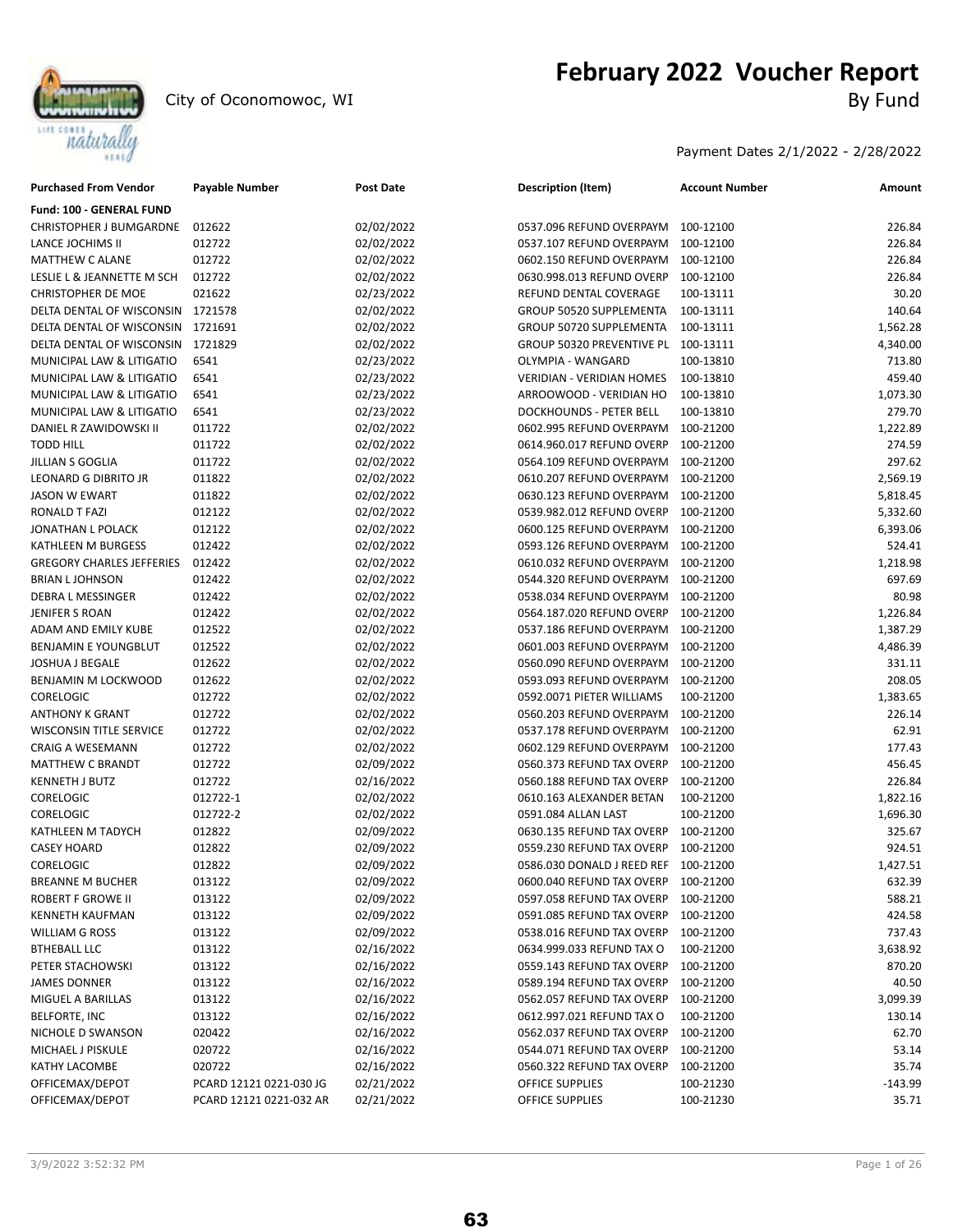| February 2022 Voucher Report                         |                                                      |                  |                                                            | Payment Dates: 2/1/2022 - 2/28/2022 |                        |
|------------------------------------------------------|------------------------------------------------------|------------------|------------------------------------------------------------|-------------------------------------|------------------------|
| <b>Purchased From Vendor</b>                         | Payable Number                                       | <b>Post Date</b> | Description (Item)                                         | <b>Account Number</b>               | Amount                 |
| OFFICEMAX/DEPOT                                      | PCARD 12121 0221-048 AR                              | 02/21/2022       | OFFICE SUPPLIES                                            | 100-21230                           | 18.06                  |
| OFFICEMAX/DEPOT                                      | PCARD 12121 0221-049 AR                              | 02/21/2022       | OFFICE SUPPLIES                                            | 100-21230                           | 23.47                  |
| OFFICEMAX/DEPOT                                      | PCARD 12121 0221-051 AR                              | 02/21/2022       | OFFICE SUPPLIES                                            | 100-21230                           | 41.96                  |
| OFFICEMAX/DEPOT                                      | PCARD 12121 0221-098 CD                              | 02/21/2022       | OFFICE SUPPLIES                                            | 100-21230                           | 60.77                  |
| OFFICEMAX/DEPOT                                      | PCARD 12121 0221-099 BS                              | 02/21/2022       | <b>Office Supplies</b>                                     | 100-21230                           | 88.82                  |
| OFFICEMAX/DEPOT                                      | PCARD 12121 0221-126 JG                              | 02/21/2022       | OFFICE SUPPLIES                                            | 100-21230                           | 1.19                   |
| OFFICEMAX/DEPOT                                      | PCARD 12121 0221-152 JG                              | 02/21/2022       | OFFICE SUPPLIES                                            | 100-21230                           | 199.18                 |
| OFFICEMAX/DEPOT                                      | PCARD 12121 0221-217 JG                              | 02/21/2022       | OFFICE SUPPLIES                                            | 100-21230                           | 74.22                  |
| OFFICEMAX/DEPOT                                      | PCARD 12121 0221-243 JG                              | 02/21/2022       | OFFICE SUPPLIES                                            | 100-21230                           | 60.43                  |
| OFFICEMAX/DEPOT                                      | PCARD 12121 0221-255 MO                              | 02/21/2022       | Credit for damaged binders                                 | 100-21230                           | $-4.15$                |
| OFFICEMAX/DEPOT                                      | PCARD 12121 0221-258 JG                              | 02/21/2022       | OFFICE SUPPLIES                                            | 100-21230                           | 35.77                  |
| OFFICEMAX/DEPOT                                      | PCARD 12121 0221-261 JG                              | 02/21/2022       | OFFICE SUPPLIES                                            | 100-21230                           | 74.63                  |
| OFFICEMAX/DEPOT                                      | PCARD 12121 0221-278 MO                              | 02/21/2022       | Office supplies                                            | 100-21230                           | 9.96                   |
| OFFICEMAX/DEPOT                                      | PCARD 12121 0221-292 MO                              | 02/21/2022       | Office supplies                                            | 100-21230                           | 164.36                 |
| OFFICEMAX/DEPOT                                      | PCARD 12121 0221-441 JG                              | 02/21/2022       | OFFICE SUPPLIES                                            | 100-21230                           | 40.74                  |
| OFFICEMAX/DEPOT                                      | PCARD 12121 0221-454 JG                              | 02/21/2022       | OFFICE SUPPLIES                                            | 100-21230                           | 239.89                 |
| OFFICEMAX/DEPOT                                      | PCARD 12121 0221-481 JG                              | 02/21/2022       | OFFICE SUPPLIES                                            | 100-21230                           | 308.10                 |
| OFFICEMAX/DEPOT                                      | PCARD 12121 0221-490 JG                              | 02/21/2022       | <b>OFFICE SUPPLIES</b>                                     | 100-21230                           | 15.73                  |
| <b>EFTPS</b>                                         | 021422                                               | 02/14/2022       | FICA/MED WITHHOLDINGS                                      | 100-21511                           | 54,363.04              |
| <b>EFTPS</b>                                         | 022822                                               | 02/28/2022       | FICA/MED WITHHOLDINGS                                      | 100-21511                           | 55,193.98              |
| <b>EFTPS</b>                                         | 021422                                               | 02/14/2022       | FEDERAL WITHHOLDINGS                                       | 100-21512                           | 35,535.90              |
| <b>EFTPS</b>                                         | 022822                                               | 02/28/2022       | FEDERAL WITHHOLDINGS                                       | 100-21512                           | 37,868.44              |
| WI DEPT OF REVENUE - STATE                           | 021522                                               | 02/15/2022       | <b>WITHHOLDING TAX</b>                                     | 100-21513                           | 14,982.20              |
| STATE OF WISCONSIN                                   | 022822                                               | 02/28/2022       | RETIREMENT                                                 | 100-21520                           | 105,765.07             |
| WISCONSIN DEFERRED COMP                              | 021422                                               | 02/14/2022       | DEFERRED COMP                                              | 100-21521                           | 17,664.50              |
| WISCONSIN DEFERRED COMP                              | 022822                                               | 02/28/2022       | DEFERRED COMP                                              | 100-21521                           | 14,258.25              |
| <b>SECURITY BENEFIT</b>                              | INV0000388                                           | 02/11/2022       | DEFERRED COMP POLICE                                       | 100-21522                           | 400.00                 |
| <b>SECURITY BENEFIT</b>                              | INV0000393                                           | 02/25/2022       | DEFERRED COMP POLICE                                       | 100-21522                           | 400.00                 |
| STATE OF WISCONSIN                                   | 021822                                               | 02/18/2022       | <b>MARCH INSURANCE</b>                                     | 100-21525                           | 205,927.24             |
| DELTA DENTAL OF WISCONSIN                            | 1724497                                              | 02/02/2022       | VISION GROUP 43768 FEBRU                                   | 100-21527                           | 174.98                 |
| SECURIAN FINANCIAL GROUP                             | <b>MARCH 2022</b>                                    | 02/16/2022       | POLICY 002832L MARCH 2022                                  | 100-21530                           | 4,772.82               |
| STANDARD INSURANCE COMP                              | 011822                                               | 02/02/2022       | POLICY 00 147812 000 FEBRU                                 | 100-21531                           | 649.44                 |
| WISCONSIN SUPPORT COLLEC                             | INV0000390                                           | 02/11/2022       | ID #5830513                                                | 100-21580                           | 263.07                 |
| WISCONSIN SUPPORT COLLEC                             | INV0000391                                           | 02/11/2022       | ID#7644501                                                 | 100-21580                           | 536.49                 |
| WISCONSIN SUPPORT COLLEC                             | INV0000392                                           | 02/11/2022       | ID#3291421                                                 | 100-21580                           | 184.62                 |
| WISCONSIN SUPPORT COLLEC                             | INV0000395                                           | 02/25/2022       | ID #5830513                                                | 100-21580                           | 263.07                 |
| WISCONSIN SUPPORT COLLEC                             | INV0000396                                           | 02/25/2022       | ID#7644501                                                 | 100-21580                           | 536.49                 |
| WISCONSIN SUPPORT COLLEC                             | INV0000397                                           | 02/25/2022       | ID#3291421                                                 | 100-21580                           | 184.62                 |
| UNITED WAY OF GREATER                                | INV0000389                                           | 02/11/2022       | UNITED WAY MONTHLY DEDU                                    | 100-21590                           | 10.00                  |
| UNITED WAY OF GREATER                                | INV0000394                                           | 02/25/2022       | UNITED WAY MONTHLY DEDU                                    | 100-21590                           | 10.00                  |
| <b>BANK FIVE NINE</b>                                | INV0000387                                           | 02/11/2022       | OPPA Police Fund                                           | 100-21600                           | 125.00                 |
| WI DEPT OF REVENUE - SALES                           | 021822                                               | 02/18/2022       | JANUARY SALES TAX                                          | 100-24210                           | 1,867.42               |
| LAKE COUNTRY MUNICIPAL C                             | 020322                                               | 02/09/2022       | GENO CONIGLIARO 76814NQ                                    | 100-24350                           | 1,560.00               |
| LAKE COUNTRY MUNICIPAL C<br>LAKE COUNTRY MUNICIPAL C | 021022                                               | 02/16/2022       | BIANCA ARCIA BH026576-4                                    | 100-24350                           | 373.00                 |
|                                                      | 021722                                               | 02/23/2022       | TONY WRZESINSKI BH507566<br>NATASHA WALLS 768140ZMC        | 100-24350                           | 98.80                  |
| LAKE COUNTRY MUNICIPAL C                             | 021722                                               | 02/23/2022       | JANUARY 31, 2022 TAX SETTL                                 | 100-24350<br>100-24500              | 565.00                 |
| LAC LABELLE MANAGEMENT                               | 022122                                               | 02/21/2022       |                                                            |                                     | 3,191.18<br>619,689.20 |
|                                                      | Department: 500 - ELECTED OFFICIALS / ADMINISTRATION |                  |                                                            |                                     |                        |
| MATRIX CONSULTING GROUP                              | 21-41 #4 FINAL                                       | 02/23/2022       | Dispatch Study                                             | 100-500-0300-210                    | 5,539.00               |
| <b>ACCURATE GRAPHICS INC</b>                         | 41535                                                | 02/16/2022       | <b>BUSINESS CARDS MARK FRYE</b>                            | 100-500-0300-313                    | 56.00                  |
| EHLERS & ASSOCIATES INC                              | 013122                                               | 02/09/2022       | REG FEE MARK FRYE 2/17-18/                                 | 100-500-0300-330                    | 81.00                  |
| SCHWAAB INC.                                         | PCARD 11224 0221-142 CD                              | 02/21/2022       | Nameplate-M Frye City Admi                                 | 100-500-0300-340                    | 17.36                  |
| KOPKA PINKUS & DOLAN, PC                             | 312564                                               | 12/31/2021       | PROF SVCS 8/31/2021                                        | 100-500-0400-210                    | 742.50                 |
| KOPKA PINKUS & DOLAN, PC                             | 313518                                               | 12/31/2021       | PROF SVCS SEPTEMBER 2021                                   | 100-500-0400-210                    | 495.00                 |
| KOPKA PINKUS & DOLAN, PC                             | 320951                                               | 12/31/2021       | PROF SVCS DECEMBER 2021                                    | 100-500-0400-210                    | 90.00                  |
| KOPKA PINKUS & DOLAN, PC                             | 323793                                               | 02/23/2022       | PROF SVCS JANUARY 2022                                     | 100-500-0400-210                    | 157.50                 |
| SNYDER & EK S.C.                                     | 49233                                                | 02/16/2022       | ACCT 2144-00M JANUARY 20                                   | 100-500-0400-210                    | 4,447.50               |
| MUNICIPAL LAW & LITIGATIO                            | 6541                                                 | 02/23/2022       | PROF SVCS 12/02/2021-01/04                                 | 100-500-0400-210                    | 9,080.26               |
|                                                      |                                                      |                  | Department 500 - ELECTED OFFICIALS / ADMINISTRATION Total: |                                     | 20,706.12              |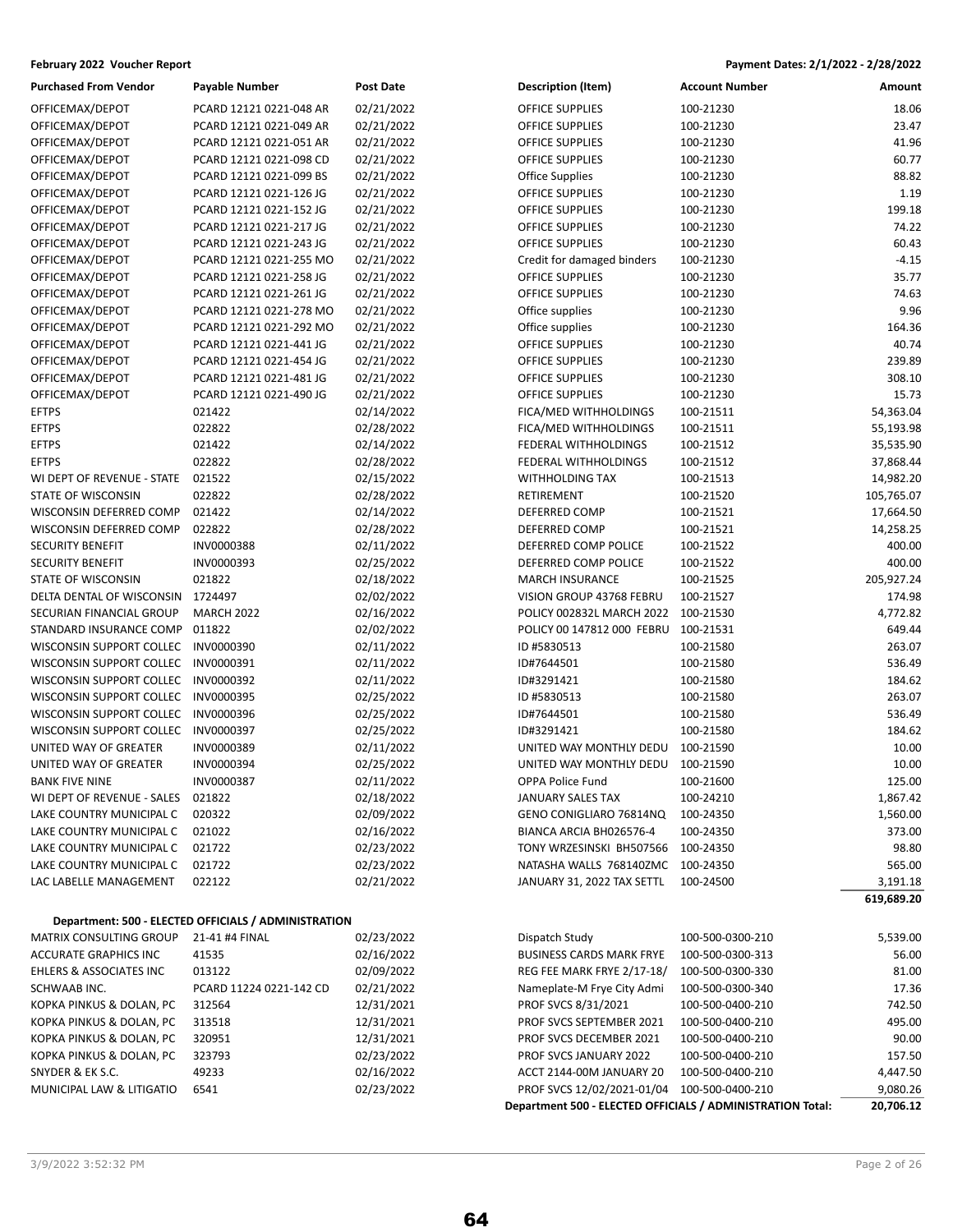| Purchased From Vendor                   | Payable Number          | Post Date  |
|-----------------------------------------|-------------------------|------------|
| Department: 501 - FINANCE DEPARTMENT    |                         |            |
| WI DEPT OF REVENUE - SALES              | 021822                  | 02/18/2022 |
| <b>BAKER TILLY VIRCHOW KRAUS</b>        | BT1988534               | 12/31/2021 |
| UNITED STATES POSTAL SERVI              | 012822                  | 02/02/2022 |
| UNITED STATES POSTAL SERVI              | 012822                  | 02/02/2022 |
| UNITED STATES POSTAL SERVI              | 021622                  | 02/23/2022 |
| <b>LOCAL GOVERNMENT EDUCA</b>           | PCARD 13706 0221-370 HB | 02/21/2022 |
| <b>LOCAL GOVERNMENT EDUCA</b>           | PCARD 13706 0221-371 LS | 02/21/2022 |
| <b>EHLERS &amp; ASSOCIATES INC</b>      | 013122                  | 02/09/2022 |
| OCONOMOWOC AREA CHAM                    | PCARD 10996 0221-256 RD | 02/21/2022 |
| AMAZON                                  | PCARD 12068 0221-402 JG | 02/21/2022 |
| UNITED STATES POSTAL SERVI              | 012822                  | 02/02/2022 |
| UNITED STATES POSTAL SERVI              | 021622                  | 02/23/2022 |
| OCONOMOWOC AREA CHAM                    | PCARD 10996 0221-044 TP | 02/21/2022 |
| <b>AMAZON</b>                           | PCARD 12068 0221-526 JG | 02/21/2022 |
| <b>MISCELLANEOUS OTHER</b>              | PCARD 12158 0221-316 CD | 02/21/2022 |
| UNITED STATES POSTAL SERVI              | 012822                  | 02/02/2022 |
| UNITED STATES POSTAL SERVI              | 021622                  | 02/23/2022 |
| <b>SAMS CLUB CHECKS</b>                 | PCARD 12221 0221-476 JG | 02/21/2022 |
| <b>EHLERS &amp; ASSOCIATES INC</b>      | 013122                  | 02/09/2022 |
| PITNEY BOWES INC.                       | PCARD 11077 0221-283 JS | 02/21/2022 |
| UNITED STATES POSTAL SERVI              | 021622                  | 02/23/2022 |
|                                         |                         |            |
| Department: 502 - CITY CLERK DEPARTMENT |                         |            |
| IN *ABRAHAM'S ON-SITE SHR               | PCARD 13381 0221-495 CD | 02/21/2022 |
| UNITED STATES POSTAL SERVI              | 012822                  | 02/02/2022 |
| UNITED STATES POSTAL SERVI              | 021622                  | 02/23/2022 |
| CONLEY PUBLISHING GROUP,                | 6023970122              | 02/16/2022 |
| PITNEY BOWES INC.                       | PCARD 11077 0221-284 JS | 02/21/2022 |
| CONLEY PUBLISHING GROUP,                | 6023970122              | 02/16/2022 |
| UNITED STATES POSTAL SERVI              | 012822                  | 02/02/2022 |
| UNITED STATES POSTAL SERVI              | 021622                  | 02/23/2022 |

### **Department: 503 - POLICE DEPARTMENT**

| TERMINIX INTERNATIONAL C         | PCARD 11344 0221-038 DM | 02/21/2022 |
|----------------------------------|-------------------------|------------|
| TERMINIX INTERNATIONAL C         | PCARD 11344 0221-478 DM | 02/21/2022 |
| UNITED STATES POSTAL SERVI       | 012822                  | 02/02/2022 |
| UNITED STATES POSTAL SERVI       | 021622                  | 02/23/2022 |
| <b>MEMBERSHIPS ON PCARD</b>      | PCARD 12543 0221-078 JR | 02/21/2022 |
| KALAHARI RESORT & CONF. C        | PCARD 10680 0221-005 JR | 02/21/2022 |
| KALAHARI RESORT & CONF. C        | PCARD 10680 0221-227 JR | 02/21/2022 |
| MISCELLANEOUS TRAINING &         | PCARD 12159 0221-061 JR | 02/21/2022 |
| <b>GRAINGER</b>                  | PCARD 10508 0221-321 DM | 02/21/2022 |
| <b>GRAINGER</b>                  | PCARD 10508 0221-324 DM | 02/21/2022 |
| THE STATE CHEMICAL MFG CO        | PCARD 11290 0221-160 DM | 02/21/2022 |
| <b>AMAZON</b>                    | PCARD 12068 0221-438 JG | 02/21/2022 |
| <b>GREAT AMERICAN COMFORT</b>    | 0000297                 | 02/09/2022 |
| <b>STREICHER'S INC</b>           | PCARD 11313 0221-288 JR | 02/21/2022 |
| <b>STREICHER'S INC</b>           | PCARD 11313 0221-290 JR | 02/21/2022 |
| STERLING MAINZ PLUMBING I        | 138420                  | 02/23/2022 |
| <b>CLEAR LOSS PREVENTION INC</b> | 68443                   | 02/02/2022 |
| <b>GRAINGER</b>                  | PCARD 10508 0221-414 DM | 02/21/2022 |
| <b>MISCELLANEOUS OTHER</b>       | PCARD 12158 0221-295 DM | 02/21/2022 |
| <b>MISCELLANEOUS OTHER</b>       | PCARD 12158 0221-514 DM | 02/21/2022 |
| <b>EQUIPARTS CORP</b>            | PCARD 14032 0221-222 DM | 02/21/2022 |
| WI DEPT OF JUSTICE - TIME        | 455TIME-0000011675      | 02/02/2022 |
| AT&T                             | PCARD 10005 0221-066 JG | 02/21/2022 |
| AT&T                             | PCARD 10005 0221-524 JG | 02/21/2022 |
| <b>CHENOSA SYSTEMS INC</b>       | 2022036                 | 02/16/2022 |
| <b>CHENOSA SYSTEMS INC</b>       | 2022036                 | 02/16/2022 |
|                                  |                         |            |



| <b>Purchased From Vendor</b>            | <b>Payable Number</b>   | <b>Post Date</b> | <b>Description (Item)</b>                       | <b>Account Number</b>                         | Amount    |
|-----------------------------------------|-------------------------|------------------|-------------------------------------------------|-----------------------------------------------|-----------|
| Department: 501 - FINANCE DEPARTMENT    |                         |                  |                                                 |                                               |           |
| WI DEPT OF REVENUE - SALES              | 021822                  | 02/18/2022       | <b>JANUARY SALES TAX</b>                        | 100-401-1222-501                              | $-9.34$   |
| <b>BAKER TILLY VIRCHOW KRAUS</b>        | BT1988534               | 12/31/2021       | 2021 Audited Financial State                    | 100-501-1100-210                              | 2,028.95  |
| UNITED STATES POSTAL SERVI              | 012822                  | 02/02/2022       | REFILL METER # 21059696                         | 100-501-1100-311                              | 59.35     |
| UNITED STATES POSTAL SERVI              | 012822                  | 02/02/2022       | <b>REFILL METER # 21059696</b>                  | 100-501-1100-311                              | 7.95      |
| UNITED STATES POSTAL SERVI              | 021622                  | 02/23/2022       | <b>REFILL METER # 21059696</b>                  | 100-501-1100-311                              | 36.27     |
| LOCAL GOVERNMENT EDUCA                  | PCARD 13706 0221-370 HB | 02/21/2022       | WGFOA MEMBERSHIP - BRAS                         | 100-501-1100-320                              | 25.00     |
| LOCAL GOVERNMENT EDUCA                  | PCARD 13706 0221-371 LS | 02/21/2022       | WGFOA 2022 Membership                           | 100-501-1100-320                              | 25.00     |
| EHLERS & ASSOCIATES INC                 | 013122                  | 02/09/2022       | REG FEE LAURIE SULLIVAN 2/1 100-501-1100-330    |                                               | 58.50     |
| OCONOMOWOC AREA CHAM                    | PCARD 10996 0221-256 RD | 02/21/2022       | Chamber Breakfast - Finance                     | 100-501-1100-330                              | 18.00     |
| AMAZON                                  | PCARD 12068 0221-402 JG | 02/21/2022       | PHONE CORD DETANGLERS FI                        | 100-501-1100-340                              | 14.48     |
| UNITED STATES POSTAL SERVI              | 012822                  | 02/02/2022       | <b>REFILL METER # 21059696</b>                  | 100-501-1200-311                              | 39.75     |
| UNITED STATES POSTAL SERVI              | 021622                  | 02/23/2022       | <b>REFILL METER # 21059696</b>                  | 100-501-1200-311                              | 54.36     |
| OCONOMOWOC AREA CHAM                    | PCARD 10996 0221-044 TP | 02/21/2022       | <b>Employee Recognition Progra</b>              | 100-501-1200-340                              | 350.00    |
| AMAZON                                  | PCARD 12068 0221-526 JG | 02/21/2022       | RETURN ANTI-FATIGUE MAT                         | 100-501-1200-340                              | $-35.99$  |
| MISCELLANEOUS OTHER                     | PCARD 12158 0221-316 CD | 02/21/2022       | Donation-P&R Instrctr's husba                   | 100-501-1200-340                              | 50.00     |
| UNITED STATES POSTAL SERVI              | 012822                  | 02/02/2022       | <b>REFILL METER # 21059696</b>                  | 100-501-1300-311                              | 20.14     |
| UNITED STATES POSTAL SERVI              | 021622                  | 02/23/2022       | <b>REFILL METER # 21059696</b>                  | 100-501-1300-311                              | 58.70     |
| SAMS CLUB CHECKS                        | PCARD 12221 0221-476 JG | 02/21/2022       | <b>DEPOSIT SLIPS</b>                            | 100-501-1300-313                              | 51.34     |
| EHLERS & ASSOCIATES INC                 | 013122                  | 02/09/2022       | REG FEE LAURIE SULLIVAN 2/1 100-501-1300-330    |                                               | 18.00     |
| PITNEY BOWES INC.                       | PCARD 11077 0221-283 JS | 02/21/2022       | Postage Meter Rent 02/22-04                     | 100-501-1300-530                              | 45.00     |
| UNITED STATES POSTAL SERVI              | 021622                  | 02/23/2022       | <b>REFILL METER # 21059696</b>                  | 100-501-1400-311                              | 14.31     |
|                                         |                         |                  |                                                 | Department 501 - FINANCE DEPARTMENT Total:    | 2,929.77  |
| Department: 502 - CITY CLERK DEPARTMENT |                         |                  |                                                 |                                               |           |
| IN *ABRAHAM'S ON-SITE SHR               | PCARD 13381 0221-495 CD | 02/21/2022       | Shredding Cost-Clerk's Dept                     | 100-502-2100-210                              | 129.00    |
| UNITED STATES POSTAL SERVI              | 012822                  | 02/02/2022       | <b>REFILL METER # 21059696</b>                  | 100-502-2100-311                              | 3.56      |
| UNITED STATES POSTAL SERVI              | 021622                  | 02/23/2022       | <b>REFILL METER # 21059696</b>                  | 100-502-2100-311                              | 22.89     |
| CONLEY PUBLISHING GROUP,                | 6023970122              | 02/16/2022       | ACCT # 602397 JANUARY PUB                       | 100-502-2100-326                              | 208.38    |
| PITNEY BOWES INC.                       | PCARD 11077 0221-284 JS | 02/21/2022       | Postage Meter Rent 02/22-04                     | 100-502-2100-530                              | 45.00     |
| CONLEY PUBLISHING GROUP,                | 6023970122              | 02/16/2022       | ACCT # 602397 JANUARY PUB                       | 100-502-2200-326                              | 11.86     |
| UNITED STATES POSTAL SERVI              | 012822                  | 02/02/2022       | <b>REFILL METER # 21059696</b>                  | 100-502-2300-311                              | 0.53      |
| UNITED STATES POSTAL SERVI              | 021622                  | 02/23/2022       | REFILL METER # 21059696                         | 100-502-2300-311                              | 3.71      |
|                                         |                         |                  |                                                 | Department 502 - CITY CLERK DEPARTMENT Total: | 424.93    |
| Department: 503 - POLICE DEPARTMENT     |                         |                  |                                                 |                                               |           |
| TERMINIX INTERNATIONAL C                | PCARD 11344 0221-038 DM | 02/21/2022       | pest control                                    | 100-503-3100-210                              | 142.00    |
| TERMINIX INTERNATIONAL C                | PCARD 11344 0221-478 DM | 02/21/2022       | pest control Police Dept.                       | 100-503-3100-210                              | 142.00    |
| UNITED STATES POSTAL SERVI              | 012822                  | 02/02/2022       | <b>REFILL METER # 21059696</b>                  | 100-503-3100-311                              | 98.47     |
| UNITED STATES POSTAL SERVI              | 021622                  | 02/23/2022       | <b>REFILL METER # 21059696</b>                  | 100-503-3100-311                              | 95.24     |
| MEMBERSHIPS ON PCARD                    | PCARD 12543 0221-078 JR | 02/21/2022       | Pfister: IACP Membership                        | 100-503-3100-320                              | 190.00    |
| KALAHARI RESORT & CONF. C               | PCARD 10680 0221-005 JR | 02/21/2022       | Lodging - WI Police Chief Lead 100-503-3100-330 |                                               | 139.00    |
| KALAHARI RESORT & CONF. C               | PCARD 10680 0221-227 JR | 02/21/2022       | Lodging - WI Police Chief Lead 100-503-3100-330 |                                               | 373.49    |
| MISCELLANEOUS TRAINING &                | PCARD 12159 0221-061 JR | 02/21/2022       | WI Chief of Police Conf - Pfist                 | 100-503-3100-330                              | 500.00    |
| GRAINGER                                | PCARD 10508 0221-321 DM | 02/21/2022       | floor runner                                    | 100-503-3100-340                              | 233.70    |
| <b>GRAINGER</b>                         | PCARD 10508 0221-324 DM | 02/21/2022       | floor runner                                    | 100-503-3100-340                              | 262.43    |
| THE STATE CHEMICAL MFG CO               | PCARD 11290 0221-160 DM | 02/21/2022       | janitorial supplies                             | 100-503-3100-340                              | 109.50    |
| AMAZON                                  | PCARD 12068 0221-438 JG | 02/21/2022       | PURELINE UKF8001 REFRIGER                       | 100-503-3100-340                              | 33.88     |
| GREAT AMERICAN COMFORT                  | 0000297                 | 02/09/2022       | BRAD TIMM REEBOK RB4035                         | 100-503-3100-346                              | 100.00    |
| STREICHER'S INC                         | PCARD 11313 0221-288 JR | 02/21/2022       | Pfister: NEX Belt, SL PMU Poc                   | 100-503-3100-346                              | 105.97    |
| STREICHER'S INC                         | PCARD 11313 0221-290 JR | 02/21/2022       | Timm: GG 841 Cuff/Mag Hold                      | 100-503-3100-346                              | 115.98    |
| STERLING MAINZ PLUMBING I               | 138420                  | 02/23/2022       | 1- SLOAN CLOSET DROP-W/KI                       | 100-503-3100-400                              | 42.00     |
| CLEAR LOSS PREVENTION INC               | 68443                   | 02/02/2022       | CK EIDENCE STORAGE ROOM                         | 100-503-3100-400                              | 322.50    |
| GRAINGER                                | PCARD 10508 0221-414 DM | 02/21/2022       | water filter                                    | 100-503-3100-400                              | 54.44     |
| MISCELLANEOUS OTHER                     | PCARD 12158 0221-295 DM | 02/21/2022       | door repair from wind                           | 100-503-3100-400                              | 803.00    |
| MISCELLANEOUS OTHER                     | PCARD 12158 0221-514 DM | 02/21/2022       | PSF front hose bib repair part                  | 100-503-3100-400                              | 87.14     |
| <b>EQUIPARTS CORP</b>                   | PCARD 14032 0221-222 DM | 02/21/2022       | jail toilet repair parts                        | 100-503-3100-400                              | 115.13    |
| WI DEPT OF JUSTICE - TIME               | 455TIME-0000011675      | 02/02/2022       | CUST # MUNI000187 01/01-0                       | 100-503-3200-240                              | 2,358.75  |
| A T & T                                 | PCARD 10005 0221-066 JG | 02/21/2022       | ACCT 262 R90-0090 106 4 AT                      | 100-503-3200-240                              | 1,850.00  |
| A T & T                                 | PCARD 10005 0221-524 JG | 02/21/2022       | ACCT 262 R90-0090 106 4 AT                      | 100-503-3200-240                              | 1,850.00  |
| CHENOSA SYSTEMS INC                     | 2022036                 | 02/16/2022       | ProPhoenix Google Maps Sub                      | 100-503-3200-324                              | 300.00    |
| CHENOSA SYSTEMS INC                     | 2022036                 | 02/16/2022       | Pro Phoenix CAD, RMS, and W 100-503-3200-530    |                                               | 21,323.88 |
|                                         |                         |                  |                                                 |                                               |           |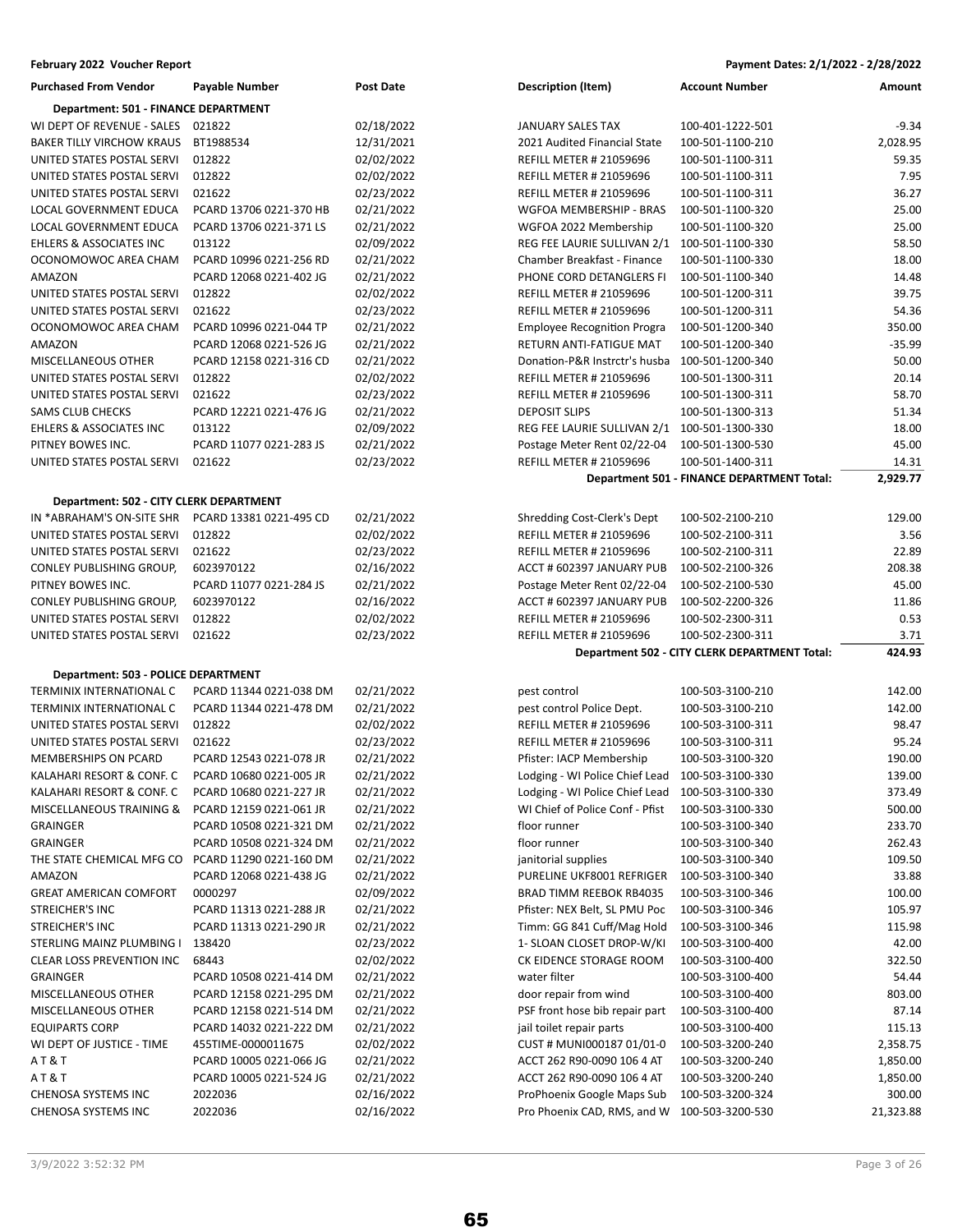| <b>Purchased From Vendor</b>      | <b>Payable Number</b>                        | <b>Post Date</b> | Description (Item)             | <b>Account Number</b>                     | Amount       |
|-----------------------------------|----------------------------------------------|------------------|--------------------------------|-------------------------------------------|--------------|
| <b>VERIZON WIRELESS - VSAT</b>    | 22110751-85139290                            | 02/02/2022       | S M S 8674 01/05-01-09/2022    | 100-503-3300-210                          | 50.00        |
| WI DEPT OF JUSTICE                | PCARD 11560 0221-072 JR                      | 02/21/2022       | <b>Background checks</b>       | 100-503-3300-210                          | 98.00        |
| WI DEPT OF JUSTICE                | PCARD 11560 0221-373 JR                      | 02/21/2022       | <b>Background checks</b>       | 100-503-3300-210                          | 35.00        |
| <b>TLO TRANSUNION</b>             | PCARD 12226 0221-077 JR                      | 02/21/2022       | People search                  | 100-503-3300-210                          | 175.00       |
| TLO TRANSUNION                    | PCARD 12226 0221-379 JR                      | 02/21/2022       | People search                  | 100-503-3300-210                          | 175.40       |
| <b>LORLEBERGS</b>                 | 013122 CH                                    | 02/16/2022       | ACCT 3480 JANUARY PURCHA       | 100-503-3300-340                          | 16.18        |
| WESTERN LAKES FIRE DISTRIC        | 4721                                         | 02/09/2022       | AED PADS/T3 BANDAGE/ROLL       | 100-503-3300-340                          | 1,015.50     |
| WIND RIVER FINANCIAL              | <b>JAN 2022</b>                              | 02/02/2022       | JANUARY 2022                   | 100-503-3300-340                          | 269.62       |
| SIRCHIE FINGERPRINT LAB. IN       | PCARD 11259 0221-332 JR                      | 02/21/2022       | Drug testing kits, evidence pa | 100-503-3300-340                          | 790.38       |
| STREICHER'S INC                   | PCARD 11313 0221-090 JR                      | 02/21/2022       | New hire uniform items         | 100-503-3300-340                          | 31.96        |
| PICK N SAVE                       | PCARD 12123 0221-214 JP                      | 02/21/2022       | Prepaid visa card for ICAC pho | 100-503-3300-340                          | 28.95        |
| <b>STOP STICK LTD</b>             | PCARD 14038 0221-020 JR                      | 02/21/2022       | <b>Stop Stick Cord Reel</b>    | 100-503-3300-340                          | 134.00       |
| <b>GREAT AMERICAN COMFORT</b>     | 0000297                                      | 02/09/2022       | PATRICK HOGAN REEBOK RB4       | 100-503-3300-346                          | 100.00       |
| <b>GREAT AMERICAN COMFORT</b>     | 0000297                                      | 02/09/2022       | KURT FRANKE REEBOK RB840       | 100-503-3300-346                          | 120.00       |
| <b>GREAT AMERICAN COMFORT</b>     | 0000297                                      | 02/09/2022       | SEAN LEHMAN ROCKY ALPHA        | 100-503-3300-346                          | 120.00       |
| <b>GREAT AMERICAN COMFORT</b>     | 0000297                                      | 02/09/2022       | JOHN KROGMANN REEBOK R         | 100-503-3300-346                          | 200.00       |
| <b>GREAT AMERICAN COMFORT</b>     | 0000297                                      | 02/09/2022       | ROCCO BARTOLOTTA REEBOK        | 100-503-3300-346                          | 220.00       |
| <b>CHRISTOPHER AGAMAITE</b>       | 011622                                       | 02/02/2022       | HANDCUFFS/FLASHLIGHT/WO        | 100-503-3300-346                          | 237.51       |
| JOHN C RESCH                      | 011722                                       | 02/02/2022       | TACTICALTR REDATOR FLASHLI     | 100-503-3300-346                          | 63.00        |
| JOHN C RESCH                      | 011822                                       | 02/09/2022       | PRACTICE AMMO                  | 100-503-3300-346                          | 100.00       |
| STREICHER'S INC                   | PCARD 11313 0221-088 JR                      | 02/21/2022       | Rynders: HP 6806 Hat           | 100-503-3300-346                          | 17.99        |
| STREICHER'S INC                   | PCARD 11313 0221-091 JR                      | 02/21/2022       | Thomas: SL SLB26U Battery      | 100-503-3300-346                          | 31.99        |
| STREICHER'S INC                   | PCARD 11313 0221-095 JR                      | 02/21/2022       | Duerwachter: BI BKL Buckle, A  | 100-503-3300-346                          | 44.96        |
| STREICHER'S INC                   | PCARD 11313 0221-105 JR                      | 02/21/2022       | Hass: RR 48373 Jacket          | 100-503-3300-346                          | 130.00       |
| STREICHER'S INC                   | PCARD 11313 0221-107 JR                      | 02/21/2022       | Duerwachter: NS USB Flashlig   | 100-503-3300-346                          | 139.99       |
| STREICHER'S INC                   | PCARD 11313 0221-108 JR                      | 02/21/2022       | Harnisch: SF 573 Cuff & Mag    | 100-503-3300-346                          | 144.97       |
| STREICHER'S INC                   | PCARD 11313 0221-279 JR                      | 02/21/2022       | Krogmann: HP 6806 Hat          | 100-503-3300-346                          | 17.99        |
| STREICHER'S INC                   | PCARD 11313 0221-281 JR                      | 02/21/2022       | Hass: HP 6806 Hat              | 100-503-3300-346                          | 25.99        |
| STREICHER'S INC                   | PCARD 11313 0221-289 JR                      | 02/21/2022       | Hogan: RR 12401 Boots          | 100-503-3300-346                          | 106.00       |
| <b>SHERPERS</b>                   | PCARD 12129 0221-375 JR                      | 02/21/2022       | Resch: BATES1 Boots            | 100-503-3300-346                          | 82.99        |
| HERR'S SERVICE INC                | 020122                                       | 02/09/2022       | GAS PURCHASES 01/24/2022       | 100-503-3300-351                          | 219.61       |
| <b>CRISTIAN HARNISCH</b>          | 012522                                       | 02/02/2022       | MILEAGE ONLINE PREDATOR I      | 100-503-3400-330                          | 16.38        |
| <b>KURT FRANKE</b>                | 012522                                       | 02/02/2022       | MILEAGE ONLINE PREDATOR I      | 100-503-3400-330                          | 16.38        |
| <b>ANDREW T RICH</b>              | 012522                                       | 02/02/2022       | MIELAGE ONLINE PREDATOR I      | 100-503-3400-330                          | 16.38        |
| KALAHARI RESORT & CONF. C         | PCARD 10680 0221-221 JR                      | 02/21/2022       | Lodging - Franke 1st night Ho  | 100-503-3400-330                          | 90.00        |
| <b>WCTC</b>                       | PCARD 11475 0221-381 JR                      | 02/21/2022       | Training - Multiple Officers   | 100-503-3400-330                          | 196.20       |
| MISCELLANEOUS TRAINING &          | PCARD 12159 0221-057 JR                      | 02/21/2022       | Redacting Records Training - T | 100-503-3400-330                          | 159.00       |
| MISCELLANEOUS TRAINING &          | PCARD 12159 0221-226 JR                      | 02/21/2022       | Registration - Homicide Inves  | 100-503-3400-330                          | 275.00       |
| STREICHER'S INC                   | PCARD 11313 0221-121 JR                      | 02/21/2022       | FC WI9AEFP 9mm Practice am     | 100-503-3400-340                          | 588.66       |
|                                   |                                              |                  |                                | Department 503 - POLICE DEPARTMENT Total: | 38,049.48    |
| Department: 504 - FIRE DEPARTMENT |                                              |                  |                                |                                           |              |
| WESTERN LAKES FIRE DISTRIC 4706   |                                              | 02/10/2022       | OPERATING & CAPITAL COSTS      | 100-504-4100-205                          | 1,433,383.00 |
|                                   |                                              |                  |                                | Department 504 - FIRE DEPARTMENT Total:   | 1,433,383.00 |
|                                   |                                              |                  |                                |                                           |              |
|                                   | Department: 505 - DEPARTMENT OF PUBLIC WORKS |                  |                                |                                           |              |
| UNITED STATES POSTAL SERVI        | 012822                                       | 02/02/2022       | <b>REFILL METER # 21059696</b> | 100-505-5110-311                          | 21.70        |
| UNITED STATES POSTAL SERVI        | 021622                                       | 02/23/2022       | <b>REFILL METER # 21059696</b> | 100-505-5110-311                          | 3.15         |
|                                   |                                              |                  |                                |                                           |              |

| UNITED STATES POSTAL SERVI      | 021622                  | 02/23/2022 | <b>REFILL METER # 21059696</b> | 100-505-5110-311 | 3.15     |
|---------------------------------|-------------------------|------------|--------------------------------|------------------|----------|
| <b>FEDEX</b>                    | PCARD 12094 0221-372 RD | 02/21/2022 | City Document Delivery - MU    | 100-505-5110-311 | 29.43    |
| CONLEY PUBLISHING GROUP,        | PCARD 12081 0221-092 AR | 02/21/2022 | Oconomowoc Enterprise Ren      | 100-505-5110-322 | 34.50    |
| WI DEPT OF FINANCIAL INSTIT     | PCARD 11559 0221-206 AR | 02/21/2022 | Notary fee - Alyssa Roche      | 100-505-5110-324 | 10.00    |
| WEST BEND MUTUAL INSURA         | PCARD 13130 0221-208 AR | 02/21/2022 | Notary Bond - Alyssa Roche     | 100-505-5110-324 | 10.00    |
| MISCELLANEOUS OTHER             | PCARD 12158 0221-286 TP | 02/21/2022 | DPW Director Job Ad            | 100-505-5110-326 | 75.00    |
| MISCELLANEOUS OTHER             | PCARD 12158 0221-330 TP | 02/21/2022 | DPW Director Job Ad            | 100-505-5110-326 | 475.00   |
| SCHWAAB INC.                    | PCARD 11224 0221-393 AR | 02/21/2022 | Roche Notary Stamp             | 100-505-5110-340 | 23.37    |
| AMAZON                          | PCARD 12068 0221-067 AR | 02/21/2022 | Cardstock Paper for Certificat | 100-505-5110-340 | 19.98    |
| AMAZON                          | PCARD 12068 0221-128 AR | 02/21/2022 | Clear Report Covers for Dam    | 100-505-5110-340 | 18.98    |
| DLT SOLUTIONS INC               | PCARD 12582 0221-431 JG | 02/21/2022 | ARCH ENG & CONST COL & A       | 100-505-5120-241 | 1,920.50 |
| <b>CONLEY PUBLISHING GROUP.</b> | PCARD 12081 0221-093 AR | 02/21/2022 | Oconomowoc Enterprise Ren      | 100-505-5120-322 | 34.50    |
| WI DEPT OF FINANCIAL INSTIT     | PCARD 11559 0221-207 AR | 02/21/2022 | Notary fee - Alyssa Roche      | 100-505-5120-324 | 10.00    |
| WEST BEND MUTUAL INSURA         | PCARD 13130 0221-209 AR | 02/21/2022 | Notary Bond - Alyssa Roche     | 100-505-5120-324 | 10.00    |
| SCHWAAB INC.                    | PCARD 11224 0221-394 AR | 02/21/2022 | Roche Notary Stamp             | 100-505-5120-340 | 23.37    |

| Purchased From Vendor                                                           | Payable Number          | Post Date  | Description (Item)                              | Account Number                            | Amount      |
|---------------------------------------------------------------------------------|-------------------------|------------|-------------------------------------------------|-------------------------------------------|-------------|
| VERIZON WIRELESS - VSAT                                                         | 22110751-85139290       | 02/02/2022 | S M S 8674 01/05-01-09/2022                     | 100-503-3300-210                          | 50.00       |
| WI DEPT OF JUSTICE                                                              | PCARD 11560 0221-072 JR | 02/21/2022 | <b>Background checks</b>                        | 100-503-3300-210                          | 98.00       |
| WI DEPT OF JUSTICE                                                              | PCARD 11560 0221-373 JR | 02/21/2022 | Background checks                               | 100-503-3300-210                          | 35.00       |
| TLO TRANSUNION                                                                  | PCARD 12226 0221-077 JR | 02/21/2022 | People search                                   | 100-503-3300-210                          | 175.00      |
| TLO TRANSUNION                                                                  | PCARD 12226 0221-379 JR | 02/21/2022 | People search                                   | 100-503-3300-210                          | 175.40      |
| LORLEBERGS                                                                      | 013122 CH               | 02/16/2022 | ACCT 3480 JANUARY PURCHA                        | 100-503-3300-340                          | 16.18       |
| WESTERN LAKES FIRE DISTRIC                                                      | 4721                    | 02/09/2022 | AED PADS/T3 BANDAGE/ROLL 100-503-3300-340       |                                           | 1,015.50    |
| WIND RIVER FINANCIAL                                                            | <b>JAN 2022</b>         | 02/02/2022 | JANUARY 2022                                    | 100-503-3300-340                          | 269.62      |
| SIRCHIE FINGERPRINT LAB. IN                                                     | PCARD 11259 0221-332 JR | 02/21/2022 | Drug testing kits, evidence pa                  | 100-503-3300-340                          | 790.38      |
| STREICHER'S INC                                                                 | PCARD 11313 0221-090 JR | 02/21/2022 | New hire uniform items                          | 100-503-3300-340                          | 31.96       |
| PICK N SAVE                                                                     | PCARD 12123 0221-214 JP | 02/21/2022 | Prepaid visa card for ICAC pho 100-503-3300-340 |                                           | 28.95       |
| <b>STOP STICK LTD</b>                                                           | PCARD 14038 0221-020 JR | 02/21/2022 | <b>Stop Stick Cord Reel</b>                     | 100-503-3300-340                          | 134.00      |
| <b>GREAT AMERICAN COMFORT</b>                                                   | 0000297                 | 02/09/2022 | PATRICK HOGAN REEBOK RB4                        | 100-503-3300-346                          | 100.00      |
| <b>GREAT AMERICAN COMFORT</b>                                                   | 0000297                 | 02/09/2022 | KURT FRANKE REEBOK RB840                        | 100-503-3300-346                          | 120.00      |
| <b>GREAT AMERICAN COMFORT</b>                                                   | 0000297                 | 02/09/2022 | SEAN LEHMAN ROCKY ALPHA                         | 100-503-3300-346                          | 120.00      |
| <b>GREAT AMERICAN COMFORT</b>                                                   | 0000297                 | 02/09/2022 | JOHN KROGMANN REEBOK R                          | 100-503-3300-346                          | 200.00      |
| <b>GREAT AMERICAN COMFORT</b>                                                   | 0000297                 | 02/09/2022 | ROCCO BARTOLOTTA REEBOK                         | 100-503-3300-346                          | 220.00      |
| CHRISTOPHER AGAMAITE                                                            | 011622                  | 02/02/2022 | HANDCUFFS/FLASHLIGHT/WO                         | 100-503-3300-346                          | 237.51      |
| JOHN C RESCH                                                                    | 011722                  | 02/02/2022 | TACTICALTR REDATOR FLASHLI                      | 100-503-3300-346                          | 63.00       |
| JOHN C RESCH                                                                    | 011822                  | 02/09/2022 | PRACTICE AMMO                                   | 100-503-3300-346                          | 100.00      |
| STREICHER'S INC                                                                 | PCARD 11313 0221-088 JR | 02/21/2022 | Rynders: HP 6806 Hat                            | 100-503-3300-346                          | 17.99       |
| STREICHER'S INC                                                                 | PCARD 11313 0221-091 JR | 02/21/2022 | Thomas: SL SLB26U Battery                       | 100-503-3300-346                          | 31.99       |
| STREICHER'S INC                                                                 | PCARD 11313 0221-095 JR | 02/21/2022 | Duerwachter: BI BKL Buckle, A 100-503-3300-346  |                                           | 44.96       |
| STREICHER'S INC                                                                 | PCARD 11313 0221-105 JR | 02/21/2022 | Hass: RR 48373 Jacket                           | 100-503-3300-346                          | 130.00      |
| STREICHER'S INC                                                                 | PCARD 11313 0221-107 JR | 02/21/2022 | Duerwachter: NS USB Flashlig                    | 100-503-3300-346                          | 139.99      |
| STREICHER'S INC                                                                 | PCARD 11313 0221-108 JR | 02/21/2022 | Harnisch: SF 573 Cuff & Mag                     | 100-503-3300-346                          | 144.97      |
| STREICHER'S INC                                                                 | PCARD 11313 0221-279 JR | 02/21/2022 | Krogmann: HP 6806 Hat                           | 100-503-3300-346                          | 17.99       |
| STREICHER'S INC                                                                 | PCARD 11313 0221-281 JR | 02/21/2022 | Hass: HP 6806 Hat                               | 100-503-3300-346                          | 25.99       |
| STREICHER'S INC                                                                 | PCARD 11313 0221-289 JR | 02/21/2022 | Hogan: RR 12401 Boots                           | 100-503-3300-346                          | 106.00      |
| <b>SHERPERS</b>                                                                 | PCARD 12129 0221-375 JR | 02/21/2022 | Resch: BATES1 Boots                             | 100-503-3300-346                          | 82.99       |
| <b>HERR'S SERVICE INC</b>                                                       | 020122                  | 02/09/2022 | GAS PURCHASES 01/24/2022                        | 100-503-3300-351                          | 219.61      |
| <b>CRISTIAN HARNISCH</b>                                                        | 012522                  | 02/02/2022 | MILEAGE ONLINE PREDATOR I                       | 100-503-3400-330                          | 16.38       |
| <b>KURT FRANKE</b>                                                              | 012522                  | 02/02/2022 | MILEAGE ONLINE PREDATOR I                       | 100-503-3400-330                          | 16.38       |
| <b>ANDREW T RICH</b>                                                            | 012522                  | 02/02/2022 | MIELAGE ONLINE PREDATOR I                       | 100-503-3400-330                          | 16.38       |
| KALAHARI RESORT & CONF. C                                                       | PCARD 10680 0221-221 JR | 02/21/2022 | Lodging - Franke 1st night Ho                   | 100-503-3400-330                          | 90.00       |
| <b>WCTC</b>                                                                     | PCARD 11475 0221-381 JR | 02/21/2022 | Training - Multiple Officers                    | 100-503-3400-330                          | 196.20      |
| MISCELLANEOUS TRAINING &                                                        | PCARD 12159 0221-057 JR | 02/21/2022 | Redacting Records Training - T 100-503-3400-330 |                                           | 159.00      |
| MISCELLANEOUS TRAINING &                                                        | PCARD 12159 0221-226 JR | 02/21/2022 | Registration - Homicide Inves                   | 100-503-3400-330                          | 275.00      |
| STREICHER'S INC                                                                 | PCARD 11313 0221-121 JR | 02/21/2022 | FC WI9AEFP 9mm Practice am                      | 100-503-3400-340                          | 588.66      |
|                                                                                 |                         |            |                                                 | Department 503 - POLICE DEPARTMENT Total: | 38,049.48   |
| Department: 504 - FIRE DEPARTMENT                                               |                         |            |                                                 |                                           |             |
| $M$ $C$ $T$ $C$ $D$ $N$ $I$ $A$ $V$ $C$ $C$ $D$ $C$ $D$ $C$ $D$ $C$ $T$ $D$ $C$ |                         | 02/10/2022 | ODERATING & CARITAL COSTS 100 FOA 4100 JOF      |                                           | 1.122.22000 |

| WESTERN LAKES FIRE DISTRIC  | 470b                                         | 02/10/2022   | OPERATING & CAPITAL COSTS<br>100-504-4100-205      | 1,433,383.00 |
|-----------------------------|----------------------------------------------|--------------|----------------------------------------------------|--------------|
|                             |                                              |              | Department 504 - FIRE DEPARTMENT Total:            | 1,433,383.00 |
|                             | Department: 505 - DEPARTMENT OF PUBLIC WORKS |              |                                                    |              |
| UNITED STATES POSTAL SERVI  | 012822                                       | 02/02/2022   | 100-505-5110-311<br><b>REFILL METER # 21059696</b> | 21.70        |
| UNITED STATES POSTAL SERVI  | 021622                                       | 02/23/2022   | <b>REFILL METER # 21059696</b><br>100-505-5110-311 | 3.15         |
| FEDEX                       | PCARD 12094 0221-372 RD                      | 02/21/2022   | City Document Delivery - MU<br>100-505-5110-311    | 29.43        |
| CONLEY PUBLISHING GROUP,    | PCARD 12081 0221-092 AR                      | 02/21/2022   | Oconomowoc Enterprise Ren<br>100-505-5110-322      | 34.50        |
| WI DEPT OF FINANCIAL INSTIT | PCARD 11559 0221-206 AR                      | 02/21/2022   | Notary fee - Alyssa Roche<br>100-505-5110-324      | 10.00        |
| WEST BEND MUTUAL INSURA     | PCARD 13130 0221-208 AR                      | 02/21/2022   | Notary Bond - Alyssa Roche<br>100-505-5110-324     | 10.00        |
| MISCELLANEOUS OTHER         | PCARD 12158 0221-286 TP                      | 02/21/2022   | 100-505-5110-326<br>DPW Director Job Ad            | 75.00        |
| MISCELLANEOUS OTHER         | PCARD 12158 0221-330 TP                      | 02/21/2022   | DPW Director Job Ad<br>100-505-5110-326            | 475.00       |
| SCHWAAB INC.                | PCARD 11224 0221-393 AR                      | 02/21/2022   | Roche Notary Stamp<br>100-505-5110-340             | 23.37        |
| AMAZON                      | PCARD 12068 0221-067 AR                      | 02/21/2022   | Cardstock Paper for Certificat<br>100-505-5110-340 | 19.98        |
| AMAZON                      | PCARD 12068 0221-128 AR                      | 02/21/2022   | Clear Report Covers for Dam<br>100-505-5110-340    | 18.98        |
| DLT SOLUTIONS INC           | PCARD 12582 0221-431 JG                      | 02/21/2022   | ARCH ENG & CONST COL & A<br>100-505-5120-241       | 1,920.50     |
| CONLEY PUBLISHING GROUP,    | PCARD 12081 0221-093 AR                      | 02/21/2022   | Oconomowoc Enterprise Ren<br>100-505-5120-322      | 34.50        |
| WI DEPT OF FINANCIAL INSTIT | PCARD 11559 0221-207 AR                      | 02/21/2022   | Notary fee - Alyssa Roche<br>100-505-5120-324      | 10.00        |
| WEST BEND MUTUAL INSURA     | PCARD 13130 0221-209 AR                      | 02/21/2022   | Notary Bond - Alyssa Roche<br>100-505-5120-324     | 10.00        |
|                             | 00100 11331 0331 301 10                      | aa las laaaa | $100 F$ $F$ $F$ $130 310$<br>Deebe Neten Champ     | 22.27        |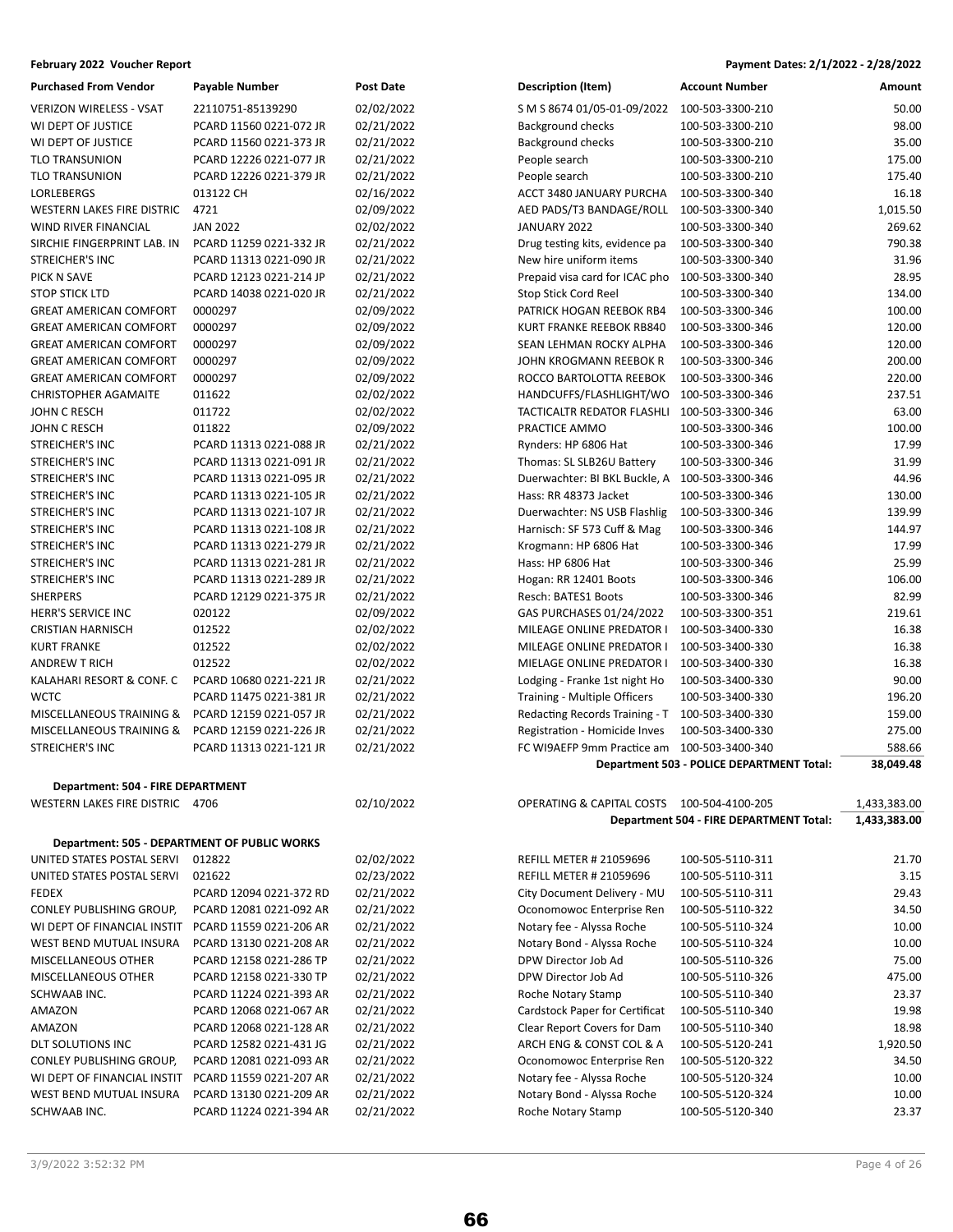| <b>Purchased From Vendor</b>  | Payable Number          | Post Date  |
|-------------------------------|-------------------------|------------|
| FISH WINDOW CLEANING          | PCARD 10424 0221-211 DM | 02/21/2022 |
| <b>WE ENERGIES</b>            | 012522 DPW SHOP         | 02/02/2022 |
| ACE HARDWARE OF OCONOM        | 013122 DPW              | 02/09/2022 |
| RYAN DESTEFANO                | 3441                    | 02/02/2022 |
| <b>FLEMING'S FIRE 1 INC</b>   | PCARD 10425 0221-412 BS | 02/21/2022 |
| OLSEN SAFETY EQUIP CORP.      | PCARD 11023 0221-158 BS | 02/21/2022 |
| SAFETYMART-MENOMONEE F        | PCARD 11188 0221-009 BS | 02/21/2022 |
| 1ST AYD CORP                  | PCARD 12064 0221-213 BS | 02/21/2022 |
| 1ST AYD CORP                  | PCARD 12064 0221-230 BS | 02/21/2022 |
| AMAZON                        | PCARD 12068 0221-014 BS | 02/21/2022 |
| AMAZON                        | PCARD 12068 0221-145 BS | 02/21/2022 |
| AMAZON                        | PCARD 12068 0221-185 BS | 02/21/2022 |
| AMAZON                        | PCARD 12068 0221-360 BS | 02/21/2022 |
| AMAZON                        | PCARD 12068 0221-435 BS | 02/21/2022 |
| AMAZON                        | PCARD 12068 0221-447 BS | 02/21/2022 |
| THE HOME DEPOT                | PCARD 12139 0221-416 BS | 02/21/2022 |
| R. P. LUMBER CO INC           | PCARD 13901 0221-411 BS | 02/21/2022 |
| <b>GREAT AMERICAN COMFORT</b> | 000296                  | 02/23/2022 |
| ACE HARDWARE OF OCONOM        | 013122 DPW              | 02/09/2022 |
| <b>GRAINGER</b>               | PCARD 10508 0221-512 DM | 02/21/2022 |
| AMAZON                        | PCARD 12068 0221-019 BS | 02/21/2022 |
| <b>AMAZON</b>                 | PCARD 12068 0221-139 BS | 02/21/2022 |
| SHERWIN WILLIAMS              | PCARD 12300 0221-323 BS | 02/21/2022 |
| SUPPLYHOUSE.COM               | PCARD 13985 0221-304 DM | 02/21/2022 |
| SUPPLYHOUSE.COM               | PCARD 13985 0221-348 DM | 02/21/2022 |
| FLEET FARM                    | PCARD 12096 0221-259 BS | 02/21/2022 |
| THE ALSTAR COMPANY LLC        | PCARD 12498 0221-018 BS | 02/21/2022 |
| ALSCO INC                     | JAN 2022 CITY           | 02/16/2022 |
| ALSCO INC                     | PCARD 12067 0221-035 BS | 02/21/2022 |
| LINDE GAS & EQUIPMENT INC     | PCARD 13673 0221-249 JR | 02/21/2022 |
| <b>REGISTRATION FEE TRUST</b> | 021622                  | 02/23/2022 |
| AMAZON                        | PCARD 12068 0221-033 BS | 02/21/2022 |
| AMAZON                        | PCARD 12068 0221-156 BS | 02/21/2022 |
| THE ALSTAR COMPANY LLC        | PCARD 12498 0221-024 BS | 02/21/2022 |
| COREY OIL LTD.                | 243232                  | 02/23/2022 |
| COREY OIL LTD.                | 243234                  | 02/23/2022 |
| WOLF PAVING COMPANY INC       | PCARD 11628 0221-465 BS | 02/21/2022 |
| <b>COLLINS ENGINEERS INC</b>  | 51151                   | 02/23/2022 |
| ACE HARDWARE OF OCONOM        | 013122 DPW              | 02/09/2022 |
| ACE HARDWARE OF OCONOM        | 013122 PARKS            | 02/09/2022 |
| COMPASS MINERALS AMER         | PCARD 12356 0221-199 BS | 02/21/2022 |
| MISCELLANEOUS OTHER           | PCARD 12158 0221-369 BS | 02/21/2022 |
| CONLEY PUBLISHING GROUP,      | 6370040122              | 02/16/2022 |
| TAPCO INC                     | 1718130                 | 02/09/2022 |
| LANGE ENTERPRISES INC         | PCARD 10768 0221-058 BS | 02/21/2022 |
| LANGE ENTERPRISES INC         | PCARD 10768 0221-333 BS | 02/21/2022 |
| <b>LANGE ENTERPRISES INC</b>  | PCARD 10768 0221-388 BS | 02/21/2022 |
| LANGE ENTERPRISES INC         | PCARD 10768 0221-336 BS | 02/21/2022 |
| LAKESIDE PLASTICS INC         | T163237-IN              | 02/23/2022 |
| WE ENERGIES                   | 020422 DR/DR            | 02/16/2022 |
| BRIARWOOD HOMEOWNERS          | 020722                  | 02/16/2022 |
| CONLEY PUBLISHING GROUP,      | 6370040122              | 02/16/2022 |
| LORLEBERGS                    | 013122 CH               | 02/16/2022 |
| ACE HARDWARE OF OCONOM        | 013122 DPW              | 02/09/2022 |
| DIGGERS HOTLINE INC.          | 220 1 25401             | 02/16/2022 |
| BADER LANGE VENTURES LLC      | 408169                  | 02/02/2022 |
| FIRST SUPPLY LLC              | 13056044-00             | 02/09/2022 |
| FIRST SUPPLY LLC              | 13056044-01             | 02/23/2022 |
| AMAZON                        | PCARD 12068 0221-040 BS | 02/21/2022 |
| FISH WINDOW CLEANING          | PCARD 10424 0221-218 DM | 02/21/2022 |
|                               |                         |            |

| <b>Purchased From Vendor</b>    | <b>Payable Number</b>   | Post Date  | <b>Description (Item)</b>         | <b>Account Number</b> | Amount    |
|---------------------------------|-------------------------|------------|-----------------------------------|-----------------------|-----------|
| FISH WINDOW CLEANING            | PCARD 10424 0221-211 DM | 02/21/2022 | window cleaning                   | 100-505-5210-210      | 15.00     |
| WE ENERGIES                     | 012522 DPW SHOP         | 02/02/2022 | ACCT 0708307391-00001 12/         | 100-505-5210-224      | 1,831.04  |
| ACE HARDWARE OF OCONOM          | 013122 DPW              | 02/09/2022 | ACCT 3230 JANUARY 2022 PU         | 100-505-5210-340      | 44.04     |
| RYAN DESTEFANO                  | 3441                    | 02/02/2022 | JUMBO ROLLS/WATERWEAVE            | 100-505-5210-340      | 109.98    |
| FLEMING'S FIRE 1 INC            | PCARD 10425 0221-412 BS | 02/21/2022 | new fire extinguisher/old one     | 100-505-5210-340      | 41.00     |
| OLSEN SAFETY EQUIP CORP.        | PCARD 11023 0221-158 BS | 02/21/2022 | safety glasses                    | 100-505-5210-340      | 75.36     |
| SAFETYMART-MENOMONEE F          | PCARD 11188 0221-009 BS | 02/21/2022 | first aid kit refills             | 100-505-5210-340      | 25.62     |
| <b>1ST AYD CORP</b>             | PCARD 12064 0221-213 BS | 02/21/2022 | Paper products                    | 100-505-5210-340      | 25.00     |
| <b>1ST AYD CORP</b>             | PCARD 12064 0221-230 BS | 02/21/2022 | safety supplies                   | 100-505-5210-340      | 480.40    |
| AMAZON                          | PCARD 12068 0221-014 BS | 02/21/2022 | tool organizer                    | 100-505-5210-340      | 53.98     |
| AMAZON                          | PCARD 12068 0221-145 BS | 02/21/2022 | time cards                        | 100-505-5210-340      | 39.99     |
| AMAZON                          | PCARD 12068 0221-185 BS | 02/21/2022 | shoe grippers for ice             | 100-505-5210-340      | 110.91    |
| AMAZON                          | PCARD 12068 0221-360 BS | 02/21/2022 | safety chaps for sawing           | 100-505-5210-340      | 49.88     |
| AMAZON                          | PCARD 12068 0221-435 BS | 02/21/2022 | mixing pitcher                    | 100-505-5210-340      | 24.95     |
| AMAZON                          | PCARD 12068 0221-447 BS | 02/21/2022 | pump sprayers                     | 100-505-5210-340      | 113.75    |
| THE HOME DEPOT                  | PCARD 12139 0221-416 BS | 02/21/2022 | Tools                             | 100-505-5210-340      | 68.41     |
| R. P. LUMBER CO INC             | PCARD 13901 0221-411 BS | 02/21/2022 | wood to make a flag holder        | 100-505-5210-340      | 31.92     |
| <b>GREAT AMERICAN COMFORT</b>   | 000296                  | 02/23/2022 | <b>BRIAN STEINKE/SCOTT GRAFF</b>  | 100-505-5210-346      | 264.00    |
| ACE HARDWARE OF OCONOM          | 013122 DPW              | 02/09/2022 | ACCT 3230 JANUARY 2022 PU         | 100-505-5210-400      | 17.09     |
| GRAINGER                        | PCARD 10508 0221-512 DM | 02/21/2022 | water filter                      | 100-505-5210-400      | 54.44     |
| AMAZON                          | PCARD 12068 0221-019 BS | 02/21/2022 | eye wash station                  | 100-505-5210-400      | 132.05    |
| <b>AMAZON</b>                   | PCARD 12068 0221-139 BS | 02/21/2022 | returned eye wash station         | 100-505-5210-400      | $-132.05$ |
| SHERWIN WILLIAMS                | PCARD 12300 0221-323 BS | 02/21/2022 | safety paint for shop floor       | 100-505-5210-400      | 260.50    |
| SUPPLYHOUSE.COM                 | PCARD 13985 0221-304 DM | 02/21/2022 | toilet seat                       | 100-505-5210-400      | 28.70     |
| SUPPLYHOUSE.COM                 | PCARD 13985 0221-348 DM | 02/21/2022 | toilet seat replacements          | 100-505-5210-400      | 28.70     |
| <b>FLEET FARM</b>               | PCARD 12096 0221-259 BS | 02/21/2022 | Parts for pressure washer         | 100-505-5210-435      | 36.46     |
| THE ALSTAR COMPANY LLC          | PCARD 12498 0221-018 BS | 02/21/2022 | service to pressure washer        | 100-505-5210-435      | 129.81    |
| ALSCO INC                       | <b>JAN 2022 CITY</b>    | 02/16/2022 | CUST # 062070 JANUARY COV         | 100-505-5210-530      | 156.16    |
| ALSCO INC                       | PCARD 12067 0221-035 BS | 02/21/2022 | shop rug rent                     | 100-505-5210-530      | 125.58    |
| LINDE GAS & EQUIPMENT INC       | PCARD 13673 0221-249 JR | 02/21/2022 | DPW welding refills and tank r    | 100-505-5210-530      | 324.70    |
| REGISTRATION FEE TRUST          | 021622                  | 02/23/2022 | TITLE/LICENSE FEE 2020 DOD        | 100-505-5220-324      | 169.50    |
| AMAZON                          | PCARD 12068 0221-033 BS | 02/21/2022 | Brushes to wash trucks            | 100-505-5220-425      | 49.44     |
| AMAZON                          | PCARD 12068 0221-156 BS | 02/21/2022 | handles for truck washing bru     | 100-505-5220-425      | 14.24     |
| THE ALSTAR COMPANY LLC          | PCARD 12498 0221-024 BS | 02/21/2022 | wash for trucks                   | 100-505-5220-425      | 599.75    |
| COREY OIL LTD.                  | 243232                  | 02/23/2022 | 2022 Gasoline-Q1 Unleaded (       | 100-505-5230-351      | 18,216.39 |
| COREY OIL LTD.                  | 243234                  | 02/23/2022 | 2022 Gasoline-Q1 Diesel (app      | 100-505-5230-351      | 3,225.45  |
| WOLF PAVING COMPANY INC         | PCARD 11628 0221-465 BS | 02/21/2022 | cold patch asphalt                | 100-505-5305-410      | 799.78    |
| COLLINS ENGINEERS INC           | 51151                   | 02/23/2022 | PROF SVC JANUARY 2022 LAP         | 100-505-5310-210      | 1,000.00  |
| ACE HARDWARE OF OCONOM          | 013122 DPW              | 02/09/2022 | ACCT 3230 JANUARY 2022 PU         | 100-505-5325-340      | 43.18     |
| ACE HARDWARE OF OCONOM          | 013122 PARKS            | 02/09/2022 | ACCT 3240 JANUARY PURCHA          | 100-505-5325-340      | 129.55    |
| COMPASS MINERALS AMER           | PCARD 12356 0221-199 BS | 02/21/2022 | street salt                       | 100-505-5325-340      | 39,297.04 |
| MISCELLANEOUS OTHER             | PCARD 12158 0221-369 BS | 02/21/2022 | fuel to get truck home from       | 100-505-5325-351      | 20.00     |
| CONLEY PUBLISHING GROUP,        | 6370040122              | 02/16/2022 | ACCT # 637004 JANUARY PUB         | 100-505-5330-210      | 148.46    |
| TAPCO INC                       | 1718130                 | 02/09/2022 | 2"X2" SQUARE POSTS + FREIG        | 100-505-5330-340      | 86.98     |
| LANGE ENTERPRISES INC           | PCARD 10768 0221-058 BS | 02/21/2022 | street signs                      | 100-505-5330-340      | 194.40    |
| LANGE ENTERPRISES INC           | PCARD 10768 0221-333 BS | 02/21/2022 | street signs                      | 100-505-5330-340      | 984.82    |
| LANGE ENTERPRISES INC           | PCARD 10768 0221-388 BS | 02/21/2022 | signs for annual program          | 100-505-5330-340      | 1,284.99  |
| LANGE ENTERPRISES INC           | PCARD 10768 0221-336 BS | 02/21/2022 | safety products signs             | 100-505-5335-340      | 1,463.16  |
| LAKESIDE PLASTICS INC           | T163237-IN              | 02/23/2022 | 28" TRIMLINE 5# TRAFFIC CO        | 100-505-5335-340      | 587.40    |
| WE ENERGIES                     | 020422 DR/DR            | 02/16/2022 | ACCT 0706134973-00001             | 100-505-5340-222      | 16.27     |
| <b>BRIARWOOD HOMEOWNERS</b>     | 020722                  | 02/16/2022 | ANNUAL REFUND STREET LIG          | 100-505-5340-222      | 35.12     |
| CONLEY PUBLISHING GROUP,        | 6370040122              | 02/16/2022 | ACCT # 637004 JANUARY PUB         | 100-505-5345-326      | 34.44     |
| LORLEBERGS                      | 013122 CH               | 02/16/2022 | ACCT 3480 JANUARY PURCHA          | 100-505-5345-410      | 17.05     |
| ACE HARDWARE OF OCONOM          | 013122 DPW              | 02/09/2022 | ACCT 3230 JANUARY 2022 PU         | 100-505-5345-410      | 73.33     |
| DIGGERS HOTLINE INC.            | 220 1 25401             | 02/16/2022 | JANUARY 2022                      | 100-505-5350-210      | 49.66     |
| <b>BADER LANGE VENTURES LLC</b> | 408169                  | 02/02/2022 | PINK INVERTED TIP MARKER P        | 100-505-5350-340      | 276.00    |
| FIRST SUPPLY LLC                | 13056044-00             | 02/09/2022 | CUST # 91125910 CATCH BASI        | 100-505-5350-410      | 3,096.00  |
| FIRST SUPPLY LLC                | 13056044-01             | 02/23/2022 | <b>CUST # 91125910 SLOPE SIDE</b> | 100-505-5350-410      | 1,075.00  |
| AMAZON                          | PCARD 12068 0221-040 BS | 02/21/2022 | safety vests                      | 100-505-5420-340      | 166.00    |
| FISH WINDOW CLEANING            | PCARD 10424 0221-218 DM | 02/21/2022 | window cleaning                   | 100-505-5510-210      | 81.00     |
|                                 |                         |            |                                   |                       |           |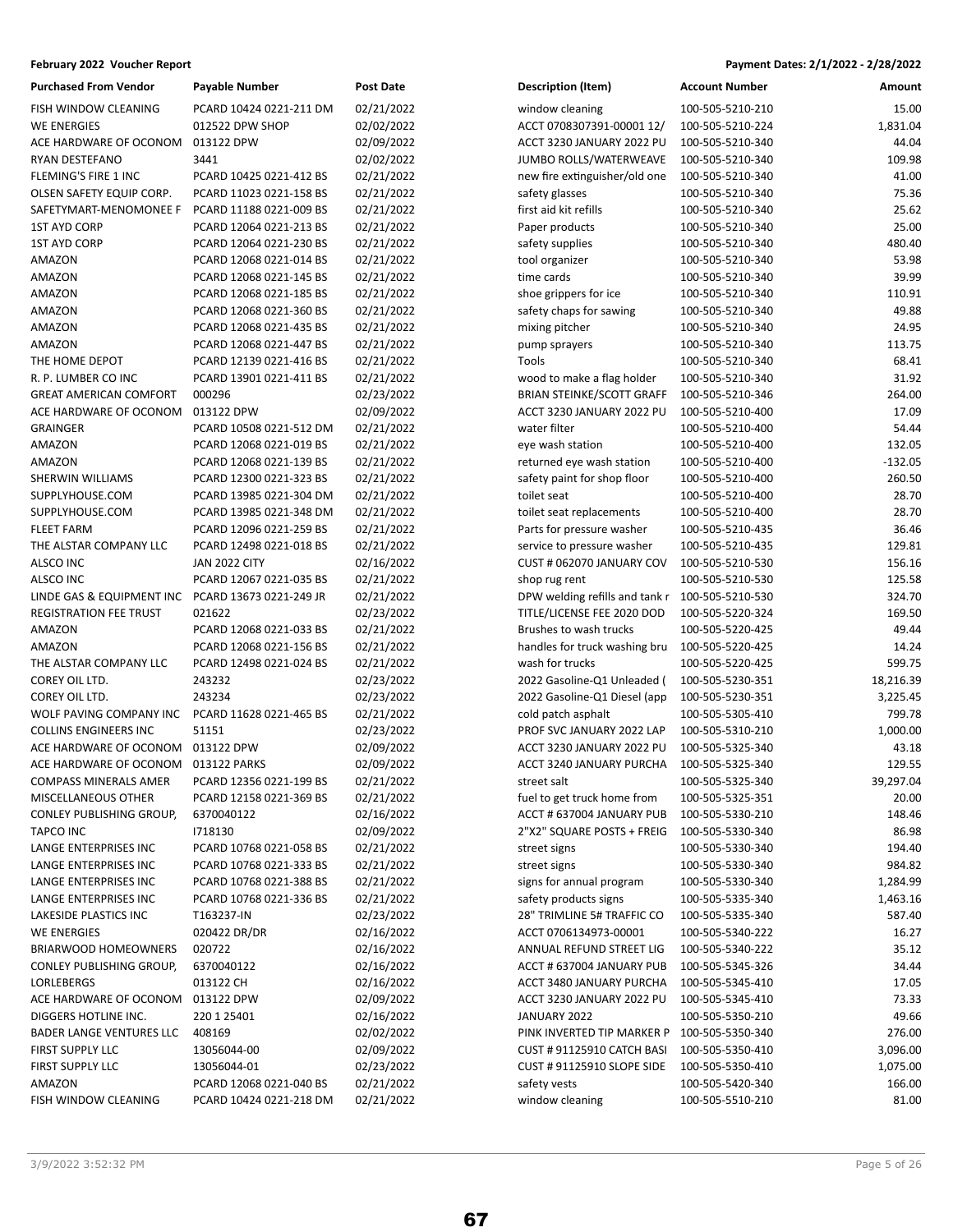| <b>Purchased From Vendor</b>                                      | Payable Number                                     | <b>Post Date</b>         |
|-------------------------------------------------------------------|----------------------------------------------------|--------------------------|
| SCHINDLER ELEVATOR CORP                                           | PCARD 11208 0221-485 DM                            | 02/21/2022               |
| <b>WE ENERGIES</b>                                                | 012722 CH                                          | 02/09/2022               |
| <b>WE ENERGIES</b>                                                | 020322 101 FOREST                                  | 02/16/2022               |
| THE STATE CHEMICAL MFG CO                                         | PCARD 11290 0221-169 DM                            | 02/21/2022               |
| THE STATE CHEMICAL MFG CO                                         | PCARD 11290 0221-518 DM                            | 02/21/2022               |
| ZORO TOOLS INC                                                    | PCARD 12634 0221-357 DM                            | 02/21/2022               |
| <b>GRAINGER</b>                                                   | PCARD 10508 0221-415 DM                            | 02/21/2022               |
| AMAZON                                                            | PCARD 12068 0221-477 JG                            | 02/21/2022               |
| WI BUILDING INSPECTIONS LL                                        | <b>JAN 2022</b>                                    | 02/09/2022               |
| UNITED STATES POSTAL SERVI                                        | 012822                                             | 02/02/2022               |
| UNITED STATES POSTAL SERVI                                        | 021622                                             | 02/23/2022               |
| WI DEPT OF SAFETY & PROFES                                        | 0001                                               | 02/09/2022               |
| MID STATE EQUIPMENT                                               | D20864                                             | 02/23/2022               |
| <b>ACUITY INSURANCE</b>                                           | PCARD 10027 0221-177 JG                            | 02/21/2022               |
| UNITED COOPERATIVE                                                | 7537                                               | 02/02/2022               |
|                                                                   |                                                    |                          |
| Department: 506 - LIBRARY                                         |                                                    |                          |
| <b>BRIDGES LIBRARY SYSTEM</b><br><b>BAKER TILLY VIRCHOW KRAUS</b> | 2022-13010027                                      | 02/16/2022               |
| <b>FISH WINDOW CLEANING</b>                                       | BT1988534                                          | 12/31/2021               |
|                                                                   | PCARD 10424 0221-219 DM                            | 02/21/2022               |
| TERMINIX INTERNATIONAL C<br>WI DEPT OF JUSTICE                    | PCARD 11344 0221-191 DM<br>PCARD 11560 0221-344 TP | 02/21/2022<br>02/21/2022 |
| JOSEPH F DI MARIO JR                                              | 161135-294                                         | 02/16/2022               |
| <b>BRIDGES LIBRARY SYSTEM</b>                                     | 2022-13010051                                      | 02/16/2022               |
| <b>BRIDGES LIBRARY SYSTEM</b>                                     | 2022-13010098                                      | 02/16/2022               |
| <b>DOMINO'S PIZZA</b>                                             | PCARD 12065 0221-063 CS                            | 02/21/2022               |
| AMAZON                                                            | PCARD 12068 0221-202 SB                            | 02/21/2022               |
| AMAZON                                                            | PCARD 12068 0221-203 SB                            | 02/21/2022               |
| <b>AMAZON</b>                                                     | PCARD 12068 0221-239 SB                            | 02/21/2022               |
| <b>AMAZON</b>                                                     | PCARD 12068 0221-272 SB                            | 02/21/2022               |
| <b>AMAZON</b>                                                     | PCARD 12068 0221-300 SB                            | 02/21/2022               |
| AMAZON                                                            | PCARD 12068 0221-303 SB                            | 02/21/2022               |
| AMAZON                                                            | PCARD 12068 0221-390 SB                            | 02/21/2022               |
| AMAZON                                                            | PCARD 12068 0221-391 SB                            | 02/21/2022               |
| AMAZON                                                            | PCARD 12068 0221-392 SB                            | 02/21/2022               |
| AMAZON                                                            | PCARD 12068 0221-406 SB                            | 02/21/2022               |
| AMAZON                                                            | PCARD 12068 0221-407 SB                            | 02/21/2022               |
| AMAZON                                                            | PCARD 12068 0221-409 SB                            | 02/21/2022               |
| <b>AMAZON</b>                                                     | PCARD 12068 0221-410 SB                            | 02/21/2022               |
| <b>AMAZON</b>                                                     | PCARD 12068 0221-434 SB                            | 02/21/2022               |
| AMAZON                                                            | PCARD 12068 0221-445 SB                            | 02/21/2022               |
| AMAZON                                                            | PCARD 12068 0221-475 SB                            | 02/21/2022               |
| <b>MICHAELS STORES</b>                                            | PCARD 12117 0221-507 LR                            | 02/21/2022               |
| PICK N SAVE                                                       | PCARD 12123 0221-127 JF                            | 02/21/2022               |
| PICK N SAVE                                                       | PCARD 12123 0221-210 CS                            | 02/21/2022               |
| PICK N SAVE                                                       | PCARD 12123 0221-299 CS                            | 02/21/2022               |
| PICK N SAVE                                                       | PCARD 12123 0221-389 CS                            | 02/21/2022               |
| PICK N SAVE                                                       | PCARD 12123 0221-473 CS                            | 02/21/2022               |
| PICK N SAVE                                                       | PCARD 12123 0221-489 CS                            | 02/21/2022               |
| <b>JOANN STORES</b>                                               | PCARD 13123 0221-509 CS                            | 02/21/2022               |
| WALGREENS                                                         | PCARD 14040 0221-238 LR                            | 02/21/2022               |
| <b>WE ENERGIES</b>                                                | 020222 LIBRARY                                     | 02/16/2022               |
| AT&T                                                              | PCARD 10005 0221-305 DU                            | 02/21/2022               |
| AT&T                                                              | PCARD 10005 0221-520 DU                            | 02/21/2022               |
| US CELLULAR                                                       | PCARD 11416 0221-365 SB                            | 02/21/2022               |
| <b>CHARTER COMMUNICATIONS</b>                                     | PCARD 12077 0221-378 SB                            | 02/21/2022               |
| RHYME BUSINESS PRODUCTS                                           | 30892809                                           | 02/02/2022               |
| <b>BRIDGES LIBRARY SYSTEM</b>                                     | 2022-13010005                                      | 02/02/2022               |
| PAYPAL *DISNEY PLUS                                               | PCARD 13326 0221-302 SB                            | 02/21/2022               |
| PAYPAL *NETFLIX.COM                                               | PCARD 13327 0221-188 SB                            | 02/21/2022               |

| Purchased From Vendor      | <b>Payable Number</b>   | Post Date  | <b>Description (Item)</b>      | <b>Account Number</b>                              | Amount     |
|----------------------------|-------------------------|------------|--------------------------------|----------------------------------------------------|------------|
| SCHINDLER ELEVATOR CORP    | PCARD 11208 0221-485 DM | 02/21/2022 | elevator contract              | 100-505-5510-210                                   | 1,184.16   |
| WE ENERGIES                | 012722 CH               | 02/09/2022 | ACCT 0709584940-00002 12/      | 100-505-5510-224                                   | 2,319.62   |
| <b>WE ENERGIES</b>         | 020322 101 FOREST       | 02/16/2022 | ACCT 0709584940-00003 01/      | 100-505-5510-224                                   | 539.13     |
| THE STATE CHEMICAL MFG CO  | PCARD 11290 0221-169 DM | 02/21/2022 | janitorial supplies            | 100-505-5510-340                                   | 549.73     |
| THE STATE CHEMICAL MFG CO  | PCARD 11290 0221-518 DM | 02/21/2022 | drain maintainer               | 100-505-5510-340                                   | 304.02     |
| ZORO TOOLS INC             | PCARD 12634 0221-357 DM | 02/21/2022 | repair parts for bubbler non r | 100-505-5510-340                                   | 33.66      |
| GRAINGER                   | PCARD 10508 0221-415 DM | 02/21/2022 | water filter                   | 100-505-5510-400                                   | 54.44      |
| AMAZON                     | PCARD 12068 0221-477 JG | 02/21/2022 | <b>BELTS FOR AIR HANDLER</b>   | 100-505-5510-400                                   | 59.90      |
| WI BUILDING INSPECTIONS LL | <b>JAN 2022</b>         | 02/09/2022 | JANUARY 2022 PERMITS           | 100-505-5520-210                                   | 57,573.23  |
| UNITED STATES POSTAL SERVI | 012822                  | 02/02/2022 | <b>REFILL METER # 21059696</b> | 100-505-5520-311                                   | 41.66      |
| UNITED STATES POSTAL SERVI | 021622                  | 02/23/2022 | <b>REFILL METER # 21059696</b> | 100-505-5520-311                                   | 38.98      |
| WI DEPT OF SAFETY & PROFES | 0001                    | 02/09/2022 | 25 UDC STAMPS/FREIGHT          | 100-505-5520-340                                   | 835.00     |
| MID STATE EQUIPMENT        | D20864                  | 02/23/2022 | ACCT 4145699217 OIL FILTERS    | 100-505-5700-720                                   | 154.38     |
| ACUITY INSURANCE           | PCARD 10027 0221-177 JG | 02/21/2022 | POLICY X32923-6 01/15/2022     | 100-505-5700-720                                   | 11,737.00  |
| UNITED COOPERATIVE         | 7537                    | 02/02/2022 | ACCT 124421 LP FOR DOG KE      | 100-505-5800-224                                   | 379.27     |
|                            |                         |            |                                | Department 505 - DEPARTMENT OF PUBLIC WORKS Total: | 156,325.43 |

| <b>BRIDGES LIBRARY SYSTEM</b>    | 2022-13010027           | 02/16/2022 | CUST #12314 CAFE ANNUAL         | 100-506-6100-210 | 20,923.00 |
|----------------------------------|-------------------------|------------|---------------------------------|------------------|-----------|
| <b>BAKER TILLY VIRCHOW KRAUS</b> | BT1988534               | 12/31/2021 | 2021 Audited Financial State    | 100-506-6100-210 | 180.95    |
| FISH WINDOW CLEANING             | PCARD 10424 0221-219 DM | 02/21/2022 | window cleaning                 | 100-506-6100-210 | 84.00     |
| TERMINIX INTERNATIONAL C         | PCARD 11344 0221-191 DM | 02/21/2022 | pest control                    | 100-506-6100-210 | 94.00     |
| WI DEPT OF JUSTICE               | PCARD 11560 0221-344 TP | 02/21/2022 | <b>Background Check Fee</b>     | 100-506-6100-210 | 7.00      |
| JOSEPH F DI MARIO JR             | 161135-294              | 02/16/2022 | IT SERVICES JANUARY             | 100-506-6100-211 | 880.00    |
| <b>BRIDGES LIBRARY SYSTEM</b>    | 2022-13010051           | 02/16/2022 | CUST #12314 GALE COURSES        | 100-506-6100-211 | 3,189.00  |
| <b>BRIDGES LIBRARY SYSTEM</b>    | 2022-13010098           | 02/16/2022 | CUST #12314 SHARE OF DATA       | 100-506-6100-211 | 1,433.00  |
| DOMINO'S PIZZA                   | PCARD 12065 0221-063 CS | 02/21/2022 | PROGRAM SUPPLIES - JUVENI       | 100-506-6100-212 | 18.35     |
| AMAZON                           | PCARD 12068 0221-202 SB | 02/21/2022 | RETURN - PROGRAM SUPPLIE        | 100-506-6100-212 | -29.99    |
| AMAZON                           | PCARD 12068 0221-203 SB | 02/21/2022 | PROGRAM SUPPLIES - JUVENI       | 100-506-6100-212 | 5.99      |
| AMAZON                           | PCARD 12068 0221-239 SB | 02/21/2022 | PROGRAM SUPPLIES - JUVENI       | 100-506-6100-212 | 16.43     |
| AMAZON                           | PCARD 12068 0221-272 SB | 02/21/2022 | RETURN-PROGRAM SUPPLIES         | 100-506-6100-212 | $-140.96$ |
| AMAZON                           | PCARD 12068 0221-300 SB | 02/21/2022 | PROGRAM SUPPLIES - ADULT        | 100-506-6100-212 | 10.99     |
| AMAZON                           | PCARD 12068 0221-303 SB | 02/21/2022 | PROGRAM SUPPLIES - JUVENI       | 100-506-6100-212 | 17.72     |
| AMAZON                           | PCARD 12068 0221-390 SB | 02/21/2022 | RETURN - PROGRAM SUPPLIE        | 100-506-6100-212 | 12.90     |
| AMAZON                           | PCARD 12068 0221-391 SB | 02/21/2022 | PROGRAM SUPPLIES - JUVENI       | 100-506-6100-212 | 17.09     |
| AMAZON                           | PCARD 12068 0221-392 SB | 02/21/2022 | RETURN - PROGRAM SUPPLIE        | 100-506-6100-212 | 19.99     |
| AMAZON                           | PCARD 12068 0221-406 SB | 02/21/2022 | PROGRAM SUPPLIES - JUVENI       | 100-506-6100-212 | 40.57     |
| AMAZON                           | PCARD 12068 0221-407 SB | 02/21/2022 | PROGRAM SUPPLIES - JUVENI       | 100-506-6100-212 | 110.01    |
| AMAZON                           | PCARD 12068 0221-409 SB | 02/21/2022 | RETURN - PROGRAM SUPPLIE        | 100-506-6100-212 | $-19.99$  |
| AMAZON                           | PCARD 12068 0221-410 SB | 02/21/2022 | RETURN - PROGRAM SUPPLIE        | 100-506-6100-212 | $-12.90$  |
| AMAZON                           | PCARD 12068 0221-434 SB | 02/21/2022 | PROGRAM SUPPLIES - ADULT        | 100-506-6100-212 | 12.23     |
| AMAZON                           | PCARD 12068 0221-445 SB | 02/21/2022 | PROGRAM SUPPLIES - JUVENI       | 100-506-6100-212 | 77.29     |
| AMAZON                           | PCARD 12068 0221-475 SB | 02/21/2022 | PROGRAM SUPPLIES - JUVENI       | 100-506-6100-212 | 22.99     |
| <b>MICHAELS STORES</b>           | PCARD 12117 0221-507 LR | 02/21/2022 | PROGRAM SUPPLIES - ADULT        | 100-506-6100-212 | 8.37      |
| PICK N SAVE                      | PCARD 12123 0221-127 JF | 02/21/2022 | PROGRAM SUPPLIES - ADULT        | 100-506-6100-212 | 18.34     |
| PICK N SAVE                      | PCARD 12123 0221-210 CS | 02/21/2022 | PROGRAM SUPPLIES - JUVENI       | 100-506-6100-212 | 13.49     |
| PICK N SAVE                      | PCARD 12123 0221-299 CS | 02/21/2022 | PROGRAM SUPPLIES - JUVENI       | 100-506-6100-212 | 8.29      |
| PICK N SAVE                      | PCARD 12123 0221-389 CS | 02/21/2022 | PROGRAM SUPPLIES - JUVENI       | 100-506-6100-212 | 12.85     |
| PICK N SAVE                      | PCARD 12123 0221-473 CS | 02/21/2022 | PROGRAM SUPPLIES - JUVENI       | 100-506-6100-212 | 20.96     |
| PICK N SAVE                      | PCARD 12123 0221-489 CS | 02/21/2022 | PROGRAM SUPPLIES - JUVENI       | 100-506-6100-212 | 8.06      |
| <b>JOANN STORES</b>              | PCARD 13123 0221-509 CS | 02/21/2022 | PROGRAM SUPPLIES - JUVENI       | 100-506-6100-212 | 13.98     |
| WALGREENS                        | PCARD 14040 0221-238 LR | 02/21/2022 | PROGRAM SUPPLIES - ADULT        | 100-506-6100-212 | 12.99     |
| <b>WE ENERGIES</b>               | 020222 LIBRARY          | 02/16/2022 | ACCT 0708949780-00001 12/       | 100-506-6100-224 | 2,019.08  |
| A T & T                          | PCARD 10005 0221-305 DU | 02/21/2022 | Phone Charges 12/22/21-01/      | 100-506-6100-225 | 56.43     |
| A T & T                          | PCARD 10005 0221-520 DU | 02/21/2022 | AT&T Library phone 01/22-02     | 100-506-6100-225 | 55.89     |
| US CELLULAR                      | PCARD 11416 0221-365 SB | 02/21/2022 | INTERNET - US CELLULAR HOT      | 100-506-6100-226 | 102.50    |
| CHARTER COMMUNICATIONS           | PCARD 12077 0221-378 SB | 02/21/2022 | <b>INTERNET - SPECTRUM</b>      | 100-506-6100-226 | 154.98    |
| RHYME BUSINESS PRODUCTS          | 30892809                | 02/02/2022 | AGREEMENT 017-1604945-00        | 100-506-6100-240 | 285.06    |
| <b>BRIDGES LIBRARY SYSTEM</b>    | 2022-13010005           | 02/02/2022 | <b>ENVISIONWARE SUITE MAINT</b> | 100-506-6100-241 | 138.72    |
| PAYPAL *DISNEY PLUS              | PCARD 13326 0221-302 SB | 02/21/2022 | STREAMING SERVICE - DISNEY      | 100-506-6100-320 | 14.76     |
| PAYPAL *NETFLIX.COM              | PCARD 13327 0221-188 SB | 02/21/2022 | MEMBERSHIP DUES - NETFLIX       | 100-506-6100-320 | 17.99     |
|                                  |                         |            |                                 |                  |           |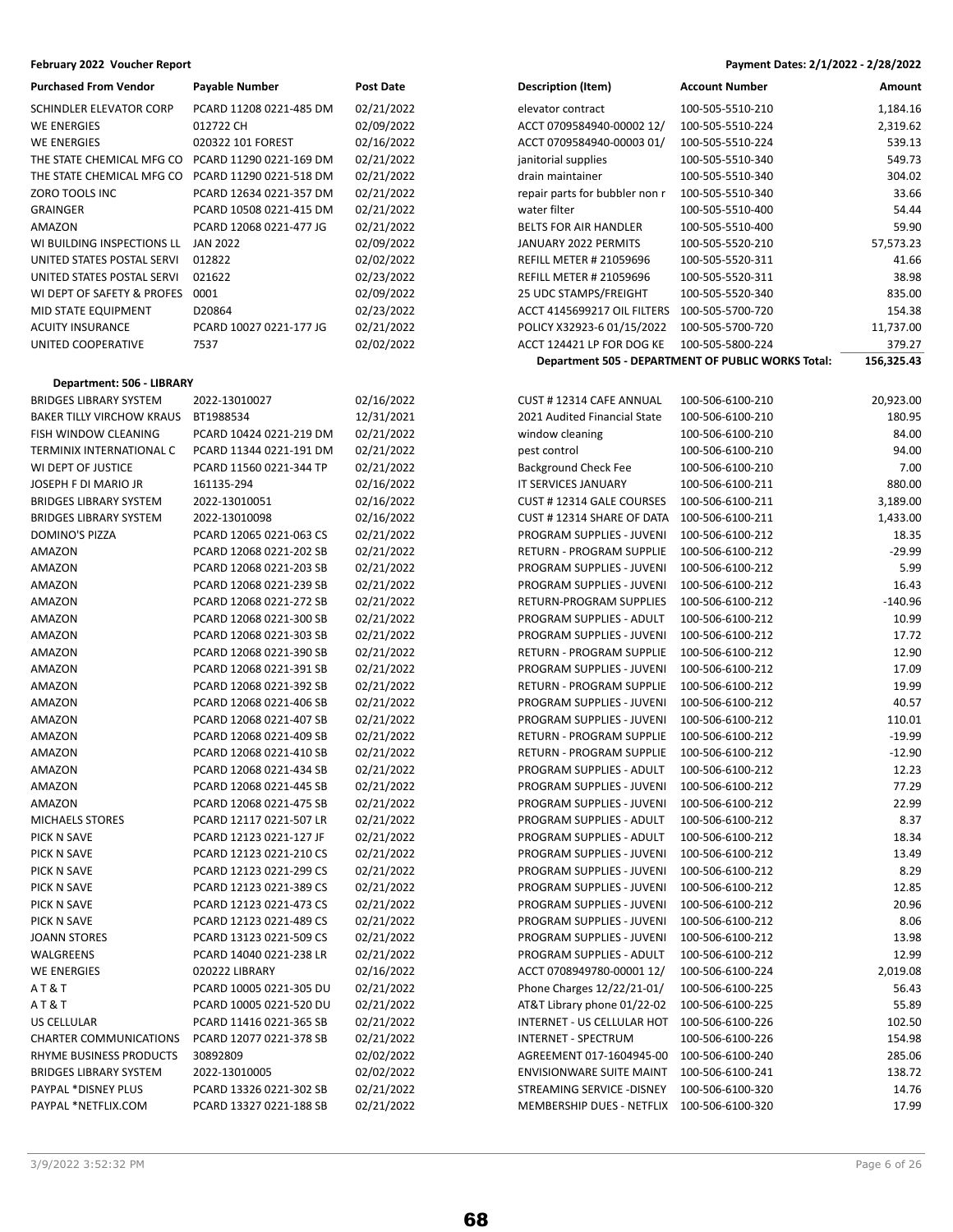| <b>Purchased From Vendor</b>         | Payable Number                                   | Post Date  |
|--------------------------------------|--------------------------------------------------|------------|
| <b>BAKER &amp; TAYLOR BOOKS INC.</b> | PCARD 10101 0221-064 SB                          | 02/21/2022 |
| <b>BAKER &amp; TAYLOR BOOKS INC.</b> | PCARD 10101 0221-065 SB                          | 02/21/2022 |
| <b>BAKER &amp; TAYLOR BOOKS INC.</b> | PCARD 10101 0221-452 SB                          | 02/21/2022 |
| <b>BAKER &amp; TAYLOR BOOKS INC.</b> | PCARD 10101 0221-455 SB                          | 02/21/2022 |
| <b>BAKER &amp; TAYLOR BOOKS INC.</b> | PCARD 10101 0221-456 SB                          | 02/21/2022 |
| <b>BAKER &amp; TAYLOR BOOKS INC.</b> | PCARD 10101 0221-460 SB                          | 02/21/2022 |
| <b>BAKER &amp; TAYLOR BOOKS INC.</b> | PCARD 10101 0221-461 SB                          | 02/21/2022 |
| <b>BAKER &amp; TAYLOR BOOKS INC.</b> | PCARD 10101 0221-463 SB                          | 02/21/2022 |
| <b>BAKER &amp; TAYLOR BOOKS INC.</b> | PCARD 10101 0221-466 SB                          | 02/21/2022 |
| AMAZON                               | PCARD 12068 0221-474 SB                          | 02/21/2022 |
| THE ATLANTIC                         | PCARD 13228 0221-513 LR                          | 02/21/2022 |
| MIDWEST TAPE, LLC                    | 501530566                                        | 02/02/2022 |
| MIDWEST TAPE, LLC                    | 501536103                                        | 02/02/2022 |
| MIDWEST TAPE, LLC                    | 501564954                                        | 02/02/2022 |
| MIDWEST TAPE, LLC                    | 501599093                                        | 02/16/2022 |
| <b>BAKER &amp; TAYLOR BOOKS INC.</b> | PCARD 10101 0221-031 SB                          | 02/21/2022 |
| JOSEPH F DI MARIO JR                 | 161135-294                                       | 02/16/2022 |
| <b>BRIDGES LIBRARY SYSTEM</b>        | 2022-13010005                                    | 02/02/2022 |
| SMARTDRAW SOFTWARE LLC               | PCARD 12588 0221-007 LR                          | 02/21/2022 |
| <b>ELEMENTOR</b>                     | PCARD 14031 0221-443 LR                          | 02/21/2022 |
| <b>BRIDGES LIBRARY SYSTEM</b>        | 2022-13010074                                    | 02/16/2022 |
| <b>BRIDGES LIBRARY SYSTEM</b>        | 2022-13010121                                    | 02/16/2022 |
| <b>WISCONSIN LIBRARY SERVICE</b>     | 496120                                           | 02/02/2022 |
| MIDWEST TAPE, LLC                    | 501492695 HOOPLA                                 | 12/31/2021 |
| MIDWEST TAPE, LLC                    | 501630340 HOOPLA                                 | 02/16/2022 |
| <b>FACEBOOK</b>                      | PCARD 12092 0221-189 LR                          | 02/21/2022 |
| DEX MED INC                          | PCARD 12843 0221-310 SB                          | 02/21/2022 |
| <b>EHLERS &amp; ASSOCIATES INC</b>   | 013122                                           | 02/09/2022 |
| <b>ELIZABETH BLECK</b>               | 020822                                           | 02/16/2022 |
| OCONOMOWOC AREA CHAM                 | PCARD 10996 0221-280 EB                          | 02/21/2022 |
| ACE HARDWARE OF OCONOM               | 013122 LIBRARY                                   | 02/09/2022 |
| RHYME BUSINESS PRODUCTS              | 30892809                                         | 02/02/2022 |
| <b>GRAINGER</b>                      | PCARD 10508 0221-386 DM                          | 02/21/2022 |
| THE STATE CHEMICAL MFG CO            | PCARD 11290 0221-166 DM                          | 02/21/2022 |
| AMAZON                               | PCARD 12068 0221-201 SB                          | 02/21/2022 |
| AMAZON                               | PCARD 12068 0221-301 SB                          | 02/21/2022 |
| AMAZON                               | PCARD 12068 0221-367 SB                          | 02/21/2022 |
| <b>AMAZON</b>                        | PCARD 12068 0221-374 SB                          | 02/21/2022 |
| AMAZON                               | PCARD 12068 0221-403 SB                          | 02/21/2022 |
| AMAZON                               | PCARD 12068 0221-405 SB                          | 02/21/2022 |
| AMAZON                               | PCARD 12068 0221-439 SB                          | 02/21/2022 |
| <b>SHOWCASES</b>                     | PCARD 12130 0221-055 SB                          | 02/21/2022 |
| <b>SHOWCASES</b>                     | PCARD 12130 0221-147 SB                          | 02/21/2022 |
| SHOWCASES                            | PCARD 12130 0221-148 SB                          | 02/21/2022 |
| SHOWCASES                            | PCARD 12130 0221-159 SB                          | 02/21/2022 |
| <b>CCI SOLUTIONS</b>                 | PCARD 12485 0221-492 SB                          | 02/21/2022 |
| JOSEPH F DI MARIO JR                 | 161135-294                                       | 02/16/2022 |
| <b>CDW GOVERNMENT INC</b>            | PCARD 10203 0221-271 SB                          | 02/21/2022 |
| <b>FIELDSTONE GLASS CO</b>           | 333904                                           | 02/02/2022 |
| AMAZON                               | PCARD 12068 0221-368 SB                          | 02/21/2022 |
| DISPLAYS2GO                          | PCARD 13040 0221-254 SB                          | 02/21/2022 |
| DISPLAYS2GO                          | PCARD 13040 0221-487 SB                          | 02/21/2022 |
| RHYME BUSINESS PRODUCTS              | 30892809                                         | 02/02/2022 |
|                                      | Department: 507 - PARKS, RECREATION AND FORESTRY |            |
| <b>RECDESK</b>                       | PCARD 12493 0221-047 JC                          | 02/21/2022 |

### **February 2022 Voucher Report Payment Dates: 2/1/2022 - 2/28/2022**

| <b>Purchased From Vendor</b>         | <b>Payable Number</b>                                                       | <b>Post Date</b> | <b>Description (Item)</b>            | <b>Account Number</b>                               | Amount              |
|--------------------------------------|-----------------------------------------------------------------------------|------------------|--------------------------------------|-----------------------------------------------------|---------------------|
| <b>BAKER &amp; TAYLOR BOOKS INC.</b> | PCARD 10101 0221-064 SB                                                     | 02/21/2022       | BOOKS - ADULT / OWB&T203             | 100-506-6100-321                                    | 695.88              |
| BAKER & TAYLOR BOOKS INC.            | PCARD 10101 0221-065 SB                                                     | 02/21/2022       | <b>BOOKS - JUVENILE / OWB&amp;T2</b> | 100-506-6100-321                                    | 1,102.32            |
| <b>BAKER &amp; TAYLOR BOOKS INC.</b> | PCARD 10101 0221-452 SB                                                     | 02/21/2022       | BOOKS - ADULT / OWB&T203             | 100-506-6100-321                                    | 204.25              |
| BAKER & TAYLOR BOOKS INC.            | PCARD 10101 0221-455 SB                                                     | 02/21/2022       | BOOKS - ADULT / OWB&T203             | 100-506-6100-321                                    | 260.06              |
| BAKER & TAYLOR BOOKS INC.            | PCARD 10101 0221-456 SB                                                     | 02/21/2022       | <b>BOOKS - JUVENILE / OWB&amp;T2</b> | 100-506-6100-321                                    | 290.83              |
| BAKER & TAYLOR BOOKS INC.            | PCARD 10101 0221-460 SB                                                     | 02/21/2022       | <b>BOOKS - JUVENILE / OWB&amp;T2</b> | 100-506-6100-321                                    | 525.92              |
| <b>BAKER &amp; TAYLOR BOOKS INC.</b> | PCARD 10101 0221-461 SB                                                     | 02/21/2022       | <b>BOOKS - JUVENILE / OWB&amp;T2</b> | 100-506-6100-321                                    | 543.42              |
| <b>BAKER &amp; TAYLOR BOOKS INC.</b> | PCARD 10101 0221-463 SB                                                     | 02/21/2022       | BOOKS - ADULT / OWB&T203             | 100-506-6100-321                                    | 658.97              |
| <b>BAKER &amp; TAYLOR BOOKS INC.</b> | PCARD 10101 0221-466 SB                                                     | 02/21/2022       | BOOKS - ADULT / OWB&T203             | 100-506-6100-321                                    | 1,042.37            |
| AMAZON                               | PCARD 12068 0221-474 SB                                                     | 02/21/2022       | <b>BOOKS - JUVENILE / OWAMZ</b>      | 100-506-6100-321                                    | 21.89               |
| THE ATLANTIC                         | PCARD 13228 0221-513 LR                                                     | 02/21/2022       | PERIODICALS - ATLANTIC REN           | 100-506-6100-322                                    | 64.99               |
| MIDWEST TAPE, LLC                    | 501530566                                                                   | 02/02/2022       | CUST # 2000006427 RED                | 100-506-6100-323                                    | $-18.99$            |
| MIDWEST TAPE, LLC                    | 501536103                                                                   | 02/02/2022       | CUST # 2000006427 AV - ADU           | 100-506-6100-323                                    | 1,160.17            |
| MIDWEST TAPE, LLC                    |                                                                             | 02/02/2022       | CUST # 2000006427 AV - ADU           | 100-506-6100-323                                    | 709.76              |
|                                      | 501564954                                                                   |                  |                                      |                                                     |                     |
| MIDWEST TAPE, LLC                    | 501599093                                                                   | 02/16/2022       | CUST #2000006427 AV-ADULT            | 100-506-6100-323                                    | 243.88              |
| BAKER & TAYLOR BOOKS INC.            | PCARD 10101 0221-031 SB                                                     | 02/21/2022       | <b>DUPLICATE CHARGE - CREDIT-</b>    | 100-506-6100-323                                    | $-30.95$            |
| JOSEPH F DI MARIO JR                 | 161135-294                                                                  | 02/16/2022       | SMART DRAW SOFTWARE UP               | 100-506-6100-324                                    | 69.97               |
| <b>BRIDGES LIBRARY SYSTEM</b>        | 2022-13010005                                                               | 02/02/2022       | <b>ENVISIONWARE SUITE MAINT</b>      | 100-506-6100-324                                    | 152.12              |
| SMARTDRAW SOFTWARE LLC               | PCARD 12588 0221-007 LR                                                     | 02/21/2022       | REFUND - SOFTWARE-SMART              | 100-506-6100-324                                    | $-69.95$            |
| <b>ELEMENTOR</b>                     | PCARD 14031 0221-443 LR                                                     | 02/21/2022       | SOFTWARE-ELEMENTOR                   | 100-506-6100-324                                    | 49.00               |
| <b>BRIDGES LIBRARY SYSTEM</b>        | 2022-13010074                                                               | 02/16/2022       | CUST #12314 FLIPSTER E-MA            | 100-506-6100-325                                    | 1,272.00            |
| <b>BRIDGES LIBRARY SYSTEM</b>        | 2022-13010121                                                               | 02/16/2022       | <b>CUST #12314 2022 ADVANTA</b>      | 100-506-6100-325                                    | 4,423.00            |
| WISCONSIN LIBRARY SERVICE            | 496120                                                                      | 02/02/2022       | WPLC 2022 BUYING POOL                | 100-506-6100-325                                    | 4,563.00            |
| MIDWEST TAPE, LLC                    | 501492695 HOOPLA                                                            | 12/31/2021       | CUST # 2000018167                    | 100-506-6100-325                                    | 599.47              |
| MIDWEST TAPE, LLC                    | 501630340 HOOPLA                                                            | 02/16/2022       | CUST # 2000018167 JANUARY            | 100-506-6100-325                                    | 739.45              |
| <b>FACEBOOK</b>                      | PCARD 12092 0221-189 LR                                                     | 02/21/2022       | PUBLICITY - FACEBOOK ADS             | 100-506-6100-326                                    | 34.81               |
| DEX MED INC                          | PCARD 12843 0221-310 SB                                                     | 02/21/2022       | PUBLICITY-YELLOWPAGES                | 100-506-6100-326                                    | 15.00               |
| <b>EHLERS &amp; ASSOCIATES INC</b>   | 013122                                                                      | 02/09/2022       | REG FEE MARK FRYE 2/17-18/           | 100-506-6100-330                                    | 9.00                |
| <b>ELIZABETH BLECK</b>               | 020822                                                                      | 02/16/2022       | MILEAGE/PARKING WLA LIBR             | 100-506-6100-330                                    | 63.43               |
| OCONOMOWOC AREA CHAM                 | PCARD 10996 0221-280 EB                                                     | 02/21/2022       | REGISTRAITON-STATE OF THE            | 100-506-6100-330                                    | 18.00               |
| ACE HARDWARE OF OCONOM               | 013122 LIBRARY                                                              | 02/09/2022       | ACCT 3260 JANUARY PURCHA             | 100-506-6100-340                                    | 15.30               |
| RHYME BUSINESS PRODUCTS              | 30892809                                                                    | 02/02/2022       | AGREEMENT 017-1604945-00             | 100-506-6100-340                                    | 49.90               |
| <b>GRAINGER</b>                      | PCARD 10508 0221-386 DM                                                     | 02/21/2022       | wheeled cart                         | 100-506-6100-340                                    | 401.77              |
| THE STATE CHEMICAL MFG CO            | PCARD 11290 0221-166 DM                                                     | 02/21/2022       | janitorial supplies                  | 100-506-6100-340                                    | 361.50              |
| AMAZON                               | PCARD 12068 0221-201 SB                                                     | 02/21/2022       | RETURN - TABLECLOTHS                 | 100-506-6100-340                                    | $-119.85$           |
| AMAZON                               | PCARD 12068 0221-301 SB                                                     | 02/21/2022       | <b>ID CARD HOLDERS</b>               | 100-506-6100-340                                    | 12.99               |
| AMAZON                               | PCARD 12068 0221-367 SB                                                     | 02/21/2022       | OFFICE SUPPLIES                      | 100-506-6100-340                                    | 16.45               |
| AMAZON                               | PCARD 12068 0221-374 SB                                                     | 02/21/2022       | OFFICE SUPPLIES                      | 100-506-6100-340                                    | 49.96               |
| AMAZON                               | PCARD 12068 0221-403 SB                                                     | 02/21/2022       | OFFICE SUPPLIES                      | 100-506-6100-340                                    | 14.49               |
| AMAZON                               | PCARD 12068 0221-405 SB                                                     | 02/21/2022       | OFFICE SUPPLIES                      | 100-506-6100-340                                    | 25.35               |
| AMAZON                               | PCARD 12068 0221-439 SB                                                     | 02/21/2022       | <b>CLEANING SUPPLIES</b>             | 100-506-6100-340                                    | 37.69               |
| SHOWCASES                            | PCARD 12130 0221-055 SB                                                     | 02/21/2022       | <b>CATALOGING SUPPLIES</b>           | 100-506-6100-340                                    | 103.36              |
| SHOWCASES                            | PCARD 12130 0221-147 SB                                                     | 02/21/2022       | CATALOGING SUPPLIES                  | 100-506-6100-340                                    | 80.22               |
| SHOWCASES                            | PCARD 12130 0221-148 SB                                                     | 02/21/2022       | CATALOGING SUPPLIES                  | 100-506-6100-340                                    | 80.78               |
| SHOWCASES                            | PCARD 12130 0221-159 SB                                                     | 02/21/2022       | <b>CATALOGING SUPPLIES</b>           | 100-506-6100-340                                    | 81.43               |
| <b>CCI SOLUTIONS</b>                 | PCARD 12485 0221-492 SB                                                     | 02/21/2022       | CATALOGING SUPPLIES                  | 100-506-6100-340                                    | 100.80              |
| JOSEPH F DI MARIO JR                 | 161135-294                                                                  | 02/16/2022       | <b>COMPUTER EQUIPMENT</b>            | 100-506-6100-345                                    | 128.18              |
| CDW GOVERNMENT INC                   | PCARD 10203 0221-271 SB                                                     | 02/21/2022       | <b>PRINTER</b>                       | 100-506-6100-345                                    | 838.13              |
| <b>FIELDSTONE GLASS CO</b>           | 333904                                                                      | 02/02/2022       | FURNISH/INSTALL CLEAR TEM            | 100-506-6100-400                                    | 1,174.00            |
| AMAZON                               | PCARD 12068 0221-368 SB                                                     | 02/21/2022       | DOOR STOP                            | 100-506-6100-400                                    | 17.98               |
| DISPLAYS2GO                          | PCARD 13040 0221-254 SB                                                     | 02/21/2022       | SIGN PROJECT                         | 100-506-6100-400                                    | 1,896.71            |
| DISPLAYS2GO                          | PCARD 13040 0221-487 SB                                                     | 02/21/2022       | REFUND - DISPLAYS2GO                 | 100-506-6100-400                                    | $-123.28$           |
|                                      |                                                                             |                  |                                      |                                                     |                     |
| RHYME BUSINESS PRODUCTS              | 30892809                                                                    | 02/02/2022       | AGREEMENT 017-1604945-00             | 100-506-6100-530<br>Department 506 - LIBRARY Total: | 274.12<br>54,863.45 |
|                                      |                                                                             |                  |                                      |                                                     |                     |
| <b>RECDESK</b>                       | Department: 507 - PARKS, RECREATION AND FORESTRY<br>PCARD 12493 0221-047 JC | 02/21/2022       | Annual Subscription RecDesk          |                                                     |                     |
| <b>LCFF LLC</b>                      | PCARD 10777 0221-291 PB                                                     | 02/21/2022       | Preschool guide to promote P         | 100-507-7100-241<br>100-507-7100-326                | 4,300.00<br>150.00  |
|                                      |                                                                             |                  |                                      |                                                     | $-630.00$           |
| EIG*CONSTANT CONTACT.CO              | PCARD 12088 0221-029 PB                                                     | 02/21/2022       | Credit from being charged inc        | 100-507-7100-326                                    |                     |
| <b>FACEBOOK</b>                      | PCARD 12092 0221-190 PB                                                     | 02/21/2022       | Facebook ad to promote Self          | 100-507-7100-326                                    | 53.26               |

| 3/9/2022 3:52:32 PM | Page 7 of 26 |  |  |
|---------------------|--------------|--|--|
|                     |              |  |  |

69

KALAHARI RESORT & CONF. C PCARD 10680 0221-004 CH 02/21/2022 Hotel Down Payment 1st nigh 100-507-7100-330 117.00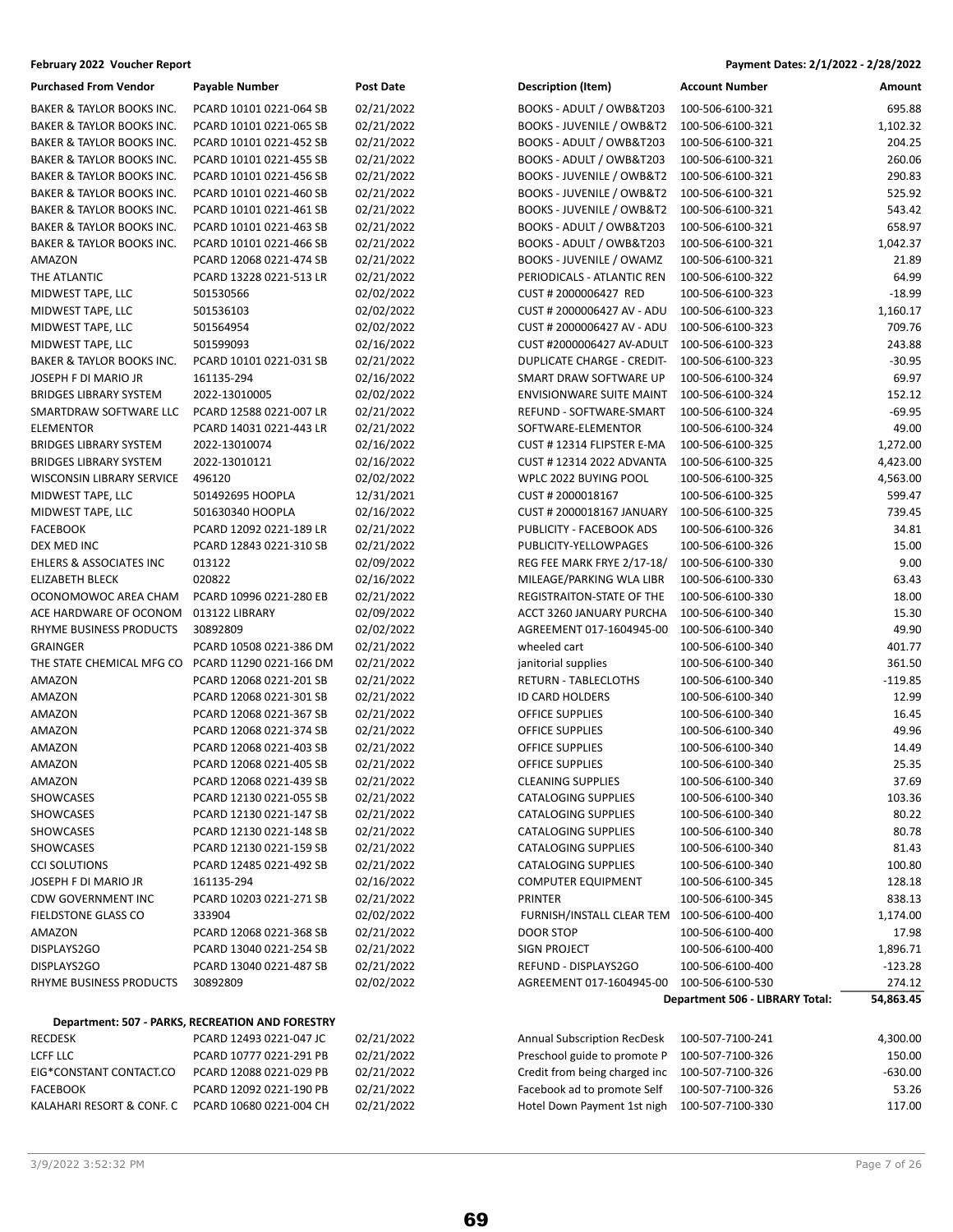| <b>Purchased From Vendor</b>     | Payable Number                                     | <b>Post Date</b>         |
|----------------------------------|----------------------------------------------------|--------------------------|
| WI PARK & RECREATION ASSO        | PCARD 11578 0221-022 BS                            | 02/21/2022               |
| WI PARK & RECREATION ASSO        | PCARD 11578 0221-023 CH                            | 02/21/2022               |
| CULLIGAN                         | PCARD 12084 0221-413 JC                            | 02/21/2022               |
| <b>STAPLES</b>                   | PCARD 12136 0221-157 BS                            | 02/21/2022               |
| SCHINDLER ELEVATOR CORP          | PCARD 11208 0221-486 DM                            | 02/21/2022               |
| WE ENERGIES                      | 012622 CC                                          | 02/09/2022               |
| INFRATACTIX                      | PCARD 12211 0221-326 JC                            | 02/21/2022               |
| AMAZON                           | PCARD 12068 0221-260 JC                            | 02/21/2022               |
| MISCELLANEOUS OTHER              | PCARD 12158 0221-505 DM                            | 02/21/2022               |
| PPG PAINTS 8281                  | PCARD 12218 0221-504 BS                            | 02/21/2022               |
| <b>ALSCO INC</b>                 | <b>JAN 2022</b>                                    | 02/09/2022               |
| WI DEPT OF JUSTICE               | PCARD 11560 0221-345 TP                            | 02/21/2022               |
| WAUKESHA COUNTY TREASU           | 2022-10080002                                      | 02/16/2022               |
| AMAZON                           | PCARD 12068 0221-140 JC                            | 02/21/2022               |
| AMAZON                           | PCARD 12068 0221-186 JC                            | 02/21/2022               |
| ASIAN WORLD OF MARTIAL A         | PCARD 12272 0221-001 JF                            | 02/21/2022               |
| WAL-MART WM SUPERCENTE           | PCARD 12149 0221-515 JF                            | 02/21/2022               |
| AMAZON                           | PCARD 12068 0221-508 JC                            | 02/21/2022               |
| AMAZON                           | PCARD 12068 0221-516 JC                            | 02/21/2022               |
| PORT-A-JOHN INC                  | PCARD 11083 0221-118 JC                            | 02/21/2022               |
| <b>CUSTOM CRAFT ENVIRONME</b>    | 10654-re-issue                                     | 02/08/2022               |
| MICRO ANALYTICAL, INC            | 210842                                             | 02/16/2022               |
| FISH WINDOW CLEANING             | PCARD 10424 0221-212 DM                            | 02/21/2022               |
| TERMINIX INTERNATIONAL C         | PCARD 11344 0221-193 DM                            | 02/21/2022               |
| <b>WE ENERGIES</b>               | 012522 PARKS SHOP                                  | 02/09/2022               |
| UNITED STATES POSTAL SERVI       | 021622                                             | 02/23/2022               |
| ACE HARDWARE OF OCONOM           | 013122 PARKS                                       | 02/09/2022               |
| KIMBALL MIDWEST                  | 9556159                                            | 02/16/2022               |
| THE STATE CHEMICAL MFG CO        | PCARD 11290 0221-165 BS                            | 02/21/2022               |
| VICTOR STANLEY INC               | PCARD 11454 0221-384 BS                            | 02/21/2022               |
| <b>CLEANIT SUPPLY.COM</b>        | PCARD 12079 0221-115 BS                            | 02/21/2022               |
| <b>CLEANIT SUPPLY.COM</b>        | PCARD 12079 0221-252 BS                            | 02/21/2022               |
| <b>STAPLES</b>                   | PCARD 12136 0221-136 BS                            | 02/21/2022               |
| STAPLES                          | PCARD 12136 0221-138 BS                            | 02/21/2022               |
| <b>STAPLES</b>                   | PCARD 12136 0221-146 BS                            | 02/21/2022               |
| <b>STAPLES</b><br>THE HOME DEPOT | PCARD 12136 0221-506 BS<br>PCARD 12139 0221-149 BS | 02/21/2022<br>02/21/2022 |
| ULINE                            | PCARD 12142 0221-469 BS                            | 02/21/2022               |
| WWW.NORTHERNSAFETY.CO            | PCARD 12151 0221-129 BS                            | 02/21/2022               |
| <b>GEMPLER'S</b>                 | PCARD 12285 0221-269 BS                            | 02/21/2022               |
| GEMPLER'S                        | PCARD 12285 0221-347 BS                            | 02/21/2022               |
| <b>GEMPLER'S</b>                 | PCARD 12285 0221-458 BS                            | 02/21/2022               |
| ZUERN BULDING PRODUCTS           | PCARD 12308 0221-046 BS                            | 02/21/2022               |
| IN *CLEARSTREAM RECYCLIN         | PCARD 13321 0221-423 BS                            | 02/21/2022               |
| RJ THOMAS MFG PILOT ROC          | PCARD 13388 0221-253 BS                            | 02/21/2022               |
| ACE HARDWARE OF OCONOM           | 013122 PARKS                                       | 02/09/2022               |
| HEIN ELECTRIC SUPPLY COMP        | PCARD 10551 0221-484 BS                            | 02/21/2022               |
| SUPPLYHOUSE.COM                  | PCARD 13985 0221-125 DM                            | 02/21/2022               |
| SUPPLYHOUSE.COM                  | PCARD 13985 0221-349 DM                            | 02/21/2022               |
| CARLIN SALES CORPORATION         | PCARD 12424 0221-501 BS                            | 02/21/2022               |
| ACE HARDWARE OF OCONOM           | 013122 PARKS                                       | 02/09/2022               |
| LEATHERS & ASSOCIATES, INC       | PCARD 12837 0221-467 BS                            | 02/21/2022               |
| AREA RENTAL AND SALES CO L       | 31813-4                                            | 02/16/2022               |
| <b>MEMBERSHIPS ON PCARD</b>      | PCARD 12543 0221-248 BS                            | 02/21/2022               |
| ACE HARDWARE OF OCONOM           | 013122 DPW                                         | 02/09/2022               |
| ISA                              | PCARD 13176 0221-315 BS                            | 02/21/2022               |
| WISCONSIN ARBORIST ASSC.         | PCARD 11592 0221-086 JC                            | 02/21/2022               |
| BIG JIM'S SMALL ENGINE SER       | PCARD 10127 0221-462 JG                            | 02/21/2022               |
| WWW.NORTHERNSAFETY.CO            | PCARD 12151 0221-130 BS                            | 02/21/2022               |
| <b>TREE STUFF</b>                | PCARD 13229 0221-380 BS                            | 02/21/2022               |
|                                  |                                                    |                          |

| <b>Purchased From Vendor</b>                      | Payable Number          | <b>Post Date</b> | <b>Description (Item)</b>                   | <b>Account Number</b> | Amount   |
|---------------------------------------------------|-------------------------|------------------|---------------------------------------------|-----------------------|----------|
| WI PARK & RECREATION ASSO                         | PCARD 11578 0221-022 BS | 02/21/2022       | Training & Travel Spencer                   | 100-507-7100-330      | 300.00   |
| WI PARK & RECREATION ASSO                         | PCARD 11578 0221-023 CH | 02/21/2022       | Training & Travel Hoeppner                  | 100-507-7100-330      | 300.00   |
| CULLIGAN                                          | PCARD 12084 0221-413 JC | 02/21/2022       | <b>OCC Water Cooler</b>                     | 100-507-7100-340      | 42.50    |
| <b>STAPLES</b>                                    | PCARD 12136 0221-157 BS | 02/21/2022       | Desktop File                                | 100-507-7100-340      | 52.01    |
| SCHINDLER ELEVATOR CORP                           | PCARD 11208 0221-486 DM | 02/21/2022       | elevator contract                           | 100-507-7210-210      | 1,184.16 |
| WE ENERGIES                                       | 012622 CC               | 02/09/2022       | ACCT 0705716154-00001 12/                   | 100-507-7210-224      | 1,282.10 |
| INFRATACTIX                                       | PCARD 12211 0221-326 JC | 02/21/2022       | <b>OCC Public WIFI</b>                      | 100-507-7210-226      | 299.00   |
| AMAZON                                            | PCARD 12068 0221-260 JC | 02/21/2022       | <b>OCC Staff Shirts</b>                     | 100-507-7210-340      | 41.94    |
| MISCELLANEOUS OTHER                               | PCARD 12158 0221-505 DM | 02/21/2022       | replacement bubbler                         | 100-507-7210-340      | 997.03   |
| PPG PAINTS 8281                                   | PCARD 12218 0221-504 BS | 02/21/2022       | <b>Community Center Paint</b>               | 100-507-7210-400      | 933.70   |
| ALSCO INC                                         | <b>JAN 2022</b>         | 02/09/2022       | CUST CODE 094410 JANUARY                    | 100-507-7210-530      | 197.40   |
| WI DEPT OF JUSTICE                                | PCARD 11560 0221-345 TP | 02/21/2022       | <b>Background Check Fee</b>                 | 100-507-7235-210      | 7.00     |
| WAUKESHA COUNTY TREASU                            | 2022-10080002           | 02/16/2022       | CUST #10004 LEARN TO SKAT                   | 100-507-7240-210      | 720.00   |
| AMAZON                                            | PCARD 12068 0221-140 JC | 02/21/2022       | Youth Programming Operatin                  | 100-507-7240-340      | 8.24     |
| AMAZON                                            | PCARD 12068 0221-186 JC | 02/21/2022       | <b>Creative Art Supplies</b>                | 100-507-7240-340      | 118.73   |
| ASIAN WORLD OF MARTIAL A                          | PCARD 12272 0221-001 JF | 02/21/2022       | Credit for tax from last invoice            | 100-507-7240-340      | $-3.94$  |
| WAL-MART WM SUPERCENTE PCARD 12149 0221-515 JF    |                         | 02/21/2022       | <b>Youth Sports Operating</b>               | 100-507-7245-340      | 167.28   |
| AMAZON                                            | PCARD 12068 0221-508 JC | 02/21/2022       | Safety Supplies                             | 100-507-7340-340      | 11.80    |
| AMAZON                                            | PCARD 12068 0221-516 JC | 02/21/2022       | <b>Waterfront LifeJackets</b>               | 100-507-7340-340      | 238.68   |
| PORT-A-JOHN INC                                   | PCARD 11083 0221-118 JC | 02/21/2022       | City Beach & Fowler Launch P                | 100-507-7340-530      | 496.00   |
| <b>CUSTOM CRAFT ENVIRONME</b>                     | 10654-re-issue          | 02/08/2022       | 1/2 DEPOSIT ASBESTOS ABATE 100-507-7410-210 |                       | 2,127.50 |
| MICRO ANALYTICAL, INC                             | 210842                  | 02/16/2022       | 3 - PLM ANALYSIS                            | 100-507-7410-210      | 75.00    |
| FISH WINDOW CLEANING                              | PCARD 10424 0221-212 DM | 02/21/2022       | window cleaning                             | 100-507-7410-210      | 15.00    |
| TERMINIX INTERNATIONAL C                          | PCARD 11344 0221-193 DM | 02/21/2022       | pest control                                | 100-507-7410-210      | 119.00   |
| <b>WE ENERGIES</b>                                | 012522 PARKS SHOP       | 02/09/2022       | ACCT 0709584940-00001 12/                   | 100-507-7410-224      | 2,194.40 |
| UNITED STATES POSTAL SERVI                        | 021622                  | 02/23/2022       | <b>REFILL METER # 21059696</b>              | 100-507-7410-311      | 1.76     |
| ACE HARDWARE OF OCONOM                            | 013122 PARKS            | 02/09/2022       | ACCT 3240 JANUARY PURCHA                    | 100-507-7410-340      | 449.72   |
| KIMBALL MIDWEST                                   | 9556159                 | 02/16/2022       | ACCT 444887 NUTS/WASHERS                    | 100-507-7410-340      | 213.07   |
| THE STATE CHEMICAL MFG CO PCARD 11290 0221-165 BS |                         | 02/21/2022       | <b>Odor Neutrilizers</b>                    | 100-507-7410-340      | 328.84   |
| VICTOR STANLEY INC                                | PCARD 11454 0221-384 BS | 02/21/2022       | Bench Plaque                                |                       | 277.00   |
| CLEANIT SUPPLY.COM                                |                         |                  |                                             | 100-507-7410-340      | 365.23   |
|                                                   | PCARD 12079 0221-115 BS | 02/21/2022       | Soap                                        | 100-507-7410-340      |          |
| CLEANIT SUPPLY.COM                                | PCARD 12079 0221-252 BS | 02/21/2022       | Janitorial Supplies                         | 100-507-7410-340      | 498.49   |
| STAPLES<br><b>STAPLES</b>                         | PCARD 12136 0221-136 BS | 02/21/2022       | <b>Restroom Supplies</b>                    | 100-507-7410-340      | 952.54   |
|                                                   | PCARD 12136 0221-138 BS | 02/21/2022       | <b>Restroom Supplies</b>                    | 100-507-7410-340      | 1,567.26 |
| STAPLES                                           | PCARD 12136 0221-146 BS | 02/21/2022       | Damaged Return                              | 100-507-7410-340      | 45.59    |
| STAPLES                                           | PCARD 12136 0221-506 BS | 02/21/2022       | Damaged Return                              | 100-507-7410-340      | -45.59   |
| THE HOME DEPOT                                    | PCARD 12139 0221-149 BS | 02/21/2022       | Shop & Bandshell Lightbulbs                 | 100-507-7410-340      | 91.06    |
| ULINE                                             | PCARD 12142 0221-469 BS | 02/21/2022       | Pesticide Cabinet, Janitorial C             | 100-507-7410-340      | 2,011.81 |
| WWW.NORTHERNSAFETY.CO                             | PCARD 12151 0221-129 BS | 02/21/2022       | Masks and Ear plugs                         | 100-507-7410-340      | 169.46   |
| <b>GEMPLER'S</b>                                  | PCARD 12285 0221-269 BS | 02/21/2022       | <b>Supplies</b>                             | 100-507-7410-340      | 533.38   |
| GEMPLER'S                                         | PCARD 12285 0221-347 BS | 02/21/2022       | Supplies                                    | 100-507-7410-340      | 11.88    |
| <b>GEMPLER'S</b>                                  | PCARD 12285 0221-458 BS | 02/21/2022       | Litter Pickers, Tool Hangers                | 100-507-7410-340      | 397.90   |
| ZUERN BULDING PRODUCTS                            | PCARD 12308 0221-046 BS | 02/21/2022       | Shelving for Saw/Paint/Fields               | 100-507-7410-340      | 1,834.45 |
| IN *CLEARSTREAM RECYCLIN                          | PCARD 13321 0221-423 BS | 02/21/2022       | <b>Recycling Bags</b>                       | 100-507-7410-340      | 255.42   |
| RJ THOMAS MFG PILOT ROC                           | PCARD 13388 0221-253 BS | 02/21/2022       | Trash Can Bands                             | 100-507-7410-340      | 690.00   |
| ACE HARDWARE OF OCONOM                            | 013122 PARKS            | 02/09/2022       | ACCT 3240 JANUARY PURCHA                    | 100-507-7410-400      | 390.19   |
| HEIN ELECTRIC SUPPLY COMP                         | PCARD 10551 0221-484 BS | 02/21/2022       | <b>Bandshell Lighting</b>                   | 100-507-7410-400      | 712.08   |
| SUPPLYHOUSE.COM                                   | PCARD 13985 0221-125 DM | 02/21/2022       | fan return                                  | 100-507-7410-400      | -47.87   |
| SUPPLYHOUSE.COM                                   | PCARD 13985 0221-349 DM | 02/21/2022       | toilet seat replacements                    | 100-507-7410-400      | 57.40    |
| CARLIN SALES CORPORATION                          | PCARD 12424 0221-501 BS | 02/21/2022       | Fertilizer and Weed and Feed                | 100-507-7410-410      | 508.56   |
| ACE HARDWARE OF OCONOM                            | 013122 PARKS            | 02/09/2022       | ACCT 3240 JANUARY PURCHA                    | 100-507-7410-435      | 211.57   |
| LEATHERS & ASSOCIATES, INC                        | PCARD 12837 0221-467 BS | 02/21/2022       | Slide Replacement Imaginatio                | 100-507-7410-435      | 1,547.50 |
| AREA RENTAL AND SALES CO L                        | 31813-4                 | 02/16/2022       | ACCT #1409 FLOOR STRIPPER                   | 100-507-7410-530      | 46.94    |
| MEMBERSHIPS ON PCARD                              | PCARD 12543 0221-248 BS | 02/21/2022       | Membership STMA & WSTMA                     | 100-507-7420-320      | 175.00   |
| ACE HARDWARE OF OCONOM                            | 013122 DPW              | 02/09/2022       | ACCT 3230 JANUARY 2022 PU                   | 100-507-7520-340      | 28.58    |
| ISA                                               | PCARD 13176 0221-315 BS | 02/21/2022       | Wisconsin chapter isa                       | 100-507-7610-320      | 45.00    |
| WISCONSIN ARBORIST ASSC.                          | PCARD 11592 0221-086 JC | 02/21/2022       | Training/Travel Grissom, Spen               | 100-507-7610-330      | 780.00   |
| BIG JIM'S SMALL ENGINE SER                        | PCARD 10127 0221-462 JG | 02/21/2022       | PARKS SAW                                   | 100-507-7610-340      | 614.74   |
| WWW.NORTHERNSAFETY.CO                             | PCARD 12151 0221-130 BS | 02/21/2022       | Ear Plugs                                   | 100-507-7610-340      | 193.70   |
| <b>TREE STUFF</b>                                 | PCARD 13229 0221-380 BS | 02/21/2022       | <b>Forestry Supplies</b>                    | 100-507-7610-340      | 195.98   |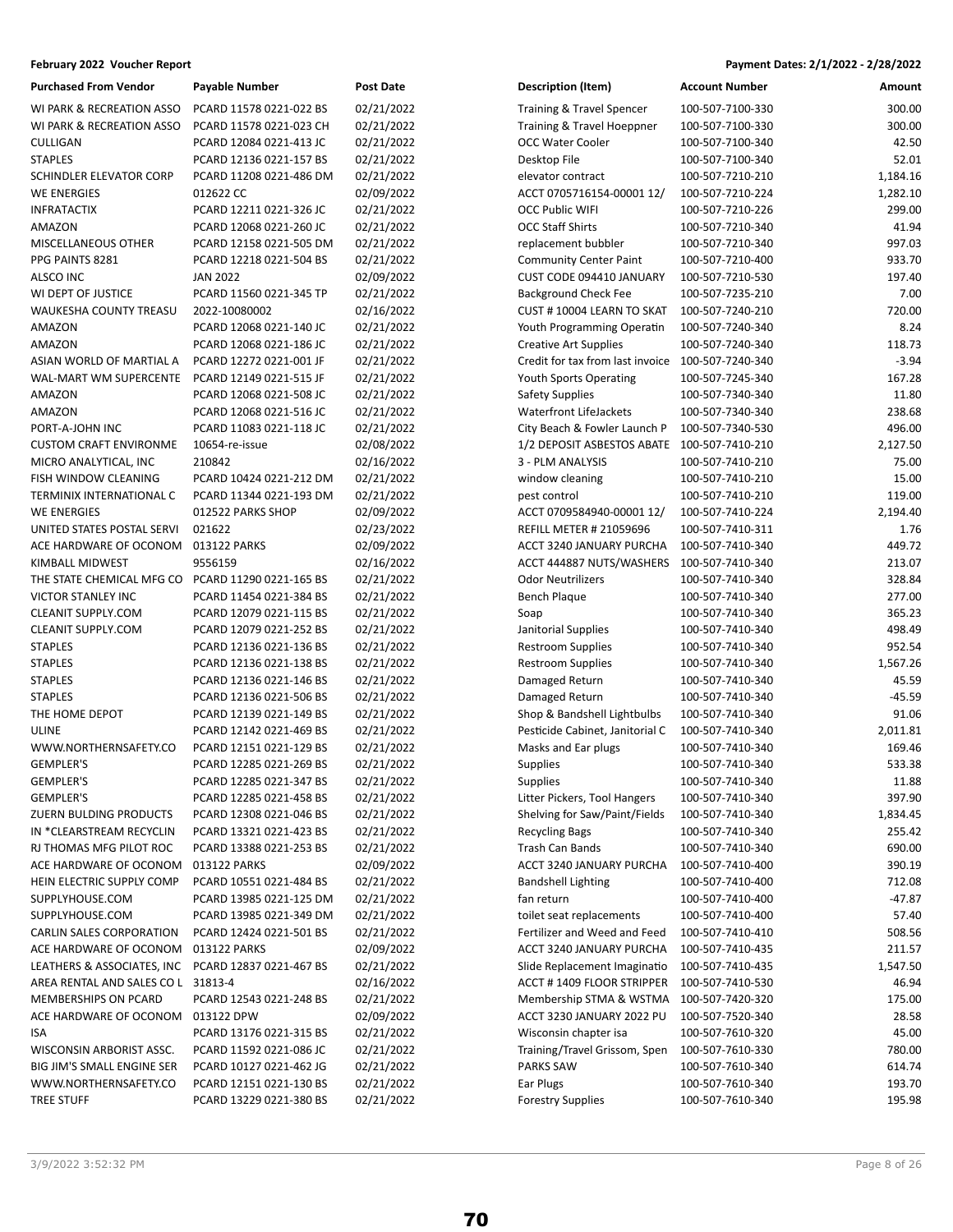| <b>Purchased From Vendor</b> | <b>Payable Number</b>   | Post Date |
|------------------------------|-------------------------|-----------|
| <b>SHERRILL TREE</b>         | PCARD 13722 0221-387 BS | 02/21/202 |
| LAKESIDE PLASTICS INC        | T163237-IN              | 02/23/202 |
| <b>INSIGHT FS</b>            | 57029669                | 02/16/202 |
|                              |                         |           |
|                              |                         |           |

### **Department: 508 - PLANNING DEPARTMENT**

| AMERICAN PLANNING ASSOCI PCARD 12483 0221-328 JG | 02/21/202 |
|--------------------------------------------------|-----------|
| AMERICAN PLANNING ASSOCI PCARD 12483 0221-329 KW | 02/21/202 |

### **Department: 509 - BUREAU OF ECONOMIC DEVELOPMENT**

| <b>WFDA</b>          | PCARD 11537 0221-043 RD | 02/21/2022 |
|----------------------|-------------------------|------------|
| OCONOMOWOC AREA CHAM | PCARD 10996 0221-094 RD | 02/21/2022 |
| OCONOMOWOC AREA CHAM | PCARD 10996 0221-242 RD | 02/21/2022 |

### **Fund: 205 - GARBAGE & REFUSE COLLECTION**

| Department: 505 - DEPARTMENT OF PUBLIC WORKS |                         |            |
|----------------------------------------------|-------------------------|------------|
| WAUKESHA COUNTY TREASU 2022-100900039        |                         | 12/31/2021 |
| WAUKESHA COUNTY TREASU 2022-10090011         |                         | 12/31/2021 |
| JOHNS DISPOSAL SERVICE INC 798128            |                         | 02/16/2022 |
| JOHNS DISPOSAL SERVICE INC 799293            |                         | 02/16/2022 |
| JOHNS DISPOSAL SERVICE INC 803465            |                         | 02/23/2022 |
| OSI ENVIRONMENTAL INC                        | PCARD 11028 0221-179 BS | 02/21/2022 |
| <b>GFL ENVIRONMENTAL INC</b>                 | PCARD 13218 0221-233 AR | 02/21/2022 |

### **Fund: 213 - RIVER WATERSHED**

### **Department: 576 - TREATMENT & DISPOSAL**

| NEW WORLD SOLUTIONS INC 5758  |                         | 02/23/2022 |
|-------------------------------|-------------------------|------------|
| TALL PINES CONSERVANCY IN     | <b>TLE2201</b>          | 02/16/2022 |
| <b>NBF*NATL BIZ FURNITURE</b> | PCARD 12215 0221-174 MM | 02/21/2022 |
| SO *THOMAS PRESS INC          | PCARD 13391 0221-173 JG | 02/21/2022 |
| SO *THOMAS PRESS INC          | PCARD 13391 0221-417 MM | 02/21/2022 |
| <b>PAYPAL *FORSTRY SUP</b>    | PCARD 14035 0221-523 MM | 02/21/2022 |
| MILLER GRAIN FARMS. LLC       | 020922                  | 12/31/2021 |

### **Fund: 255 - TOURISM**

| Department: 509 - BUREAU OF ECONOMIC DEVELOPMENT |                         |            |  |  |  |  |
|--------------------------------------------------|-------------------------|------------|--|--|--|--|
| <b>ICON ENTERPRISES INC</b>                      | PCARD 12587 0221-468 RD | 02/21/2022 |  |  |  |  |
| APG MEDIA WISCONSIN                              | PCARD 12156 0221-351 PB | 02/21/2022 |  |  |  |  |
| <b>WEDDINGWIRE INC</b>                           | PCARD 12499 0221-170 JC | 02/21/2022 |  |  |  |  |
| <b>WEDDINGWIRE INC</b>                           | PCARD 12499 0221-176 JG | 02/21/2022 |  |  |  |  |
| DNH*GODADDY.COM                                  | PCARD 13012 0221-327 PB | 02/21/2022 |  |  |  |  |
| <b>CLOSE PUBLICATIONS LLC</b>                    | PCARD 14029 0221-154 PB | 02/21/2022 |  |  |  |  |
| <b>SPOTIFY USA</b>                               | PCARD 12959 0221-008 RD | 02/21/2022 |  |  |  |  |
| <b>SPOTIFY USA</b>                               | PCARD 12959 0221-519 RD | 02/21/2022 |  |  |  |  |

# **Fund: 407 - TAX INCREMENTAL DISTRICT #7**

|                           | Department: 500 - ELECTED OFFICIALS / ADMINISTRATION |            |
|---------------------------|------------------------------------------------------|------------|
| CONLEY PUBLISHING GROUP.  | 6023970122                                           | 02/16/2022 |
| MUNICIPAL LAW & LITIGATIO | 6541                                                 | 02/23/2022 |
| MUNICIPAL LAW & LITIGATIO | 6541                                                 | 02/23/2022 |
| MUNICIPAL LAW & LITIGATIO | 6541                                                 | 02/23/2022 |

### **February 2022 Voucher Report Payment Dates: 2/1/2022 - 2/28/2022**

| <b>Purchased From Vendor</b>                     | <b>Payable Number</b>                               | <b>Post Date</b> | <b>Description (Item)</b>                              | <b>Account Number</b>                                    | Amount       |
|--------------------------------------------------|-----------------------------------------------------|------------------|--------------------------------------------------------|----------------------------------------------------------|--------------|
| <b>SHERRILL TREE</b>                             | PCARD 13722 0221-387 BS                             | 02/21/2022       | <b>Forestry Supplies</b>                               | 100-507-7610-340                                         | 712.21       |
| <b>LAKESIDE PLASTICS INC</b>                     | T163237-IN                                          | 02/23/2022       | 28" TRIMLINE 5# TRAFFIC CO                             | 100-507-7610-340                                         | 587.40       |
| <b>INSIGHT FS</b>                                | 57029669                                            | 02/16/2022       | ELITE PREMIER BLUE DYE/GA                              | 100-507-7610-410                                         | 447.33       |
|                                                  |                                                     |                  |                                                        | Department 507 - PARKS, RECREATION AND FORESTRY Total:   | 33,770.37    |
| Department: 508 - PLANNING DEPARTMENT            |                                                     |                  |                                                        |                                                          |              |
| AMERICAN PLANNING ASSOCI PCARD 12483 0221-328 JG |                                                     | 02/21/2022       | American Planning Associatio                           | 100-508-8100-330                                         | 350.00       |
| AMERICAN PLANNING ASSOCI PCARD 12483 0221-329 KW |                                                     | 02/21/2022       | National American Planning A                           | 100-508-8100-330                                         | 350.00       |
|                                                  |                                                     |                  |                                                        | Department 508 - PLANNING DEPARTMENT Total:              | 700.00       |
|                                                  | Department: 509 - BUREAU OF ECONOMIC DEVELOPMENT    |                  |                                                        |                                                          |              |
| WEDA                                             | PCARD 11537 0221-043 RD                             | 02/21/2022       | <b>WEDA Annual Membership</b>                          | 100-509-9100-320                                         | 325.00       |
| OCONOMOWOC AREA CHAM                             | PCARD 10996 0221-094 RD                             | 02/21/2022       | Chamber Breakfast - Econ. De                           | 100-509-9100-330                                         | 36.00        |
| OCONOMOWOC AREA CHAM                             | PCARD 10996 0221-242 RD                             | 02/21/2022       | Chamber Breakfast - Planning                           | 100-509-9100-330                                         | 54.00        |
|                                                  |                                                     |                  | Department 509 - BUREAU OF ECONOMIC DEVELOPMENT Total: |                                                          | 415.00       |
|                                                  |                                                     |                  |                                                        | Fund 100 - GENERAL FUND Total:                           | 2,361,256.75 |
| Fund: 205 - GARBAGE & REFUSE COLLECTION          |                                                     |                  |                                                        |                                                          |              |
|                                                  | <b>Department: 505 - DEPARTMENT OF PUBLIC WORKS</b> |                  |                                                        |                                                          |              |
| WAUKESHA COUNTY TREASU                           | 2022-100900039                                      | 12/31/2021       | <b>CUST #10004 2021 HOUSEHO</b>                        | 205-505-5900-297                                         | 1,272.35     |
| WAUKESHA COUNTY TREASU                           | 2022-10090011                                       | 12/31/2021       | CUST #10004 2021 COMMU                                 | 205-505-5900-297                                         | 4,916.40     |
| JOHNS DISPOSAL SERVICE INC                       | 798128                                              | 02/16/2022       | ACCT 01-7571 2 EXTRA RECYC                             | 205-505-5900-297                                         | 330.00       |
| JOHNS DISPOSAL SERVICE INC                       | 799293                                              | 02/16/2022       | ACCT 01-7571 2 JANUARY 202                             | 205-505-5900-297                                         | 65,949.18    |
| JOHNS DISPOSAL SERVICE INC                       | 803465                                              | 02/23/2022       | ACCT 01-7571 2 JANUARY LA                              | 205-505-5900-297                                         | 16,818.24    |
| OSI ENVIRONMENTAL INC                            | PCARD 11028 0221-179 BS                             | 02/21/2022       | Used oil recycling                                     | 205-505-5900-297                                         | 125.00       |
| <b>GFL ENVIRONMENTAL INC</b>                     | PCARD 13218 0221-233 AR                             | 02/21/2022       | Recycling Dumpster Pick Up S                           | 205-505-5900-297                                         | 1,231.94     |
|                                                  |                                                     |                  |                                                        | Department 505 - DEPARTMENT OF PUBLIC WORKS Total:       | 90,643.11    |
|                                                  |                                                     |                  |                                                        | <b>Fund 205 - GARBAGE &amp; REFUSE COLLECTION Total:</b> | 90,643.11    |
| <b>Fund: 213 - RIVER WATERSHED</b>               |                                                     |                  |                                                        |                                                          |              |

|                            |                         |            |                                                | <b>Fund 213 - RIVER WATERSHED Total:</b>     | 28.242.41 |
|----------------------------|-------------------------|------------|------------------------------------------------|----------------------------------------------|-----------|
|                            |                         |            |                                                | Department 576 - TREATMENT & DISPOSAL Total: | 28,242.41 |
| MILLER GRAIN FARMS, LLC    | 020922                  | 12/31/2021 | OWPP PROJ #88. 2021 FALL C                     | 213-576-3724-730                             | 21,350.00 |
| <b>PAYPAL *FORSTRY SUP</b> | PCARD 14035 0221-523 MM | 02/21/2022 | 2 water samplers                               | 213-576-3723-340                             | 326.90    |
| SQ *THOMAS PRESS INC       | PCARD 13391 0221-417 MM | 02/21/2022 | Farmers for Lake Country post 213-576-3722-313 |                                              | 73.50     |
| SQ *THOMAS PRESS INC       | PCARD 13391 0221-173 JG | 02/21/2022 | <b>OWPP NEWSLETTERS</b>                        | 213-576-3722-313                             | 1,262.24  |
| NBF*NATL BIZ FURNITURE     | PCARD 12215 0221-174 MM | 02/21/2022 | Office Furniture Operations M 213-576-3721-340 |                                              | 1,409.77  |
| TALL PINES CONSERVANCY IN  | <b>TLE2201</b>          | 02/16/2022 | WATERSHED PROGRAM OPER                         | 213-576-3721-210                             | 480.00    |
| NEW WORLD SOLUTIONS INC    | 5758                    | 02/23/2022 | OWPP JAN 2022                                  | 213-576-3721-210                             | 3,340.00  |
|                            |                         |            |                                                |                                              |           |

|                               |                         |            |                               | Fund 255 TOURISM Total:                                | 9,465.50 |
|-------------------------------|-------------------------|------------|-------------------------------|--------------------------------------------------------|----------|
|                               |                         |            |                               | Department 509 - BUREAU OF ECONOMIC DEVELOPMENT Total: |          |
| OCONOMOWOC AREA CHAM          | PCARD 10996 0221-267 RD | 02/21/2022 | Farmers Market Sponsor        | 255-509-9100-720                                       | 300.00   |
| SPOTIFY USA                   | PCARD 12959 0221-519 RD | 02/21/2022 | Clocktower tunes              | 255-509-9100-340                                       | 10.49    |
| SPOTIFY USA                   | PCARD 12959 0221-008 RD | 02/21/2022 | Clock tower music             | 255-509-9100-340                                       | 10.49    |
| <b>CLOSE PUBLICATIONS LLC</b> | PCARD 14029 0221-154 PB | 02/21/2022 | Ad, content, map in bike guid | 255-509-9100-326                                       | 800.00   |
| DNH*GODADDY.COM               | PCARD 13012 0221-327 PB | 02/21/2022 | Purchased domain for Touris   | 255-509-9100-326                                       | 322.62   |
| WEDDINGWIRE INC               | PCARD 12499 0221-176 JG | 02/21/2022 | 2022 WEDDING PRO/THE KN       | 255-509-9100-326                                       | 5,010.25 |
| WEDDINGWIRE INC               | PCARD 12499 0221-170 JC | 02/21/2022 | Online Wedding Site Listing   | 255-509-9100-326                                       | 715.75   |
| APG MEDIA WISCONSIN           | PCARD 12156 0221-351 PB | 02/21/2022 | Ad to promote OCC as weddin   | 255-509-9100-326                                       | 299.00   |
| ICON ENTERPRISES INC          | PCARD 12587 0221-468 RD | 02/21/2022 | Tourism website hosting       | 255-509-9100-211                                       | 1,996.90 |
|                               |                         |            |                               |                                                        |          |

|                           |            |            | Department 500 - ELECTED OFFICIALS / ADMINISTRATION Total: |                  | 5.549.49 |
|---------------------------|------------|------------|------------------------------------------------------------|------------------|----------|
| MUNICIPAL LAW & LITIGATIO | 6541       | 02/23/2022 | TIF # 7 INFRASTRUCTURE                                     | 407-500-0400-210 | 289.40   |
| MUNICIPAL LAW & LITIGATIO | 6541       | 02/23/2022 | REGENT ROAD SPECIAL ASSES                                  | 407-500-0400-210 | 599.30   |
| MUNICIPAL LAW & LITIGATIO | 6541       | 02/23/2022 | TIF # 7 CITY LAND                                          | 407-500-0400-210 | 4.564.90 |
| CONLEY PUBLISHING GROUP.  | 6023970122 | 02/16/2022 | ACCT # 602397 JANUARY PUB                                  | 407-500-0300-326 | 95.89    |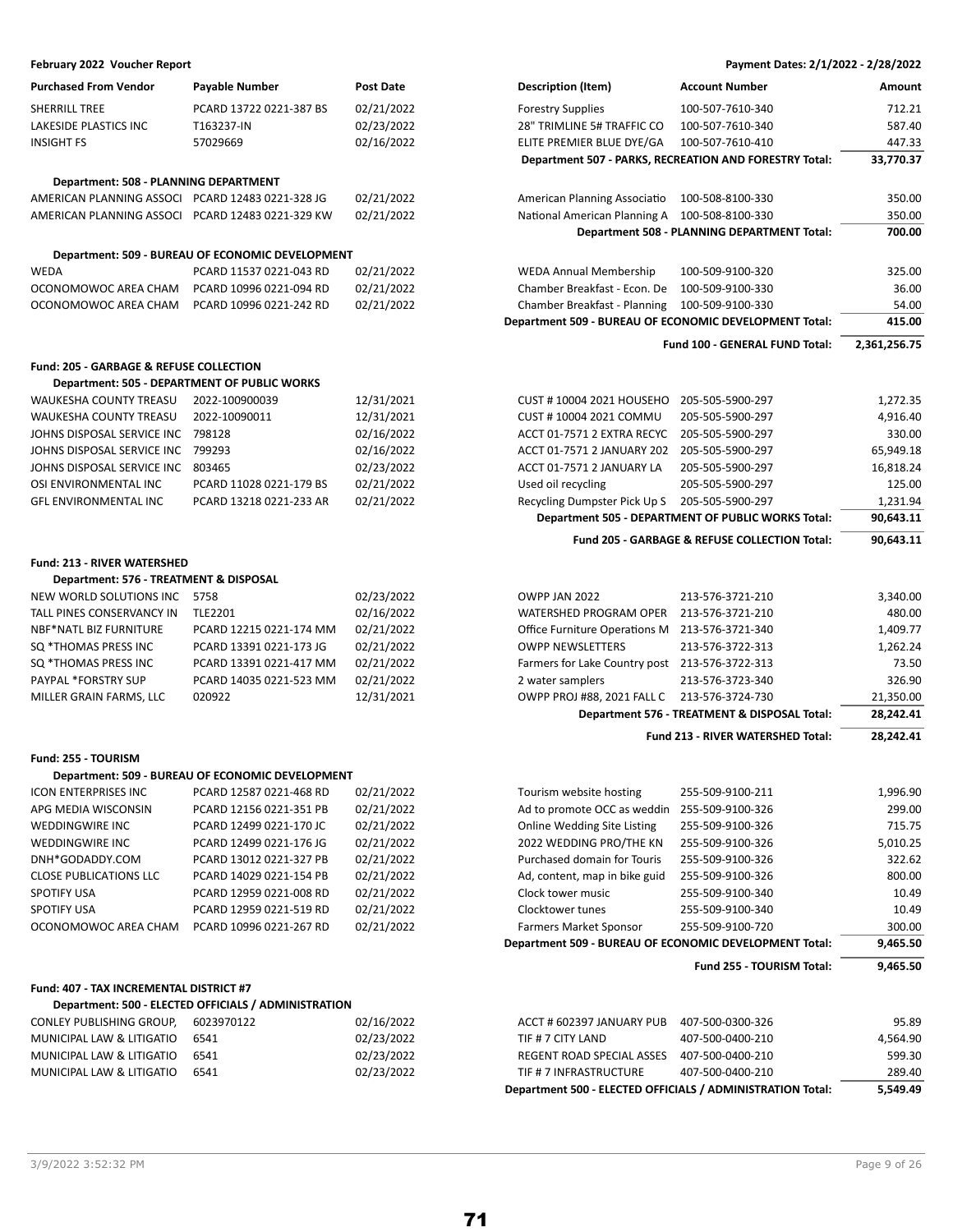| February 2022 Voucher Report               |                                                  |                  | Payment Dates: 2/1/2022 - 2/28/2022         |                                                        |            |  |  |
|--------------------------------------------|--------------------------------------------------|------------------|---------------------------------------------|--------------------------------------------------------|------------|--|--|
| <b>Purchased From Vendor</b>               | <b>Payable Number</b>                            | <b>Post Date</b> | <b>Description (Item)</b>                   | <b>Account Number</b>                                  | Amount     |  |  |
|                                            | Department: 505 - DEPARTMENT OF PUBLIC WORKS     |                  |                                             |                                                        |            |  |  |
| R A SMITH & ASSOCIATES                     | 163244 REISSUE                                   | 02/16/2022       | REISSUE PYMNT ON PO 12403 407-505-5300-210  |                                                        | 42,046.91  |  |  |
| R A SMITH & ASSOCIATES                     | 163245 REISSUE                                   | 02/16/2022       | REISSUE OLYMPIA FIELDS PHA 407-505-5300-210 |                                                        | 1,702.75   |  |  |
|                                            |                                                  |                  |                                             | Department 505 - DEPARTMENT OF PUBLIC WORKS Total:     | 43,749.66  |  |  |
|                                            |                                                  |                  |                                             | Fund 407 - TAX INCREMENTAL DISTRICT #7 Total:          | 49,299.15  |  |  |
| <b>Fund: 408 - CAPITAL IMPROVEMENTS</b>    |                                                  |                  |                                             |                                                        |            |  |  |
| Department: 503 - POLICE DEPARTMENT        |                                                  |                  |                                             |                                                        |            |  |  |
| TRIERWEILER CONSTRUCTION 60068             |                                                  | 12/31/2021       | <b>PSF Parking Lot Curb</b>                 | 408-503-3100-822                                       | 18,778.67  |  |  |
|                                            |                                                  |                  |                                             | Department 503 - POLICE DEPARTMENT Total:              | 18,778.67  |  |  |
| Department: 504 - FIRE DEPARTMENT          |                                                  |                  |                                             |                                                        |            |  |  |
| WESTERN LAKES FIRE DISTRIC 4706            |                                                  | 02/10/2022       | OPERATING & CAPITAL COSTS                   | 408-504-4200-810                                       | 473,804.00 |  |  |
|                                            |                                                  |                  |                                             | Department 504 - FIRE DEPARTMENT Total:                | 473,804.00 |  |  |
|                                            | Department: 505 - DEPARTMENT OF PUBLIC WORKS     |                  |                                             |                                                        |            |  |  |
| <b>BLOOM COMPANIES LLC</b>                 | 12541                                            | 12/31/2021       | 2021 STREET MAINTENANCE                     | 408-505-5300-210                                       | 456.00     |  |  |
| SHORT ELLIOT HENDRICKSON,                  | 418691                                           | 02/16/2022       | ACCT 5387 THACKERAY TRAIL                   | 408-505-5300-210                                       | 20,469.27  |  |  |
| <b>CLARK DIETZ</b>                         | 433049                                           | 12/31/2021       | 2022 Design Engineering for S               | 408-505-5300-210                                       | 4,735.00   |  |  |
| <b>CLARK DIETZ</b>                         | 433154                                           | 12/31/2021       | 2022 Design Engineering for S               | 408-505-5300-210                                       | 59,530.00  |  |  |
| EWALD CHEVROLET BUICK LL                   | PCARD 10402 0221-425 JG                          | 02/21/2022       | PARTS F/ FLEET                              | 408-505-5305-810                                       | 382.67     |  |  |
| MID STATE EQUIPMENT                        | Y11983                                           | 02/02/2022       | 2021 KAGE SBK120 SNOWFIR                    | 408-505-5305-810                                       | 9,249.00   |  |  |
| <b>EWALD AUTOMOTIVE GROUP</b>              | <b>DL378</b>                                     | 02/23/2022       | 2020 Ram 5500                               | 408-505-5305-811                                       | 65,034.00  |  |  |
| THE HOME DEPOT                             | PCARD 12139 0221-356 DM                          | 02/21/2022       | shelf parts for clerks area                 | 408-505-5510-820                                       | 18.94      |  |  |
| THE HOME DEPOT                             | PCARD 12139 0221-364 HP                          | 02/21/2022       | shelving for Clerks Area                    | 408-505-5510-820                                       | 94.63      |  |  |
|                                            |                                                  |                  |                                             | Department 505 - DEPARTMENT OF PUBLIC WORKS Total:     | 159,969.51 |  |  |
|                                            | Department: 507 - PARKS, RECREATION AND FORESTRY |                  |                                             |                                                        |            |  |  |
| WISCONSIN LIGHTING LAB, IN                 | 00033632                                         | 02/16/2022       | Poles for Skate Park lighting               | 408-507-7410-820                                       | 6,510.00   |  |  |
| WISCONSIN LIGHTING LAB, IN                 | 00033632                                         | 02/16/2022       | Pole Top Brackets/Light Moun                | 408-507-7410-820                                       | 1,995.00   |  |  |
| COMMERCIAL RECREATION SP 0018119           |                                                  | 02/23/2022       | Shade Structure for Skate Par               | 408-507-7410-820                                       | 18,550.00  |  |  |
|                                            |                                                  |                  |                                             | Department 507 - PARKS, RECREATION AND FORESTRY Total: | 27,055.00  |  |  |
|                                            |                                                  |                  |                                             | Fund 408 - CAPITAL IMPROVEMENTS Total:                 | 679,607.18 |  |  |
| <b>Fund: 601 - WASTEWATER UTILITY</b>      |                                                  |                  |                                             |                                                        |            |  |  |
| <b>GREAT AMERICAN COMFORT</b>              | 000296                                           | 02/23/2022       | SCHWEFEL & DICKSON OVERA 601-13805          |                                                        | 14.00      |  |  |
|                                            |                                                  |                  |                                             |                                                        | 14.00      |  |  |
| Department: 000 - UTILITIES                |                                                  |                  |                                             |                                                        |            |  |  |
| DANA INVESTMENT ADVISOR                    | 88188                                            | 02/02/2022       | ACCT # 2175 01/01-03/31/20                  | 601-412-8110-000                                       | 3,506.24   |  |  |
| U.S. BANK N.A.                             | 13062721                                         | 12/31/2021       | ACCT 001050980090 10/01-1                   | 601-412-8112-000                                       | 875.00     |  |  |
|                                            |                                                  |                  |                                             | <b>Department 000 - UTILITIES Total:</b>               | 4,381.24   |  |  |
| Department: 518 - ADMIN & GENERAL          |                                                  |                  |                                             |                                                        |            |  |  |
| MUNICIPAL LAW & LITIGATIO                  | 6541                                             | 02/23/2022       | PROF SVCS 12/02/2021-01/04                  | 601-518-3850-210                                       | 1,297.18   |  |  |
| <b>BAKER TILLY VIRCHOW KRAUS</b>           | BT1988534                                        | 12/31/2021       | 2021 Audited Financial State                | 601-518-3850-210                                       | 546.70     |  |  |
| WI DEPT OF JUSTICE                         | PCARD 11560 0221-346 TP                          | 02/21/2022       | <b>Background Check Fee</b>                 | 601-518-3850-210                                       | 7.00       |  |  |
| OFFICE COPYING EQUIPMENT                   | PCARD 12120 0221-042 MM                          | 02/21/2022       | Copies 12/10-1/9/22                         | 601-518-3850-240                                       | 262.23     |  |  |
| UNITED STATES POSTAL SERVI                 | 012822                                           | 02/02/2022       | <b>REFILL METER # 21059696</b>              | 601-518-3850-311                                       | 29.67      |  |  |
| UNITED STATES POSTAL SERVI                 | 021622                                           | 02/23/2022       | <b>REFILL METER # 21059696</b>              | 601-518-3850-311                                       | 18.14      |  |  |
| AMAZON                                     | PCARD 12068 0221-204 MM                          | 02/21/2022       | Shipping                                    | 601-518-3850-311                                       | 5.99       |  |  |
| <b>EHLERS &amp; ASSOCIATES INC</b>         | 013122                                           | 02/09/2022       | REG FEE MARK FRYE 2/17-18/                  | 601-518-3850-330                                       | 36.00      |  |  |
| EHLERS & ASSOCIATES INC                    | 013122                                           | 02/09/2022       | REG FEE LAURIE SULLIVAN 2/1                 | 601-518-3850-330                                       | 27.00      |  |  |
| TOM DICKSON                                | 020922                                           | 02/16/2022       | MILEAGE MWWO EXPO 02/0                      | 601-518-3850-330                                       | 84.24      |  |  |
| <b>KEVIN FREBER</b>                        | 020922                                           | 02/16/2022       | MILEAGE MWWO EXPO 02/0                      | 601-518-3850-330                                       | 83.66      |  |  |
| KALAHARI RESORT & CONF. C                  | PCARD 10680 0221-322 TD                          | 02/21/2022       | seminar                                     | 601-518-3850-330                                       | 244.71     |  |  |
| KALAHARI RESORT & CONF. C                  | PCARD 10680 0221-353 TD                          | 02/21/2022       | tax charge refund                           | 601-518-3850-330                                       | $-13.36$   |  |  |
| MISCELLANEOUS TRAINING &                   | PCARD 12159 0221-338 MM                          | 02/21/2022       | NASSCO PACP Course Training                 | 601-518-3850-330                                       | 1,850.00   |  |  |
| AMAZON                                     | PCARD 12068 0221-511 MM                          | 02/21/2022       | Headset for computer                        | 601-518-3850-340                                       | 24.29      |  |  |
| <b>NBF*NATL BIZ FURNITURE</b>              | PCARD 12215 0221-175 MM                          | 02/21/2022       | Office Furniture Operations M               | 601-518-3850-340                                       | 3,491.63   |  |  |
|                                            |                                                  |                  |                                             | Department 518 - ADMIN & GENERAL Total:                | 7,995.08   |  |  |
| Department: 573 - DISTRIBUTION MAINTENANCE |                                                  |                  |                                             |                                                        |            |  |  |
| STARNET TECHNOLOGIES INC                   | 0091908-IN                                       | 02/16/2022       | Lift Station SCADA upgrade                  | 601-573-7000-210                                       | 21,000.00  |  |  |
| <b>JAMES B REDFORD</b>                     | 314                                              | 02/16/2022       | REMOTE SVC 1/4-2/11/2022 L                  | 601-573-7000-210                                       | 4,243.75   |  |  |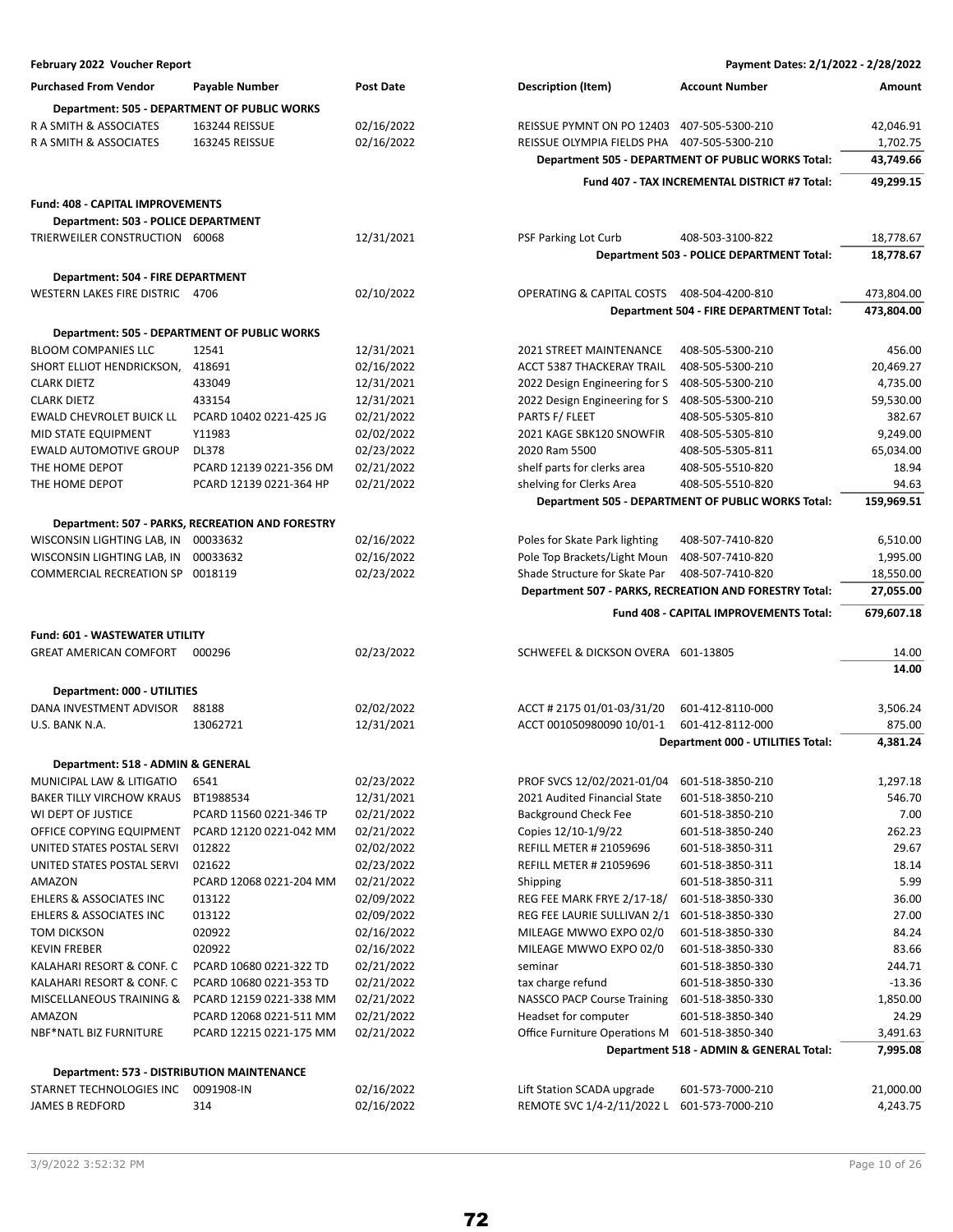| Purchased From Vendor               | <b>Payable Number</b>   | <b>Post Date</b> |
|-------------------------------------|-------------------------|------------------|
| APPLIED TECHNOLOGIES INC            | 35704                   | 02/16/202        |
| APPLIED TECHNOLOGIES INC            | 35704 2021 EXP          | 12/31/202        |
| SHORT ELLIOT HENDRICKSON,           | 419878                  | 02/16/202        |
| XYLEM WATER SOLUTIONS US 3556C07539 |                         | 02/02/202        |
|                                     |                         |                  |
| Department: 575 - COLLECTION        |                         |                  |
| AMAZON                              | PCARD 12068 0221-237 MM | 02/21/202        |

| <b>WE ENERGIES</b>                 | 012122 PONDVIEW         | 02/02/2022 |
|------------------------------------|-------------------------|------------|
| <b>WE ENERGIES</b>                 | 012122 WI AVE           | 02/02/2022 |
| <b>WE ENERGIES</b>                 | 012122 WI AVE           | 02/02/2022 |
| <b>WE ENERGIES</b>                 | 012822 WI AVE           | 02/09/2022 |
| <b>WE ENERGIES</b>                 | 020422 W LAKE DR        | 02/16/2022 |
| <b>WE ENERGIES</b>                 | 012122 PONDVIEW         | 02/02/2022 |
| <b>WE ENERGIES</b>                 | 012122 PONDVIEW         | 02/02/2022 |
| <b>WE ENERGIES</b>                 | 012122 WI AVE           | 02/02/2022 |
| <b>WE ENERGIES</b>                 | 012522 MNRL SRNGS       | 02/02/2022 |
| <b>WE ENERGIES</b>                 | 012722 N GLDN LK        | 02/09/2022 |
| <b>WE ENERGIES</b>                 | 012722 YOSEMITE         | 02/09/2022 |
| <b>WE ENERGIES</b>                 | 012822 LAPHAM           | 02/09/2022 |
| <b>WE ENERGIES</b>                 | 012822 WI AVE           | 02/09/2022 |
| <b>WE ENERGIES</b>                 | 020222 SARATOGA         | 02/16/2022 |
| <b>WE ENERGIES</b>                 | 020422 DR               | 02/16/2022 |
| <b>WE ENERGIES</b>                 | 020422 W LAKE DR        | 02/16/2022 |
| <b>WE ENERGIES</b>                 | 020622 LILY             | 02/16/2022 |
| <b>WE ENERGIES</b>                 | 020922 GOLDFINCH        | 02/23/2022 |
| STARNET TECHNOLOGIES INC           | 0091992-IN              | 02/09/2022 |
| ACE HARDWARE OF OCONOM             | 013122 WW               | 02/09/2022 |
| USA BLUE BOOK INC                  | PCARD 11436 0221-132 TD | 02/21/2022 |
| USA BLUE BOOK INC                  | PCARD 11436 0221-419 TD | 02/21/2022 |
| ACE HARDWARE OF OCONOM             | 013122 WW               | 02/09/2022 |
| <b>CUMMINS NPOWER LLC</b>          | PCARD 10283 0221-459 TD | 02/21/2022 |
| PROHEALTH CARE MEDICAL A           | 311724                  | 02/16/2022 |
| OLSEN SAFETY EQUIP CORP.           | PCARD 11023 0221-060 MM | 02/21/2022 |
| <b>GREAT AMERICAN COMFORT</b>      | 000296                  | 02/23/2022 |
| <b>DERRICK UECKER</b>              | 010722                  | 02/02/2022 |
| <b>EGGERS IMPRINTS</b>             | PCARD 10365 0221-171 TD | 02/21/2022 |
| <b>HIVIS &amp; SUMMIT SAFETY</b>   | PCARD 13715 0221-089 TD | 02/21/2022 |
| DIGGERS HOTLINE INC.               | 220 1 25401             | 02/16/2022 |
| DLT SOLUTIONS INC                  | PCARD 12582 0221-428 JG | 02/21/2022 |
| <b>NORTHERN TOOL &amp; EQUIPME</b> | PCARD 10132 0221-262 TD | 02/21/2022 |
| <b>GRAINGER</b>                    | PCARD 10508 0221-376 JR | 02/21/2022 |
| <b>GRAINGER</b>                    | PCARD 10508 0221-418 TD | 02/21/2022 |
| USA BLUE BOOK INC                  | PCARD 11436 0221-497 TD | 02/21/2022 |
|                                    |                         |            |

## **Department: 576 - TREATMENT & DISPOSAL**

| NORTHERN LAKE SERVICE INC          | PCARD 10986 0221-457 MM | 02/21/2022 |
|------------------------------------|-------------------------|------------|
| WI EMERGENCY MANAGEME              | 227609                  | 02/02/2022 |
| USA BLUE BOOK INC                  | PCARD 11436 0221-296 TD | 02/21/2022 |
| NCL OF WISCONSIN INC               | PCARD 12216 0221-172 TD | 02/21/2022 |
| <b>NCL OF WISCONSIN INC</b>        | PCARD 12216 0221-397 TD | 02/21/2022 |
| <b>NCL OF WISCONSIN INC</b>        | PCARD 12216 0221-297 TD | 02/21/2022 |
| <b>WE ENERGIES</b>                 | 012522 WW               | 02/02/2022 |
| LORLEBERGS                         | 013122 WW               | 02/16/2022 |
| ACE HARDWARE OF OCONOM             | 013122 WW               | 02/09/2022 |
| <b>NORTHERN TOOL &amp; EQUIPME</b> | PCARD 10132 0221-350 TD | 02/21/2022 |
| <b>GRAINGER</b>                    | PCARD 10508 0221-471 TD | 02/21/2022 |
| USA BLUE BOOK INC                  | PCARD 11436 0221-265 TD | 02/21/2022 |
| AMAZON                             | PCARD 12068 0221-245 MM | 02/21/2022 |
| <b>CINTAS</b>                      | PCARD 12078 0221-319 MM | 02/21/2022 |
| <b>GRAINGER</b>                    | PCARD 10508 0221-437 TD | 02/21/2022 |

# **February 2022 Voucher Report Payment Dates: 2/1/2022 - 2/28/2022**

| <b>Purchased From Vendor</b>                      | <b>Payable Number</b>                              | <b>Post Date</b> | <b>Description (Item)</b>          | <b>Account Number</b>                            | Amount    |
|---------------------------------------------------|----------------------------------------------------|------------------|------------------------------------|--------------------------------------------------|-----------|
|                                                   |                                                    |                  |                                    |                                                  |           |
| APPLIED TECHNOLOGIES INC                          | 35704                                              | 02/16/2022       | <b>Engineering Design Services</b> | 601-573-7000-210                                 | 3,046.00  |
| APPLIED TECHNOLOGIES INC                          | 35704 2021 EXP                                     | 12/31/2021       | <b>Engineering Design Services</b> | 601-573-7000-210                                 | 1,182.50  |
| SHORT ELLIOT HENDRICKSON,                         | 419878                                             | 02/16/2022       | <b>Engineering Design Services</b> | 601-573-7000-210                                 | 6,002.89  |
| XYLEM WATER SOLUTIONS US                          | 3556C07539                                         | 02/02/2022       | CUST # 065829 KIT, REPAIR BA       | 601-573-7000-810                                 | 2,348.00  |
|                                                   |                                                    |                  |                                    | Department 573 - DISTRIBUTION MAINTENANCE Total: | 37,823.14 |
| Department: 575 - COLLECTION                      |                                                    |                  |                                    |                                                  |           |
| AMAZON                                            | PCARD 12068 0221-237 MM                            | 02/21/2022       | Televising storage fee for telev   | 601-575-3001-210                                 | 9.25      |
| <b>WE ENERGIES</b>                                | 012122 PONDVIEW                                    | 02/02/2022       | ACCT 071466413-00002 12/2          | 601-575-3002-222                                 | 10.23     |
| WE ENERGIES                                       | 012122 WI AVE                                      | 02/02/2022       | ACCT 0714660413-00013 12/          | 601-575-3002-222                                 | 459.85    |
| WE ENERGIES                                       | 012122 WI AVE                                      | 02/02/2022       | ACCT 0714660413-00013 12/          | 601-575-3002-222                                 | 3.75      |
| WE ENERGIES                                       | 012822 WI AVE                                      | 02/09/2022       | ACCT 0714660413-00010 12/          | 601-575-3002-222                                 | 198.76    |
| WE ENERGIES                                       | 020422 W LAKE DR                                   | 02/16/2022       | ACCT 0714660413-00012 12/          | 601-575-3002-222                                 | 340.21    |
| WE ENERGIES                                       | 012122 PONDVIEW                                    | 02/02/2022       | ACCT 071466413-00002 12/2          | 601-575-3002-224                                 | 1.68      |
| WE ENERGIES                                       | 012122 PONDVIEW                                    | 02/02/2022       | ACCT 071466413-00002 12/2          | 601-575-3002-224                                 | 186.76    |
| WE ENERGIES                                       | 012122 WI AVE                                      | 02/02/2022       | ACCT 0714660413-00013 12/          | 601-575-3002-224                                 | 10.23     |
| WE ENERGIES                                       | 012522 MNRL SRNGS                                  | 02/02/2022       | ACCT 0714660413-00006 12/          | 601-575-3002-224                                 | 12.28     |
| WE ENERGIES                                       | 012722 N GLDN LK                                   | 02/09/2022       | ACCT 0714660413-00004 12/          | 601-575-3002-224                                 | 10.55     |
| WE ENERGIES                                       | 012722 YOSEMITE                                    | 02/09/2022       | ACCT 0714660413-00005 12/          | 601-575-3002-224                                 | 9.24      |
| WE ENERGIES                                       | 012822 LAPHAM                                      | 02/09/2022       | ACCT 0714660413-00001 12/          | 601-575-3002-224                                 | 59.99     |
| WE ENERGIES                                       | 012822 WI AVE                                      | 02/09/2022       | ACCT 0714660413-00010 12/          | 601-575-3002-224                                 | 9.57      |
| WE ENERGIES                                       | 020222 SARATOGA                                    | 02/16/2022       | ACCT 0703477372-00001 01/          | 601-575-3002-224                                 | 10.56     |
| WE ENERGIES                                       | 020422 DR                                          | 02/16/2022       | ACCT 0714660413-0007 01/0          | 601-575-3002-224                                 | 10.57     |
| WE ENERGIES                                       | 020422 W LAKE DR                                   | 02/16/2022       | ACCT 0714660413-00012 12/          | 601-575-3002-224                                 | 10.56     |
| WE ENERGIES                                       | 020622 LILY                                        | 02/16/2022       | ACCT 0714660413-00009 01/          | 601-575-3002-224                                 | 9.24      |
| WE ENERGIES                                       | 020922 GOLDFINCH                                   | 02/23/2022       | ACCT 0714660413-                   | 601-575-3002-224                                 | 10.58     |
| STARNET TECHNOLOGIES INC                          | 0091992-IN                                         | 02/09/2022       | <b>CUST # 5692192 NCC DATA M</b>   | 601-575-3002-226                                 | 1,059.00  |
| ACE HARDWARE OF OCONOM                            | 013122 WW                                          | 02/09/2022       | ACCT 3280 JANUARY PURCHA           | 601-575-3002-340                                 | 21.59     |
| USA BLUE BOOK INC                                 | PCARD 11436 0221-132 TD                            | 02/21/2022       | pipe stand                         | 601-575-3002-340                                 | 394.22    |
| USA BLUE BOOK INC                                 | PCARD 11436 0221-419 TD                            | 02/21/2022       | parts for pump stations            | 601-575-3002-340                                 | 103.14    |
| ACE HARDWARE OF OCONOM                            | 013122 WW                                          | 02/09/2022       | ACCT 3280 JANUARY PURCHA           | 601-575-3002-435                                 | 29.70     |
| <b>CUMMINS NPOWER LLC</b>                         | PCARD 10283 0221-459 TD                            | 02/21/2022       | <b>Block heaters</b>               | 601-575-3002-435                                 | 519.38    |
| PROHEALTH CARE MEDICAL A                          | 311724                                             | 02/16/2022       | <b>EMERGENCY DEPT - DRUG AN</b>    | 601-575-3022-210                                 | 250.00    |
| OLSEN SAFETY EQUIP CORP.                          | PCARD 11023 0221-060 MM                            | 02/21/2022       | Latex gloves                       | 601-575-3022-340                                 | 301.40    |
| GREAT AMERICAN COMFORT                            | 000296                                             | 02/23/2022       | JEFF SCHWEFEL & TOM DICKS          | 601-575-3022-346                                 | 300.00    |
| DERRICK UECKER                                    | 010722                                             | 02/02/2022       | 2022 WORK BOOT REIMBURS            | 601-575-3022-346                                 | 150.00    |
| <b>EGGERS IMPRINTS</b>                            | PCARD 10365 0221-171 TD                            | 02/21/2022       | clothing                           | 601-575-3022-346                                 | 972.00    |
| HIVIS & SUMMIT SAFETY                             | PCARD 13715 0221-089 TD                            | 02/21/2022       | safety gloves                      | 601-575-3022-346                                 | 22.98     |
| DIGGERS HOTLINE INC.                              | 220 1 25401                                        | 02/16/2022       | JANUARY 2022                       | 601-575-3601-210                                 | 49.66     |
| DLT SOLUTIONS INC                                 | PCARD 12582 0221-428 JG                            | 02/21/2022       | ARCH ENG & CONST COL & A           | 601-575-3601-241                                 | 1,044.48  |
| NORTHERN TOOL & EQUIPME                           | PCARD 10132 0221-262 TD                            | 02/21/2022       | tools                              | 601-575-3601-340                                 | 106.99    |
| GRAINGER                                          | PCARD 10508 0221-376 JR                            | 02/21/2022       | green marking paint - wastew       | 601-575-3601-340                                 | 103.32    |
| <b>GRAINGER</b>                                   | PCARD 10508 0221-418 TD                            | 02/21/2022       | for collection system              | 601-575-3601-340                                 | 88.69     |
| USA BLUE BOOK INC                                 | PCARD 11436 0221-497 TD                            | 02/21/2022       | fernco's                           | 601-575-3601-340                                 | 238.66    |
|                                                   |                                                    |                  |                                    | Department 575 - COLLECTION Total:               | 7,129.07  |
| Department: 576 - TREATMENT & DISPOSAL            |                                                    |                  |                                    |                                                  |           |
| NORTHERN LAKE SERVICE INC PCARD 10986 0221-457 MM |                                                    |                  |                                    |                                                  | 349.82    |
|                                                   | 227609                                             | 02/21/2022       | Lab sample testing                 | 601-576-3619-210                                 |           |
| WI EMERGENCY MANAGEME<br>USA BLUE BOOK INC        |                                                    | 02/02/2022       | FACILITY ID 9006 TIER II FEE       | 601-576-3619-324                                 | 405.00    |
|                                                   | PCARD 11436 0221-296 TD                            | 02/21/2022       | tss oven                           | 601-576-3619-340                                 | 1,011.02  |
| NCL OF WISCONSIN INC                              | PCARD 12216 0221-172 TD<br>PCARD 12216 0221-397 TD | 02/21/2022       | lab supplies                       | 601-576-3619-340<br>601-576-3619-340             | 1,062.22  |
| NCL OF WISCONSIN INC                              |                                                    | 02/21/2022       | lab supplies                       |                                                  | 136.80    |
| NCL OF WISCONSIN INC                              | PCARD 12216 0221-297 TD                            | 02/21/2022       | still parts                        | 601-576-3619-435                                 | 1,324.78  |
| WE ENERGIES                                       | 012522 WW                                          | 02/02/2022       | ACCT 0714660413-00014 12/          | 601-576-3621-224                                 | 3,148.81  |
| LORLEBERGS                                        | 013122 WW                                          | 02/16/2022       | ACCT 3484 JANUARY PURCHA           | 601-576-3703-340                                 | 56.91     |
| ACE HARDWARE OF OCONOM                            | 013122 WW                                          | 02/09/2022       | ACCT 3280 JANUARY PURCHA           | 601-576-3703-340                                 | 26.23     |
| NORTHERN TOOL & EQUIPME                           | PCARD 10132 0221-350 TD                            | 02/21/2022       | tools                              | 601-576-3703-340                                 | 213.98    |
| GRAINGER                                          | PCARD 10508 0221-471 TD                            | 02/21/2022       | tool                               | 601-576-3703-340                                 | 12.69     |
| USA BLUE BOOK INC                                 | PCARD 11436 0221-265 TD                            | 02/21/2022       | tool                               | 601-576-3703-340                                 | 127.37    |
| AMAZON                                            | PCARD 12068 0221-245 MM                            | 02/21/2022       | Wypalls                            | 601-576-3703-340                                 | 88.00     |
| CINTAS                                            | PCARD 12078 0221-319 MM                            | 02/21/2022       | Mats-January                       | 601-576-3703-530                                 | 140.00    |
| GRAINGER                                          | PCARD 10508 0221-437 TD                            | 02/21/2022       | for screen room                    | 601-576-3704-340                                 | 27.38     |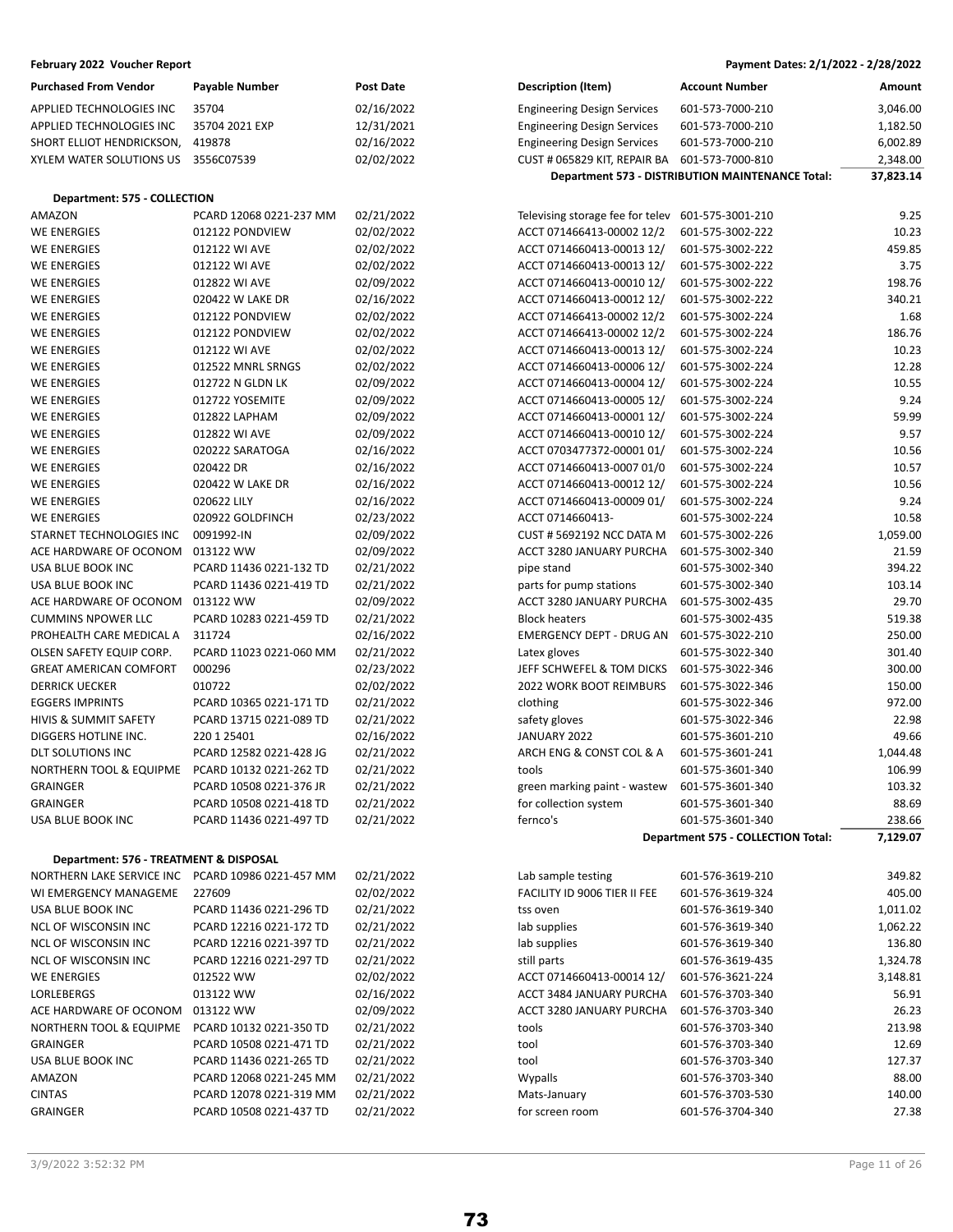| <b>Purchased From Vendor</b>         | <b>Payable Number</b>   | <b>Post Date</b> | <b>Description (Item)</b>        | <b>Account Number</b>                        | Amount    |
|--------------------------------------|-------------------------|------------------|----------------------------------|----------------------------------------------|-----------|
| <b>HAWKINS INC</b>                   | PCARD 12101 0221-482 TD | 02/21/2022       | chlorine                         | 601-576-3709-340                             | 425.63    |
| <b>GRAINGER</b>                      | PCARD 10508 0221-449 TD | 02/21/2022       | for raw pump check valve         | 601-576-3709-435                             | 120.48    |
| <b>LORLEBERGS</b>                    | 013122 WW               | 02/16/2022       | ACCT 3484 JANUARY PURCHA         | 601-576-3711-340                             | 103.55    |
| SOLENIS                              | PCARD 12134 0221-470 MM | 02/21/2022       | 4 barrels polymer                | 601-576-3711-340                             | 3,942.00  |
| <b>LORLEBERGS</b>                    | 013122 WW               | 02/16/2022       | ACCT 3484 JANUARY PURCHA         | 601-576-3712-340                             | 26.09     |
| ACE HARDWARE OF OCONOM               | 013122 WW               | 02/09/2022       | ACCT 3280 JANUARY PURCHA         | 601-576-3712-340                             | 1.53      |
| STARNET TECHNOLOGIES INC             | 0091992-IN              | 02/09/2022       | <b>CUST # 5692192 NCC DATA M</b> | 601-576-3715-226                             | 45.00     |
| <b>GRAINGER</b>                      | PCARD 10508 0221-448 TD | 02/21/2022       | Ups for computer                 | 601-576-3715-340                             | 114.24    |
| <b>GRAINGER</b>                      | PCARD 10508 0221-396 TD | 02/21/2022       | parts for ferric system          | 601-576-3717-340                             | 64.07     |
| <b>KEMIRA WATER SOLUTIONS</b>        | PCARD 12108 0221-399 TD | 02/21/2022       | <b>FERRIC CHLORIDE</b>           | 601-576-3717-340                             | 5,725.06  |
|                                      |                         |                  |                                  | Department 576 - TREATMENT & DISPOSAL Total: | 18,698.66 |
| Department: 578 - SANITARY DISTRICTS |                         |                  |                                  |                                              |           |
| STARNET TECHNOLOGIES INC             | 0091992-IN              | 02/09/2022       | <b>CUST # 5692192 NCC DATA M</b> | 601-578-3853-226                             | 45.00     |
| STARNET TECHNOLOGIES INC             | 0091992-IN              | 02/09/2022       | <b>CUST # 5692192 NCC DATA M</b> | 601-578-3854-226                             | 45.00     |
| STARNET TECHNOLOGIES INC             | 0091992-IN              | 02/09/2022       | <b>CUST # 5692192 NCC DATA M</b> | 601-578-3855-226                             | 90.00     |
| STARNET TECHNOLOGIES INC             | 0091992-IN              | 02/09/2022       | <b>CUST # 5692192 NCC DATA M</b> | 601-578-3856-226                             | 90.00     |
|                                      |                         |                  |                                  | Department 578 - SANITARY DISTRICTS Total:   | 270.00    |
|                                      |                         |                  |                                  | Fund 601 - WASTEWATER UTILITY Total:         | 76,311.19 |
|                                      |                         |                  |                                  |                                              |           |
| Fund: 602 - WATER UTILITY            |                         |                  |                                  |                                              |           |
| AMAZON                               | PCARD 12068 0221-178 JG | 02/21/2022       | <b>OVERAGE ON BOOTS</b>          | 602-11430                                    | 9.95      |
| <b>MISCELLANEOUS OTHER</b>           | PCARD 12158 0221-068 JG | 02/21/2022       | OVERAGE & SALES TAX RETU         | 602-11430                                    | 34.57     |
| <b>FERGUSON WTRWRKS</b>              | PCARD 12283 0221-137 JR | 02/21/2022       | water inventory - 10 alpha co    | 602-11541                                    | 1,157.66  |
| <b>FERGUSON WTRWRKS</b>              | PCARD 12283 0221-251 JR | 02/21/2022       | water inventory - 8x12 stainle   | 602-11541                                    | 429.18    |
| WI DEPT OF REVENUE - SALES           | 021822                  | 02/18/2022       | <b>JANUARY SALES TAX</b>         | 602-22411                                    | 8.00      |
|                                      |                         |                  |                                  |                                              | 1,639.36  |
| Department: 000 - UTILITIES          |                         |                  |                                  |                                              |           |
| WI DEPT OF REVENUE - SALES 021822    |                         | 02/18/2022       | <b>JANUARY SALES TAX</b>         | 602-411-4740-000                             | $-0.04$   |
|                                      |                         |                  |                                  | Department 000 - UTILITIES Total:            | $-0.04$   |
| Department: 516 - CUSTOMER SERVICE   |                         |                  |                                  |                                              |           |
| <b>BB&amp;T CO - CPS OPERATIONS</b>  | OCON0101                | 12/15/2021       | ARBOX 11/1-11/30/2021            | 602-516-9903-211                             | 51.90     |
| UNITED STATES POSTAL SERVI           | 012822                  | 02/02/2022       | <b>REFILL METER # 21059696</b>   | 602-516-9903-311                             | 47.29     |
| UNITED STATES POSTAL SERVI           | 021622                  | 02/23/2022       | <b>REFILL METER # 21059696</b>   | 602-516-9903-311                             | 42.85     |
| <b>BETH WEBER</b>                    | 020922                  | 02/16/2022       | MILEAGE WPPI NORTHSTAR N         | 602-516-9903-330                             | 34.75     |
|                                      |                         |                  |                                  | Department 516 - CUSTOMER SERVICE Total:     | 176.79    |
| Department: 518 - ADMIN & GENERAL    |                         |                  |                                  |                                              |           |
| <b>EHLERS &amp; ASSOCIATES INC</b>   | 013122                  | 02/09/2022       | REG FEE MARK FRYE 2/17-18/       | 602-518-9920-330                             | 18.00     |
| EHLERS & ASSOCIATES INC              | 013122                  | 02/09/2022       | REG FEE LAURIE SULLIVAN 2/1      | 602-518-9920-330                             | 9.00      |
| <b>LUCAS CAINE</b>                   | 021522                  | 02/23/2022       | MILEAGE/PER DIEM WIAWW           | 602-518-9920-330                             | 149.13    |
| DYLAN LUCAS                          | 021522                  | 02/23/2022       | MILEAGE/PER DIEM WIAWW           | 602-518-9920-330                             | 144.45    |
| JOSHUA WELLMANN                      | 021522                  | 02/23/2022       | MILEAGE/PER DIEM WIAWW           | 602-518-9920-330                             | 144.45    |
| KALAHARI RESORT & CONF. C            | PCARD 10680 0221-002 JG | 02/21/2022       | HOTEL ROOM DYLAN LUCAS           | 602-518-9920-330                             | 109.00    |
| KALAHARI RESORT & CONF. C            | PCARD 10680 0221-003 JG | 02/21/2022       | HOTEL RM. JOSH WELLMANN          | 602-518-9920-330                             | 109.00    |
| KALAHARI RESORT & CONF. C            | PCARD 10680 0221-073 JG | 02/21/2022       | LUCAS CAINE HOTEL ROOM A         | 602-518-9920-330                             | 109.00    |
| WI SECTION-AWWA                      | PCARD 11579 0221-161 JG | 02/21/2022       | LUCAS CAINE REGISTRATION A       | 602-518-9920-330                             | 198.00    |
| WI SECTION-AWWA                      | PCARD 11579 0221-196 JG | 02/21/2022       | J. WELLMANN & DYLAN LUCA         | 602-518-9920-330                             | 288.00    |
| WI SECTION-AWWA                      | PCARD 11579 0221-314 JG | 02/21/2022       | S. OSBORN WI. WIAWWA PFA         | 602-518-9920-330                             | 25.00     |
| WISCONSIN RURAL WATER AS             | PCARD 11617 0221-433 JG | 02/21/2022       | J. HELSER FEE F/ REG. CONV. F    | 602-518-9920-330                             | 5.50      |
| WISCONSIN RURAL WATER AS             | PCARD 11617 0221-446 JG | 02/21/2022       | JUSTIN HELSER REGISTRATION       | 602-518-9920-330                             | 100.00    |
| WE ENERGIES                          | 012722 808 BLDG         | 02/16/2022       | ACCT 0709584940-00004 12/        | 602-518-9921-224                             | 1,077.77  |
| UNITED STATES POSTAL SERVI           | 012822                  | 02/02/2022       | <b>REFILL METER # 21059696</b>   | 602-518-9921-311                             | 9.79      |
| UNITED STATES POSTAL SERVI           | 021622                  | 02/23/2022       | <b>REFILL METER # 21059696</b>   | 602-518-9921-311                             | 5.99      |
| MUNICIPAL ENVIRONMENTAL              | 2022 MEMBERSHIP         | 02/16/2022       | 2022 MEMBERSHIP CHARGES          | 602-518-9921-320                             | 1,684.20  |
| WISCONSIN RURAL WATER AS             | S5076                   | 02/16/2022       | SYSTEM MEMERSHIP RENEW           | 602-518-9921-320                             | 615.00    |
| AMAZON                               | PCARD 12068 0221-400 JG | 02/21/2022       | PHONE CORD DETANGLERS U          | 602-518-9921-340                             | 4.78      |
| MISCELLANEOUS OTHER                  | PCARD 12158 0221-244 JS | 02/21/2022       | <b>Standing Desk</b>             | 602-518-9921-340                             | 80.00     |
| PITNEY BOWES INC.                    | PCARD 11077 0221-282 JS | 02/21/2022       | Postage Meter Rent 02/22-04      | 602-518-9921-530                             | 29.70     |
| MUNICIPAL LAW & LITIGATIO            | 6541                    | 02/23/2022       | <b>PFAS</b>                      | 602-518-9923-210                             | 65.00     |
| MUNICIPAL LAW & LITIGATIO            | 6541                    | 02/23/2022       | PROF SVCS 12/02/2021-01/04       | 602-518-9923-210                             | 1,297.18  |
|                                      |                         |                  |                                  |                                              |           |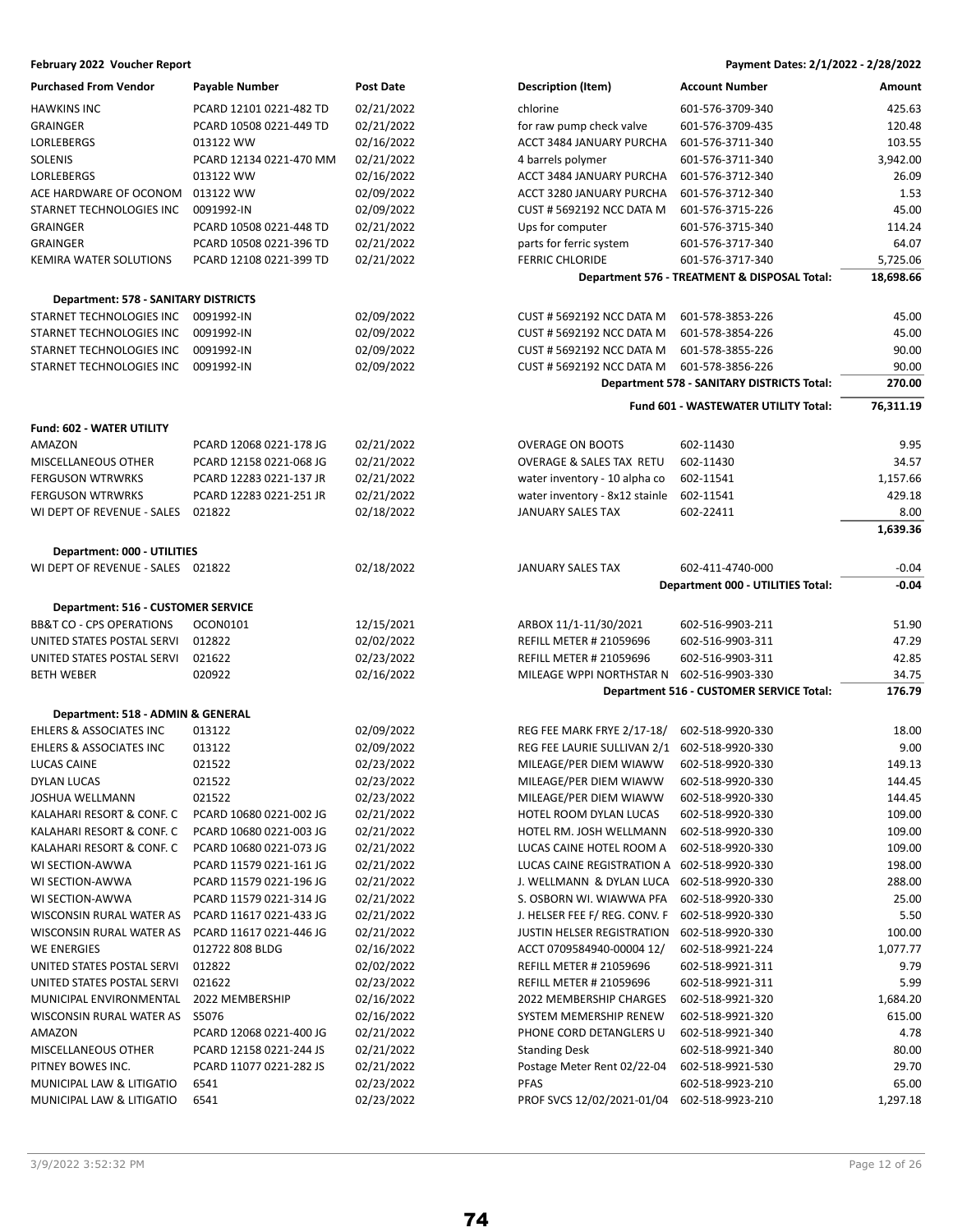| <b>Purchased From Vendor</b>                           | <b>Payable Number</b>                              | Post Date                | <b>Description (Item)</b>                       | <b>Account Number</b>                                   | Amount               |
|--------------------------------------------------------|----------------------------------------------------|--------------------------|-------------------------------------------------|---------------------------------------------------------|----------------------|
| <b>BAKER TILLY VIRCHOW KRAUS</b>                       | BT1988534                                          | 12/31/2021               | 2021 Audited Financial State                    | 602-518-9923-210                                        | 546.70               |
|                                                        |                                                    |                          |                                                 | Department 518 - ADMIN & GENERAL Total:                 | 6,824.64             |
| Department: 533 - PUMPING MAINTENANCE                  |                                                    |                          |                                                 |                                                         |                      |
| LORLEBERGS                                             | 013122 UTIL                                        | 02/16/2022               | ACCT #3470 JANUARY PURCH                        | 602-533-6631-400                                        | 61.71                |
| ACE HARDWARE OF OCONOM                                 | 013122 UTIL                                        | 02/09/2022               | ACCT 3270 JANUARY PURCHA                        | 602-533-6631-400                                        | 19.98                |
| <b>LORLEBERGS</b>                                      | 013122 UTIL                                        | 02/16/2022               | ACCT #3470 JANUARY PURCH                        | 602-533-6631-435                                        | 6.29                 |
| <b>NAPA AUTO PARTS</b>                                 | PCARD 11005 0221-075 JG                            | 02/21/2022               | FILTERS F/ WATER GENERATO                       | 602-533-6632-435                                        | 146.03               |
|                                                        |                                                    |                          |                                                 | Department 533 - PUMPING MAINTENANCE Total:             | 234.01               |
|                                                        |                                                    |                          |                                                 |                                                         |                      |
| <b>Department: 534 - TREATMENT OPERATIONS</b>          |                                                    |                          |                                                 |                                                         |                      |
| <b>HAWKINS INC</b>                                     | PCARD 12101 0221-062 JR                            | 02/21/2022               | Chlorine & fluoride                             | 602-534-6641-340                                        | 614.11               |
| MARTELLE WATER TREATMEN                                | PCARD 12115 0221-235 JR                            | 02/21/2022               | aqua mag bulk                                   | 602-534-6641-340                                        | 2,345.96             |
| NORTHERN LAKE SERVICE INC<br>WI STATE LABORATORY OF HY | PCARD 10986 0221-167 JG<br>PCARD 11581 0221-436 JR | 02/21/2022               | <b>WATER SAMPLES TESTED</b>                     | 602-534-6642-210                                        | 374.00<br>26.00      |
|                                                        |                                                    | 02/21/2022               | fluoride testing                                | 602-534-6642-210                                        |                      |
| UNITED STATES POSTAL SERVI                             | 012822                                             | 02/02/2022               | <b>REFILL METER # 21059696</b>                  | 602-534-6642-311                                        | 4.50                 |
| UNITED STATES POSTAL SERVI                             | 021622                                             | 02/23/2022               | <b>REFILL METER # 21059696</b>                  | 602-534-6642-311                                        | 4.50                 |
| ACE HARDWARE OF OCONOM                                 | 013122 UTIL<br>323871                              | 02/09/2022<br>02/02/2022 | ACCT 3270 JANUARY PURCHA                        | 602-534-6642-340<br>602-534-6642-340                    | 20.08                |
| MULCAHY SHAW WATER INC                                 |                                                    |                          | TUBE 2.29MM IN FRAME FOR                        |                                                         | 789.95               |
|                                                        |                                                    |                          |                                                 | <b>Department 534 - TREATMENT OPERATIONS Total:</b>     | 4,179.10             |
| <b>Department: 572 - DISTRIBUTION OPERATIONS</b>       |                                                    |                          |                                                 |                                                         |                      |
| DIGGERS HOTLINE INC.                                   | 220 1 25401                                        | 02/16/2022               | JANUARY 2022                                    | 602-572-6662-210                                        | 111.08               |
| ACE HARDWARE OF OCONOM                                 | 013122 UTIL                                        | 02/09/2022               | ACCT 3270 JANUARY PURCHA                        | 602-572-6662-340                                        | 407.50               |
| <b>GRAINGER</b>                                        | PCARD 10508 0221-377 JR                            | 02/21/2022               | diesel gas can for water dept                   | 602-572-6662-340                                        | 122.61               |
| <b>AMAZON</b>                                          | PCARD 12068 0221-141 JG                            | 02/21/2022               | SAFETY ITEMS F/ WATER WAT                       | 602-572-6662-340                                        | 8.93                 |
| <b>HERSLOF OPTICAL</b>                                 | PCARD 12286 0221-264 TP                            | 02/21/2022               | Safety Glass- Galasinski                        | 602-572-6662-340                                        | 119.00               |
| <b>GALETON</b>                                         | PCARD 12426 0221-036 JG                            | 02/21/2022               | <b>GLOVES F/ WATER DEPT</b>                     | 602-572-6662-340                                        | 128.27               |
| <b>JUSTIN HELSER</b>                                   | 012422                                             | 02/02/2022               | WORK BOOT REIMBURSEMEN                          | 602-572-6662-346                                        | 150.00               |
| <b>JOSHUA WELLMANN</b>                                 | 3958448                                            | 02/16/2022               | WORK BOOT REIMBURSEMEN                          | 602-572-6662-346                                        | 150.00               |
| AMAZON                                                 | PCARD 12068 0221-180 JG                            | 02/21/2022               | SAFETY BOOTS F/ ANDY GALA                       | 602-572-6662-346                                        | 150.00               |
| MISCELLANEOUS OTHER                                    | PCARD 12158 0221-070 JG                            | 02/21/2022               | ANDY GALASINSKI BOOT ALLO                       | 602-572-6662-346                                        | 150.00               |
| MISCELLANEOUS OTHER                                    | PCARD 12158 0221-352 JG                            | 02/21/2022               | A. GALASINSKI RETURNED SAF                      | 602-572-6662-346                                        | $-174.57$            |
| <b>BAXTER &amp; WOODMAN</b>                            | 0231066                                            | 02/16/2022               | <b>CLIENT OCONC RISK &amp; RESILIE</b>          | 602-572-6665-210                                        | 1,500.00             |
| IN *AMERICAN LEAK DETECTI                              | PCARD 13382 0221-133 JR                            | 02/21/2022               | Leak detection at 114 E Lisbo                   | 602-572-6665-210                                        | 500.00               |
| IN *AMERICAN LEAK DETECTI                              | PCARD 13382 0221-134 JR                            | 02/21/2022               | Leak detection at 722 E Harva                   | 602-572-6665-210                                        | 500.00               |
| DLT SOLUTIONS INC                                      | PCARD 12582 0221-430 JG                            | 02/21/2022               | ARCH ENG & CONST COL & A                        | 602-572-6665-241                                        | 1,044.49             |
|                                                        |                                                    |                          |                                                 | <b>Department 572 - DISTRIBUTION OPERATIONS Total:</b>  | 4,867.31             |
| Department: 573 - DISTRIBUTION MAINTENANCE             |                                                    |                          |                                                 |                                                         |                      |
| LINDE GAS & EQUIPMENT INC PCARD 13673 0221-052 JG      |                                                    | 02/21/2022               | WATER PT. WELDING SUPPLIE                       | 602-573-6673-340                                        | 45.45                |
| OKAUCHEE REDI-MIX INC                                  | 013122 UTIL                                        | 02/16/2022               | INVOICE 105042 SLURRY PER                       | 602-573-6673-435                                        | 884.00               |
| OKAUCHEE REDI-MIX INC                                  | 013122 UTIL                                        | 02/16/2022               | INVOICE105054 SLURRY PER Y                      | 602-573-6673-435                                        | 1,360.00             |
| WOLF PAVING COMPANY INC                                | PCARD 11628 0221-224 BS                            | 02/21/2022               | Water break patch                               | 602-573-6673-435                                        | 265.75               |
| WOLF PAVING COMPANY INC                                | PCARD 11628 0221-225 BS                            | 02/21/2022               | Water Break Patch                               | 602-573-6673-435                                        | 265.76               |
| USA BLUE BOOK INC                                      | PCARD 11436 0221-479 JR                            | 02/21/2022               | flange gaskets for water mete                   | 602-573-6676-435                                        | 168.62               |
| CORE & MAIN LP                                         | PCARD 10267 0221-335 JR                            | 02/21/2022               | hydrant parts                                   | 602-573-6677-435                                        | 1,260.00             |
| STRAND ASSOCIATES INC                                  | 0178811                                            | 12/31/2021               | PROF SVCS 12/1-31/2021 WE                       | 602-573-7000-210                                        | 11,450.00            |
| CORE & MAIN LP                                         | PCARD 10267 0221-339 JR                            | 02/21/2022               | water meters                                    | 602-573-7000-340                                        | 10,279.00            |
| COLLIER CONSULTING, INC                                | 20-222.1                                           | 12/31/2021               | Design and Install Services We 602-573-7000-810 |                                                         | 5,037.50             |
|                                                        |                                                    |                          |                                                 | <b>Department 573 - DISTRIBUTION MAINTENANCE Total:</b> | 31,016.08            |
| Department: 574 - GENERAL PLANT                        |                                                    |                          |                                                 |                                                         |                      |
| POWER GATE OPENER SYSTE                                | 2294                                               | 02/16/2022               | 2 GATE OPERATOR MAINTENA 602-574-9932-435       |                                                         | 105.60               |
|                                                        |                                                    |                          |                                                 | Department 574 - GENERAL PLANT Total:                   | 105.60               |
|                                                        |                                                    |                          |                                                 | <b>Fund 602 - WATER UTILITY Total:</b>                  |                      |
|                                                        |                                                    |                          |                                                 |                                                         | 49,042.85            |
| Fund: 603 - ELECTRIC UTILITY                           |                                                    |                          | lighting upgrade for clerk area                 |                                                         |                      |
| 1000 BULBS.COM<br><b>RESCO</b>                         | PCARD 12189 0221-026 DM<br>842172-00               | 02/21/2022<br>02/02/2022 | Fiberglass street light poles                   | 603-11430<br>603-11541                                  | 1,077.99<br>4,478.40 |
| <b>RESCO</b>                                           | 849369-00                                          | 02/23/2022               | Canusa Cold Shrink Cable Wra                    | 603-11541                                               | 2,624.00             |
| BORDER STATES ELECTRIC SUP                             | 923610607                                          | 02/23/2022               | Fault indicator                                 | 603-11541                                               | 19,130.00            |
| <b>RESCO</b>                                           | 849369-00                                          | 02/23/2022               | <b>Ground Clamps</b>                            | 603-11542                                               | 2,042.50             |
| <b>RESCO</b>                                           | 849369-00                                          | 02/23/2022               | <b>Heat Shrink Tubing</b>                       | 603-11542                                               | 660.50               |
|                                                        |                                                    |                          |                                                 |                                                         |                      |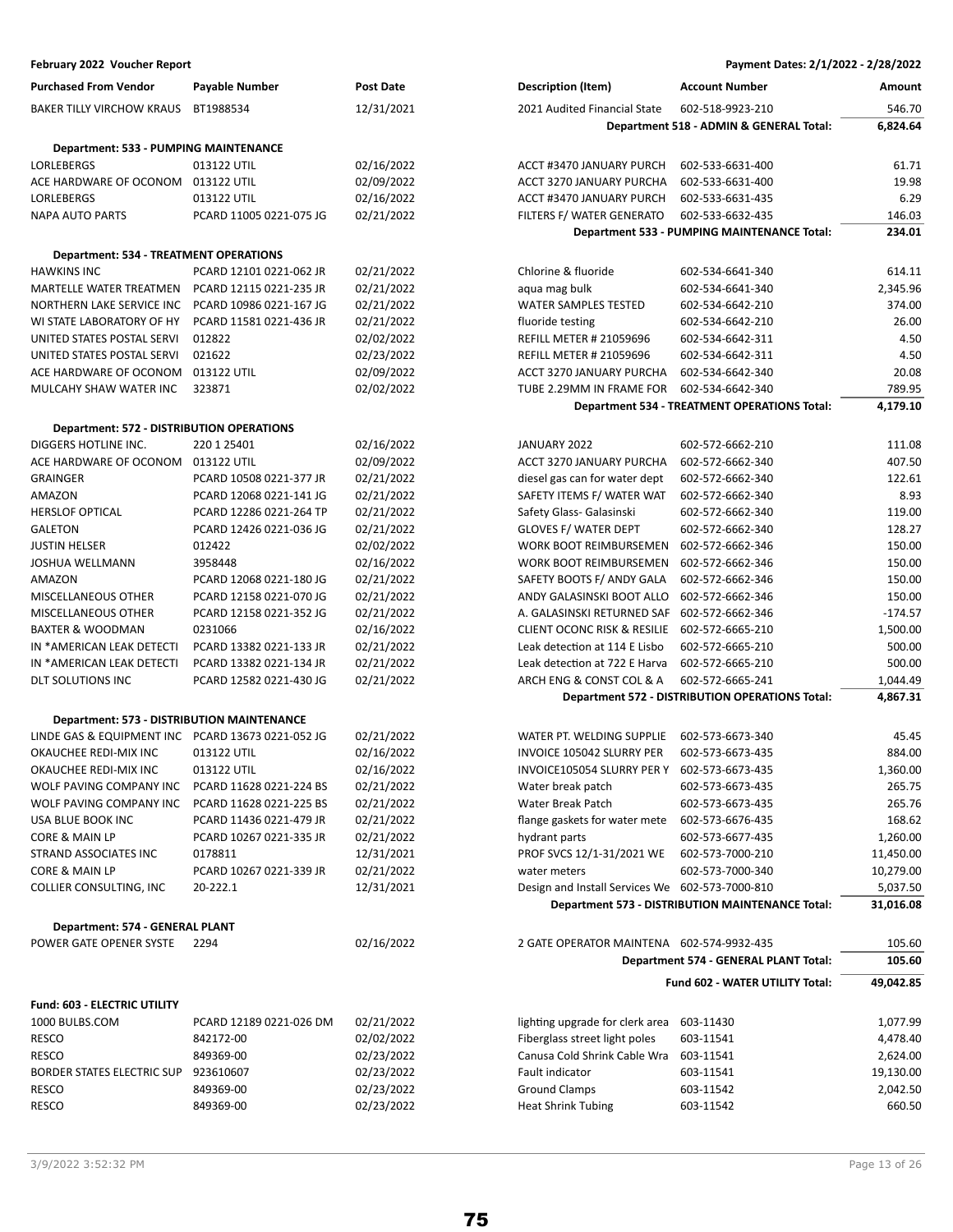| <b>Purchased From Vendor</b>                      | Payable Number                                    | <b>Post Date</b>         | <b>Description (Item)</b>                            | <b>Account Number</b>                           | Amount           |
|---------------------------------------------------|---------------------------------------------------|--------------------------|------------------------------------------------------|-------------------------------------------------|------------------|
| <b>RESCO</b>                                      | 849369-00                                         | 02/23/2022               | <b>Blue Electrical Tape</b>                          | 603-11542                                       | 520.00           |
| BORDER STATES ELECTRIC SUP                        | 923682057                                         | 02/23/2022               | 1/0 Str - 2/0 Solid ground cla                       | 603-11542                                       | 349.50           |
| <b>MEUW</b>                                       | PCARD 10818 0221-085 JR                           | 02/21/2022               | Hold and warning tags - free s                       | 603-11542                                       | 700.00           |
| ULINE                                             | PCARD 12142 0221-150 JR                           | 02/21/2022               | Phase ID tags - free stock                           | 603-11542                                       | 182.92           |
| SMARTSIGN                                         | PCARD 13225 0221-250 JR                           | 02/21/2022               | phase marking tags - free stoc                       | 603-11542                                       | 415.86           |
| STUART C IRBY CO                                  | S012823897.001                                    | 02/23/2022               | CUST #113865 CONX 085612                             | 603-11542                                       | 785.70           |
| <b>WPPI ENERGY</b>                                | <b>JAN 2022</b>                                   | 02/28/2022               | JANUARY 2022                                         | 603-22320                                       | 1,464,829.19     |
| WI DEPT OF REVENUE - SALES                        | 021822                                            | 02/18/2022               | JANUARY SALES TAX                                    | 603-22411                                       | 35,995.15        |
| SEERA                                             | JAN 22 FOCUS                                      | 02/16/2022               | JANUARY OCONOMOWOC FO                                | 603-22533                                       | 6,549.25         |
|                                                   |                                                   |                          |                                                      |                                                 | 1,540,340.96     |
|                                                   |                                                   |                          |                                                      |                                                 |                  |
| Department: 000 - UTILITIES                       |                                                   |                          |                                                      |                                                 |                  |
| WI DEPT OF REVENUE - SALES 021822                 |                                                   | 02/18/2022               | JANUARY SALES TAX                                    | 603-411-4560-000                                | $-179.95$        |
| <b>RESCO</b>                                      | 832755-02                                         | 02/23/2022               | <b>DISCOUNT TAKEN</b>                                | 603-411-4560-000                                | $-19.54$         |
| <b>RESCO</b>                                      | 842172-00                                         | 02/02/2022               | <b>DISCOUNT TAKEN</b>                                | 603-411-4560-000                                | $-2.24$          |
| AMERICAN TRANSMISSION C                           | 020322                                            | 02/09/2022               | REFUND DUE EST 2021-22                               | 603-473-7000-000                                | 21,200.76        |
| ROBERT BOLSON                                     | 020322                                            | 02/09/2022               | REFUND DUE LESS EST #2021-                           | 603-473-7000-000                                | 1,253.78         |
| SHARON GOLD JOHNSON                               | 020322                                            | 02/09/2022               | REFUND DUE LESS EST #2021-                           | 603-473-7000-000                                | 579.48           |
|                                                   |                                                   |                          |                                                      | <b>Department 000 - UTILITIES Total:</b>        | 22,832.29        |
| <b>Department: 516 - CUSTOMER SERVICE</b>         |                                                   |                          |                                                      |                                                 |                  |
| PAYMENT SERVICE NETWORK                           | 252157                                            | 02/03/2022               | JANUARY 2022                                         | 603-516-9903-211                                | 49.90            |
| <b>BB&amp;T CO - CPS OPERATIONS</b>               | OCON0101                                          | 12/15/2021               | ARBOX 11/1-11/30/2021                                | 603-516-9903-211                                | 103.80           |
| UNITED STATES POSTAL SERVI                        | 012822                                            | 02/02/2022               | <b>REFILL METER # 21059696</b>                       | 603-516-9903-311                                | 96.01            |
| UNITED STATES POSTAL SERVI                        | 021622                                            | 02/23/2022               | <b>REFILL METER # 21059696</b>                       | 603-516-9903-311                                | 87.00            |
| <b>BETH WEBER</b>                                 | 020922                                            | 02/16/2022               | MILEAGE WPPI NORTHSTAR N                             | 603-516-9903-330                                | 70.55            |
|                                                   |                                                   |                          |                                                      | Department 516 - CUSTOMER SERVICE Total:        | 407.26           |
| Department: 517 - ADVERTISING / PUBLICITY         |                                                   |                          |                                                      |                                                 |                  |
| MISCELLANEOUS OTHER                               | PCARD 12158 0221-287 TP                           | 02/21/2022               | Utility Tech Job Ad                                  | 603-517-9910-326                                | 75.00            |
| AMAZON                                            | PCARD 12068 0221-021 JR                           | 02/21/2022               | Donation to Events-Noon Yrs                          | 603-517-9910-720                                | 138.00           |
| OTC BRANDS INC                                    | PCARD 12297 0221-006 JR                           | 02/21/2022               | Donation to Event-Noon Yrs E                         | 603-517-9910-720                                | 209.86           |
|                                                   |                                                   |                          |                                                      | Department 517 - ADVERTISING / PUBLICITY Total: | 422.86           |
|                                                   |                                                   |                          |                                                      |                                                 |                  |
| Department: 518 - ADMIN & GENERAL                 |                                                   |                          |                                                      |                                                 |                  |
| <b>EHLERS &amp; ASSOCIATES INC</b>                | 013122                                            | 02/09/2022               | REG FEE MARK FRYE 2/17-18/                           | 603-518-9920-330                                | 36.00            |
| EHLERS & ASSOCIATES INC                           | 013122                                            | 02/09/2022               | REG FEE LAURIE SULLIVAN 2/1                          | 603-518-9920-330                                | 27.00            |
| <b>WE ENERGIES</b>                                | 012722 808 BLDG                                   | 02/16/2022               | ACCT 0709584940-00004 12/                            | 603-518-9921-224                                | 2,188.19         |
| UNITED STATES POSTAL SERVI                        | 012822                                            | 02/02/2022               | <b>REFILL METER # 21059696</b>                       | 603-518-9921-311                                | 19.89            |
| UNITED STATES POSTAL SERVI                        | 021622                                            | 02/23/2022               | <b>REFILL METER # 21059696</b>                       | 603-518-9921-311                                | 12.15            |
| U.S. POSTMASTER - OCONOM                          | PCARD 11418 0221-097 JG                           | 02/21/2022               | MAILED DOCUMENT & PURC                               | 603-518-9921-311                                | 59.36            |
| <b>ACCURATE GRAPHICS INC</b>                      | 41573                                             | 02/23/2022               | <b>BUSINESS CARDS SAUER</b>                          | 603-518-9921-313                                | 53.00            |
| AT&T                                              | 414Z69027001-22                                   | 02/16/2022               | ACCT 414 Z69-0270 900 5 01/                          | 603-518-9921-326                                | 6.00             |
| AMAZON                                            | PCARD 12068 0221-401 JG                           | 02/21/2022               | PHONE CORD DETANGLERS U                              | 603-518-9921-340                                | 9.71             |
| MISCELLANEOUS OTHER                               | PCARD 12158 0221-247 JS                           | 02/21/2022               | <b>Standing Desk</b>                                 | 603-518-9921-340                                | 159.99           |
| PITNEY BOWES INC.                                 | PCARD 11077 0221-285 JS                           | 02/21/2022               | Postage Meter Rent 02/22-04                          | 603-518-9921-530                                | 60.30            |
| MUNICIPAL LAW & LITIGATIO                         | 6541                                              | 02/23/2022               | PROF SVCS 12/02/2021-01/04                           | 603-518-9923-210                                | 1,297.18         |
| MUNICIPAL LAW & LITIGATIO                         | 6541                                              | 02/23/2022               | <b>DATAVOICE</b>                                     | 603-518-9923-210                                | 408.60           |
| <b>BAKER TILLY VIRCHOW KRAUS</b>                  | BT1988534                                         | 12/31/2021               | 2021 Audited Financial State                         | 603-518-9923-210                                | 546.70           |
| <b>BOARDMAN &amp; CLARK LLP</b>                   | PCARD 10133 0221-472 JG                           | 02/21/2022               | PAYMENT F/ ATC COMMON F                              | 603-518-9923-210                                | 15.95            |
| SUN LIFE FINANCIAL                                | <b>FEB 22</b>                                     | 02/02/2022               | POLICYT 922884 FEBRUARY 2                            | 603-518-9926-154                                | 511.80           |
|                                                   |                                                   |                          |                                                      | Department 518 - ADMIN & GENERAL Total:         | 5,411.82         |
| Department: 519 - VEHCILES & EQUIPMENT            |                                                   |                          |                                                      |                                                 |                  |
| LINDE GAS & EQUIPMENT INC PCARD 13673 0221-053 JG |                                                   | 02/21/2022               | FUEL F/ FORKLIFT                                     | 603-519-8499-351                                | 58.59            |
|                                                   |                                                   |                          |                                                      | Department 519 - VEHCILES & EQUIPMENT Total:    | 58.59            |
| Department: 572 - DISTRIBUTION OPERATIONS         |                                                   |                          |                                                      |                                                 |                  |
| <b>MEUW</b>                                       | 021022-81                                         | 02/23/2022               | 2022 ELECTRIC UTILITY SAFET                          | 603-572-6582-210                                | 1,188.75         |
| ELECTRIC POWER SYSTEMS IN                         | 161268                                            | 12/31/2021               | COONEY DRAWING CHECKOU                               | 603-572-6582-210                                | 182.83           |
| ALTERNATE PEST SOLUTIONS                          | 2022 PREPAYMENT                                   | 02/23/2022               | ACCT 2200-83 BIRD & RODEN                            | 603-572-6582-210                                | 1,425.00         |
| LINDE GAS & EQUIPMENT INC PCARD 13673 0221-050 JG |                                                   | 02/21/2022               | NITROGEN F/ SUMMIT SUBST                             | 603-572-6582-340                                | 41.37            |
|                                                   |                                                   |                          |                                                      |                                                 |                  |
|                                                   |                                                   |                          |                                                      |                                                 |                  |
| LINDE GAS & EQUIPMENT INC PCARD 13673 0221-320 JG | LINDE GAS & EQUIPMENT INC PCARD 13673 0221-056 JG | 02/21/2022<br>02/21/2022 | NITROGEN F/ SUMMIT & COO<br>NITROGEN F/ SUMMIT SUBST | 603-572-6582-340<br>603-572-6582-340            | 135.78<br>180.22 |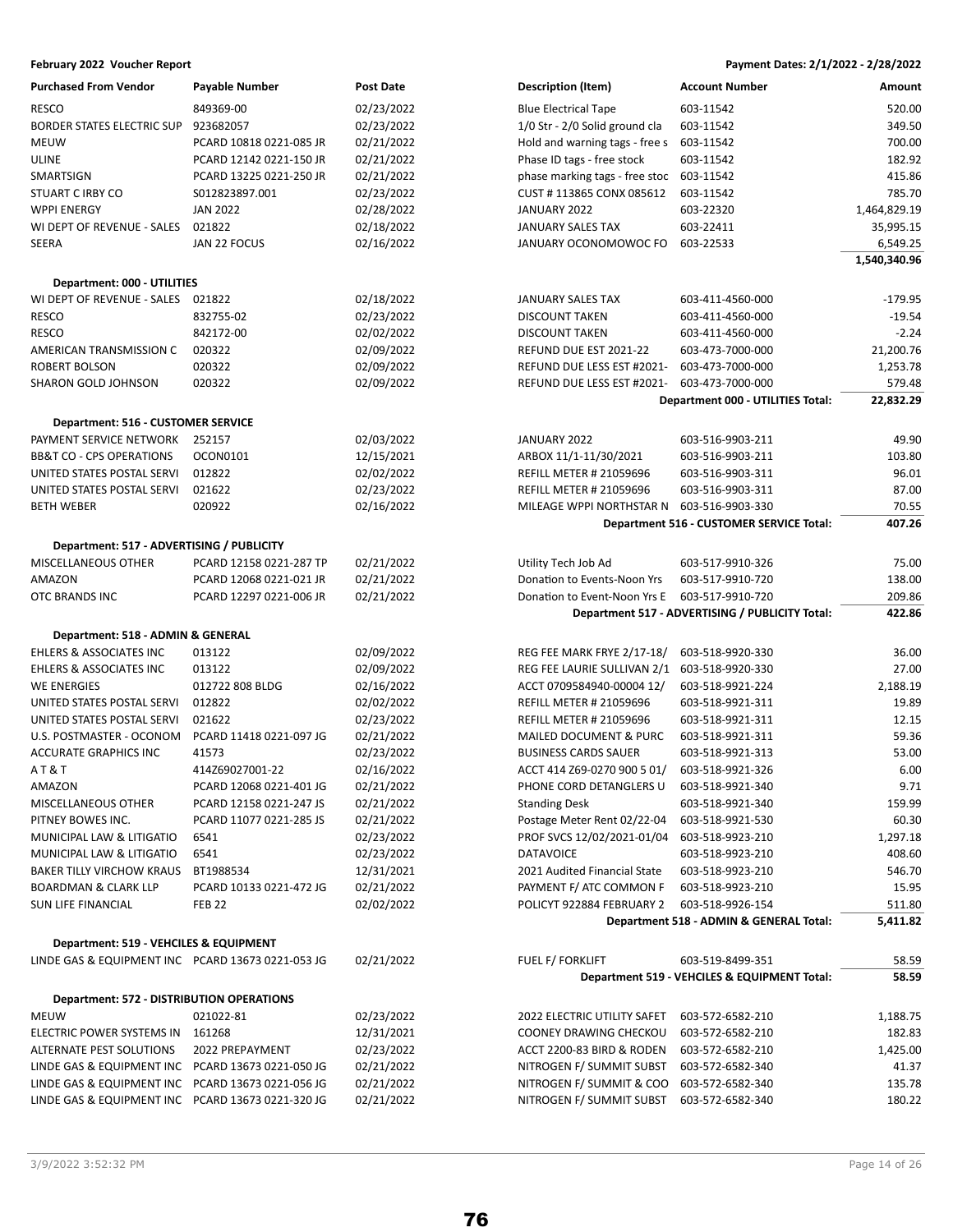| <b>Purchased From Vendor</b>               | Payable Number          | Post Date  |
|--------------------------------------------|-------------------------|------------|
| LINDE GAS & EQUIPMENT INC                  | PCARD 13673 0221-325 JG | 02/21/2022 |
| <b>MEUW</b>                                | 021022-81               | 02/23/2022 |
| <b>MEUW</b>                                | 021022-81               | 02/23/2022 |
| <b>MEUW</b>                                | PCARD 10818 0221-119 JG | 02/21/2022 |
| PROBEWELL LAB INC                          | 15962                   | 02/23/2022 |
| DLT SOLUTIONS INC                          | PCARD 12582 0221-429 JG | 02/21/2022 |
|                                            |                         |            |
| Department: 573 - DISTRIBUTION MAINTENANCE |                         |            |
| <b>MEUW</b>                                | 021022-81               | 02/23/2022 |
| MONTE EWING CONSULTING                     | PCARD 10920 0221-151 JG | 02/21/2022 |
| <b>MEUW</b>                                | 021022-81               | 02/23/2022 |
| AMAZON                                     | PCARD 12068 0221-168 JR | 02/21/2022 |
| AMAZON                                     | PCARD 12068 0221-182 JR | 02/21/2022 |
| <b>MEUW</b>                                | 021022-81               | 02/23/2022 |
| DIGGERS HOTLINE INC.                       | 220 1 25401             | 02/16/2022 |
| <b>BEVINS CO</b>                           | PCARD 12074 0221-480 JR | 02/21/2022 |
| <b>MEUW</b>                                | PCARD 10818 0221-045 JG | 02/21/2022 |
| <b>VERMEER - WISCONSIN INC</b>             | PCARD 11449 0221-037 JG | 02/21/2022 |
| <b>SPEED SYSTEMS INC</b>                   | 123665                  | 02/16/2022 |
| THE SAND PIT INC                           | 2781                    | 02/23/2022 |
| <b>GRAINGER</b>                            | PCARD 10508 0221-011 JR | 02/21/2022 |
| <b>GRAINGER</b>                            | PCARD 10508 0221-163 JR | 02/21/2022 |
| <b>GRAINGER</b>                            | PCARD 10508 0221-385 JR | 02/21/2022 |
| AMAZON                                     | PCARD 12068 0221-143 JG | 02/21/2022 |
| <b>AMAZON</b>                              | PCARD 12068 0221-181 JR | 02/21/2022 |
| <b>ULINE</b>                               | PCARD 12142 0221-039 JR | 02/21/2022 |
| MISCELLANEOUS OTHER                        | PCARD 12158 0221-081 JR | 02/21/2022 |
| MISCELLANEOUS OTHER                        | PCARD 12158 0221-240 JR | 02/21/2022 |
| <b>GALETON</b>                             | PCARD 12426 0221-041 JG | 02/21/2022 |
| J HARLEN CO INC                            | PCARD 12631 0221-083 JR | 02/21/2022 |
| <b>CHAD GARCIA</b>                         | 020922                  | 02/23/2022 |
| MISCELLANEOUS OTHER                        | PCARD 12158 0221-104 JG | 02/21/2022 |
| FR DEPOT ONLINE                            | PCARD 12284 0221-268 JG | 02/21/2022 |
| RITZ SAFETY LLC                            | PCARD 13550 0221-084 JG | 02/21/2022 |
| RITZ SAFETY LLC                            | PCARD 13550 0221-192 JG | 02/21/2022 |
| RITZ SAFETY LLC                            | PCARD 13550 0221-194 JG | 02/21/2022 |
| <b>RITZ SAFETY LLC</b>                     | PCARD 13550 0221-317 JG | 02/21/2022 |
| RITZ SAFETY LLC                            | PCARD 13550 0221-442 JG | 02/21/2022 |
| RITZ SAFETY LLC                            | PCARD 13550 0221-453 JG | 02/21/2022 |
| RITZ SAFETY LLC                            | PCARD 13550 0221-500 JG | 02/21/2022 |
| <b>BENCHMARK FR</b>                        | PCARD 14027 0221-420 JG | 02/21/2022 |
| J HARLEN CO INC                            | PCARD 12631 0221-074 JR | 02/21/2022 |
| IN *PERMA THAW INDUSTRIE                   | PCARD 14034 0221-398 JR | 02/21/2022 |
| AMAZON                                     | PCARD 12068 0221-012 JR | 02/21/2022 |
| AMAZON                                     | PCARD 12068 0221-034 JR | 02/21/2022 |
| DKC *DIGI KEY CORP                         | PCARD 14030 0221-354 JR | 02/21/2022 |
| DKC *DIGI KEY CORP                         | PCARD 14030 0221-382 JR | 02/21/2022 |
| OSI ENVIRONMENTAL INC                      | 1057723                 | 12/31/2021 |
| <b>LINDE GAS &amp; EQUIPMENT INC</b>       | PCARD 13673 0221-054 JG | 02/21/2022 |
| MI-TECH SERIVCES INC                       | 32084330A               | 02/23/2022 |
| MI-TECH SERIVCES INC                       | 32084330B               | 02/23/2022 |
| MI-TECH SERIVCES INC                       | 32084330C               | 02/23/2022 |
| SYMBIONT SCIENCE, ENGINEE                  | 539680                  | 12/31/2021 |
| SYMBIONT SCIENCE, ENGINEE                  | 54016                   | 12/31/2021 |
| POWER SYSTEM ENGINEERIN                    | 9040599                 | 02/23/2022 |
| POWER SYSTEM ENGINEERIN                    | 9040599                 | 02/23/2022 |
| CORE & MAIN LP                             | PCARD 10267 0221-337 JR | 02/21/2022 |
| <b>RESCO</b>                               | 832755-02               | 02/23/2022 |
| <b>EWALD CHEVROLET BUICK LL</b>            | PCARD 10402 0221-426 JG | 02/21/2022 |
| KAESTNER AUTO ELECTRIC CO                  | PCARD 10678 0221-228 JG | 02/21/2022 |

| <b>Purchased From Vendor</b>                      | <b>Payable Number</b>                              | <b>Post Date</b>         | Description (Item)                                 | <b>Account Number</b>                                  | Amount          |
|---------------------------------------------------|----------------------------------------------------|--------------------------|----------------------------------------------------|--------------------------------------------------------|-----------------|
| LINDE GAS & EQUIPMENT INC                         | PCARD 13673 0221-325 JG                            | 02/21/2022               | NITROGEN F/ COONEY SUBST                           | 603-572-6582-340                                       | 267.49          |
| MEUW                                              | 021022-81                                          | 02/23/2022               | 2022 ELECTRIC UTILITY SAFET                        | 603-572-6583-210                                       | 1,188.75        |
| <b>MEUW</b>                                       | 021022-81                                          | 02/23/2022               | 2022 ELECTRIC UTILITY SAFET                        | 603-572-6586-210                                       | 1,188.75        |
| MEUW                                              | PCARD 10818 0221-119 JG                            | 02/21/2022               | REGISTER SCOTT SAUER MEU                           | 603-572-6586-330                                       | 570.00          |
| PROBEWELL LAB INC                                 | 15962                                              | 02/23/2022               | MT-1/PUL-3-M PULSE PICKUP                          | 603-572-6586-435                                       | 525.00          |
| DLT SOLUTIONS INC                                 | PCARD 12582 0221-429 JG                            | 02/21/2022               | ARCH ENG & CONST COL & A                           | 603-572-6588-241                                       | 1,044.48        |
|                                                   |                                                    |                          |                                                    | <b>Department 572 - DISTRIBUTION OPERATIONS Total:</b> | 7,938.42        |
| <b>Department: 573 - DISTRIBUTION MAINTENANCE</b> |                                                    |                          |                                                    |                                                        |                 |
| <b>MEUW</b>                                       | 021022-81                                          | 02/23/2022               | 2022 ELECTRIC UTILITY SAFET                        | 603-573-6592-210                                       | 1,188.75        |
| MONTE EWING CONSULTING                            | PCARD 10920 0221-151 JG                            | 02/21/2022               | REGISTER SCOTT SAUER ELECT                         | 603-573-6592-330                                       | 185.00          |
| MEUW                                              | 021022-81                                          | 02/23/2022               | 2022 ELECTRIC UTILITY SAFET                        | 603-573-6593-210                                       | 1,188.75        |
| AMAZON                                            | PCARD 12068 0221-168 JR                            | 02/21/2022               | head lamps                                         | 603-573-6593-340                                       | 399.88          |
| AMAZON                                            | PCARD 12068 0221-182 JR                            | 02/21/2022               | hardware and tools to maintai                      | 603-573-6593-340                                       | 43.65           |
| <b>MEUW</b>                                       | 021022-81                                          | 02/23/2022               | 2022 ELECTRIC UTILITY SAFET                        | 603-573-6594-210                                       | 1,188.75        |
| DIGGERS HOTLINE INC.                              | 220 1 25401                                        | 02/16/2022               | JANUARY 2022                                       | 603-573-6594-210                                       | 225.54          |
| <b>BEVINS CO</b>                                  | PCARD 12074 0221-480 JR                            | 02/21/2022               | repair and calibrate phasing s                     | 603-573-6594-210                                       | 271.20          |
| MEUW                                              | PCARD 10818 0221-045 JG                            | 02/21/2022               | REGISTRATION CRAIG CLEMM                           | 603-573-6594-330                                       | 500.00          |
| VERMEER - WISCONSIN INC                           | PCARD 11449 0221-037 JG                            | 02/21/2022               | 2022 VERMEER DRIL SCHOOL                           | 603-573-6594-330                                       | 130.00          |
| SPEED SYSTEMS INC                                 | 123665                                             | 02/16/2022               | ISOLATED HEX SHAFT TOOL W                          | 603-573-6594-340                                       | 213.70          |
| THE SAND PIT INC                                  | 2781                                               | 02/23/2022               | TICKETS 231157 & 231158 - S                        | 603-573-6594-340                                       | 626.60          |
| <b>GRAINGER</b>                                   | PCARD 10508 0221-011 JR                            | 02/21/2022               | Lift all sling                                     | 603-573-6594-340                                       | 32.72           |
| GRAINGER                                          | PCARD 10508 0221-163 JR                            | 02/21/2022               | 10amp fuses                                        | 603-573-6594-340                                       | 242.00          |
| <b>GRAINGER</b>                                   | PCARD 10508 0221-385 JR                            | 02/21/2022               | red, white, pink marking paint                     | 603-573-6594-340                                       | 290.52          |
| AMAZON                                            | PCARD 12068 0221-143 JG                            | 02/21/2022               | SAFETY ITEMS F/ ELECTRIC D                         | 603-573-6594-340                                       | 18.12           |
| AMAZON                                            | PCARD 12068 0221-181 JR                            | 02/21/2022               | hammers                                            | 603-573-6594-340                                       | 29.95           |
| ULINE                                             | PCARD 12142 0221-039 JR                            | 02/21/2022               | push broom for shop                                | 603-573-6594-340                                       | 142.58          |
| MISCELLANEOUS OTHER                               | PCARD 12158 0221-081 JR                            | 02/21/2022               | Utility shelter tent                               | 603-573-6594-340                                       | 462.90          |
| MISCELLANEOUS OTHER                               | PCARD 12158 0221-240 JR                            | 02/21/2022               | vented grip for bore rig work                      | 603-573-6594-340                                       | 32.07           |
| GALETON                                           | PCARD 12426 0221-041 JG                            | 02/21/2022               | <b>GLOVES F/ ELECTRIC DEPT</b>                     | 603-573-6594-340                                       | 260.42          |
| J HARLEN CO INC                                   | PCARD 12631 0221-083 JR                            | 02/21/2022               | Reel Thing lifting device                          | 603-573-6594-340                                       | 495.00          |
| CHAD GARCIA                                       | 020922                                             | 02/23/2022               | WORK BOOT REIMBURSEMEN                             | 603-573-6594-346                                       | 150.00          |
| MISCELLANEOUS OTHER                               | PCARD 12158 0221-104 JG                            | 02/21/2022               | SAFETY BOOTS F/ TODD TREM                          | 603-573-6594-346                                       | 125.99          |
| FR DEPOT ONLINE                                   | PCARD 12284 0221-268 JG                            | 02/21/2022               | FR CLOTHING F/ TIM WILL                            | 603-573-6594-346                                       | 377.22          |
| RITZ SAFETY LLC                                   | PCARD 13550 0221-084 JG                            | 02/21/2022               | KIRK PESCHEL FR CLOTHING                           | 603-573-6594-346                                       | 552.19          |
| RITZ SAFETY LLC                                   | PCARD 13550 0221-192 JG                            | 02/21/2022               | M. MAGNUSSEN FR CLOTHIN<br>CHAD GARCIA FR CLOTHING | 603-573-6594-346                                       | 97.08<br>249.96 |
| RITZ SAFETY LLC<br>RITZ SAFETY LLC                | PCARD 13550 0221-194 JG<br>PCARD 13550 0221-317 JG | 02/21/2022<br>02/21/2022 | JOEL ZAUTNER FR CLOTHING                           | 603-573-6594-346<br>603-573-6594-346                   | 54.99           |
| RITZ SAFETY LLC                                   | PCARD 13550 0221-442 JG                            | 02/21/2022               | CHAD GARCIA FR CLOTHING                            | 603-573-6594-346                                       | 42.00           |
| RITZ SAFETY LLC                                   | PCARD 13550 0221-453 JG                            | 02/21/2022               | CHAD GARCIA FR CLOTHING                            | 603-573-6594-346                                       | 209.96          |
| RITZ SAFETY LLC                                   | PCARD 13550 0221-500 JG                            | 02/21/2022               | JOEL ZAUTNER FR CLOTHING                           | 603-573-6594-346                                       | 391.00          |
| BENCHMARK FR                                      | PCARD 14027 0221-420 JG                            | 02/21/2022               | TIM WILL FR CLOTHING                               | 603-573-6594-346                                       | 122.65          |
| J HARLEN CO INC                                   | PCARD 12631 0221-074 JR                            | 02/21/2022               | Replacement head for cable c                       | 603-573-6594-435                                       | 121.90          |
| IN *PERMA THAW INDUSTRIE                          | PCARD 14034 0221-398 JR                            | 02/21/2022               | repair parts for thaw dog                          | 603-573-6594-435                                       | 167.25          |
| AMAZON                                            | PCARD 12068 0221-012 JR                            | 02/21/2022               | Receptacle tester                                  | 603-573-6597-340                                       | 38.08           |
| AMAZON                                            | PCARD 12068 0221-034 JR                            | 02/21/2022               | voltage detector                                   | 603-573-6597-340                                       | 88.04           |
| DKC *DIGI KEY CORP                                | PCARD 14030 0221-354 JR                            | 02/21/2022               | meter batteries                                    | 603-573-6597-435                                       | 14.61           |
| DKC *DIGI KEY CORP                                | PCARD 14030 0221-382 JR                            | 02/21/2022               | meter batteries                                    | 603-573-6597-435                                       | 218.17          |
| OSI ENVIRONMENTAL INC                             | 1057723                                            | 12/31/2021               | ACCT 2492 USED OIL -COLLEL                         | 603-573-6598-297                                       | 75.00           |
| LINDE GAS & EQUIPMENT INC                         | PCARD 13673 0221-054 JG                            | 02/21/2022               | ELECTRIC PT WELDING SUPPLI                         | 603-573-6598-340                                       | 92.25           |
| MI-TECH SERIVCES INC                              | 32084330A                                          | 02/23/2022               | WO #321020 CEDAR HOME F                            | 603-573-7000-210                                       | 3,394.04        |
| MI-TECH SERIVCES INC                              | 32084330B                                          | 02/23/2022               | WO #321020 L & NM ENTERP                           | 603-573-7000-210                                       | 3,391.04        |
| MI-TECH SERIVCES INC                              | 32084330C                                          | 02/23/2022               | WO #321020 NEWBURG                                 | 603-573-7000-210                                       | 2,320.07        |
| SYMBIONT SCIENCE, ENGINEE                         | 539680                                             | 12/31/2021               | <b>GIS MIGRATION - THROUGH 1</b>                   | 603-573-7000-210                                       | 464.20          |
| SYMBIONT SCIENCE, ENGINEE 54016                   |                                                    | 12/31/2021               | <b>GIS MIGRATION THROUGH 12</b>                    | 603-573-7000-210                                       | 21,819.86       |
| POWER SYSTEM ENGINEERIN                           | 9040599                                            | 02/23/2022               | OCONOMOWOC GIS ASSISTA                             | 603-573-7000-210                                       | 14,784.56       |
| POWER SYSTEM ENGINEERIN                           | 9040599                                            | 02/23/2022               | OCONOMOWOC GIS ASSISTA                             | 603-573-7000-210                                       | 16,097.21       |
| CORE & MAIN LP                                    | PCARD 10267 0221-337 JR                            | 02/21/2022               | electric meters                                    | 603-573-7000-340                                       | 1,640.00        |
| RESCO                                             | 832755-02                                          | 02/23/2022               | 3ph 225kVa transformer                             | 603-573-7000-810                                       | 39,082.00       |
| EWALD CHEVROLET BUICK LL                          | PCARD 10402 0221-426 JG                            | 02/21/2022               | PARTS F/ FLEET                                     | 603-573-7000-810                                       | 382.67          |
| KAESTNER AUTO ELECTRIC CO                         | PCARD 10678 0221-228 JG                            | 02/21/2022               | LED LIGHTS F/ NEW TRUCK                            | 603-573-7000-810                                       | 445.60          |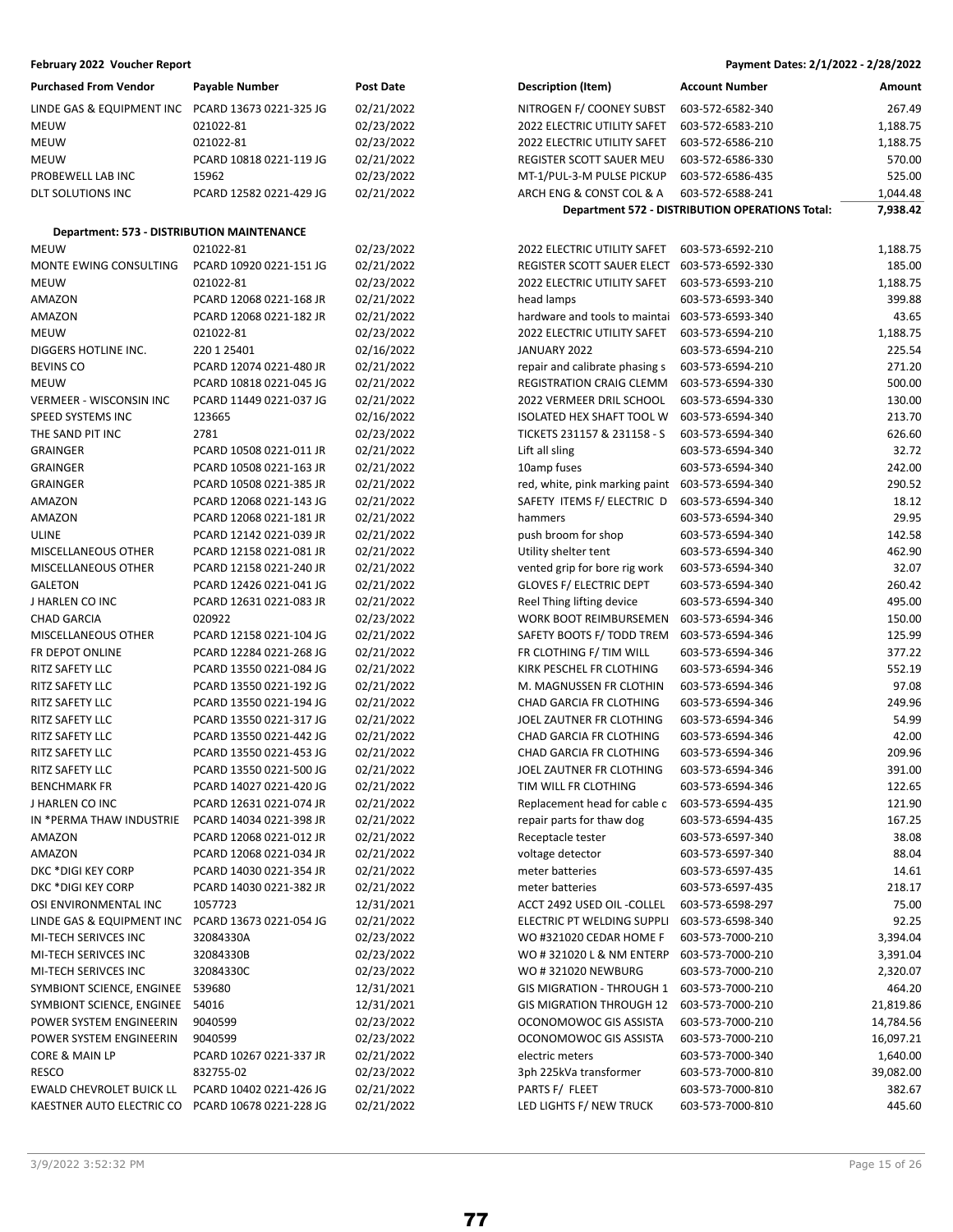| February 2022 Voucher Report                                   |                                                    |                          |                                                                                                | Payment Dates: 2/1/2022 - 2/28/2022 |
|----------------------------------------------------------------|----------------------------------------------------|--------------------------|------------------------------------------------------------------------------------------------|-------------------------------------|
| <b>Purchased From Vendor</b>                                   | <b>Payable Number</b>                              | <b>Post Date</b>         | <b>Account Number</b><br><b>Description (Item)</b>                                             | Amount                              |
| NAPA AUTO PARTS                                                | PCARD 11005 0221-496 JG                            | 02/21/2022               | PARTS F/ ELECTRIC DEPT.<br>603-573-7000-810                                                    | 134.90                              |
|                                                                |                                                    |                          | Department 573 - DISTRIBUTION MAINTENANCE Total:                                               | 115,312.59                          |
| Department: 574 - GENERAL PLANT                                |                                                    |                          |                                                                                                |                                     |
| <b>BRIDGETOWER SUBSCRIPTIO</b>                                 | PCARD 14028 0221-131 JG                            | 02/21/2022               | SUBSCRIPTION TO DAILY REPO<br>603-574-9930-322                                                 | 269.00                              |
| <b>CHARTER COMMUNICATIONS</b>                                  | PCARD 12077 0221-017 JR                            | 02/21/2022               | cable tv<br>603-574-9932-226                                                                   | 124.70                              |
| <b>CHARTER COMMUNICATIONS</b>                                  | PCARD 12077 0221-450 JR                            | 02/21/2022               | 603-574-9932-226<br>cable ty                                                                   | 124.70                              |
| ACE HARDWARE OF OCONOM                                         | 013122 UTIL                                        | 02/09/2022               | ACCT 3270 JANUARY PURCHA<br>603-574-9932-340                                                   | 116.86                              |
| AMAZON                                                         | PCARD 12068 0221-184 JR                            | 02/21/2022               | kitchen supplies<br>603-574-9932-340                                                           | 93.61                               |
| ACE HARDWARE OF OCONOM                                         | 013122 UTIL                                        | 02/09/2022               | ACCT 3270 JANUARY PURCHA<br>603-574-9932-435                                                   | 6.29                                |
| POWER GATE OPENER SYSTE                                        | 2294                                               | 02/16/2022               | 2 GATE OPERATOR MAINTENA<br>603-574-9932-435                                                   | 214.40                              |
|                                                                |                                                    |                          | Department 574 - GENERAL PLANT Total:                                                          | 949.56                              |
|                                                                |                                                    |                          | Fund 603 - ELECTRIC UTILITY Total:                                                             | 1,693,674.35                        |
|                                                                |                                                    |                          |                                                                                                |                                     |
| Fund: 700 - TECHNOLOGY                                         |                                                    |                          |                                                                                                |                                     |
| <b>INTERGRAPH CORPORATION</b>                                  | P220000055                                         | 02/16/2022               | BizTalk Interface to ProPhoeni<br>700-18600                                                    | 2,094.22                            |
| INTERGRAPH CORPORATION                                         | P220000055                                         | 02/16/2022               | BizTalk Interface to ProPhoeni 700-18600                                                       | 10,500.00                           |
|                                                                |                                                    |                          |                                                                                                | 12,594.22                           |
| Department: 579 - INTERNAL SERVICE                             |                                                    |                          |                                                                                                |                                     |
| AT&T                                                           | PCARD 10005 0221-309 DU                            | 02/21/2022               | CENTREX Phone LINES 12/22/<br>700-579-1450-225                                                 | 470.65                              |
| AT&T                                                           | PCARD 10005 0221-498 JG                            | 02/21/2022               | ACCT 414 Z69-0104 135 0 01/<br>700-579-1450-225                                                | 251.10                              |
| AT&T                                                           | PCARD 10005 0221-522 DU                            | 02/21/2022               | AT&T CENTREX Phone LINES 0<br>700-579-1450-225                                                 | 440.46                              |
| US CELLULAR                                                    | PCARD 11416 0221-298 JG                            | 02/21/2022               | ACCT 300103277 WATER PHO<br>700-579-1450-225                                                   | 2.50                                |
| <b>CHARTER COMMUNICATIONS</b>                                  | PCARD 12077 0221-122 DU                            | 02/21/2022               | Spectrum Phone service (Janu<br>700-579-1450-225                                               | 1,090.58                            |
| AT&T                                                           | PCARD 10005 0221-307 DU                            | 02/21/2022               | Wastewater Scada Internet 12<br>700-579-1450-226                                               | 210.00                              |
| AT&T                                                           | PCARD 10005 0221-521 DU                            | 02/21/2022               | AT&T Wastewater Internet 01<br>700-579-1450-226                                                | 210.00                              |
| US CELLULAR                                                    | PCARD 11416 0221-306 JG                            | 02/21/2022               | ACCT 300103277 UTIL SMART<br>700-579-1450-226                                                  | 97.85                               |
| US CELLULAR                                                    | PCARD 11416 0221-308 JG                            | 02/21/2022               | ACCT 300103277 ALD DEVICE<br>700-579-1450-226                                                  | 346.00                              |
| US CELLULAR                                                    | PCARD 11416 0221-358 JG                            | 02/21/2022               | ACCT 300167057 DON M PHN<br>700-579-1450-226                                                   | 40.20                               |
| US CELLULAR                                                    | PCARD 11416 0221-359 JG                            | 02/21/2022               | ACCT 300167057 DPW/ENG S<br>700-579-1450-226                                                   | 43.25                               |
| US CELLULAR                                                    | PCARD 11416 0221-363 JG                            | 02/21/2022               | ACCT 300167057 DPW SMAR<br>700-579-1450-226                                                    | 86.50                               |
| US CELLULAR                                                    | PCARD 11416 0221-464 IL                            | 02/21/2022               | US Cell (Jan)<br>700-579-1450-226                                                              | 688.67                              |
| <b>CHARTER COMMUNICATIONS</b><br><b>CHARTER COMMUNICATIONS</b> | PCARD 12077 0221-123 DU                            | 02/21/2022               | Spectrum Fiber Internet (Janu<br>700-579-1450-226<br>Fleet Spectrum WiFi (Feb)                 | 1,704.00                            |
|                                                                | PCARD 12077 0221-493 IL<br>PCARD 13609 0221-499 DU | 02/21/2022<br>02/21/2022 | 700-579-1450-226                                                                               | 107.98                              |
| AT&T MOBILITY/PREMIER<br>SHI INTERNATIONAL CORP                |                                                    |                          | AT&T Firstnet PD (January)<br>700-579-1450-226                                                 | 317.48<br>3,312.00                  |
| <b>GS SYSTEMS INC</b>                                          | B14685855<br><b>INV24245</b>                       | 02/16/2022<br>02/09/2022 | CUST # 1112053 USERLOCK 1<br>700-579-1450-241<br>AVEVA CUST FIRST SUPPORT,<br>700-579-1450-241 | 3,370.00                            |
| A/E GRAPHICS INC                                               | PCARD 10012 0221-195 IL                            | 02/21/2022               | (UT) Wide Format Copier Jan (<br>700-579-1450-241                                              | 258.98                              |
| A/E GRAPHICS INC                                               | PCARD 10012 0221-197 IL                            | 02/21/2022               | (DPW) Wide Format Copier Ja<br>700-579-1450-241                                                | 323.61                              |
| RICOH USA INC                                                  | PCARD 11155 0221-096 DU                            | 02/21/2022               | Copier Usage - December<br>700-579-1450-241                                                    | 55.78                               |
| RICOH USA INC                                                  | PCARD 11155 0221-100 DU                            | 02/21/2022               | Copier Usage - December<br>700-579-1450-241                                                    | 94.25                               |
| RICOH USA INC                                                  | PCARD 11155 0221-101 DU                            | 02/21/2022               | Copier Usage - DPW - January<br>700-579-1450-241                                               | 98.38                               |
| RICOH USA INC                                                  | PCARD 11155 0221-102 DU                            | 02/21/2022               | Copier Usage - - December<br>700-579-1450-241                                                  | 112.24                              |
| RICOH USA INC                                                  | PCARD 11155 0221-103 DU                            | 02/21/2022               | Copier Usage - DPW - Decem<br>700-579-1450-241                                                 | 113.67                              |
| RICOH USA INC                                                  | PCARD 11155 0221-106 DU                            | 02/21/2022               | Copier Usage - PD - Decembe<br>700-579-1450-241                                                | 137.40                              |
| RICOH USA INC                                                  | PCARD 11155 0221-111 DU                            | 02/21/2022               | Copier Usage - PD January<br>700-579-1450-241                                                  | 177.92                              |
| RICOH USA INC                                                  | PCARD 11155 0221-117 DU                            | 02/21/2022               | Copier Usage - January<br>700-579-1450-241                                                     | 430.95                              |
| RICOH USA INC                                                  | PCARD 11155 0221-120 DU                            | 02/21/2022               | Copier Usage - Clerks - Januar<br>700-579-1450-241                                             | 570.62                              |
| DYN*DYN.COM/CHARGE                                             | PCARD 12201 0221-198 DU                            | 02/21/2022               | Dynamic DNS for City<br>700-579-1450-241                                                       | 360.00                              |
| KNOWBE4 INC                                                    | PCARD 12489 0221-124 IL                            | 02/21/2022               | KnowBe4 2022<br>700-579-1450-324                                                               | 2,484.00                            |
| FS *TELESTREAM.NET                                             | PCARD 12586 0221-318 IL                            | 02/21/2022               | Wirecast 2022 Annual Subscri<br>700-579-1450-324                                               | 99.00                               |
| <b>FORTINET</b>                                                | PCARD 14033 0221-080 DU                            | 02/21/2022               | Waste Water Fortigate Licens<br>700-579-1450-324                                               | 445.74                              |
| <b>FORTINET</b>                                                | PCARD 14033 0221-087 DU                            | 02/21/2022               | Refund Tax charged Waste Wa<br>700-579-1450-324                                                | $-23.24$                            |
| EHLERS & ASSOCIATES INC                                        | 013122                                             | 02/09/2022               | REG FEE LAURIE SULLIVAN 2/1<br>700-579-1450-330                                                | 36.00                               |
| PINNACLE BUSINSESS SOLUTI                                      | 22028                                              | 02/16/2022               | 64GB MEMORY - 16<br>700-579-1450-340                                                           | 5,790.90                            |
| SHI INTERNATIONAL CORP                                         | B14732538                                          | 02/16/2022               | PROGAMMABLE CARD W/TI<br>700-579-1450-340                                                      | 2,480.00                            |
| AMAZON                                                         | PCARD 12068 0221-015 DU                            | 02/21/2022               | Smart Paper for use with Sma<br>700-579-1450-340                                               | 62.54                               |
| AMAZON                                                         | PCARD 12068 0221-135 DU                            | 02/21/2022               | mfa tokens, livescribe pen, liv<br>700-579-1450-340                                            | 591.86                              |
| AMAZON                                                         | PCARD 12068 0221-144 DU                            | 02/21/2022               | Hardware token for Multifact<br>700-579-1450-340                                               | 36.26                               |
| AMAZON                                                         | PCARD 12068 0221-183 DU                            | 02/21/2022               | Tall Monitor stand for Finance<br>700-579-1450-340                                             | 59.38                               |
| AMAZON                                                         | PCARD 12068 0221-187 DU                            | 02/21/2022               | Livescribe Pen and Notebook<br>700-579-1450-340                                                | 125.97                              |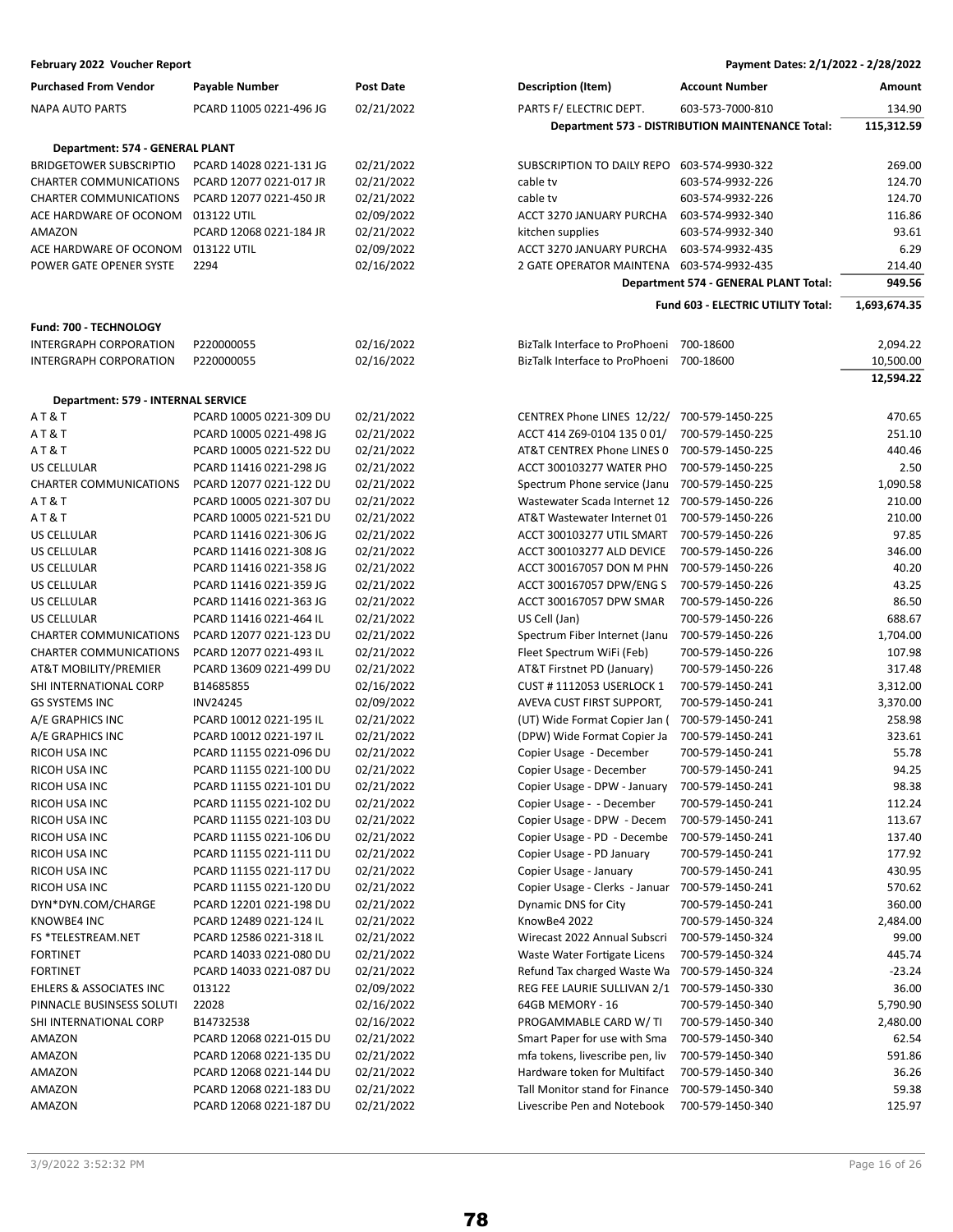| <b>Purchased From Vendor</b> | Payable Number          | <b>Post Date</b> |
|------------------------------|-------------------------|------------------|
| AMAZON                       | PCARD 12068 0221-263 DU | 02/21/2022       |
| AMAZON                       | PCARD 12068 0221-311 IL | 02/21/2022       |
| AMAZON                       | PCARD 12068 0221-340 DU | 02/21/2022       |
| AMAZON                       | PCARD 12068 0221-341 DU | 02/21/2022       |
| AMAZON                       | PCARD 12068 0221-342 DU | 02/21/2022       |
| AMAZON                       | PCARD 12068 0221-361 DU | 02/21/2022       |
| AMAZON                       | PCARD 12068 0221-395 IL | 02/21/2022       |
| AMAZON                       | PCARD 12068 0221-404 IL | 02/21/2022       |
| AMAZON                       | PCARD 12068 0221-408 IL | 02/21/2022       |
| MISCELLANEOUS OTHER          | PCARD 12158 0221-366 DU | 02/21/2022       |
| <b>BESTBUYCOM</b>            | PCARD 13172 0221-200 IL | 02/21/2022       |
| <b>SHOW ME CABLES</b>        | PCARD 14037 0221-241 DU | 02/21/2022       |
| RICOH USA INC                | PCARD 11155 0221-109 DU | 02/21/2022       |
| RICOH USA INC                | PCARD 11155 0221-110 DU | 02/21/2022       |
| RICOH USA INC                | PCARD 11155 0221-112 DU | 02/21/2022       |
| RICOH USA INC                | PCARD 11155 0221-113 DU | 02/21/2022       |
| RICOH USA INC                | PCARD 11155 0221-116 DU | 02/21/2022       |

## **Fund: 720 - RISK MANAGEMENT/INSURANCE**

| Department: 579 - INTERNAL SERVICE |            |  |  |  |
|------------------------------------|------------|--|--|--|
| 011522-08                          | 02/02/2022 |  |  |  |
| 013122                             | 02/09/2022 |  |  |  |
| PCARD 12068 0221-205 MM            | 02/21/2022 |  |  |  |
| 2582336                            | 02/09/2022 |  |  |  |
| 2582337                            | 02/09/2022 |  |  |  |
|                                    |            |  |  |  |

## **Fund: 730 - FLEET MAINTENANCE**

## **Department: 579 - INTERNAL SERVICE**

| <b>WE ENERGIES</b>          | 012722 801 BLDG         | 02/16/2022 |
|-----------------------------|-------------------------|------------|
| <b>ASE TEST FEES</b>        | PCARD 13608 0221-273 JG | 02/21/2022 |
| <b>ASE TEST FEES</b>        | PCARD 13608 0221-274 JG | 02/21/2022 |
| <b>ASE TEST FEES</b>        | PCARD 13608 0221-275 JG | 02/21/2022 |
| <b>ASE TEST FEES</b>        | PCARD 13608 0221-276 JG | 02/21/2022 |
| ASE TEST FEES               | PCARD 13608 0221-277 JG | 02/21/2022 |
| <b>BOBCAT PLUS INC</b>      | EB47513                 | 02/16/2022 |
| <b>GRAINGER</b>             | PCARD 10508 0221-362 JG | 02/21/2022 |
| HEIN ELECTRIC SUPPLY COMP   | PCARD 10551 0221-220 JR | 02/21/2022 |
| THE STATE CHEMICAL MFG CO   | PCARD 11290 0221-114 JG | 02/21/2022 |
| THE STATE CHEMICAL MFG CO   | PCARD 11290 0221-517 DM | 02/21/2022 |
| SUPERIOR CHEMICAL CORP.     | PCARD 11325 0221-294 JG | 02/21/2022 |
| <b>AMAZON</b>               | PCARD 12068 0221-076 JR | 02/21/2022 |
| <b>AMAZON</b>               | PCARD 12068 0221-483 JG | 02/21/2022 |
| O'REILLY AUTO PARTS         | PCARD 12365 0221-488 JG | 02/21/2022 |
| <b>JENSEN EQUIPMENT</b>     | PCARD 12645 0221-502 JG | 02/21/2022 |
| <b>KEVIN VISONA SNAP ON</b> | PCARD 13223 0221-016 JG | 02/21/2022 |
| KEVIN VISONA SNAP ON        | PCARD 13223 0221-232 JG | 02/21/2022 |
| LINDE GAS & EQUIPMENT INC   | PCARD 13673 0221-246 JR | 02/21/2022 |
| <b>JOSHUA WICKLAND</b>      | 020822                  | 02/23/2022 |
| UTILITY SALES & SERVICE INC | 0073421-IN              | 02/23/2022 |
| MULTI SERVICE TECHNOLOGY    | 012122                  | 02/02/2022 |
| <b>STEPHEN A FERKANS</b>    | 012822                  | 02/16/2022 |
| PISKULA'S WELDING & MACHI   | 24200                   | 02/02/2022 |
| POMP'S TIRE SERVICE INC     | 430119541               | 02/02/2022 |
| MULTI SERVICE TECHNOLOGY    | <b>5 INVOICES</b>       | 02/23/2022 |
| <b>REINDERS INC</b>         | 6005007-00              | 02/02/2022 |
| <b>REINDERS INC</b>         | 6006109-00              | 02/09/2022 |
| POMP'S TIRE SERVICE INC     | 950424874               | 02/23/2022 |

**February 2022 Voucher Report Payment Dates: 2/1/2022 - 2/28/2022**

| <b>Purchased From Vendor</b>          | Payable Number          | Post Date  | <b>Description (Item)</b>      | <b>Account Number</b>                    | Amount    |
|---------------------------------------|-------------------------|------------|--------------------------------|------------------------------------------|-----------|
| AMAZON                                | PCARD 12068 0221-263 DU | 02/21/2022 | Smart-Pen for data entry       | 700-579-1450-340                         | 109.99    |
| AMAZON                                | PCARD 12068 0221-311 IL | 02/21/2022 | (UT) Car Lighter USB Adapter   | 700-579-1450-340                         | 23.50     |
| AMAZON                                | PCARD 12068 0221-340 DU | 02/21/2022 | Smart-Pen Return               | 700-579-1450-340                         | $-109.99$ |
| AMAZON                                | PCARD 12068 0221-341 DU | 02/21/2022 | Return of Smart Journal, \$5.0 | 700-579-1450-340                         | $-57.64$  |
| AMAZON                                | PCARD 12068 0221-342 DU | 02/21/2022 | Smart Paper for use with Sma   | 700-579-1450-340                         | $-15.98$  |
| AMAZON                                | PCARD 12068 0221-361 DU | 02/21/2022 | gty 6 Hard drive enclosures    | 700-579-1450-340                         | 63.84     |
| AMAZON                                | PCARD 12068 0221-395 IL | 02/21/2022 | (Ivan) Type-C to HDMI Cable    | 700-579-1450-340                         | 34.12     |
| AMAZON                                | PCARD 12068 0221-404 IL | 02/21/2022 | (UT) Lightning Cables          | 700-579-1450-340                         | 25.03     |
| AMAZON                                | PCARD 12068 0221-408 IL | 02/21/2022 | (Ivan) Laptop Hub              | 700-579-1450-340                         | 329.99    |
| MISCELLANEOUS OTHER                   | PCARD 12158 0221-366 DU | 02/21/2022 | Additional phones for Fleet    | 700-579-1450-340                         | 369.90    |
| BESTBUYCOM                            | PCARD 13172 0221-200 IL | 02/21/2022 | (Fleet) Modem Refund           | 700-579-1450-340                         | $-119.99$ |
| <b>SHOW ME CABLES</b>                 | PCARD 14037 0221-241 DU | 02/21/2022 | Equipment - Fiber Patch Cable  | 700-579-1450-340                         | 36.42     |
| RICOH USA INC                         | PCARD 11155 0221-109 DU | 02/21/2022 | Copier Lease - Parks (January) | 700-579-1450-530                         | 145.22    |
| RICOH USA INC                         | PCARD 11155 0221-110 DU | 02/21/2022 | Copier Lease - DPW (January)   | 700-579-1450-530                         | 146.02    |
| RICOH USA INC                         | PCARD 11155 0221-112 DU | 02/21/2022 | Copier Lease - Finance (Janua  | 700-579-1450-530                         | 220.91    |
| RICOH USA INC                         | PCARD 11155 0221-113 DU | 02/21/2022 | Copier Lease - Clerks (January | 700-579-1450-530                         | 238.71    |
| RICOH USA INC                         | PCARD 11155 0221-116 DU | 02/21/2022 | Copier Lease - PD (January)    | 700-579-1450-530                         | 416.44    |
|                                       |                         |            |                                | Department 579 - INTERNAL SERVICE Total: | 29,567.92 |
|                                       |                         |            |                                | Fund 700 - TECHNOLOGY Total:             | 42,162.14 |
| Fund: 720 - RISK MANAGEMENT/INSURANCE |                         |            |                                |                                          |           |
|                                       |                         |            |                                |                                          |           |

|                                    |                         |            | Fund 720 - RISK MANAGEMENT/INSURANCE Total:    |                                          | 38,823.43 |
|------------------------------------|-------------------------|------------|------------------------------------------------|------------------------------------------|-----------|
|                                    |                         |            |                                                | Department 579 - INTERNAL SERVICE Total: | 38,823.43 |
| R & R INSURANCE SERVICES I         | 2582337                 | 02/09/2022 | POLICY #67265 FEBRUARY 20                      | 720-579-0500-510                         | 14,725.00 |
| R & R INSURANCE SERVICES I         | 2582336                 | 02/09/2022 | WORKER COMP FEBRUARY 20 720-579-0500-510       |                                          | 14,334.00 |
| AMAZON                             | PCARD 12068 0221-205 MM | 02/21/2022 | Paper bags for Well WI projec 720-579-0500-340 |                                          | 9.93      |
| <b>EHLERS &amp; ASSOCIATES INC</b> | 013122                  | 02/09/2022 | REG FEE LAURIE SULLIVAN 2/1 720-579-0500-330   |                                          | 4.50      |
| MEUW                               | 011522-08               | 02/02/2022 | REGIONAL SAFETY Q1 2022 P                      | 720-579-0500-210                         | 9,750.00  |

| WE ENERGIES                 | 012722 801 BLDG         | 02/16/2022 | 0713060793-00001 12/29/21-        | 730-579-9933-224 | 1,289.23 |
|-----------------------------|-------------------------|------------|-----------------------------------|------------------|----------|
| ASE TEST FEES               | PCARD 13608 0221-273 JG | 02/21/2022 | ASE TEST CANCELLED                | 730-579-9933-330 | $-35.25$ |
| ASE TEST FEES               | PCARD 13608 0221-274 JG | 02/21/2022 | ASE TEST FEE CANCELLED            | 730-579-9933-330 | $-35.25$ |
| ASE TEST FEES               | PCARD 13608 0221-275 JG | 02/21/2022 | ASE TEST FEE CANCELLED            | 730-579-9933-330 | $-35.25$ |
| ASE TEST FEES               | PCARD 13608 0221-276 JG | 02/21/2022 | ASE TEST FEE CANCELLED            | 730-579-9933-330 | $-35.25$ |
| ASE TEST FEES               | PCARD 13608 0221-277 JG | 02/21/2022 | ASE TEST FEE CANCELLED            | 730-579-9933-330 | $-34.00$ |
| <b>BOBCAT PLUS INC</b>      | EB47513                 | 02/16/2022 | ACCT B57923 ROOT GRAPPLE          | 730-579-9933-340 | 3,867.00 |
| <b>GRAINGER</b>             | PCARD 10508 0221-362 JG | 02/21/2022 | <b>FURNACE FILTERS</b>            | 730-579-9933-340 | 70.98    |
| HEIN ELECTRIC SUPPLY COMP   | PCARD 10551 0221-220 JR | 02/21/2022 | hardware to update phones a       | 730-579-9933-340 | 84.94    |
| THE STATE CHEMICAL MFG CO   | PCARD 11290 0221-114 JG | 02/21/2022 | <b>CLEANING PRODUCTS F/ FLEE</b>  | 730-579-9933-340 | 266.00   |
| THE STATE CHEMICAL MFG CO   | PCARD 11290 0221-517 DM | 02/21/2022 | drain maintainer                  | 730-579-9933-340 | 304.01   |
| SUPERIOR CHEMICAL CORP.     | PCARD 11325 0221-294 JG | 02/21/2022 | JANITORIAL ITEMS F/ FLEET         | 730-579-9933-340 | 419.51   |
| AMAZON                      | PCARD 12068 0221-076 JR | 02/21/2022 | skid steer mounting plate for     | 730-579-9933-340 | 169.98   |
| AMAZON                      | PCARD 12068 0221-483 JG | 02/21/2022 | VARIOUS ITEMS F/ FLEET            | 730-579-9933-340 | 570.88   |
| O'REILLY AUTO PARTS         | PCARD 12365 0221-488 JG | 02/21/2022 | SOCKET HOLDERS F/ FLEET LE        | 730-579-9933-340 | 1.38     |
| JENSEN EQUIPMENT            | PCARD 12645 0221-502 JG | 02/21/2022 | <b>FLEET TOOL</b>                 | 730-579-9933-340 | 710.00   |
| KEVIN VISONA SNAP ON        | PCARD 13223 0221-016 JG | 02/21/2022 | JANITORIAL ITEMS F/ FLEET         | 730-579-9933-340 | 117.00   |
| KEVIN VISONA SNAP ON        | PCARD 13223 0221-232 JG | 02/21/2022 | <b>BALL JOINT PRESS MASTER SE</b> | 730-579-9933-340 | 1,085.00 |
| LINDE GAS & EQUIPMENT INC   | PCARD 13673 0221-246 JR | 02/21/2022 | Fleet tank rentals                | 730-579-9933-340 | 101.33   |
| JOSHUA WICKLAND             | 020822                  | 02/23/2022 | WORK BOOT REIMBURSEMEN            | 730-579-9933-341 | 150.00   |
| UTILITY SALES & SERVICE INC | 0073421-IN              | 02/23/2022 | DIAGNOSE LEAK IN BOOM - B         | 730-579-9933-420 | 8,700.00 |
| MULTI SERVICE TECHNOLOGY    | 012122                  | 02/02/2022 | 2 INV/2 CM 01/17-01/21/202        | 730-579-9933-420 | 541.86   |
| STEPHEN A FERKANS           | 012822                  | 02/16/2022 | DISMANTLE BUCKET SEATS/F          | 730-579-9933-420 | 400.00   |
| PISKULA'S WELDING & MACHI   | 24200                   | 02/02/2022 | SLIDE HAMMER GROUND RO            | 730-579-9933-420 | 500.00   |
| POMP'S TIRE SERVICE INC     | 430119541               | 02/02/2022 | BFG ADV T/A SPORT -16             | 730-579-9933-420 | 1,936.00 |
| MULTI SERVICE TECHNOLOGY    | 5 INVOICES              | 02/23/2022 | <b>FLEET PARTS</b>                | 730-579-9933-420 | 243.83   |
| REINDERS INC                | 6005007-00              | 02/02/2022 | CUST #34294 SWITCH - PTO/L        | 730-579-9933-420 | 356.55   |
| <b>REINDERS INC</b>         | 6006109-00              | 02/09/2022 | CUST #34294 STAY-DYNAMO/          | 730-579-9933-420 | 24.06    |
| POMP'S TIRE SERVICE INC     | 950424874               | 02/23/2022 | LT245/75SR16/10 DEST X/T BL       | 730-579-9933-420 | 528.28   |
|                             |                         |            |                                   |                  |          |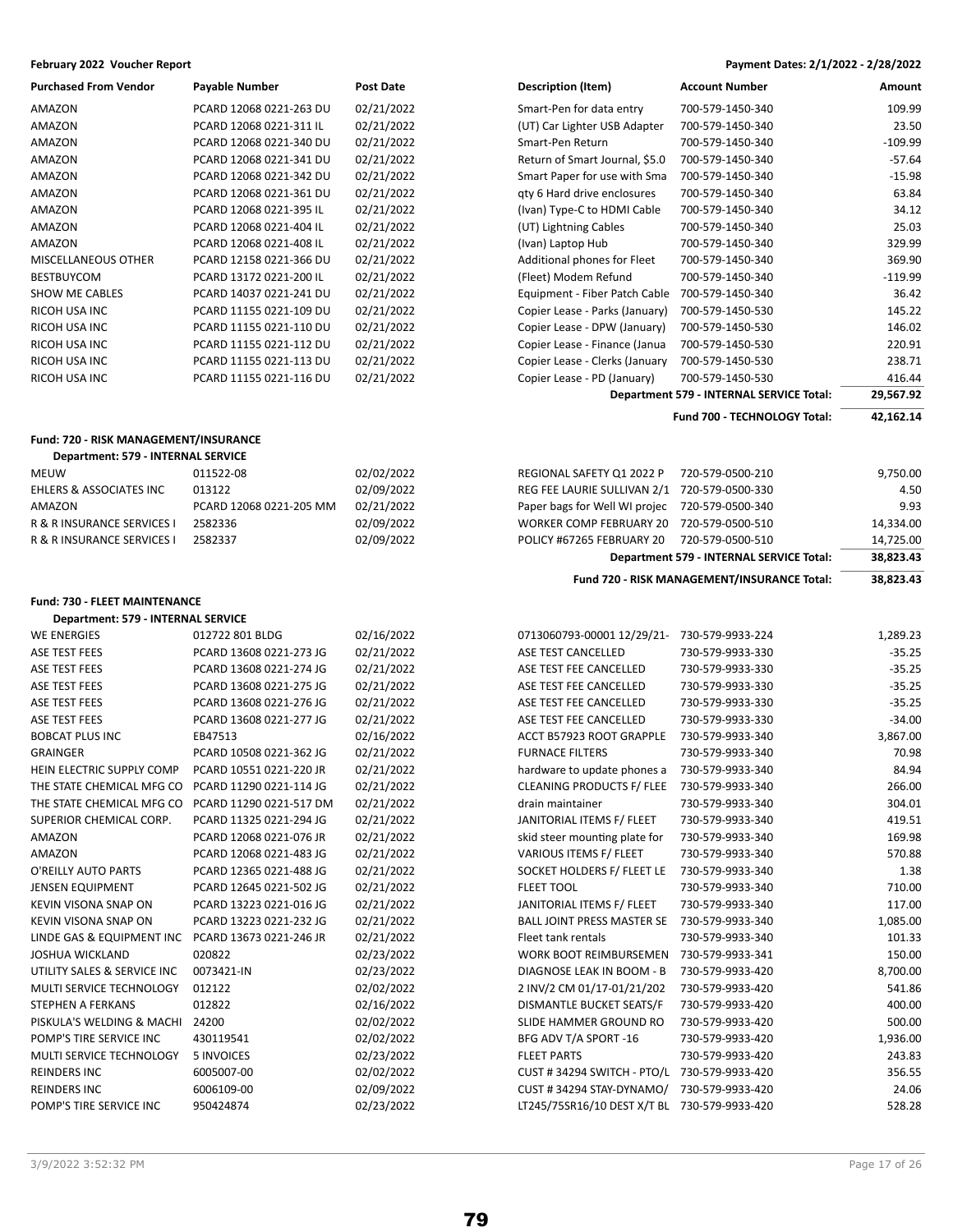| <b>Purchased From Vendor</b>    | Payable Number          | Post Date  |
|---------------------------------|-------------------------|------------|
| POMP'S TIRE SERVICE INC         | 950425112               | 02/23/2022 |
| POMP'S TIRE SERVICE INC         | 950425212               | 02/23/2022 |
| POMP'S TIRE SERVICE INC         | 950425213               | 02/23/2022 |
| <b>ADVANCE AUTO PARTS</b>       | PCARD 10029 0221-293 JG | 02/21/2022 |
| BIG JIM'S SMALL ENGINE SER      | PCARD 10127 0221-451 JG | 02/21/2022 |
| COREY OIL LTD.                  | PCARD 10268 0221-155 JG | 02/21/2022 |
| COREY OIL LTD.                  | PCARD 10268 0221-331 JG | 02/21/2022 |
| <b>EWALD CHEVROLET BUICK LL</b> | PCARD 10402 0221-432 JG | 02/21/2022 |
| <b>GRAINGER</b>                 | PCARD 10508 0221-059 JG | 02/21/2022 |
| <b>GRAINGER</b>                 | PCARD 10508 0221-153 JG | 02/21/2022 |
| <b>GRAINGER</b>                 | PCARD 10508 0221-164 JG | 02/21/2022 |
| <b>GRAINGER</b>                 | PCARD 10508 0221-421 JG | 02/21/2022 |
| KAESTNER AUTO ELECTRIC CO       | PCARD 10678 0221-216 JG | 02/21/2022 |
| KAESTNER AUTO ELECTRIC CO       | PCARD 10678 0221-231 JG | 02/21/2022 |
| <b>NAPA AUTO PARTS</b>          | PCARD 11005 0221-079 JG | 02/21/2022 |
| <b>NAPA AUTO PARTS</b>          | PCARD 11005 0221-503 JG | 02/21/2022 |
| <b>NAPA AUTO PARTS</b>          | PCARD 11005 0221-525 JG | 02/21/2022 |
| <b>SAUBER MFG</b>               | PCARD 11198 0221-383 JG | 02/21/2022 |
| UTILITY SALES & SERVICE INC     | PCARD 11439 0221-266 JG | 02/21/2022 |
| <b>VARITECH INDUSTRIES INC</b>  | PCARD 11445 0221-025 JG | 02/21/2022 |
| <b>WAUPUN EQUIPMENT</b>         | PCARD 11522 0221-257 JG | 02/21/2022 |
| YES EQUIPMENT & SERVICES I      | PCARD 11653 0221-027 JG | 02/21/2022 |
| YES EQUIPMENT & SERVICES I      | PCARD 11653 0221-028 JG | 02/21/2022 |
| <b>AMAZON</b>                   | PCARD 12068 0221-069 JG | 02/21/2022 |
| <b>AMAZON</b>                   | PCARD 12068 0221-312 JG | 02/21/2022 |
| <b>AMAZON</b>                   | PCARD 12068 0221-313 JG | 02/21/2022 |
| <b>AMAZON</b>                   | PCARD 12068 0221-355 JR | 02/21/2022 |
| AMAZON                          | PCARD 12068 0221-422 JG | 02/21/2022 |
| <b>AMAZON</b>                   | PCARD 12068 0221-424 JR | 02/21/2022 |
| <b>AMAZON</b>                   | PCARD 12068 0221-510 JG | 02/21/2022 |
| <b>BRAKE &amp; EQUIPMENT CO</b> | PCARD 12075 0221-334 JG | 02/21/2022 |
| <b>RUBBER INC</b>               | PCARD 12128 0221-427 JG | 02/21/2022 |
| <b>BROOKS TRACTOR INCORPOR</b>  | PCARD 12169 0221-229 JG | 02/21/2022 |
| TRUCK COUNTRY-WISCONSIN         | PCARD 12228 0221-270 JG | 02/21/2022 |
| O'REILLY AUTO PARTS             | PCARD 12365 0221-491 JG | 02/21/2022 |
| <b>WISCONSIN STEAM CLEANER</b>  | PCARD 12500 0221-234 JG | 02/21/2022 |
| <b>GRINWALD FORD INC</b>        | PCARD 12728 0221-071 JG | 02/21/2022 |
| PRICE ENGINEERING CO            | PCARD 14036 0221-494 JG | 02/21/2022 |
| <b>VHCARS.COM</b>               | PCARD 14039 0221-162 JG | 02/21/2022 |
| <b>WAUKESHA COUNTY TREASU</b>   | 2021-24010135           | 12/31/2021 |
| <b>GRAINGER</b>                 | PCARD 10508 0221-343 JG | 02/21/2022 |
| KAESTNER AUTO ELECTRIC CO       | PCARD 10678 0221-223 JG | 02/21/2022 |
| <b>AMAZON</b>                   | PCARD 12068 0221-010 JG | 02/21/2022 |
| <b>AMAZON</b>                   | PCARD 12068 0221-013 JG | 02/21/2022 |
|                                 |                         |            |

**Fund: 801 - LIBRARY TRUST FUND Department: 506 - LIBRARY**

| PCARD 10101 0221-440 SB | 02/21/2022 | GIFT FUND - BOOKS - ADULT /<br>801-506-6100-321 | 37.99  |
|-------------------------|------------|-------------------------------------------------|--------|
| PCARD 10101 0221-444 SB | 02/21/2022 | GIFT FUND - BOOKS - ADULT /<br>801-506-6100-321 | 53.99  |
| PCARD 12293 0221-215 KB | 02/21/2022 | <b>GIFT FUND - LOCKERS</b><br>801-506-6100-340  | 57.80  |
|                         |            | Department 506 - LIBRARY Total:                 | 149.78 |
|                         |            | <b>Fund 801 - LIBRARY TRUST FUND Total:</b>     | 149.78 |
|                         |            |                                                 |        |
| 011922                  | 02/02/2022 | 174676-4 UTILITY ACCOUNT R<br>999-11102         | 34.88  |
| 011922                  | 02/02/2022 | 14128-0 UTILITY ACCOUNT RE<br>999-11102         | 246.23 |
| 011922                  | 02/02/2022 | 300163-1 UTILITY ACCOUNT R<br>999-11102         | 275.19 |
| 011922                  | 02/02/2022 | 50288-3 UTILITY ACCOUNT RE<br>999-11102         | 652.46 |
| 011922                  | 02/02/2022 | 345014-10 UTILITY ACCOUNT<br>999-11102          | 58.24  |
|                         |            |                                                 |        |

**February 2022 Voucher Report Payment Dates: 2/1/2022 - 2/28/2022**

| <b>Purchased From Vendor</b>    | <b>Payable Number</b>   | <b>Post Date</b> | Description (Item)                           | <b>Account Number</b>                    | Amount    |
|---------------------------------|-------------------------|------------------|----------------------------------------------|------------------------------------------|-----------|
| POMP'S TIRE SERVICE INC         | 950425112               | 02/23/2022       | 225/70R19.5/14 CNTNTL HSR                    | 730-579-9933-420                         | 1,008.00  |
| POMP'S TIRE SERVICE INC         | 950425212               | 02/23/2022       | LT265/70R17/10 DEFEND LTX                    | 730-579-9933-420                         | 758.00    |
| POMP'S TIRE SERVICE INC         | 950425213               | 02/23/2022       | 245/75SR17 MICH LTX M/S 2                    | 730-579-9933-420                         | 660.00    |
| <b>ADVANCE AUTO PARTS</b>       | PCARD 10029 0221-293 JG | 02/21/2022       | PARTS F/ FLEET TRUCKS                        | 730-579-9933-420                         | 289.80    |
| BIG JIM'S SMALL ENGINE SER      | PCARD 10127 0221-451 JG | 02/21/2022       | PARKS EQUIPMENT                              | 730-579-9933-420                         | 183.32    |
| COREY OIL LTD.                  | PCARD 10268 0221-155 JG | 02/21/2022       | ANTIFREEZE F/ FLEET TRUCK                    | 730-579-9933-420                         | 825.20    |
| COREY OIL LTD.                  | PCARD 10268 0221-331 JG | 02/21/2022       | OIL & WINDSHIELD DE-ICER                     | 730-579-9933-420                         | 653.95    |
| EWALD CHEVROLET BUICK LL        | PCARD 10402 0221-432 JG | 02/21/2022       | PARTS F/ VEHICLES                            | 730-579-9933-420                         | 2,201.34  |
| GRAINGER                        | PCARD 10508 0221-059 JG | 02/21/2022       | ITEMS F/ FLEET VEHICLES                      | 730-579-9933-420                         | 222.48    |
| <b>GRAINGER</b>                 | PCARD 10508 0221-153 JG | 02/21/2022       | AIR TANK F/ TRUCK                            | 730-579-9933-420                         | 433.19    |
| <b>GRAINGER</b>                 | PCARD 10508 0221-164 JG | 02/21/2022       | <b>SHOP SUPPLY</b>                           | 730-579-9933-420                         | 276.40    |
| <b>GRAINGER</b>                 | PCARD 10508 0221-421 JG | 02/21/2022       | <b>FLANGE BEARINGS</b>                       | 730-579-9933-420                         | 145.14    |
| KAESTNER AUTO ELECTRIC CO       | PCARD 10678 0221-216 JG | 02/21/2022       | <b>ITEMS F/ TRUCKS</b>                       | 730-579-9933-420                         | 57.90     |
| KAESTNER AUTO ELECTRIC CO       | PCARD 10678 0221-231 JG | 02/21/2022       | <b>VARIOUS LIGHTS F/ TRUCKS</b>              | 730-579-9933-420                         | 525.90    |
| <b>NAPA AUTO PARTS</b>          | PCARD 11005 0221-079 JG | 02/21/2022       | PARTS F/ FLEET EQUIPMENT                     | 730-579-9933-420                         | 337.33    |
| <b>NAPA AUTO PARTS</b>          | PCARD 11005 0221-503 JG | 02/21/2022       | PARTS F/ FLEET                               | 730-579-9933-420                         | 899.50    |
| <b>NAPA AUTO PARTS</b>          | PCARD 11005 0221-525 JG | 02/21/2022       | PARTS F/ FLEET TRUCKS                        | 730-579-9933-420                         | 486.49    |
| SAUBER MFG                      | PCARD 11198 0221-383 JG | 02/21/2022       | <b>OUTRIGGER JACK</b>                        | 730-579-9933-420                         | 223.30    |
| UTILITY SALES & SERVICE INC     | PCARD 11439 0221-266 JG | 02/21/2022       | REST BOOM F/ TRUCK #2                        | 730-579-9933-420                         | 184.95    |
| VARITECH INDUSTRIES INC         | PCARD 11445 0221-025 JG | 02/21/2022       | PARTS F/ FLEET TRUCK                         | 730-579-9933-420                         | 678.01    |
| WAUPUN EQUIPMENT                | PCARD 11522 0221-257 JG | 02/21/2022       | <b>DOOR HINGE</b>                            | 730-579-9933-420                         | 27.04     |
| YES EQUIPMENT & SERVICES I      | PCARD 11653 0221-027 JG | 02/21/2022       | VALVE F/ ELECTRIC JCB TRAC                   | 730-579-9933-420                         | 1,220.88  |
| YES EQUIPMENT & SERVICES I      | PCARD 11653 0221-028 JG | 02/21/2022       | PARTS F/ FLEET EQUIPMENT                     | 730-579-9933-420                         | 1,494.79  |
| AMAZON                          | PCARD 12068 0221-069 JG | 02/21/2022       | AIR HOSE F/ FLEET                            | 730-579-9933-420                         | 95.28     |
| AMAZON                          | PCARD 12068 0221-312 JG | 02/21/2022       | Pressure gauge & Pressure sw                 | 730-579-9933-420                         | 25.99     |
| AMAZON                          | PCARD 12068 0221-313 JG | 02/21/2022       | UTILITY PRESSURE GAUGE                       | 730-579-9933-420                         | 9.70      |
| AMAZON                          | PCARD 12068 0221-355 JR | 02/21/2022       | cotter pins for electric trailers            | 730-579-9933-420                         | 14.98     |
| AMAZON                          | PCARD 12068 0221-422 JG | 02/21/2022       | FLOOR MATS FOR VEHICLE                       | 730-579-9933-420                         | 223.95    |
| AMAZON                          | PCARD 12068 0221-424 JR | 02/21/2022       | air lift kit for fleet service truc          | 730-579-9933-420                         | 285.63    |
| AMAZON                          | PCARD 12068 0221-510 JG | 02/21/2022       | AIR FILTERS F/ FLEET                         | 730-579-9933-420                         | 21.04     |
| <b>BRAKE &amp; EQUIPMENT CO</b> | PCARD 12075 0221-334 JG | 02/21/2022       | PARTS F/ FLEET TRUCKS                        | 730-579-9933-420                         | 1,166.08  |
| <b>RUBBER INC</b>               | PCARD 12128 0221-427 JG | 02/21/2022       | <b>COUNTER BALANCE F/ FLEET</b>              | 730-579-9933-420                         | 508.48    |
| <b>BROOKS TRACTOR INCORPOR</b>  | PCARD 12169 0221-229 JG | 02/21/2022       | PARTS F/ FLEET                               | 730-579-9933-420                         | 466.20    |
| TRUCK COUNTRY-WISCONSIN         | PCARD 12228 0221-270 JG | 02/21/2022       | PARTS F/ FLEET TRUCK                         | 730-579-9933-420                         | 636.00    |
| O'REILLY AUTO PARTS             | PCARD 12365 0221-491 JG | 02/21/2022       | PARTS F/ FLEET                               | 730-579-9933-420                         | 85.36     |
| WISCONSIN STEAM CLEANER         | PCARD 12500 0221-234 JG | 02/21/2022       | WATER JET SURFACE CLEANER                    | 730-579-9933-420                         | 2,068.00  |
| <b>GRINWALD FORD INC</b>        | PCARD 12728 0221-071 JG | 02/21/2022       | <b>SWITCH F/ VEHICLE</b>                     | 730-579-9933-420                         | 16.51     |
| PRICE ENGINEERING CO            | PCARD 14036 0221-494 JG | 02/21/2022       | PARTS F/ FLEET                               | 730-579-9933-420                         | 126.20    |
| <b>VHCARS.COM</b>               | PCARD 14039 0221-162 JG | 02/21/2022       | PART F/ FLEET VEHICLE                        | 730-579-9933-420                         | 203.33    |
| WAUKESHA COUNTY TREASU          | 2021-24010135           | 12/31/2021       | CUST # 10004 DECEMBER 202                    | 730-579-9933-435                         | 65.24     |
| <b>GRAINGER</b>                 | PCARD 10508 0221-343 JG | 02/21/2022       | COIN LITHIUM BATTERY F/ FLE 730-579-9933-435 |                                          | 3.80      |
| KAESTNER AUTO ELECTRIC CO       | PCARD 10678 0221-223 JG | 02/21/2022       | 110V BRUSHES F/6                             | 730-579-9933-435                         | 175.90    |
| AMAZON                          | PCARD 12068 0221-010 JG | 02/21/2022       | <b>BATTERY &amp; CHARGER</b>                 | 730-579-9933-435                         | 27.85     |
| AMAZON                          | PCARD 12068 0221-013 JG | 02/21/2022       | <b>BATTERY W/ CHARGER</b>                    | 730-579-9933-435                         | 48.39     |
|                                 |                         |                  |                                              | Department 579 - INTERNAL SERVICE Total: | 42,329.64 |
|                                 |                         |                  |                                              |                                          |           |
|                                 |                         |                  |                                              | Fund 730 - FLEET MAINTENANCE Total:      | 42,329.64 |
|                                 |                         |                  |                                              |                                          |           |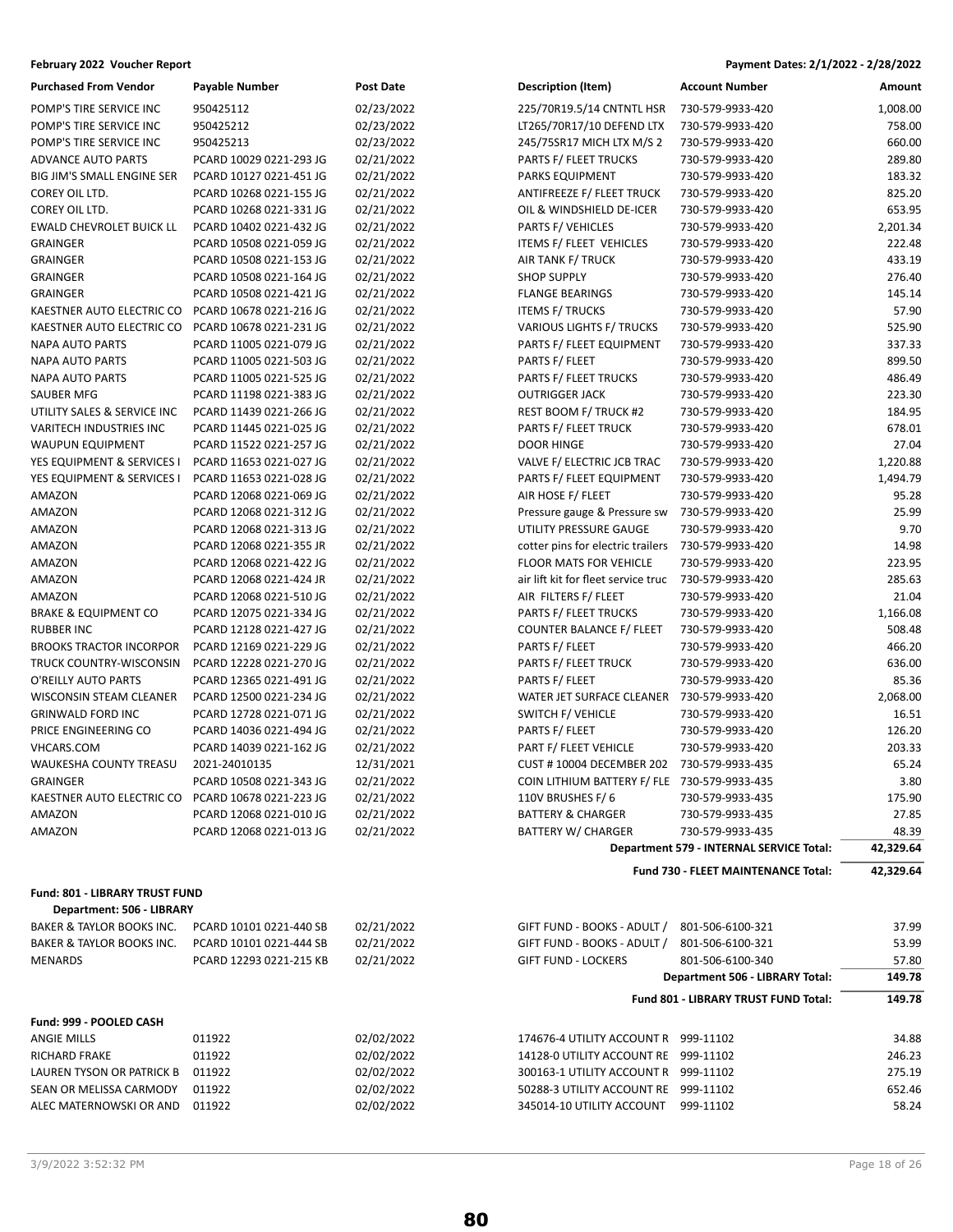| <b>Purchased From Vendor</b>     | <b>Payable Number</b> | <b>Post Date</b> | <b>Description (Item)</b>            | <b>Account Number</b> | Amount   |
|----------------------------------|-----------------------|------------------|--------------------------------------|-----------------------|----------|
| ROBERTA SCHAEFER                 | 011922                | 02/02/2022       | 330612-0 UTILITY ACCOUNT R           | 999-11102             | 56.10    |
| <b>ALISON FANELLI</b>            | 011922                | 02/02/2022       | 347304-13 UTILITY ACCOUNT            | 999-11102             | 44.18    |
| <b>MAGNA LLC</b>                 | 011922                | 02/02/2022       | 800118-3 UTILITY ACCOUNT R           | 999-11102             | 925.38   |
| ANDREW OR AMILEIGHA FON          | 011922                | 02/02/2022       | 300892-6 UTILITY ACCOUNT R           | 999-11102             | 138.95   |
| TPW LAKE COUNTRY LLC             | 011922                | 02/02/2022       | 330478-15 UTILITY ACCOUNT            | 999-11102             | 65.48    |
| <b>EMILIE CUNNINGHAM</b>         | 011922                | 02/02/2022       | 330478-15 UTILITY ACCOUNT            | 999-11102             | 58.97    |
| <b>BEN TADYCH</b>                | 011922                | 02/02/2022       | 173020-12 UTILITY ACCOUNT            | 999-11102             | 121.07   |
| <b>ABACO GROUP</b>               | 011922                | 02/02/2022       | 10483-3 UTILITY ACCOUNT RE           | 999-11102             | 53.86    |
| RICHARD OR SUSAN FREDRIC         | 011922                | 02/02/2022       | 414442-1 UTILITY ACCOUNT R           | 999-11102             | 7.51     |
| <b>VENTURE SPACE PROPERTIES</b>  | 011922                | 02/02/2022       | 512224-0 UTILITY ACCOUNT R           | 999-11102             | 12.77    |
| <b>KEITH YELVERTON</b>           | 011922                | 02/02/2022       | 310394-0 UTILITY ACCOUNT R           | 999-11102             | 74.57    |
| <b>DONALD SEEGER</b>             | 011922                | 02/02/2022       | 350971-0 UTILITY ACCOUNT R           | 999-11102             | 76.21    |
| <b>JACK OR ERICA KOLO</b>        | 011922                | 02/02/2022       | 480035-1 UTILITY ACCOUNT R           | 999-11102             | 91.61    |
| <b>BARRY OR JILL PHETTEPLACE</b> | 011922                | 02/02/2022       | 323031-2 UTILITY ACCOUNT R           | 999-11102             | 102.97   |
| PABST FARMS STATION LLC          | 011922                | 02/02/2022       | 574832-2 UTILITY ACCOUNT R           | 999-11102             | 140.56   |
| HOFFMANN INVESTMENTS LL          | 011922                | 02/02/2022       | 341303-2 UTILITY ACCOUNT R           | 999-11102             | 17.39    |
| <b>JAMES OR MARY ANN BORZI</b>   | 011922                | 02/02/2022       | 311265-1 UTILITY ACCOUNT R           | 999-11102             | 147.90   |
| <b>HOME PATH FINANCIAL</b>       | 011922                | 02/02/2022       | 276552-0 UTILITY ACCOUNT R           | 999-11102             | 79.36    |
| <b>RICHARD TEUTEBERG</b>         | 011922                | 02/02/2022       | 90162-0 UTILITY ACCOUNT RE           | 999-11102             | 147.12   |
| <b>KATHY CORBELL</b>             | 011922                | 02/02/2022       | 194415-2 UTILITY ACCOUNT R           | 999-11102             | 20.39    |
| AJ'S PUB                         | 011922                | 02/02/2022       | 510220-6 UTILITY ACCOUNT R           | 999-11102             | 231.88   |
| TIM O'BRIEN HOMES                | 011922                | 02/02/2022       | 480130-0 UTILITY ACCOUNT R           | 999-11102             | 22.87    |
| JOSEPH D COUNSELL                | 011922                | 02/02/2022       | 231728-1 UTILITY ACCOUNT R           | 999-11102             | 78.60    |
| <b>VENTURE SPACE PROPERTIES</b>  | 011922-1              | 02/02/2022       | 512223-0 UTILITY ACCOUNT R           | 999-11102             | 12.77    |
| TIM O'BRIEN HOMES                | 011922-1              | 02/02/2022       | 480183-0 UTILITY ACCOUNT R           | 999-11102             | 18.68    |
| <b>HOFFMANN INVESTMENTS LL</b>   | 011922-1              | 02/02/2022       | 341304-0 UTILITY ACCOUNT R           | 999-11102             | 16.34    |
| <b>MAGNA LLC</b>                 | 011922-1              | 02/02/2022       | 570101-3 UTILITY ACCOUNT R 999-11102 |                       | 116.89   |
| <b>MAGNA LLC</b>                 | 011922-2              | 02/02/2022       | 800120-4 UTILITY ACCOUNT R           | 999-11102             | 205.68   |
|                                  |                       |                  |                                      |                       | 4,353.06 |

**Fund 999 - POOLED CASH Total: 4,353.06**

**Grand Total: 5,165,360.54**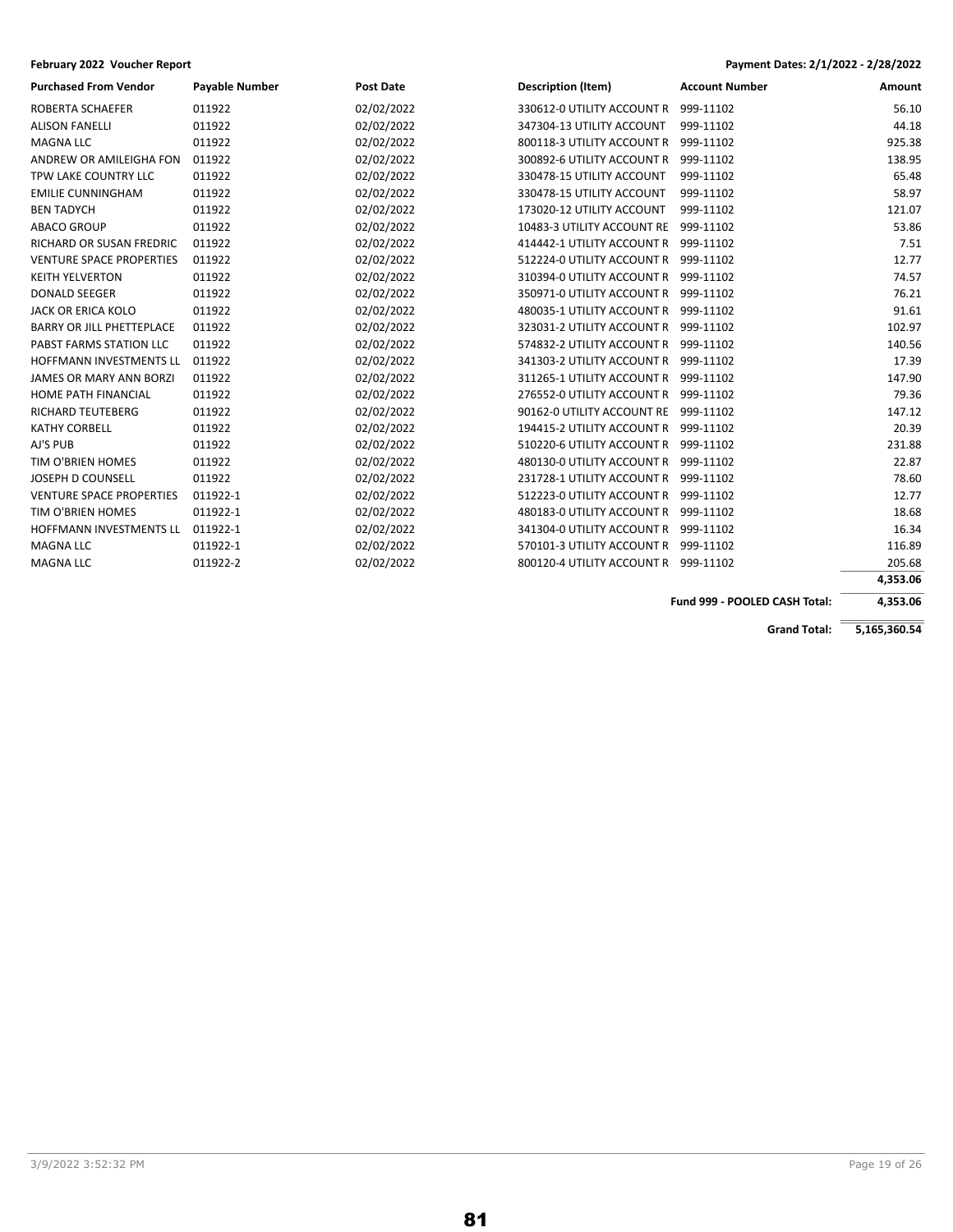# **Report Summary**

## **Fund Summary**

| Fund                              |                     | <b>Payment Amount</b> |
|-----------------------------------|---------------------|-----------------------|
| 100 - GENERAL FUND                |                     | 2,361,256.75          |
| 205 - GARBAGE & REFUSE COLLECTION |                     | 90,643.11             |
| 213 - RIVER WATERSHED             |                     | 28,242.41             |
| 255 - TOURISM                     |                     | 9,465.50              |
| 407 - TAX INCREMENTAL DISTRICT #7 |                     | 49.299.15             |
| 408 - CAPITAL IMPROVEMENTS        |                     | 679,607.18            |
| <b>601 - WASTEWATER UTILITY</b>   |                     | 76,311.19             |
| 602 - WATER UTILITY               |                     | 49,042.85             |
| <b>603 - ELECTRIC UTILITY</b>     |                     | 1,693,674.35          |
| 700 - TECHNOLOGY                  |                     | 42.162.14             |
| 720 - RISK MANAGEMENT/INSURANCE   |                     | 38,823.43             |
| 730 - FLEET MAINTENANCE           |                     | 42,329.64             |
| 801 - LIBRARY TRUST FUND          |                     | 149.78                |
| 999 - POOLED CASH                 |                     | 4,353.06              |
|                                   | <b>Grand Total:</b> | 5,165,360.54          |

# **Account Summary Account Number Account Name Payment Amount** 100-12100 TAXES RECEIVABLE 907.36 100-13111 DENTAL INSURANCE 6,073.12 100-13810 ACCOUNTS RECEIVABLE 2,526.20 100-21200 PROPERTY TAX REFUNDS 51,113.05 100-21230 OFFICE SUPPLIES PAYABL 1,344.85 100-21511 FICA TAXES PAYABLE 109,557.02 100-21512 FEDERAL W/H TAXES PAY 73,404.34 100-21513 STATE W/H TAXES PAYAB 14,982.20 100-21520 RETIREMNT BENEFITS PA 105,765.07 100-21521 DEFERRED COMPENSATI 31,922.75 100-21522 POLICE DEFERRED COM 800.00 100-21525 EE HEALTH INS PREMIU 205,927.24 100-21527 VISION INS PREMIUM PA 174.98 100-21530 LIFE INS PREMIUM PAYA 4,772.82 100-21531 LONG TERM DISABILITY 649.44 100-21580 CHILD SUPPORT D/D 1,968.36 100-21590 UNITED WAY W/H PAYAB 20.00 100-21600 OPPA PAYABLE 125.00 100-24210 SALES TAX DUE TO STATE 1,867.42 100-24350 BAIL/FINES DUE TO OTR 2,596.80 100-24500 PROPERTY TAX DUE LAK 3,191.18 100-401-1222-501 GEN SALES TAX/RETAIL D -9.34 100-500-0300-210 CITY ADMIN OUTSD SVC 5,539.00 100-500-0300-313 CITY ADMIN PRINTING 56.00 100-500-0300-330 CITY ADMIN TRAIN/TRA 81.00 100-500-0300-340 CITY ADMIN OPER SUP/E 17.36 100-500-0400-210 LEGAL OUTSD SVCS NON 15,012.76 100-501-1100-210 GEN ACCTG OUTSD SVCS 2,028.95 100-501-1100-311 GEN ACCTG POSTAGE 103.57 100-501-1100-320 GEN ACCTG MEMBERSHI 50.00 100-501-1100-330 GEN ACCTG TRAIN/TRAV 76.50 100-501-1100-340 GEN ACCTG OPER SUP/E 14.48 100-501-1200-311 PAYROLL/HR POSTAGE 94.11 100-501-1200-340 PAYROLL/HR OPER SUP/ 364.01 100-501-1300-311 TREASURY POSTAGE 78.84 100-501-1300-313 TREASURY PRINTING 51.34 100-501-1300-330 TREASURY TRAIN/TRAVE 18.00 100-501-1300-530 TREASURY RENT 45.00 100-501-1400-311 ASSESSMENT POSTAGE 14.31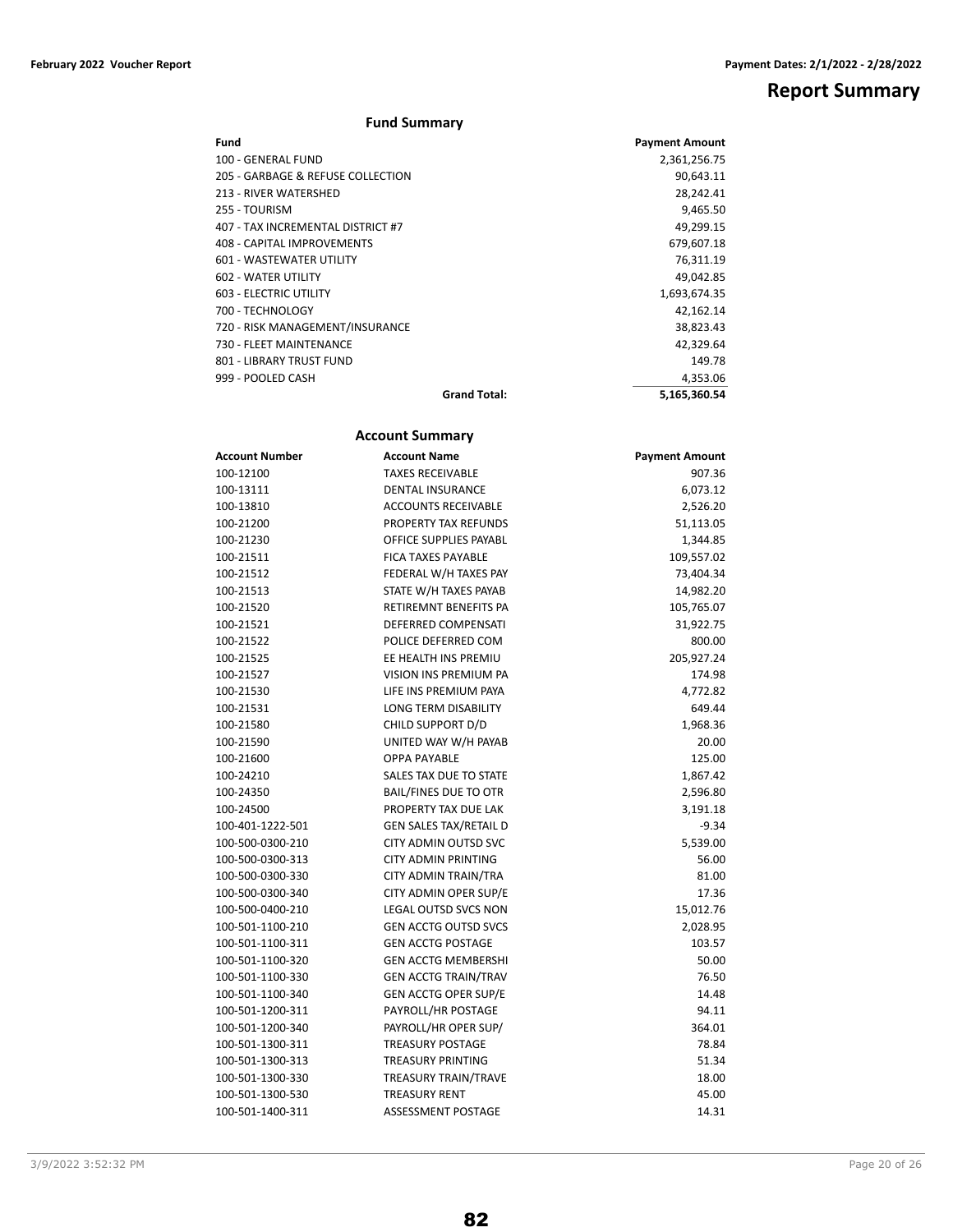|                       | <b>Account Summary</b>       |                       |
|-----------------------|------------------------------|-----------------------|
| <b>Account Number</b> | <b>Account Name</b>          | <b>Payment Amount</b> |
| 100-502-2100-210      | <b>CITY CLERK OUTSD SVCS</b> | 129.00                |
| 100-502-2100-311      | <b>CITY CLERK POSTAGE</b>    | 26.45                 |
| 100-502-2100-326      | <b>CITY CLERK PUBLICITY</b>  | 208.38                |
| 100-502-2100-530      | <b>CITY CLERK RENT</b>       | 45.00                 |
| 100-502-2200-326      | LIC/PERMITS PUBLICITY        | 11.86                 |
| 100-502-2300-311      | <b>ELECTIONS POSTAGE</b>     | 4.24                  |
| 100-503-3100-210      | POLICE ADMIN OUTSD S         | 284.00                |
| 100-503-3100-311      | POLICE ADMIN POSTAGE         | 193.71                |
| 100-503-3100-320      | POLICE ADMIN MEMBER          | 190.00                |
| 100-503-3100-330      | POLICE ADMIN TRAIN/T         | 1,012.49              |
| 100-503-3100-340      | POLICE ADMIN OPER SU         | 639.51                |
| 100-503-3100-346      | POLICE ADMIN CLOTH/T         | 321.95                |
| 100-503-3100-400      | POLICE ADMIN RPR/MAI         | 1,424.21              |
| 100-503-3200-240      | DISPATCH MAINT CONT          | 6,058.75              |
| 100-503-3200-324      | DISPATCH OPER LIC/PER        | 300.00                |
| 100-503-3200-530      | <b>DISPATCH RENT</b>         | 21,323.88             |
| 100-503-3300-210      | POLICE OPS OUTSD SVCS        | 533.40                |
| 100-503-3300-340      | POLICE OPS OPER SUP/E        | 2,286.59              |
| 100-503-3300-346      | POLICE OPS CLOTH/TOO         | 1,903.38              |
| 100-503-3300-351      | POLICE OPS GAS/DIESEL        | 219.61                |
| 100-503-3400-330      | POLICE TRAIN TRAIN/TR        | 769.34                |
| 100-503-3400-340      | POLICE TRAIN OPER SUP        | 588.66                |
| 100-504-4100-205      | FIRE ADMIN JOINT FIRE        | 1,433,383.00          |
| 100-505-5110-311      | DPW ADMIN POSTAGE            | 54.28                 |
| 100-505-5110-322      | DPW ADMIN PERIODICA          | 34.50                 |
| 100-505-5110-324      | DPW ADMIN LIC/PERMI          | 20.00                 |
| 100-505-5110-326      | DPW ADMIN PUBLICITY          | 550.00                |
| 100-505-5110-340      | DPW ADMIN OPER SUP/          | 62.33                 |
| 100-505-5120-241      | <b>ENGINEER MAINT CONT</b>   | 1,920.50              |
| 100-505-5120-322      | <b>ENGINEER PERIODICALS</b>  | 34.50                 |
| 100-505-5120-324      | <b>ENGINEER LIC/PERMITS</b>  | 20.00                 |
| 100-505-5120-340      | <b>ENGINEER OPER SUP/EX</b>  | 23.37                 |
| 100-505-5210-210      | MUNI GARAGE OUTSD S          | 15.00                 |
| 100-505-5210-224      | MUNI GARAGE GAS/HEA          | 1,831.04              |
| 100-505-5210-340      | MUNI GARAGE OPER SU          | 1,295.19              |
| 100-505-5210-346      | MUNI GARAGE CLOTHIN          | 264.00                |
| 100-505-5210-400      | MUNI GARAGE RPR/MAI          | 389.43                |
| 100-505-5210-435      | MUNI GARAGE RPR/MN           | 166.27                |
| 100-505-5210-530      | <b>MUNI GARAGE RENT</b>      | 606.44                |
| 100-505-5220-324      | EQ/VEH MAINT LIC/PER         | 169.50                |
| 100-505-5220-425      | EQ/VEH MAINT RPR/MN          | 663.43                |
| 100-505-5230-351      | <b>GAS PURCHASES GAS/DI</b>  | 21,441.84             |
| 100-505-5305-410      | STREET MAINT RPR/MAI         | 799.78                |
| 100-505-5310-210      | <b>BRIDGES OUTSD SVCS N</b>  | 1,000.00              |
| 100-505-5325-340      | SNOW & ICE OPER SUP/         | 39,469.77             |
| 100-505-5325-351      | SNOW & ICE GAS/DIESEL        | 20.00                 |
| 100-505-5330-210      | STREET SIGNS OUTSD SV        | 148.46                |
| 100-505-5330-340      | <b>STREET SIGNS OPER SUP</b> | 2,551.19              |
| 100-505-5335-340      | TRAFFIC CTRL OPER SUP        | 2,050.56              |
| 100-505-5340-222      | STREET LIGHT ELEC/WAT        | 51.39                 |
| 100-505-5345-326      | SIDE/CRSSWLK PUBLICIT        | 34.44                 |
| 100-505-5345-410      | SIDE/CRSSWLK RPR/MAI         | 90.38                 |
| 100-505-5350-210      | STORM SEWERS OUTSD           | 49.66                 |
| 100-505-5350-340      | <b>STORM SEWERS OPER S</b>   | 276.00                |
| 100-505-5350-410      | STORM SEWERS RPR/M           | 4,171.00              |
| 100-505-5420-340      | LAKES OPER SUP/EXP           | 166.00                |
| 100-505-5510-210      | <b>CITY BLDGS OUTSD SVCS</b> | 1,265.16              |
| 100-505-5510-224      | <b>CITY BLDGS GAS/HEAT</b>   | 2,858.75              |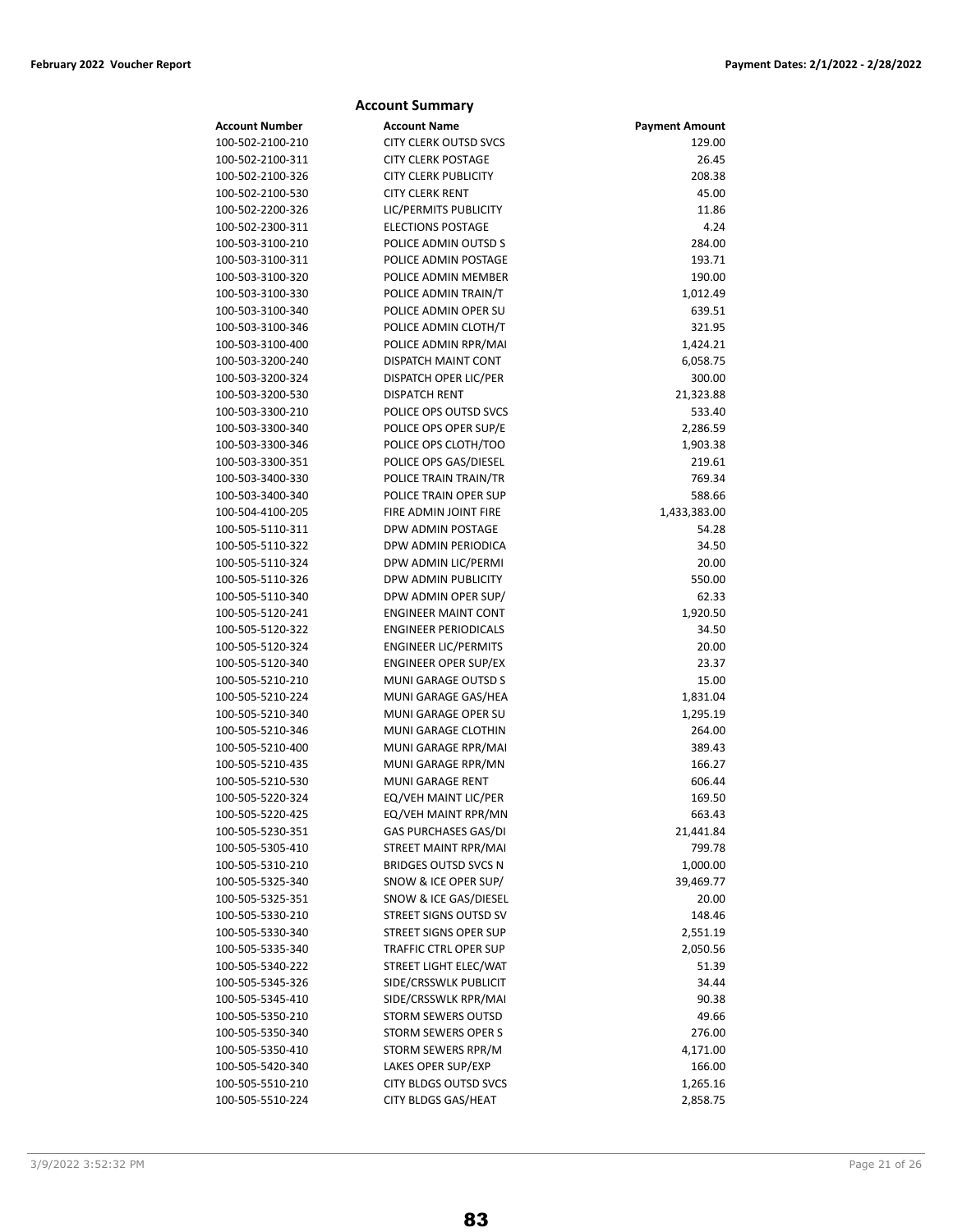# **Account Summary Account Number 6 Account Name Account Payment Amount**

| 100-505-5510-340 | CITY BLDGS OPER SUP/E          | 887.41    |
|------------------|--------------------------------|-----------|
| 100-505-5510-400 | <b>CITY BLDGS RPR/MAINT</b>    | 114.34    |
| 100-505-5520-210 | <b>INSPECTIONS OUTSD SV</b>    | 57,573.23 |
| 100-505-5520-311 | <b>INSPECTIONS POSTAGE</b>     | 80.64     |
| 100-505-5520-340 | INSPECTIONS OPER SUP/          | 835.00    |
| 100-505-5700-720 | <b>CEMETERY DONATIONS</b>      | 11,891.38 |
| 100-505-5800-224 | ANIMAL POUND GAS/HE            | 379.27    |
| 100-506-6100-210 | <b>LIBRARY OUTSD SVCS N</b>    | 21,288.95 |
| 100-506-6100-211 | <b>LIBRARY PROF SVCS IT</b>    | 5,502.00  |
| 100-506-6100-212 | <b>LIBRARY PROGRAMS</b>        | 296.04    |
| 100-506-6100-224 | LIBRARY GAS/HEAT               | 2,019.08  |
| 100-506-6100-225 | <b>LIBRARY TELEPHONE</b>       | 112.32    |
| 100-506-6100-226 | LIBRARY INTERNET/CABL          | 257.48    |
| 100-506-6100-240 | <b>LIBRARY MAINT CONT N</b>    | 285.06    |
| 100-506-6100-241 | LIBRARY MAINT CONT IT          | 138.72    |
| 100-506-6100-320 | LIBRARY MEMBERSHIPS            | 32.75     |
| 100-506-6100-321 | LIBRARY BOOKS & REF            | 5,345.91  |
| 100-506-6100-322 | LIBRARY PERIODICALS            | 64.99     |
| 100-506-6100-323 | LIBRARY AUDIO VISUAL           | 2,063.87  |
| 100-506-6100-324 | <b>LIBRARY LIC/PERMITS</b>     | 201.14    |
| 100-506-6100-325 | LIBRARY ELECTRONIC M           | 11,596.92 |
| 100-506-6100-326 | <b>LIBRARY PUBLICITY</b>       | 49.81     |
| 100-506-6100-330 | LIBRARY TRAIN/TRAVEL           | 90.43     |
| 100-506-6100-340 | LIBRARY OPER SUP/EXP           | 1,312.14  |
| 100-506-6100-345 | LIBRARY COMP/TECH EQ           | 966.31    |
| 100-506-6100-400 | LIBRARY RPR/MAINT BL           | 2,965.41  |
| 100-506-6100-530 | <b>LIBRARY RENT</b>            | 274.12    |
| 100-507-7100-241 | REC ADMIN MAINT CON            | 4,300.00  |
| 100-507-7100-326 | <b>REC ADMIN PUBLICITY</b>     | $-426.74$ |
| 100-507-7100-330 | REC ADMIN TRAIN/TRAV           | 717.00    |
| 100-507-7100-340 | REC ADMIN OPER SUP/E           | 94.51     |
| 100-507-7210-210 | COM CENTER OUTSD SV            | 1,184.16  |
| 100-507-7210-224 | COM CENTER GAS/HEAT            | 1,282.10  |
| 100-507-7210-226 | COM CENTER INTERNET/           | 299.00    |
| 100-507-7210-340 | COM CENTER OPER SUP/           | 1,038.97  |
| 100-507-7210-400 | COM CENTER RPR/MAIN            | 933.70    |
| 100-507-7210-530 | <b>COM CENTER RENT</b>         | 197.40    |
| 100-507-7235-210 | ADULT SPORTS SVCS NO           | 7.00      |
| 100-507-7240-210 | YOUTH PROGRAMS SVC             | 720.00    |
| 100-507-7240-340 | YOUTH PROGRAMS OPE             | 123.03    |
| 100-507-7245-340 | YOUTH SPORTS OPER SU           | 167.28    |
| 100-507-7340-340 | WATERFRONT OPER SUP            | 250.48    |
| 100-507-7340-530 | <b>WATERFRONT RENT</b>         | 496.00    |
|                  | PARKS/PLAYGR OUTSD S           |           |
| 100-507-7410-210 |                                | 2,336.50  |
| 100-507-7410-224 | PARKS/PLAYGR GAS/HEA           | 2,194.40  |
| 100-507-7410-311 | PARKS/PLAYGR POSTAGE           | 1.76      |
| 100-507-7410-340 | PARKS/PLAYGR OPER SU           | 10,647.51 |
| 100-507-7410-400 | PARKS/PLAYGR RPR/MAI           | 1,111.80  |
| 100-507-7410-410 | PARKS/PLAYGR RPR/MAI           | 508.56    |
| 100-507-7410-435 | PARKS/PLAYGR RPR/MN            | 1,759.07  |
| 100-507-7410-530 | PARKS/PLAYGR RENT              | 46.94     |
| 100-507-7420-320 | ATHL FLDS MEMBERSHIP           | 175.00    |
| 100-507-7520-340 | SPECIAL EVNT OPER SUP          | 28.58     |
| 100-507-7610-320 | TREE&BRUSH MEMBERS             | 45.00     |
| 100-507-7610-330 | TREE&BRUSH TRAIN/TR            | 780.00    |
| 100-507-7610-340 | <b>TREE&amp;BRUSH OPER SUP</b> | 2,304.03  |
| 100-507-7610-410 | TREE&BRUSH RPR/MAIN            | 447.33    |
| 100-508-8100-330 | PLANNING TRAIN/TRAV            | 700.00    |

### 3/9/2022 3:52:32 PM Page 22 of 26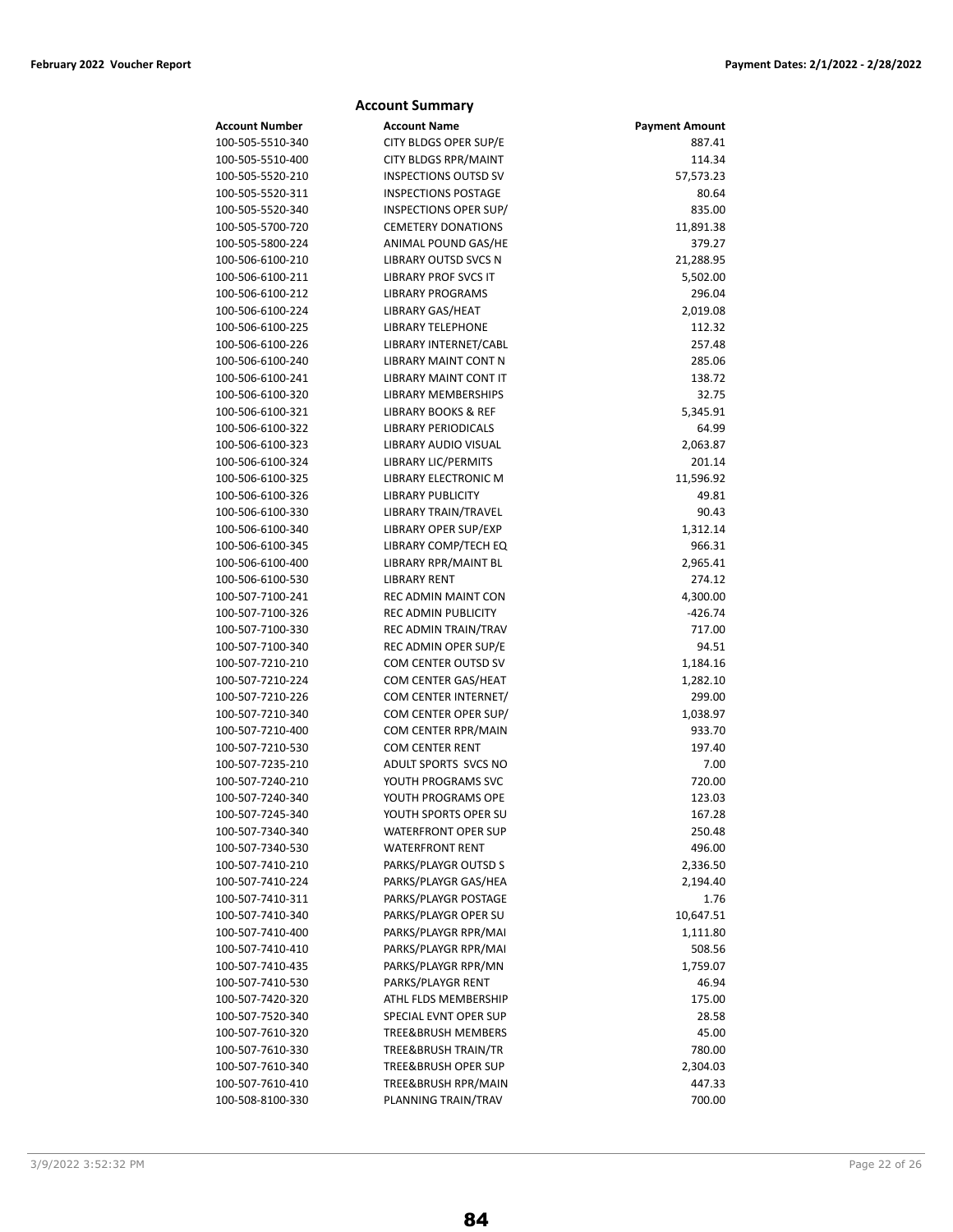# **Account Summary Account Number Account Name Payment Amount** 100-509-9100-320 ECON DEV MEMBERSHIP 325.00 100-509-9100-330 ECON DEV TRAIN/TRAVE 90.00 205-505-5900-297 GARBAGE REFUSE COLL 90,643.11 213-576-3721-210 RIVER ADMIN OUTSD SV 3,820.00 213-576-3721-340 RIVER ADMIN OPER SUP 1,409.77 213-576-3722-313 RIVER PUB PRINTING 1,335.74 213-576-3723-340 RIVER MONITR OPER SU 326.90 213-576-3724-730 RIVER EQUIP GRANTS 21,350.00 255-509-9100-211 TOURISM PROF SVCS IT 1,996.90 255-509-9100-326 TOURISM PUBLICITY 7,147.62 255-509-9100-340 TOURISM OPER SUP/EXP 20.98 255-509-9100-720 TOURISM DONATIONS 300.00 407-500-0300-326 CITY ADMIN PUBLICITY 95.89 407-500-0400-210 LEGAL OUTSD SVCS NON 5,453.60 407-505-5300-210 STREET CONST OUTSD S 43,749.66 408-503-3100-822 POLICE ADMIN CAPITAL 18,778.67 408-504-4200-810 SUPP/HYDRNT CAPITAL 473,804.00 408-505-5300-210 STREET CONST OUTSD S 85,190.27 408-505-5305-810 STREET MAINT CAPITAL 9,631.67 408-505-5305-811 STREET MAINT CAPITAL 65,034.00 408-505-5510-820 CITY BLDGS CAPITAL IMP 113.57 408-507-7410-820 PARKS/PLAYGR CAPITAL I 27,055.00 601-13805 ACCOUNTS RECEIVABLE 14.00 601-412-8110-000 INTEREST ON INVESTME 3,506.24 601-412-8112-000 INTEREST ON SEWER AV 875.00 601-518-3850-210 ADMIN & GEN OUTSD S 1,850.88 601-518-3850-240 ADMIN & GEN MAINT C 262.23 601-518-3850-311 ADMIN & GEN POSTAGE 53.80 601-518-3850-330 ADMIN & GEN TRAIN/TR 2,312.25 601-518-3850-340 ADMIN & GEN OPER SUP 3,515.92 601-573-7000-210 CAPITAL PROJECT OUTS 35,475.14 601-573-7000-810 CAPITAL PROJECT CAPIT 2,348.00 601-575-3001-210 COL SYS STRC OUTSD SV 9.25 601-575-3002-222 PUMP STA O&M ELEC/W 1,012.80 601-575-3002-224 PUMP STA O&M GAS/HE 351.81 601-575-3002-226 PUMP STA O&M INTERN 1,059.00 601-575-3002-340 PUMP STA O&M OPER S 518.95 601-575-3002-435 PUMP STA O&M RPR/M 549.08 601-575-3022-210 SAFETY & TRAIN OUTS S 250.00 601-575-3022-340 SAFETY & TRAINING OPE 301.40 601-575-3022-346 SAFETY & TRAINING CLT 1,444.98 601-575-3601-210 COLL SYS OP OUTSD SVC 49.66 601-575-3601-241 COLL SYS OP MAINT CO 1,044.48 601-575-3601-340 COLL SYS OP OPER SUP/ 537.66 601-576-3619-210 LABORATORY OUTSD SV 349.82 601-576-3619-324 LABORATORY LIC/PERMI 405.00 601-576-3619-340 LABORATORY OPER SUP/ 2,210.04 601-576-3619-435 LABORATORY RPR/MAIN 1,324.78 601-576-3621-224 GEN PLANT OP GAS/HEA 3,148.81 601-576-3703-340 GEN PLANT MAINT OPE 525.18 601-576-3703-530 GEN PLANT MAINT RENT 140.00 601-576-3704-340 INFLUENT SCREEN OPER 27.38 601-576-3709-340 ADV TRTMT EQUIP OPER 425.63 601-576-3709-435 ADV TRTMT EQUIP RPR/ 120.48 601-576-3711-340 BIOSLD HANDL OPER SU 4,045.55 601-576-3712-340 BIOSLD DIGEST OPER SU 27.62 601-576-3715-226 FLOW METER INTERNET 45.00 601-576-3715-340 FLOW METER OPER SUP 114.24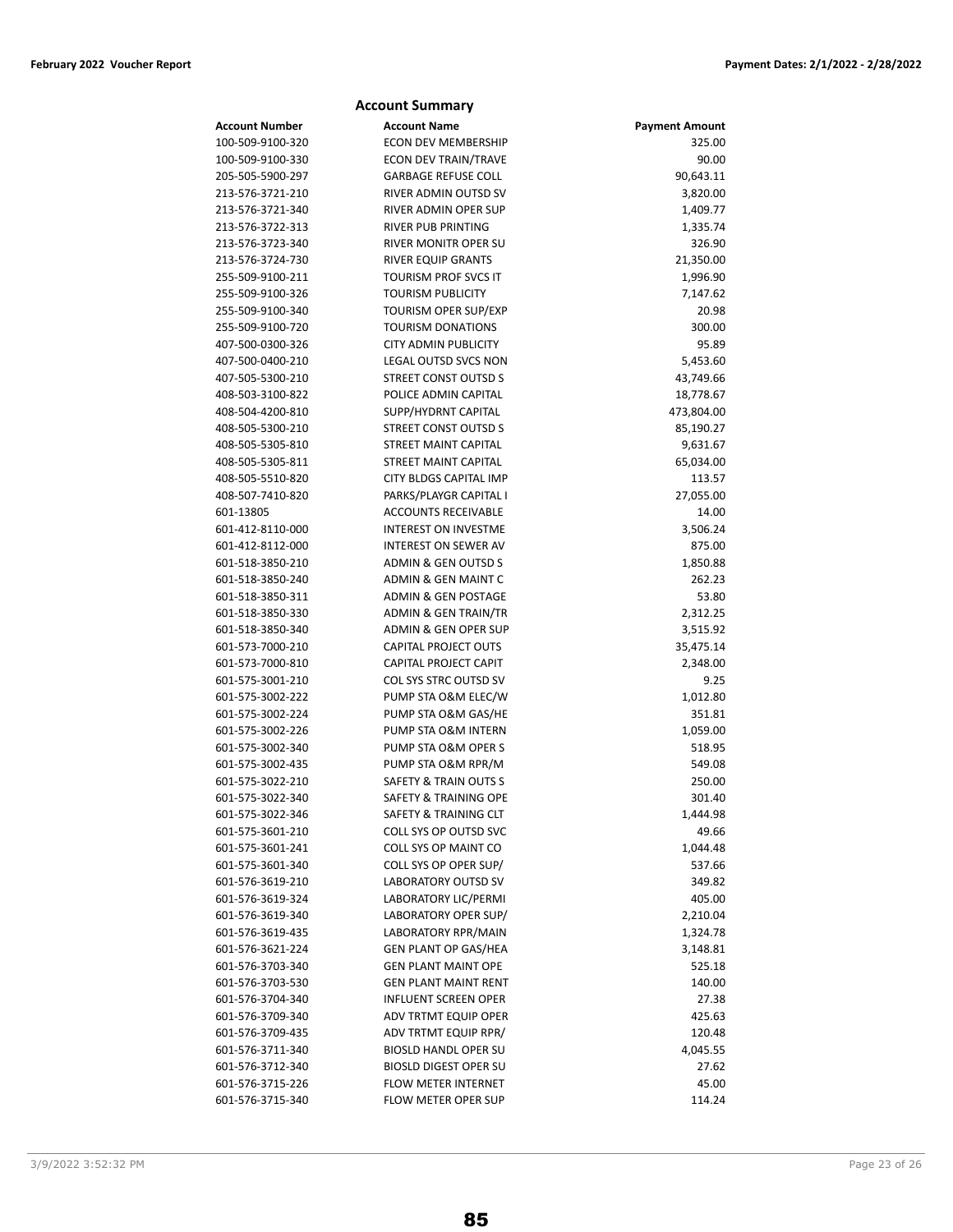|                                      | <b>Account Summary</b>                              |                       |
|--------------------------------------|-----------------------------------------------------|-----------------------|
| <b>Account Number</b>                | <b>Account Name</b>                                 | <b>Payment Amount</b> |
| 601-576-3717-340                     | PHOS REMOVAL OPER S                                 | 5,789.13              |
| 601-578-3853-226                     | BLKHWK S.D. INTERNET/                               | 45.00                 |
| 601-578-3854-226                     | MARYLN S.D. INTERNET/                               | 45.00                 |
| 601-578-3855-226                     | IXONIA S.D. INTERNET/C                              | 90.00                 |
| 601-578-3856-226                     | LABELLE S.D. INTERNET/                              | 90.00                 |
| 602-11430                            | OTHER ACCOUNTS RECEI                                | 44.52                 |
| 602-11541                            | <b>MATERIALS AND SUPPLI</b>                         | 1,586.84              |
| 602-22411                            | <b>SALES TAX PAYABLE</b>                            | 8.00                  |
| 602-411-4740-000                     | OTHER WATER REVENUE                                 | $-0.04$               |
| 602-516-9903-211                     | <b>CUST REC/COLL PROF SV</b>                        | 51.90                 |
| 602-516-9903-311                     | <b>CUST REC/COLL POSTAG</b>                         | 90.14                 |
| 602-516-9903-330                     | <b>CUST REC/COLL TRAIN/T</b>                        | 34.75                 |
| 602-518-9920-330                     | ADMIN&GEN TRAIN/TR                                  | 1,408.53              |
| 602-518-9921-224                     | OFFICE EXP GAS/HEAT                                 | 1,077.77              |
| 602-518-9921-311                     | OFFICE EXP POSTAGE                                  | 15.78                 |
| 602-518-9921-320                     | OFFICE EXP MEMBERSHI                                | 2,299.20              |
| 602-518-9921-340                     | OFFICE EXP OPER SUP/E                               | 84.78                 |
| 602-518-9921-530                     | OFFICE EXP RENTS                                    | 29.70                 |
| 602-518-9923-210                     | <b>OUTSIDE SVCS PROF SVC</b>                        | 1,908.88              |
| 602-533-6631-400                     | PUMP STUCTURES RPR/                                 | 81.69                 |
| 602-533-6631-435                     | PUMP STUCTURES RPR/                                 | 6.29                  |
| 602-533-6632-435                     | PWR PROD EQ RPR/MAI                                 | 146.03                |
| 602-534-6641-340                     | CHEMICALS OPER SUP/E                                | 2,960.07              |
| 602-534-6642-210                     | WTR TREAT OP OUTSD S                                | 400.00                |
| 602-534-6642-311                     | WTR TREAT OP POSTAGE                                | 9.00                  |
| 602-534-6642-340                     | WTR TREAT OP OPER SU                                | 810.03                |
| 602-572-6662-210                     | <b>T&amp;D LINES OP OUTSD SV</b>                    | 111.08                |
| 602-572-6662-340                     | <b>T&amp;D LINES OP OPER SUP</b>                    | 786.31                |
| 602-572-6662-346                     | T&D LINES OP CLTHNG/T                               | 425.43                |
| 602-572-6665-210                     | MISC.T&D OP OUTSD SV                                | 2,500.00              |
| 602-572-6665-241                     | MISC.T&D OP MAINT CO                                | 1,044.49              |
| 602-573-6673-340                     | <b>T&amp;D MAIN MAINT OPER</b>                      | 45.45                 |
| 602-573-6673-435                     | T&D MAIN MAINT RPR/                                 | 2,775.51              |
| 602-573-6676-435                     | METER MAINT RPR/MAI                                 | 168.62                |
| 602-573-6677-435                     | <b>HYDRANT MAINT RPR/</b>                           | 1,260.00              |
| 602-573-7000-210                     | CAPITAL PROJECT OUTS                                | 11,450.00             |
| 602-573-7000-340                     | <b>CAPITAL PROJECT OPER</b>                         | 10,279.00             |
| 602-573-7000-810                     | CAPITAL PROJECT CAPIT                               | 5,037.50              |
| 602-574-9932-435                     | <b>GEN PLNT MAINT RPR/</b>                          | 105.60                |
| 603-11430                            | OTHER ACCOUNTS RECEI                                | 1,077.99              |
| 603-11541                            | <b>MATERIALS AND SUPPLI</b>                         | 26,232.40             |
| 603-11542                            | <b>EXEMPT MATERIALS</b>                             | 5,656.98              |
| 603-22320                            | <b>ACCOUNTS PAYABLE</b><br><b>SALES TAX PAYABLE</b> | 1,464,829.19          |
| 603-22411                            | DEF CREDIT CTC-CONSE                                | 35,995.15             |
| 603-22533                            | OTHER ELECTRIC REVEN                                | 6,549.25              |
| 603-411-4560-000<br>603-473-7000-000 | CAPITAL PROJECT REVEN                               | $-201.73$             |
| 603-516-9903-211                     | <b>CUST REC/COLL PROF SV</b>                        | 23,034.02<br>153.70   |
| 603-516-9903-311                     | <b>CUST REC/COLL POSTAG</b>                         | 183.01                |
| 603-516-9903-330                     | <b>CUST REC/COLL TRAIN/T</b>                        | 70.55                 |
| 603-517-9910-326                     | <b>ADVERTISING PUBLICITY</b>                        | 75.00                 |
| 603-517-9910-720                     | ADVERTISING DONATIO                                 | 347.86                |
| 603-518-9920-330                     | ADMIN&GEN TRAIN/TR                                  | 63.00                 |
| 603-518-9921-224                     | OFFICE EXP GAS/HEAT                                 | 2,188.19              |
| 603-518-9921-311                     | OFFICE EXP POSTAGE                                  | 91.40                 |
| 603-518-9921-313                     | OFFICE EXP PRINTING                                 | 53.00                 |
| 603-518-9921-326                     | OFFICE EXP PUBLICITY                                | 6.00                  |
| 603-518-9921-340                     | OFFICE EXP OPER SUP/E                               | 169.70                |
|                                      |                                                     |                       |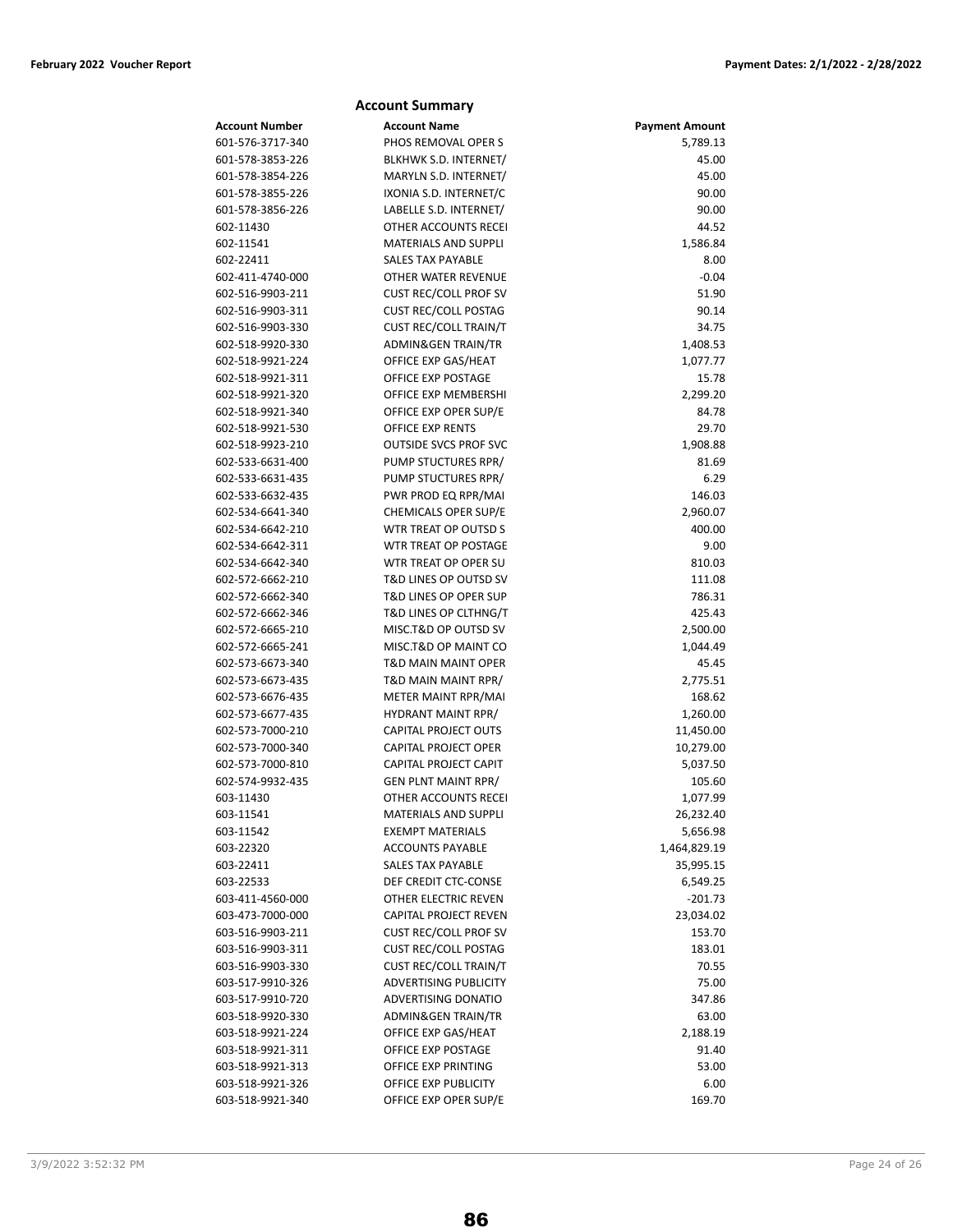|                  | <b>Account Summary</b>         |                       |
|------------------|--------------------------------|-----------------------|
| Account Number   | <b>Account Name</b>            | <b>Payment Amount</b> |
| 603-518-9921-530 | <b>OFFICE EXP RENTS</b>        | 60.30                 |
| 603-518-9923-210 | <b>OUTSIDE SVCS OUTSD S</b>    | 2,268.43              |
| 603-518-9926-154 | EMP BENEFITS HEALTH I          | 511.80                |
| 603-519-8499-351 | <b>VEHICLES LBR ALLOC GA</b>   | 58.59                 |
| 603-572-6582-210 | <b>SUBST OP OUTSD SVCS</b>     | 2,796.58              |
| 603-572-6582-340 | SUBST OP OPER SUP/EX           | 624.86                |
| 603-572-6583-210 | OVHD LINE OP OUTSD S           | 1,188.75              |
| 603-572-6586-210 | METER OP OUTSD SVCS            | 1,188.75              |
| 603-572-6586-330 | <b>METER OP TRAIN/TRAVE</b>    | 570.00                |
| 603-572-6586-435 | METER OP RPR/MAINT E           | 525.00                |
| 603-572-6588-241 | MISC DIST OP MAINT CO          | 1,044.48              |
| 603-573-6592-210 | <b>SUBST MAINT OUTSD SV</b>    | 1,188.75              |
| 603-573-6592-330 | <b>SUBST MAINT TRAIN/TR</b>    | 185.00                |
| 603-573-6593-210 | <b>OVRHD LN MNT OUTSD</b>      | 1,188.75              |
| 603-573-6593-340 | <b>OVRHD LN MAINT OPER</b>     | 443.53                |
| 603-573-6594-210 | UNDRGD LN MNT OUTS             | 1,685.49              |
| 603-573-6594-330 | UNDRGD LN MAINT TRA            | 630.00                |
| 603-573-6594-340 | UNDRGD LN MAINT OPE            | 2,846.58              |
| 603-573-6594-346 | UNDRGD LN MAINT CLO            | 2,373.04              |
| 603-573-6594-435 | UNDRGD LN MAINT RPR            | 289.15                |
| 603-573-6597-340 | <b>METER MAINT OPER SU</b>     | 126.12                |
| 603-573-6597-435 | METER MAINT RPR/MAI            | 232.78                |
| 603-573-6598-297 | MISC DISTR MAINT REF           | 75.00                 |
| 603-573-6598-340 | <b>MISC DISTR MAINT OPE</b>    | 92.25                 |
| 603-573-7000-210 | <b>CAPITAL PROJECT OUTS</b>    | 62,270.98             |
| 603-573-7000-340 | <b>CAPITAL PROJECT OPER</b>    | 1,640.00              |
| 603-573-7000-810 | CAPITAL PROJECT CAPIT          | 40,045.17             |
| 603-574-9930-322 | <b>GENERAL PLANT PERIOD</b>    | 269.00                |
| 603-574-9932-226 | <b>GEN PLNT MAINT INTER</b>    | 249.40                |
| 603-574-9932-340 | <b>GEN PLNT MAINT OPER</b>     | 210.47                |
| 603-574-9932-435 | <b>GEN PLNT MAINT RPR/</b>     | 220.69                |
| 700-18600        | <b>CONSTRUCTION IN PRO</b>     | 12,594.22             |
| 700-579-1450-225 | <b>TECHNOLOGY TELEPHO</b>      | 2,255.29              |
| 700-579-1450-226 | <b>TECHNOLOGY INTERNET</b>     | 3,851.93              |
| 700-579-1450-241 | <b>TECHNOLOGY MAINT CO</b>     | 9,415.80              |
| 700-579-1450-324 | <b>TECHNOLOGY LIC/PERMI</b>    | 3,005.50              |
| 700-579-1450-330 | <b>TECHNOLOGY TRAIN/TR</b>     | 36.00                 |
| 700-579-1450-340 | <b>TECHNOLOGY OPER SUP</b>     | 9,836.10              |
| 700-579-1450-530 | <b>TECHNOLOGY RENT</b>         | 1,167.30              |
| 720-579-0500-210 | RISK MGMT OUTSD SVC            | 9,750.00              |
| 720-579-0500-330 | RISK MGMT TRAIN/TRA            | 4.50                  |
| 720-579-0500-340 | RISK MGMT OPER SUP/E           | 9.93                  |
| 720-579-0500-510 | RISK MGMT INS PREMIU           | 29,059.00             |
| 730-579-9933-224 | FLEET GAS/HEAT                 | 1,289.23              |
| 730-579-9933-330 | <b>FLEET TRAIN/TRAVEL</b>      | $-175.00$             |
| 730-579-9933-340 | <b>FLEET OPER SUP/EXP</b>      | 7,768.01              |
| 730-579-9933-341 | <b>FLEET SAFETY SUP</b>        | 150.00                |
| 730-579-9933-420 | FLEET RPR/MAINT VEH            | 32,976.22             |
| 730-579-9933-435 | FLEET RPR/MAINT EQUI           | 321.18                |
| 801-506-6100-321 | LIB GIFT FND BOOKS & R         | 91.98                 |
| 801-506-6100-340 | LIB GIFT FND OPER SUP/         | 57.80                 |
| 999-11102        | CASH CLEARING - UTILIT         | 4,353.06              |
|                  | <b>Grand Total:</b>            | 5,165,360.54          |
|                  |                                |                       |
|                  | <b>Project Account Summary</b> |                       |
|                  |                                |                       |

| <b>Project Account Key</b> | <b>Payment Amount</b> |
|----------------------------|-----------------------|
| **None**                   | 4.703.898.04          |
| 120007                     | 4.228.50              |